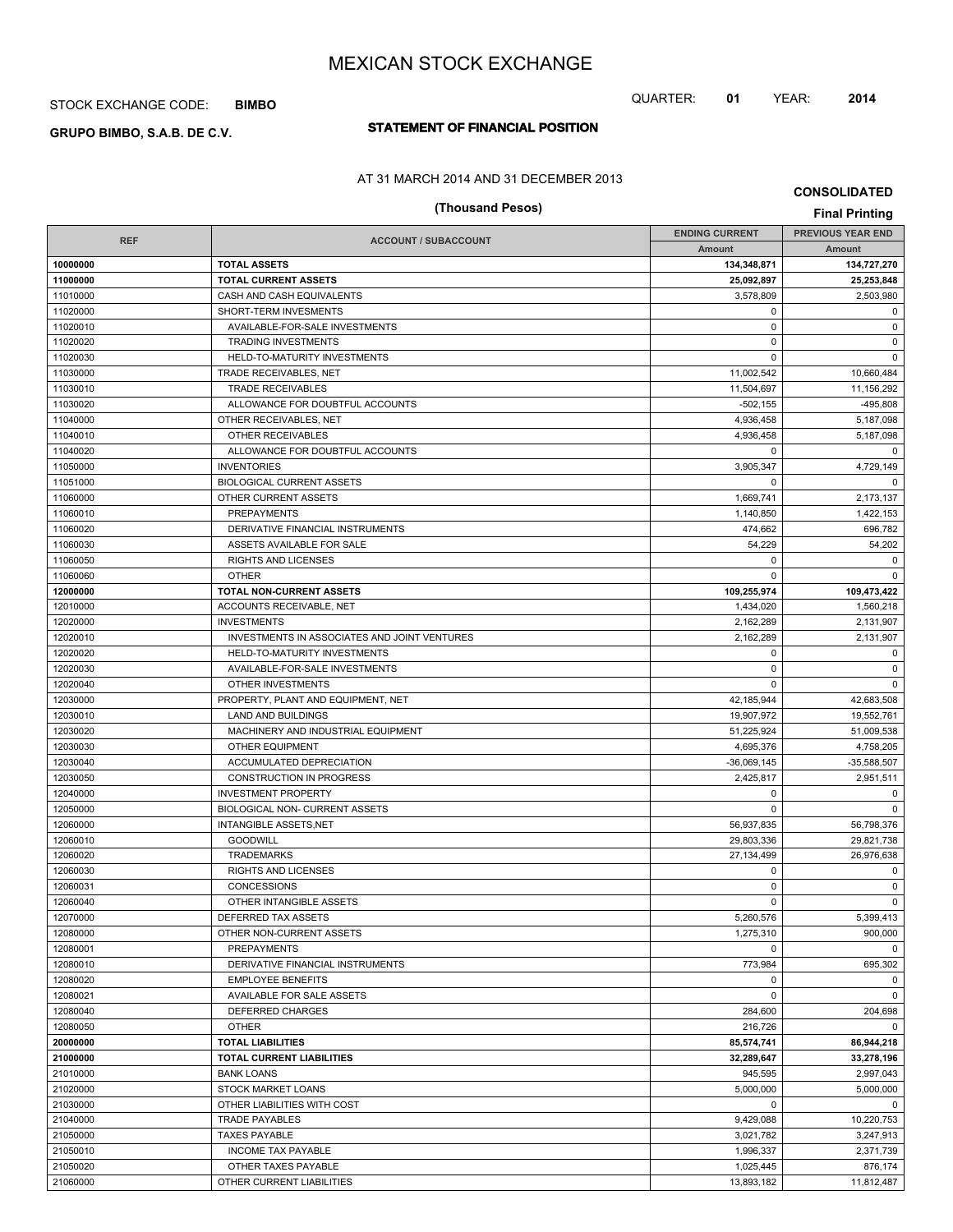## STOCK EXCHANGE CODE: **BIMBO**

# **STATEMENT OF FINANCIAL POSITION GRUPO BIMBO, S.A.B. DE C.V.**

### AT 31 MARCH 2014 AND 31 DECEMBER 2013

|            | (Thousand Pesos)                                                        |                       | <b>Final Printing</b>    |
|------------|-------------------------------------------------------------------------|-----------------------|--------------------------|
|            |                                                                         | <b>ENDING CURRENT</b> | <b>PREVIOUS YEAR END</b> |
| <b>REF</b> | <b>ACCOUNT / SUBACCOUNT</b>                                             | <b>Amount</b>         | <b>Amount</b>            |
| 21060010   | <b>INTEREST PAYABLE</b>                                                 | $\mathbf 0$           | $\mathbf 0$              |
| 21060020   | DERIVATIVE FINANCIAL INSTRUMENTS                                        | 845,325               | 1,033,543                |
| 21060030   | DEFERRED REVENUE                                                        | $\mathbf 0$           | $\mathbf 0$              |
| 21060050   | <b>EMPLOYEE BENEFITS</b>                                                | $\Omega$              | $\Omega$                 |
| 21060060   | <b>PROVISIONS</b>                                                       | 11,864,681            | 9,893,246                |
| 21060061   | CURRENT LIABILITIES RELATED TO AVAILABLE FOR SALE ASSETS                | $\Omega$              | $\Omega$                 |
| 21060080   | <b>OTHER</b>                                                            | 1,183,176             | 885,698                  |
| 22000000   | TOTAL NON-CURRENT LIABILITIES                                           | 53,285,094            | 53,666,022               |
| 22010000   | <b>BANK LOANS</b>                                                       | 577,259               | 1,096,718                |
| 22020000   | <b>STOCK MARKET LOANS</b>                                               | 31,327,796            | 31,235,211               |
| 22030000   | OTHER LIABILITIES WITH COST                                             | $\Omega$              | $\Omega$                 |
| 22040000   | DEFERRED TAX LIABILITIES                                                | 1,433,366             | 1,554,185                |
| 22050000   | OTHER NON-CURRENT LIABILITIES                                           | 19,946,673            | 19,779,908               |
| 22050010   | DERIVATIVE FINANCIAL INSTRUMENTS                                        | 222,061               | 236,334                  |
| 22050020   | DEFERRED REVENUE                                                        | $\Omega$              | $\Omega$                 |
| 22050040   | <b>EMPLOYEE BENEFITS</b>                                                | 18,161,603            | 17,399,773               |
| 22050050   | <b>PROVISIONS</b>                                                       | 1.563.009             | 2.143.801                |
| 22050051   | NON-CURRENT LIABILITIES RELATED TO AVAILABLE FOR SALE ASSETS            | $\mathbf 0$           | $\mathbf 0$              |
| 22050070   | <b>OTHER</b>                                                            | $\Omega$              | $\Omega$                 |
| 30000000   | <b>TOTAL EQUITY</b>                                                     | 48,774,130            | 47,783,052               |
| 30010000   | EQUITY ATTRIBUTABLE TO OWNERS OF PARENT                                 | 46,558,160            | 45,619,190               |
| 30030000   | <b>CAPITAL STOCK</b>                                                    | 4,226,510             | 4,226,510                |
| 30040000   | <b>SHARES REPURCHASED</b>                                               | $\mathbf 0$           | $\mathbf 0$              |
| 30050000   | PREMIUM ON ISSUANCE OF SHARES                                           | $\Omega$              | $\mathbf 0$              |
| 30060000   | CONTRIBUTIONS FOR FUTURE CAPITAL INCREASES                              | $\Omega$              | $\mathbf 0$              |
| 30070000   | OTHER CONTRIBUTED CAPITAL                                               | $\Omega$              | $\Omega$                 |
| 30080000   | RETAINED EARNINGS (ACCUMULATED LOSSES)                                  | 45,048,702            | 44,535,317               |
| 30080010   | <b>LEGAL RESERVE</b>                                                    | 758,029               | 758,029                  |
| 30080020   | <b>OTHER RESERVES</b>                                                   | 917,031               | 917,031                  |
| 30080030   | <b>RETAINED EARNINGS</b>                                                | 42.860.257            | 38,455,988               |
| 30080040   | NET INCOME FOR THE PERIOD                                               | 513,385               | 4,404,269                |
| 30080050   | <b>OTHERS</b>                                                           | $\Omega$              | $\Omega$                 |
| 30090000   | ACCUMULATED OTHER COMPREHENSIVE INCOME (NET OF TAX)                     | $-2,717,052$          | $-3,142,637$             |
| 30090010   | <b>GAIN ON REVALUATION OF PROPERTIES</b>                                | $\Omega$              | $\Omega$                 |
| 30090020   | ACTUARIAL GAINS (LOSSES) FROM LABOR OBLIGATIONS                         | 1,105,356             | 1,067,074                |
| 30090030   | <b>FOREING CURRENCY TRANSLATION</b>                                     | $-4,189,259$          | $-3,975,267$             |
| 30090040   | CHANGES IN THE VALUATION OF FINANCIAL ASSETS AVAILABLE FOR SALE         | $\mathbf 0$           | $\Omega$                 |
| 30090050   | CHANGES IN THE VALUATION OF DERIVATIVE FINANCIAL INSTRUMENTS            | 366,851               | $-234,444$               |
| 30090060   | CHANGES IN FAIR VALUE OF OTHER ASSETS                                   | $\Omega$              | $\Omega$                 |
| 30090070   | SHARE OF OTHER COMPREHENSIVE INCOME OF<br>ASSOCIATES AND JOINT VENTURES | $\Omega$              | $\Omega$                 |
| 30090080   | OTHER COMPREHENSIVE INCOME                                              | $\Omega$              | $\Omega$                 |
| 30020000   | NON-CONTROLLING INTERESTS                                               | 2.215.970             | 2,163,862                |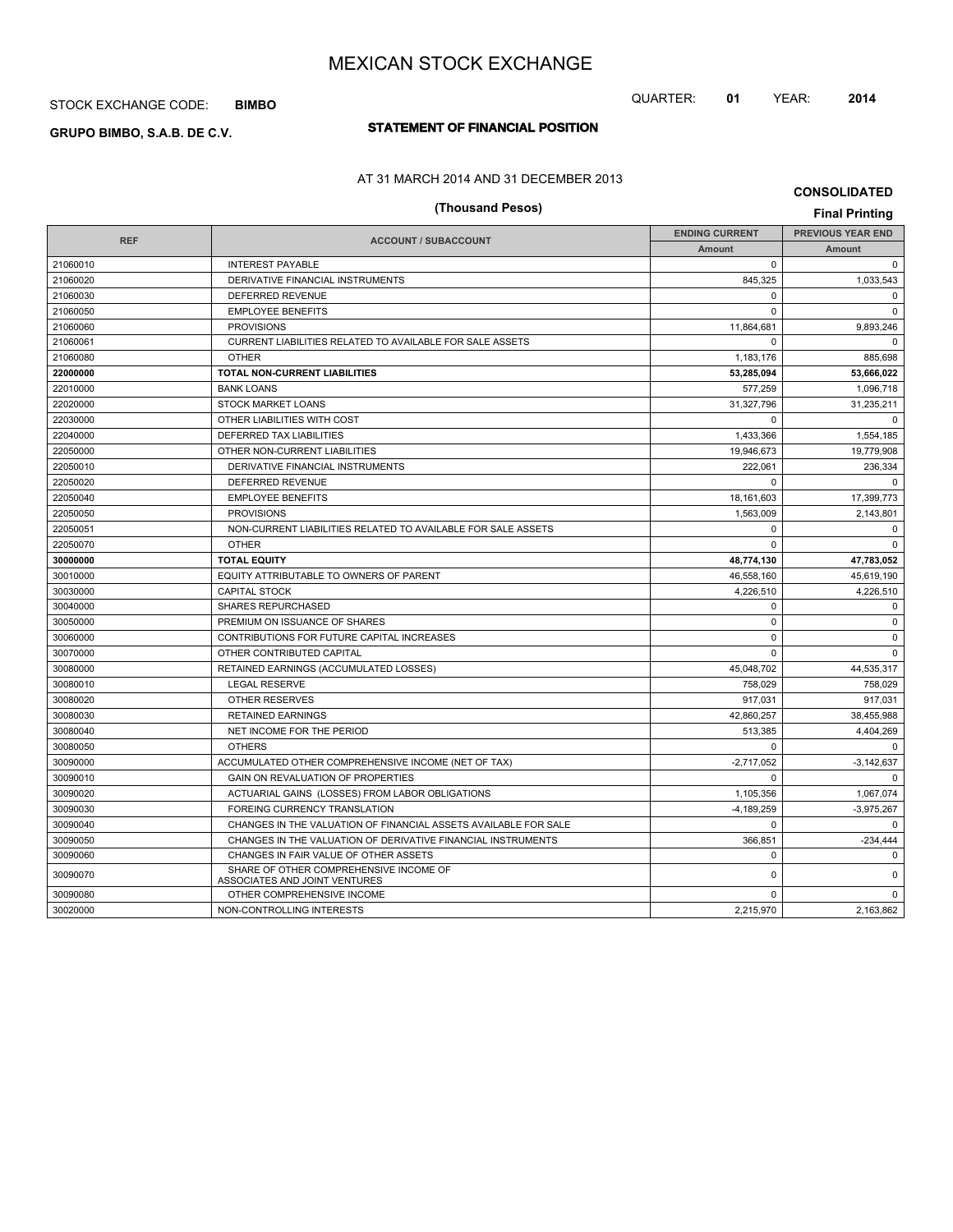STOCK EXCHANGE CODE: **BIMBO**

# QUARTER: **01** YEAR: **2014**

## **STATEMENT OF FINANCIAL POSITION GRUPO BIMBO, S.A.B. DE C.V. INFORMATIONAL DATA**

### AT 31 MARCH 2014 AND 31 DECEMBER 2013

# **(Thousand Pesos) Final Printing**

| <b>REF</b> | <b>CONCEPTS</b>                                 | <b>ENDING CURRENT</b> | <b>PREVIOUS YEAR END</b> |
|------------|-------------------------------------------------|-----------------------|--------------------------|
|            |                                                 | <b>Amount</b>         | Amount                   |
| 91000010   | SHORT-TERM FOREIGN CURRENCY LIABILITIES         | 16,566,490            | 15,615,066               |
| 91000020   | LONG TERM FOREIGN CURRENCY LIABILITIES          | 39,402,945            | 39,724,046               |
| 91000030   | CAPITAL STOCK (NOMINAL)                         | 1,901,132             | 1,901,132                |
| 91000040   | RESTATEMENT OF CAPITAL STOCK                    | 2,325,378             | 2,325,378                |
| 91000050   | PLAN ASSETS FOR PENSIONS AND SENIORITY PREMIUMS | 17,234,472            | 16,653,769               |
| 91000060   | NUMBER OF EXECUTIVES (*)                        | 1.791                 | 1,736                    |
| 91000070   | NUMBER OF EMPLOYEES (*)                         | 28,063                | 28,596                   |
| 91000080   | NUMBER OF WORKERS (*)                           | 98,786                | 95,084                   |
| 91000090   | OUTSTANDING SHARES (*)                          | 4,703,200,000         | 4,703,200,000            |
| 91000100   | <b>REPURCHASED SHARES (*)</b>                   | 4,255                 | 4.255                    |
| 91000110   | <b>RESTRICTED CASH (1)</b>                      | $\Omega$              | $\Omega$                 |
| 91000120   | GUARANTEED DEBT OF ASSOCIATED COMPANIES         | 0                     | $\Omega$                 |
|            |                                                 |                       |                          |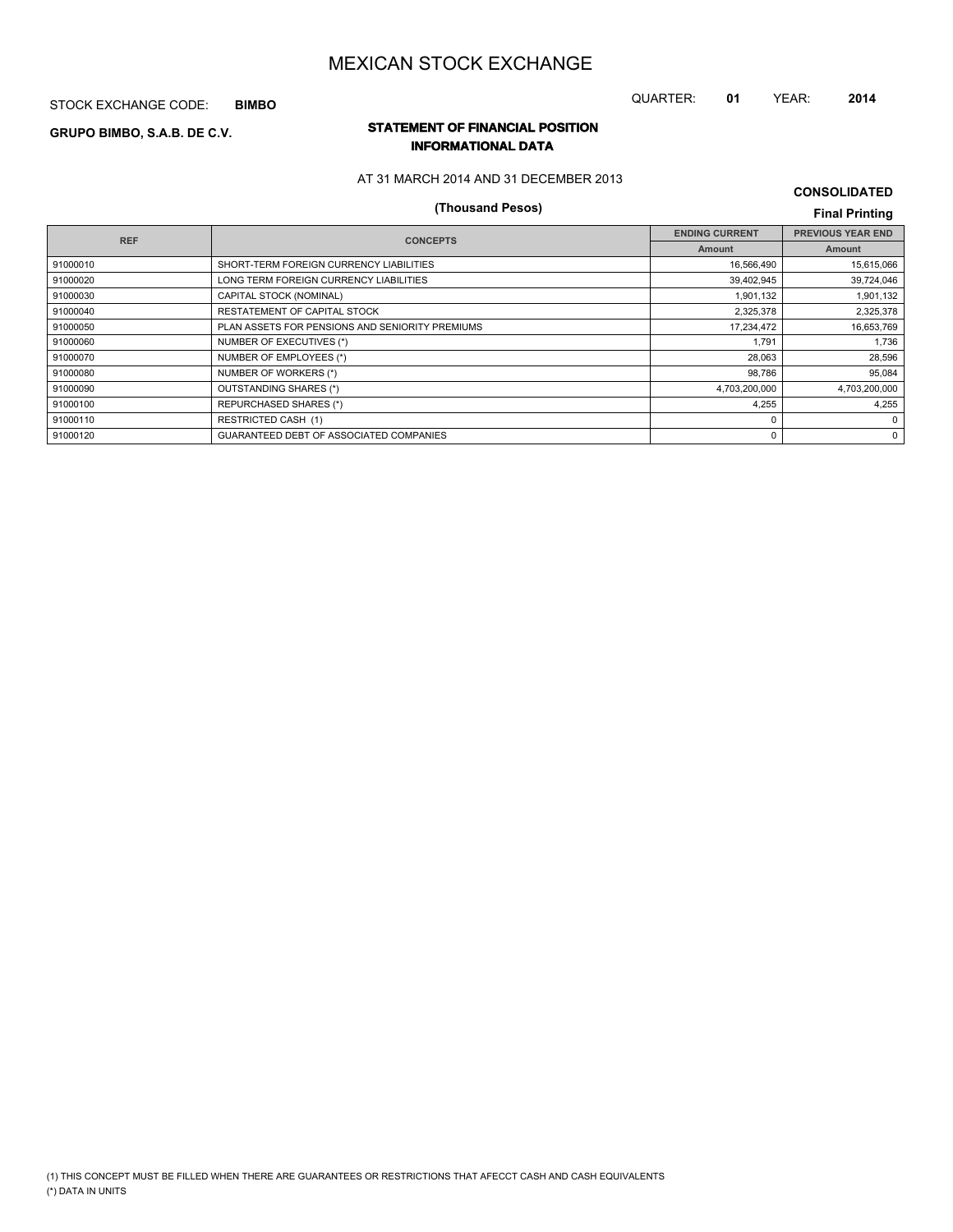**GRUPO BIMBO, S.A.B. DE C.V.** STOCK EXCHANGE CODE: **BIMBO** QUARTER: **01** YEAR: **2014**

## **STATEMENTS OF COMPREHENSIVE INCOME**

#### **CONSOLIDATED**

#### FOR THE THREE MONTHS ENDED 31 MARCH, 2014 AND 2013

|            | ON THE THREE MONTHS ENDED OF MINOH, LOTTING L<br>(Thousand Pesos) |                     |                |                      | <b>Final Printing</b> |
|------------|-------------------------------------------------------------------|---------------------|----------------|----------------------|-----------------------|
|            |                                                                   | <b>CURRENT YEAR</b> |                | <b>PREVIOUS YEAR</b> |                       |
| <b>REF</b> | <b>ACCOUNT / SUBACCOUNT</b>                                       | <b>ACCUMULATED</b>  | <b>QUARTER</b> | <b>ACCUMULATED</b>   | <b>QUARTER</b>        |
| 40010000   | <b>REVENUE</b>                                                    | 41,979,212          | 41,979,212     | 41,454,492           | 41,454,492            |
| 40010010   | <b>SERVICES</b>                                                   | 0                   | $\mathbf 0$    | $\mathbf 0$          | $\mathbf 0$           |
| 40010020   | SALE OF GOODS                                                     | 41,979,212          | 41,979,212     | 41,454,492           | 41,454,492            |
| 40010030   | <b>INTERESTS</b>                                                  | $\Omega$            | $\mathbf 0$    | $\Omega$             | $\Omega$              |
| 40010040   | <b>ROYALTIES</b>                                                  | $\mathbf 0$         | $\mathbf 0$    | $\mathbf 0$          | $\mathbf 0$           |
| 40010050   | <b>DIVIDENDS</b>                                                  | $\mathbf{0}$        | $\mathbf 0$    | $\mathbf 0$          | $\mathbf 0$           |
| 40010060   | <b>LEASES</b>                                                     | $\mathbf 0$         | $\mathbf 0$    | $\mathbf 0$          | $\mathbf 0$           |
| 40010061   | <b>CONSTRUCTIONS</b>                                              | $\mathbf 0$         | $\mathbf 0$    | $\mathbf 0$          | $\mathsf 0$           |
| 40010070   | <b>OTHER REVENUE</b>                                              | $\mathbf 0$         | 0              | $\mathbf 0$          | $\mathbf 0$           |
| 40020000   | <b>COST OF SALES</b>                                              | 19,773,730          | 19,773,730     | 20,278,757           | 20,278,757            |
| 40021000   | <b>GROSS PROFIT</b>                                               | 22,205,482          | 22,205,482     | 21,175,735           | 21,175,735            |
| 40030000   | <b>GENERAL EXPENSES</b>                                           | 19,960,771          | 19,960,771     | 18,931,644           | 18,931,644            |
| 40040000   | PROFIT (LOSS) BEFORE OTHER INCOME (EXPENSE), NET                  | 2,244,711           | 2,244,711      | 2,244,091            | 2,244,091             |
| 40050000   | OTHER INCOME (EXPENSE), NET                                       | $-701,490$          | -701,490       | -256,607             | $-256,607$            |
| 40060000   | <b>OPERATING PROFIT (LOSS) (*)</b>                                | 1,543,221           | 1,543,221      | 1,987,484            | 1,987,484             |
| 40070000   | <b>FINANCE INCOME</b>                                             | 114,036             | 114,036        | 325,367              | 325,367               |
| 40070010   | <b>INTEREST INCOME</b>                                            | 67,116              | 67,116         | 67.207               | 67,207                |
| 40070020   | GAIN ON FOREIGN EXCHANGE, NET                                     | 5,787               | 5,787          | 229,518              | 229,518               |
| 40070030   | <b>GAIN ON DERIVATIVES, NET</b>                                   | $\mathbf{0}$        | $\mathbf 0$    | $\mathbf 0$          | $\mathbf 0$           |
| 40070040   | GAIN ON CHANGE IN FAIR VALUE OF FINANCIAL INSTRUMENTS             | $\mathbf 0$         | $\mathbf 0$    | $\mathbf 0$          | $\mathbf 0$           |
| 40070050   | OTHER FINANCE INCOME                                              | 41,133              | 41,133         | 28,642               | 28,642                |
| 40080000   | <b>FINANCE COSTS</b>                                              | 722,669             | 722,669        | 1,123,447            | 1,123,447             |
| 40080010   | <b>INTEREST EXPENSE</b>                                           | 751,849             | 751.849        | 756,183              | 756,183               |
| 40080020   | LOSS ON FOREIGN EXCHANGE, NET                                     | $-29,180$           | $-29,180$      | 367,264              | 367,264               |
| 40080030   | LOSS ON DERIVATIVES, NET                                          | $\mathbf{0}$        | $\mathbf 0$    | $\mathbf 0$          | $\mathbf 0$           |
| 40080050   | LOSS ON CHANGE IN FAIR VALUE OF FINANCIAL INSTRUMENTS             | $\mathbf 0$         | $\mathbf 0$    | $\mathbf 0$          | $\pmb{0}$             |
| 40080060   | OTHER FINANCE COSTS                                               | $\mathbf 0$         | 0              | $\mathbf 0$          | $\Omega$              |
| 40090000   | <b>FINANCE INCOME (COSTS), NET</b>                                | $-608,633$          | $-608,633$     | -798,080             | $-798,080$            |
| 40100000   | SHARE OF PROFIT (LOSS) OF ASSOCIATES AND JOINT VENTURES           | $-9,939$            | $-9.939$       | $-1.674$             | $-1,674$              |
| 40110000   | PROFIT (LOSS) BEFORE INCOME TAX                                   | 924,649             | 924,649        | 1,187,730            | 1,187,730             |
| 40120000   | <b>INCOME TAX EXPENSE</b>                                         | 359,156             | 359,156        | 538,930              | 538,930               |
| 40120010   | <b>CURRENT TAX</b>                                                | 651,071             | 651,071        | 994,721              | 994,721               |
| 40120020   | <b>DEFERRED TAX</b>                                               | $-291,915$          | $-291,915$     | $-455,791$           | $-455,791$            |
| 40130000   | PROFIT (LOSS) FROM CONTINUING OPERATIONS                          | 565,493             | 565,493        | 648,800              | 648,800               |
| 40140000   | PROFIT (LOSS) FROM DISCONTINUED OPERATIONS                        | $\Omega$            | $\Omega$       | $\Omega$             | $\Omega$              |
| 40150000   | <b>NET PROFIT (LOSS)</b>                                          | 565,493             | 565.493        | 648,800              | 648,800               |
| 40160000   | PROFIT (LOSS), ATTRIBUTABLE TO NON-CONTROLLING INTERESTS          | 52,108              | 52,108         | 79,291               | 79,291                |
| 40170000   | PROFIT (LOSS), ATTRIBUTABLE TO OWNERS OF PARENT                   | 513,385             | 513,385        | 569,509              | 569.509               |
|            |                                                                   |                     |                |                      |                       |
| 40180000   | BASIC EARNINGS (LOSS) PER SHARE                                   | 0.11                | 0.11           | 0.12                 | 0.12                  |
| 40190000   | DILUTED EARNINGS (LOSS) PER SHARE                                 | $\mathbf 0$         | $\mathbf 0$    | 0.00                 | 0.00                  |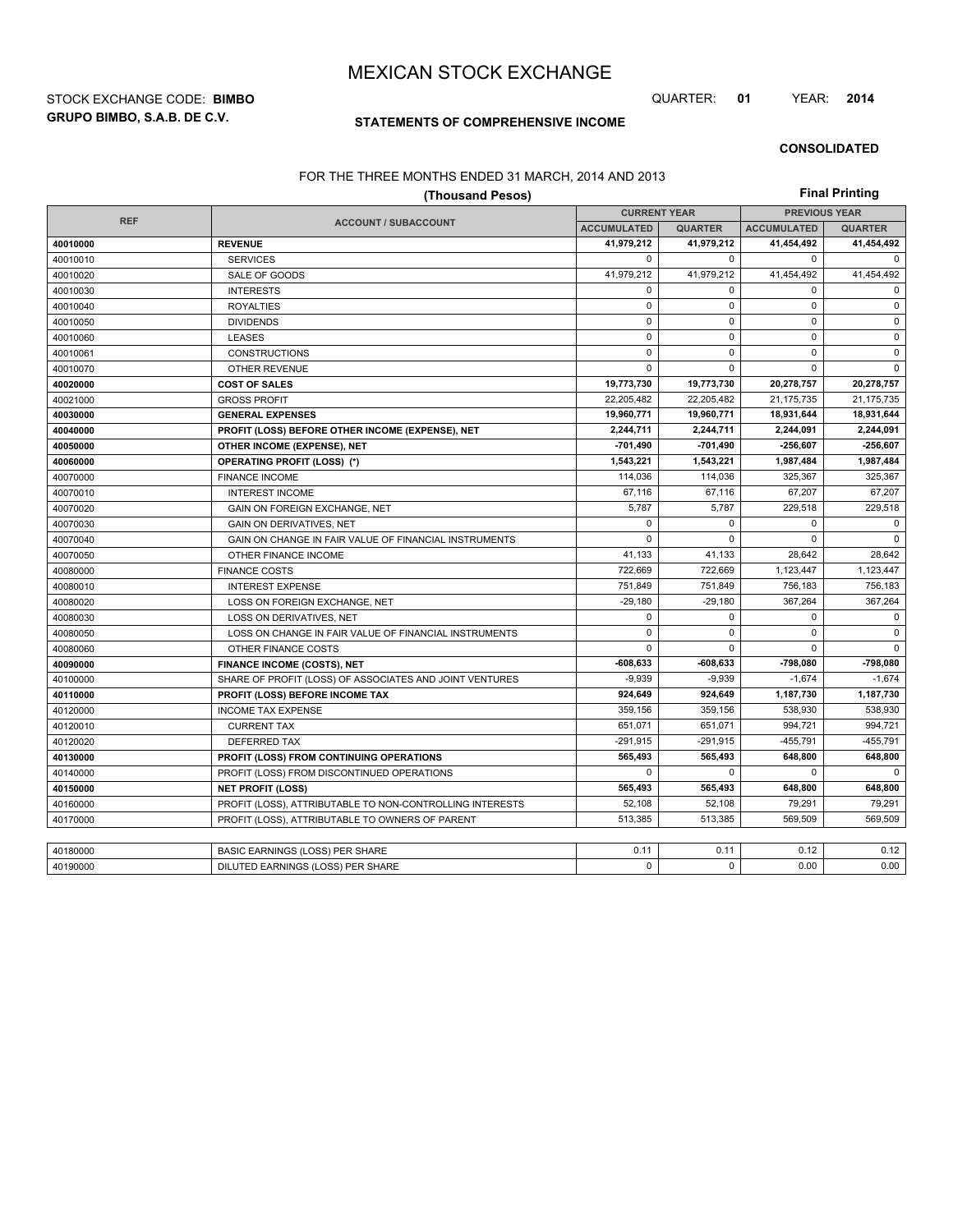**GRUPO BIMBO, S.A.B. DE C.V.** STOCK EXCHANGE CODE: **BIMBO** QUARTER: **01** YEAR: **2014**

## **CONSOLIDATED**

**OTHER COMPREHENSIVE INCOME (NET OF INCOME TAX)**

**STATEMENTS OF COMPREHENSIVE INCOME**

FOR THE THREE MONTHS ENDED 31 MARCH, 2014 AND 2013

## **(Thousand Pesos)**

**Final Printing**

|            |                                                                                  |                                                                                                                                                                                                                                                                                               |                    | <b>PREVIOUS YEAR</b> |              |  |
|------------|----------------------------------------------------------------------------------|-----------------------------------------------------------------------------------------------------------------------------------------------------------------------------------------------------------------------------------------------------------------------------------------------|--------------------|----------------------|--------------|--|
| <b>REF</b> | <b>ACCOUNT / SUBACCOUNT</b>                                                      | <b>CURRENT YEAR</b><br><b>ACCUMULATED</b><br><b>QUARTER</b><br>565,493<br>565,493<br>$\Omega$<br>$\Omega$<br>$\Omega$<br>0<br>$\Omega$<br>$\Omega$<br>$-175,710$<br>$-175,710$<br>O<br>601.295<br>601,295<br>$\Omega$<br><sup>n</sup><br>$\Omega$<br>0<br>0<br>$\Omega$<br>425,585<br>425,585 | <b>ACCUMULATED</b> | <b>QUARTER</b>       |              |  |
| 40200000   | <b>NET PROFIT (LOSS)</b>                                                         |                                                                                                                                                                                                                                                                                               |                    | 648,800              | 648,800      |  |
|            | DISCLOSURES NOT BE RECLASSIFIED ON INCOME                                        |                                                                                                                                                                                                                                                                                               |                    |                      |              |  |
| 40210000   | PROPERTY REVALUATION GAINS                                                       |                                                                                                                                                                                                                                                                                               |                    | $\Omega$             | $\Omega$     |  |
| 40220000   | ACTUARIAL EARNINGS (LOSS) FROM LABOR OBLIGATIONS                                 |                                                                                                                                                                                                                                                                                               |                    | 0                    | 0            |  |
| 40220100   | SHARE OF INCOME ON REVALUATION ON PROPERTIES OF ASSOCIATES<br>AND JOINT VENTURES |                                                                                                                                                                                                                                                                                               |                    | $\Omega$             | $\Omega$     |  |
|            | DISCLOSURES MAY BE RECLASSIFIED SUBSEQUENTLY TO INCOME                           |                                                                                                                                                                                                                                                                                               |                    |                      |              |  |
| 40230000   | <b>FOREING CURRENCY TRANSLATION</b>                                              |                                                                                                                                                                                                                                                                                               |                    | $-2,996,828$         | $-2,996,828$ |  |
| 40240000   | CHANGES IN THE VALUATION OF FINANCIAL ASSETS HELD-FOR-SALE                       |                                                                                                                                                                                                                                                                                               |                    |                      | $\Omega$     |  |
| 40250000   | CHANGES IN THE VALUATION OF DERIVATIVE FINANCIAL INSTRUMENTS                     |                                                                                                                                                                                                                                                                                               |                    | $-227,757$           | $-227,757$   |  |
| 40260000   | CHANGES IN FAIR VALUE OF OTHER ASSETS                                            |                                                                                                                                                                                                                                                                                               |                    |                      | $\Omega$     |  |
| 40270000   | SHARE OF OTHER COMPREHENSIVE INCOME OF ASSOCIATES AND JOINT<br><b>VENTURES</b>   |                                                                                                                                                                                                                                                                                               |                    | n                    | $\Omega$     |  |
| 40280000   | OTHER COMPREHENSIVE INCOME                                                       |                                                                                                                                                                                                                                                                                               |                    | n                    | 0            |  |
| 40290000   | TOTAL OTHER COMPREHENSIVE INCOME                                                 |                                                                                                                                                                                                                                                                                               |                    | -3,224,585           | $-3,224,585$ |  |
|            |                                                                                  |                                                                                                                                                                                                                                                                                               |                    |                      |              |  |
| 40300000   | <b>TOTAL COMPREHENSIVE INCOME</b>                                                | 991,078                                                                                                                                                                                                                                                                                       | 991,078            | $-2,575,785$         | $-2,575,785$ |  |
| 40320000   | COMPREHENSIVE INCOME. ATTRIBUTABLE TO NON-CONTROLLING<br><b>INTERESTS</b>        | 52,108                                                                                                                                                                                                                                                                                        | 52.108             | 79.291               | 79.291       |  |

40310000 COMPREHENSIVE INCOME, ATTRIBUTABLE TO OWNERS OF PARENT 938,970 938,970 938,970 -2,655,076 -2,655,076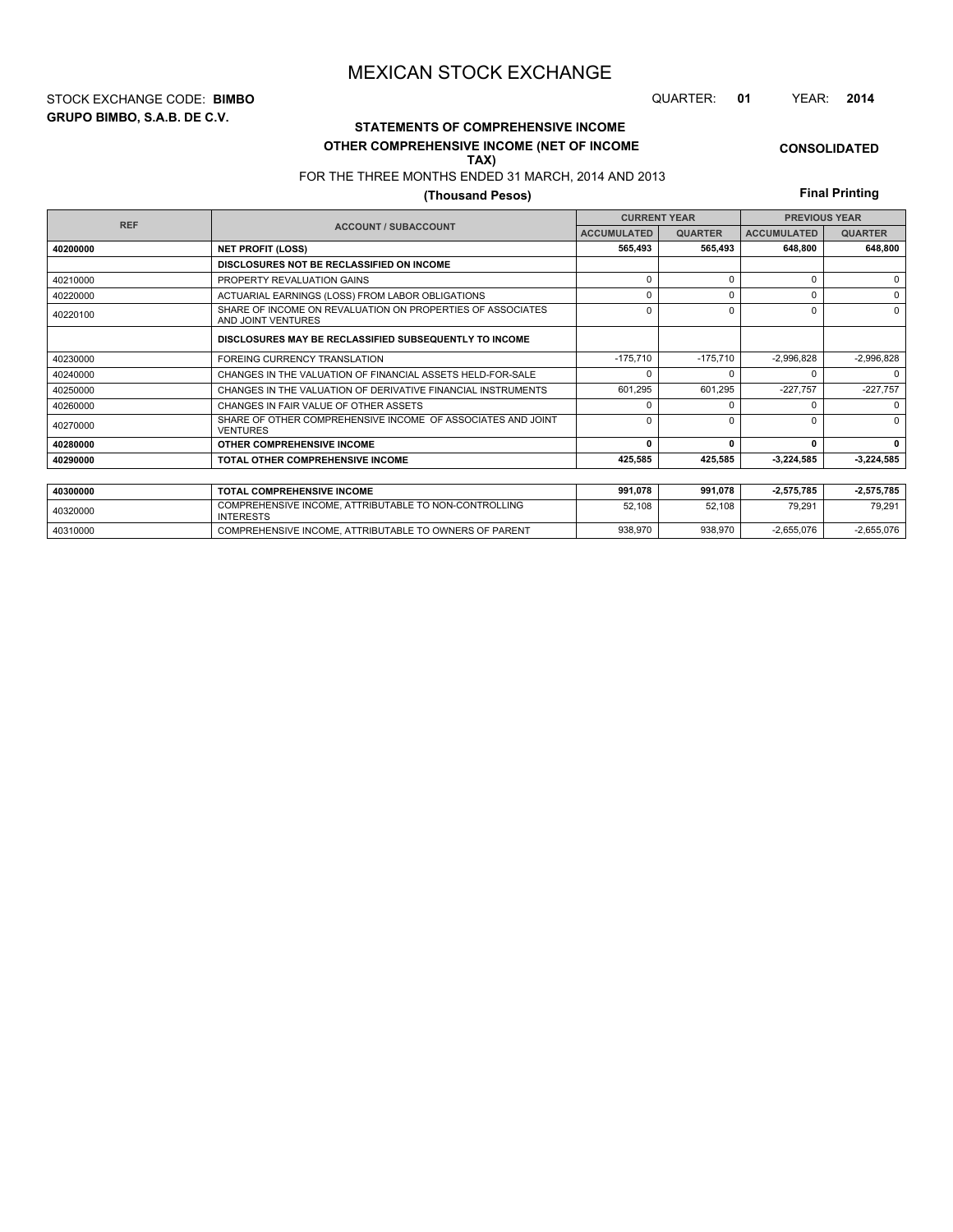STOCK EXCHANGE CODE: **BIMBO** QUARTER: **01** YEAR: **2014**

# **CONSOLIDATED**

# **STATEMENTS OF COMPREHENSIVE INCOME INFORMATIONAL DATA**

# **Final Printing**

## FOR THE THREE MONTHS ENDED 31 MARCH, 2014 AND 2013 **(Thousand Pesos)**

| <b>REF</b> |                                         | <b>CURRENT YEAR</b> |                | <b>PREVIOUS YEAR</b> |                |  |
|------------|-----------------------------------------|---------------------|----------------|----------------------|----------------|--|
|            | <b>ACCOUNT / SUBACCOUNT</b>             | <b>ACCUMULATED</b>  | <b>QUARTER</b> | <b>ACCUMULATED</b>   | <b>QUARTER</b> |  |
| 92000010   | OPERATING DEPRECIATION AND AMORTIZATION | .350.277            | .350,277       | ,237,052             | ,237,052       |  |

# **GRUPO BIMBO, S.A.B. DE C.V.**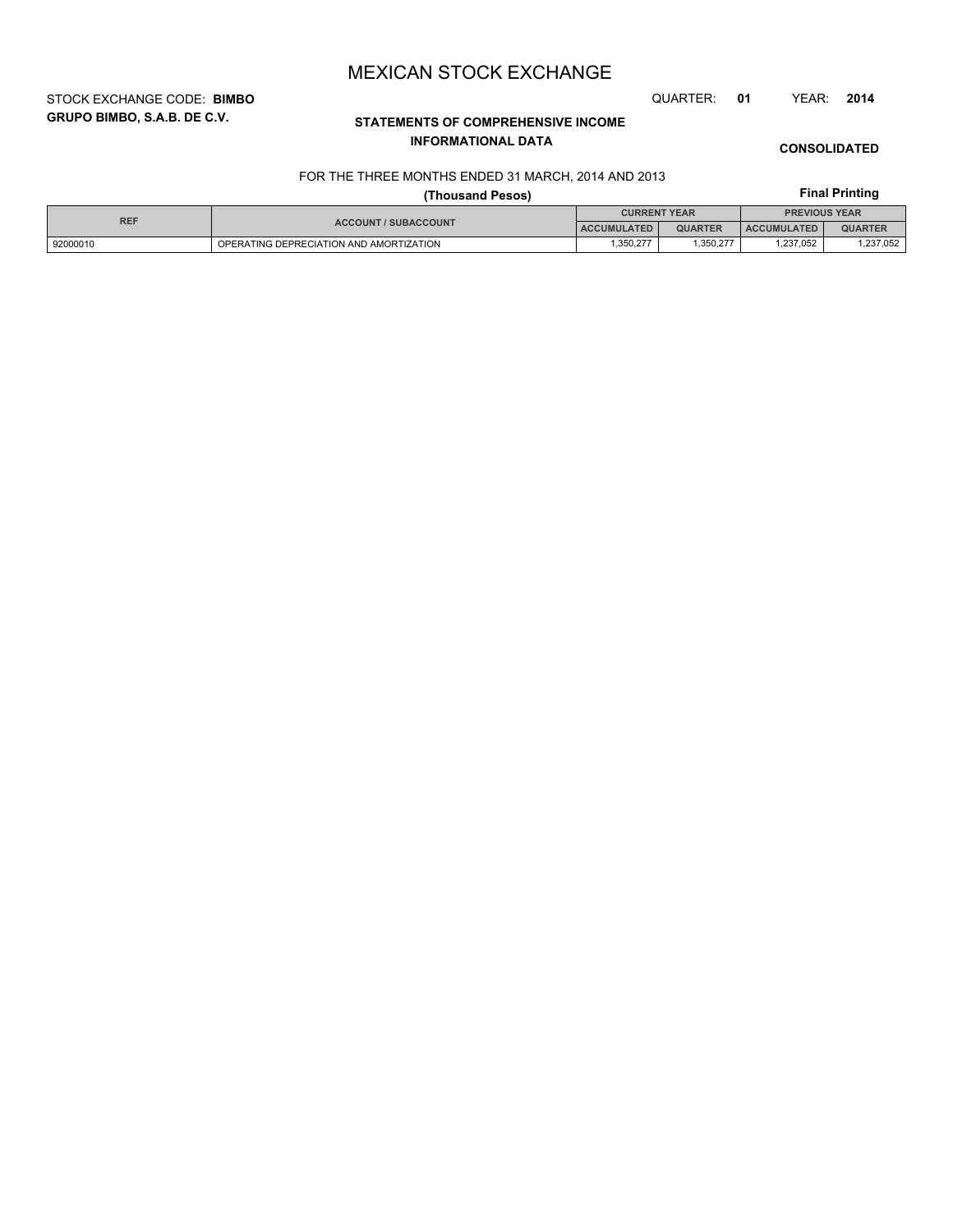**GRUPO BIMBO, S.A.B. DE C.V.** STOCK EXCHANGE CODE: **BIMBO** QUARTER: **01** YEAR: **2014**

# **STATEMENTS OF COMPREHENSIVE INCOME INFORMATIONAL DATA (12 MONTHS)**

**CONSOLIDATED**

**Final Printing**

|            | (Thousand Pesos)                                    |                | <b>Final Printing</b> |
|------------|-----------------------------------------------------|----------------|-----------------------|
| <b>REF</b> |                                                     |                | <b>YEAR</b>           |
|            | <b>ACCOUNT / SUBACCOUNT</b>                         | <b>CURRENT</b> | <b>PREVIOUS</b>       |
| 92000030   | REVENUE NET (**)                                    | 176,565,615    | 173,565,590           |
| 92000040   | OPERATING PROFIT (LOSS) (**)                        | 10,046,028     | 7,653,792             |
| 92000060   | NET PROFIT (LOSS) (**)                              | 4,702,524      | 2,393,065             |
| 92000050   | PROFIT (LOSS), ATTRIBUTABLE TO OWNERS OF PARENT(**) | 4,356,160      | 1,997,083             |
| 92000070   | OPERATING DEPRECIATION AND AMORTIZATION (**)        | 5,349,690      | 5,428,799             |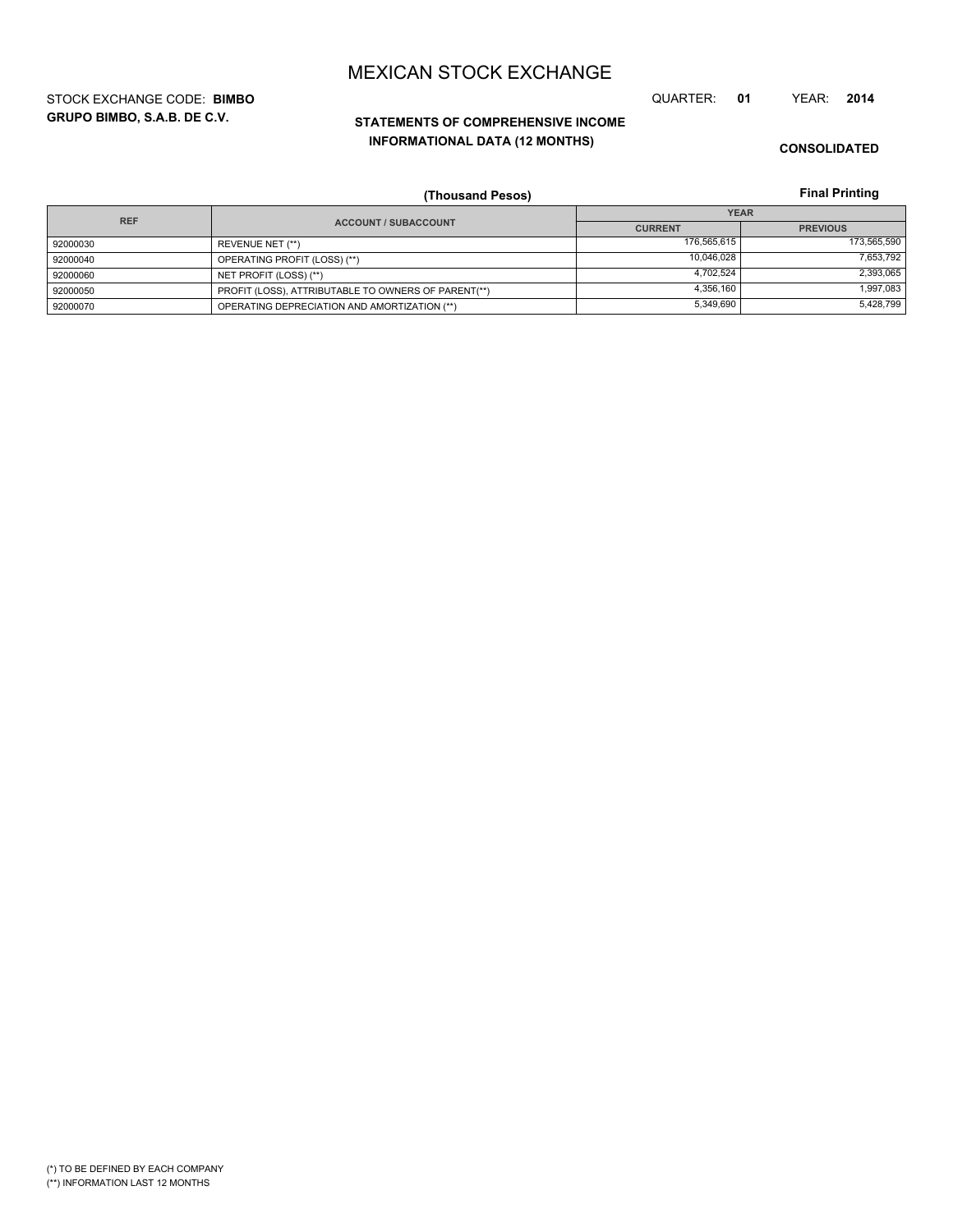**GRUPO BIMBO, S.A.B. DE C.V.** STOCK EXCHANGE CODE:**BIMBO**: BIMBO QUARTER:

# **STATEMENT OF CHANGES IN EQUITY**

# **(THOUSAND PESOS)**

**CONSOLIDATED**

**01**

**Final Printing**

|                                                                    |                      |                                     |                                                          |                                                         |                                            |                 | <b>CONTRIBUTIONS</b>                                                 |                                                              | <b>RETAINED EARNINGS</b><br>(ACCUMULATED LOSSES)     |                                                | <b>ACCUMULATED</b>  |  | <b>EQUITY</b> |  |
|--------------------------------------------------------------------|----------------------|-------------------------------------|----------------------------------------------------------|---------------------------------------------------------|--------------------------------------------|-----------------|----------------------------------------------------------------------|--------------------------------------------------------------|------------------------------------------------------|------------------------------------------------|---------------------|--|---------------|--|
| <b>CONCEPTS</b>                                                    | <b>CAPITAL STOCK</b> | <b>SHARES</b><br><b>REPURCHASED</b> | <b>PREMIUM ON</b><br><b>ISSUANCE OF</b><br><b>SHARES</b> | <b>FOR FUTURE</b><br><b>CAPITAL</b><br><b>INCREASES</b> | <b>OTHER CAPITAL</b><br><b>CONTRIBUTED</b> | <b>RESERVES</b> | <b>UNAPPROPRIATE</b><br><b>D EARNINGS</b><br>(ACCUMULATED<br>LOSSES) | <b>OTHER</b><br><b>COMPREHENSIVE</b><br><b>INCOME (LOSS)</b> | <b>ATTRIBUTABLE</b><br>TO OWNERS OF<br><b>PARENT</b> | NON-<br><b>CONTROLLING</b><br><b>INTERESTS</b> | <b>TOTAL EQUITY</b> |  |               |  |
| <b>BALANCE AT JANUARY 1, 2013</b>                                  | 4,226,510            | $\mathbf{0}$                        | $\pmb{0}$                                                |                                                         | $\mathbf{0}$                               | 1,664,133       | 40,878,136                                                           | $-2,032,813$                                                 | 44,735,966                                           | 2,322,477                                      | 47,058,443          |  |               |  |
| RETROSPECTIVE ADJUSTMENTS                                          |                      | $\Omega$                            |                                                          |                                                         |                                            |                 |                                                                      |                                                              | $\Omega$                                             |                                                |                     |  |               |  |
| APPLICATION OF COMPREHENSIVE INCOME TO<br><b>RETAINED EARNINGS</b> |                      |                                     |                                                          |                                                         |                                            |                 |                                                                      |                                                              | c                                                    |                                                |                     |  |               |  |
| <b>RESERVES</b>                                                    |                      |                                     |                                                          |                                                         |                                            |                 |                                                                      |                                                              |                                                      |                                                |                     |  |               |  |
| <b>DIVIDENDS</b>                                                   |                      |                                     |                                                          |                                                         |                                            |                 |                                                                      |                                                              |                                                      |                                                |                     |  |               |  |
| CAPITAL INCREASE (DECREASE)                                        |                      |                                     |                                                          |                                                         |                                            |                 |                                                                      |                                                              |                                                      |                                                |                     |  |               |  |
| REPURCHASE OF SHARES                                               |                      |                                     |                                                          |                                                         |                                            |                 |                                                                      |                                                              |                                                      |                                                |                     |  |               |  |
| (DECREASE) INCREASE IN PREMIUM ON ISSUE<br>OF SHARES               |                      |                                     |                                                          |                                                         |                                            |                 |                                                                      |                                                              |                                                      |                                                |                     |  |               |  |
| (DECREASE) INCREASE IN NON-CONTROLLING<br><b>INTERESTS</b>         |                      |                                     |                                                          |                                                         |                                            |                 |                                                                      |                                                              |                                                      |                                                |                     |  |               |  |
| OTHER CHANGES                                                      |                      |                                     |                                                          |                                                         |                                            |                 |                                                                      |                                                              |                                                      |                                                |                     |  |               |  |
| <b>COMPREHENSIVE INCOME</b>                                        | $\Omega$             |                                     | $\Omega$                                                 |                                                         |                                            | 10,530          | 569,509                                                              | $-3,235,115$                                                 | $-2,655,076$                                         | 79,291                                         | $-2,575,785$        |  |               |  |
| <b>BALANCE AT MARCH 31, 2013</b>                                   | 4,226,510            | $\mathbf{0}$                        | $\mathbf{0}$                                             | $\mathbf{0}$                                            | $\mathbf{0}$                               | 1,674,663       | 41,447,645                                                           | $-5,267,928$                                                 | 42,080,890                                           | 2,401,768                                      | 44,482,658          |  |               |  |
| <b>BALANCE AT JANUARY 1, 2014</b>                                  | 4,226,510            | $\mathbf{0}$                        | $\mathbf{0}$                                             | O                                                       |                                            | 1,675,060       | 42,860,257                                                           | $-3, 142, 637$                                               | 45,619,190                                           | 2,163,862                                      | 47,783,052          |  |               |  |
| RETROSPECTIVE ADJUSTMENTS                                          |                      |                                     | $\Omega$                                                 |                                                         |                                            |                 |                                                                      |                                                              |                                                      |                                                |                     |  |               |  |
| APPLICATION OF COMPREHENSIVE INCOME TO<br><b>RETAINED EARNINGS</b> |                      |                                     |                                                          |                                                         |                                            |                 |                                                                      |                                                              |                                                      |                                                |                     |  |               |  |
| <b>RESERVES</b>                                                    |                      |                                     |                                                          |                                                         |                                            |                 |                                                                      |                                                              | $\Omega$                                             |                                                |                     |  |               |  |
| <b>DIVIDENDS</b>                                                   |                      |                                     |                                                          |                                                         |                                            |                 |                                                                      |                                                              | c                                                    |                                                |                     |  |               |  |
| CAPITAL INCREASE (DECREASE)                                        |                      |                                     |                                                          |                                                         |                                            |                 |                                                                      |                                                              | $\Omega$                                             |                                                |                     |  |               |  |
| REPURCHASE OF SHARES                                               |                      |                                     |                                                          |                                                         |                                            |                 |                                                                      |                                                              |                                                      |                                                |                     |  |               |  |
| (DECREASE) INCREASE IN PREMIUM ON ISSUE<br>OF SHARES               |                      |                                     |                                                          |                                                         |                                            |                 |                                                                      |                                                              |                                                      |                                                |                     |  |               |  |
| (DECREASE) INCREASE IN NON-CONTROLLING<br><b>INTERESTS</b>         |                      |                                     |                                                          |                                                         |                                            |                 |                                                                      |                                                              |                                                      |                                                |                     |  |               |  |
| OTHER CHANGES                                                      |                      |                                     |                                                          |                                                         |                                            |                 |                                                                      |                                                              | c                                                    |                                                |                     |  |               |  |
| COMPREHENSIVE INCOME                                               |                      |                                     |                                                          |                                                         |                                            |                 | 513,385                                                              | 425,585                                                      | 938,970                                              | 52,108                                         | 991,078             |  |               |  |
| BALANCE AT MARCH 31, 2014                                          | 4,226,510            | $\Omega$                            | $\mathbf{0}$                                             | $\mathbf{0}$                                            | $\mathbf 0$                                | 1,675,060       | 43,373,642                                                           | $-2,717,052$                                                 | 46,558,160                                           | 2,215,970                                      | 48,774,130          |  |               |  |

YEAR: **<sup>2014</sup>**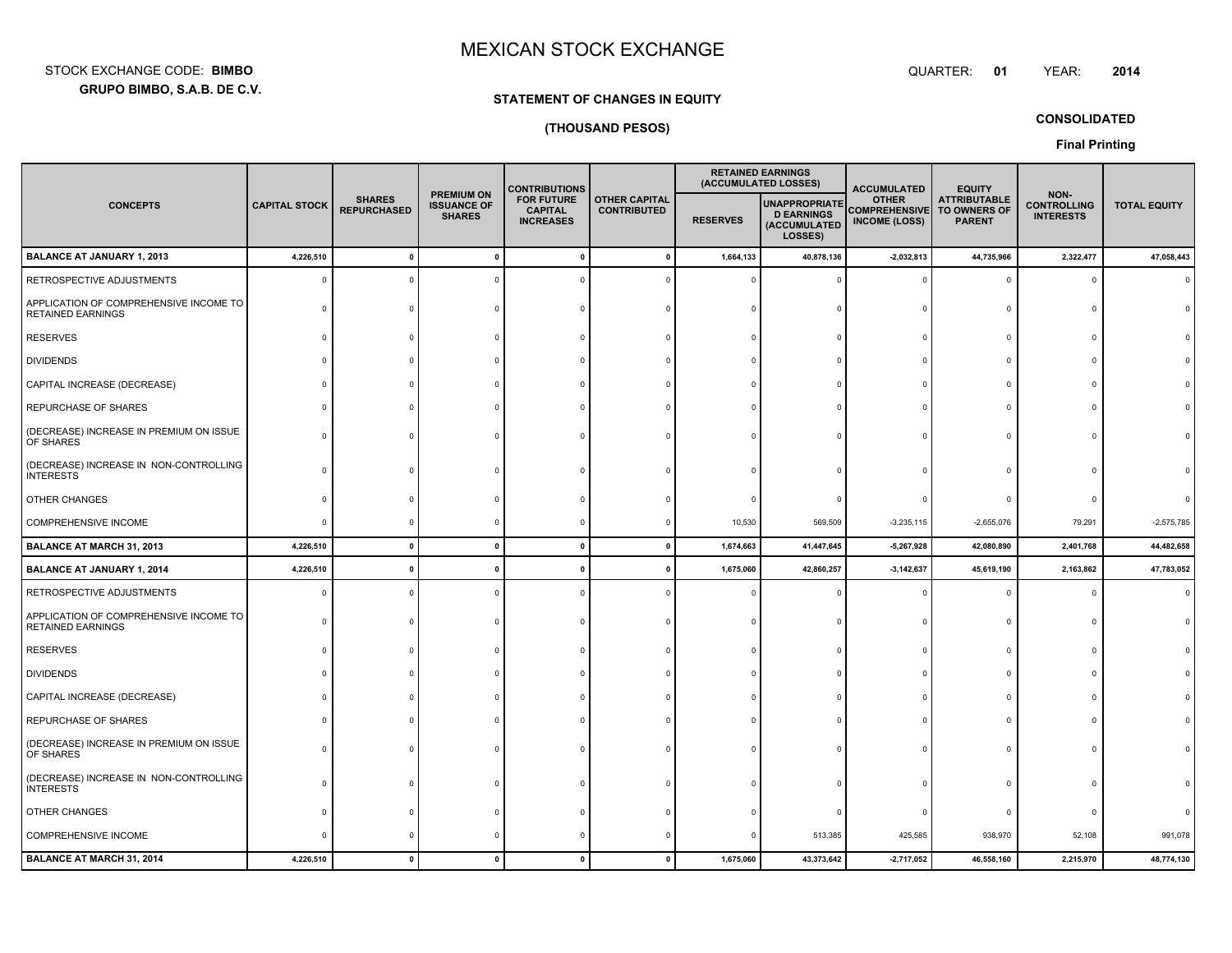#### STOCK EXCHANGE CODE: **BIMBO**

# **STATEMENT OF CASH FLOWS GRUPO BIMBO, S.A.B. DE C.V.**

# QUARTER: **01** YEAR: **2014**

FOR THE THREE MONTHS ENDED 31 MARCH, 2014 AND 2013

|                             | <b>Final Printing</b>                                      |                      |                      |
|-----------------------------|------------------------------------------------------------|----------------------|----------------------|
|                             |                                                            | <b>CURREENT YEAR</b> | <b>PREVIOUS YEAR</b> |
| <b>REF</b>                  | ACCOUNT/SUBACCOUNT                                         | Amount               | Amount               |
| <b>OPERATING ACTIVITIES</b> |                                                            |                      |                      |
| 50010000                    | PROFIT (LOSS) BEFORE INCOME TAX                            | 924,649              | 1,187,730            |
| 50020000                    | +(-) ITEMS NOT REQUIRING CASH                              | 0                    | 0                    |
| 50020010                    | + ESTIMATE FOR THE PERIOD                                  | $\mathbf 0$          | $\mathbf 0$          |
| 50020020                    | + PROVISION FOR THE PERIOD                                 | $\mathbf 0$          | $\mathsf 0$          |
| 50020030                    | +(-) OTHER UNREALISED ITEMS                                | 0                    | $\mathbf 0$          |
| 50030000                    | +(-) ITEMS RELATED TO INVESTING ACTIVITIES                 | 1,438,632            | 1,238,726            |
| 50030010                    | DEPRECIATION AND AMORTISATION FOR THE PERIOD               | 1,350,277            | 1,237,052            |
| 50030020                    | (-)+ GAIN OR LOSS ON SALE OF PROPERTY, PLANT AND EQUIPMENT | 48,678               | 0                    |
| 50030030                    | +(-) LOSS (REVERSAL) IMPAIRMENT                            | 29,738               | $\mathbf 0$          |
| 50030040                    | (-)+ EQUITY IN RESULTS OF ASSOCIATES AND JOINT VENTURES    | 9,939                | 1,674                |
| 50030050                    | (-) DIVIDENDS RECEIVED                                     | 0                    | 0                    |
| 50030060                    | (-) INTEREST RECEIVED                                      | $\mathbf 0$          | $\mathbf 0$          |
| 50030070                    | (-) EXCHANGE FLUCTUATION                                   | $\mathbf 0$          | $\mathsf 0$          |
| 50030080                    | (-)+ OTHER INFLOWS (OUTFLOWS) OF CASH                      | 0                    | $\mathbf 0$          |
| 50040000                    | +(-) ITEMS RELATED TO FINANCING ACTIVITIES                 | 684,733              | 693,887              |
| 50040010                    | (+) ACCRUED INTEREST                                       | 684,733              | 693,887              |
| 50040020                    | (+) EXCHANGE FLUCTUATION                                   | 0                    | 0                    |
| 50040030                    | (+) DERIVATIVE TRANSACTIONS                                | $\mathbf 0$          | $\mathbf 0$          |
| 50040040                    | (-)+ OTHER INFLOWS (OUTFLOWS) OF CASH                      | 0                    | $\mathbf 0$          |
| 50050000                    | <b>CASH FLOWS BEFORE INCOME TAX</b>                        | 3,048,014            | 3,120,343            |
| 50060000                    | CASH FLOWS FROM (USED IN) OPERATING ACTIVITIES             | 1,885,121            | $-664,234$           |
| 50060010                    | +(-) DECREASE (INCREASE) IN TRADE ACCOUNTS RECEIVABLE      | $-342,058$           | 403,346              |
| 50060020                    | +(-) DECREASE (INCREASE) IN INVENTORIES                    | 823,802              | 439,593              |
| 50060030                    | +(-) DECREASE (INCREASE) IN OTHER ACCOUNTS RECEIVABLE      | 874,158              | $-1,398,980$         |
| 50060040                    | +(-) INCREASE (DECREASE) IN TRADE ACCOUNTS PAYABLE         | -791,665             | $-1,360,680$         |
| 50060050                    | +(-) INCREASE (DECREASE) IN OTHER LIABILITIES              | 1,971,956            | 2,217,161            |
| 50060060                    | +(-) INCOME TAXES PAID OR RETURNED                         | $-651,072$           | $-964,674$           |
| 50070000                    | NET CASH FLOWS FROM (USED IN) OPERATING ACTIVITIES         | 4,933,135            | 2,456,109            |
| <b>INVESTING ACTIVITIES</b> |                                                            |                      |                      |
| 50080000                    | NET CASH FLOWS FROM (USED IN) INVESTING ACTIVITIES         | $-1,013,000$         | $-1,037,022$         |
| 50080010                    | (-) PERMANENT INVESTMENTS                                  | 0                    | 0                    |
| 50080020                    | + DISPOSITION OF PERMANENT INVESTMENTS                     | 0                    | $\mathbf 0$          |
| 50080030                    | (-) INVESTMENT IN PROPERTY, PLANT AND EQUIPMENT            | $-1,013,000$         | $-1,037,022$         |
| 50080040                    | + SALE OF PROPERTY, PLANT AND EQUIPMENT                    | 0                    | 0                    |
| 50080050                    | (-) TEMPORARY INVESTMENTS                                  | $\mathbf 0$          | $\mathbf 0$          |
| 50080060                    | + DISPOSITION OF TEMPORARY INVESTMENTS                     | $\mathbf 0$          | $\mathbf 0$          |
| 50080070                    | (-) INVESTMENT IN INTANGIBLE ASSETS                        | $\mathbf 0$          | $\mathsf 0$          |
| 50080080                    | + DISPOSITION OF INTANGIBLE ASSETS                         | 0                    | 0                    |
| 50080090                    | (-) ACQUISITIONS OF VENTURES                               | $\mathbf 0$          | $\mathbf 0$          |
| 50080100                    | + DISPOSITIONS OF VENTURES                                 | 0                    | $\mathbf 0$          |
| 50080110                    | + DIVIDEND RECEIVED                                        | 0                    | 0                    |
| 50080120                    | + INTEREST RECEIVED                                        | $\mathbf 0$          | $\mathsf 0$          |
| 50080130                    | +(-) DECREASE (INCREASE) ADVANCES AND LOANS TO THIRD PARTS | 0                    | $\mathbf 0$          |
| 50080140                    | -(+) OTHER INFLOWS (OUTFLOWS) OF CASH                      | 0                    | $\mathbf{0}$         |
| <b>FINANCING ACTIVITIES</b> |                                                            |                      |                      |
| 50090000                    | NET CASH FLOW FROM (USED IN) FINANCING ACTIVITIES          | $-2,968,566$         | $-984,390$           |
| 50090010                    | + BANK FINANCING                                           | 869.000              | 86,528               |
| 50090020                    | + STOCK MARKET FINANCING                                   | 0                    | 0                    |
| 50090030                    | + OTHER FINANCING                                          | 0                    | $\mathbf 0$          |
| 50090040                    | (-) BANK FINANCING AMORTISATION                            | $-3,448,000$         | $-367,058$           |
| 50090050                    | (-) STOCK MARKET FINANCING AMORTISATION                    | 0                    | 0                    |
| 50090060                    | (-) OTHER FINANCING AMORTISATION                           | 0                    | 0                    |
| 50090070                    | +(-) INCREASE (DECREASE) IN CAPITAL STOCK                  | 0                    | 0                    |
| 50090080                    | (-) DIVIDENDS PAID                                         | $\mathbf 0$          | 0                    |

50090090 + PREMIUM ON ISSUANCE OF SHARES 0 0 50090100 + CONTRIBUTIONS FOR FUTURE CAPITAL INCREASES 0 0 50090110 (-) INTEREST EXPENSE (-) INTEREST EXPENSE -389,566 -703,860 50090120 (-) REPURCHASE OF SHARES 0 0 50090130 (-)+ OTHER INFLOWS (OUTFLOWS) OF CASH 0 0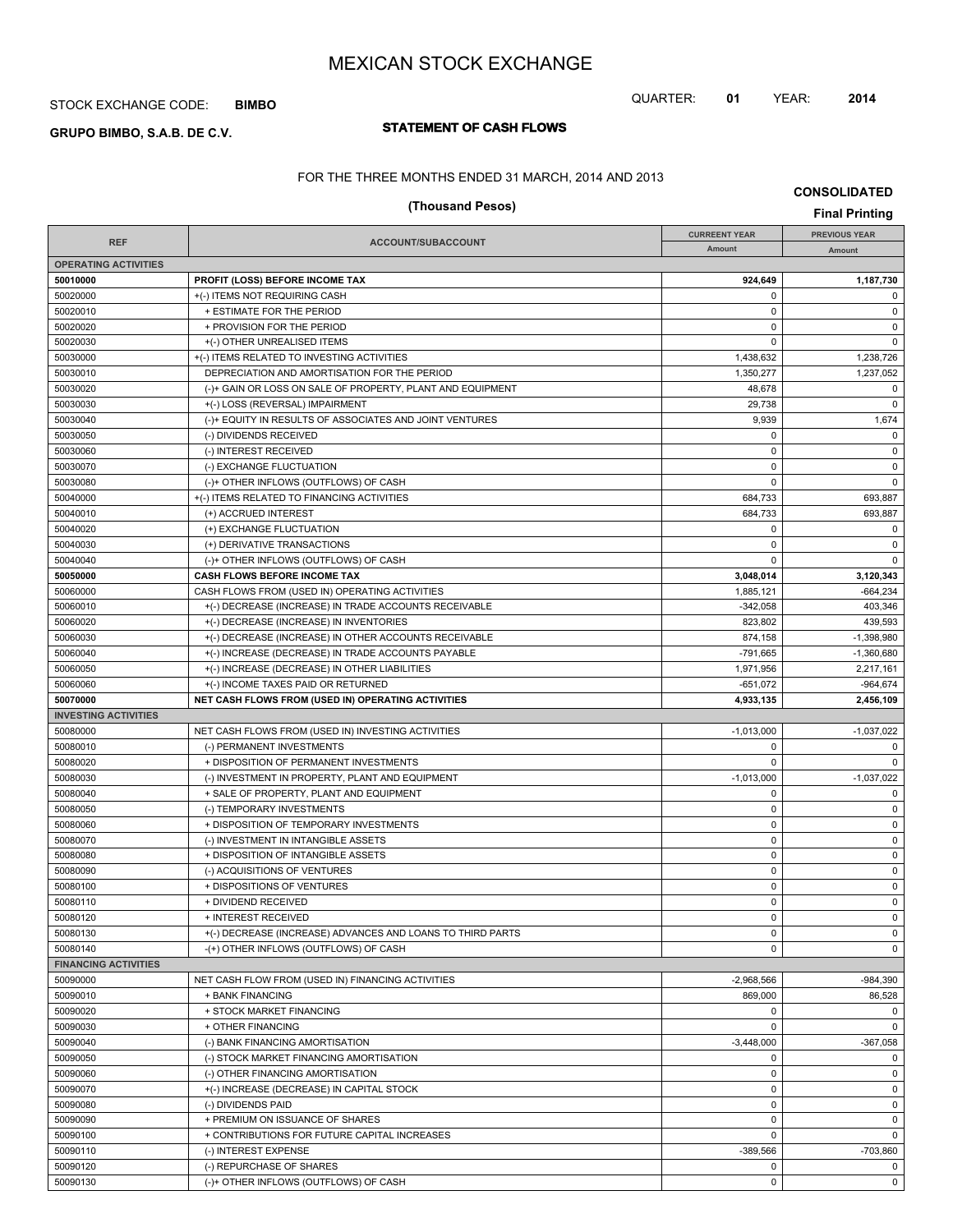## STOCK EXCHANGE CODE: **BIMBO**

# **STATEMENT OF CASH FLOWS GRUPO BIMBO, S.A.B. DE C.V.**

# QUARTER: **01** YEAR: **2014**

### FOR THE THREE MONTHS ENDED 31 MARCH, 2014 AND 2013

## **CONSOLIDATED**

# **(Thousand Pesos) Final Printing**

| <b>REF</b> |                                                              | <b>CURREENT YEAR</b> | <b>PREVIOUS YEAR</b> |  |
|------------|--------------------------------------------------------------|----------------------|----------------------|--|
|            | <b>ACCOUNT/SUBACCOUNT</b>                                    | Amount               | Amount               |  |
| 50100000   | NET INCREASE (DECREASE) IN CASH AND CASH EQUIVALENTS         | 951.569              | 434.697              |  |
| 50110000   | EFFECT OF EXCHANGE RATE CHANGES ON CASH AND CASH EQUIVALENTS | 123.260              | 59.588               |  |
| 50120000   | CASH AND CASH EQUIVALENTS AT BEGINNING OF PERIOD             | 2.503.980            | 4,277,203            |  |
| 50130000   | CASH AND CASH EQUIVALENTS AT END OF PERIOD                   | 3,578,809            | 4,771,488            |  |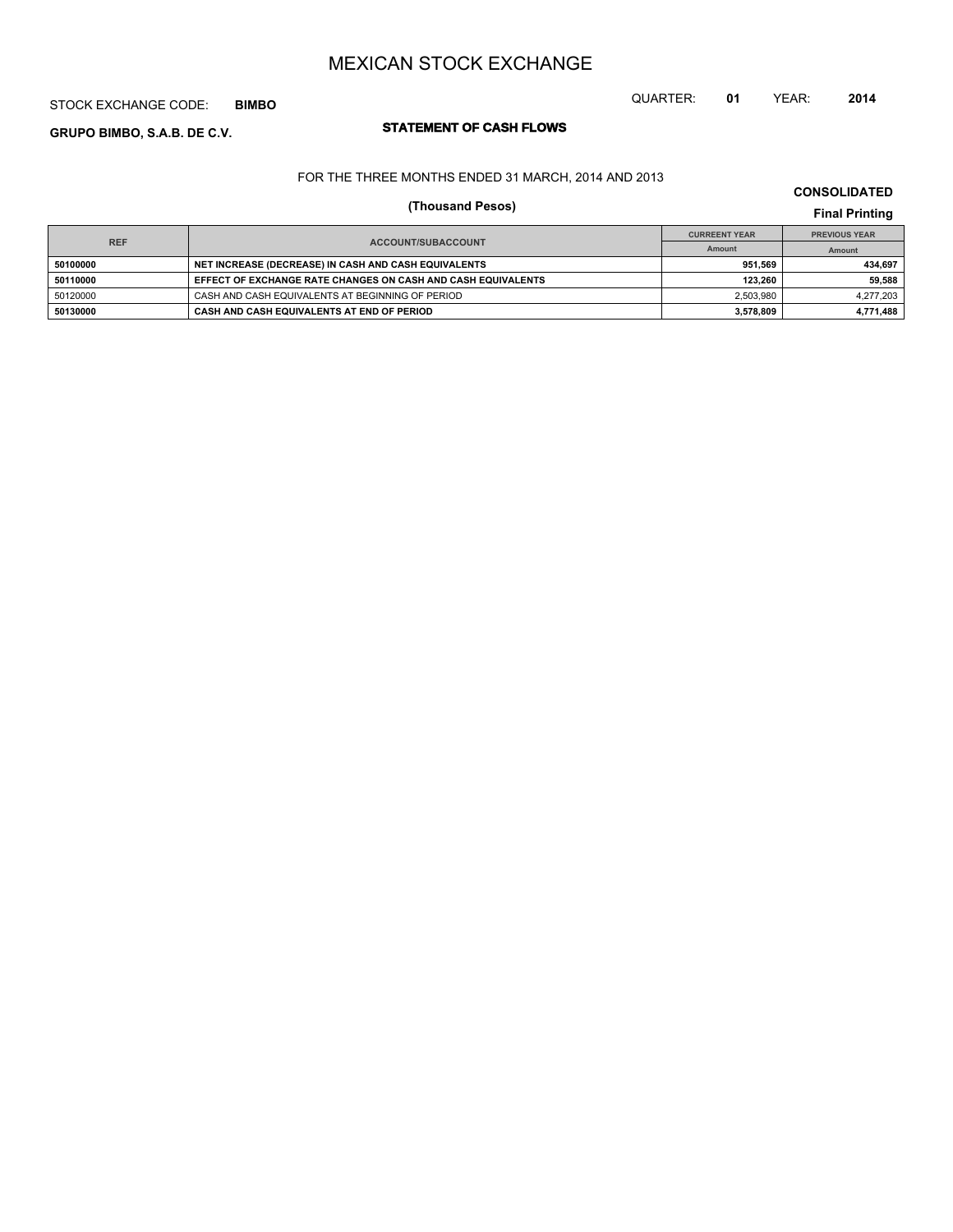STOCK EXCHANGE CODE: **BIMBO**

**GRUPO BIMBO, S.A.B. DE C.V.**

QUARTER: **01** YEAR: **2014**

 $1/4$ PAGE

#### **DISCUSSION AND ANALYSIS OF THE ADMINISTRATION ON THE RESULTS OF OPERATIONS AND FINANCIAL CONDITION OF THE COMPANY**

**CONSOLIDATED**

**Final Printing**

LAS CIFRAS INCLUIDAS EN ESTE DOCUMENTO ESTÁN PREPARADAS DE CONFORMIDAD CON LAS NORMAS INTERNACIONALES DE INFORMACIÓN FINANCIERA (IFRS).

GRUPO BIMBO REPORTA RESULTADOS DEL PRIMER TRIMESTRE DE 2014

MÉXICO, D.F., A 29 DE ABRIL DE 2014 – GRUPO BIMBO, S.A.B. DE C.V. ("GRUPO BIMBO" O "LA COMPAÑÍA") (BMV: BIMBO) REPORTÓ HOY SUS RESULTADOS CORRESPONDIENTES AL PRIMER TRIMESTRE CONCLUIDO EL 31 DE MARZO DE 2014.\*

LAS VENTAS NETAS CONSOLIDADAS CRECIERON 1.3%

LA EXPANSIÓN DEL MARGEN BRUTO REFLEJA LA DISMINUCIÓN EN LOS COSTOS PROMEDIO DE LAS MATERIAS PRIMAS EN TODAS LAS REGIONES.

LA UTILIDAD ANTES DE OTROS INGRESOS Y GASTOS PERMANECIÓ SIN CAMBIO, MIENTRAS QUE LA UTILIDAD DE OPERACIÓN CAYÓ 22.4%, DEBIDO A MAYORES GASTOS DE INTEGRACIÓN EN ESTADOS UNIDOS.

EL MARGEN NETO MAYORITARIO REGISTRÓ UNA LIGERA CONTRACCIÓN DE 20 PUNTOS BASE, A 1.2%.

EN LOS PRIMEROS TRES MESES DEL AÑO, LAS VENTAS CONSOLIDADAS INCREMENTARON 1.3%, A \$41,979 MILLONES, DEBIDO AL BUEN CRECIMIENTO EN LATINOAMÉRICA E IBERIA, QUE FUE PARCIALMENTE CONTRARRESTADO POR EL DÉBIL DESEMPEÑO EN MÉXICO Y ESTADOS UNIDOS.

EL MARGEN BRUTO CONSOLIDADO SE UBICÓ EN 52.9%, LO QUE SIGNIFICA UNA EXPANSIÓN DE 180 PUNTOS BASE EN RELACIÓN CON EL MISMO PERIODO DE 2013. LO ANTERIOR REFLEJA LA DISMINUCIÓN EN LOS COSTOS PROMEDIO DE LAS MATERIAS PRIMAS EN TODAS LAS REGIONES.

EL MARGEN DE UTILIDAD ANTES DE OTROS INGRESOS Y GASTOS REPORTÓ UNA LIGERA CONTRACCIÓN DE 10 PUNTOS BASE, A 5.3%, COMO RESULTADO DE UN INCREMENTO EN LOS COSTOS DE DISTRIBUCIÓN EN MÉXICO Y ESTADOS UNIDOS.

EL MARGEN DE OPERACIÓN SE REDUJO 110 PUNTOS BASE, A 3.7%, DEBIDO A QUE LOS GASTOS DE INTEGRACIÓN EN ESTADOS UNIDOS CASI SE DUPLICARON, EN LÍNEA CON LO ESPERADO, EN COMPARACIÓN A LOS REGISTRADOS EN EL MISMO PERIODO DEL AÑO ANTERIOR.

LA UTILIDAD NETA MAYORITARIA DISMINUYÓ 20 PUNTOS BASE, A 1.2%, REFLEJANDO EL DESEMPEÑO A NIVEL OPERATIVO, LO CUAL FUE PARCIALMENTE CONTRARRESTADO POR UNA REDUCCIÓN TANTO EN LOS COSTOS DE FINANCIAMIENTO COMO EN LA TASA IMPOSITIVA EFECTIVA.

VENTAS NETAS

MÉXICO

EN EL PRIMER TRIMESTRE, LAS VENTAS NETAS DISMINUYERON 20 PUNTOS BASE EN COMPARACIÓN CON EL MISMO PERIODO DEL AÑO ANTERIOR. EL ALZA DE PRECIOS IMPLEMENTADA DESDE EL ÚLTIMO TRIMESTRE DE 2013 Y UN ENTORNO MÁS COMPLEJO EN LA INDUSTRIA TUVIERON UN IMPACTO NEGATIVO EN LOS VOLÚMENES EN GENERAL.

ESTADOS UNIDOS

LAS VENTAS NETAS EN TÉRMINOS DE DÓLARES SE REDUJERON 3.3%, DE ESTE TOTAL, 2 PUNTOS PORCENTUALES REFLEJARON EL IMPACTO NEGATIVO DE LA DESINVERSIÓN EN CALIFORNIA CONCLUIDA EN JULIO DE 2013, COMBINADA CON EL DÉBIL CONSUMO, AL QUE SE SUMÓ LA PRESIÓN POR EL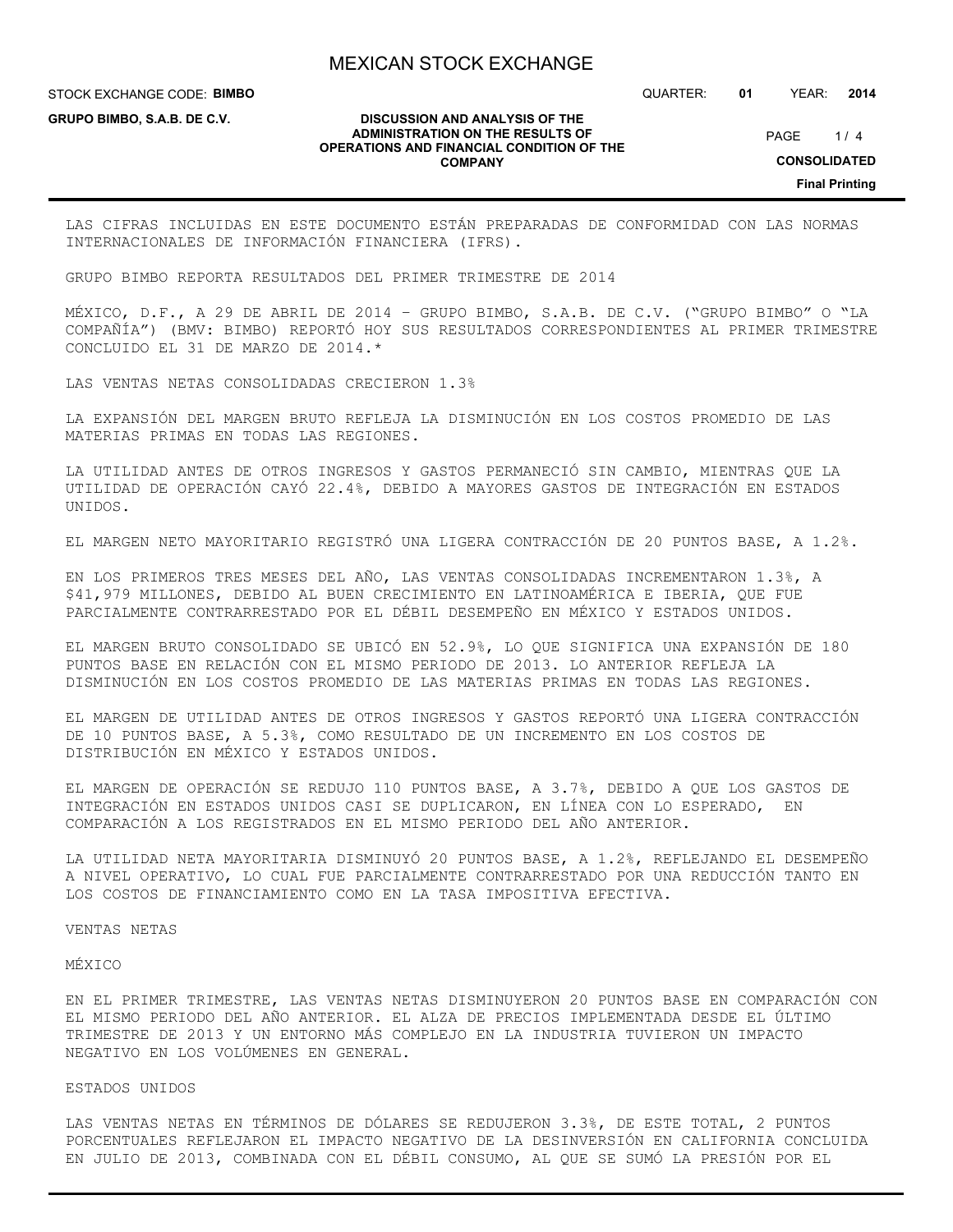STOCK EXCHANGE CODE: **BIMBO**

**GRUPO BIMBO, S.A.B. DE C.V.**

QUARTER: **01** YEAR: **2014**

#### **DISCUSSION AND ANALYSIS OF THE ADMINISTRATION ON THE RESULTS OF OPERATIONS AND FINANCIAL CONDITION OF THE COMPANY**

 $2/4$ PAGE

**CONSOLIDATED**

**Final Printing**

CLIMA EXTREMO DE INVIERNO Y UN AMBIENTE DE MERCADO MÁS COMPETITIVO. LAS CATEGORÍAS DE DESAYUNO Y BOTANAS TUVIERON UN DESEMPEÑO SOBRESALIENTE EN EL PERIODO. EL INCREMENTO EN PESOS DURANTE EL TRIMESTRE FUE DE 1.1%.

#### LATINOAMÉRICA

TODAS LAS OPERACIONES EN LA REGIÓN GENERARON UN CRECIMIENTO POSITIVO EN MONEDA LOCAL DURANTE EL PERIODO. BRASIL, PANAMÁ Y COLOMBIA TUVIERON UN DESEMPEÑO NOTABLE. EN TÉRMINOS DE PESOS, LAS VENTAS NETAS CRECIERON 5.5%.

#### IBERIA

LAS VENTAS AUMENTARON CASI 10% EN TÉRMINOS DE EUROS Y 19.0% EN TÉRMINOS DE PESOS. LO ANTERIOR SE ATRIBUYE AL BUEN DESEMPEÑO DE LOS VOLÚMENES, PARTICULARMENTE EN LAS CATEGORÍAS DE PAN DULCE Y PAN PREMIUM; ESTA ÚLTIMA FUE RESPALDADA POR LOS NUEVOS LANZAMIENTOS DE OROWEAT Y THINS.

#### RESULTADO BRUTO

LA UTILIDAD BRUTA CONSOLIDADA REGISTRÓ UN CRECIMIENTO DE 4.9% EN EL PRIMER TRIMESTRE, CON UNA EXPANSIÓN DE 180 PUNTOS BASE EN EL MARGEN BRUTO, A 52.9% DEBIDO A MENORES COSTOS PROMEDIO DE LAS MATERIAS PRIMAS EN TODAS LAS REGIONES.

### GASTOS GENERALES

EN EL PRIMER TRIMESTRE, LOS GASTOS GENERALES COMO PORCENTAJE DE LAS VENTAS SE INCREMENTARON 180 PUNTOS BASE, A 47.5%. ESTO REFLEJÓ PRINCIPALMENTE EL AUMENTO EN LOS GASTOS DE DISTRIBUCIÓN, QUE SE ATRIBUYE FUNDAMENTALMENTE A UNA MENOR ABSORCIÓN DE LOS COSTOS FIJOS EN MÉXICO Y ESTADOS UNIDOS COMO RESULTADO DEL DÉBIL DESEMPEÑO DE LOS VOLÚMENES.

ESTOS FACTORES FUERON PARCIALMENTE CONTRARRESTADOS POR: I) LAS SINERGIAS Y LAS INICIATIVAS DE REDUCCIÓN DE DESPERDICIOS EN ESTADOS UNIDOS (\$30 MILLONES DE DÓLARES); II) LAS MEJORAS OPERATIVAS EN LATINOAMÉRICA; Y III) UNA ESTRUCTURA DE COSTOS MÁS EFICIENTE EN IBERIA.

UTILIDAD ANTES DE OTROS INGRESOS Y GASTOS

LA UTILIDAD ANTES DE OTROS INGRESOS Y GASTOS REFLEJA EL DESEMPEÑO A NIVEL DEL RESULTADO BRUTO, QUE FUE TOTALMENTE CONTRARRESTADO POR EL INCREMENTO EN LOS GASTOS GENERALES.

#### UTILIDAD DE OPERACIÓN

LA UTILIDAD DE OPERACIÓN CAYÓ 22.4% EN EL PRIMER TRIMESTRE, EN TANTO QUE EL MARGEN DISMINUYÓ 110 PUNTOS BASE, A 3.7%. ESTO OBEDECIÓ A LOS CARGOS EN EL RUBRO DE "OTROS INGRESOS Y GASTOS", INCLUYENDO: I) \$594 MILLONES POR GASTOS DE INTEGRACIÓN EN ESTADOS UNIDOS (EQUIVALENTES A \$45 MILLONES DE DÓLARES, CONTRA \$24 MILLONES DE DÓLARES EN EL MISMO TRIMESTRE DE 2013), ESTOS GASTOS SE DERIVAN DE LA ESTRATEGIA DE OPTIMIZACIÓN DE ACTIVOS QUE IMPLICA EL CIERRE, CONSTRUCCIÓN Y MODERNIZACIÓN DE PLANTAS, ASÍ COMO LA OPTIMIZACIÓN DE LA RED DE DISTRIBUCIÓN; Y II) UN CARGO NO MONETARIO POR \$49 MILLONES RELATIVO A LA BAJA DE CIERTOS ACTIVOS A RAÍZ DEL CIERRE DE LA PLANTA DE BARCEL EN MÉXICO.

#### RESULTADO INTEGRAL DE FINANCIAMIENTO

EN EL PRIMER TRIMESTRE DE 2014 SE REGISTRÓ UN COSTO DE \$609 MILLONES, COMPARADO CON UN COSTO DE \$798 MILLONES EN EL MISMO PERIODO DEL AÑO ANTERIOR. ESTO SE DEBIÓ A UNA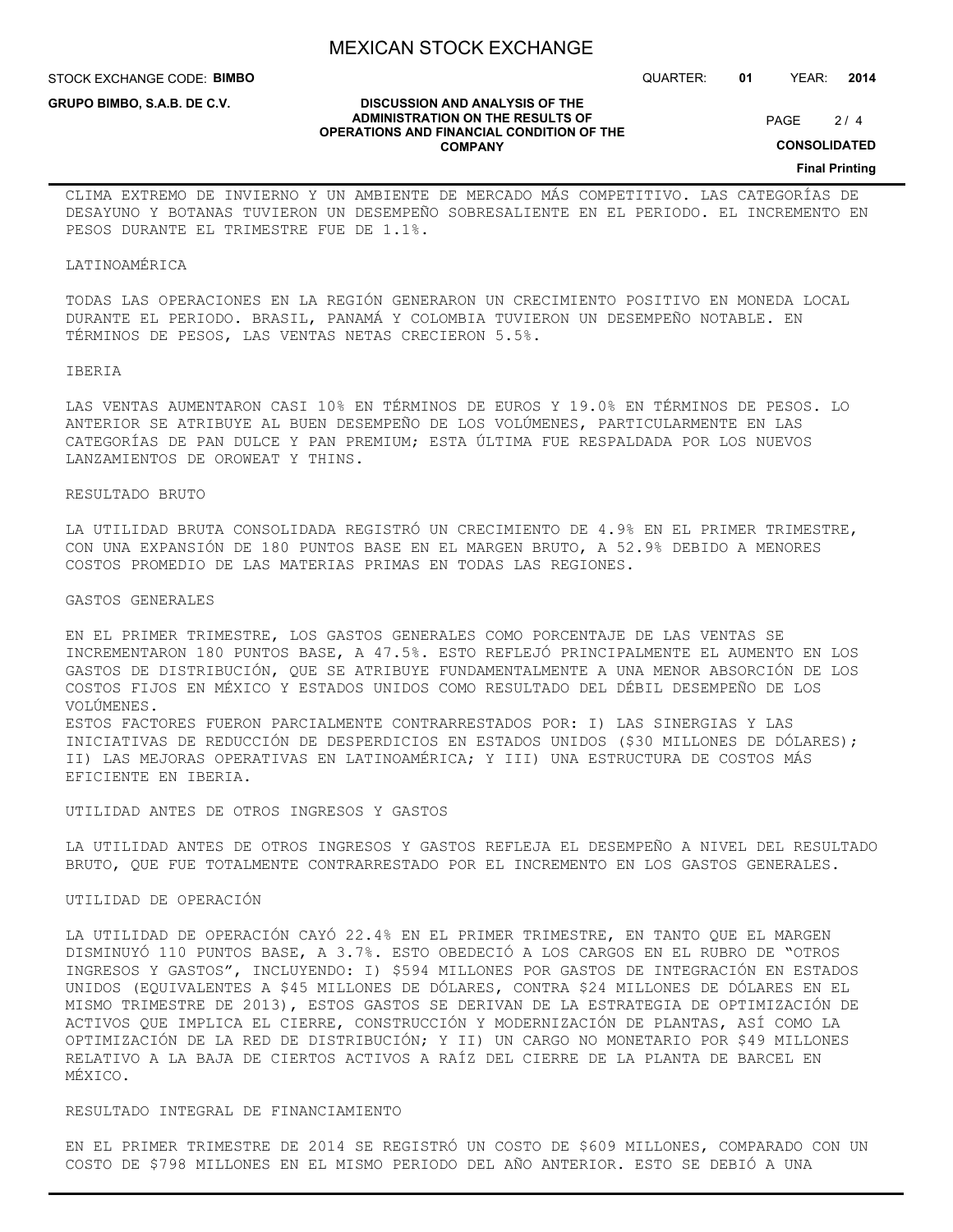STOCK EXCHANGE CODE: **BIMBO**

**GRUPO BIMBO, S.A.B. DE C.V.**

QUARTER: **01** YEAR: **2014**

 $3/4$ PAGE

**CONSOLIDATED**

**Final Printing**

GANANCIA CAMBIARIA DE \$35 MILLONES, CONTRA UNA PÉRDIDA CAMBIARIA DE \$138 MILLONES EN EL PRIMER TRIMESTRE DEL AÑO PREVIO.

**DISCUSSION AND ANALYSIS OF THE ADMINISTRATION ON THE RESULTS OF OPERATIONS AND FINANCIAL CONDITION OF THE COMPANY**

#### UTILIDAD NETA MAYORITARIA

LA UTILIDAD NETA MAYORITARIA ASCENDIÓ A \$513 MILLONES, LO QUE EQUIVALE A UNA DISMINUCIÓN DE 9.9%, ATRIBUIBLE AL DESEMPEÑO A NIVEL OPERATIVO Y A UN MENOR COSTO DE FINANCIAMIENTO, ASÍ COMO A UNA TASA IMPOSITIVA EFECTIVA MÁS BAJA, DE 38.8%, EN COMPARACIÓN CON 45.4% EN EL MISMO TRIMESTRE DE 2013. ES IMPORTANTE DESTACAR QUE LA TASA IMPOSITIVA DEL ACTUAL PERIODO REFLEJA YA EL IMPACTO DE LAS REFORMAS FISCALES EN LO RELATIVO A LA DEDUCIBILIDAD DE ALGUNAS PRESTACIONES COMPLEMENTARIAS A LOS EMPLEADOS, QUE SE LIMITA AHORA A 53%, EN CONTRASTE CON EL 100% DE DEDUCIBILIDAD EN EL RÉGIMEN FISCAL ANTERIOR. LA TASA IMPOSITIVA DEL AÑO PREVIO REFLEJÓ UN MAYOR IMPUESTO SOBRE LA GANANCIA MONETARIA DERIVADA DEL EFECTO INFLACIONARIO DE LA DEUDA, COMBINADA CON EL IMPACTO DE NO REGISTRAR EL BENEFICIO DEL IMPUESTO DIFERIDO SOBRE LAS PÉRDIDAS EN BRASIL, ESTO ÚLTIMO EN LÍNEA CON EL MISMO CRITERIO APLICADO DESDE EL CUARTO TRIMESTRE DE 2012.

UTILIDAD DE OPERACIÓN ANTES DE DEPRECIACIÓN Y AMORTIZACIÓN (UAFIDA)

EN EL TRIMESTRE, LA UAFIDA DISMINUYÓ 7.8%, A \$2,972 MILLONES, MIENTRAS QUE EL MARGEN SE CONTRAJO 70 PUNTOS BASE, A 7.1%, COMO RESULTADO DEL DESEMPEÑO A NIVEL OPERATIVO, ASÍ COMO LAS PARTIDAS NO MONETARIAS.

#### ESTRUCTURA FINANCIERA

AL 31 DE MARZO DE 2014, LA POSICIÓN DE EFECTIVO DE LA COMPAÑÍA TOTALIZÓ \$3,579 MILLONES, EN COMPARACIÓN CON \$2,504 MILLONES AL 31 DE DICIEMBRE DE 2013. LA DEUDA TOTAL AL 31 DE MARZO DE 2014 FUE DE \$37,851 MILLONES, CONTRA \$40,329 MILLONES AL 31 DE DICIEMBRE DE 2013. LO ANTERIOR SE EXPLICA POR EL PAGO DE \$2,600 MILLONES DURANTE EL PRIMER TRIMESTRE DE 2014. EL VENCIMIENTO PROMEDIO ES DE CINCO AÑOS, CON UN COSTO DE DEUDA PROMEDIO DE 4.7%.

LA RAZÓN DE DEUDA TOTAL A UAFIDA FUE DE 2.2 VECES, FRENTE A 2.3 VECES AL 31 DE DICIEMBRE DE 2013.

LA DEUDA DE LARGO PLAZO COMPRENDIÓ 84% DEL TOTAL. POR OTRA PARTE, 100% DE LA DEUDA ESTUVO DENOMINADA EN DÓLARES ESTADOUNIDENSES, MANTENIENDO EN SU TOTALIDAD UNA COBERTURA ECONÓMICA Y CONTABLE NATURAL, ALINEADA CON EL SÓLIDO FLUJO DE EFECTIVO DE LA COMPAÑÍA.

INFORMACIÓN SOBRE LA CONFERENCIA TELEFÓNICA

LA CONFERENCIA TELEFÓNICA SOBRE EL PRIMER TRIMESTRE DE 2014 SE LLEVARÁ A CABO EL MIÉRCOLES 30 DE ABRIL DE 2014 A LAS 9:45 A.M. TIEMPO DEL ESTE (8:45 A.M. TIEMPO DEL CENTRO). PARA PARTICIPAR EN LA CONFERENCIA, FAVOR DE LLAMAR A LOS SIGUIENTES NÚMEROS TELEFÓNICOS: DESDE ESTADOS UNIDOS, AL +1(877) 317-6776; DESDE OTROS PAÍSES, AL +1(412) 317-6776; EL CÓDIGO DE IDENTIFICACIÓN ES: GRUPO BIMBO. ASIMISMO, PUEDE ACCEDER A LA TRANSMISIÓN DE ESTA CONFERENCIA EN EL SITIO WEB DE GRUPO BIMBO, EN HTTP://WWW.GRUPOBIMBO.COM/RI.

LA REPETICIÓN DE LA CONFERENCIA TELEFÓNICA ESTARÁ DISPONIBLE HASTA EL 12 DE MAYO DE 2014. PARA ACCEDER A LA REPETICIÓN, FAVOR DE LLAMAR A LOS SIGUIENTES NÚMEROS TELEFÓNICOS: DESDE ESTADOS UNIDOS, AL +1(877) 344-7529; DESDE OTROS PAÍSES, AL +1(412) 317-0088; EL CÓDIGO DE IDENTIFICACIÓN ES: 10044215.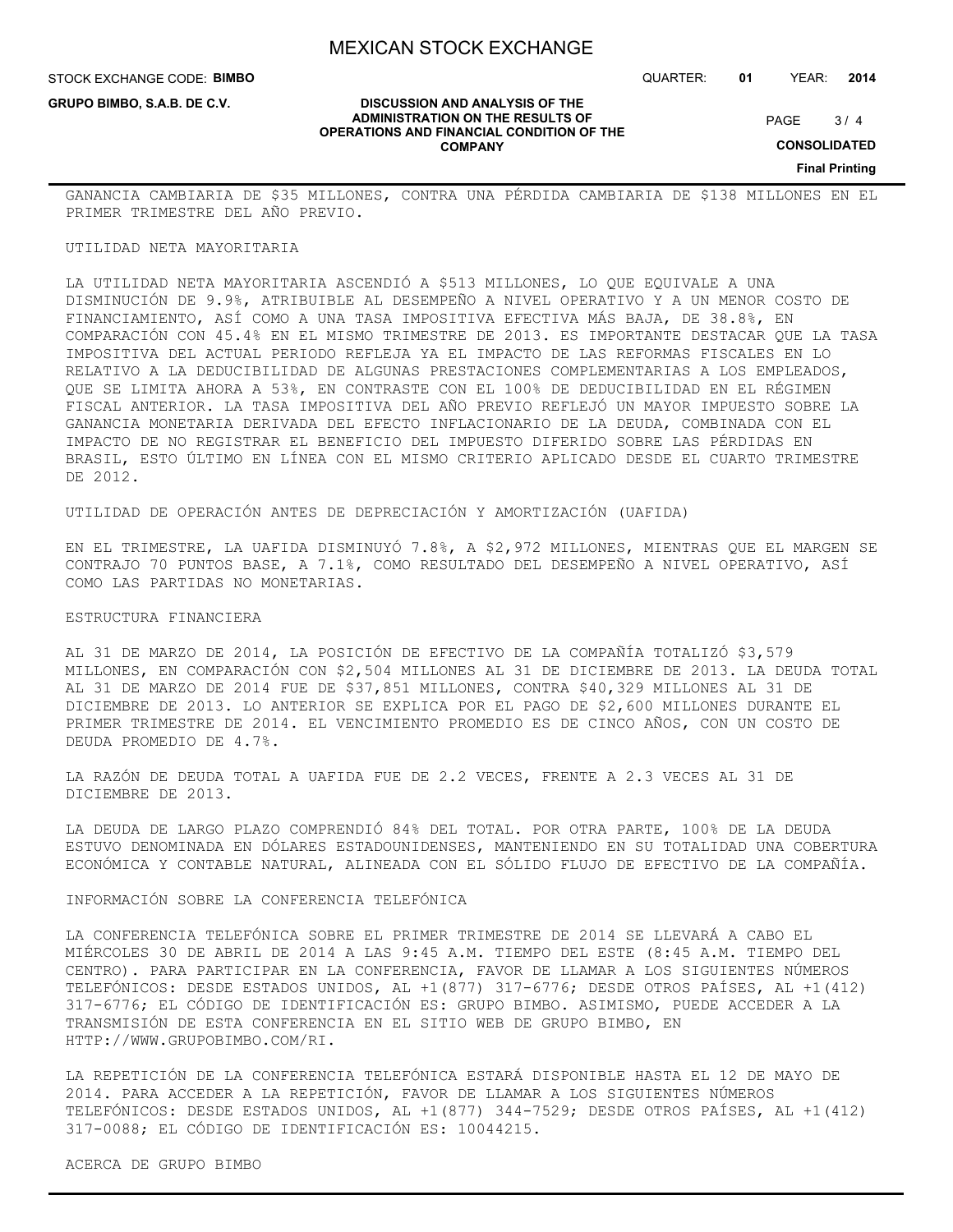STOCK EXCHANGE CODE: **BIMBO**

**GRUPO BIMBO, S.A.B. DE C.V.**

QUARTER: **01** YEAR: **2014**

#### **DISCUSSION AND ANALYSIS OF THE ADMINISTRATION ON THE RESULTS OF OPERATIONS AND FINANCIAL CONDITION OF THE COMPANY**

 $4/4$ PAGE

**CONSOLIDATED**

**Final Printing**

POR SUS VOLÚMENES DE PRODUCCIÓN Y VENTAS, GRUPO BIMBO ES UNA DE LAS EMPRESAS DE PANIFICACIÓN MÁS GRANDES DEL MUNDO. LÍDER DE MERCADO EN EL CONTINENTE AMERICANO, CUENTA CON 144 PLANTAS Y MÁS DE 1,600 CENTROS DE DISTRIBUCIÓN LOCALIZADOS ESTRATÉGICAMENTE EN 19 PAÍSES DE AMÉRICA, EUROPA Y ASIA. SUS PRINCIPALES LÍNEAS DE PRODUCTOS INCLUYEN PAN DE CAJA, BOLLOS, GALLETAS, PASTELITOS, PRODUCTOS EMPACADOS, TORTILLAS, BOTANAS SALADAS Y CONFITERÍA, ENTRE OTRAS. GRUPO BIMBO FABRICA MÁS DE 10,000 PRODUCTOS Y TIENE UNA DE LAS REDES DE DISTRIBUCIÓN DIRECTA MÁS EXTENSAS DEL MUNDO, CON MÁS DE 52,000 RUTAS, Y UNA PLANTILLA LABORAL SUPERIOR A LOS 125,000 COLABORADORES. DESDE 1980, LAS ACCIONES DE GRUPO BIMBO COTIZAN EN LA BOLSA MEXICANA DE VALORES (BMV) BAJO LA CLAVE DE PIZARRA BIMBO.

GRUPO BIMBO, S.A.B. DE C.V. ("GRUPO BIMBO" O "LA COMPAÑÍA") (BMV:BIMBO) EN CONFORMIDAD CON LO ESTABLECIDO EN EL REGLAMENTO INTERIOR DE LA BOLSA MEXICANA DE VALORES ("BMV"), DA A CONOCER QUE LAS CASAS DE BOLSA O INSTITUCIONES DE CRÉDITO QUE DAN COBERTURA DE ANÁLISIS A LOS VALORES EMITIDOS POR LA COMPAÑÍA SON: BARCLAYS BANK PLC, BBVA BANCOMER S.A., BOFA MERRILL LYNCH INC., CASA DE BOLSA BANORTE IXE S.A. DE C.V., BANCO BTG PACTUAL S.A., CITIGROUP GLOBAL MARKETS INC., DEUTSCHE BANK SECURITIES INC., GBM GRUPO BURSÁTIL MEXICANO S.A. DE C.V., GOLDMAN SACHS GROUP, INC., HSBC SECURITIES (USA) INC., JP MORGAN SECURITIES LLC, MORGAN STANLEY MEXICO CASA DE BOLSA, S.A. DE C.V. Y SANTANDER INVESTMENT SECURITIES INC.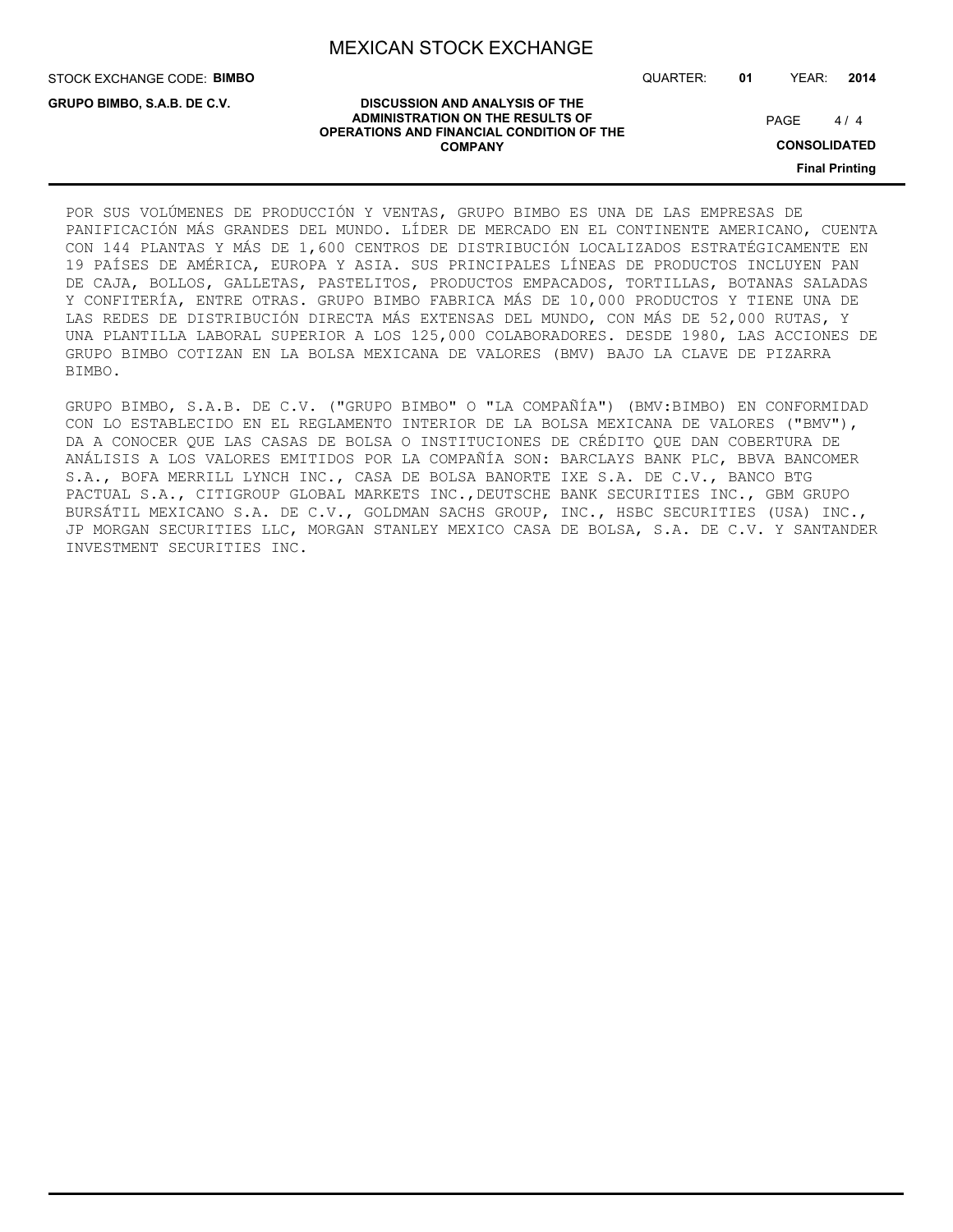**GRUPO BIMBO, S.A.B. DE C.V.**

**FINANCIAL STATEMENT NOTES**

STOCK EXCHANGE CODE: QUARTER: **01** YEAR: **2014 BIMBO**

PAGE 1/72

**CONSOLIDATED**

**Final Printing**

GRUPO BIMBO, S. A. B. DE C. V. Y SUBSIDIARIAS

NOTAS A LOS ESTADOS FINANCIEROS CONSOLIDADOS POR LOS TRIMESTRES QUE TERMINARON EL 31 DE MARZO DE 2014 Y 2013 Y 31 DE DICIEMBRE DE 2013. (EN MILES DE PESOS)

#### 1. ACTIVIDADES Y EVENTOS IMPORTANTES

ACTIVIDADES - GRUPO BIMBO, S. A. B. DE C. V. Y SUBSIDIARIAS ("GRUPO BIMBO" O "LA ENTIDAD") SE DEDICA PRINCIPALMENTE A LA FABRICACIÓN, DISTRIBUCIÓN Y VENTA DE PAN, GALLETAS, PASTELES, DULCES, CHOCOLATES, BOTANAS, TORTILLAS Y ALIMENTOS PROCESADOS.

LA ENTIDAD OPERA EN DISTINTAS ÁREAS GEOGRÁFICAS QUE SON: MÉXICO, ESTADOS UNIDOS DE AMÉRICA ("EUA"), CENTRO Y SUDAMÉRICA, EUROPA Y CHINA. LAS CIFRAS DE ÉSTA ÚLTIMA SE PRESENTAN EN EL SEGMENTO MÉXICO DEBIDO A SU POCA REPRESENTATIVIDAD.

LAS OFICINAS CORPORATIVAS DE LA ENTIDAD SE UBICAN EN PROLONGACIÓN PASEO DE LA REFORMA NO. 1000, COLONIA PEÑA BLANCA SANTA FE, ÁLVARO OBREGÓN, CÓDIGO POSTAL 01210, DISTRITO FEDERAL, MÉXICO.

AL 31 DE MARZO DE 2014 Y 2013, LAS VENTAS NETAS DE BIMBO, S.A. DE C.V. Y BARCEL, S.A. DE C.V., QUE SE ENCUENTRAN EN EL SEGMENTO MÉXICO, REPRESENTARON APROXIMADAMENTE EL 39% Y 40%, RESPECTIVAMENTE, DE LAS VENTAS NETAS CONSOLIDADAS. AL 31 DE MARZO DE 2014 Y 2013 LAS VENTAS NETAS DE BBU, QUE SE ENCUENTRA EN EUA, REPRESENTARON EL 44% Y 44%, DE LAS VENTAS NETAS CONSOLIDADAS, RESPECTIVAMENTE.

EVENTOS IMPORTANTES – AL 31 DE MARZO DE 2014 Y 31 DE DICIEMBRE DE 2013 NO HUBO ADQUISICIONES IMPORTANTES, EXCEPTO LO COMENTADO EN LA NOTA 21. DURANTE 2013 SE COMPLETÓ LA DESINVERSIÓN DE ALGUNAS PLANTAS EN CALIFORNIA, COMO RESULTADO DE LA REESTRUCTURA POR LA COMPRA DE SARA LEE EN 2011.

### 2. BASES DE PRESENTACIÓN

A. NUEVAS Y MODIFICADAS NORMAS INTERNACIONALES DE INFORMACIÓN FINANCIERA QUE AFECTAN SALDOS REPORTADOS Y/O REVELACIONES EN LOS ESTADOS FINANCIEROS

DURANTE 2013, LA ENTIDAD APLICÓ UNA SERIE DE NUEVAS Y MODIFICADAS IFRS EMITIDAS POR EL CONSEJO DE NORMAS INTERNACIONALES DE CONTABILIDAD (IASB) LAS CUALES SON OBLIGATORIAS Y ENTRAN EN VIGOR A PARTIR DE LOS EJERCICIOS QUE INICIEN EN O DESPUÉS DEL 1 DE ENERO DE 2013.

MODIFICACIONES A LA IFRS 7, REVELACIONES – COMPENSACIÓN DE ACTIVOS Y PASIVOS FINANCIEROS –

LA ENTIDAD APLICÓ LAS MODIFICACIONES A LA IFRS 7, REVELACIONES - COMPENSACIÓN DE ACTIVOS Y PASIVOS FINANCIEROS POR PRIMERA VEZ EN EL AÑO ACTUAL. LAS MODIFICACIONES A IFRS 7 REQUIEREN A LAS COMPAÑÍAS REVELAR INFORMACIÓN ACERCA DE LOS DERECHOS DE COMPENSAR Y ACUERDOS RELACIONADOS PARA INSTRUMENTOS FINANCIEROS RECONOCIDOS QUE ESTÁN SUJETOS A UN ACUERDO MAESTRO DE COMPENSACIÓN EXIGIBLE O ACUERDO SIMILAR.

LAS MODIFICACIONES A LA IFRS 7 SE APLICAN RETROACTIVAMENTE. DADO QUE LA ENTIDAD NO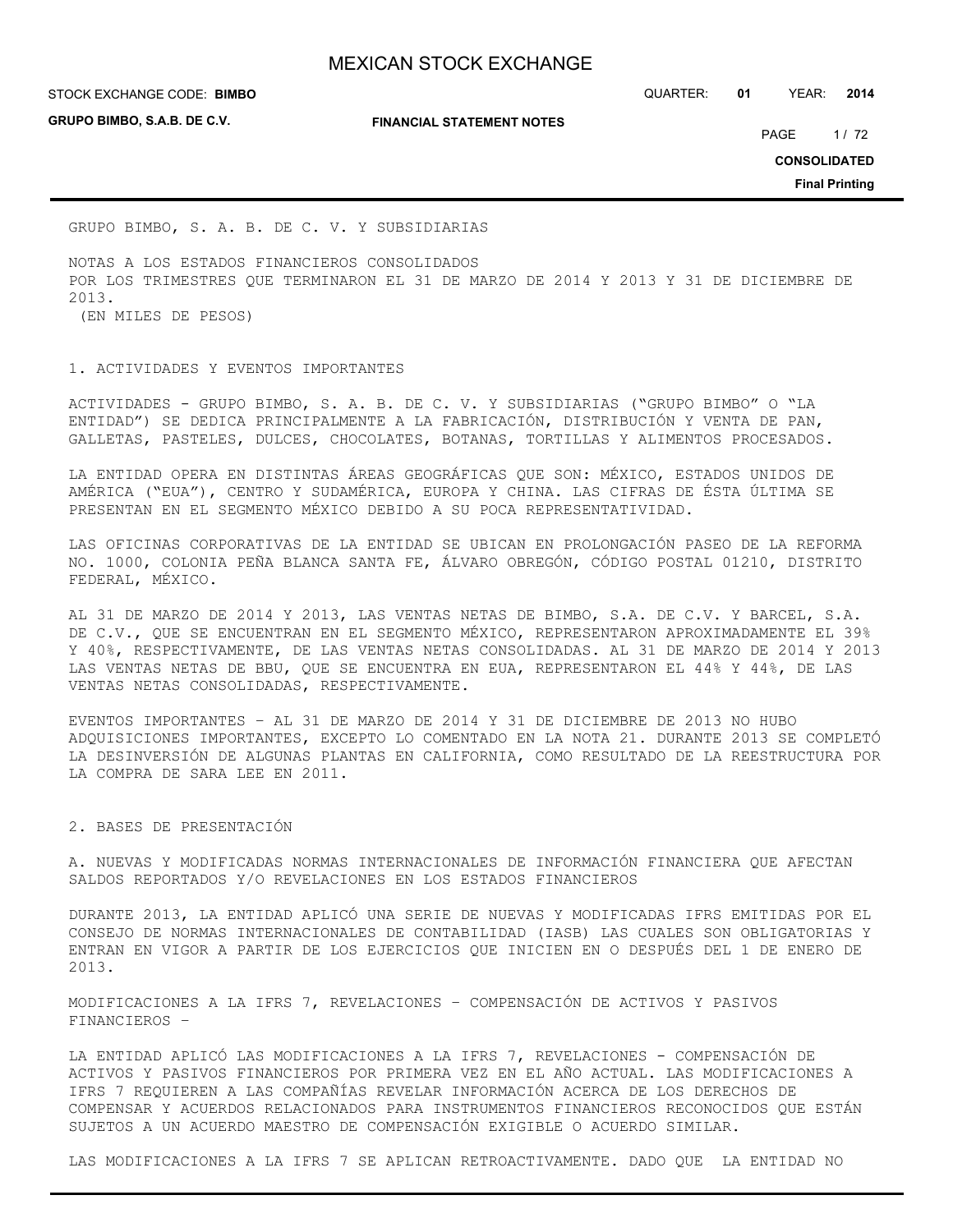**GRUPO BIMBO, S.A.B. DE C.V.**

#### **FINANCIAL STATEMENT NOTES**

STOCK EXCHANGE CODE: QUARTER: **01** YEAR: **2014 BIMBO**

PAGE 2/72

**CONSOLIDATED**

#### **Final Printing**

TIENE NINGÚN ACUERDO DE COMPENSACIÓN, LA APLICACIÓN DE LAS MODIFICACIONES NO TUVO NINGÚN EFECTO SIGNIFICATIVO EN LAS REVELACIONES O EN LOS SALDOS RECONOCIDOS EN LOS ESTADOS FINANCIEROS CONSOLIDADOS.

NORMAS NUEVAS Y MODIFICADAS DE CONSOLIDACIÓN, ACUERDOS CONJUNTOS, ASOCIADAS Y REVELACIONES

EN MAYO DE 2011, SE EMITIÓ UN PAQUETE DE CINCO NORMAS DE CONSOLIDACIÓN, ACUERDOS CONJUNTOS, ASOCIADAS Y REVELACIONES QUE COMPRENDE LA IFRS 10, ESTADOS FINANCIEROS CONSOLIDADOS, IFRS 11, ACUERDOS CONJUNTOS, IFRS 12, INFORMACIÓN A REVELAR SOBRE PARTICIPACIONES EN OTRAS ENTIDADES, LA IAS 27 (REVISADA EN 2011), ESTADOS FINANCIEROS SEPARADOS Y LA IAS 28 (REVISADA EN 2011), INVERSIONES EN ASOCIADAS Y NEGOCIOS CONJUNTOS. POSTERIOR, A LA EMISIÓN DE ESTAS NORMAS, LAS MODIFICACIONES DE LA IFRS 10, IFRS 11 E IFRS 12 SE EMITIERON PARA ACLARAR CIERTA ORIENTACIÓN DE TRANSICIÓN EN LA APLICACIÓN POR PRIMERA VEZ DE LAS NORMAS.

EN EL AÑO EN CURSO LA ENTIDAD APLICÓ POR PRIMERA VEZ LAS IFRS 10, IFRS 11, IFRS 12 E IAS 28 (REVISADA EN 2011) JUNTO CON LAS MODIFICACIONES A IFRS 10, IFRS 11 E IFRS 12 EN RELACIÓN A LA GUÍA DE TRANSICIÓN.

EL IMPACTO DE LA APLICACIÓN DE ESTAS NORMAS SE MUESTRA A CONTINUACIÓN:

NO HUBO IMPACTO EN LOS RESULTADOS DE LA ENTIDAD POR LA APLICACIÓN DE LAS IFRS 10 Y 11.

IMPACTO DE LA APLICACIÓN DE LA IFRS 12

IFRS 12 ES UN NUEVA NORMA DE REVELACIÓN Y ES APLICABLE A LAS ENTIDADES QUE TIENEN INTERESES EN SUBSIDIARIAS, ACUERDOS CONJUNTOS, ASOCIADAS Y / O ENTIDADES ESTRUCTURADAS NO CONSOLIDADAS. EN GENERAL, LA APLICACIÓN DE LA IFRS 12 HA DADO LUGAR A REVELACIONES MÁS EXTENSAS EN LOS ESTADOS FINANCIEROS CONSOLIDADOS. (VER NOTA 9 PARA MÁS DETALLE).

IFRS 13 MEDICIÓN A VALOR RAZONABLE

LA ENTIDAD APLICÓ LA IFRS 13, POR PRIMERA VEZ EN EL AÑO EN CURSO. LA IFRS 13 ESTABLECE UNA ÚNICA FUENTE DE ORIENTACIÓN PARA LAS MEDICIONES A VALOR RAZONABLE Y LAS REVELACIONES SOBRE LAS MEDICIONES DE VALOR RAZONABLE. EL ALCANCE DE LA IFRS 13 ES AMPLIO; LOS REQUERIMIENTOS DE MEDICIÓN A VALOR RAZONABLE DE LA IFRS 13 SE APLICAN TANTO A INSTRUMENTOS FINANCIEROS COMO A INSTRUMENTOS NO FINANCIEROS PARA LOS CUALES OTRAS IFRS´S REQUIEREN O PERMITEN MEDICIONES A VALOR RAZONABLE Y REVELACIONES SOBRE LAS MEDICIONES DE VALOR RAZONABLE, EXCEPTO POR TRANSACCIONES CON PAGOS BASADOS EN ACCIONES QUE SE ENCUENTRAN DENTRO DEL ALCANCE DE LA IFRS 2, PAGOS BASADOS EN ACCIONES, OPERACIONES DE ARRENDAMIENTO FINANCIERO QUE ESTÁN DENTRO DEL ALCANCE DE LA IAS 17, ARRENDAMIENTOS, Y VALUACIONES QUE TIENEN ALGUNAS SIMILITUDES CON EL VALOR RAZONABLE, PERO QUE NO SON A VALOR RAZONABLE (EJ. VALOR NETO REALIZABLE, PARA EFECTOS DE LA VALUACIÓN DE LOS INVENTARIOS O EL VALOR EN USO PARA LA EVALUACIÓN DE DETERIORO).

LA IFRS 13 DEFINE EL VALOR RAZONABLE COMO EL PRECIO QUE SE RECIBIRÍA POR VENDER UN ACTIVO O EL PRECIO PAGADO PARA TRANSFERIR UN PASIVO EN UNA TRANSACCIÓN ORDENADA EN EL MERCADO PRINCIPAL (O EL MÁS VENTAJOSO) A LA FECHA DE MEDICIÓN, EN LAS CONDICIONES ACTUALES DEL MERCADO. EL VALOR RAZONABLE DE ACUERDO CON LA IFRS 13 ES UN PRECIO DE SALIDA, INDEPENDIENTEMENTE DE SI ESE PRECIO ES OBSERVABLE O PUEDE ESTIMARSE DIRECTAMENTE UTILIZANDO OTRA TÉCNICA DE VALUACIÓN. ASIMISMO, LA IFRS 13 INCLUYE REQUISITOS AMPLIOS DE REVELACIÓN.

IFRS 13 REQUIERE LA APLICACIÓN PROSPECTIVA A PARTIR DEL 1 ENERO DE 2013. ADICIONALMENTE, EXISTEN DISPOSICIONES DE TRANSICIÓN ESPECÍFICAS PARA ESTAS ENTIDADES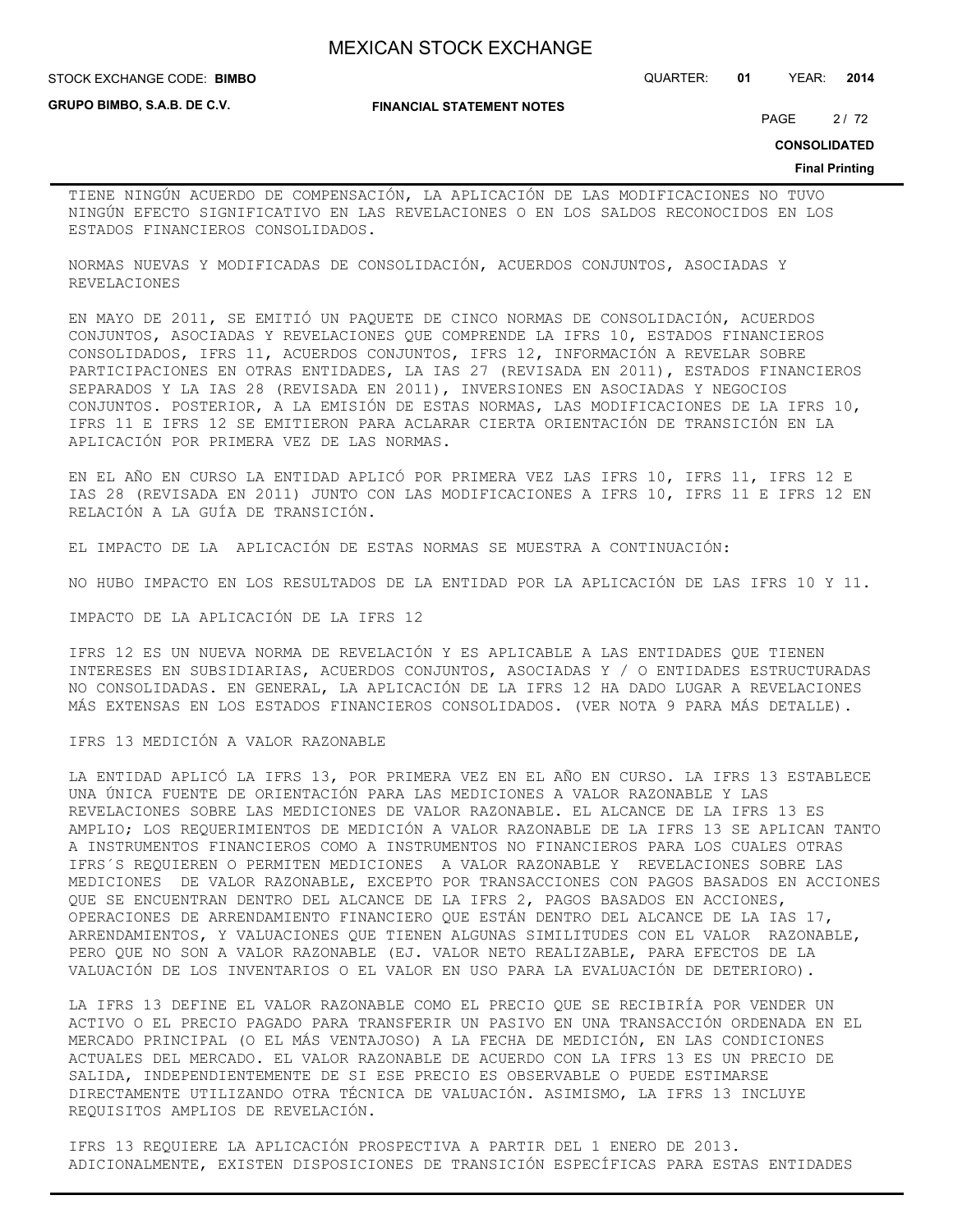**GRUPO BIMBO, S.A.B. DE C.V.**

**FINANCIAL STATEMENT NOTES**

STOCK EXCHANGE CODE: QUARTER: **01** YEAR: **2014 BIMBO**

PAGE 3/72

**CONSOLIDATED**

#### **Final Printing**

QUE NO NECESITAN APLICAR LOS REQUISITOS DE REVELACIÓN ESTABLECIDOS EN LA NORMA, A LA INFORMACIÓN COMPARATIVA PROPORCIONADA POR PERÍODOS ANTERIORES A LA APLICACIÓN INICIAL DE LA NORMA. DE ACUERDO CON ESTAS DISPOSICIONES DE TRANSICIÓN, LA ENTIDAD NO HA REVELADO INFORMACIÓN REQUERIDA POR LA IFRS 13 PARA EL PERÍODO COMPARATIVO 2012 (VER NOTA 12 PARA LAS REVELACIONES 2013). ADEMÁS DE LAS REVELACIONES ADICIONALES, LA APLICACIÓN DE LA IFRS 13 NO HA TENIDO IMPACTO SIGNIFICATIVO SOBRE LOS IMPORTES RECONOCIDOS EN LOS ESTADOS FINANCIEROS CONSOLIDADOS.

MODIFICACIONES A IAS 1 PRESENTACIÓN DE LAS PARTIDAS DE OTROS RESULTADOS INTEGRALES

LA ENTIDAD APLICÓ LAS MODIFICACIONES A LA IAS 1, PRESENTACIÓN DE LAS PARTIDAS DE OTROS RESULTADOS INTEGRALES POR PRIMERA VEZ EN EL AÑO ACTUAL. LAS MODIFICACIONES INTRODUCEN UNA NUEVA TERMINOLOGÍA PARA EL ESTADO DE RESULTADO INTEGRAL Y ESTADO DE RESULTADOS. LAS MODIFICACIONES A LA IAS 1 SON: EL "ESTADO DE RESULTADOS INTEGRALES" CAMBIA DE NOMBRE A "ESTADO DE RESULTADOS Y OTROS RESULTADOS INTEGRALES" Y EL "ESTADO DE RESULTADOS" CONTINÚA CON EL NOMBRE DE "ESTADO DE RESULTADOS".

LAS MODIFICACIONES A LA IAS 1 RETIENEN LA OPCIÓN DE PRESENTAR RESULTADOS Y OTROS RESULTADOS INTEGRALES EN UN SOLO ESTADO FINANCIERO O BIEN EN DOS ESTADOS SEPARADOS PERO CONSECUTIVOS. SIN EMBARGO, LAS MODIFICACIONES A LA IAS 1 REQUIEREN QUE LAS PARTIDAS DE OTROS RESULTADOS INTEGRALES SE AGRUPEN EN DOS CATEGORÍAS EN LA SECCIÓN DE OTROS RESULTADOS INTEGRALES: (A) LAS PARTIDAS QUE NO SERÁN RECLASIFICADAS POSTERIORMENTE A RESULTADOS Y (B) LAS PARTIDAS QUE PUEDEN SER RECLASIFICADAS POSTERIORMENTE A RESULTADOS CUANDO SE CUMPLAN DETERMINADAS CONDICIONES. SE REQUIERE QUE EL IMPUESTO A LA UTILIDAD SOBRE LAS PARTIDAS DE OTROS RESULTADOS INTEGRALES SE ASIGNE EN LAS MISMAS Y LAS MODIFICACIONES NO CAMBIAN LA OPCIÓN DE PRESENTAR PARTIDAS DE OTROS RESULTADOS INTEGRALES, YA SEA ANTES DE IMPUESTOS O DESPUÉS DE IMPUESTOS. LAS MODIFICACIONES SE HAN APLICADO RETROACTIVAMENTE, Y POR LO TANTO LA PRESENTACIÓN DE LAS PARTIDAS DE OTROS RESULTADOS INTEGRALES SE HA MODIFICADO PARA REFLEJAR LOS CAMBIOS. ADICIONALMENTE A LOS CAMBIOS DE PRESENTACIÓN ANTES MENCIONADOS, LA APLICACIÓN DE LAS MODIFICACIONES A LA IAS 1 NO DA LUGAR A NINGÚN IMPACTO EN RESULTADOS, OTROS RESULTADOS INTEGRALES NI EN EL RESULTADO INTEGRAL TOTAL.

B. IFRS NUEVAS Y MODIFICADAS EMITIDAS PERO NO VIGENTES

LA ENTIDAD NO HA APLICADO LAS SIGUIENTES IFRS NUEVAS Y MODIFICADAS QUE HAN SIDO ANALIZADAS PERO AÚN NO SE HAN IMPLEMENTADO:

#### IFRS 9, INSTRUMENTOS FINANCIEROS

LA IFRS 9 EMITIDA EN NOVIEMBRE DE 2009 INTRODUCE NUEVOS REQUERIMIENTOS PARA LA CLASIFICACIÓN Y MEDICIÓN DE ACTIVOS FINANCIEROS. LA IFRS 9 MODIFICADA EN OCTUBRE DE 2010 INCLUYE LOS REQUERIMIENTOS PARA LA CLASIFICACIÓN Y MEDICIÓN DE PASIVOS FINANCIEROS Y PARA SU BAJA.

LOS PRINCIPALES REQUERIMIENTOS DE LA IFRS 9 SE DESCRIBEN A CONTINUACIÓN:

• LA IFRS 9 REQUIERE QUE TODOS LOS ACTIVOS FINANCIEROS RECONOCIDOS QUE ESTÉN DENTRO DEL ALCANCE DE IAS 39, INSTRUMENTOS FINANCIEROS: RECONOCIMIENTO Y MEDICIÓN SEAN MEDIDOS POSTERIORMENTE A COSTO AMORTIZADO O A VALOR RAZONABLE. ESPECÍFICAMENTE, LAS INVERSIONES DE DEUDA EN UN MODELO DE NEGOCIOS CUYO OBJETIVO ES COBRAR LOS FLUJOS DE EFECTIVO CONTRACTUALES Y QUE TENGAN FLUJOS DE EFECTIVO CONTRACTUALES QUE SEAN EXCLUSIVAMENTE PAGOS DE CAPITAL E INTERESES SOBRE EL CAPITAL EN CIRCULACIÓN GENERALMENTE SE MIDEN A COSTO AMORTIZADO AL FINAL DE LOS PERIODOS CONTABLES POSTERIORES. TODAS LAS DEMÁS INVERSIONES DE DEUDA Y DE CAPITAL SE MIDEN A SUS VALORES RAZONABLES AL FINAL DE LOS PERIODOS CONTABLES POSTERIORES. ADICIONALMENTE, BAJO IFRS 9, LAS COMPAÑÍAS PUEDEN HACER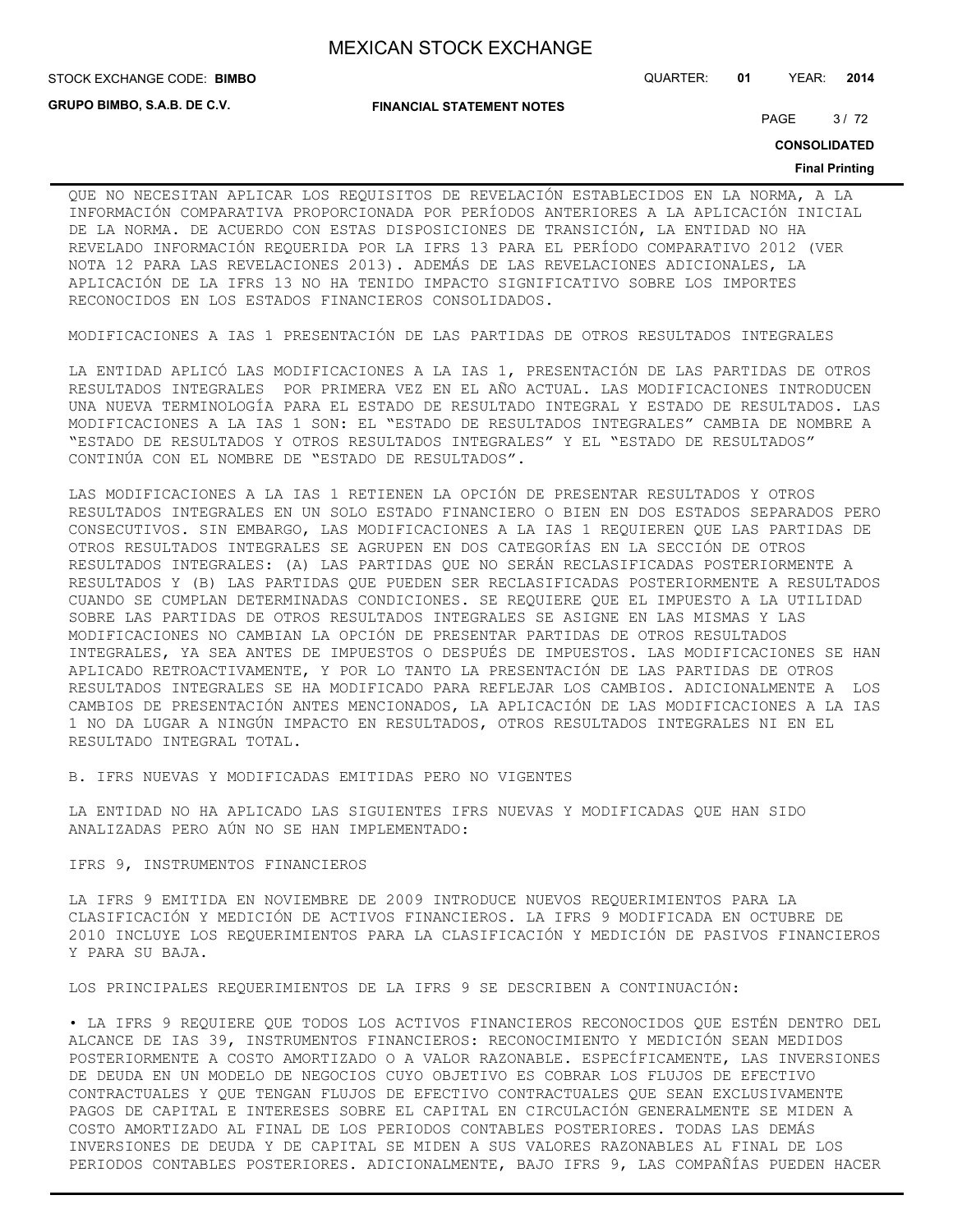**GRUPO BIMBO, S.A.B. DE C.V.**

#### STOCK EXCHANGE CODE: QUARTER: **01** YEAR: **2014 BIMBO**

**FINANCIAL STATEMENT NOTES**

PAGE 4/72

**CONSOLIDATED**

#### **Final Printing**

LA ELECCIÓN IRREVOCABLE DE PRESENTAR LOS CAMBIOS POSTERIORES EN EL VALOR RAZONABLE DE UNA INVERSIÓN DE CAPITAL (QUE NO ES MANTENIDA CON FINES DE NEGOCIACIÓN) EN OTRAS PARTIDAS DE LA UTILIDAD INTEGRAL, CON INGRESOS POR DIVIDENDOS GENERALMENTE RECONOCIDOS EN LA (PÉRDIDA) UTILIDAD NETA DEL AÑO.

• EL EFECTO MÁS SIGNIFICATIVO DE LA IFRS 9 CON RESPECTO A LA CLASIFICACIÓN Y MEDICIÓN DE ACTIVOS FINANCIEROS SE RELACIONA CON EL TRATAMIENTO CONTABLE DE LOS CAMBIOS EN EL VALOR RAZONABLE DE UN PASIVO FINANCIERO (DESIGNADO COMO A VALOR RAZONABLE A TRAVÉS DE RESULTADOS) ATRIBUIBLE A CAMBIOS EN EL RIESGO DE CRÉDITO DE DICHO PASIVO. ESPECÍFICAMENTE, BAJO LA IFRS 9, PARA LOS PASIVOS FINANCIEROS DESIGNADOS COMO A VALOR RAZONABLE A TRAVÉS DE RESULTADOS, EL MONTO DE LOS CAMBIOS EN EL VALOR RAZONABLE DEL PASIVO FINANCIERO QUE ES ATRIBUIBLE A CAMBIOS EN EL RIESGO DE CRÉDITO DE DICHO PASIVO SE PRESENTA BAJO OTROS RESULTADOS INTEGRALES, SALVO QUE EL RECONOCIMIENTO DE LOS EFECTOS DE LOS CAMBIOS EN EL RIESGO DE CRÉDITO DEL PASIVO DENTRO DE OTROS RESULTADOS INTEGRALES CREARA O INCREMENTARA UNA DISCREPANCIA CONTABLE EN EL ESTADO DE RESULTADOS. LOS CAMBIOS EN EL VALOR RAZONABLE ATRIBUIBLES AL RIESGO DE CRÉDITO DEL PASIVO FINANCIERO NO SE RECLASIFICAN POSTERIORMENTE AL ESTADO DE RESULTADOS. ANTERIORMENTE, CONFORME A IAS 39, EL MONTO COMPLETO DEL CAMBIO EN EL VALOR RAZONABLE DEL PASIVO FINANCIERO DESIGNADO COMO A VALOR RAZONABLE A TRAVÉS DE LA UTILIDAD O PÉRDIDA SE PRESENTÓ EN EL ESTADO DE RESULTADOS.

MODIFICACIONES A LA IFRS 10 E IFRS 12 E IAS 27, ENTIDADES DE INVERSIÓN

LAS MODIFICACIONES A LA IFRS 10 DEFINEN UNA ENTIDAD DE INVERSIÓN Y REQUIEREN QUE LA ENTIDAD CUMPLA CON LA DEFINICIÓN DE UNA ENTIDAD DE INVERSIÓN PARA EFECTOS DE NO CONSOLIDAR SUS SUBSIDIARIAS SINO VALUARLAS A VALOR RAZONABLE CON CAMBIOS EN RESULTADOS, TANTO EN LOS ESTADOS FINANCIEROS CONSOLIDADOS COMO EN LOS SEPARADOS.

PARA CALIFICAR COMO UNA ENTIDAD DE INVERSIÓN, SE REQUIERE QUE LA ENTIDAD:

\* OBTENGA FONDOS DE UNO O MÁS INVERSIONISTAS CON EL FIN DE PROPORCIONARLES SERVICIOS DE ADMINISTRACIÓN DE INVERSIONES

\* COMPROMISO HACIA SU INVERSIONISTA O INVERSIONISTAS DE QUE EL PROPÓSITO DEL NEGOCIO ES INVERTIR LOS FONDOS EXCLUSIVAMENTE PARA GENERAR RETORNOS MEDIANTE LA APRECIACIÓN DE CAPITAL, INGRESOS POR INVERSIONES, O AMBOS,

\* MEDIR Y EVALUAR EL DESEMPEÑO SUSTANCIALMENTE DE TODAS SUS INVERSIONES CON BASE EN EL VALOR RAZONABLE

LA ADMINISTRACIÓN DE LA ENTIDAD NO ESTIMA QUE LAS MODIFICACIONES A ENTIDADES DE INVERSIÓN TENDRÁN ALGÚN EFECTO SOBRE LOS ESTADOS FINANCIEROS CONSOLIDADOS DE LA ENTIDAD COMO ENTIDAD QUE NO ES UNA ENTIDAD DE INVERSIÓN.

MODIFICACIONES A LA IAS 32, COMPENSACIÓN DE ACTIVOS Y PASIVOS FINANCIEROS

LAS MODIFICACIONES A LA IAS 32 ACLARAN LA APLICACIÓN DE LOS REQUERIMIENTOS EXISTENTES SOBRE LA COMPENSACIÓN DE ACTIVOS FINANCIEROS Y PASIVOS FINANCIEROS. EN ESPECÍFICO, LAS MODIFICACIONES ACLARAN EL SIGNIFICADO DE "TENGA, EN EL MOMENTO ACTUAL, EL DERECHO, EXIGIBLE LEGALMENTE, DE COMPENSAR LOS IMPORTES RECONOCIDOS" Y "TENGA LA INTENCIÓN DE LIQUIDAR POR EL IMPORTE NETO, O DE REALIZAR EL ACTIVO Y LIQUIDAR EL PASIVO SIMULTÁNEAMENTE".

LA ADMINISTRACIÓN DE LA ENTIDAD ESTIMA QUE LA APLICACIÓN DE ESTA NORMA REVISADA SOBRE LA COMPENSACIÓN DE ACTIVOS Y PASIVOS FINANCIEROS, NO TENDRÁ NINGÚN EFECTO EN LA PRESENTACIÓN DEL ESTADO CONSOLIDADO DE POSICIÓN FINANCIERA.

B. ESTADO CONSOLIDADOS DE RESULTADOS Y OTROS RESULTADOS INTEGRALES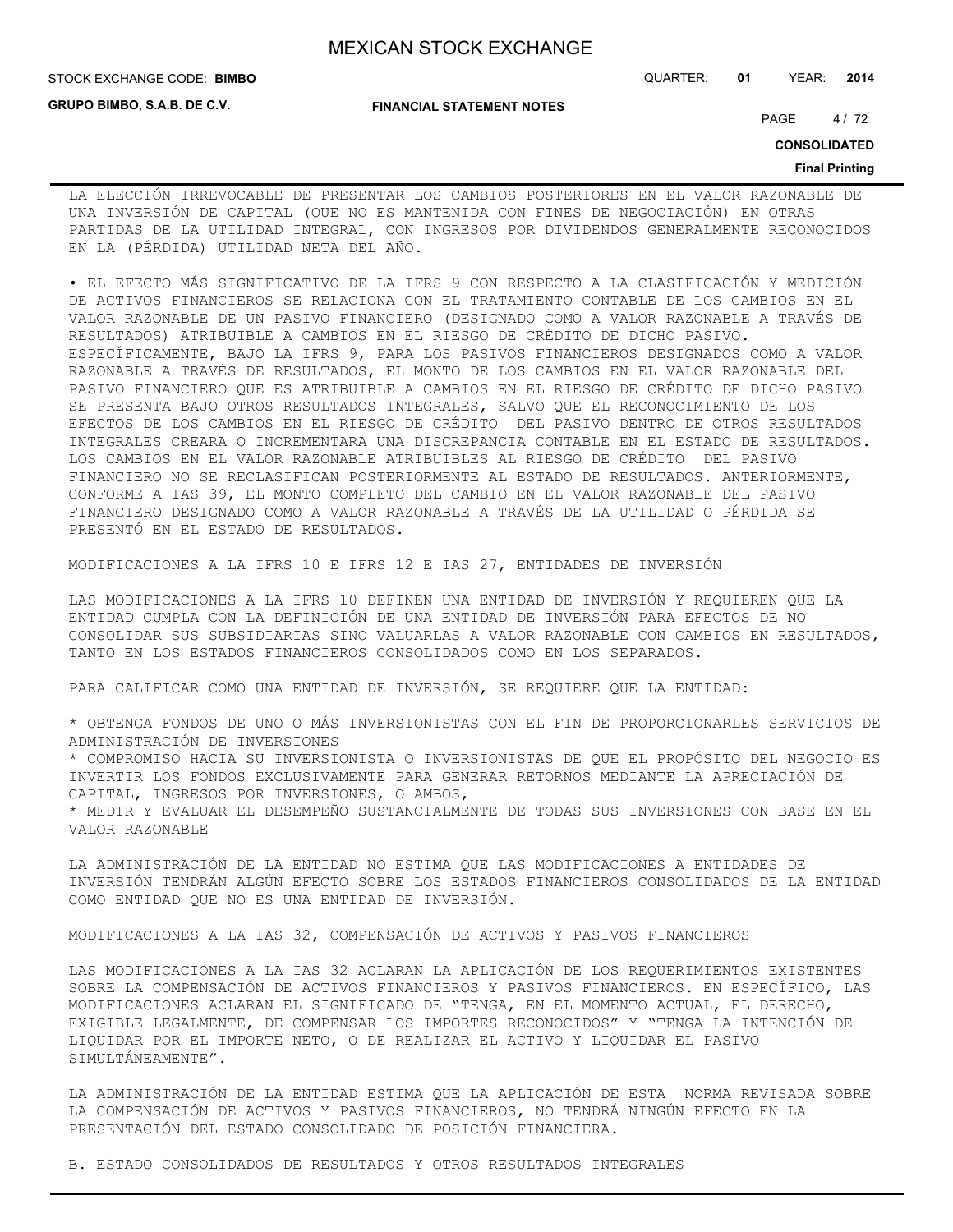STOCK EXCHANGE CODE: QUARTER: **01** YEAR: **2014 BIMBO**

**GRUPO BIMBO, S.A.B. DE C.V.**

**FINANCIAL STATEMENT NOTES**

PAGE 5/72

**CONSOLIDATED**

**Final Printing**

LA ENTIDAD PRESENTA EL ESTADO DE RESULTADOS EN DOS ESTADOS: I) EL ESTADO CONSOLIDADO DE RESULTADOS, Y, II) EL ESTADO CONSOLIDADO DE OTROS RESULTADOS INTEGRALES. LOS GASTOS EN EL ESTADO DE RESULTADOS SE PRESENTAN ATENDIENDO A SU FUNCIÓN, DEBIDO A QUE ESA ES LA PRÁCTICA DEL SECTOR AL QUE LA ENTIDAD PERTENECE, LA NATURALEZA DE ESOS GASTOS ESTÁ PRESENTADA EN LAS NOTAS. ADICIONALMENTE, LA ENTIDAD PRESENTA EL SUBTOTAL DE UTILIDAD DE OPERACIÓN, EL CUAL, AUN CUANDO NO ES REQUERIDO POR LAS IFRS, SE INCLUYE YA QUE CONTRIBUYE A UN MEJOR ENTENDIMIENTO DEL DESEMPEÑO ECONÓMICO Y FINANCIERO DE LA ENTIDAD.

#### C. ESTADO DE FLUJOS DE EFECTIVO

LA ENTIDAD PRESENTA EL ESTADO DE FLUJOS DE EFECTIVO CONFORME AL MÉTODO INDIRECTO. CLASIFICA LOS INTERESES Y DIVIDENDOS COBRADOS EN LAS ACTIVIDADES DE INVERSIÓN, MIENTRAS QUE LOS INTERESES Y DIVIDENDOS PAGADOS SE PRESENTAN EN LAS ACTIVIDADES DE FINANCIAMIENTO.

#### 3. PRINCIPALES POLÍTICAS CONTABLES

#### A. DECLARACIÓN DE CUMPLIMIENTO

LOS ESTADOS FINANCIEROS CONSOLIDADOS ADJUNTOS CUMPLEN CON LAS NORMAS INTERNACIONALES DE INFORMACIÓN FINANCIERA (IFRS, POR SUS SIGLAS EN INGLÉS) EMITIDAS POR EL CONSEJO DE NORMAS INTERNACIONALES DE CONTABILIDAD (IASB, POR SUS SIGLAS EN INGLÉS).

#### B. BASES DE MEDICIÓN

LOS ESTADOS FINANCIEROS CONSOLIDADOS DE LA ENTIDAD HAN SIDO PREPARADOS SOBRE UNA BASE DE COSTO HISTÓRICO, EXCEPTO POR CIERTOS INSTRUMENTOS FINANCIEROS QUE SE VALÚAN A SU VALOR RAZONABLE, COMO SE EXPLICA A MAYOR DETALLE EN LAS POLÍTICAS CONTABLES MÁS ADELANTE.

#### COSTO HISTÓRICO

EL COSTO HISTÓRICO GENERALMENTE SE BASA EN EL VALOR RAZONABLE DE LA CONTRAPRESTACIÓN ENTREGADA A CAMBIO DE ACTIVOS.

#### VALOR RAZONABLE

EL VALOR RAZONABLE SE DEFINE COMO EL PRECIO QUE SE RECIBIRÍA POR VENDER UN ACTIVO O QUE SE PAGARÍA POR TRANSFERIR UN PASIVO EN UNA TRANSACCIÓN ORDENADA ENTRE PARTICIPANTES EN EL MERCADO A LA FECHA DE VALUACIÓN INDEPENDIENTEMENTE DE SI ESE PRECIO ES OBSERVABLE O ESTIMADO UTILIZANDO DIRECTAMENTE OTRA TÉCNICA DE VALUACIÓN. AL ESTIMAR EL VALOR RAZONABLE DE UN ACTIVO O UN PASIVO, LA ENTIDAD TIENE EN CUENTA LAS CARACTERÍSTICAS DEL ACTIVO O PASIVO, SI LOS PARTICIPANTES DEL MERCADO TOMARÍAN ESAS CARACTERÍSTICAS AL MOMENTO DE FIJAR EL PRECIO DEL ACTIVO O PASIVO EN LA FECHA DE MEDICIÓN. EL VALOR RAZONABLE PARA PROPÓSITOS DE MEDICIÓN Y / O REVELACIÓN DE ESTOS ESTADOS FINANCIEROS CONSOLIDADOS SE DETERMINA DE FORMA TAL, A EXCEPCIÓN DE LAS TRANSACCIONES CON PAGOS BASADOS EN ACCIONES QUE ESTÁN DENTRO DEL ALCANCE DE LA IFRS 2, LAS OPERACIONES DE ARRENDAMIENTO QUE ESTÁN DENTRO DEL ALCANCE DE LA IAS 17, Y LAS MODIFICACIONES QUE TIENEN ALGUNAS SIMILITUDES CON VALOR RAZONABLE, PERO NO ES UN VALOR RAZONABLE, TALES COMO EL VALOR NETO DE REALIZACIÓN DE LA IAS 2 O EL VALOR EN USO DE LA IAS 36.

ADEMÁS, PARA EFECTOS DE INFORMACIÓN FINANCIERA, LAS MEDICIONES DE VALOR RAZONABLE SE CLASIFICAN EN EL NIVEL 1, 2 Ó 3 CON BASE EN AL GRADO EN QUE SE INCLUYEN DATOS DE ENTRADA OBSERVABLES EN LAS MEDICIONES Y SU IMPORTANCIA EN LA DETERMINACIÓN DEL VALOR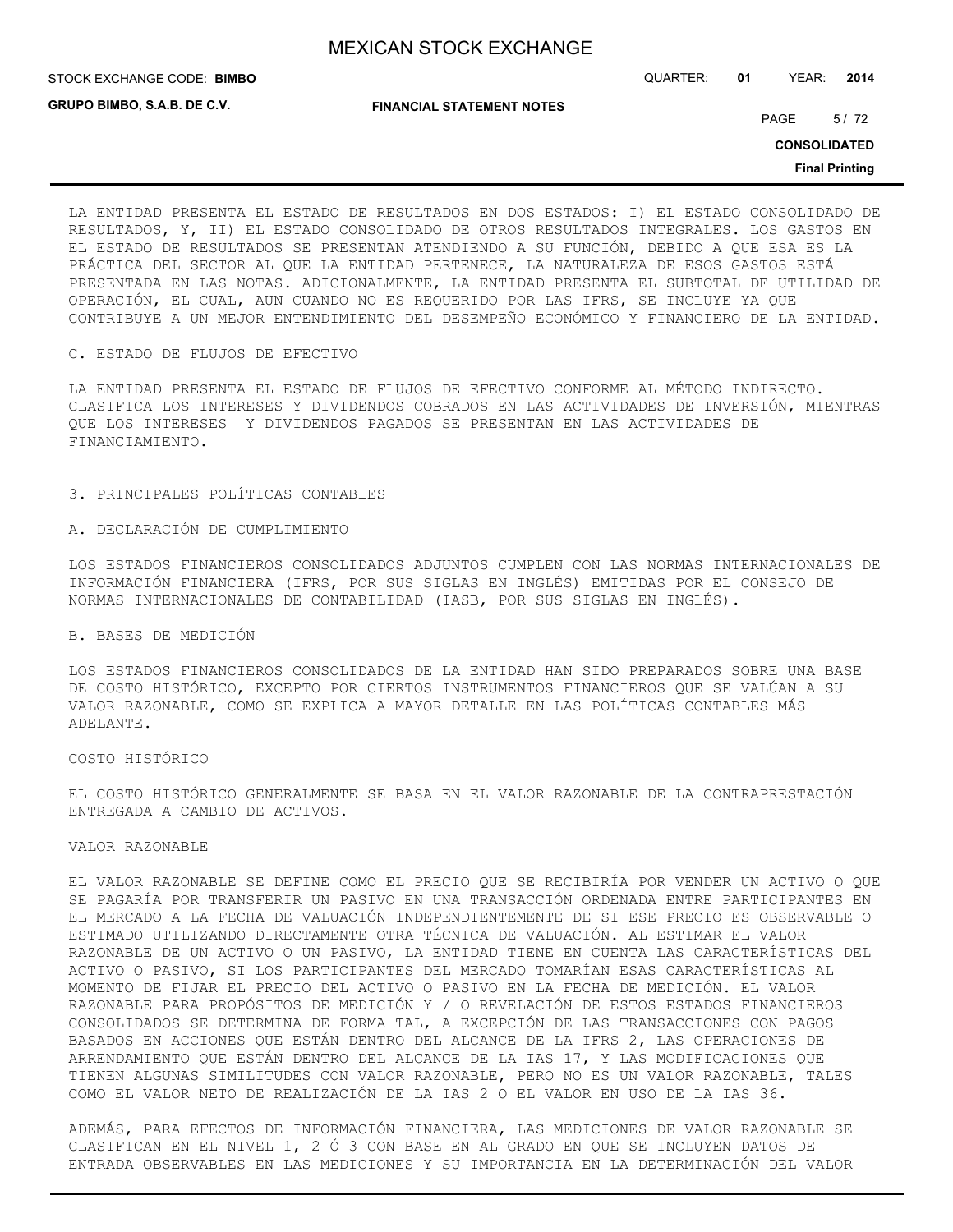**GRUPO BIMBO, S.A.B. DE C.V.**

**FINANCIAL STATEMENT NOTES**

STOCK EXCHANGE CODE: QUARTER: **01** YEAR: **2014 BIMBO**

PAGE 6/72

**CONSOLIDATED**

**Final Printing**

RAZONABLE EN SU TOTALIDAD, LAS CUALES SE DESCRIBEN DE LA SIGUIENTE MANERA:

\* NIVEL 1 SE CONSIDERAN PRECIOS DE COTIZACIÓN EN UN MERCADO ACTIVO PARA ACTIVOS O PASIVOS IDÉNTICOS;

\* NIVEL 2 DATOS DE ENTRADA OBSERVABLES DISTINTOS DE LOS PRECIOS DE COTIZACIÓN DEL NIVEL 1, SEA DIRECTA O INDIRECTAMENTE,

\* NIVEL 3 CONSIDERA DATOS DE ENTRADA NO OBSERVABLES.

C. BASES DE CONSOLIDACIÓN DE ESTADOS FINANCIEROS

AL 31 DE MARZO DE 2014 Y 2013 Y 31 DE DICIEMBRE DE 2013 LOS ESTADOS FINANCIEROS CONSOLIDADOS INCLUYEN LOS DE GRUPO BIMBO, S.A.B. DE C.V. Y LOS DE SUS SUBSIDIARIAS EN LAS QUE SE TIENE CONTROL, INCLUYENDO LAS ENTIDADES DE PROPÓSITO ESPECÍFICO ("EPE"). EL CONTROL SE OBTIENE CUANDO LA ENTIDAD:

• TIENE PODER SOBRE LA INVERSIÓN,

• ESTÁ EXPUESTO, O TIENE LOS DERECHOS, A LOS RENDIMIENTOS VARIABLES DERIVADOS DE SU PARTICIPACIÓN CON DICHA ENTIDAD, Y • TIENE LA CAPACIDAD DE AFECTAR TALES RENDIMIENTOS A TRAVÉS DE SU PODER SOBRE LA ENTIDAD EN LA QUE INVIERTE.

LA ENTIDAD REEVALÚA SI CONTROLA UNA ENTIDAD SI LOS HECHOS Y CIRCUNSTANCIAS INDICAN QUE HAY CAMBIOS A UNO O MÁS DE LOS TRES ELEMENTOS DE CONTROL QUE SE LISTARON ANTERIORMENTE.

UNA EPE SE CONSOLIDA CUANDO SE CONTROLA, BASADO EN LA EVALUACIÓN DE LA SUSTANCIA DE LA RELACIÓN CON LA ENTIDAD Y EN LOS RIESGOS Y BENEFICIOS DE LA EPE. LAS SUBSIDIARIAS MÁS IMPORTANTES SE MUESTRAN A CONTINUACIÓN:

| SUBSIDIARIA             | % DE PARTICIPACIÓN | PAÍS           | ACTIVIDAD                      |
|-------------------------|--------------------|----------------|--------------------------------|
|                         |                    |                | PRINCIPAL                      |
| BIMBO, S.A. DE C.V.     | 97                 | MÉXICO         | PANIFICACIÓN                   |
| BIMBO BAKERIES USA,     |                    |                |                                |
| INC. ("BBU")            | 100                | ESTADOS UNIDOS | PANIFICACIÓN                   |
| BARCEL, S.A. DE C.V.    | 97                 | MÉXICO         | DULCES Y BOTANAS               |
| BIMBO DO BRASIL, LTDA   | 100                | BRASIL         | PANIFICACIÓN                   |
| PANIFICACIÓN INDUSTRIAL |                    |                |                                |
| VERGEL, S.L. ("IBERIA") | 100                |                | ESPAÑA Y PORTUGAL PANIFICACIÓN |

LAS SUBSIDIARIAS SE CONSOLIDAN DESDE LA FECHA EN QUE SU CONTROL SE TRANSFIERE A LA ENTIDAD, Y SE DEJAN DE CONSOLIDAR DESDE LA FECHA EN LA QUE SE PIERDE EL CONTROL. LAS GANANCIAS Y PÉRDIDAS DE LAS SUBSIDIARIAS ADQUIRIDAS O VENDIDAS DURANTE EL AÑO SE INCLUYEN EN LOS ESTADOS CONSOLIDADOS DE RESULTADOS Y OTROS RESULTADOS INTEGRALES DESDE LA FECHA DE ADQUISICIÓN O HASTA LA FECHA DE VENTA, SEGÚN SEA EL CASO.

LA UTILIDAD Y CADA COMPONENTE DE LOS OTROS RESULTADOS INTEGRALES SE ATRIBUYEN A LAS PARTICIPACIONES CONTROLADORAS Y NO CONTROLADORAS. EL RESULTADO INTEGRAL SE ATRIBUYE A LAS PARTICIPACIONES CONTROLADORAS Y NO CONTROLADORAS AÚN SI DA LUGAR A UN DÉFICIT EN ÉSTAS ÚLTIMAS.

LOS SALDOS Y OPERACIONES IMPORTANTES ENTRE LAS ENTIDADES CONSOLIDADAS HAN SIDO ELIMINADOS EN ESTOS ESTADOS FINANCIEROS CONSOLIDADOS.

LOS CAMBIOS EN LAS INVERSIONES EN LAS SUBSIDIARIAS DE LA ENTIDAD QUE NO DEN LUGAR A UNA PÉRDIDA DE CONTROL SE REGISTRAN COMO TRANSACCIONES DE CAPITAL.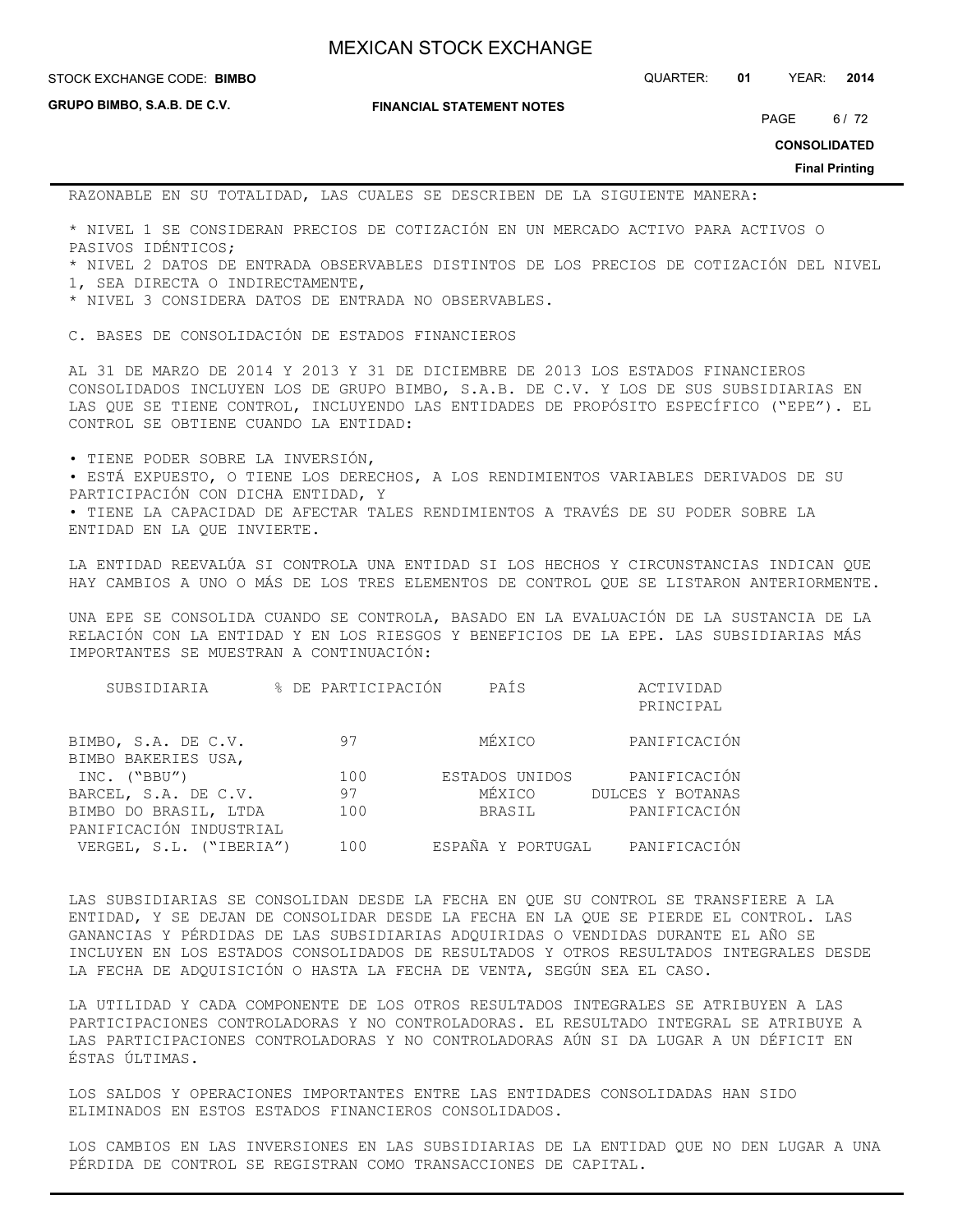STOCK EXCHANGE CODE: QUARTER: **01** YEAR: **2014 BIMBO**

**GRUPO BIMBO, S.A.B. DE C.V.**

**FINANCIAL STATEMENT NOTES**

PAGE 7/72

**CONSOLIDATED**

**Final Printing**

D. COMBINACIÓN DE NEGOCIOS

LAS ADQUISICIONES DE NEGOCIOS SE CONTABILIZAN UTILIZANDO EL MÉTODO DE ADQUISICIÓN. LA CONTRAPRESTACIÓN TRANSFERIDA EN UNA COMBINACIÓN DE NEGOCIOS SE MIDE A VALOR RAZONABLE, EL CUAL SE CALCULA COMO LA SUMA DE LOS VALORES RAZONABLES DE LOS ACTIVOS TRANSFERIDOS POR LA ENTIDAD, MENOS LOS PASIVOS INCURRIDOS POR LA ENTIDAD CON LOS ANTERIORES PROPIETARIOS DE LA EMPRESA ADQUIRIDA Y LAS PARTICIPACIONES DE CAPITAL EMITIDAS POR LA ENTIDAD A CAMBIO DEL CONTROL SOBRE LA EMPRESA ADQUIRIDA A LA FECHA DE ADQUISICIÓN. LOS COSTOS RELACIONADOS CON LA ADQUISICIÓN GENERALMENTE SE RECONOCEN EN EL ESTADO DE RESULTADOS CONFORME SE INCURREN.

A LA FECHA DE ADQUISICIÓN, LOS ACTIVOS IDENTIFICABLES ADQUIRIDOS Y LOS PASIVOS ASUMIDOS SE RECONOCEN A VALOR RAZONABLE CON EXCEPCIÓN DE:

- IMPUESTOS DIFERIDOS ACTIVOS O PASIVOS Y ACTIVOS O PASIVOS RELACIONADOS CON BENEFICIOS A EMPLEADOS, QUE SE RECONOCEN Y MIDEN DE CONFORMIDAD CON IAS 12 IMPUESTOS A LA UTILIDAD Y IAS 19 BENEFICIOS PARA EMPLEADOS, RESPECTIVAMENTE;

- PASIVOS O INSTRUMENTOS DE CAPITAL RELACIONADOS CON ACUERDOS DE PAGOS BASADOS EN ACCIONES DE LA EMPRESA ADQUIRIDA O ACUERDOS DE PAGOS BASADOS EN ACCIONES DE LA ENTIDAD CELEBRADOS PARA REEMPLAZAR ACUERDOS DE PAGOS BASADOS EN ACCIONES DE LA EMPRESA ADQUIRIDA QUE SE MIDEN DE CONFORMIDAD CON LA IFRS 2 PAGOS BASADOS EN ACCIONES A LA FECHA DE (AL 31 DE MARZO DE 2014 Y 31 DE DICIEMBRE DE 2013 LA ENTIDAD NO TIENE PAGOS BASADOS EN ACCIONES);

- ACTIVOS (O UN GRUPO DE ACTIVOS PARA SU DISPOSICIÓN) QUE SE CLASIFICAN COMO MANTENIDOS PARA VENTA DE CONFORMIDAD CON LA IFRS 5 ACTIVOS NO CIRCULANTES CONSERVADOS PARA VENTA Y OPERACIONES DISCONTINUAS QUE SE MIDEN DE CONFORMIDAD CON DICHA NORMA.

EL CRÉDITO MERCANTIL SE MIDE COMO EL EXCESO DE LA SUMA DE LA CONTRAPRESTACIÓN TRANSFERIDA, EL MONTO DE CUALQUIER PARTICIPACIÓN NO CONTROLADORA EN LA EMPRESA ADQUIRIDA, Y EL VALOR RAZONABLE DE LA TENENCIA ACCIONARIA PREVIA DEL ADQUIRENTE EN LA EMPRESA ADQUIRIDA (SI HUBIERE) SOBRE EL NETO DE LOS MONTOS DE ACTIVOS ADQUIRIDOS IDENTIFICABLES Y PASIVOS ASUMIDOS A LA FECHA DE ADQUISICIÓN. SI DESPUÉS DE UNA REVALUACIÓN EL NETO DE LOS MONTOS DE ACTIVOS ADQUIRIDOS IDENTIFICABLES Y PASIVOS ASUMIDOS A LA FECHA DE ADQUISICIÓN EXCEDE LA SUMA DE LA CONTRAPRESTACIÓN TRANSFERIDA, EL MONTO DE CUALQUIER PARTICIPACIÓN NO CONTROLADORA EN LA EMPRESA ADQUIRIDA Y EL VALOR RAZONABLE DE LA TENENCIA ACCIONARIA PREVIA DEL ADQUIRENTE EN LA EMPRESA ADQUIRIDA (SI HUBIERE), EL EXCESO SE RECONOCE INMEDIATAMENTE EN EL ESTADO DE RESULTADOS COMO UNA GANANCIA POR COMPRA A PRECIO DE GANGA.

LAS PARTICIPACIONES NO CONTROLADORAS QUE SON PARTICIPACIONES ACCIONARIAS Y QUE OTORGAN A SUS TENEDORES UNA PARTICIPACIÓN PROPORCIONAL DE LOS ACTIVOS NETOS DE LA ENTIDAD EN CASO DE LIQUIDACIÓN, SE PUEDEN MEDIR INICIALMENTE YA SEA A VALOR RAZONABLE O AL VALOR DE LA PARTICIPACIÓN PROPORCIONAL DE LA PARTICIPACIÓN NO CONTROLADORA EN LOS MONTOS RECONOCIDOS DE LOS ACTIVOS NETOS IDENTIFICABLES DE LA EMPRESA ADQUIRIDA. LA OPCIÓN DE MEDICIÓN SE REALIZA EN CADA TRANSACCIÓN. OTROS TIPOS DE PARTICIPACIONES NO CONTROLADORAS SE MIDEN A VALOR RAZONABLE O, CUANDO APLIQUE, CON BASE EN A LO ESPECIFICADO POR OTRA IFRS.

CUANDO LA CONTRAPRESTACIÓN TRANSFERIDA POR LA ENTIDAD EN UNA COMBINACIÓN DE NEGOCIOS INCLUYA ACTIVOS O PASIVOS RESULTANTES DE UN ACUERDO DE CONTRAPRESTACIÓN CONTINGENTE, LA CONTRAPRESTACIÓN CONTINGENTE SE MIDE A SU VALOR RAZONABLE A LA FECHA DE ADQUISICIÓN Y SE INCLUYE COMO PARTE DE LA CONTRAPRESTACIÓN TRANSFERIDA. LOS CAMBIOS EN EL VALOR RAZONABLE DE LA CONTRAPRESTACIÓN CONTINGENTE QUE CALIFICAN COMO AJUSTES DEL PERIODO DE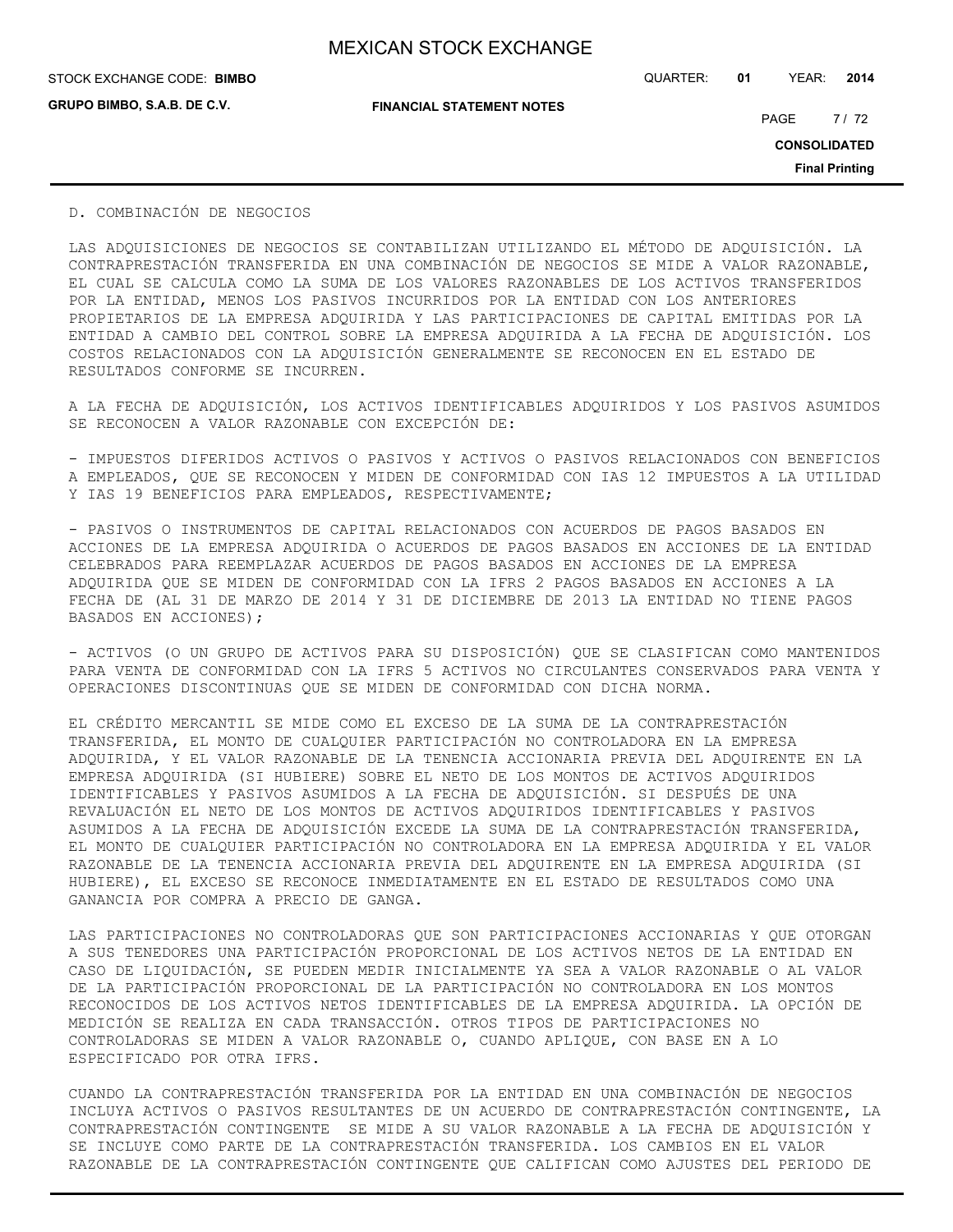**FINANCIAL STATEMENT NOTES**

STOCK EXCHANGE CODE: QUARTER: **01** YEAR: **2014 BIMBO**

**GRUPO BIMBO, S.A.B. DE C.V.**

PAGE 8/72

**CONSOLIDATED**

#### **Final Printing**

MEDICIÓN SE AJUSTAN RETROSPECTIVAMENTE CON LOS CORRESPONDIENTES AJUSTES CONTRA CRÉDITO MERCANTIL. LOS AJUSTES DEL PERIODO DE MEDICIÓN SON AJUSTES QUE SURGEN DE LA INFORMACIÓN ADICIONAL OBTENIDA DURANTE EL 'PERIODO DE MEDICIÓN' (QUE NO PUEDE SER MAYOR A UN AÑO A PARTIR DE LA FECHA DE ADQUISICIÓN) SOBRE HECHOS Y CIRCUNSTANCIAS QUE EXISTIERON A LA FECHA DE ADQUISICIÓN.

EL TRATAMIENTO CONTABLE PARA CAMBIOS EN EL VALOR RAZONABLE DE LA CONTRAPRESTACIÓN CONTINGENTE QUE NO CALIFIQUEN COMO AJUSTES DEL PERIODO DE MEDICIÓN DEPENDE DE CÓMO SE CLASIFIQUE LA CONTRAPRESTACIÓN CONTINGENTE. LA CONTRAPRESTACIÓN CONTINGENTE QUE SE CLASIFIQUE COMO CAPITAL NO SE VUELVE A MEDIR EN FECHAS DE INFORME POSTERIORES Y SU POSTERIOR LIQUIDACIÓN SE CONTABILIZA DENTRO DEL CAPITAL. LA CONTRAPRESTACIÓN CONTINGENTE QUE SE CLASIFIQUE COMO UN ACTIVO O PASIVO SE VUELVE A MEDIR EN FECHAS DE INFORME POSTERIORES DE CONFORMIDAD CON IAS 39, O IAS 37, PROVISIONES, PASIVOS CONTINGENTES Y ACTIVOS CONTINGENTES, SEGÚN SEA APROPIADO, RECONOCIENDO LA CORRESPONDIENTE GANANCIA O PÉRDIDA EN EL ESTADO DE RESULTADOS.

CUANDO UNA COMBINACIÓN DE NEGOCIOS SE LOGRA POR ETAPAS, LA PARTICIPACIÓN ACCIONARIA PREVIA DE LA ENTIDAD EN LA EMPRESA ADQUIRIDA SE REMIDE AL VALOR RAZONABLE A LA FECHA DE ADQUISICIÓN Y LA GANANCIA O PÉRDIDA RESULTANTE, SI HUBIERE, SE RECONOCE EN EL ESTADO DE RESULTADOS. LOS MONTOS QUE SURGEN DE PARTICIPACIONES EN LA EMPRESA ADQUIRIDA ANTES DE LA FECHA DE ADQUISICIÓN QUE HAN SIDO PREVIAMENTE RECONOCIDOS EN OTROS RESULTADOS INTEGRALES SE RECLASIFICAN AL ESTADO DE RESULTADOS CUANDO ESTE TRATAMIENTO SEA APROPIADO SI DICHA PARTICIPACIÓN SE ELIMINA.

SI EL TRATAMIENTO CONTABLE INICIAL DE UNA COMBINACIÓN DE NEGOCIOS ESTÁ INCOMPLETO AL FINAL DEL PERIODO DE INFORME EN EL QUE OCURRE LA COMBINACIÓN, LA ENTIDAD REPORTA MONTOS PROVISIONALES PARA LAS PARTIDAS CUYA CONTABILIZACIÓN ESTÉ INCOMPLETA. DICHOS MONTOS PROVISIONALES SE AJUSTAN DURANTE EL PERIODO DE MEDICIÓN (VER ARRIBA) O SE RECONOCEN ACTIVOS O PASIVOS ADICIONALES PARA REFLEJAR LA NUEVA INFORMACIÓN OBTENIDA SOBRE LOS HECHOS Y CIRCUNSTANCIAS QUE EXISTIERON A LA FECHA DE ADQUISICIÓN Y QUE, DE HABER SIDO CONOCIDOS, HUBIESEN AFECTADO A LOS MONTOS RECONOCIDOS A DICHA FECHA.

#### E. ACTIVOS NO CIRCULANTES MANTENIDOS PARA SU VENTA

LOS ACTIVOS NO CIRCULANTES Y LOS GRUPOS DE ACTIVOS MANTENIDOS PARA SU VENTA QUE SE ESPERA SEAN RECUPERADOS PRINCIPALMENTE A TRAVÉS DE SU VENTA Y NO MEDIANTE SU USO CONTINUO, SE CLASIFICAN COMO MANTENIDOS PARA SU VENTA EN EL ACTIVO CIRCULANTE Y SE VALÚAN AL MENOR ENTRE SU VALOR EN LIBROS Y EL VALOR RAZONABLE DE LOS ACTIVOS MENOS LOS COSTOS PARA SU VENTA. ESTA CONDICIÓN SE CONSIDERA CUMPLIDA ÚNICAMENTE CUANDO LA VENTA ES ALTAMENTE PROBABLE Y EL ACTIVO (O GRUPO DE ACTIVOS MANTENIDOS PARA SU VENTA) ESTÁ DISPONIBLE PARA SU VENTA INMEDIATA EN SU CONDICIÓN ACTUAL. LA ADMINISTRACIÓN DEBE ESTAR COMPROMETIDA CON LA VENTA, MISMA QUE DEBE CALIFICAR PARA SU RECONOCIMIENTO COMO VENTA FINALIZADA DENTRO DEL PERIODO DE UN AÑO A PARTIR DE LA FECHA DE CLASIFICACIÓN.

#### F. RECONOCIMIENTO DE LOS EFECTOS DE LA INFLACIÓN

LOS EFECTOS DE LA INFLACIÓN SE RECONOCEN ÚNICAMENTE CUANDO LA MONEDA FUNCIONAL DE UNA ENTIDAD ES LA MONEDA DE UNA ECONOMÍA HIPERINFLACIONARIA. LA ECONOMÍA MEXICANA DEJÓ DE SER HIPERINFLACIONARIA EN 1999 Y, EN CONSECUENCIA, LOS EFECTOS INFLACIONARIOS FUERON RECONOCIDOS HASTA ESA FECHA, EXCEPTO POR LAS PROPIEDADES, PLANTA Y EQUIPO CUYA INFLACIÓN SE RECONOCIÓ HASTA 2007, COMO ESTÁ PERMITIDO POR LAS NORMAS DE INFORMACIÓN FINANCIERAS MEXICANAS ("NIF"), CONFORME A LAS REGLAS DE TRANSICIÓN A IFRS. AL 31 DE MARZO 2014 Y 2013, LA OPERACIÓN EN VENEZUELA CALIFICÓ COMO HIPERINFLACIONARIO, EN RELACIÓN A LAS INFLACIONES DE LOS TRES EJERCICIOS ANUALES ANTERIORES Y POR LOS CUALES SE RECONOCIERON LOS EFECTOS DE LA INFLACIÓN. DICHOS EFECTOS NO SON MATERIALES PARA LA SITUACIÓN FINANCIERA, DESEMPEÑO O FLUJOS DE EFECTIVO DE LA ENTIDAD.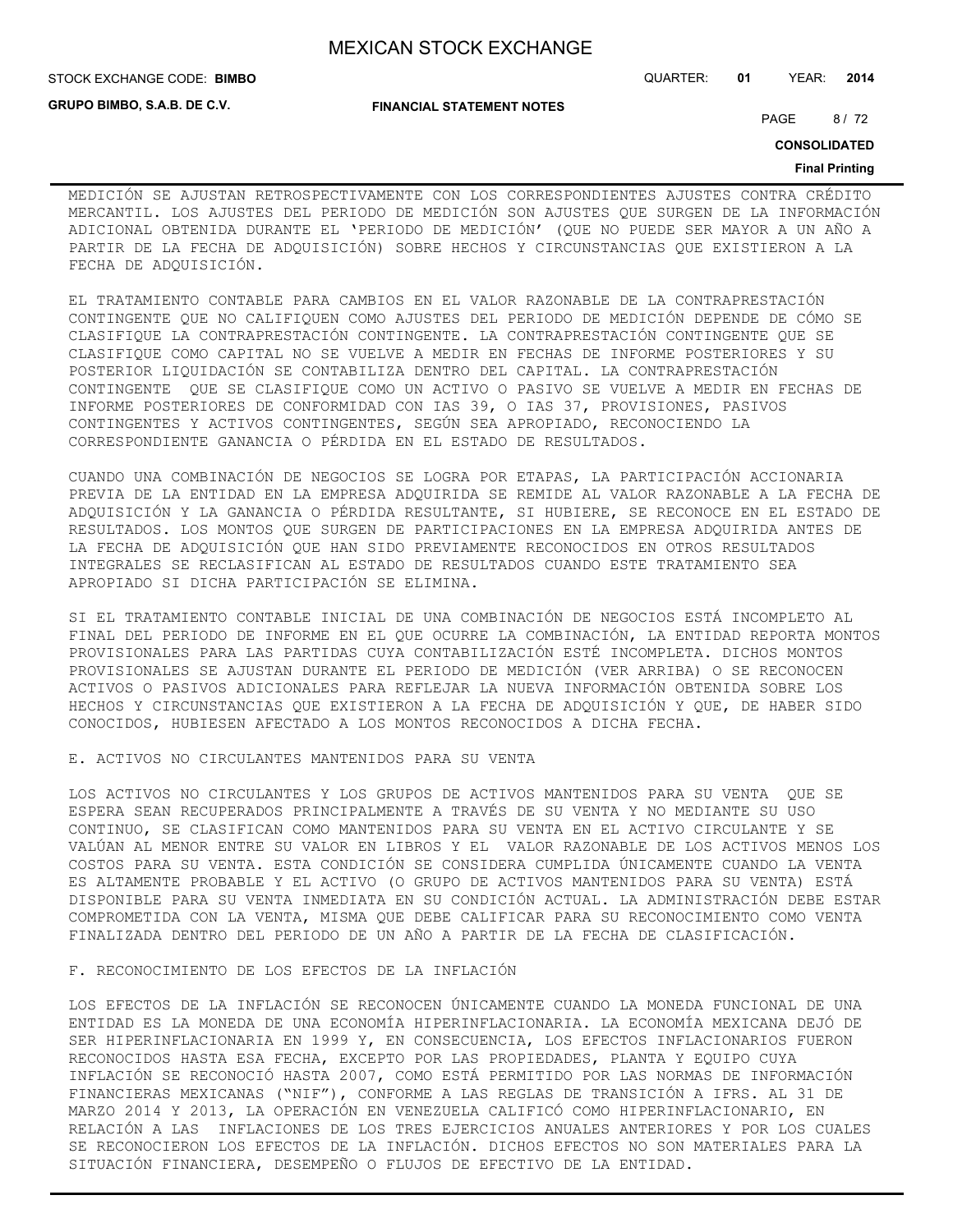| STOCK EXCHANGE CODE: BIMBO | QUARTER: | 01 | YEAR: | 2014 |
|----------------------------|----------|----|-------|------|

**GRUPO BIMBO, S.A.B. DE C.V.**

**FINANCIAL STATEMENT NOTES**

PAGE 9/72

**CONSOLIDATED**

**Final Printing**

#### G. ARRENDAMIENTOS

LOS ARRENDAMIENTOS SE CLASIFICAN COMO FINANCIEROS CUANDO LOS TÉRMINOS DEL ARRENDAMIENTO TRANSFIEREN SUSTANCIALMENTE A LOS ARRENDATARIOS TODOS LOS RIESGOS Y BENEFICIOS INHERENTES A LA PROPIEDAD. TODOS LOS DEMÁS ARRENDAMIENTOS SE CLASIFICAN COMO OPERATIVOS.

#### - LA ENTIDAD COMO ARRENDADOR

EL INGRESO POR RENTAS BAJO ARRENDAMIENTOS OPERATIVOS SE RECONOCE EMPLEANDO EL MÉTODO DE LÍNEA RECTA DURANTE EL PLAZO DEL ARRENDAMIENTO. LOS COSTOS DIRECTOS INICIALES INCURRIDOS AL NEGOCIAR Y ACORDAR UN ARRENDAMIENTO OPERATIVO SE ADICIONAN AL VALOR EN LIBROS DEL ACTIVO ARRENDADO, Y SE RECONOCEN EMPLEANDO EL MÉTODO DE LÍNEA RECTA DURANTE EL PLAZO DEL ARRENDAMIENTO.

#### - LA ENTIDAD COMO ARRENDATARIO

LOS ACTIVOS QUE SE MANTIENEN BAJO ARRENDAMIENTOS FINANCIEROS SE RECONOCEN COMO ACTIVOS DE LA ENTIDAD A SU VALOR RAZONABLE, AL INICIO DEL ARRENDAMIENTO, O SI ÉSTE ES MENOR, AL VALOR PRESENTE DE LOS PAGOS MÍNIMOS DEL ARRENDAMIENTO. EL PASIVO CORRESPONDIENTE AL ARRENDADOR SE INCLUYE EN EL ESTADO DE POSICIÓN FINANCIERA COMO UN PASIVO POR ARRENDAMIENTO FINANCIERO.

LOS PAGOS POR ARRENDAMIENTO SE DISTRIBUYEN ENTRE LOS GASTOS FINANCIEROS Y LA REDUCCIÓN DE LAS OBLIGACIONES POR ARRENDAMIENTO A FIN DE ALCANZAR UNA TASA DE INTERÉS CONSTANTE SOBRE EL SALDO REMANENTE DEL PASIVO. LOS GASTOS FINANCIEROS SE CARGAN DIRECTAMENTE A RESULTADOS, A MENOS QUE PUEDAN SER DIRECTAMENTE ATRIBUIBLES A ACTIVOS CALIFICABLES, EN CUYO CASO SE CAPITALIZAN CONFORME A LA POLÍTICA CONTABLE DE LA ENTIDAD PARA LOS COSTOS POR PRÉSTAMOS (VER NOTA 3.I). LAS RENTAS CONTINGENTES SE RECONOCEN COMO GASTOS EN LOS PERIODOS EN LOS QUE SE INCURREN.

LOS PAGOS POR RENTAS DE ARRENDAMIENTOS OPERATIVOS SE CARGAN A RESULTADOS EMPLEANDO EL MÉTODO DE LÍNEA RECTA, DURANTE EL PLAZO CORRESPONDIENTE AL ARRENDAMIENTO, SALVO QUE RESULTE MÁS REPRESENTATIVA OTRA BASE SISTEMÁTICA DE PRORRATEO PARA REFLEJAR MÁS ADECUADAMENTE EL PATRÓN DE LOS BENEFICIOS DEL ARRENDAMIENTO PARA EL USUARIO. LAS RENTAS CONTINGENTES SE RECONOCEN COMO GASTOS EN LOS PERIODOS EN LOS QUE SE INCURREN.

EN EL CASO DE QUE SE RECIBAN LOS INCENTIVOS (EJ. PERIODOS DE GRACIA) DE ARRENDAMIENTO POR CELEBRAR CONTRATOS DE ARRENDAMIENTO OPERATIVO, TALES INCENTIVOS SE RECONOCEN COMO UN PASIVO. EL BENEFICIO AGREGADO DE LOS INCENTIVOS SE RECONOCE COMO UNA REDUCCIÓN DEL GASTO POR ARRENDAMIENTO SOBRE UNA BASE DE LÍNEA RECTA, SALVO QUE OTRA BASE SISTEMÁTICA SEA MÁS REPRESENTATIVA DEL PATRÓN DE TIEMPO EN EL QUE LOS BENEFICIOS ECONÓMICOS DEL ACTIVO ARRENDADO SE CONSUMEN.

#### H. TRANSACCIONES EN MONEDA EXTRANJERA

AL PREPARAR LOS ESTADOS FINANCIEROS DE CADA SUBSIDIARIA, LAS TRANSACCIONES EN MONEDA DISTINTA A LA MONEDA FUNCIONAL DE LA ENTIDAD (MONEDA EXTRANJERA) SE RECONOCEN UTILIZANDO EL TIPO DE CAMBIO VIGENTE EN LAS FECHAS EN QUE SE EFECTÚAN LAS OPERACIONES. AL FINAL DE CADA PERIODO, LAS PARTIDAS MONETARIAS DENOMINADAS EN MONEDA EXTRANJERA SE CONVIERTEN AL TIPO DE CAMBIO DE CIERRE. LAS PARTIDAS NO MONETARIAS REGISTRADAS A VALOR RAZONABLE, DENOMINADAS EN MONEDA EXTRANJERA, SE RECONVIERTEN A LOS TIPOS DE CAMBIO VIGENTES A LA FECHA EN QUE SE DETERMINÓ EL VALOR RAZONABLE. LAS PARTIDAS NO-MONETARIAS QUE SE CALCULAN EN TÉRMINOS DE COSTO HISTÓRICO, EN MONEDA EXTRANJERA, NO SE RECONVIERTEN.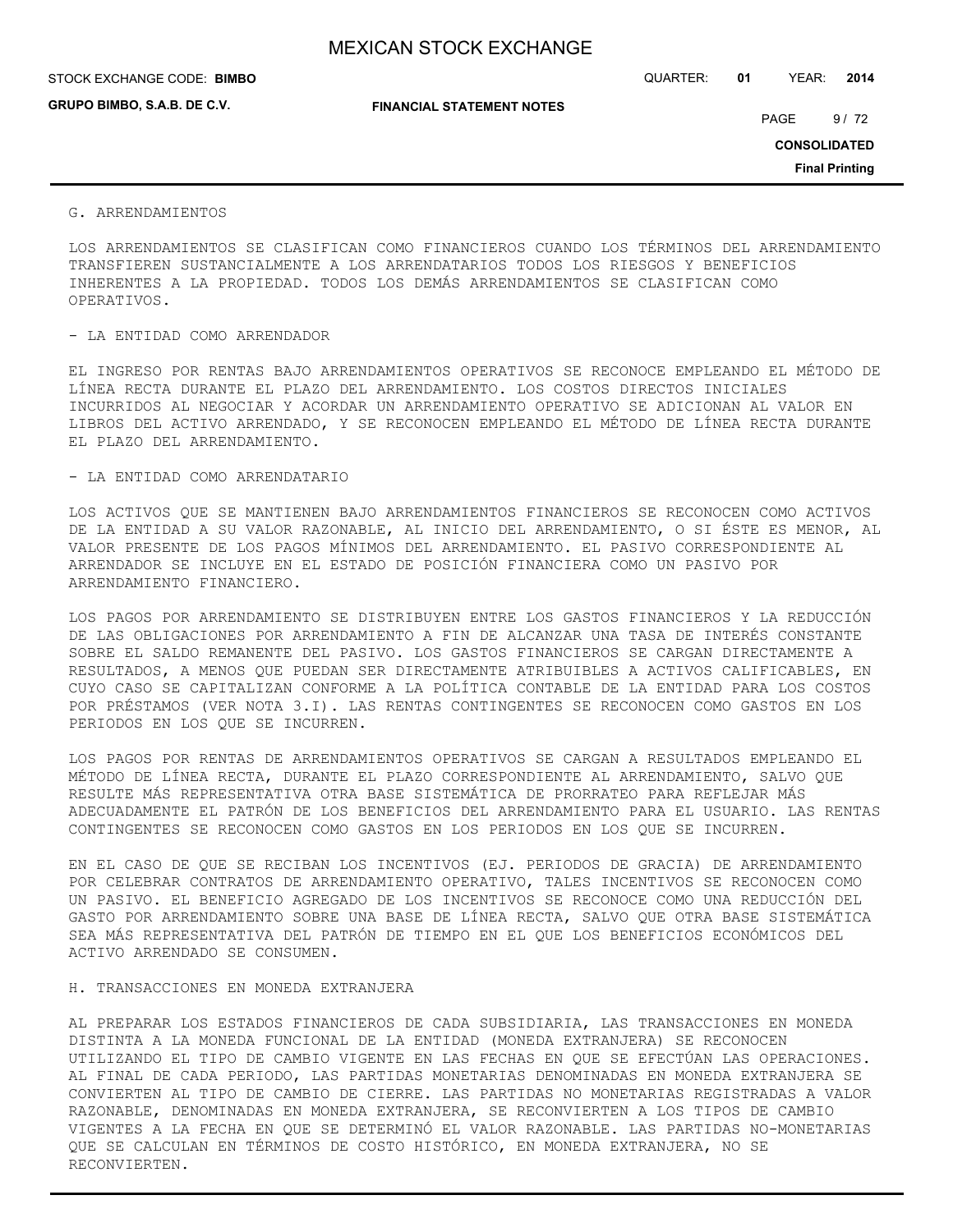STOCK EXCHANGE CODE: QUARTER: **01** YEAR: **2014 BIMBO**

**GRUPO BIMBO, S.A.B. DE C.V.**

**FINANCIAL STATEMENT NOTES**

PAGE 10 / 72

**CONSOLIDATED**

**Final Printing**

LAS DIFERENCIAS EN TIPO DE CAMBIO SE RECONOCEN EN LOS RESULTADOS DEL PERIODO, EXCEPTO POR:

- DIFERENCIAS EN TIPO DE CAMBIO PROVENIENTES DE PRÉSTAMOS DENOMINADOS EN MONEDAS EXTRANJERAS RELACIONADOS CON LOS ACTIVOS EN CONSTRUCCIÓN PARA SU USO PRODUCTIVO FUTURO, LAS CUALES SE INCLUYEN EN EL COSTO DE DICHOS ACTIVOS CUANDO SE CONSIDERAN COMO UN AJUSTE A LOS COSTOS POR INTERESES SOBRE DICHOS PRÉSTAMOS DENOMINADOS EN MONEDAS EXTRANJERAS;

- DIFERENCIAS EN TIPO DE CAMBIO PROVENIENTE DE TRANSACCIONES RELACIONADAS CON COBERTURAS DE RIESGOS DE TIPO DE CAMBIO (VER NOTA 12).

- DIFERENCIAS EN TIPO DE CAMBIO PROVENIENTES DE PARTIDAS MONETARIAS POR COBRAR O POR PAGAR A UNA OPERACIÓN EXTRANJERA PARA LA CUAL NO ESTÁ PLANIFICADO NI ES POSIBLE QUE SE REALICE EL PAGO (FORMANDO ASÍ PARTE DE LA INVERSIÓN NETA EN LA OPERACIÓN EXTRANJERA), LAS CUALES SE RECONOCEN INICIALMENTE EN EL OTROS RESULTADOS INTEGRALES Y SE RECLASIFICAN DESDE EL CAPITAL CONTABLE A UTILIDADES O PÉRDIDAS AL VENDER TOTAL O PARCIALMENTE, LA INVERSIÓN NETA.

PARA FINES DE LA PRESENTACIÓN DE LOS ESTADOS FINANCIEROS CONSOLIDADOS, LOS ACTIVOS Y PASIVOS EN MONEDA EXTRANJERA DE LA ENTIDAD SE EXPRESAN EN PESOS MEXICANOS, UTILIZANDO LOS TIPOS DE CAMBIO VIGENTES AL FINAL DEL PERIODO. LAS PARTIDAS DE INGRESOS Y GASTOS SE CONVIERTEN A LOS TIPOS DE CAMBIO PROMEDIO VIGENTES DEL PERIODO, A MENOS QUE ÉSTOS FLUCTÚEN EN FORMA SIGNIFICATIVA, EN CUYO CASO SE UTILIZAN LOS TIPOS DE CAMBIO A LA FECHA EN QUE SE EFECTÚAN LAS TRANSACCIONES. LAS DIFERENCIAS EN TIPO DE CAMBIO QUE SURJAN, DADO EL CASO, SE RECONOCEN EN LOS OTROS RESULTADOS INTEGRALES Y SON ACUMULADAS EN EL CAPITAL CONTABLE (ATRIBUIDAS A LAS PARTICIPACIONES NO CONTROLADORAS CUANDO SEA APROPIADO).

EN LA VENTA DE UNA OPERACIÓN EXTRANJERA (ES DECIR, VENTA DE TODA LA PARTICIPACIÓN DE LA ENTIDAD EN UNA OPERACIÓN EXTRANJERA, O UNA DISPOSICIÓN QUE INVOLUCRE UNA PÉRDIDA DE CONTROL EN LA SUBSIDIARIA QUE INCLUYA UNA OPERACIÓN EXTRANJERA, PÉRDIDA DE CONTROL CONJUNTO SOBRE UNA ENTIDAD CONTROLADA CONJUNTAMENTE QUE INCLUYA UNA OPERACIÓN EXTRANJERA, O PÉRDIDA DE LA INFLUENCIA SIGNIFICATIVA SOBRE UNA ASOCIADA QUE INCLUYE UNA OPERACIÓN EXTRANJERA), TODAS LAS DIFERENCIAS EN TIPO DE CAMBIO ACUMULADAS RELACIONADAS CON ESA OPERACIÓN ATRIBUIBLES A LA ENTIDAD SE RECLASIFICAN A LOS RESULTADOS. CUALQUIER DIFERENCIA EN CAMBIOS QUE HAYA SIDO PREVIAMENTE ATRIBUIDA A LAS PARTICIPACIONES NO CONTROLADORAS SE DA DE BAJA, PERO SIN RECLASIFICARLA A LOS RESULTADOS.

EN LA DISPOSICIÓN PARCIAL DE UNA SUBSIDIARIA (ES DECIR, CUANDO NO HAY PÉRDIDA DE CONTROL) QUE INCLUYE UNA OPERACIÓN EXTRANJERA, LA ENTIDAD VOLVERÁ A ATRIBUIR LA PARTICIPACIÓN PROPORCIONAL DEL IMPORTE ACUMULADO DE LAS DIFERENCIAS EN CAMBIO RECONOCIDAS EN LOS OTROS RESULTADOS INTEGRALES A LAS PARTICIPACIONES NO CONTROLADORAS EN ESA OPERACIÓN EXTRANJERA. EN CUALQUIER OTRA DISPOSICIÓN PARCIAL DE UNA OPERACIÓN EXTRANJERA (ES DECIR, DE ASOCIADAS O ENTIDADES CONTROLADAS CONJUNTAMENTE QUE NO INVOLUCRE UNA PÉRDIDA DE INFLUENCIA SIGNIFICATIVA O CONTROL CONJUNTO) LA ENTIDAD RECLASIFICARÁ A RESULTADOS SOLAMENTE LA PARTICIPACIÓN PROPORCIONAL DEL IMPORTE ACUMULADO DE LAS DIFERENCIAS EN CAMBIO.

LOS AJUSTES CORRESPONDIENTES AL CRÉDITO MERCANTIL Y EL VALOR RAZONABLE GENERADOS EN LA ADQUISICIÓN DE UNA OPERACIÓN EN EL EXTRANJERO SE CONSIDERAN COMO ACTIVOS Y PASIVOS DE DICHA OPERACIÓN Y SE CONVIERTEN AL TIPO DE CAMBIO VIGENTE AL CIERRE. LAS DIFERENCIAS DE CAMBIO RESULTANTES SE RECONOCEN EN OTROS RESULTADOS INTEGRALES.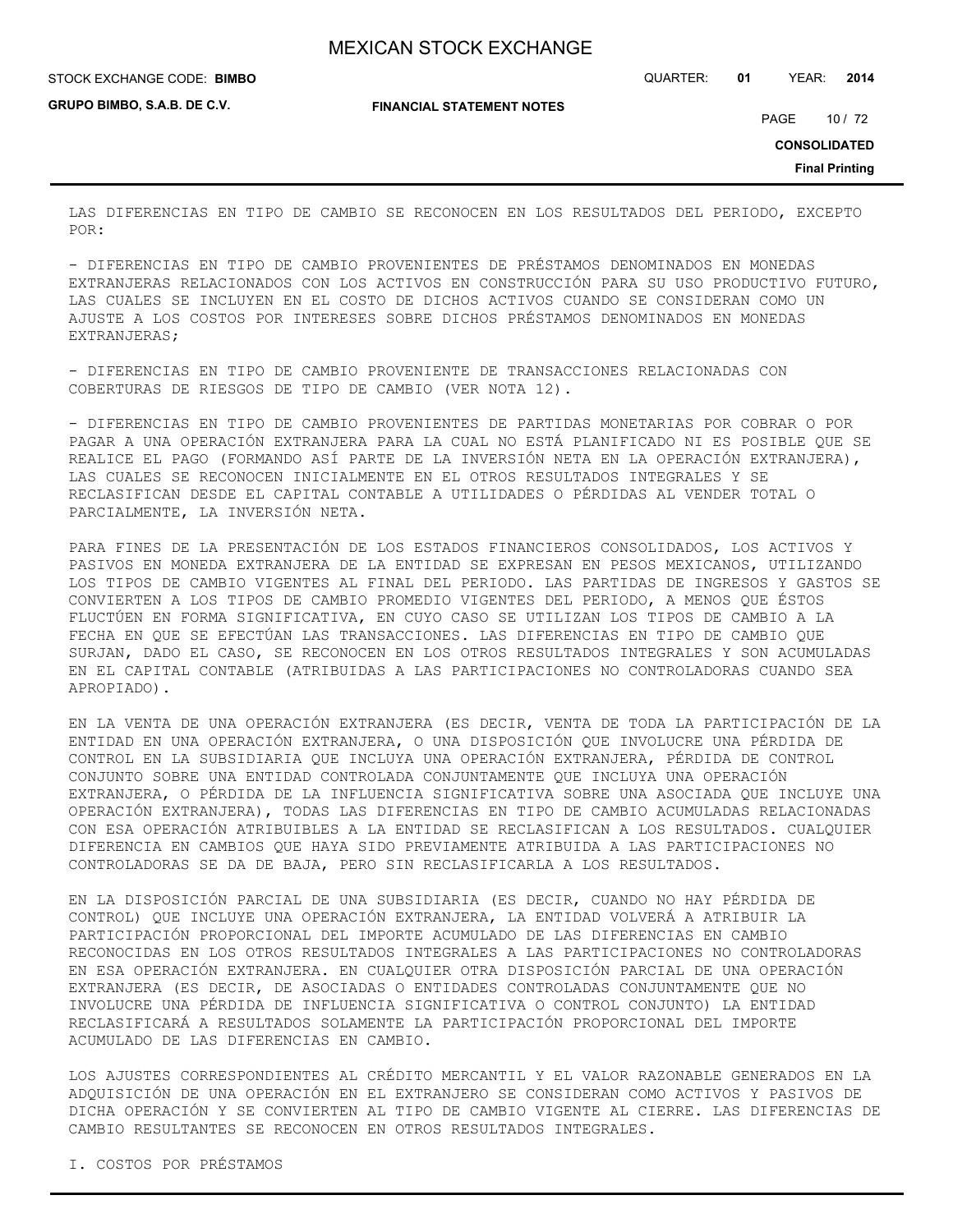STOCK EXCHANGE CODE: QUARTER: **01** YEAR: **2014 BIMBO**

**GRUPO BIMBO, S.A.B. DE C.V.**

**FINANCIAL STATEMENT NOTES**

PAGE 11/72

**CONSOLIDATED**

**Final Printing**

LOS COSTOS POR PRÉSTAMOS ATRIBUIBLES DIRECTAMENTE A LA ADQUISICIÓN, CONSTRUCCIÓN O PRODUCCIÓN DE ACTIVOS CALIFICADOS [O CALIFICABLES], LOS CUALES CONSTITUYEN ACTIVOS QUE REQUIEREN DE UN PERIODO DE TIEMPO SUBSTANCIAL HASTA QUE ESTÁN LISTOS PARA SU USO O VENTA, SE ADICIONAN AL COSTO DE ESOS ACTIVOS DURANTE ESE TIEMPO HASTA EL MOMENTO EN QUE ESTÉN LISTOS PARA SU USO O VENTA.

EL INGRESO QUE SE OBTIENE POR LA INVERSIÓN TEMPORAL DE FONDOS DE PRÉSTAMOS ESPECÍFICOS PENDIENTES DE SER UTILIZADOS EN ACTIVOS CALIFICABLES, SE DEDUCE DE LOS COSTOS POR PRÉSTAMOS ELEGIBLES PARA SER CAPITALIZADOS.

TODOS LOS OTROS COSTOS POR PRÉSTAMOS SE RECONOCEN EN LOS RESULTADOS DURANTE EL PERIODO EN QUE SE INCURREN.

### J. EFECTIVO Y EQUIVALENTES DE EFECTIVO

CONSISTEN PRINCIPALMENTE EN DEPÓSITOS BANCARIOS EN CUENTAS DE CHEQUES E INVERSIONES EN VALORES A CORTO PLAZO, DE GRAN LIQUIDEZ, FÁCILMENTE CONVERTIBLES EN EFECTIVO, CON VENCIMIENTO HASTA DE TRES MESES A PARTIR DE SU FECHA DE ADQUISICIÓN Y SUJETOS A RIESGOS POCO SIGNIFICATIVOS DE CAMBIOS EN VALOR. EL EFECTIVO SE PRESENTA A VALOR NOMINAL Y LOS EQUIVALENTES SE VALÚAN A SU VALOR RAZONABLE; LAS FLUCTUACIONES EN SU VALOR SE RECONOCEN EN RESULTADOS (VER ACTIVOS FINANCIEROS ABAJO). LOS EQUIVALENTES DE EFECTIVO ESTÁN REPRESENTADOS PRINCIPALMENTE POR INVERSIONES EN INSTRUMENTOS DE DEUDA GUBERNAMENTAL CON VENCIMIENTO DIARIO.

#### K. ACTIVOS FINANCIEROS

LOS ACTIVOS FINANCIEROS SE CLASIFICAN DENTRO DE LAS SIGUIENTES CATEGORÍAS: "ACTIVOS FINANCIEROS A VALOR RAZONABLE CON CAMBIOS EN RESULTADOS" ("FVTPL", POR SUS SIGLAS EN INGLÉS), "COSTO AMORTIZADO", "INVERSIONES CONSERVADAS AL VENCIMIENTO", "ACTIVOS FINANCIEROS DISPONIBLES PARA SU VENTA" ("AFS", POR SUS SIGLAS EN INGLÉS) Y "PRÉSTAMOS Y CUENTAS POR COBRAR". LA CLASIFICACIÓN DEPENDE DE LA NATURALEZA Y PROPÓSITO DE LOS ACTIVOS FINANCIEROS Y SE DETERMINA AL MOMENTO DE SU RECONOCIMIENTO INICIAL. TODAS LAS COMPRAS O VENTAS DE ACTIVOS FINANCIEROS REALIZADOS DE FORMA HABITUAL SE RECONOCEN Y ELIMINAN CON BASE EN LA FECHA DE NEGOCIACIÓN. LAS COMPRAS O VENTAS REALIZADAS DE FORMA HABITUAL SON AQUELLAS COMPRAS O VENTAS DE ACTIVOS FINANCIEROS QUE REQUIEREN LA ENTREGA DE LOS ACTIVOS DENTRO DEL MARCO DE TIEMPO ESTABLECIDO POR NORMA O COSTUMBRE EN DICHO MERCADO.

#### 1. MÉTODO DE LA TASA DE INTERÉS EFECTIVA

EL MÉTODO DE INTERÉS EFECTIVO ES UN MÉTODO PARA CALCULAR EL COSTO AMORTIZADO DE UN INSTRUMENTO DE FINANCIERO Y DE ASIGNACIÓN DEL INGRESO O COSTO FINANCIERO DURANTE EL PERIODO RELEVANTE. LA TASA DE INTERÉS EFECTIVA ES LA TASA QUE DESCUENTA LOS INGRESOS FUTUROS DE EFECTIVO ESTIMADOS (INCLUYENDO TODOS LOS HONORARIOS Y PUNTOS BASE PAGADOS O RECIBIDOS QUE FORMAN PARTE INTEGRAL DE LA TASA DE INTERÉS EFECTIVA, COSTOS DE LA TRANSACCIÓN Y OTRAS PRIMAS O DESCUENTOS) DURANTE LA VIDA ESPERADA DEL INSTRUMENTO DE ACTIVO O PASIVO DEUDA O, CUANDO ES APROPIADO, UN PERIODO MENOR, AL VALOR EN LIBROS NETO AL MOMENTO DEL RECONOCIMIENTO INICIAL.

LOS INGRESOS SE RECONOCEN CON BASE EN AL INTERÉS EFECTIVO PARA INSTRUMENTOS DE DEUDA DISTINTOS A AQUELLOS ACTIVOS FINANCIEROS CLASIFICADOS COMO FVTPL.

#### 2. ACTIVOS FINANCIEROS A FVTPL

LOS ACTIVOS FINANCIEROS SE CLASIFICAN COMO FVTPL CUANDO SE CONSERVAN PARA SER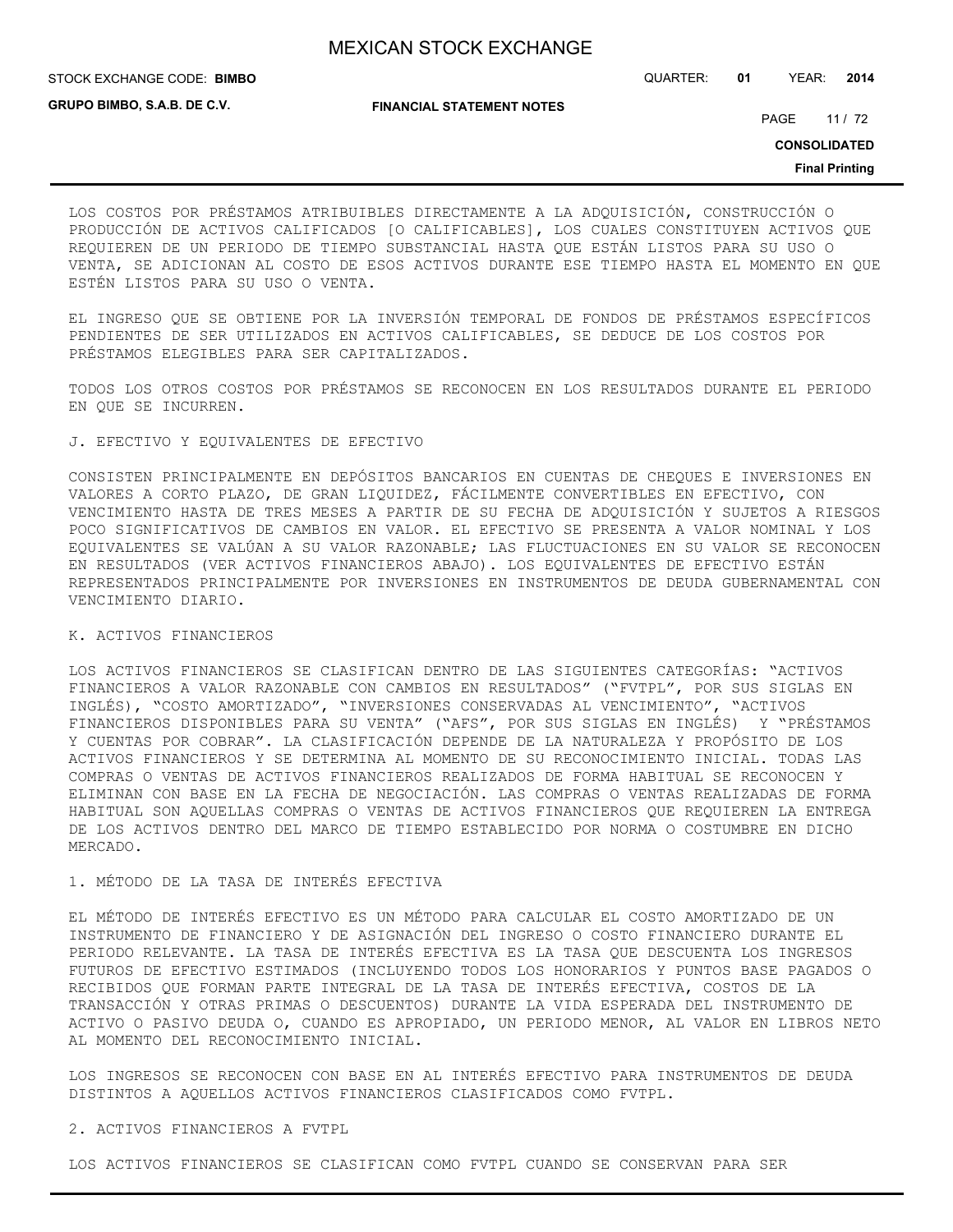**GRUPO BIMBO, S.A.B. DE C.V.**

**FINANCIAL STATEMENT NOTES**

STOCK EXCHANGE CODE: QUARTER: **01** YEAR: **2014 BIMBO**

PAGE 12 / 72

**CONSOLIDATED**

**Final Printing**

NEGOCIADOS O SE DESIGNAN COMO FVTPL.

UN ACTIVO FINANCIERO SE CLASIFICA COMO MANTENIDO CON FINES DE NEGOCIACIÓN SI:

\* SE COMPRA PRINCIPALMENTE CON EL OBJETIVO DE VENDERLO EN UN PERIODO CORTO; O \* EN SU RECONOCIMIENTO INICIAL, ES PARTE DE UNA CARTERA DE INSTRUMENTOS FINANCIEROS IDENTIFICADOS QUE LA ENTIDAD ADMINISTRA CONJUNTAMENTE, Y PARA LA CUAL EXISTE UN PATRÓN REAL RECIENTE DE TOMA DE UTILIDADES A CORTO PLAZO; O \* EN UN DERIVADO QUE NO ESTÁ DESIGNADO Y ES EFECTIVO, COMO INSTRUMENTO DE COBERTURA.

UN ACTIVO FINANCIERO QUE NO SEA UN ACTIVO FINANCIERO MANTENIDO CON FINES DE NEGOCIACIÓN PODRÍA SER DESIGNADO COMO UN ACTIVO FINANCIERO A VALOR RAZONABLE CON CAMBIOS A TRAVÉS DE RESULTADOS AL MOMENTO DEL RECONOCIMIENTO INICIAL SI:

\* CON DICHA DESIGNACIÓN SE ELIMINA O REDUCE SIGNIFICATIVAMENTE UNA INCONSISTENCIA DE VALUACIÓN O RECONOCIMIENTO QUE DE OTRA MANERA SURGIRÍA; O

 \* EL ACTIVO FINANCIERO FORMA PARTE DE UN GRUPO DE ACTIVOS FINANCIEROS, DE PASIVOS FINANCIEROS O DE AMBOS, EL CUAL SE ADMINISTRA Y SU DESEMPEÑO SE EVALÚA SOBRE LA BASE DE SU VALOR RAZONABLE, DE ACUERDO CON UNA ESTRATEGIA DE ADMINISTRACIÓN DE RIESGOS E INVERSIÓN DOCUMENTADA DE LA ENTIDAD, Y SE PROVEA INTERNAMENTE INFORMACIÓN SOBRE ESE GRUPO, SOBRE LA BASE DE SU VALOR RAZONABLE; O

\* FORMA PARTE DE UN CONTRATO QUE CONTENGA UNO O MÁS INSTRUMENTOS DERIVADOS IMPLÍCITOS, Y LA IAS 39 PERMITA QUE LA TOTALIDAD DEL CONTRATO HÍBRIDO (ACTIVO O PASIVO) SEA DESIGNADO COMO DE VALOR RAZONABLE.

LOS ACTIVOS FINANCIEROS A VALOR RAZONABLE CON CAMBIOS A TRAVÉS DE RESULTADOS SE REGISTRAN A VALOR RAZONABLE, RECONOCIENDO CUALQUIER UTILIDAD O PÉRDIDA QUE SURGE DE SU REMEDICIÓN EN RESULTADOS. LA UTILIDAD O PÉRDIDA NETA RECONOCIDA EN LOS RESULTADOS INCLUYE CUALQUIER DIVIDENDO O INTERÉS OBTENIDO DEL ACTIVO FINANCIERO Y SE INCLUYE EN EL RUBRO DE 'OTROS INGRESOS Y GASTOS' EN EL ESTADO DE RESULTADOS Y OTROS RESULTADOS INTEGRALES. EL VALOR RAZONABLE SE DETERMINA DE LA FORMA DESCRITA EN LA NOTA 12.

3. INVERSIONES CONSERVADAS AL VENCIMIENTO

INVERSIONES CONSERVADAS AL VENCIMIENTO SON ACTIVOS FINANCIEROS NO DERIVADOS CON PAGOS FIJOS O DETERMINABLES Y FECHAS FIJAS DE VENCIMIENTO QUE LA ENTIDAD TIENE LA INTENCIÓN Y CAPACIDAD DE CONSERVAR HASTA SU VENCIMIENTO. CON POSTERIORIDAD AL RECONOCIMIENTO INICIAL, LAS INVERSIONES CONSERVADAS HASTA SU VENCIMIENTO SE VALORAN A COSTO AMORTIZADO UTILIZANDO EL MÉTODO DE INTERÉS EFECTIVO MENOS CUALQUIER PÉRDIDA POR DETERIORO DE VALOR.

4. ACTIVOS FINANCIEROS DISPONIBLES PARA SU VENTA

LOS ACTIVOS FINANCIEROS DISPONIBLES PARA SU VENTA NO DERIVADOS QUE SE DESIGNAN COMO DISPONIBLES PARA SU VENTA O QUE NO SON CLASIFICADOS COMO (A) PRÉSTAMOS Y CUENTAS POR COBRAR, (B) INVERSIONES MANTENIDAS HASTA EL VENCIMIENTO O (C) ACTIVOS FINANCIEROS A VALOR RAZONABLE CON CAMBIOS EN RESULTADOS.

LAS ACCIONES Y PAGARÉS REDIMIBLES QUE COTIZAN EN LA BOLSA DE VALORES QUE MANTIENE LA ENTIDAD Y QUE SE NEGOCIAN EN UN MERCADO ACTIVO, SE CLASIFICAN COMO MANTENIDOS PARA SU VENTA Y SE REGISTRAN A VALOR RAZONABLE AL CIERRE DE CADA PERIODO QUE SE PRESENTA. LA ENTIDAD TAMBIÉN TIENE INVERSIONES EN ACCIONES QUE NO COTIZAN EN LA BOLSA Y QUE NO SE NEGOCIAN EN UN MERCADO ACTIVO PERO QUE SE CLASIFICAN COMO ACTIVOS FINANCIEROS DISPONIBLES PARA SU VENTA Y SE REGISTRAN A VALOR RAZONABLE (DEBIDO A QUE LA ADMINISTRACIÓN CONSIDERA QUE SE PUEDE DETERMINAR EL VALOR RAZONABLE CONFIABLEMENTE). EL VALOR RAZONABLE SE DETERMINA DE LA FORMA EN QUE SE DESCRIBE EN LA NOTA 4.4. LAS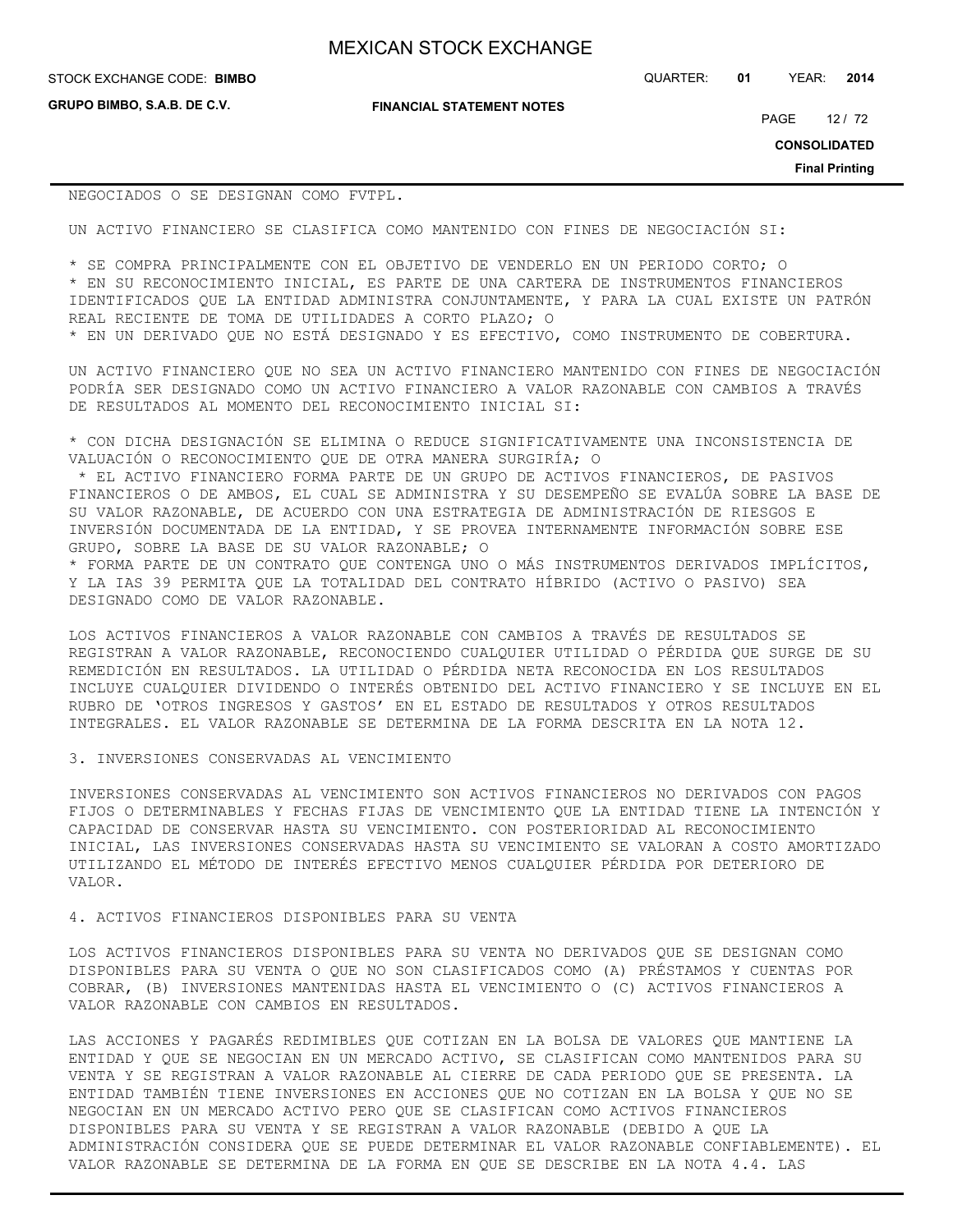**GRUPO BIMBO, S.A.B. DE C.V.**

**FINANCIAL STATEMENT NOTES**

STOCK EXCHANGE CODE: QUARTER: **01** YEAR: **2014 BIMBO**

PAGE 13/72

**CONSOLIDATED**

#### **Final Printing**

GANANCIAS Y PÉRDIDAS QUE SURGEN DE LOS CAMBIOS EN EL VALOR RAZONABLE SE RECONOCEN EN OTROS RESULTADOS INTEGRALES Y SE ACUMULAN EN LA RESERVA DE REVALUACIÓN DE INVERSIONES, CON EXCEPCIÓN DE LAS PÉRDIDAS POR DETERIORO, LOS INTERESES CALCULADOS A TRAVÉS DEL MÉTODO DE INTERÉS EFECTIVO, Y LAS GANANCIAS Y PÉRDIDAS EN TIPOS DE CAMBIO, LOS CUALES SE RECONOCEN EN LOS RESULTADOS. EN CASO DE QUE SE DISPONGA DE UNA INVERSIÓN O SE DETERMINE SU DETERIORO, LA GANANCIA O PÉRDIDA ACUMULADA PREVIAMENTE REGISTRADA EN LA RESERVA DE REVALUACIÓN DE INVERSIONES SE RECLASIFICA A LOS RESULTADOS.

LOS DIVIDENDOS SOBRE INSTRUMENTOS DE CAPITAL DISPONIBLES PARA SU VENTA SE RECONOCEN EN LOS RESULTADOS CUANDO SE ESTABLECE EL DERECHO DE LA ENTIDAD A RECIBIR LOS DIVIDENDOS.

EL VALOR RAZONABLE DE LOS ACTIVOS MONETARIOS DISPONIBLES PARA SU VENTA DENOMINADOS EN MONEDA EXTRANJERA, SE DETERMINA EN ESA MONEDA EXTRANJERA Y SE CONVIERTE AL TIPO DE CAMBIO DE CIERRE AL FINAL DEL PERIODO QUE SE INFORMA. LAS GANANCIAS Y PÉRDIDAS EN CAMBIO DE MONEDA EXTRANJERA QUE SE RECONOCEN EN LOS RESULTADOS, SE DETERMINAN CON BASE EN EL COSTO AMORTIZADO DEL ACTIVO MONETARIO. OTRAS GANANCIAS Y PÉRDIDAS EN CAMBIO SE RECONOCEN EN OTROS RESULTADOS INTEGRALES.

INVERSIONES DE CAPITAL DISPONIBLES PARA SU VENTA QUE NO TENGAN UN PRECIO DE MERCADO COTIZADO EN UN MERCADO ACTIVO Y CUYO VALOR RAZONABLE NO SE PUEDA ESTIMAR CONFIABLEMENTE Y LOS INSTRUMENTOS DERIVADOS QUE ESTÉN VINCULADOS CON Y DEBAN SER LIQUIDADOS MEDIANTE LA ENTREGA DE TALES INVERSIONES EN ACCIONES NO COTIZADAS SE VALÚAN A SU COSTO MENOS LAS PÉRDIDAS POR DETERIORO IDENTIFICADAS AL FINAL DE CADA PERÍODO DE PRESENTACIÓN DE INFORMES.

#### 5. PRÉSTAMOS Y CUENTAS POR COBRAR

LAS CUENTAS POR COBRAR A CLIENTES, PRÉSTAMOS Y OTRAS CUENTAS POR COBRAR CON PAGOS FIJOS O DETERMINABLES, QUE NO SE NEGOCIAN EN UN MERCADO ACTIVO, SE CLASIFICAN COMO PRÉSTAMOS Y CUENTAS POR COBRAR. LOS PRÉSTAMOS Y CUENTAS POR COBRAR SE VALÚAN AL COSTO AMORTIZADO USANDO EL MÉTODO DE INTERÉS EFECTIVO, MENOS CUALQUIER DETERIORO.

LOS INGRESOS POR INTERESES SE RECONOCEN APLICANDO LA TASA DE INTERÉS EFECTIVA, EXCEPTO POR LAS CUENTAS POR COBRAR A CORTO PLAZO EN CASO DE QUE EL RECONOCIMIENTO DE INTERESES SEA POCO IMPORTANTE.

#### 6. DETERIORO DE ACTIVOS FINANCIEROS

LOS ACTIVOS FINANCIEROS DISTINTOS A LOS ACTIVOS FINANCIEROS A VALOR RAZONABLE CON CAMBIOS A TRAVÉS DE RESULTADOS, SE SUJETAN A PRUEBAS PARA EFECTOS DE DETERIORO AL FINAL DE CADA PERIODO SOBRE EL CUAL SE INFORMA. SE CONSIDERA QUE LOS ACTIVOS FINANCIEROS ESTÁN DETERIORADOS, CUANDO EXISTE EVIDENCIA OBJETIVA QUE, COMO CONSECUENCIA DE UNO O MÁS EVENTOS QUE HAYAN OCURRIDO DESPUÉS DEL RECONOCIMIENTO INICIAL DEL ACTIVO FINANCIERO, LOS FLUJOS DE EFECTIVO FUTUROS ESTIMADOS DEL ACTIVO FINANCIERO HAN SIDO AFECTADOS.

PARA LOS INSTRUMENTOS DE CAPITAL COTIZADOS Y NO COTIZADOS EN UN MERCADO ACTIVO CLASIFICADOS COMO DISPONIBLES PARA SU VENTA, UN DESCENSO SIGNIFICATIVO O PROLONGADO DEL VALOR RAZONABLE DE LOS VALORES POR DEBAJO DE SU COSTO, SE CONSIDERA QUE ES EVIDENCIA OBJETIVA DE DETERIORO.

PARA TODOS LOS DEMÁS ACTIVOS FINANCIEROS, LA EVIDENCIA OBJETIVA DE DETERIORO PODRÍA INCLUIR:

\* DIFICULTADES FINANCIERAS SIGNIFICATIVAS DEL EMISOR O CONTRAPARTE;

\* INCUMPLIMIENTO EN EL PAGO DE LOS INTERESES O EL PRINCIPAL;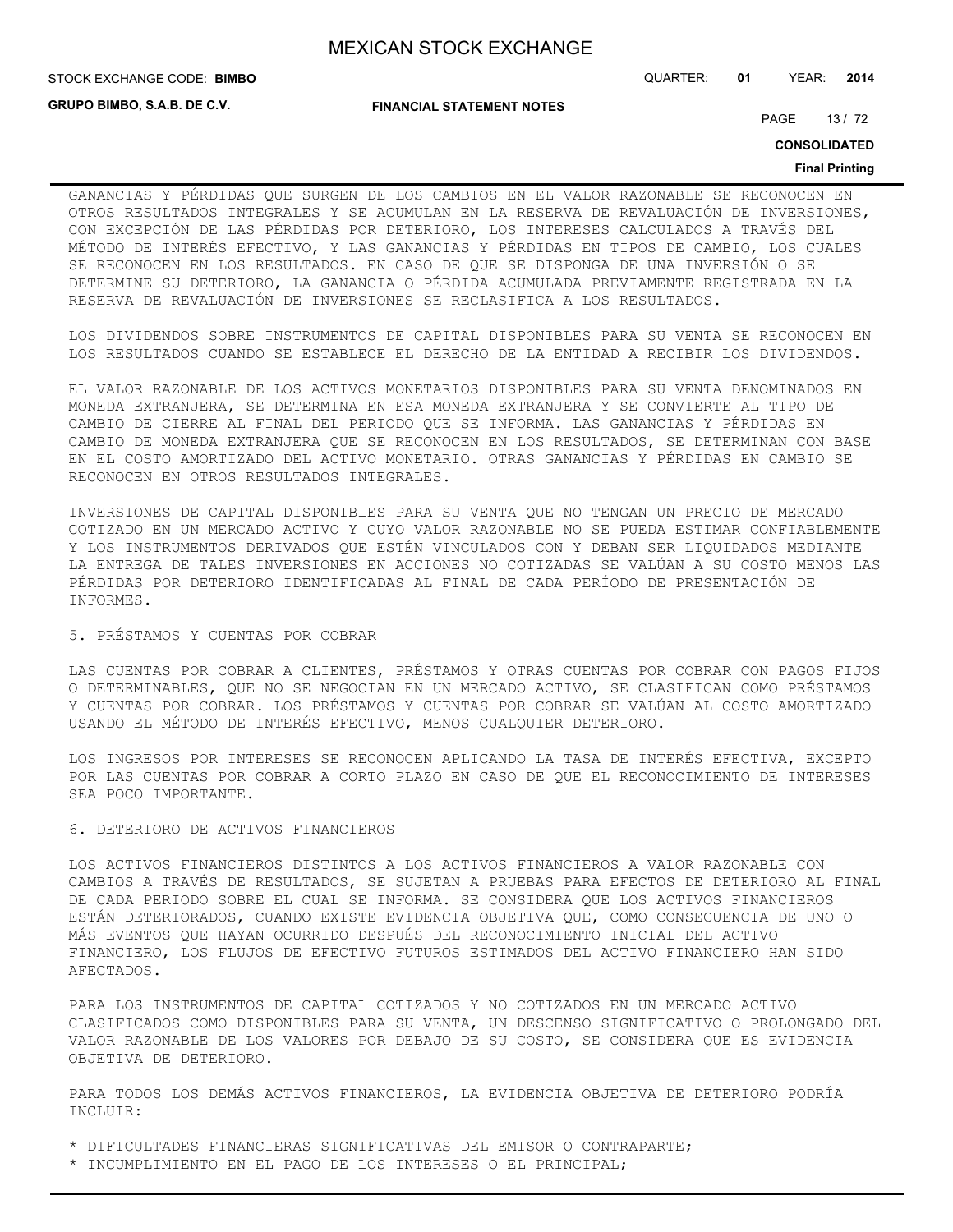**GRUPO BIMBO, S.A.B. DE C.V.**

STOCK EXCHANGE CODE: QUARTER: **01** YEAR: **2014 BIMBO**

**FINANCIAL STATEMENT NOTES**

PAGE 14 / 72

**CONSOLIDATED**

#### **Final Printing**

\* ES PROBABLE QUE EL PRESTATARIO ENTRE EN QUIEBRA O EN UNA REORGANIZACIÓN FINANCIERA; O \* LA DESAPARICIÓN DE UN MERCADO ACTIVO PARA EL ACTIVO FINANCIERO DEBIDO A DIFICULTADES FINANCIERAS.

PARA CIERTAS CATEGORÍAS DE ACTIVOS FINANCIEROS, COMO CUENTAS POR COBRAR A CLIENTES, LOS ACTIVOS QUE SE SUJETAN A PRUEBAS PARA EFECTOS DE DETERIORO Y QUE NO HAN SUFRIDO DETERIORO EN FORMA INDIVIDUAL, SE INCLUYEN EN LA EVALUACIÓN DE DETERIORO SOBRE UNA BASE COLECTIVA. ENTRE LA EVIDENCIA OBJETIVA DE QUE UNA CARTERA DE CUENTAS POR COBRAR PODRÍA ESTAR DETERIORADA, SE PODRÍA INCLUIR LA EXPERIENCIA PASADA DE LA ENTIDAD CON RESPECTO A LA COBRANZA, UN INCREMENTO EN EL NÚMERO DE PAGOS ATRASADOS EN LA CARTERA QUE SUPEREN EL PERIODO DE CRÉDITO PROMEDIO SOBRE LAS VENTAS DE BIENES SON PARA MÉXICO 30 DÍAS, EUA 60 DÍAS Y ORGANIZACIÓN LATINOAMERICANA "OLA", QUE INCLUYE LOS PAÍSES DE CENTRO Y SUDAMÉRICA, 30 DÍAS, ASÍ COMO CAMBIOS OBSERVABLES EN LAS CONDICIONES ECONÓMICAS NACIONALES Y LOCALES QUE SE CORRELACIONEN CON EL INCUMPLIMIENTO EN LOS PAGOS.

PARA LOS ACTIVOS FINANCIEROS QUE SE REGISTRAN AL COSTO AMORTIZADO, EL IMPORTE DE LA PÉRDIDA POR DETERIORO QUE SE RECONOCE ES LA DIFERENCIA ENTRE EL VALOR EN LIBROS DEL ACTIVO Y EL VALOR PRESENTE DE LOS COBROS FUTUROS, DESCONTADOS A LA TASA DE INTERÉS EFECTIVA ORIGINAL DEL ACTIVO FINANCIERO.

PARA LOS ACTIVOS FINANCIEROS QUE SE CONTABILICEN AL COSTO, EL IMPORTE DE LA PÉRDIDA POR DETERIORO SE CALCULA COMO LA DIFERENCIA ENTRE EL VALOR EN LIBROS DEL ACTIVO Y EL VALOR PRESENTE DE LOS FLUJOS FUTUROS DE EFECTIVO ESTIMADOS, DESCONTADOS A LA TASA ACTUAL DEL MERCADO DE CAMBIO DE UN ACTIVO FINANCIERO SIMILAR. TAL PÉRDIDA POR DETERIORO NO SE REVERTIRÁ EN LOS PERIODOS POSTERIORES.

EL VALOR EN LIBROS DEL ACTIVO FINANCIERO SE REDUCE POR LA PÉRDIDA POR DETERIORO DIRECTAMENTE PARA TODOS LOS ACTIVOS FINANCIEROS, EXCEPTO PARA LAS CUENTAS POR COBRAR A CLIENTES, DONDE EL VALOR EN LIBROS SE REDUCE A TRAVÉS DE UNA CUENTA DE ESTIMACIÓN PARA CUENTAS DE COBRO DUDOSO. CUANDO SE CONSIDERA QUE UNA CUENTA POR COBRAR ES INCOBRABLE, SE ELIMINA CONTRA LA ESTIMACIÓN. LA RECUPERACIÓN POSTERIOR DE LOS MONTOS PREVIAMENTE ELIMINADOS SE CONVIERTE EN UN CRÉDITO CONTRA LA ESTIMACIÓN. LOS CAMBIOS EN EL VALOR EN LIBROS DE LA CUENTA DE LA ESTIMACIÓN SE RECONOCEN EN LOS RESULTADOS.

CUANDO SE CONSIDERA QUE UN ACTIVO FINANCIERO DISPONIBLE PARA LA VENTA ESTÁ DETERIORADO, LAS UTILIDADES O PÉRDIDAS ACUMULADAS PREVIAMENTE RECONOCIDAS EN OTROS RESULTADOS INTEGRALES SE RECLASIFICAN A LOS RESULTADOS DEL PERIODO.

PARA ACTIVOS FINANCIERO VALUADOS A COSTO AMORTIZADO, SI, EN UN PERIODO SUBSECUENTE, EL IMPORTE DE LA PÉRDIDA POR DETERIORO DISMINUYE Y ESA DISMINUCIÓN SE PUEDE RELACIONAR OBJETIVAMENTE CON UN EVENTO QUE OCURRE DESPUÉS DEL RECONOCIMIENTO DEL DETERIORO, LA PÉRDIDA POR DETERIORO PREVIAMENTE RECONOCIDA SE REVERSA A TRAVÉS DE RESULTADOS HASTA EL PUNTO EN QUE EL VALOR EN LIBROS DE LA INVERSIÓN A LA FECHA EN QUE SE REVERSÓ EL DETERIORO NO EXCEDA EL COSTO AMORTIZADO QUE HABRÍA SIDO SI NO SE HUBIERA RECONOCIDO EL DETERIORO.

CON RESPECTO A LOS INSTRUMENTOS DE CAPITAL DISPONIBLES PARA SU VENTA, LAS PÉRDIDAS POR DETERIORO PREVIAMENTE RECONOCIDAS EN LOS RESULTADOS NO SE REVERSAN A TRAVÉS DE LOS MISMOS. CUALQUIER INCREMENTO EN EL VALOR RAZONABLE POSTERIOR AL RECONOCIMIENTO DE LA PÉRDIDA POR DETERIORO SE RECONOCE EN OTROS RESULTADOS INTEGRALES Y ACUMULAD EN EL RUBRO DE RESERVA POR REVALUACIÓN DE LAS INVERSIONES. CON RESPECTO A LOS INSTRUMENTOS DISPONIBLES PARA SU VENTA DE DEUDA, LAS PÉRDIDAS POR DETERIORO SE REVERSAN POSTERIORMENTE A TRAVÉS DE RESULTADOS SI UN AUMENTO EN EL VALOR RAZONABLE DE LA INVERSIÓN PUEDE SER OBJETIVAMENTE RELACIONADA CON UN EVENTO QUE OCURRE POSTERIOR AL RECONOCIMIENTO DE LA PÉRDIDA POR DETERIORO.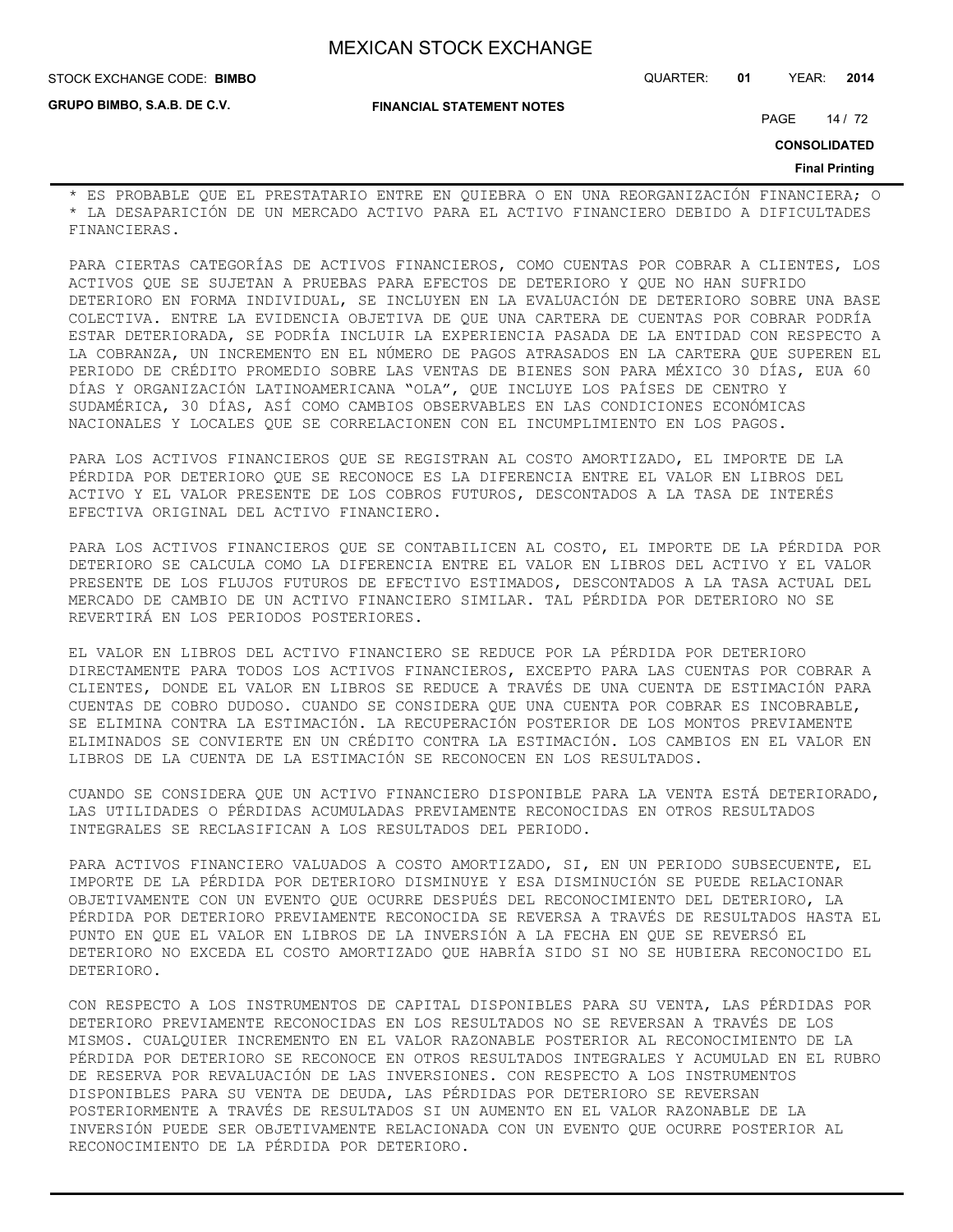**GRUPO BIMBO, S.A.B. DE C.V.**

STOCK EXCHANGE CODE: QUARTER: **01** YEAR: **2014 BIMBO**

**FINANCIAL STATEMENT NOTES**

PAGE 15 / 72

**CONSOLIDATED**

**Final Printing**

### 7. BAJA DE ACTIVOS FINANCIEROS

LA ENTIDAD DEJA DE RECONOCER UN ACTIVO FINANCIERO ÚNICAMENTE CUANDO EXPIRAN LOS DERECHOS CONTRACTUALES SOBRE LOS FLUJOS DE EFECTIVO DEL ACTIVO FINANCIERO, Y TRANSFIEREN DE MANERA SUSTANCIAL LOS RIESGOS Y BENEFICIOS INHERENTES A LA PROPIEDAD DEL ACTIVO FINANCIERO. SI LA ENTIDAD NO TRANSFIERE NI RETIENE SUBSTANCIALMENTE TODOS LOS RIESGOS Y BENEFICIOS INHERENTES A LA PROPIEDAD Y CONTINÚA RETENIENDO EL CONTROL DEL ACTIVO TRANSFERIDO, LA ENTIDAD RECONOCERÁ SU PARTICIPACIÓN EN EL ACTIVO Y LA OBLIGACIÓN ASOCIADA POR LOS MONTOS QUE TENDRÍA QUE PAGAR. SI LA ENTIDAD RETIENE SUBSTANCIALMENTE TODOS LOS RIESGOS Y BENEFICIOS INHERENTES A LA PROPIEDAD DE UN ACTIVO FINANCIERO TRANSFERIDO, LA ENTIDAD CONTINÚA RECONOCIENDO EL ACTIVO FINANCIERO Y TAMBIÉN RECONOCE UN PRÉSTAMO COLATERAL POR LOS RECURSOS RECIBIDOS.

EN LA BAJA DE UN ACTIVO FINANCIERO EN SU TOTALIDAD, LA DIFERENCIA ENTRE EL VALOR EN LIBROS DEL ACTIVO Y LA SUMA DE LA CONTRAPRESTACIÓN RECIBIDA Y POR RECIBIR Y LA GANANCIA O PÉRDIDA ACUMULADA QUE HAYA SIDO RECONOCIDA EN OTROS RESULTADOS INTEGRALES Y RESULTADOS ACUMULADOS SE RECONOCEN EN RESULTADOS.

EN LA BAJA DE UN ACTIVO FINANCIERO QUE NO SEA EN SU TOTALIDAD (POR EJEMPLO, CUANDO LA ENTIDAD RETIENE UNA OPCIÓN PARA RECOMPRAR PARTE DE UN ACTIVO TRANSFERIDO), LA ENTIDAD DISTRIBUYE EL IMPORTE EN LIBROS PREVIO DEL ACTIVO FINANCIERO ENTRE LA PARTE QUE CONTINÚA RECONOCIENDO EN VIRTUD DE SU INVOLUCRAMIENTO CONTINUO, Y LA PARTE QUE YA NO RECONOCE SOBRE LA BASE DE LOS VALORES RAZONABLES RELATIVOS DE DICHAS PARTES EN LA FECHA DE LA TRANSFERENCIA. LA DIFERENCIA ENTRE EL IMPORTE EN LIBROS IMPUTABLE A LA PARTE QUE YA NO SE RECONOCE Y LA SUMA DE LA CONTRAPRESTACIÓN RECIBIDA POR LA PARTE NO RECONOCIDA Y CUALQUIER GANANCIA O PÉRDIDA ACUMULADA QUE LE SEA ASIGNADA QUE HAYA SIDO RECONOCIDA EN OTROS RESULTADOS INTEGRALES SE RECONOCE EN EL RESULTADO DEL EJERCICIO. LA GANANCIA O PÉRDIDA ACUMULADA QUE HAYA SIDO RECONOCIDA EN OTROS RESULTADOS INTEGRALES SE DISTRIBUIRÁ ENTRE LA PARTE QUE CONTINÚA RECONOCIÉNDOSE Y LA PARTE QUE YA NO SE RECONOCEN SOBRE LA BASE DE LOS VALORES RAZONABLES RELATIVOS DE DICHAS PARTES.

### L. INVENTARIOS Y COSTOS DE VENTAS

LOS INVENTARIOS SE REGISTRAN A SU COSTO O A SU VALOR NETO DE REALIZACIÓN, EL QUE RESULTE MENOR. EL COSTO, INCLUYE EL COSTO DE LA MERCANCÍA MÁS LOS COSTOS DE IMPORTACIÓN, FLETES, MANIOBRAS, EMBARQUE, ALMACENAJE EN ADUANAS Y CENTROS DE DISTRIBUCIÓN, DISMINUIDO DEL VALOR DE LAS DEVOLUCIONES RESPECTIVAS. EL VALOR NETO DE REALIZACIÓN ES EL PRECIO DE VENTA ESTIMADO EN EL CURSO NORMAL DE LAS OPERACIONES MENOS LOS COSTOS ESTIMADOS PARA REALIZAR LA VENTA. EL COSTO SE DETERMINA USANDO LA FÓRMULA DE COSTO PROMEDIO.

### M. PROPIEDADES, PLANTA Y EQUIPO

LAS PARTIDAS DE PROPIEDADES, PLANTA Y EQUIPO SE RECONOCEN AL COSTO MENOS SU DEPRECIACIÓN ACUMULADA Y PÉRDIDAS POR DETERIORO. LAS ADQUISICIONES REALIZADAS HASTA EL 31 DE MARZO DE 2007 FUERON ACTUALIZADAS APLICANDO FACTORES DERIVADOS DEL ÍNDICE NACIONAL DE PRECIOS AL CONSUMIDOR ("INPC") HASTA ESTA FECHA, LOS CUALES SE CONVIRTIERON EN EL COSTO ESTIMADO DE DICHOS ACTIVOS AL 1 DE ENERO DE 2011 CON LA ADOPCIÓN DE IFRS (COMO ES PERMITIDO POR LA IFRS 1).

CUALQUIER AUMENTO EN LA REVALUACIÓN DE DICHOS TERRENOS Y EDIFICIOS SE RECONOCE EN LOS OTROS RESULTADOS INTEGRALES, EXCEPTO SI REVIERTE UNA DISMINUCIÓN EN LA REVALUACIÓN DEL MISMO ACTIVO PREVIAMENTE RECONOCIDO EN RESULTADOS, EN CUYO CASO EL AUMENTO SE ACREDITA A RESULTADOS EN LA MEDIDA EN QUE REDUCE EL GASTO POR LA DISMINUCIÓN EFECTUADA PREVIAMENTE. UNA DISMINUCIÓN DEL VALOR EN LIBROS QUE SE ORIGINÓ DE LA REVALUACIÓN DE DICHOS TERRENOS Y EDIFICIOS, SE REGISTRA EN RESULTADOS EN LA MEDIDA QUE EXCEDE EL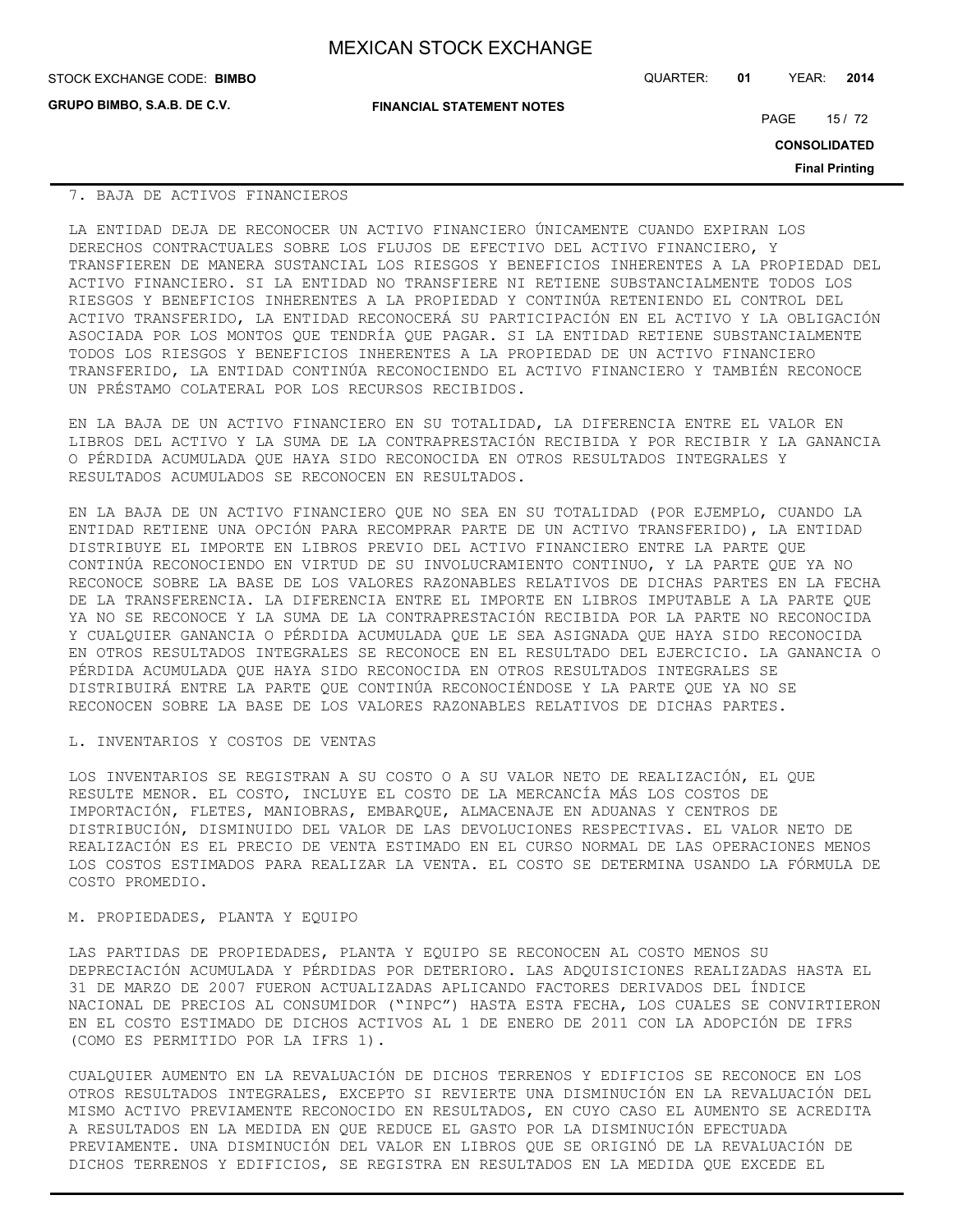**FINANCIAL STATEMENT NOTES**

STOCK EXCHANGE CODE: QUARTER: **01** YEAR: **2014 BIMBO**

**GRUPO BIMBO, S.A.B. DE C.V.**

PAGE 16 / 72

**CONSOLIDATED**

#### **Final Printing**

SALDO, SI EXISTE ALGUNO, DE LA RESERVA DE REVALUACIÓN DE PROPIEDADES RELACIONADO CON UNA REVALUACIÓN ANTERIOR DE ESE ACTIVO.

EL COSTO INCLUYE LOS GASTOS DIRECTAMENTE ATRIBUIBLES A LA ADQUISICIÓN DE ESTOS ACTIVOS Y TODOS LOS GASTOS RELACIONADOS CON LA UBICACIÓN DEL ACTIVO EN EL LUGAR Y EN LAS CONDICIONES NECESARIAS PARA QUE PUEDA OPERAR DE LA FORMA PREVISTA POR LA ADMINISTRACIÓN. LOS COSTOS POR PRÉSTAMOS ATRIBUIBLES A LA ADQUISICIÓN, CONSTRUCCIÓN O PRODUCCIÓN DE ACTIVOS CALIFICABLES, QUE SON AQUELLOS QUE LLEVAN TIEMPO SUSTANCIAL PARA ESTAR LISTOS PARA EL USO QUE SE LES PRETENDE DAR, SE SUMAN AL COSTO DEL ACTIVO.

LOS COSTOS DE AMPLIACIÓN, REMODELACIÓN O MEJORA QUE REPRESENTAN UN AUMENTO DE LA CAPACIDAD Y POR ENDE UNA EXTENSIÓN DE LA VIDA ÚTIL DE LOS BIENES, TAMBIÉN SE CAPITALIZAN. LOS GASTOS DE MANTENIMIENTO Y DE REPARACIÓN SE CARGAN AL ESTADO DE RESULTADOS EN EL PERÍODO EN QUE SE INCURREN. EL IMPORTE EN LIBROS DE LOS ACTIVOS REMPLAZADOS ES DADO DE BAJA CUANDO SE CAMBIAN, LLEVANDO TODO EL EFECTO AL ESTADO DE RESULTADOS.

LA DEPRECIACIÓN DE LOS EDIFICIOS REVALUADOS ES RECONOCIDA EN RESULTADOS. EN CASO DE VENTA O RETIRO POSTERIOR DE LAS PROPIEDADES REVALUADAS, EL SUPERÁVIT DE REVALUACIÓN ATRIBUIBLE A LA RESERVA DE REVALUACIÓN DE PROPIEDADES RESTANTE ES TRANSFERIDO DIRECTAMENTE A LAS UTILIDADES ACUMULADAS.

LOS TERRENOS NO SE DEPRECIAN. LA DEPRECIACIÓN DE OTRAS PROPIEDADES, PLANTA Y EQUIPO SE CALCULA CON BASE EN EL MÉTODO DE LÍNEA RECTA PARA DISTRIBUIR SU COSTO A SU VALOR RESIDUAL DURANTE SUS VIDAS ÚTILES ESTIMADAS COMO SIGUE:

|  |  | AÑOS |
|--|--|------|
|  |  |      |
|  |  | ___  |
|  |  |      |

| OBRA NEGRA                       | 15           |  |
|----------------------------------|--------------|--|
| CIMENTACIÓN                      | 45           |  |
| TECHOS                           | 20           |  |
| INSTALACIONES FIJAS Y ACCESORIOS | 10           |  |
| EQUIPO DE FABRICACIÓN            | 10           |  |
| VEHÍCULOS                        | 13           |  |
| MOBILIARIO Y EOUIPO              | 10           |  |
| EQUIPO DE CÓMPUTO                |              |  |
| MEJORAS ARRENDADO<br>DURANTE LA  |              |  |
|                                  | VIGENCIA DEL |  |
|                                  | CONTRATO     |  |

LA ENTIDAD ASIGNA EL IMPORTE INICIALMENTE RECONOCIDO RESPECTO DE UN ELEMENTO DE EDIFICIOS Y EQUIPO DE FABRICACIÓN EN SUS DIFERENTES PARTES SIGNIFICATIVAS (COMPONENTES) Y DEPRECIA POR SEPARADO CADA UNO DE ESOS COMPONENTES.

LA DEPRECIACIÓN SE RECONOCE Y SE LLEVA A RESULTADOS EL COSTO O LA VALUACIÓN DE LOS ACTIVOS, (DISTINTOS A LOS TERRENOS Y PROPIEDADES EN CONSTRUCCIÓN) MENOS SU VALOR RESIDUAL, SOBRE SUS VIDAS ÚTILES UTILIZANDO EL MÉTODO DE LÍNEA RECTA. LA VIDA ÚTIL ESTIMADA, EL VALOR RESIDUAL Y EL MÉTODO DE DEPRECIACIÓN SE REVISAN AL FINAL DE CADA AÑO, Y EL EFECTO DE CUALQUIER CAMBIO EN LA ESTIMACIÓN REGISTRADA SE RECONOCE SOBRE UNA BASE PROSPECTIVA.

EL VALOR EN LIBROS DE UN ACTIVO SE CASTIGA A SU VALOR DE RECUPERACIÓN SI EL VALOR EN LIBROS DEL ACTIVO ES MAYOR QUE SU VALOR DE RECUPERACIÓN ESTIMADO.

LAS UTILIDADES Y PÉRDIDAS POR LA VENTA DE ACTIVOS, RESULTAN DE LA DIFERENCIA ENTRE LOS INGRESOS DE LA TRANSACCIÓN Y EL VALOR EN LIBROS DE LOS ACTIVOS. ESTAS SE INCLUYEN EN EL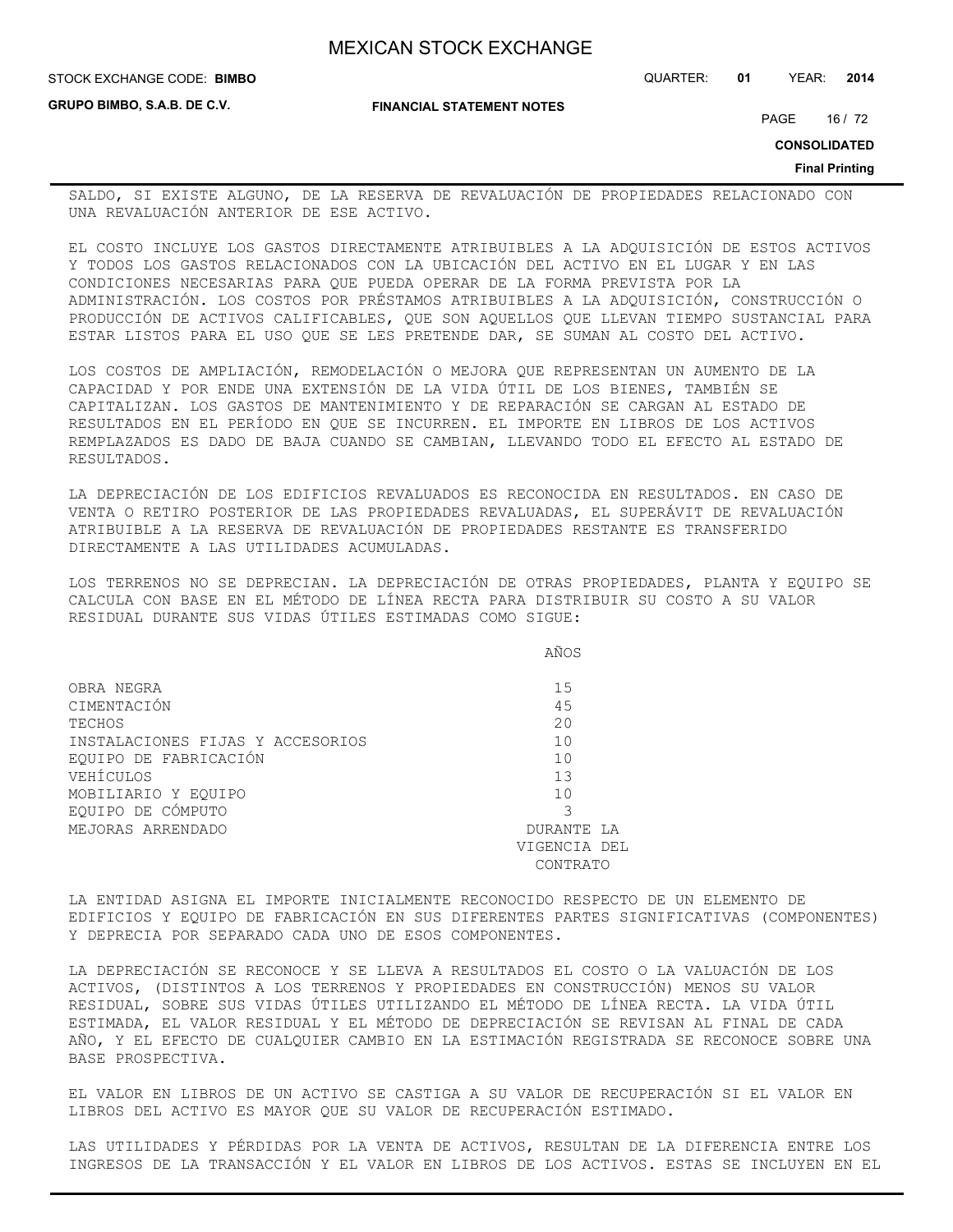**GRUPO BIMBO, S.A.B. DE C.V.**

STOCK EXCHANGE CODE: QUARTER: **01** YEAR: **2014 BIMBO**

**FINANCIAL STATEMENT NOTES**

PAGE 17 / 72

**CONSOLIDATED**

**Final Printing**

ESTADO DE RESULTADOS DENTRO DE OTROS INGRESOS (GASTOS).

LAS MEJORAS Y ADAPTACIONES A INMUEBLES Y LOCALES COMERCIALES EN LOS QUE LA ENTIDAD ACTÚA COMO ARRENDATARIO SE RECONOCEN AL COSTO HISTÓRICO DISMINUIDO DE LA DEPRECIACIÓN RESPECTIVA.

N. INVERSIÓN EN ASOCIADAS Y NEGOCIOS CONJUNTOS

UNA ASOCIADA ES UNA ENTIDAD SOBRE LA CUAL LA ENTIDAD TIENE INFLUENCIA SIGNIFICATIVA. INFLUENCIA SIGNIFICATIVA ES EL PODER DE PARTICIPAR EN DECIDIR LAS POLÍTICAS FINANCIERAS Y DE OPERACIÓN DE LA ENTIDAD EN LA QUE SE INVIERTE, PERO NO IMPLICA UN CONTROL O CONTROL CONJUNTO SOBRE ESAS POLÍTICAS.

UN NEGOCIO CONJUNTO ES UN ACUERDO CONTRACTUAL MEDIANTE EL CUAL LAS PARTES QUE TIENEN EL CONTROL CONJUNTO DEL ACUERDO TIENEN DERECHO A LOS ACTIVOS NETOS DEL NEGOCIO CONJUNTO. EL CONTROL CONJUNTO ES EL ACUERDO CONTRACTUAL PARA COMPARTIR EL CONTROL EN UN NEGOCIO, EL CUAL EXISTE CUANDO LAS DECISIONES SOBRE LAS ACTIVIDADES RELEVANTES REQUIEREN LA APROBACIÓN UNÁNIME DE LAS PARTES QUE COMPARTEN EL CONTROL.

LOS RESULTADOS Y LOS ACTIVOS Y PASIVOS DE LAS ASOCIADAS O NEGOCIOS CONJUNTOS SE INCORPORAN A LOS ESTADOS FINANCIEROS UTILIZANDO EL MÉTODO DE PARTICIPACIÓN, EXCEPTO SI LA INVERSIÓN SE CLASIFICA COMO MANTENIDA PARA SU VENTA, EN CUYO CASO SE CONTABILIZA CONFORME A LA IFRS 5, ACTIVOS NO CORRIENTES MANTENIDOS PARA LA VENTA Y OPERACIONES DISCONTINUAS. CONFORME AL MÉTODO DE PARTICIPACIÓN, LAS INVERSIONES EN ASOCIADAS O NEGOCIOS CONJUNTOS INICIALMENTE SE CONTABILIZAN EN EL ESTADO CONSOLIDADO DE POSICIÓN FINANCIERA AL COSTO Y SE AJUSTA POR CAMBIOS POSTERIORES A LA ADQUISICIÓN POR LA PARTICIPACIÓN DE LA ENTIDAD EN LA UTILIDAD O PÉRDIDA Y LOS RESULTADOS INTEGRALES DE LA ASOCIADA O NEGOCIO CONJUNTO. CUANDO LA PARTICIPACIÓN DE LA ENTIDAD EN LAS PÉRDIDAS DE UNA ENTIDAD ASOCIADA O UN NEGOCIO CONJUNTO DE LA ENTIDAD SUPERA LA PARTICIPACIÓN DE LA ENTIDAD EN ESA ASOCIADA O NEGOCIO CONJUNTO (QUE INCLUYE LOS INTERESES A LARGO PLAZO QUE, EN SUSTANCIA, FORMAN PARTE DE LA INVERSIÓN NETA DE LA ENTIDAD EN LA ASOCIADA O NEGOCIO CONJUNTO) LA ENTIDAD DEJA DE RECONOCER SU PARTICIPACIÓN EN LAS PÉRDIDAS. LAS PÉRDIDAS ADICIONALES SE RECONOCEN SIEMPRE Y CUANDO LA ENTIDAD HAYA CONTRAÍDO ALGUNA OBLIGACIÓN LEGAL O IMPLÍCITA O HAYA HECHO PAGOS EN NOMBRE DE LA ASOCIADA O NEGOCIO CONJUNTO.

UNA INVERSIÓN EN UNA ASOCIADA O UN NEGOCIO CONJUNTO SE REGISTRA UTILIZANDO EL MÉTODO DE PARTICIPACIÓN DESDE LA FECHA EN QUE LA PARTICIPADA SE CONVIERTE EN UNA ASOCIADA O UN NEGOCIO CONJUNTO. EN LA ADQUISICIÓN DE LA INVERSIÓN EN UNA ASOCIADA O NEGOCIO CONJUNTO, EL EXCESO EN EL COSTO DE ADQUISICIÓN SOBRE LA PARTICIPACIÓN DE LA ENTIDAD EN EL VALOR RAZONABLE NETO DE LOS ACTIVOS Y PASIVOS IDENTIFICABLES EN LA INVERSIÓN SE RECONOCE COMO CRÉDITO MERCANTIL, EL CUAL SE INCLUYE EN EL VALOR EN LIBROS DE LA INVERSIÓN. CUALQUIER EXCESO DE PARTICIPACIÓN DE LA ENTIDAD EN EL VALOR RAZONABLE NETO DE LOS ACTIVOS Y PASIVOS IDENTIFICABLES EN EL COSTO DE ADQUISICIÓN DE LA INVERSIÓN, DESPUÉS DE LA RE-EVALUACIÓN, LUEGO DE SU RE-EVALUACIÓN, SE RECONOCE INMEDIATAMENTE EN LOS RESULTADOS DEL PERIODO EN EL CUAL LA INVERSIÓN SE ADQUIRIÓ.

LOS REQUERIMIENTOS DE IAS 39 SE APLICAN PARA DETERMINAR SI ES NECESARIO RECONOCER UNA PÉRDIDA POR DETERIORO CON RESPECTO A LA INVERSIÓN DE LA ENTIDAD EN UNA ASOCIADA O UN NEGOCIO CONJUNTO. CUANDO ES NECESARIO, SE PRUEBA EL DETERIORO DEL VALOR EN LIBROS TOTAL DE LA INVERSIÓN (INCLUYENDO EL CRÉDITO MERCANTIL) DE CONFORMIDAD CON IAS 36 DETERIORO DE ACTIVOS COMO UN ÚNICO ACTIVO, COMPARANDO SU MONTO RECUPERABLE (MAYOR ENTRE VALOR EN USO Y VALOR RAZONABLE MENOS COSTO DE VENTA) CONTRA SU VALOR EN LIBROS. CUALQUIER PÉRDIDA POR DETERIORO RECONOCIDA FORMA PARTE DEL VALOR EN LIBROS DE LA INVERSIÓN. CUALQUIER REVERSIÓN DE DICHA PÉRDIDA POR DETERIORO SE RECONOCE DE CONFORMIDAD CON IAS 36 EN LA MEDIDA EN QUE DICHO MONTO RECUPERABLE DE LA INVERSIÓN INCREMENTA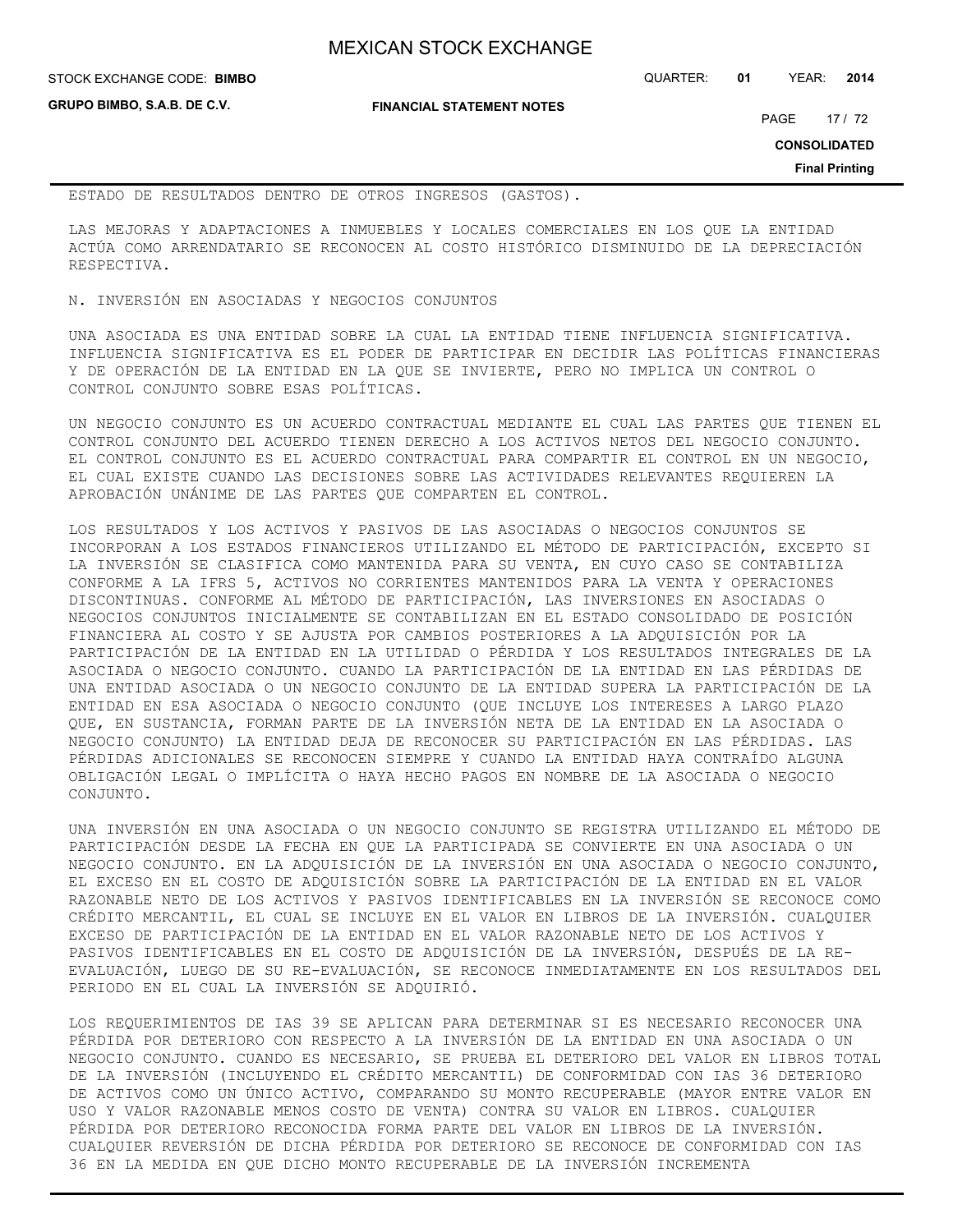| STOCK EXCHANGE CODE: BIMBO         |                                  | QUARTER: | 01 | YEAR:               | 2014                  |
|------------------------------------|----------------------------------|----------|----|---------------------|-----------------------|
| <b>GRUPO BIMBO, S.A.B. DE C.V.</b> | <b>FINANCIAL STATEMENT NOTES</b> |          |    | PAGE                | 18 / 72               |
|                                    |                                  |          |    | <b>CONSOLIDATED</b> |                       |
|                                    |                                  |          |    |                     | <b>Final Printing</b> |

### POSTERIORMENTE.

LA ENTIDAD DESCONTINUA EL USO DEL MÉTODO DE PARTICIPACIÓN DESDE LA FECHA EN QUE LA INVERSIÓN DEJA DE SER UNA ASOCIADA O UN NEGOCIO CONJUNTO, O CUANDO LA INVERSIÓN SE CLASIFICA COMO MANTENIDA PARA LA VENTA. CUANDO LA ENTIDAD MANTIENE LA PARTICIPACIÓN EN LA ANTES ASOCIADA O NEGOCIO CONJUNTO LA INVERSIÓN RETENIDA SE MIDE A VALOR RAZONABLE A DICHA FECHA Y SE CONSIDERA COMO SU VALOR RAZONABLE AL MOMENTO DEL RECONOCIMIENTO INICIAL COMO ACTIVO FINANCIERO DE CONFORMIDAD CON IAS 39. LA DIFERENCIA ENTRE EL VALOR CONTABLE DE LA ASOCIADA O NEGOCIO CONJUNTO EN LA FECHA EN QUE EL MÉTODO DE LA PARTICIPACIÓN SE DESCONTINUO Y EL VALOR RAZONABLE ATRIBUIBLE A LA PARTICIPACIÓN RETENIDA Y LA GANANCIA POR LA VENTA DE UNA PARTE DEL INTERÉS EN LA ASOCIADA O NEGOCIO CONJUNTO SE INCLUYE EN LA DETERMINACIÓN DE LA GANANCIA O PÉRDIDA POR DISPOSICIÓN DE LA ASOCIADA O NEGOCIO CONJUNTO.

ADICIONALMENTE, LA ENTIDAD CONTABILIZA TODOS LOS MONTOS PREVIAMENTE RECONOCIDOS EN OTROS RESULTADOS INTEGRALES EN RELACIÓN A ESA ASOCIADA O NEGOCIO CONJUNTO CON LA MISMA BASE QUE SE REQUERIRÍA SI ESA ASOCIADA O NEGOCIO CONJUNTO HUBIESE DISPUESTO DIRECTAMENTE LOS ACTIVOS O PASIVOS RELATIVOS. POR LO TANTO, SI UNA GANANCIA O PÉRDIDA PREVIAMENTE RECONOCIDA EN OTROS RESULTADOS INTEGRALES POR DICHA ASOCIADA O NEGOCIO CONJUNTO SE HUBIERE RECLASIFICADO AL ESTADO DE RESULTADOS AL DISPONER DE LOS ACTIVOS O PASIVOS RELATIVOS, LA ENTIDAD RECLASIFICA LA GANANCIA O PÉRDIDA DEL CAPITAL AL ESTADO DE RESULTADOS (COMO UN AJUSTE POR RECLASIFICACIÓN) CUANDO EL MÉTODO DE PARTICIPACIÓN SE DESCONTINUA.

LA ENTIDAD SIGUE UTILIZANDO EL MÉTODO DE PARTICIPACIÓN CUANDO UNA INVERSIÓN EN UNA ASOCIADA SE CONVIERTE EN UNA INVERSIÓN EN UN NEGOCIO CONJUNTO O UNA INVERSIÓN EN UN NEGOCIO CONJUNTO SE CONVIERTE EN UNA INVERSIÓN EN UNA ASOCIADA. NO EXISTE UNA EVALUACIÓN A VALOR RAZONABLE SOBRE DICHOS CAMBIOS EN LA PARTICIPACIÓN.

CUANDO LA ENTIDAD REDUCE SU PARTICIPACIÓN EN UNA ASOCIADA O UN NEGOCIO CONJUNTO PERO LA ENTIDAD SIGUE UTILIZANDO EL MÉTODO DE LA PARTICIPACIÓN, LA ENTIDAD RECLASIFICA A RESULTADOS LA PROPORCIÓN DE LA GANANCIA O PÉRDIDA QUE HABÍA SIDO PREVIAMENTE RECONOCIDA EN OTROS RESULTADOS INTEGRALES EN RELACIÓN A LA REDUCCIÓN DE SU PARTICIPACIÓN EN LA INVERSIÓN SI ESA UTILIDAD O PÉRDIDA SE HUBIERAN RECLASIFICADO AL ESTADO DE RESULTADOS EN LA DISPOSICIÓN DE LOS ACTIVOS O PASIVOS RELATIVOS.

CUANDO LA ENTIDAD LLEVA A CABO TRANSACCIONES CON SU ASOCIADA O NEGOCIO CONJUNTO, LA UTILIDAD O PÉRDIDA RESULTANTE DE DICHAS TRANSACCIONES CON LA ASOCIADA O NEGOCIO CONJUNTO SE RECONOCEN EN LOS ESTADOS FINANCIEROS CONSOLIDADOS DE LA ENTIDAD SÓLO EN LA MEDIDA DE LA PARTICIPACIÓN EN LA ASOCIADA O NEGOCIO CONJUNTO QUE NO SE RELACIONE CON LA ENTIDAD.

## O. ACTIVOS INTANGIBLES

SE INTEGRA PRINCIPALMENTE POR MARCAS Y RELACIONES CON CLIENTES DERIVADOS DE LA ADQUISICIÓN DE LOS NEGOCIOS EN EUA, IBERIA, FARGO Y DE ALGUNAS MARCAS EN SUDAMÉRICA. SE RECONOCEN AL COSTO DE ADQUISICIÓN. EL COSTO DE ACTIVOS INTANGIBLES ADQUIRIDOS A TRAVÉS DE UNA ADQUISICIÓN ES EL DE SU VALOR RAZONABLE A LA FECHA DE ADQUISICIÓN. POSTERIORMENTE SE VALÚAN A SU COSTO MENOS AMORTIZACIÓN Y PÉRDIDAS POR DETERIORO ACUMULADAS. LOS ACTIVOS INTANGIBLES GENERADOS INTERNAMENTE, EXCEPTO POR LOS COSTOS DE DESARROLLO, NO SE CAPITALIZAN Y SE RECONOCEN COMO GASTOS EN RESULTADOS DEL PERIODO EN EL QUE SE INCURREN.

LOS ACTIVOS INTANGIBLES SE CLASIFICAN COMO DE VIDA DEFINIDA O INDEFINIDA. LOS DE VIDA DEFINIDA SE AMORTIZAN BAJO EL MÉTODO DE LÍNEA RECTA DURANTE SU VIDA ESTIMADA Y CUANDO EXISTEN INDICIOS, SE PRUEBAN POR DETERIORO. LOS MÉTODOS DE AMORTIZACIÓN Y LA VIDA ÚTIL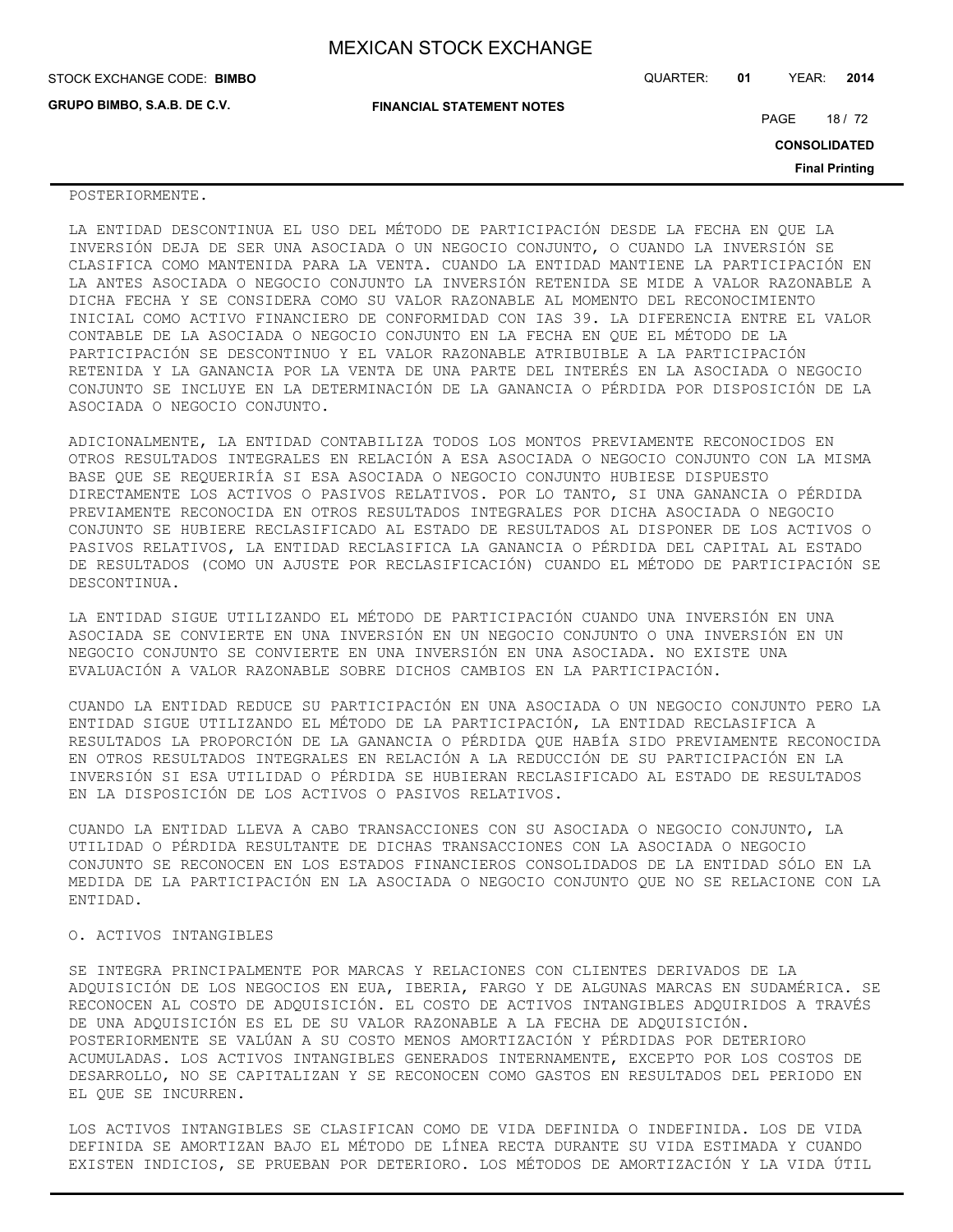**GRUPO BIMBO, S.A.B. DE C.V.**

**FINANCIAL STATEMENT NOTES**

STOCK EXCHANGE CODE: QUARTER: **01** YEAR: **2014 BIMBO**

PAGE 19 / 72

**CONSOLIDATED**

#### **Final Printing**

DE LOS ACTIVOS SE REVISAN Y AJUSTAN, DE SER NECESARIO, A LA FECHA DE CADA ESTADO DE POSICIÓN FINANCIERA. LA AMORTIZACIÓN SE CARGA A RESULTADOS EN EL RUBRO DE GASTOS DE DISTRIBUCIÓN Y VENTA Y ADMINISTRACIÓN. LOS DE VIDA INDEFINIDA NO SE AMORTIZAN PERO SE SUJETAN CUANDO MENOS ANUALMENTE, A PRUEBAS DE DETERIORO.

P. DETERIORO DE ACTIVOS DE LARGA DURACIÓN DISTINTOS AL CRÉDITO MERCANTIL

LA ENTIDAD REVISA EL VALOR EN LIBROS DE LOS ACTIVOS DE LARGA DURACIÓN DISTINTOS AL CRÉDITO MERCANTIL, ANTE LA PRESENCIA DE ALGÚN INDICIO DE DETERIORO QUE PUDIERA INDICAR QUE EL VALOR EN LIBROS PUDIERA NO SER RECUPERABLE, CONSIDERANDO EL MAYOR DEL VALOR PRESENTE DE LOS FLUJOS NETOS DE EFECTIVO FUTUROS O EL PRECIO NETO DE VENTA EN EL CASO DE SU EVENTUAL DISPOSICIÓN. EL DETERIORO SE REGISTRA SI EL VALOR EN LIBROS EXCEDE AL MAYOR DE LOS VALORES ANTES MENCIONADOS. LOS INDICIOS DE DETERIORO QUE SE CONSIDERAN PARA ESTOS EFECTOS SON, ENTRE OTROS, LAS PÉRDIDAS DE OPERACIÓN O FLUJOS DE EFECTIVO NEGATIVOS EN EL PERIODO SI ES QUE ESTÁN COMBINADOS CON UN HISTORIAL O PROYECCIÓN DE PÉRDIDAS, DEPRECIACIONES Y AMORTIZACIONES CARGADAS A RESULTADOS QUE EN TÉRMINOS PORCENTUALES, EN RELACIÓN CON LOS INGRESOS, SEAN SUBSTANCIALMENTE SUPERIORES A LAS DE EJERCICIOS ANTERIORES, EFECTOS DE OBSOLESCENCIA, REDUCCIÓN EN LA DEMANDA DE LOS PRODUCTOS QUE SE FABRICAN, COMPETENCIA Y OTROS FACTORES ECONÓMICOS Y LEGALES. PARA EFECTOS DE LA EVALUACIÓN DE DETERIORO, LOS ACTIVOS SE AGRUPAN EN LOS NIVELES MÁS PEQUEÑOS EN LOS QUE GENERAN FLUJOS DE EFECTIVO IDENTIFICABLES (UNIDADES GENERADORAS DE EFECTIVO). LOS ACTIVOS DE LARGA DURACIÓN DISTINTOS AL CRÉDITO MERCANTIL QUE SEAN OBJETO DE CASTIGOS POR DETERIORO SE EVALÚAN A CADA FECHA DE REPORTE PARA IDENTIFICAR POSIBLES REVERSIONES DE DICHO DETERIORO.

CUANDO UNA PÉRDIDA POR DETERIORO SE REVIERTE POSTERIORMENTE, EL VALOR EN LIBROS DEL ACTIVO (O UNIDAD GENERADORA DE EFECTIVO) SE INCREMENTA AL VALOR ESTIMADO REVISADO A SU MONTO RECUPERABLE, DE TAL MANERA QUE EL VALOR EN LIBROS AJUSTADO NO EXCEDA EL VALOR EN LIBROS QUE SE HABRÍA DETERMINADO SI NO SE HUBIERA RECONOCIDO UNA PÉRDIDA POR DETERIORO PARA DICHO ACTIVO (O UNIDAD GENERADORA DE EFECTIVO) EN AÑOS ANTERIORES. LA REVERSIÓN DE UNA PÉRDIDA POR DETERIORO SE RECONOCE INMEDIATAMENTE EN RESULTADOS, A MENOS QUE EL ACTIVO CORRESPONDIENTE SE RECONOZCA A UN MONTO REVALUADO, EN CUYO CASO LA REVERSIÓN DE LA PÉRDIDA POR DETERIORO SE TRATA COMO UN INCREMENTO EN LA REVALUACIÓN (VER NOTA 10).

Q. CRÉDITO MERCANTIL

EL CRÉDITO MERCANTIL QUE SURGE POR LA ADQUISICIÓN DE UN NEGOCIO SE RECONOCE AL COSTO DETERMINADO A LA FECHA DE ADQUISICIÓN DEL NEGOCIO (VER NOTA 10) MENOS LAS PÉRDIDAS ACUMULADAS POR DETERIORO, SI EXISTIERAN.

PARA FINES DE EVALUAR EL DETERIORO, EL CRÉDITO MERCANTIL SE ASIGNA A CADA UNIDAD GENERADORA DE EFECTIVO (O GRUPOS DE UNIDADES GENERADORAS DE EFECTIVO) DE LA ENTIDAD, QUE SE ESPERA SERÁ BENEFICIADA POR LAS SINERGIAS DE LA COMBINACIÓN.

EL DETERIORO DE UNA UNIDAD GENERADORA DE EFECTIVO A LA QUE SE LE HA ASIGNADO CRÉDITO MERCANTIL SE PRUEBA ANUALMENTE, O CON MAYOR FRECUENCIA CUANDO EXISTEN INDICIOS DE QUE LA UNIDAD PUEDA ESTAR DETERIORADA. SI EL MONTO RECUPERABLE DE LA UNIDAD GENERADORA DE EFECTIVO ES MENOR A SU VALOR EN LIBROS, LA PÉRDIDA POR DETERIORO SE ASIGNA PRIMERO PARA REDUCIR EL VALOR EN LIBROS DE CUALQUIER CRÉDITO MERCANTIL ASIGNADO A LA UNIDAD Y POSTERIORMENTE A LOS OTROS ACTIVOS DE LA UNIDAD DE MANERA PRORRATEADA Y CON BASE EN EL VALOR EN LIBROS DE CADA ACTIVO DENTRO DE LA UNIDAD. CUALQUIER PÉRDIDA POR DETERIORO DEL CRÉDITO MERCANTIL SE RECONOCE DIRECTAMENTE EN LA UTILIDAD O PÉRDIDA EN EL ESTADO DE RESULTADOS CONSOLIDADO. UNA PÉRDIDA POR DETERIORO RECONOCIDA AL CRÉDITO MERCANTIL NO SE REVERSA EN PERIODOS POSTERIORES.

AL DISPONER DE LA UNIDAD GENERADORA DE EFECTIVO RELEVANTE, EL MONTO DE CRÉDITO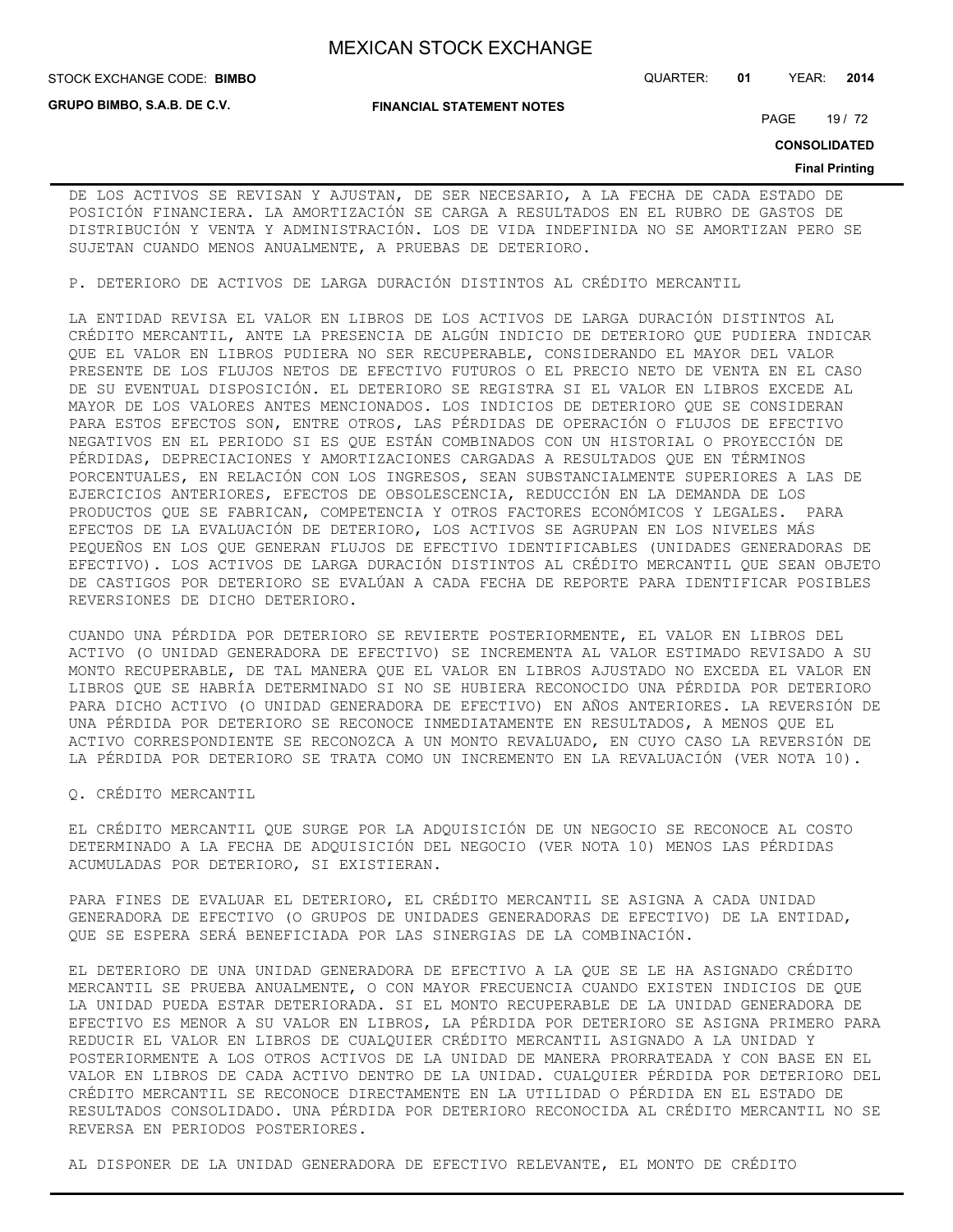**GRUPO BIMBO, S.A.B. DE C.V.**

#### **FINANCIAL STATEMENT NOTES**

STOCK EXCHANGE CODE: QUARTER: **01** YEAR: **2014 BIMBO**

PAGE 20 / 72

**CONSOLIDATED**

**Final Printing**

MERCANTIL ATRIBUIBLE SE INCLUYE EN LA DETERMINACIÓN DE LA UTILIDAD O PÉRDIDA AL MOMENTO DE LA DISPOSICIÓN.

LA POLÍTICA DE LA ENTIDAD PARA EL CRÉDITO MERCANTIL QUE SURGE DE LA ADQUISICIÓN DE UNA ASOCIADA SE DESCRIBE EN LA NOTA 3.N.

### R. PASIVOS FINANCIEROS

LOS PASIVOS FINANCIEROS SE VALÚAN INICIALMENTE A VALOR RAZONABLE, MENOS LOS COSTOS DE TRANSACCIÓN, EXCEPTO POR AQUELLOS PASIVOS FINANCIEROS CLASIFICADOS COMO VALOR RAZONABLE CON CAMBIOS A TRAVÉS DE RESULTADOS, LOS CUALES SE VALÚAN INICIALMENTE A VALOR RAZONABLE. LA VALUACIÓN POSTERIOR DEPENDE DE LA CATEGORÍA EN LA QUE SE CLASIFICAN.

LOS PASIVOS FINANCIEROS SE CLASIFICAN DENTRO DE LAS SIGUIENTES CATEGORÍAS: "A VALOR RAZONABLE CON CAMBIOS EN RESULTADOS" O COMO "OTROS PASIVOS FINANCIEROS". LA NOTA 12 DESCRIBE LA CATEGORÍA EN LAS QUE CALIFICA CADA CLASE DE PASIVOS FINANCIEROS QUE MANTIENE LA ENTIDAD.

PASIVOS FINANCIEROS A VALOR RAZONABLE CON CAMBIOS EN RESULTADOS

LOS PASIVOS FINANCIEROS SE CLASIFICAN A VALOR RAZONABLE CON CAMBIOS EN RESULTADOS CUANDO SE DESIGNAN OPCIONALMENTE COMO TAL (Y CUMPLEN CIERTAS CONDICIONES) O CUANDO SE MANTIENEN PARA NEGOCIACIÓN. LA ENTIDAD NO HA DESIGNADO PASIVOS A VALOR RAZONABLE. LOS INSTRUMENTOS FINANCIEROS DERIVADOS SE CLASIFICAN COMO DE NEGOCIACIÓN, SALVO LOS QUE SE DESIGNAN Y SON EFICACES COMO COBERTURAS (LA POLÍTICA CONTABLE ESPECÍFICA PARA INSTRUMENTOS FINANCIEROS DERIVADOS SE DETALLA MÁS ADELANTE). LA ENTIDAD NO HA DESIGNADO PASIVOS FINANCIEROS CON CAMBIOS A TRAVÉS DE RESULTADOS.

OTROS PASIVOS FINANCIEROS A VALOR RAZONABLE CON CAMBIOS EN RESULTADOS

LOS OTROS PASIVOS FINANCIEROS, QUE INCLUYEN PRINCIPALMENTE PRÉSTAMOS DE INSTITUCIONES FINANCIERAS, CUENTAS POR PAGAR A PROVEEDORES Y OTRAS CUENTAS POR PAGAR, SE VALÚAN POSTERIORMENTE AL COSTO AMORTIZADO USANDO EL MÉTODO DE INTERÉS EFECTIVO, RECONOCIENDO LOS GASTOS POR INTERÉS SOBRE UNA BASE DE RENDIMIENTO EFECTIVO.

EL MÉTODO DE INTERÉS EFECTIVO ES UN MÉTODO DE CÁLCULO DEL COSTO AMORTIZADO DE UN PASIVO FINANCIERO Y DE ASIGNACIÓN DEL GASTO FINANCIERO A LO LARGO DEL PERÍODO PERTINENTE. LA TASA DE INTERÉS EFECTIVA ES LA TASA QUE DESCUENTA EXACTAMENTE LOS FLUJOS ESTIMADOS DE PAGOS EN EFECTIVO A LO LARGO DE LA VIDA ESPERADA DEL PASIVO FINANCIERO (O, CUANDO SEA ADECUADO, EN UN PERÍODO MÁS CORTO) AL IMPORTE NETO EN LIBROS DEL PASIVO FINANCIERO EN SU RECONOCIMIENTO INICIAL.

### BAJA DE PASIVOS FINANCIEROS

LA ENTIDAD DA DE BAJA LOS PASIVOS FINANCIEROS SI, Y SOLO SI, LAS OBLIGACIONES DE LA ENTIDAD SE CUMPLEN, CANCELAN O EXPIRAN. LA DIFERENCIA ENTRE EL VALOR EN LIBROS DEL PASIVO FINANCIERO DADO DE BAJA Y LA CONTRAPRESTACIÓN PAGADA Y POR PAGAR SE RECONOCE EN RESULTADOS.

S. INSTRUMENTOS FINANCIEROS DERIVADOS Y ACTIVIDADES DE COBERTURA

LOS INSTRUMENTOS FINANCIEROS DERIVADOS SE RECONOCEN INICIALMENTE A SU VALOR RAZONABLE EN LA FECHA EN QUE SE CELEBRA EL CONTRATO DEL INSTRUMENTO FINANCIERO DERIVADO Y SON REMEDIDOS SUBSECUENTEMENTE A SU VALOR RAZONABLE. EL MÉTODO PARA RECONOCER LA UTILIDAD O PÉRDIDA DE LOS CAMBIOS EN LOS VALORES RAZONABLES DE LOS INSTRUMENTOS FINANCIEROS DERIVADOS DEPENDE DE SI SON DESIGNADOS COMO INSTRUMENTOS DE COBERTURA, Y SI ES ASÍ, LA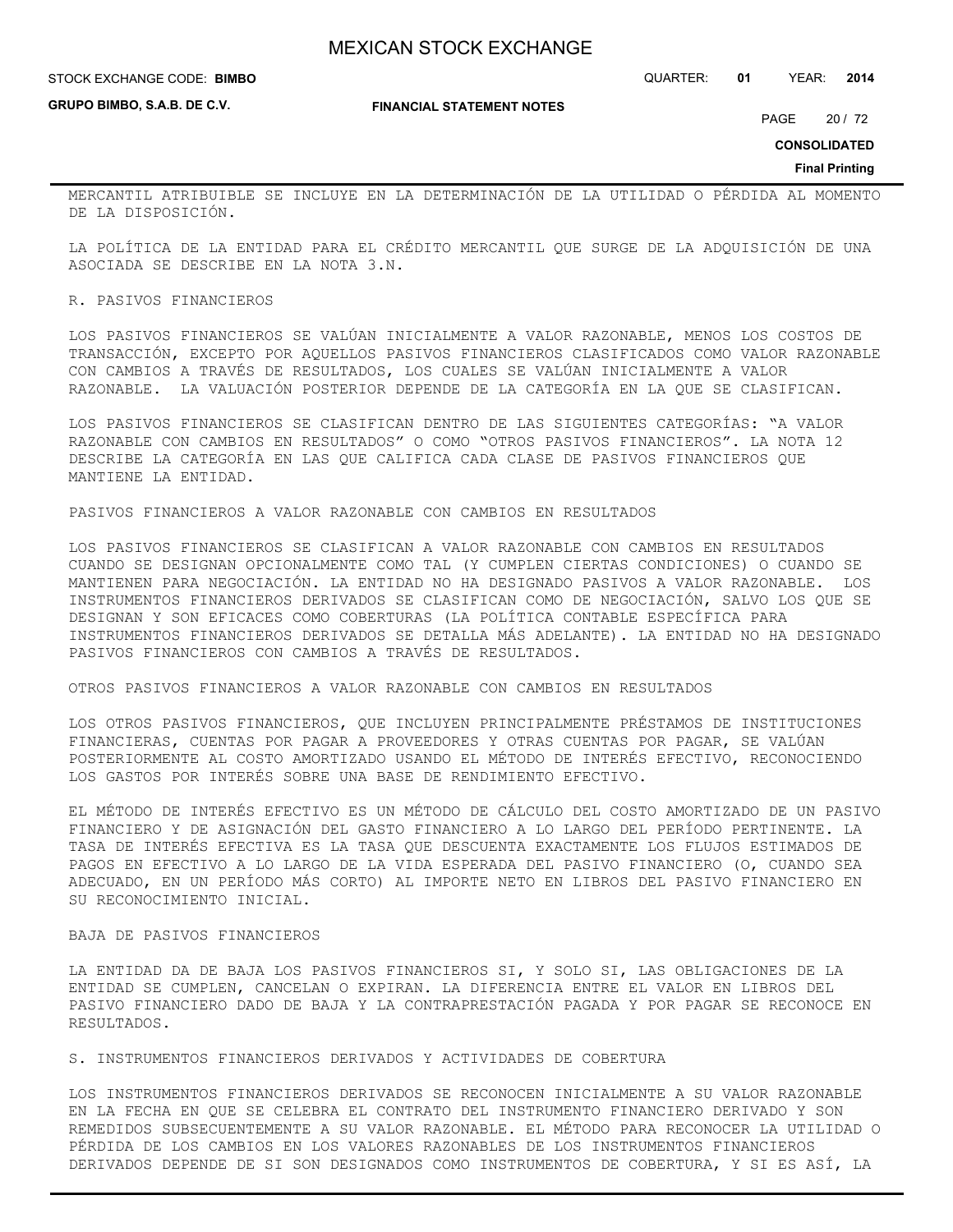**STOCK EXCHANGE CODE: BIMBO** 

**GRUPO BIMBO, S.A.B. DE C.V.**

**FINANCIAL STATEMENT NOTES**

STOCK EXCHANGE CODE: QUARTER: **01** YEAR: **2014**

PAGE 21 / 72

**CONSOLIDATED**

#### **Final Printing**

NATURALEZA DE LA PARTIDA QUE SE ESTÁ CUBRIENDO. LA ENTIDAD ÚNICAMENTE CUENTA CON INSTRUMENTOS FINANCIEROS DERIVADOS DE COBERTURA DE FLUJOS DE EFECTIVO Y DE COBERTURA DE LA INVERSIÓN NETA EN SUBSIDIARIAS EN EL EXTRANJERO.

LA ENTIDAD DOCUMENTA AL INICIO DE LA TRANSACCIÓN LA RELACIÓN ENTRE LOS INSTRUMENTOS DE COBERTURA Y LAS PARTIDAS CUBIERTAS, ASÍ COMO SUS OBJETIVOS Y LA ESTRATEGIA DE LA ADMINISTRACIÓN DE RIESGOS QUE RESPALDAN SUS TRANSACCIONES DE COBERTURA. LA ENTIDAD DOCUMENTA EN FORMA PERIÓDICA SI LOS INSTRUMENTOS FINANCIEROS DERIVADOS UTILIZADOS EN LAS TRANSACCIONES DE COBERTURA SON ALTAMENTE EFECTIVOS PARA CUBRIR LOS CAMBIOS EN VALOR RAZONABLE O FLUJOS DE EFECTIVO DE LAS PARTIDAS CUBIERTAS.

LOS VALORES RAZONABLES DE LOS INSTRUMENTOS FINANCIEROS DERIVADOS UTILIZADOS COMO INSTRUMENTOS DE COBERTURA SE REVELAN EN LA NOTA 12.

### COBERTURAS DE FLUJOS DE EFECTIVO

LA PORCIÓN EFECTIVA DE LOS CAMBIOS EN EL VALOR RAZONABLE DE LOS INSTRUMENTOS FINANCIEROS DERIVADOS QUE SE DESIGNAN Y CALIFICAN COMO COBERTURA DE FLUJOS EFECTIVO SE RECONOCEN EN LAS OTRAS PARTIDAS DE LA UTILIDAD INTEGRAL Y SE PRESENTAN EN EL RUBRO "VARIACIÓN NETA DE LA PÉRDIDA/GANANCIA POR REALIZAR DE INSTRUMENTOS DE COBERTURA DE FLUJOS DE EFECTIVO". LA PORCIÓN INEFECTIVA SE RECONOCE INMEDIATAMENTE EN LOS RESULTADOS DEL PERIODO. LAS CANTIDADES QUE HAYAN SIDO REGISTRADAS EN EL CAPITAL CONTABLE COMO PARTE DE LA UTILIDAD INTEGRAL, SE RECLASIFICAN A LOS RESULTADOS DEL MISMO PERIODO EN EL QUE LA PARTIDA CUBIERTA IMPACTA RESULTADOS.

LA ENTIDAD SUSPENDE LA CONTABILIDAD DE COBERTURAS CUANDO EL DERIVADO HA VENCIDO, HA SIDO VENDIDO, ES CANCELADO O EJERCIDO, CUANDO EL DERIVADO NO ALCANZA UNA ALTA EFECTIVIDAD PARA COMPENSAR LOS CAMBIOS EN LOS FLUJOS DE EFECTIVO DE LA PARTIDA CUBIERTA, O CUANDO LA ENTIDAD DECIDE CANCELAR LA DESIGNACIÓN DE COBERTURA. CUALQUIER PÉRDIDA O GANANCIA RECONOCIDA EN OTROS RESULTADOS INTEGRALES Y ACUMULADAS EN EL CAPITAL, PERMANECE EN EL CAPITAL Y ES RECONOCIDA CUANDO LA PROYECCIÓN DE LA TRANSACCIÓN ES FINALMENTE RECONOCIDA EN RESULTADOS.

COBERTURA DE LA INVERSIÓN NETA EN SUBSIDIARIAS EN EL EXTRANJERO

UNA COBERTURA DE LA INVERSIÓN NETA EN SUBSIDIARIAS EN EL EXTRANJERO SE CONTABILIZA DE FORMA SIMILAR A UNA COBERTURA DE FLUJOS DE EFECTIVO. LA PORCIÓN EFECTIVA DE LOS CAMBIOS EN EL VALOR RAZONABLE DE LOS INSTRUMENTOS FINANCIEROS DERIVADOS (O NO DERIVADOS) QUE SE DESIGNAN Y CALIFICAN COMO COBERTURA DE LA INVERSIÓN NETA EN SUBSIDIARIAS EN EL EXTRANJERO SE RECONOCEN EN LAS OTRAS PARTIDAS DE LA UTILIDAD INTEGRAL Y SE PRESENTAN EN EL RUBRO "EFECTO DE CONVERSIÓN DE OPERACIONES EXTRANJERAS". LA PORCIÓN INEFECTIVA SE RECONOCE INMEDIATAMENTE EN LOS RESULTADOS DEL PERIODO EN EL RUBRO "GANANCIA (PÉRDIDA) CAMBIARIA NETA". LAS CANTIDADES QUE HAYAN SIDO REGISTRADAS EN EL CAPITAL CONTABLE COMO PARTE DE LA UTILIDAD INTEGRAL, SE RECLASIFICAN A LOS RESULTADOS DEL MISMO PERIODO DE LA DISPOSICIÓN DE LA INVERSIÓN.

#### T. PROVISIONES

LAS PROVISIONES SE RECONOCEN CUANDO LA ENTIDAD TIENE UNA OBLIGACIÓN LEGAL O ASUMIDA (PRESENTE) COMO RESULTADO DE EVENTOS PASADOS, ES PROBABLE QUE SE REQUIERA LA SALIDA DE FLUJOS DE EFECTIVO PARA PAGAR LA OBLIGACIÓN Y EL MONTO PUEDA SER ESTIMADO CONFIABLEMENTE.

LOS PASIVOS CONTINGENTES ADQUIRIDOS EN UNA COMBINACIÓN DE NEGOCIOS SE MIDEN INICIALMENTE A SU VALOR RAZONABLE A LA FECHA DE ADQUISICIÓN. POSTERIORMENTE, SE MIDEN AL MAYOR ENTRE EL MEJOR ESTIMADO DEL GASTO QUE SE REQUIERE PARA LIQUIDAR LA OBLIGACIÓN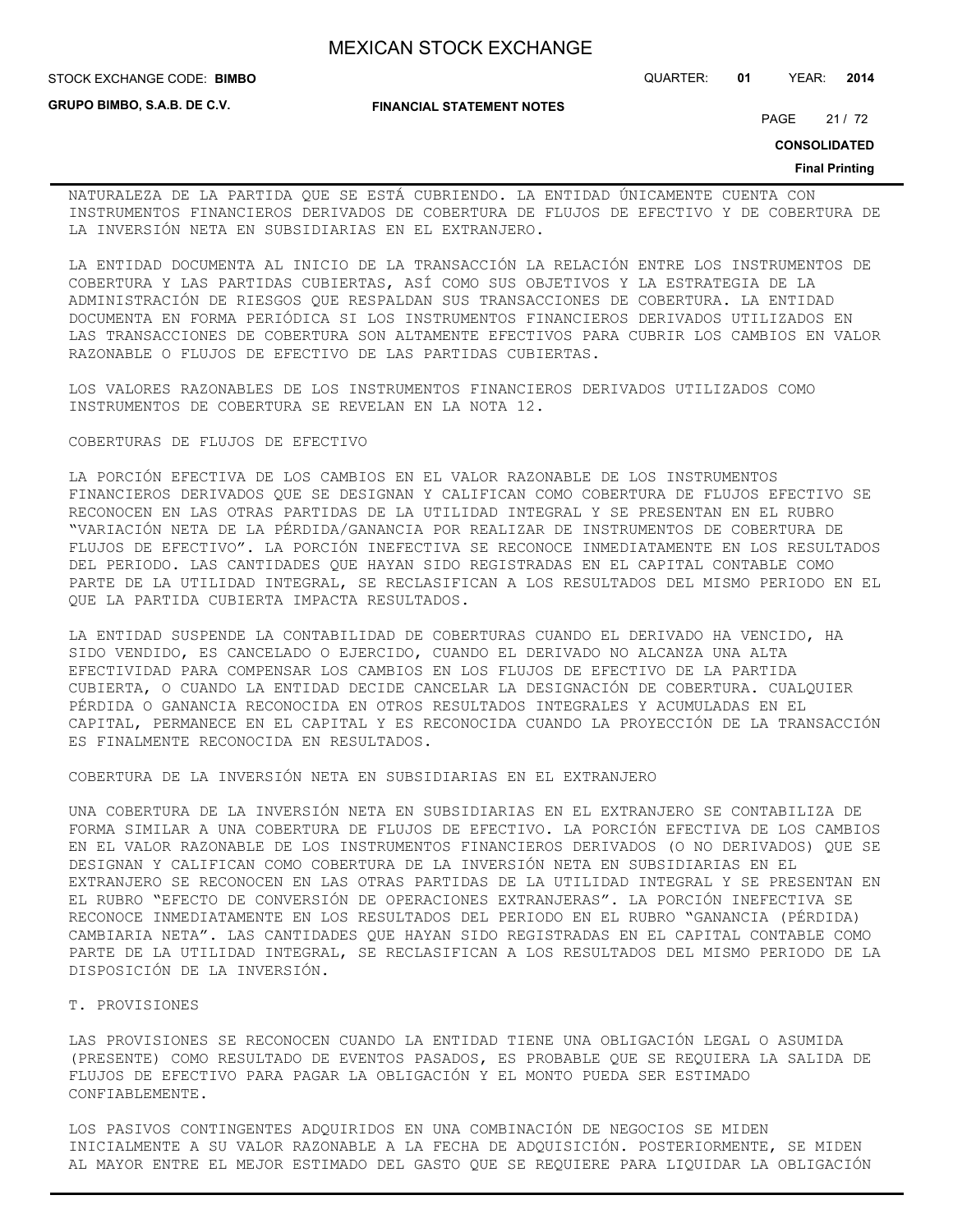**GRUPO BIMBO, S.A.B. DE C.V.**

**FINANCIAL STATEMENT NOTES**

STOCK EXCHANGE CODE: QUARTER: **01** YEAR: **2014 BIMBO**

PAGE 22 / 72

**CONSOLIDATED**

**Final Printing**

Y EL MONTO RECONOCIDO ORIGINALMENTE MENOS SU AMORTIZACIÓN ACUMULADA.

U. IMPUESTOS A LA UTILIDAD

EL GASTO POR IMPUESTOS A LA UTILIDAD COMPRENDE EL IMPUESTO CAUSADO Y EL DIFERIDO. EL IMPUESTO SE RECONOCE EN EL ESTADO DE RESULTADOS, EXCEPTO CUANDO SE RELACIONA CON PARTIDAS RECONOCIDAS DIRECTAMENTE EN OTRAS PARTIDAS DEL RESULTADO INTEGRAL CONSOLIDADO O EN EL CAPITAL CONTABLE. EN ESTE CASO, EL IMPUESTO TAMBIÉN SE RECONOCE EN OTRAS PARTIDAS DEL RESULTADO INTEGRAL O DIRECTAMENTE EN EL CAPITAL CONTABLE, RESPECTIVAMENTE.

EN EL CASO DE MÉXICO, EL IMPUESTO A LA UTILIDAD CAUSADO SE COMPONE DEL IMPUESTO SOBRE LA RENTA ("ISR") Y EL IMPUESTO EMPRESARIAL A TASA ÚNICA ("IETU"), LOS CUALES SE REGISTRAN EN LOS RESULTADOS DEL AÑO EN QUE SE CAUSAN. EL IMPUESTO CAUSADO ES EL QUE RESULTA MAYOR ENTRE AMBOS. ÉSTOS SE BASAN EN LAS UTILIDADES FISCALES Y EN FLUJOS DE EFECTIVO DE CADA AÑO, RESPECTIVAMENTE.

EL IMPUESTO A LAS UTILIDADES CAUSADO SE CALCULA CON BASE EN LAS LEYES FISCALES APROBADAS A LA FECHA DEL ESTADO DE POSICIÓN FINANCIERA EN LOS PAÍSES EN LOS QUE LA ENTIDAD OPERA Y GENERA UNA BASE GRAVABLE.

EL IMPUESTO A LAS UTILIDADES DIFERIDO SE DETERMINA UTILIZANDO LAS TASAS Y LEYES FISCALES QUE HAN SIDO PROMULGADAS A LA FECHA DEL ESTADO DE POSICIÓN FINANCIERA Y QUE SE ESPERA SERÁN APLICABLES CUANDO LAS DIFERENCIAS TEMPORALES SE REVIERTAN. EN EL CASO DE MÉXICO, PARA RECONOCER EL IMPUESTO DIFERIDO SE DETERMINA SI, CON BASE EN PROYECCIONES FINANCIERAS, LA ENTIDAD CAUSARÁ ISR O IETU Y SE RECONOCE EL IMPUESTO DIFERIDO QUE CORRESPONDA AL IMPUESTO QUE SE ESTIMA QUE SE PAGARÁ EN CADA EJERCICIO.

COMO CONSECUENCIA DE LA REFORMA FISCAL 2014, EN MÉXICO, AL 31 DE MARZO DE 2014 Y 2013 YA NO SE RECONOCE IETU DIFERIDO, POR LO QUE DICHOS EFECTOS SE CANCELARON EN LOS RESULTADOS DEL EJERCICIO 2013.

LOS IMPUESTOS A LA UTILIDAD DIFERIDOS SE RECONOCE SOBRE LAS DIFERENCIAS TEMPORALES ENTRE EL VALOR EN LIBROS DE LOS ACTIVOS Y PASIVOS INCLUIDOS EN LOS ESTADOS FINANCIEROS Y LAS BASES FISCALES CORRESPONDIENTES UTILIZADAS PARA DETERMINAR EL RESULTADO FISCAL, APLICANDO LA TASA CORRESPONDIENTES A ESTAS DIFERENCIAS Y EN SU CASO SE INCLUYEN LOS BENEFICIOS DE LAS PÉRDIDAS FISCALES POR AMORTIZAR Y DE ALGUNOS CRÉDITOS FISCALES. EL PASIVO POR IMPUESTO A LA UTILIDAD DIFERIDO SE RECONOCE GENERALMENTE PARA TODAS LAS DIFERENCIAS FISCALES TEMPORALES. SE RECONOCERÁ UN ACTIVO POR IMPUESTOS DIFERIDOS, POR TODAS LAS DIFERENCIAS TEMPORALES DEDUCIBLES, EN LA MEDIDA EN QUE RESULTE PROBABLE QUE LA ENTIDAD DISPONGA DE UTILIDADES FISCALES FUTURAS CONTRA LAS QUE PUEDA APLICAR ESAS DIFERENCIAS TEMPORALES DEDUCIBLES.

NO SE RECONOCE EL IMPUESTO A LAS UTILIDADES DIFERIDO DE LAS SIGUIENTES DIFERENCIAS TEMPORALES: I) LAS QUE SURGEN DEL RECONOCIMIENTO INICIAL DE ACTIVOS O PASIVOS EN TRANSACCIONES DISTINTAS A ADQUISICIONES DE NEGOCIOS Y QUE NO AFECTAN RESULTADOS CONTABLES O FISCALES, II) LAS RELACIONADAS A INVERSIONES EN SUBSIDIARIAS Y EN ASOCIADAS EN LA MEDIDA QUE SEA PROBABLE QUE NO SE REVERTIRÁN EN EL FUTURO PREVISIBLE, Y, III) LAS QUE SURGEN DEL RECONOCIMIENTO INICIAL DEL CRÉDITO MERCANTIL. EL IMPUESTO A LA UTILIDAD DIFERIDO ACTIVO SÓLO SE RECONOCE EN LA MEDIDA QUE SEA PROBABLE QUE SE OBTENGAN BENEFICIOS FISCALES FUTUROS CONTRA LOS QUE SE PUEDAN UTILIZAR.

EL VALOR EN LIBROS DE UN ACTIVO POR IMPUESTOS DIFERIDOS DEBE SOMETERSE A REVISIÓN AL FINAL DE CADA PERIODO SOBRE EL QUE SE INFORMA Y SE DEBE REDUCIR EN LA MEDIDA QUE SE ESTIME PROBABLE QUE NO HABRÁN UTILIDADES GRAVABLES SUFICIENTES PARA PERMITIR QUE SE RECUPERE LA TOTALIDAD O UNA PARTE DEL ACTIVO.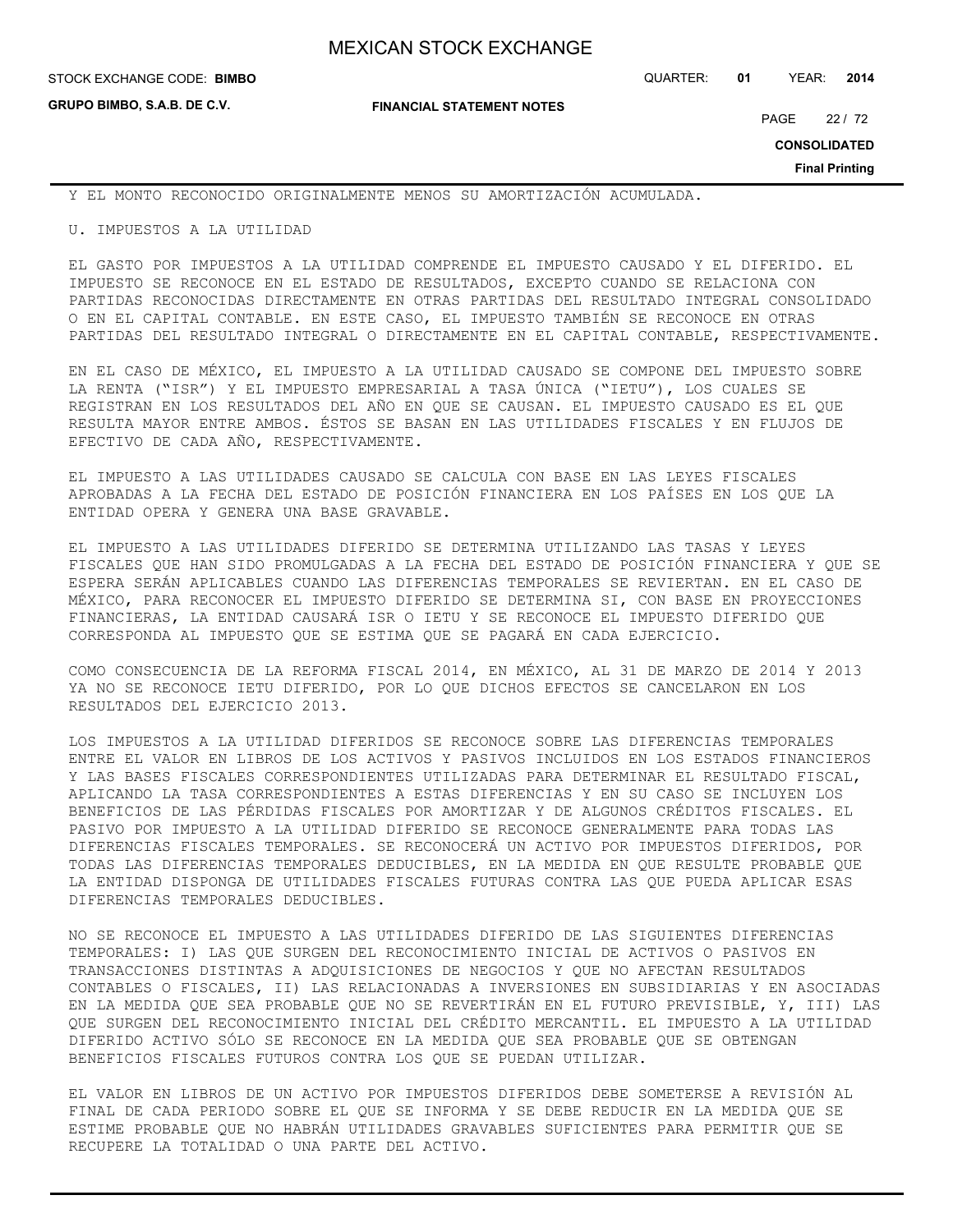**STOCK EXCHANGE CODE: BIMBO** 

**GRUPO BIMBO, S.A.B. DE C.V.**

**FINANCIAL STATEMENT NOTES**

STOCK EXCHANGE CODE: QUARTER: **01** YEAR: **2014**

PAGE 23 / 72

**CONSOLIDATED**

## **Final Printing**

LOS ACTIVOS Y PASIVOS POR IMPUESTOS DIFERIDOS SE VALÚAN EMPLEANDO LAS TASAS FISCALES QUE SE ESPERA APLICAR EN EL PERÍODO EN EL QUE EL PASIVO SE PAGUE O EL ACTIVO SE REALICE, BASÁNDOSE EN LAS TASAS (Y LEYES FISCALES) QUE HAYAN SIDO APROBADAS O SUSTANCIALMENTE APROBADAS AL FINAL DEL PERIODO SOBRE EL QUE SE INFORMA.

LOS SALDOS DE IMPUESTOS A LAS UTILIDADES ACTIVOS Y PASIVOS SE COMPENSAN SÓLO CUANDO EXISTE UN DERECHO LEGAL EXIGIBLE A COMPENSAR LOS IMPUESTOS CAUSADOS ACTIVOS CONTRA LOS PASIVOS Y SON RELATIVOS A LA MISMA AUTORIDAD FISCAL, O SI SON DISTINTAS ENTIDADES FISCALES, SE TIENE LA INTENCIÓN DE LIQUIDARLOS SOBRE BASES NETAS O LOS ACTIVOS Y PASIVOS SE REALIZARÁN DE FORMA SIMULTÁNEA.

V. COSTOS DE BENEFICIOS AL RETIRO, BENEFICIOS POR TERMINACIÓN Y PARTICIPACIÓN DE LOS TRABAJADORES EN LAS UTILIDADES ("PTU")

I. PENSIONES Y PRIMA DE ANTIGÜEDAD

UN PLAN DE CONTRIBUCIONES DEFINIDAS ES UN PLAN DE BENEFICIOS POSTERIORES AL EMPLEO BAJO EL CUAL LA ENTIDAD PAGA CONTRIBUCIONES FIJAS A UN FONDO O FIDEICOMISO Y NO TIENE NINGUNA OBLIGACIÓN LEGAL O ASUMIDA DE HACER PAGOS ADICIONALES. LAS OBLIGACIONES SE RECONOCEN COMO GASTOS CUANDO LOS EMPLEADOS PRESTAN LOS SERVICIOS QUE LES DAN DERECHO A LAS CONTRIBUCIONES.

UN PLAN DE BENEFICIOS DEFINIDOS ES UN PLAN DE BENEFICIOS POSTERIORES AL EMPLEO DISTINTO A LOS DE CONTRIBUCIONES DEFINIDAS. EN EL CASO DE LOS PLANES DE BENEFICIOS DEFINIDOS, QUE INCLUYEN PRIMA DE ANTIGÜEDAD Y PENSIONES, SU COSTO SE DETERMINA UTILIZANDO EL MÉTODO DE CRÉDITO UNITARIO PROYECTADO, CON VALUACIONES ACTUARIALES QUE SE REALIZAN AL FINAL DE CADA PERIODO SOBRE EL QUE SE INFORMA. LAS REMEDICIONES, QUE INCLUYEN LAS GANANCIAS Y PÉRDIDAS ACTUARIALES, EL EFECTO DE LOS CAMBIOS EN EL PISO DEL ACTIVO (EN SU CASO) Y EL RETORNO DEL PLAN DE ACTIVOS (EXCLUIDOS LOS INTERESES), SE REFLEJA DE INMEDIATO EN EL ESTADO DE POSICIÓN FINANCIERA CON CARGO O CRÉDITO QUE SE RECONOCE EN OTROS RESULTADOS INTEGRALES EN EL PERÍODO EN QUE SE INCURREN. LAS REMEDICIONES QUE RECONOCEN EN OTROS RESULTADOS INTEGRALES SE RECONOCEN DE INMEDIATO EN LAS UTILIDADES ACUMULADAS Y NO SE RECLASIFICA A RESULTADOS. COSTO POR SERVICIOS PASADOS SE RECONOCE EN RESULTADOS EN EL PERÍODO DE LA MODIFICACIÓN AL PLAN. LOS INTERESES NETOS SE CALCULAN APLICANDO LA TASA DE DESCUENTO AL INICIO DEL PERÍODO DE LA OBLIGACIÓN EL ACTIVO POR BENEFICIOS DEFINIDOS.

EL PASIVO O ACTIVO RECONOCIDO EN EL ESTADO DE POSICIÓN FINANCIERA RESPECTO DE LOS PLANES DE BENEFICIOS DEFINIDOS ES EL VALOR PRESENTE DE LA OBLIGACIÓN MENOS EL VALOR RAZONABLE DE LOS ACTIVOS DEL PLAN. EL VALOR PRESENTE DE LAS OBLIGACIONES DE BENEFICIOS DEFINIDOS SE DETERMINA DESCONTANDO LOS FLUJOS DE EFECTIVO ESTIMADOS USANDO LAS TASAS DE INTERÉS DE BONOS GUBERNAMENTALES DENOMINADOS EN LA MISMA MONEDA EN LA QUE LOS BENEFICIOS SERÁN PAGADOS Y QUE TIENEN VENCIMIENTOS QUE SE APROXIMAN AL DE LA OBLIGACIÓN.

LA ENTIDAD OTORGA UN BONO EN EFECTIVO A CIERTOS EJECUTIVOS, CALCULADO CON BASE EN MÉTRICAS DE DESEMPEÑO, EL ISR CORRESPONDIENTE ES RETENIDO A LOS EMPLEADOS Y EL IMPORTE NETO ES UTILIZADO PARA LA COMPRA DE ACCIONES DE LA ENTIDAD. EL EMPLEADO PUEDE DISPONER DE DICHAS ACCIONES, AÚN Y CUANDO DEJE DE LABORAR PARA LA ENTIDAD.

II. PARTICIPACIÓN DE LOS TRABAJADORES EN LAS UTILIDADES

EN EL CASO DE MÉXICO, VENEZUELA Y BRASIL TIENEN LA OBLIGACIÓN DE RECONOCER UNA PROVISIÓN POR EL COSTO DE LA PARTICIPACIÓN DE LOS TRABAJADORES EN LAS UTILIDADES CUANDO TIENEN UNA OBLIGACIÓN PRESENTE LEGAL O ASUMIDA DE REALIZAR EL PAGO COMO RESULTADO DE EVENTOS PASADOS Y SE PUEDE ESTIMAR CONFIABLEMENTE. LA PTU SE REGISTRA EN LOS RESULTADOS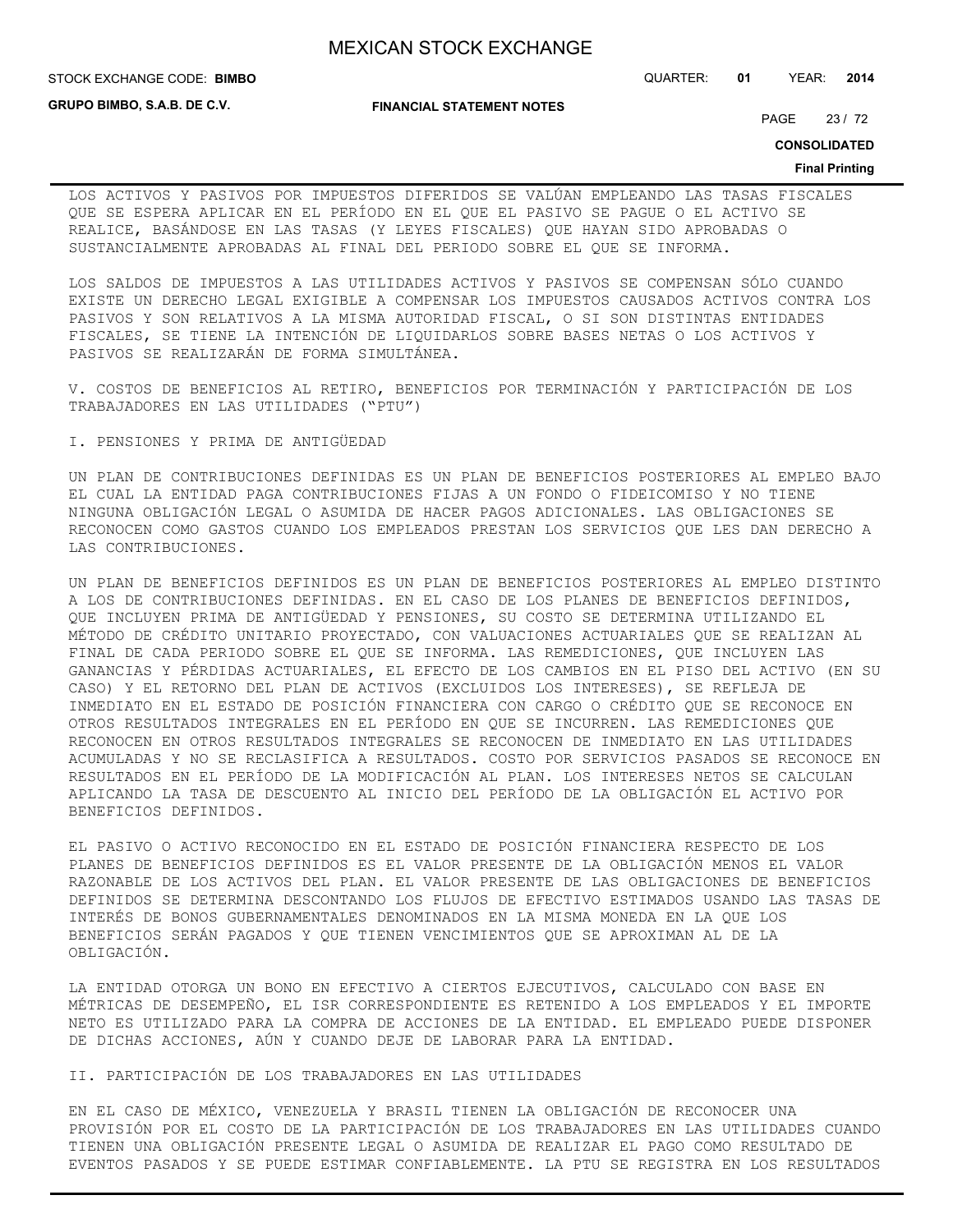**GRUPO BIMBO, S.A.B. DE C.V.**

STOCK EXCHANGE CODE: QUARTER: **01** YEAR: **2014 BIMBO**

**FINANCIAL STATEMENT NOTES**

PAGE 24 / 72

**CONSOLIDATED**

**Final Printing**

## DEL AÑO EN QUE SE CAUSA.

#### III. INDEMNIZACIONES

LA ENTIDAD RECONOCE UN PASIVO Y EL GASTO CORRESPONDIENTE POR INDEMNIZACIONES CUANDO YA NO PUEDE RETRAERSE DE UNA OFERTA DE TERMINACIÓN A LOS EMPLEADOS O, ANTES, SI SE CUMPLEN LOS REQUISITOS DE RECONOCIMIENTO DE UN PASIVO POR REESTRUCTURA.

IV. PLANES DE PENSIONES MULTIPATRONALES (PPM)

LA ENTIDAD CLASIFICA LOS PLANES MULTIPATRONALES COMO DE CONTRIBUCIÓN DEFINIDA O DE BENEFICIOS DEFINIDOS PARA DETERMINAR SU CONTABILIZACIÓN. EN PARTICULAR, LOS PLANES MULTIPATRONALES DE BENEFICIOS DEFINIDOS SE REGISTRAN CON BASE EN LA PROPORCIÓN EN LA QUE LA ENTIDAD PARTICIPA EN LA OBLIGACIÓN, ACTIVOS Y COSTOS, DETERMINADOS DE LA MISMA FORMA QUE OTROS PLANES DE CONTRIBUCIÓN DEFINIDA, SALVO QUE NO SE TENGA INFORMACIÓN SUFICIENTE, EN CUYO CASO SE REGISTRAN COMO SI FUERAN DE CONTRIBUCIÓN DEFINIDA.

LA LIQUIDACIÓN O SALIDA DE LA ENTIDAD DE UN PLAN MULTIPATRONAL SE RECONOCE Y VALÚA CONFORME A LA IAS 37, PROVISIONES, PASIVOS Y ACTIVOS CONTINGENTES.

W. RECONOCIMIENTO DE INGRESOS

LOS INGRESOS SE CALCULAN AL VALOR RAZONABLE DE LA CONTRAPRESTACIÓN COBRADA O POR COBRAR, TENIENDO EN CUENTA EL IMPORTE ESTIMADO DE DEVOLUCIONES DE CLIENTES, REBAJAS Y OTROS DESCUENTOS SIMILARES.

- VENTA DE BIENES

LOS INGRESOS POR LA VENTA DE BIENES DEBEN SER RECONOCIDOS CUANDO SE CUMPLEN TODAS Y CADA UNA DE LAS SIGUIENTES CONDICIONES:

\* LA ENTIDAD HA TRANSFERIDO AL COMPRADOR LOS RIESGOS Y BENEFICIOS SIGNIFICATIVOS QUE SE DERIVAN DE LA PROPIEDAD DE LOS BIENES;

\* LA ENTIDAD NO CONSERVA PARA SÍ NINGUNA IMPLICACIÓN EN LA GESTIÓN CONTINUA DE LOS BIENES VENDIDOS, EN EL GRADO USUALMENTE ASOCIADO CON LA PROPIEDAD, NI RETIENE EL CONTROL EFECTIVO SOBRE LOS MISMOS;

\* EL IMPORTE DE LOS INGRESOS PUEDE VALUARSE CONFIABLEMENTE;

\* SEA PROBABLE QUE LA ENTIDAD RECIBA LOS BENEFICIOS ECONÓMICOS ASOCIADOS CON LA TRANSACCIÓN; Y

\* LOS COSTOS INCURRIDOS, O POR INCURRIR, EN RELACIÓN CON LA TRANSACCIÓN PUEDEN SER VALUADOS CONFIABLEMENTE.

#### - INGRESOS POR INTERESES

LOS INGRESOS POR INTERESES SE RECONOCEN CUANDO ES PROBABLE QUE LOS BENEFICIOS ECONÓMICOS FLUYAN HACIA LA ENTIDAD Y EL IMPORTE DE LOS INGRESOS PUEDA SER VALUADO CONFIABLEMENTE. LOS INGRESOS POR INTERESES SE REGISTRAN SOBRE UNA BASE PERIÓDICA, CON REFERENCIA AL SALDO INSOLUTO Y A LA TASA DE INTERÉS EFECTIVA APLICABLE, LA CUAL ES LA TASA QUE EXACTAMENTE DESCUENTA LOS FLUJOS DE EFECTIVO ESTIMADOS A RECIBIR A LO LARGO DE LA VIDA ESPERADA DEL ACTIVO FINANCIERO Y LO IGUALA CON EL IMPORTE NETO EN LIBROS DEL ACTIVO FINANCIERO EN SU RECONOCIMIENTO INICIAL.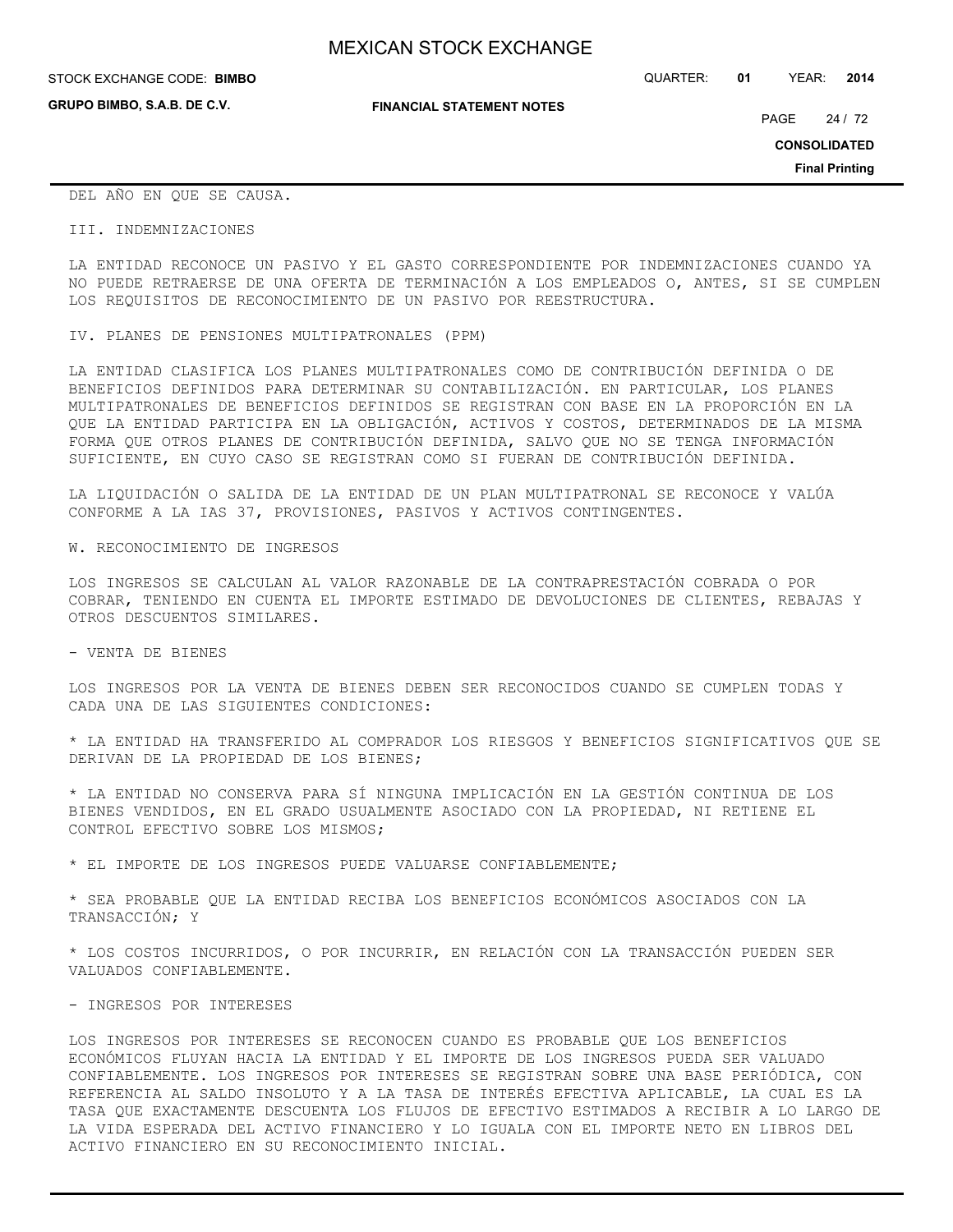| <b>MEXICAN STOCK EXCHANGE</b> |
|-------------------------------|
|-------------------------------|

**GRUPO BIMBO, S.A.B. DE C.V.**

**FINANCIAL STATEMENT NOTES**

STOCK EXCHANGE CODE: QUARTER: **01** YEAR: **2014 BIMBO**

PAGE 25 / 72

**CONSOLIDATED**

**Final Printing**

4. JUICIOS CONTABLES CRÍTICOS Y FUENTES CLAVE DE INCERTIDUMBRES

EN LA APLICACIÓN DE LAS POLÍTICAS CONTABLES DE LA ENTIDAD, LAS CUALES SE DESCRIBEN EN LA NOTA 3, LA ADMINISTRACIÓN DEBE HACER JUICIOS, ESTIMACIONES Y SUPUESTOS SOBRE LOS IMPORTES EN LIBROS DE LOS ACTIVOS Y PASIVOS DE LOS ESTADOS FINANCIEROS. LAS ESTIMACIONES Y SUPUESTOS RELATIVOS SE BASAN EN LA EXPERIENCIA Y OTROS FACTORES QUE SE CONSIDERAN PERTINENTES. LOS RESULTADOS REALES PODRÍAN DIFERIR DE ESTAS ESTIMACIONES.

LAS ESTIMACIONES Y SUPUESTOS SE REVISAN SOBRE UNA BASE REGULAR. LAS MODIFICACIONES A LAS ESTIMACIONES CONTABLES SE RECONOCEN EN EL PERIODO EN QUE SE REALIZA LA MODIFICACIÓN Y PERIODOS FUTUROS SI LA MODIFICACIÓN AFECTA TANTO AL PERIODO ACTUAL COMO A PERIODOS SUBSECUENTES.

JUICIOS CRÍTICOS AL APLICAR LAS POLÍTICAS CONTABLES

1. CONSOLIDACIÓN DE ENTIDADES DE PROPÓSITO ESPECÍFICO

BBU Y SARA LEE HAN CELEBRADO ACUERDOS CON CONTRATISTAS TERCEROS ("OPERADORES INDEPENDIENTES"), EN LOS CUALES NO DETENTAN PARTICIPACIÓN ACCIONARIA DIRECTA O INDIRECTA PERO QUE CALIFICAN COMO ENTIDADES DE PROPÓSITO ESPECÍFICO ("EPE"). LA ENTIDAD HA CONCLUIDO QUE CONTROLA CIERTOS OPERADORES INDEPENDIENTES, PRINCIPALMENTE POR GARANTIZAR U OTORGAR LOS FINANCIAMIENTOS, ASÍ COMO POR LA OBLIGACIÓN QUE HA ASUMIDO DE MANTENER LAS RUTAS OPERANDO. EN OTROS CASOS, LA ENTIDAD HA CONCLUIDO QUE NO DETENTA DICHO CONTROL.

FUENTES CLAVE DE INCERTIDUMBRE EN LAS ESTIMACIONES

1. VIDAS ÚTILES, VALORES RESIDUALES Y MÉTODOS DE DEPRECIACIÓN DE ACTIVOS DE LARGA DURACIÓN

COMO SE DESCRIBE EN LA NOTA 3, LA ENTIDAD REVISA PERIÓDICAMENTE LAS VIDAS ÚTILES, VALORES RESIDUALES Y MÉTODOS DE DEPRECIACIÓN DE ACTIVOS DE LARGA DURACIÓN, INCLUYENDO LA PROPIEDAD, PLANTA Y EQUIPO Y LOS INTANGIBLES. ADICIONALMENTE, PARA ESTOS ÚLTIMOS, DETERMINA SI SU VIDA ES DEFINIDA O INDEFINIDA. DURANTE LOS PERIODOS PRESENTADOS, NO SE MODIFICARON DICHOS ESTIMADOS.

## 2. ESTIMACIÓN PARA CUENTAS DE COBRO DUDOSO

LOS FACTORES QUE CONSIDERA LA ENTIDAD EN LA ESTIMACIÓN DE LAS CUENTAS DE COBRO DUDOSO SON PRINCIPALMENTE EL RIESGO DE CRÉDITO DEL CLIENTE, CUENTAS NO GARANTIZADAS Y RETRASOS CONSIDERABLES EN LA COBRANZA DE ACUERDO A LOS LÍMITES DE CRÉDITO ESTABLECIDOS.

### 3. DETERIORO DE CRÉDITO MERCANTIL

DETERMINAR SI EL CRÉDITO MERCANTIL HA SUFRIDO DETERIORO IMPLICA EL CÁLCULO DEL VALOR DE USO DE LAS UNIDADES GENERADORAS DE EFECTIVO A LAS CUALES SE HA ASIGNADO. EL CÁLCULO DEL VALOR DE USO REQUIERE QUE LA ENTIDAD DETERMINE LOS FLUJOS DE EFECTIVO FUTUROS QUE ESPERA QUE OBTENGAN LAS UNIDADES GENERADORAS DE EFECTIVO Y ESTIME UNA TASA DE DESCUENTO APROPIADA PARA CALCULAR EL VALOR PRESENTE.

## 4. VALORES RAZONABLES

LOS INSTRUMENTOS FINANCIEROS DERIVADOS SE RECONOCEN EN EL ESTADO DE POSICIÓN FINANCIERA A SU VALOR RAZONABLE A CADA FECHA DE REPORTE. ADICIONALMENTE, REVELA EL VALOR RAZONABLE DE CIERTOS INSTRUMENTOS FINANCIEROS, PRINCIPALMENTE, DE LA DEUDA A LARGO PLAZO, A PESAR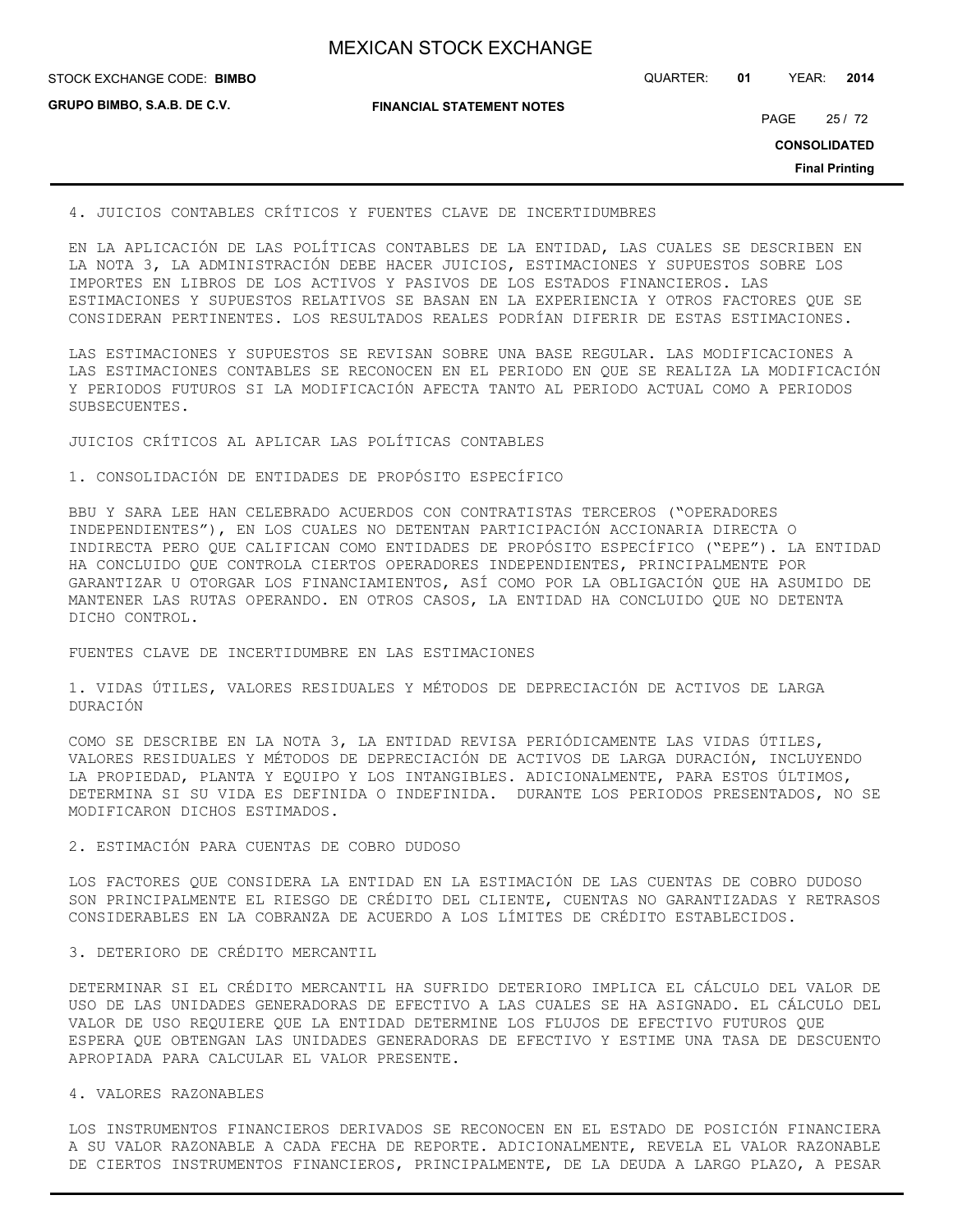STOCK EXCHANGE CODE: QUARTER: **01** YEAR: **2014 BIMBO**

**GRUPO BIMBO, S.A.B. DE C.V.**

**FINANCIAL STATEMENT NOTES**

PAGE 26 / 72

**CONSOLIDATED**

#### **Final Printing**

DE QUE NO IMPLICA UN RIESGO DE AJUSTE A LOS VALORES EN LIBROS. LO ANTERIOR, SE DESCRIBE EN LA NOTA 12. FINALMENTE, LA ENTIDAD HA LLEVADO A CABO ADQUISICIONES DE NEGOCIOS, QUE REQUIEREN QUE SE VALÚE A VALOR RAZONABLE LA CONTRAPRESTACIÓN PAGADA, LOS ACTIVOS IDENTIFICABLES ADQUIRIDOS Y LOS PASIVOS ASUMIDOS, Y, OPCIONALMENTE, LA PARTICIPACIÓN NO CONTROLADORA A LA FECHA DE ADQUISICIÓN, COMO SE INDICA EN LA NOTA 1.

LOS VALORES RAZONABLES DESCRITOS SE ESTIMAN USANDO TÉCNICAS DE VALUACIÓN QUE INCLUYEN DATOS QUE NO SON OBSERVABLES EN UN MERCADO. LOS PRINCIPALES SUPUESTOS UTILIZADOS EN LA VALUACIÓN SE DESCRIBEN EN LAS NOTAS RELATIVAS. LA ADMINISTRACIÓN CONSIDERA QUE LAS TÉCNICAS DE VALUACIÓN Y LOS SUPUESTOS SELECCIONADOS SON APROPIADOS PARA DETERMINAR LOS VALORES RAZONABLES.

5. BENEFICIOS A LOS EMPLEADOS

EL COSTO DE LOS PLANES DE BENEFICIOS DEFINIDOS A LOS EMPLEADOS Y LOS PLANES DE PENSIONES MULTIPATRONALES SE DETERMINA USANDO VALUACIONES ACTUARIALES QUE INVOLUCRAN SUPUESTOS RESPECTO DE TASAS DE DESCUENTO, FUTUROS AUMENTOS DE SUELDO, TASAS DE ROTACIÓN DE PERSONAL Y TASAS DE MORTALIDAD, ENTRE OTROS. DEBIDO A LA NATURALEZA DE LARGO PLAZO DE ESTOS PLANES, TALES ESTIMACIONES SON SENSIBLES A CAMBIOS EN LOS SUPUESTOS.

6. DETERMINACIÓN DE IMPUESTOS A LA UTILIDAD

DETERMINAR SI EL IMPUESTO DIFERIDO ACTIVO POR PÉRDIDAS FISCALES POR AMORTIZAR SE HA DETERIORADO, BASÁNDOSE EN LAS PROYECCIONES FISCALES PREPARADAS POR LA ENTIDAD, PARA EVALUAR SU RECUPERABILIDAD.

7. COMPENSACIONES A EMPLEADOS, SEGUROS Y OTROS PASIVOS

RIESGOS DE SEGURO EN EUA COMO PUEDEN SER EL PASIVO POR DAÑOS GENERALES A TERCEROS, EL SEGURO DEL AUTOMÓVIL Y COMPENSACIONES A EMPLEADOS SON AUTOASEGURADOS POR LA ENTIDAD CON COBERTURAS SUJETAS A LÍMITES ESPECÍFICOS ACORDADOS EN UN PROGRAMA DE SEGUROS. LAS PROVISIONES PARA RECLAMOS SOBRE EL PROGRAMA SON REGISTRADAS EN BASE A LA BASE DE RECLAMOS INCURRIDOS. LOS PASIVOS POR RIESGOS ASEGURABLES SON DETERMINADOS USANDO DATOS HISTÓRICOS DE LA ENTIDAD. EL PASIVO NETO AL 31 DE MARZO DE 2014 Y 31 DE DICIEMBRE DE 2013 ASCENDIÓ A \$3,240,749 Y \$ 2,944,589 RESPECTIVAMENTE.

## 5. CLIENTES Y OTRAS CUENTAS POR COBRAR

CLIENTES (NETO)

|                                     | 31 DE MARZO<br>DE 2014 | 31 DE DICIEMBRE<br>DE 2013 |
|-------------------------------------|------------------------|----------------------------|
| CLIENTES<br>ESTIMACIÓN PARA CUENTAS | \$11,504,697           | \$11, 156, 292             |
| DE COBRO DUDOSO                     | (502, 155)             | (495, 808)                 |
|                                     | \$11,002,542           | 10,660,484                 |
| OTRAS CUENTAS POR COBRAR            |                        |                            |
|                                     | 31 DE MARZO<br>DE 2014 | 31 DE DICIEMBRE<br>DE 2013 |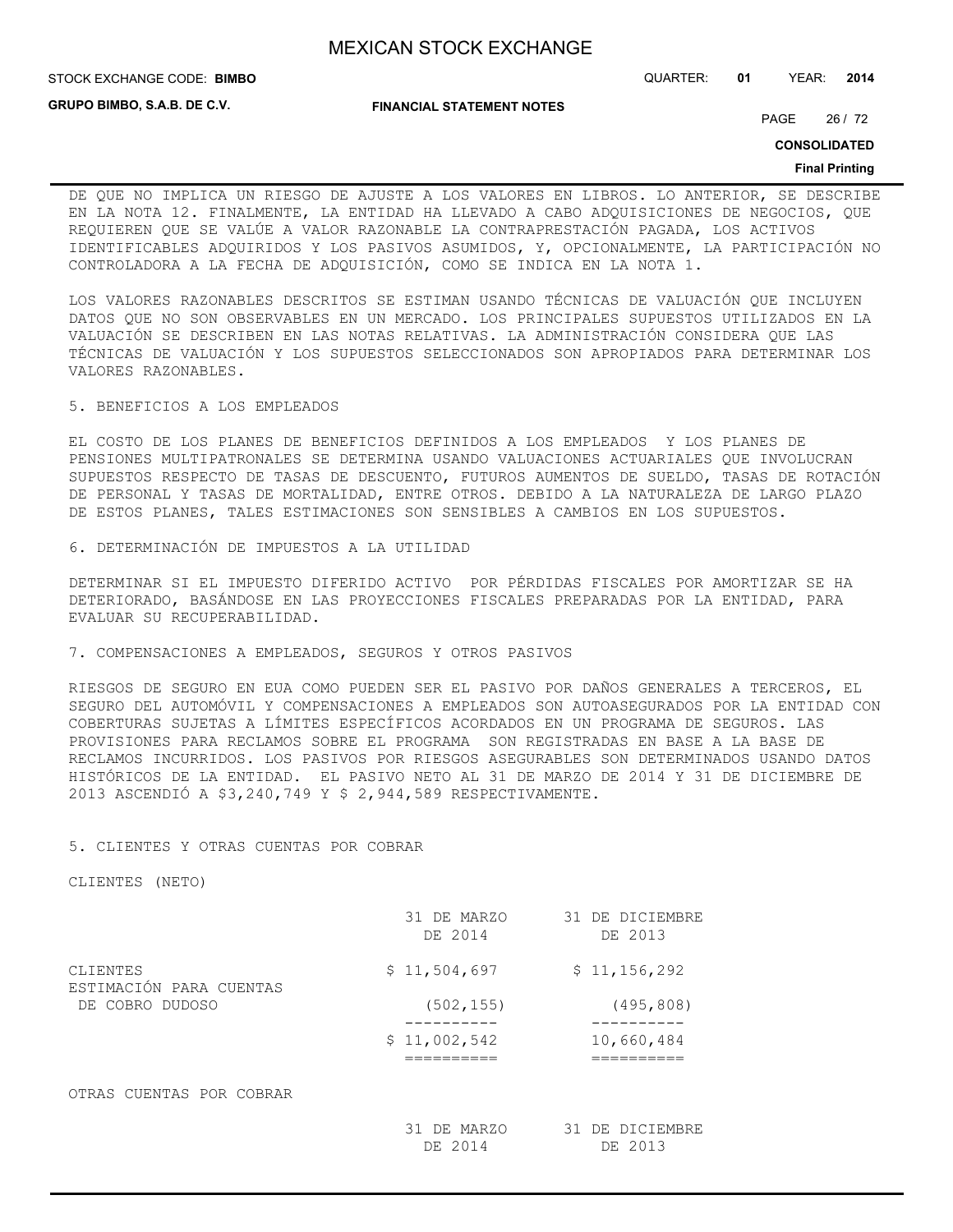| STOCK EXCHANGE CODE: BIMBO          | QUARTER:                         | 01        | YEAR: | 2014      |  |                     |                       |
|-------------------------------------|----------------------------------|-----------|-------|-----------|--|---------------------|-----------------------|
| <b>GRUPO BIMBO, S.A.B. DE C.V.</b>  | <b>FINANCIAL STATEMENT NOTES</b> |           |       |           |  | PAGE                | 27/72                 |
|                                     |                                  |           |       |           |  | <b>CONSOLIDATED</b> |                       |
|                                     |                                  |           |       |           |  |                     | <b>Final Printing</b> |
| CENTRO<br>DE VENTAS                 | \$                               | 337,022   | \$    | 302,817   |  |                     |                       |
| DOCUMENTOS POR COBRAR               |                                  | 127,080   |       | 231,464   |  |                     |                       |
| CUENTAS POR COBRAR A CORTO PLAZO    |                                  |           |       |           |  |                     |                       |
| DE OPERADORES INDEPENDIENTES        |                                  | 516,109   |       | 512,939   |  |                     |                       |
| IMPUESTO SOBRE LA RENTA, IMPUESTO   |                                  |           |       |           |  |                     |                       |
| AL VALOR AGREGADO Y OTROS IMPUESTOS |                                  |           |       |           |  |                     |                       |
| POR RECUPERAR                       |                                  | 3,306,338 |       | 3,185,289 |  |                     |                       |
| DEUDORES DIVERSOS                   |                                  | 649,909   |       | 954,589   |  |                     |                       |
|                                     | \$                               | 4,936,458 | \$.   | 5,187,098 |  |                     |                       |

LOS PLAZOS DE CRÉDITO PROMEDIO SOBRE LAS VENTAS DE BIENES SON PARA MÉXICO 30 DÍAS, EUA 60 DÍAS Y ORGANIZACIÓN LATINOAMERICA "OLA", QUE INCLUYE LOS PAÍSES DE CENTRO Y SUDAMÉRICA, 30 DÍAS. LOS SALDOS VENCIDOS NO RESERVADOS NO SON RELEVANTES A LAS FECHAS DEL ESTADO DE POSICIÓN FINANCIERA. LOS IMPORTES VENCIDOS A MÁS DE 90 DÍAS SE ENCUENTRAN RESERVADOS AL SETENTA Y CINCO POR CIENTO Y AQUELLOS VENCIDOS EN MÁS DE 180 DÍAS AL CIEN POR CIENTO.

========== ==========

## 6. INVENTARIOS

|                                                                                                                                     | 31 DE MARZO<br>DE 2014                                 | 31 DE DICIEMBRE<br>DE 2013                                            |
|-------------------------------------------------------------------------------------------------------------------------------------|--------------------------------------------------------|-----------------------------------------------------------------------|
| PRODUCTOS TERMINADOS<br>ORDENES EN PROCESO<br>MATERIAS PRIMAS, ENVASES Y ENVOLTURAS<br>OTROS ALMACENES<br>ESTIMACIÓN DE INVENTARIOS | \$1,594,926<br>141,549<br>1,953,134<br>15<br>(16, 592) | \$1,677,540<br>137,705<br>2,482,040<br>3,217<br>(43, 994)<br>-------- |
|                                                                                                                                     | 3,673,032                                              | 4,256,508                                                             |
| MATERIAS PRIMAS EN TRÁNSITO                                                                                                         | 232,315                                                | 472,641                                                               |
|                                                                                                                                     | \$3,905,347                                            | \$4,729,149                                                           |

## 7. PROPIEDADES, PLANTA Y EQUIPO

LA CONCILIACIÓN ENTRE LOS VALORES EN LIBROS AL 31 DE MARZO DE 2014 Y 31 DE DICIEMBRE DE 2013 ES COMO SIGUE:

| TOTAL INVERSIÓN       | \$69,039,079  | 1,663,810 | (129, 068) |
|-----------------------|---------------|-----------|------------|
|                       |               |           |            |
| EQUIPO DE CÓMPUTO     | 3,158,650     | 77,911    | (4, 406)   |
| EOUIPO DE OFICINA     | 544,284       | 16,472    | (1, 955)   |
| VEHÍCULOS             | 11,290,539    | 205,648   | (15, 276)  |
| EQUIPO DE FABRICACIÓN | 39, 773, 021  | 937,097   | (92, 982)  |
| EDIFICIOS             | \$14,272,585  | 426,682   | (14, 449)  |
| INVERSIÓN:            |               |           |            |
|                       |               |           |            |
|                       | ENERO DE 2014 |           | CONVERSIÓN |
|                       | SALDO AL 1 DE | ADICIONES | EFECTO DE  |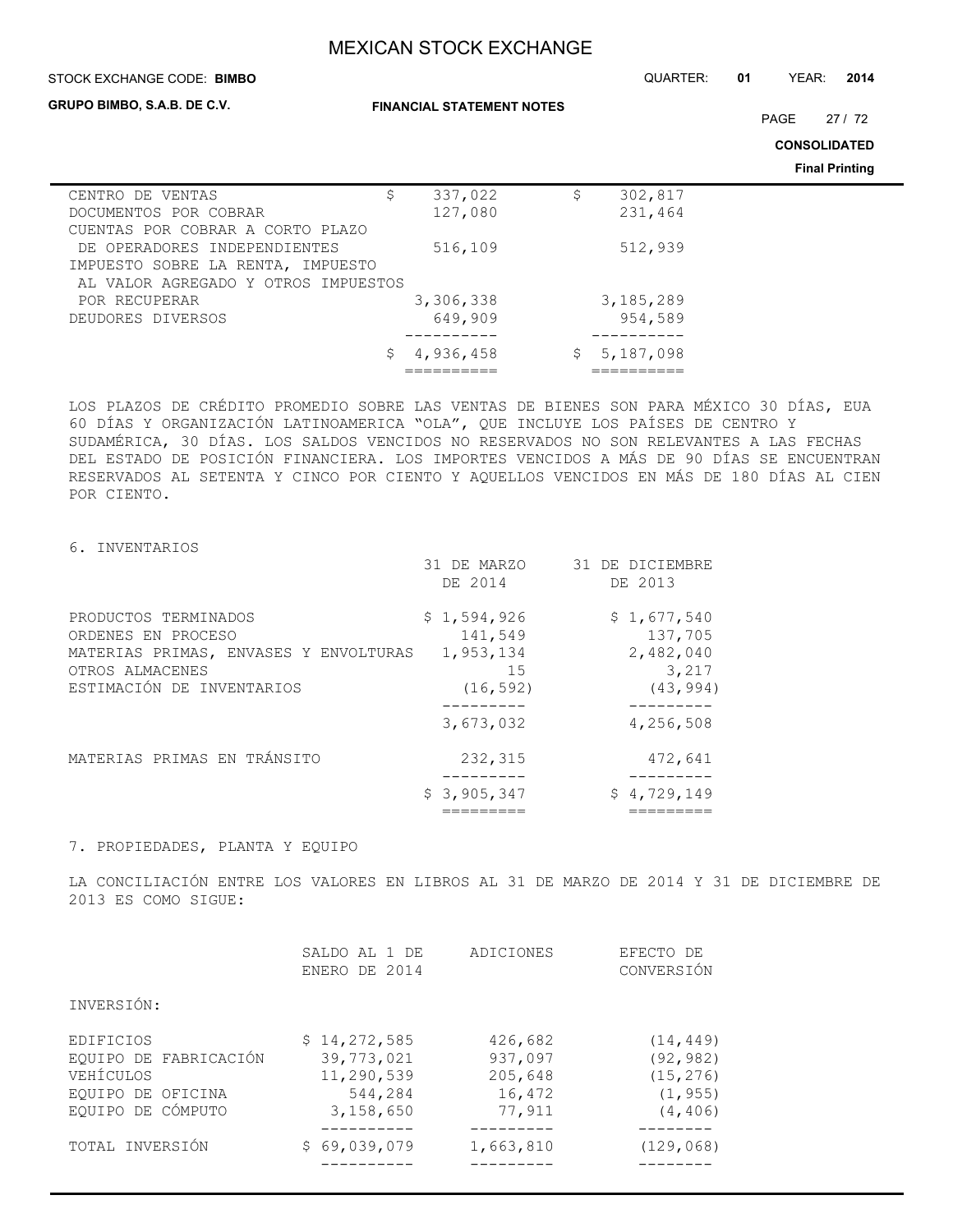STOCK EXCHANGE CODE: QUARTER: **01** YEAR: **2014 BIMBO**

**GRUPO BIMBO, S.A.B. DE C.V.**

**FINANCIAL STATEMENT NOTES**

PAGE 28 / 72

**CONSOLIDATED**

**Final Printing**

| DEPRECIACIÓN:                                                                             |                                                                                                   |                                                                 |                                                                                                                       |
|-------------------------------------------------------------------------------------------|---------------------------------------------------------------------------------------------------|-----------------------------------------------------------------|-----------------------------------------------------------------------------------------------------------------------|
| EDIFICIOS<br>EQUIPO DE FABRICACIÓN<br>VEHÍCULOS<br>EQUIPO DE OFICINA<br>EQUIPO DE CÓMPUTO | \$ (6, 652, 301)<br>(21, 038, 395)<br>(5, 201, 969)<br>(337, 849)<br>(2, 357, 993)<br>----------- | (148, 176)<br>(795, 704)<br>(128, 252)<br>(4, 325)<br>(88, 200) | 3,881<br>50,023<br>5,478<br>814<br>3,664                                                                              |
| TOTAL DEPRECIACIÓN<br>ACUMULADA                                                           | (35, 588, 507)<br>. <u>.</u>                                                                      | (1, 164, 657)                                                   | 63,860<br>-------                                                                                                     |
| NETO                                                                                      | 33,450,572                                                                                        | 499,153                                                         | (65, 208)                                                                                                             |
| TERRENOS<br>CONSTRUCCIONES EN<br>PROCESO Y MAQUINARIA EN                                  | \$5,280,176                                                                                       | 1,526                                                           | (22, 207)                                                                                                             |
| TRÁNSITO<br>ACTIVOS DISPONIBLES                                                           | 4,006,782                                                                                         | (651, 382)                                                      | (30, 604)                                                                                                             |
| PARA LA VENTA                                                                             | (54, 022)<br>__________                                                                           | ----------                                                      | (207)<br>--------                                                                                                     |
| INVERSIÓN NETA                                                                            | \$<br>42,683,508<br>==========                                                                    | (150, 703)<br>=========                                         | (118, 226)<br>$=$ $=$ $=$ $=$ $=$ $=$                                                                                 |
| CONTINUA                                                                                  |                                                                                                   |                                                                 | SALDOS AL                                                                                                             |
|                                                                                           | COSTO POR<br>RETIRO                                                                               | REVALUACIÓN                                                     | 31 DE MARZO<br>DE 2014                                                                                                |
| INVERSIÓN:                                                                                |                                                                                                   |                                                                 |                                                                                                                       |
| EDIFICIOS<br>EQUIPO DE FABRICACIÓN<br>VEHÍCULOS<br>EQUIPO DE OFICINA<br>EQUIPO DE CÓMPUTO | \$<br>(76, 473)<br>(780, 723)<br>(89, 234)<br>47,890<br>(42, 678)                                 | 43,649<br>46,221<br>5,845<br>39<br>187                          | 14,651,994<br>39,882,634<br>11,397,522<br>606,730<br>3,189,664                                                        |
| TOTAL INVERSIÓN                                                                           | \$<br>(941, 218)                                                                                  | 95,941<br>--------                                              | 69,728,544<br>----------                                                                                              |
| DEPRECIACIÓN:                                                                             |                                                                                                   |                                                                 |                                                                                                                       |
| EDIFICIOS<br>EQUIPO DE FABRICACIÓN<br>VEHÍCULOS<br>EQUIPO DE OFICINA<br>EQUIPO DE CÓMPUTO | \$<br>22,794<br>429,056<br>75,076<br>111,396<br>35,326<br>. - - - - - -                           | (20, 647)<br>(11)<br>(90)                                       | (6,794,449)<br>$(28, 192)$ $(21, 383, 212)$<br>$(4, 548)$ $(5, 254, 215)$<br>(229, 975)<br>(2, 407, 293)<br>--------- |
| TOTAL DEPRECIACIÓN                                                                        | \$                                                                                                |                                                                 | (36, 069, 144)                                                                                                        |
| ACUMULADA                                                                                 | 673,648<br>--------                                                                               | (53, 488)<br>.                                                  | --------                                                                                                              |
| NETO                                                                                      | \$<br>(267, 570)                                                                                  | 42,453                                                          | 33,659,400                                                                                                            |
| TERRENOS<br>CONSTRUCCIONES EN                                                             | \$<br>(9, 365)                                                                                    | 5,847                                                           | 5, 255, 977                                                                                                           |
| PROCESO Y MAQUINARIA EN<br>TRÁNSITO                                                       |                                                                                                   |                                                                 | 3,324,796                                                                                                             |
| ACTIVOS DISPONIBLES<br>PARA LA VENTA                                                      |                                                                                                   |                                                                 | (54, 229)                                                                                                             |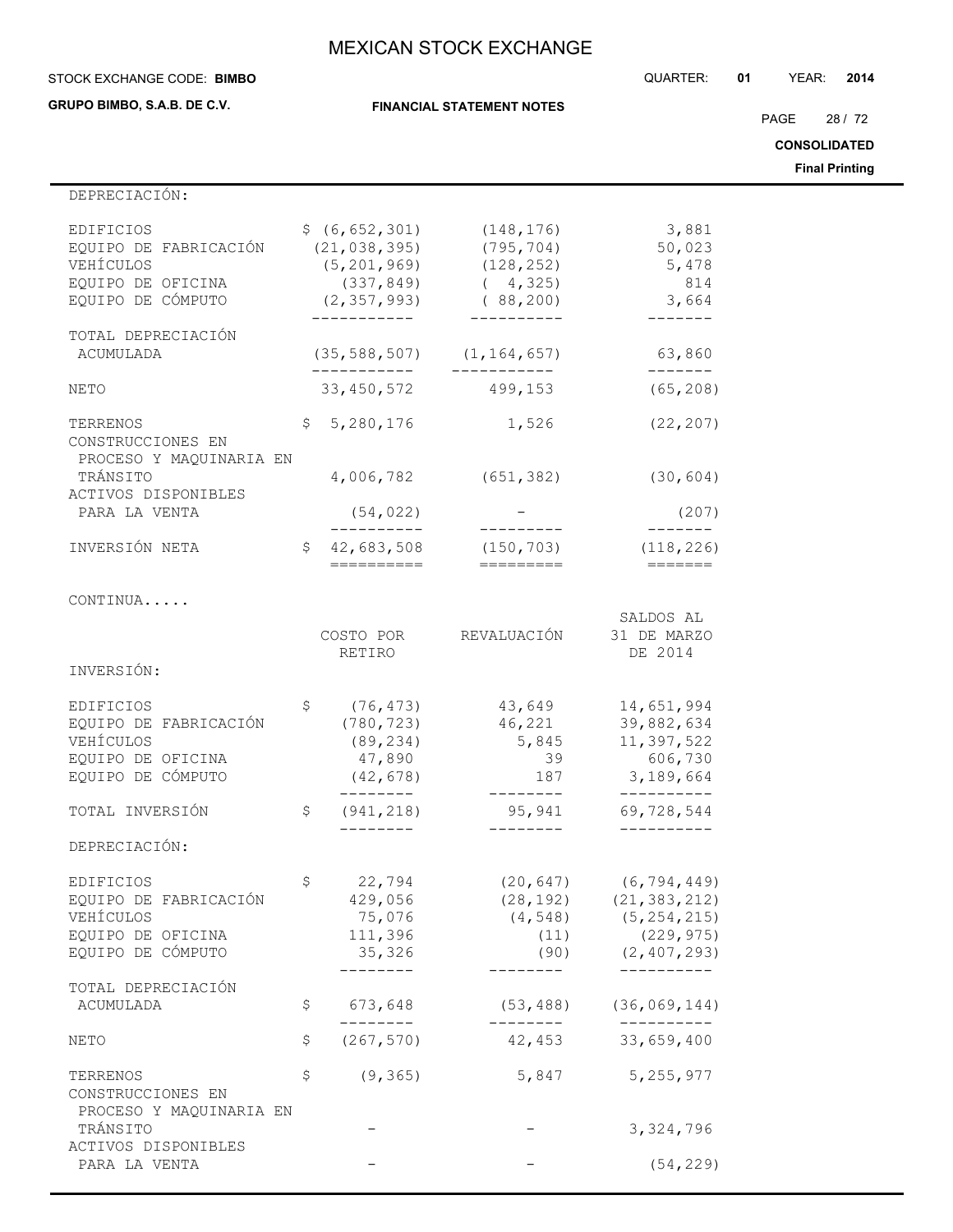## **STOCK EXCHANGE CODE: BIMBO**

**GRUPO BIMBO, S.A.B. DE C.V.**

### **FINANCIAL STATEMENT NOTES**

STOCK EXCHANGE CODE: QUARTER: **01** YEAR: **2014**

PAGE 29 / 72

**CONSOLIDATED**

**Final Printing**

|                                                                                                                                          |                                                                                  |                                                                     |                                             | Final Printing |
|------------------------------------------------------------------------------------------------------------------------------------------|----------------------------------------------------------------------------------|---------------------------------------------------------------------|---------------------------------------------|----------------|
| INVERSIÓN NETA                                                                                                                           |                                                                                  |                                                                     |                                             |                |
|                                                                                                                                          | SALDO AL 1 DE ADICIONES<br>ENERO DE 2013                                         |                                                                     | ADICIONES POR<br>ADQUISICIÓN<br>DE NEGOCIOS |                |
| INVERSIÓN:                                                                                                                               |                                                                                  |                                                                     |                                             |                |
| EDIFICIOS<br>EQUIPO DE FABRICACIÓN<br>VEHÍCULOS<br>EQUIPO DE OFICINA<br>EQUIPO DE CÓMPUTO                                                | $$13,043,233$ $1,758,647$<br>38,910,521<br>11, 323, 497<br>2,823,846 431,247 578 | 3,078,348<br>580,828<br>534,058 52,647 143                          | 62,003<br>91,568<br>175                     |                |
| TOTAL INVERSIÓN                                                                                                                          | $$66,635,155$ $$5,901,717$ $154,467$                                             | _________                                                           |                                             |                |
| DEPRECIACIÓN:                                                                                                                            |                                                                                  |                                                                     |                                             |                |
| EDIFICIOS<br>EQUIPO DE FABRICACIÓN (19,670,966) (3,114,206)<br>VEHÍCULOS<br>EQUIPO DE OFICINA<br>EQUIPO DE CÓMPUTO (2,071,461) (346,960) | $$ (6,007,886)$ (793,248)<br>$(5, 118, 064)$ (489, 258)                          | $(340, 009)$ $(155, 478)$                                           |                                             |                |
| TOTAL DEPRECIACIÓN                                                                                                                       | $$ (33, 208, 386)$ (4,899,150)                                                   | __________                                                          |                                             |                |
| NETO                                                                                                                                     | -----------<br>\$33,426,769                                                      | __________<br>1,002,567                                             | 154,467                                     |                |
| TERRENOS<br>CONSTRUCCIONES EN<br>PROCESO Y MAQUINARIA EN                                                                                 | $$4,396,383$ $1,053,839$ $30,570$                                                |                                                                     |                                             |                |
| TRÁNSITO<br>ACTIVOS DISPONIBLES                                                                                                          |                                                                                  | 4, 348, 326 1, 598, 867                                             |                                             |                |
| PARA LA VENTA                                                                                                                            | (160, 022)                                                                       |                                                                     |                                             |                |
| INVERSIÓN NETA                                                                                                                           | \$42,011,456 3,655,273 185,037<br>==========                                     | ==========                                                          | =========                                   |                |
| CONTINUA                                                                                                                                 |                                                                                  |                                                                     |                                             |                |
| INVERSIÓN:                                                                                                                               | EFECTO DE<br>CONVERSIÓN                                                          | COSTO POR<br>RETIRO                                                 | REVALUACIÓN                                 |                |
| EDIFICIOS<br>EQUIPO DE FABRICACIÓN<br>VEHÍCULOS<br>EQUIPO DE OFICINA<br>EQUIPO DE CÓMPUTO                                                | \$<br>(640, 808)<br>(1,092,480)<br>(81, 068)<br>(11, 806)<br>(50, 658)           | (164, 845)<br>(1, 423, 794)<br>(558, 853)<br>(30, 758)<br>(46, 363) | 214,355<br>208,858<br>25,960                |                |
| TOTAL INVERSIÓN                                                                                                                          | \$(1, 876, 820)                                                                  | (2, 224, 613)                                                       | . _ _ _ _ _ _ _ _<br>449,173                |                |
| DEPRECIACIÓN:                                                                                                                            |                                                                                  |                                                                     |                                             |                |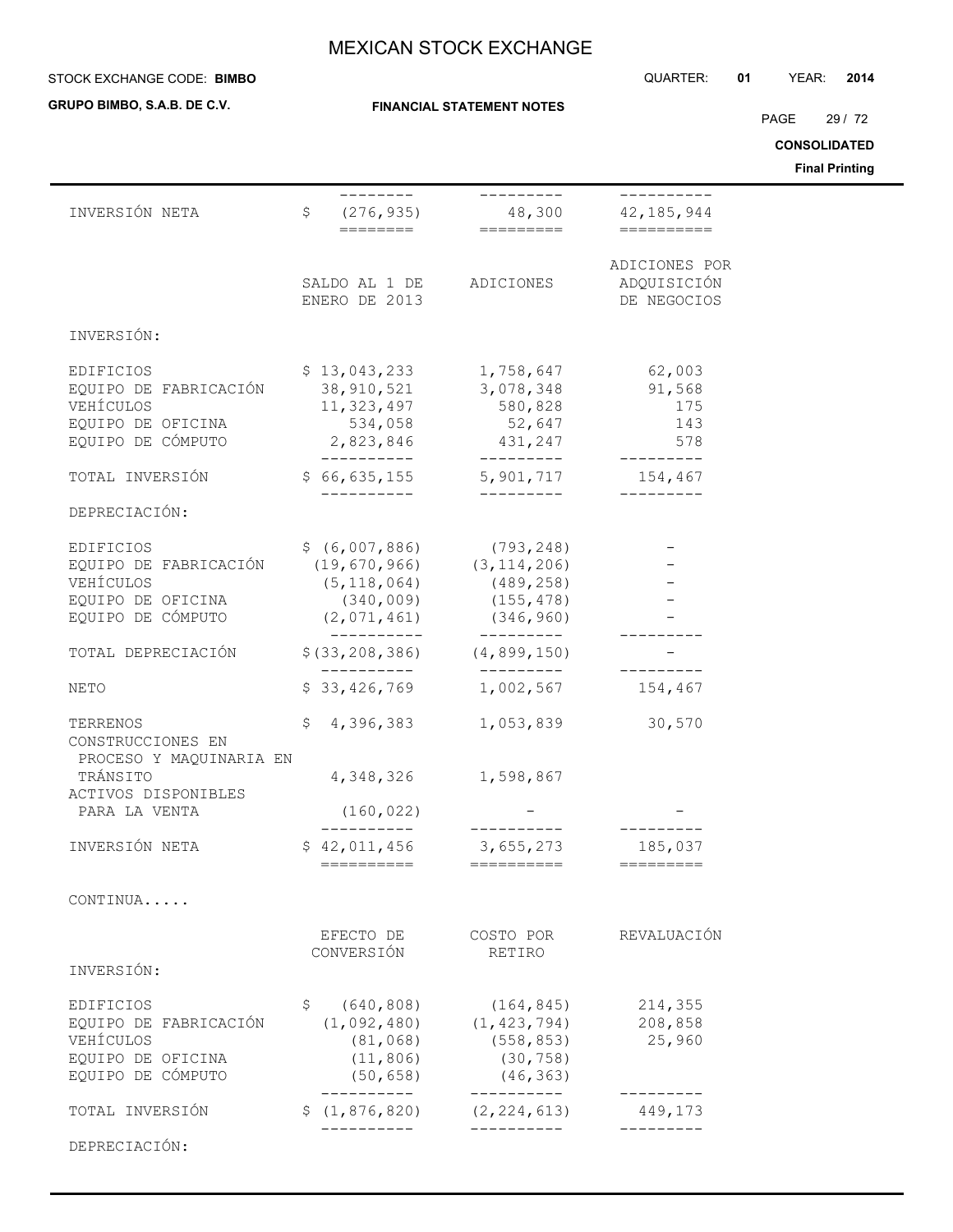**FINANCIAL STATEMENT NOTES**

#### STOCK EXCHANGE CODE: QUARTER: **01** YEAR: **2014 BIMBO**

**GRUPO BIMBO, S.A.B. DE C.V.**

 $\overline{\phantom{a}}$ 

PAGE 30 / 72

**CONSOLIDATED**

|                                                                                           |     |                                                                                                |                                                                 |                                       | <b>Final Printing</b> |
|-------------------------------------------------------------------------------------------|-----|------------------------------------------------------------------------------------------------|-----------------------------------------------------------------|---------------------------------------|-----------------------|
| EDIFICIOS<br>EQUIPO DE FABRICACIÓN<br>VEHÍCULOS<br>EQUIPO DE OFICINA<br>EQUIPO DE CÓMPUTO | \$  | 285,311<br>560,544<br>66,793<br>7,385<br>28,542<br>-------                                     | 112,905<br>1,296,618<br>367,412<br>31,129<br>45,818<br>-------- | (115, 637)<br>(144, 117)<br>(23, 674) |                       |
| TOTAL DEPRECIACIÓN<br>ACUMULADA                                                           | \$  | ---------                                                                                      | 948,574 1,853,882<br>__________                                 | (283, 428)<br>--------                |                       |
| NETO                                                                                      | \$  |                                                                                                | $(928, 699)$ $(370, 731)$ 165, 745                              |                                       |                       |
| TERRENOS<br>CONSTRUCCIONES EN<br>PROCESO Y MAQUINARIA EN                                  | \$  | (129, 025)                                                                                     | $(100, 491)$ 28,900                                             |                                       |                       |
| TRÁNSITO<br>ACTIVOS DISPONIBLES                                                           |     | $(151, 258)$ $(1, 789, 153)$                                                                   |                                                                 |                                       |                       |
| PARA LA VENTA                                                                             |     |                                                                                                | 106,000<br>-----------                                          |                                       |                       |
| INVERSIÓN NETA                                                                            |     | $\frac{1}{2}$ (1,208,528) (2,154,375)<br>==========                                            | ==========                                                      | 194,645                               |                       |
| CONTINUA                                                                                  |     |                                                                                                |                                                                 |                                       |                       |
| INVERSIÓN:                                                                                |     | SALDOS AL<br>31 DE DICIEMBRE<br>DE 2013                                                        |                                                                 |                                       |                       |
| EDIFICIOS<br>EQUIPO DE FABRICACIÓN<br>VEHÍCULOS<br>EQUIPO DE OFICINA<br>EQUIPO DE CÓMPUTO |     | \$14,272,585<br>39,773,021<br>11,290,539<br>544,284<br>3,158,650                               |                                                                 |                                       |                       |
| TOTAL INVERSIÓN                                                                           |     | ----------<br>\$69,039,079                                                                     |                                                                 |                                       |                       |
| DEPRECIACIÓN:                                                                             |     |                                                                                                |                                                                 |                                       |                       |
| EDIFICIOS<br>EQUIPO DE FABRICACIÓN<br>VEHÍCULOS<br>EQUIPO DE OFICINA<br>EQUIPO DE CÓMPUTO |     | \$ (6, 518, 555)<br>(21, 072, 127)<br>(5, 196, 791)<br>(456, 973)<br>(2, 344, 061)<br>-------- |                                                                 |                                       |                       |
| TOTAL DEPRECIACIÓN<br>ACUMULADA                                                           |     | (35, 588, 507)                                                                                 |                                                                 |                                       |                       |
| NETO                                                                                      |     | \$33,450,572                                                                                   |                                                                 |                                       |                       |
| TERRENOS<br>CONSTRUCCIONES EN<br>PROCESO Y MAQUINARIA EN                                  | \$. | 5,280,176                                                                                      |                                                                 |                                       |                       |
| TRÁNSITO<br>ACTIVOS DISPONIBLES<br>PARA LA VENTA                                          |     | 4,006,782<br>(54, 022)                                                                         |                                                                 |                                       |                       |
| INVERSIÓN NETA                                                                            |     | \$42,683,508                                                                                   |                                                                 |                                       |                       |
|                                                                                           |     |                                                                                                |                                                                 |                                       |                       |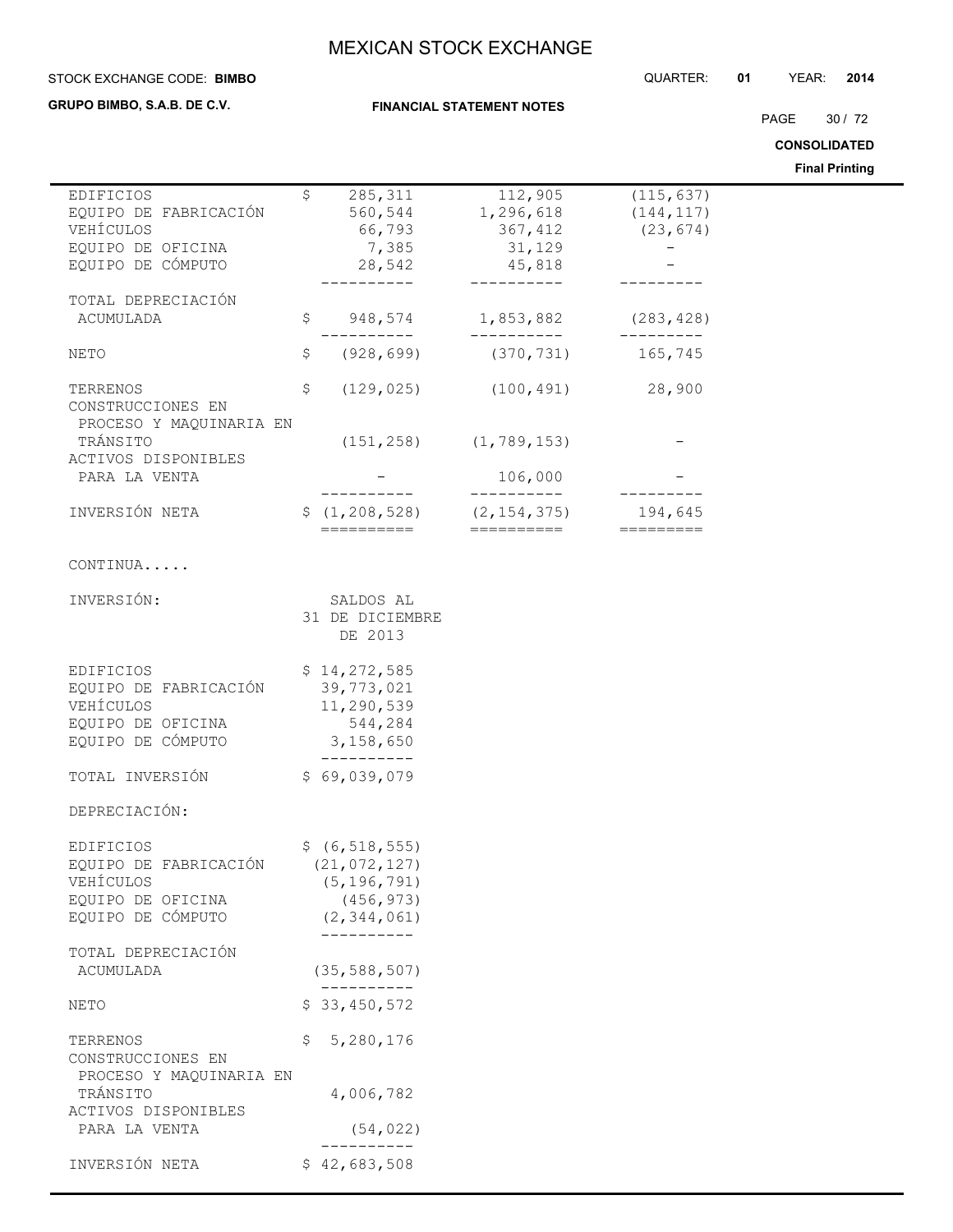**GRUPO BIMBO, S.A.B. DE C.V.**

**FINANCIAL STATEMENT NOTES**

PAGE 31 / 72

**CONSOLIDATED**

**Final Printing**

==========

8. INVERSIONES EN ASOCIADAS

A) LAS ASOCIADAS DE LA ENTIDAD SE DETALLAN A CONTINUACIÓN:

|                                     |                 |         |                                                                         | 31 DE DICIEMBRE<br>DE 2013 |
|-------------------------------------|-----------------|---------|-------------------------------------------------------------------------|----------------------------|
| PARTICIPACIÓN                       |                 |         |                                                                         |                            |
| 8 <sup>8</sup>                      |                 |         |                                                                         | \$521,690                  |
| 50                                  |                 | 271,348 |                                                                         | 271,348                    |
|                                     |                 |         |                                                                         |                            |
|                                     |                 |         |                                                                         | 247,157                    |
| GRUPO LA MODERNA, S.A. DE C.V.<br>3 |                 |         |                                                                         | 156,320                    |
|                                     |                 |         |                                                                         |                            |
| 15                                  |                 | 113,019 |                                                                         | 111,109                    |
| 36                                  |                 | 95,410  |                                                                         | 93,939                     |
| 18                                  |                 | 114,110 |                                                                         | 112,492                    |
| 15                                  |                 |         |                                                                         | 109,450                    |
| 25                                  |                 | 24,652  |                                                                         | 24,032                     |
|                                     |                 |         |                                                                         |                            |
| 45                                  |                 | 559,431 |                                                                         | 413,219                    |
| VARIOS                              |                 | 64,247  |                                                                         | 71,151                     |
|                                     |                 |         |                                                                         | \$2,131,907                |
|                                     |                 |         |                                                                         | =========                  |
|                                     | $\approx$<br>50 |         | DE 2014<br>\$516,595<br>247,157<br>156,320<br>\$2,162,289<br>========== | 31 DE MARZO                |

TODAS LAS COMPAÑÍAS ASOCIADOS ESTÁN CONSTITUIDAS Y OPERAN EN MÉXICO Y SE RECONOCEN UTILIZANDO EL MÉTODO DE PARTICIPACIÓN EN LOS ESTADOS FINANCIEROS CONSOLIDADOS. LAS INVERSIONES PERMANENTES EN BETA SAN MIGUEL, S. A. DE C.V., GRUPO LA MODERNA, S.A. DE C.V. Y PRODUCTOS RICH, S. A. DE C. V., Y FREXPORT, S.A. DE C.V., SE CONSIDERAN ASOCIADAS POR QUE SE TIENE INFLUENCIA SIGNIFICATIVA SOBRE ELLAS, YA QUE SE TIENE REPRESENTACIÓN EN EL CONSEJO DE ADMINISTRACIÓN DE DICHAS ASOCIADAS.

## 9. ACTIVOS INTANGIBLES

| LA INTEGRACIÓN DE LOS ACTIVOS INTANGIBLES POR ÁREA GEOGRÁFICA ES LA SIGUIENTE: |              |                 |
|--------------------------------------------------------------------------------|--------------|-----------------|
|                                                                                | 31 DE MARZO  | 31 DE DICIEMBRE |
|                                                                                | DE 2014      | DE 2013         |
| MÉXICO                                                                         | \$8,928,738  | \$8,928,738     |
| EUA                                                                            | 15,671,013   | 15,515,383      |
| IBERIA                                                                         | 871,239      | 870,949         |
| OLA                                                                            | 1,663,509    | 1,661,568       |
| ACTIVOS DISPONIBLES PARA                                                       |              |                 |
| LA VENTA                                                                       |              |                 |
|                                                                                |              |                 |
|                                                                                | \$27,134,499 | \$26,976,638    |
|                                                                                |              |                 |

AL 31 DE MARZO DE 2014 Y 31 DE DICIEMBRE DE 2013 LA INTEGRACIÓN POR CONCEPTO DE LOS ACTIVOS INTANGIBLES ES LA SIGUIENTE: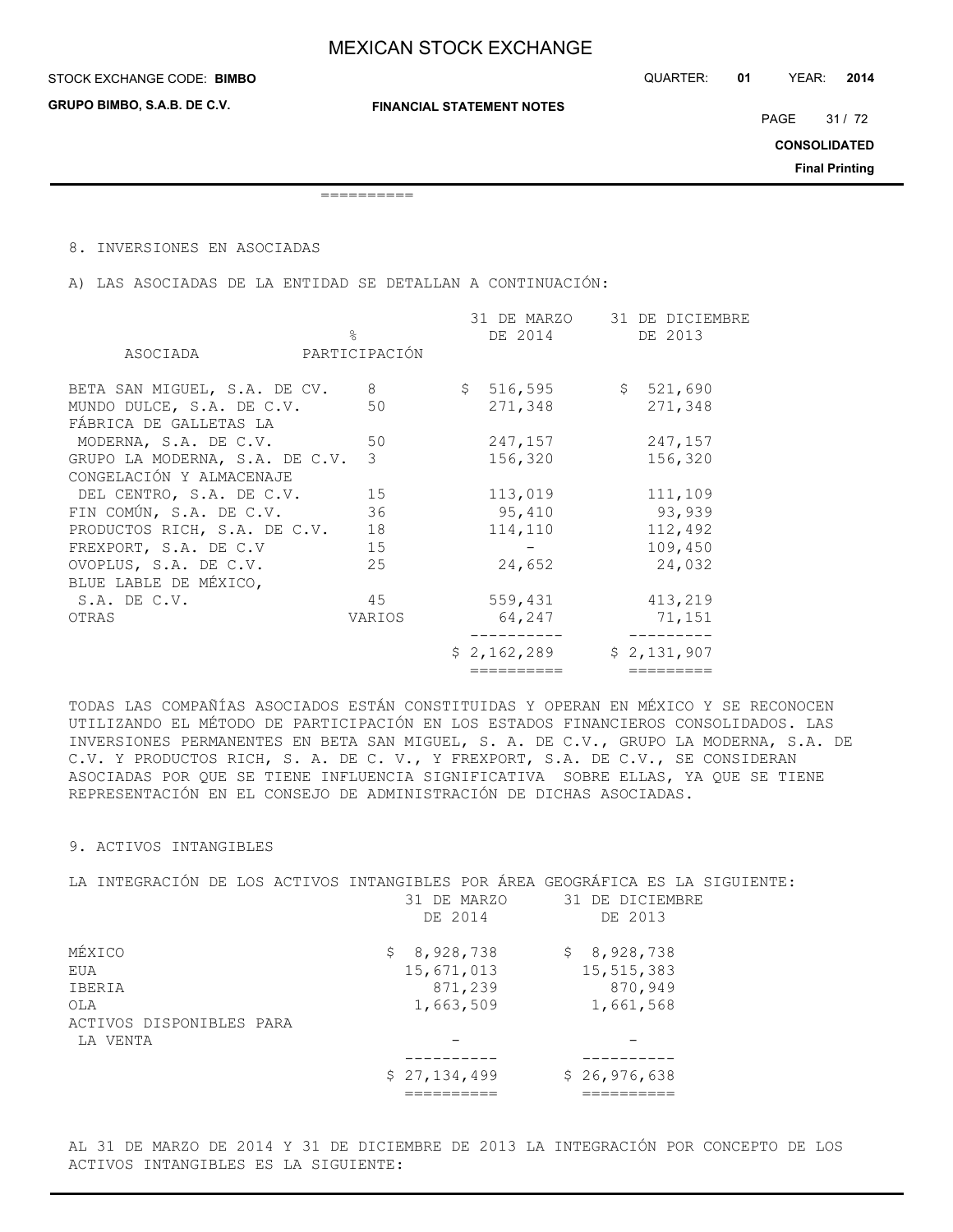#### STOCK EXCHANGE CODE: QUARTER: **01** YEAR: **2014 BIMBO**

**GRUPO BIMBO, S.A.B. DE C.V.**

**FINANCIAL STATEMENT NOTES**

PAGE 32 / 72

**CONSOLIDATED**

**Final Printing**

|                                                                                        | PROMEDIO DE<br>VIDA ÚTIL        | 31 DE MARZO<br>DE 2014                   | 31 DICIEMBRE<br>DE 2013                  |
|----------------------------------------------------------------------------------------|---------------------------------|------------------------------------------|------------------------------------------|
| MARCAS<br>DERECHOS DE DISTRIBUCIÓN<br>Y USO                                            | INDEFINIDA                      | \$20, 145, 359                           | \$20,139,342                             |
|                                                                                        | INDEFINIDA                      | 2,738,587                                | 2,513,766                                |
|                                                                                        |                                 | 22,883,946                               | 22,653,108                               |
| RELACIONES CON CLIENTES<br>LICENCIAS Y SOFTWARE<br>ACUERDOS DE NO COMPETENCIA<br>OTROS | 18 AÑOS<br>8 Y 2 AÑOS<br>5 AÑOS | 5,666,794<br>335,886<br>92,116<br>34,363 | 5,663,676<br>335,701<br>92,065<br>34,344 |
| AMORTIZACIÓN ACUMULADA                                                                 |                                 | 6, 129, 159<br>(1, 878, 606)             | 6,125,786<br>(1, 802, 256)               |
|                                                                                        |                                 | 4,250,553                                | 4,323,530                                |
|                                                                                        |                                 | \$27,134,499                             | \$26,976,638                             |
|                                                                                        |                                 | ========                                 | ---------                                |

LA ENTIDAD MANTIENE ACTIVOS INTANGIBLES POR RELACIONES CON CLIENTES, RESULTANTES DE LA ADQUISICIÓN DE WESTON FOODS, INC. EN 2009 Y DE SARA LEE BAKERY GROUP, INC. EN 2011. EL VALOR NETO EN LIBROS DE ESTOS ACTIVOS AL 31 DE MARZO DE 2014 Y SU VIDA ÚTIL REMANENTE SON DE \$2,863,118 Y \$1,066,248, 12 Y 15 AÑOS RESPECTIVAMENTE, AL 31 DE DICIEMBRE DE 2013 Y SU VIDA ÚTIL REMANENTE SON DE \$2,913,404 Y \$1,081,360, Y 13 Y 16 AÑOS, RESPECTIVAMENTE.

LOS ACTIVOS INTANGIBLES POR ÁREA GEOGRÁFICA CORRESPONDEN A LAS SIGUIENTES UNIDADES GENERADORAS DE EFECTIVO:

|              | 31 DE MARZO     | 31 DE DICIEMBRE |
|--------------|-----------------|-----------------|
|              | DE 2014         | DE 2013         |
| MÉXICO:      |                 |                 |
| BARCEL       | \$<br>1,129,571 | \$<br>1,129,571 |
| EL GLOBO     | 359,915         | 359,915         |
| <b>BIMBO</b> | 310,492         | 310,492         |
| <b>BBU</b>   | 7,047,018       | 7,047,018       |
| OTRAS        | 81,142          | 81,142          |
| EUA          | 15,671,013      | 15,515,383      |
| IBERIA       |                 |                 |
| ESPAÑA       | 802,099         | 801,832         |
| ARGENTINA    | 69,140          | 69,117          |
| OLA:         |                 |                 |
| BRASIL       | 547,284         | 546,646         |
| FARGO        | 615,966         | 615,247         |
| OTRAS        | 500,859         | 500,275         |
|              |                 |                 |
|              | \$27,134,499    | \$26,976,638    |
|              |                 |                 |
|              |                 |                 |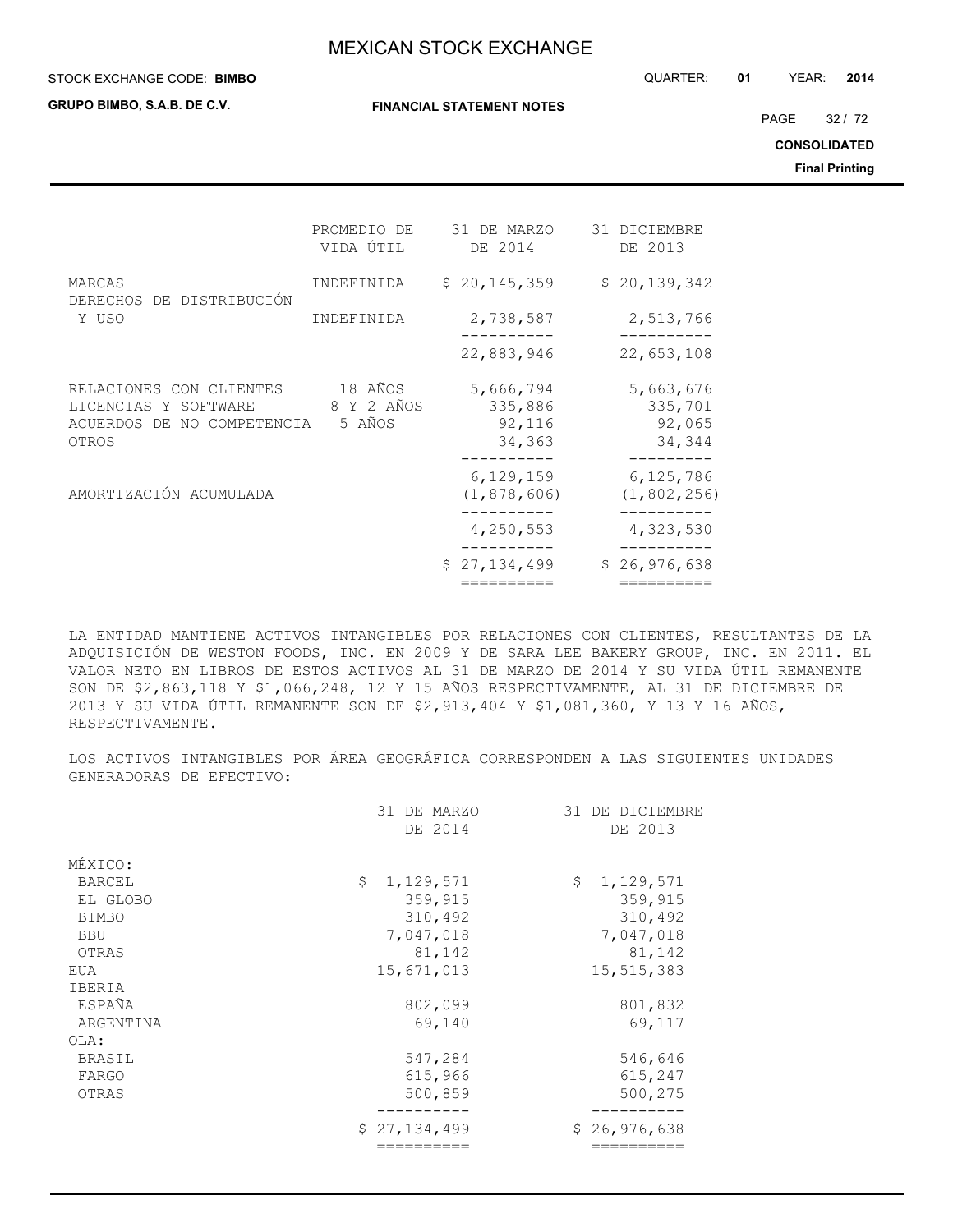**GRUPO BIMBO, S.A.B. DE C.V.**

**FINANCIAL STATEMENT NOTES**

PAGE 33 / 72

**CONSOLIDATED**

**Final Printing**

| COSTO                                                |            | DERECHOS DE       | MARCAS DISTRIBUCIÓN RELACIONES LICENCIAS Y<br>Y USO CON CLIENTES SOFTWARE |          |
|------------------------------------------------------|------------|-------------------|---------------------------------------------------------------------------|----------|
| SALDOS AL INICIO<br>DE 2013                          |            |                   | $$20,047,632$ $$2,427,737$ $$5,628,843$ $$333,075$                        |          |
| ADICIONES                                            |            | 509,787 10,801    |                                                                           | 916      |
| ENTIDADES DE PROPÓSITO<br>ESPECÍFICO<br><b>BAJAS</b> | (459, 577) | 57,837            |                                                                           |          |
| EFECTO DE DIFERENCIAS EN TIPO DE<br>CAMBIO DE MONEDA |            |                   |                                                                           |          |
| EXTRANJERA                                           |            |                   | 41,500 17,391 34,833                                                      | 1,710    |
| SALDOS AL 31 DE DICIEMBRE                            |            |                   |                                                                           |          |
| DE 2013                                              |            |                   | 20, 139, 342 2, 513, 766 5, 663, 676 335, 701                             |          |
| ADICIONES                                            |            | $-223,437$        |                                                                           |          |
| ENTIDADES DE PROPÓSITO<br>ESPECÍFICO                 |            |                   |                                                                           |          |
| <b>BAJAS</b>                                         |            |                   |                                                                           |          |
| EFECTO DE DIFERENCIAS EN TIPO DE<br>CAMBIO DE MONEDA |            |                   |                                                                           |          |
| EXTRANJERA                                           |            | 6,017 1,384 3,118 |                                                                           | 185      |
| SALDOS AL 31 DE MARZO                                |            |                   |                                                                           |          |
| DE 2014                                              | =========  | =========         | $$20,145,359$ $$2,738,587$ $$5,666,794$ $$335,886$<br>=========           | ———————— |

|                                               | ACUERDOS DE<br>NO.<br>COMPETENCIA | OTROS  | <b>ACTIVOS</b><br><b>DISPONIBLES</b><br>PARA LA VENTA | TOTAL              |
|-----------------------------------------------|-----------------------------------|--------|-------------------------------------------------------|--------------------|
| SALDOS AL INICIO<br>DE 2013                   | \$                                |        | 22,949 \$ 34,344 \$ (504,978) \$ 27,989,602           |                    |
| ADICIONES                                     | 69,116                            |        |                                                       | 590,620            |
| ENTIDADES DE PROPÓSITO<br>ESPECÍFICO<br>BAJAS |                                   |        | 455,182                                               | 57,837<br>(4, 395) |
| EFECTO DE DIFERENCIAS EN TIPO DE              |                                   |        |                                                       |                    |
| CAMBIO DE MONEDA<br>EXTRANJERA                |                                   |        | 49,796                                                | 145,230            |
| SALDOS AL 31 DE DICIEMBRE<br>DE 2013          | 92,065                            | 34,344 |                                                       | 28,778,894         |
| ADICIONES                                     |                                   |        |                                                       | 223,437            |
| ENTIDADES DE PROPÓSITO<br>ESPECÍFICO<br>BAJAS |                                   |        |                                                       |                    |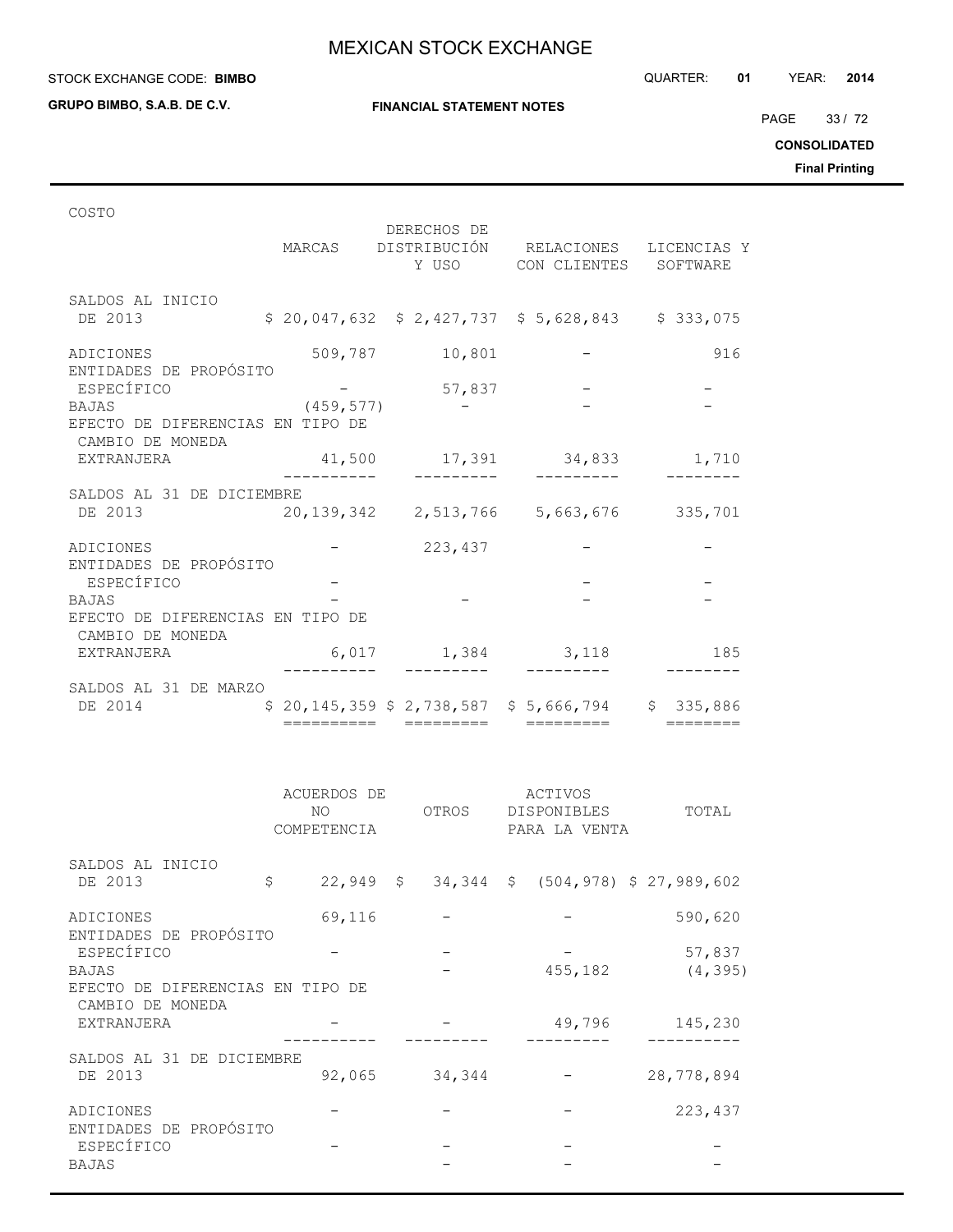STOCK EXCHANGE CODE: QUARTER: **01** YEAR: **2014 BIMBO**

**CONSOLIDATED Final Printing**

PAGE 34 / 72

| GRUPO BIMBO, S.A.B. DE C.V.                                                                 | <b>FINANCIAL STATEMENT NOTES</b>  |             |                                                                                         |                          |  |  |
|---------------------------------------------------------------------------------------------|-----------------------------------|-------------|-----------------------------------------------------------------------------------------|--------------------------|--|--|
|                                                                                             |                                   |             |                                                                                         |                          |  |  |
| EFECTO DE DIFERENCIAS EN TIPO DE                                                            |                                   |             |                                                                                         |                          |  |  |
| CAMBIO DE MONEDA<br>EXTRANJERA                                                              | 51                                | 19          | $-10,774$                                                                               |                          |  |  |
| SALDO AL 31 DE MARZO<br>DE 2014                                                             |                                   |             | $\frac{1}{5}$ 92,116 \$ 34,363 \$ - \$ 29,013,105                                       |                          |  |  |
| AMORTIZACIÓN ACUMULADA Y DETERIORO                                                          |                                   |             |                                                                                         |                          |  |  |
|                                                                                             |                                   |             |                                                                                         |                          |  |  |
|                                                                                             |                                   | DERECHOS DE | MARCAS DISTRIBUCIÓN RELACIONES LICENCIAS Y<br>Y USO CON CLIENTES SOFTWARE               |                          |  |  |
| SALDOS AL INICIO DE<br>DE 2013                                                              |                                   |             | $(63, 653)$ $(99, 202)$ $(958, 298)$ $(143, 820)$                                       |                          |  |  |
| GASTO POR AMORTIZACIÓN<br>DETERIORO<br>EFECTO DE DIFERENCIAS EN TIPO DE<br>CAMBIO DE MONEDA | $(54, 921)$ $(94, 661)$           |             | $-$ (303, 770) (33, 347)                                                                |                          |  |  |
| EXTRANJERA                                                                                  |                                   |             | (4, 891)                                                                                |                          |  |  |
| SALDOS AL 31 DE DICIEMBRE<br>DE 2013                                                        |                                   |             | $\frac{118,574}{9}$ \$ (193,863) \$ (1,266,959) \$ (177,167)                            |                          |  |  |
| GASTO POR AMORTIZACIÓN<br>DETERIORO<br>EFECTO DE DIFERENCIAS EN TIPO DE                     |                                   |             |                                                                                         | $(67, 598)$ $(8, 401)$   |  |  |
| CAMBIO DE MONEDA<br>EXTRANJERA                                                              |                                   |             |                                                                                         |                          |  |  |
| SALDO AL 31 DE MARZO<br>DE 2014                                                             |                                   |             | $\frac{118,574}{9}$ \$ (193,863) \$ (1,334,557) \$ (185,568)                            |                          |  |  |
| SALDOS AL 31 DE DICIEMBRE<br>DE 2013                                                        |                                   |             | $$20,020,768 $2,319,903 $4,396,717 $158,534$<br>$- - - - - - - - -$                     |                          |  |  |
| SALDOS AL 31 DE MARZO<br>DE 2014                                                            |                                   |             | $$20,026,785$ $$2,544,724$ $$4,332,237$ $$150,318$                                      |                          |  |  |
|                                                                                             | ACUERDOS DE<br>NO.<br>COMPETENCIA |             | ACTIVOS<br>OTROS DISPONIBLES<br>PARA LA VENTA                                           | TOTAL                    |  |  |
| SALDOS AL INICIO<br>DE 2013                                                                 |                                   |             | $\frac{1}{2}$ (14,682) $\frac{1}{2}$ (19,756) $\frac{1}{2}$ - $\frac{1}{2}$ (1,299,411) |                          |  |  |
|                                                                                             |                                   |             |                                                                                         |                          |  |  |
| GASTO POR AMORTIZACIÓN (4,865) (6,390)<br>DETERIORO<br>EFECTO DE DIFERENCIAS EN TIPO DE     |                                   |             |                                                                                         | (348, 372)<br>(149, 582) |  |  |
| CAMBIO DE MONEDA<br>EXTRANJERA                                                              |                                   |             |                                                                                         | (4, 891)                 |  |  |

--------- --------- --------- ---------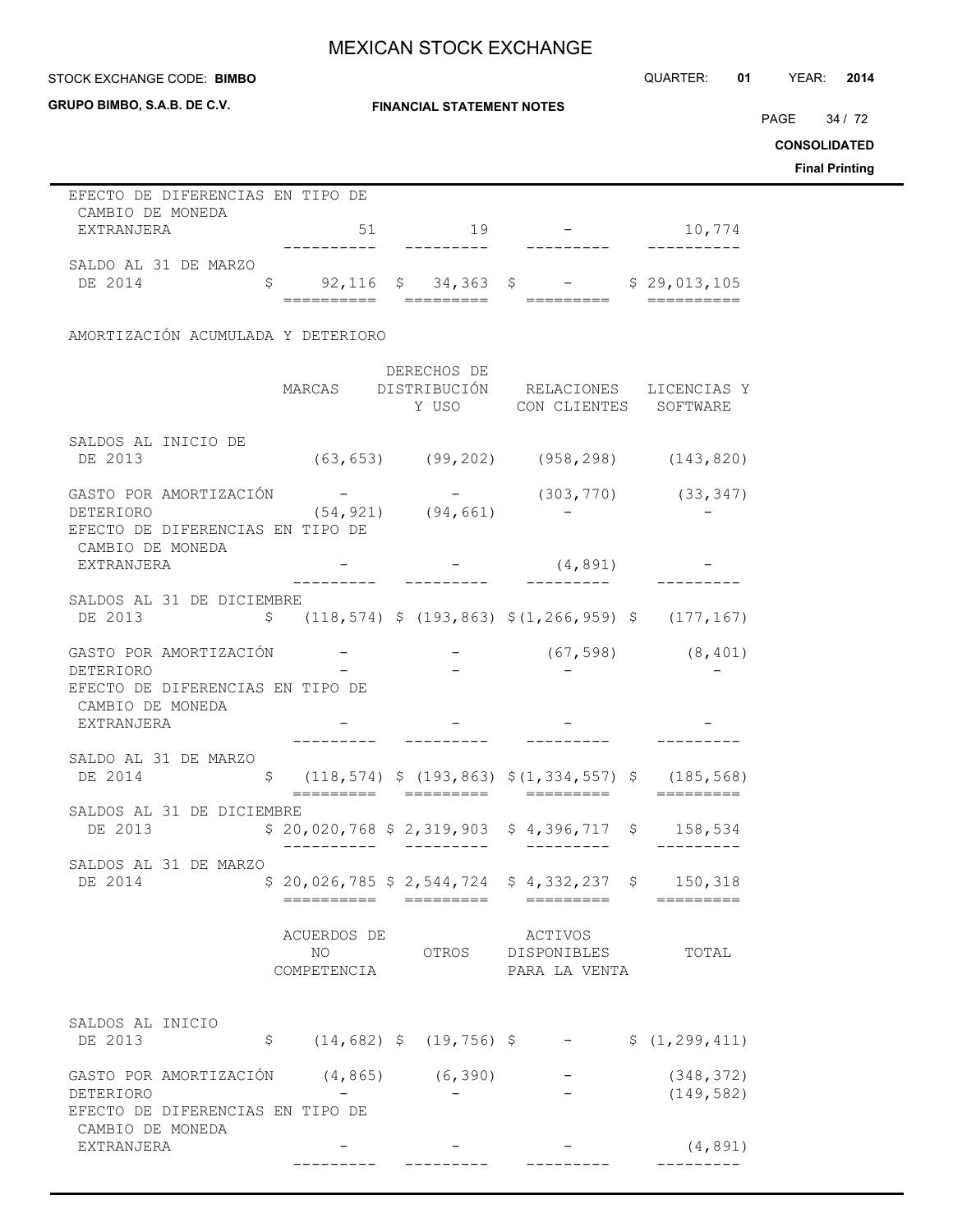#### STOCK EXCHANGE CODE: QUARTER: **01** YEAR: **2014 BIMBO**

**GRUPO BIMBO, S.A.B. DE C.V.**

**FINANCIAL STATEMENT NOTES**

PAGE 35 / 72

**CONSOLIDATED**

**Final Printing**

| SALDOS AL 31 DE DICIEMBRE<br>DE 2013 | \$                        |       | $(19, 547)$ \$ $(26, 146)$ \$ |  | \$(1, 802, 256) |
|--------------------------------------|---------------------------|-------|-------------------------------|--|-----------------|
|                                      |                           |       |                               |  |                 |
| GASTO POR AMORTIZACIÓN               |                           | (351) |                               |  | (76, 350)       |
| DETERIORO                            |                           |       |                               |  | (149, 582)      |
| EFECTO                               | DE DIFERENCIAS EN TIPO DE |       |                               |  |                 |
| CAMBIO DE MONEDA<br>EXTRANJERA       |                           |       |                               |  |                 |
|                                      |                           |       |                               |  |                 |
| SALDOS AL 31 DE MARZO                |                           |       |                               |  |                 |
| DE 2014                              | \$                        |       | $(19,898)$ \$ $(26,146)$ \$   |  | \$(1,878,606)   |
|                                      |                           |       |                               |  |                 |
| SALDOS AL 31 DE DICIEMBRE            |                           |       |                               |  |                 |
| DE 2013                              | \$                        |       | $72,518$ \$ 8,198 \$          |  | \$26,976,638    |
|                                      |                           |       |                               |  |                 |
| SALDOS AL 31 DE MARZO                |                           |       |                               |  |                 |
| DE 2014                              | \$                        |       | $72,218$ \$ 8,217 \$          |  | \$27,134,499    |
|                                      |                           |       |                               |  |                 |

AL 31 DE MARZO DE 2014 Y 31 DE DICIEMBRE 2013 SE RECONOCIÓ DETERIORO EN MARCAS DEL SEGMENTO EUA POR \$0 Y \$54,921 RESPECTIVAMENTE, RECONOCIDO EN GASTOS GENERALES EN EL ESTADO CONSOLIDADO DE RESULTADOS, LA PÉRDIDA DERIVO DE UNA DISMINUCIÓN EN LAS VENTAS DE PRODUCTOS DE DICHAS MARCAS.

EL VALOR RAZONABLE DE LAS MARCAS, PARA EFECTOS DE PRUEBAS DE DETERIORO, SE ESTIMA A TRAVÉS DE UNA TÉCNICA DE VALUACIÓN DE MÉTODO DE REGALÍAS, UTILIZANDO UN RANGO DE TASA DE REGALÍAS ENTRE UN 2% Y 5%, SIENDO DEL 3% EL PORCENTAJE UTILIZADO PARA LA MAYORÍA DE LAS MARCAS.

EN 2013, SE RECONOCIÓ UN DETERIORO AL VALOR DE LAS MARCAS EARTH GRAINS Y IRON KIDS TODAS DE ESTADOS UNIDOS, POR \$2.1 MILLONES DE DÓLARES ESTADOUNIDENSES.

10. CRÉDITO MERCANTIL

LA INTEGRACIÓN DEL CRÉDITO MERCANTIL POR ÁREA GEOGRÁFICA ES LA SIGUIENTE:

|                                | 31 DE MARZO<br>DE 2014                            | 31 DE DICIEMBRE<br>DE 2013                        |
|--------------------------------|---------------------------------------------------|---------------------------------------------------|
| MÉXICO<br>EUA<br>IBERIA<br>OLA | \$1,338,928<br>30,877,241<br>447,525<br>1,787,118 | \$1,338,928<br>30,862,460<br>447,376<br>1,844,303 |
|                                | \$34,450,812                                      | \$34,493,067                                      |
| RESERVA DE DETERIORO           | (4, 647, 476)                                     | (4, 671, 329)                                     |
|                                | \$29,803,336                                      | \$29,821,738                                      |

LOS MOVIMIENTOS DEL CRÉDITO MERCANTIL FUERON LOS SIGUIENTES:

31 DE MARZO 31 DE DICIEMBRE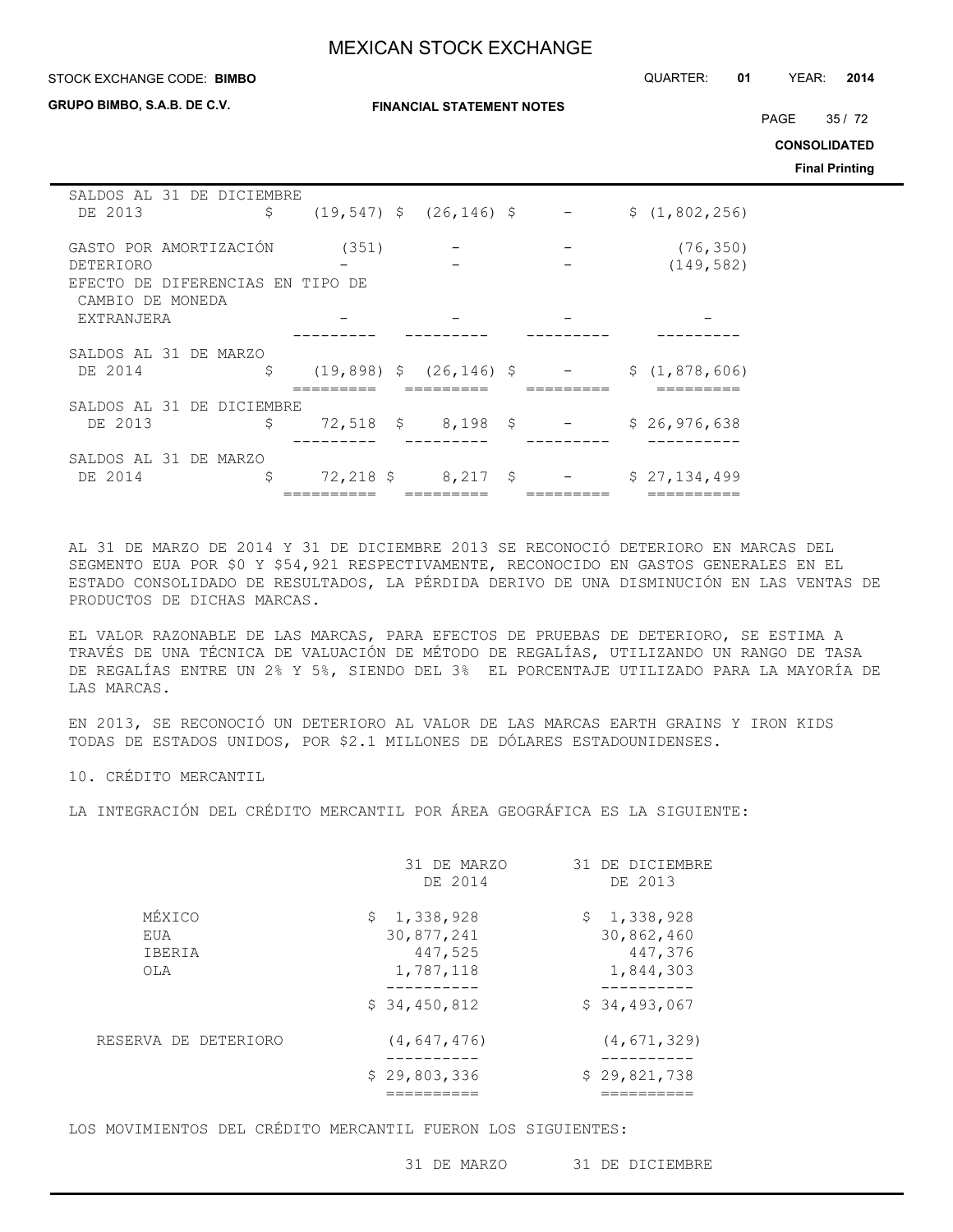#### STOCK EXCHANGE CODE: QUARTER: **01** YEAR: **2014 BIMBO**

**FINANCIAL STATEMENT NOTES**

PAGE 36 / 72

**CONSOLIDATED**

**Final Printing**

|                                                                                       |              |                                       | . |
|---------------------------------------------------------------------------------------|--------------|---------------------------------------|---|
|                                                                                       | DE 2014      | DE 2013                               |   |
| SALDO AL INICIO DEL AÑO<br>ADOUISICIONES<br>DETERIORO<br>AJUSTE POR VARIACIÓN EN TIPO | \$29,821,738 | \$29,754,263<br>194,888<br>(243, 341) |   |
| DE CAMBIO                                                                             | (18, 402)    | 115,928                               |   |
| SALDO AL FINAL DEL PERÍODO                                                            | \$29,803,336 | \$29,821,738                          |   |

AL 31 DE MARZO DE 2014 Y 31 DE DICIEMBRE DE 2013 SE RECONOCIÓ UN DETERIORO DEL VALOR DEL CRÉDITO MERCANTIL POR \$0 Y \$243,341 RESPECTIVAMENTE, EN EL GLOBO (INCLUIDO EN EL SEGMENTO MÉXICO).

LOS MOVIMIENTOS DE LAS PÉRDIDAS ACUMULADAS POR DETERIOR SON COMO SIGUEN:

|                                                       | 31 DE MARZO<br>DE 2014 | 31 DE DICIEMBRE<br>DE 2013 |
|-------------------------------------------------------|------------------------|----------------------------|
| SALDO AL INICIO DEL AÑO                               | 4,671,329<br>S         | \$4,441,920                |
| DETERIORO DEL AÑO<br>EFECTO DE DIFERENCIAS EN TIPO DE |                        | 243,341                    |
| CAMBIO DE MONEDA EXTRANJERA                           | (23, 853)              | (13, 932)                  |
| SALDO AL FINAL DEL PERÍODO                            | 4,647,476              | 4,671,329                  |

A. ASIGNACIÓN DEL CRÉDITO MERCANTIL A LAS UNIDADES GENERADORAS DE EFECTIVO

PARA PROPÓSITO DE EFECTUAR PRUEBAS DE DETERIORO EL CRÉDITO MERCANTIL FUE ASIGNADO A LAS SIGUIENTES UNIDADES GENERADORAS DE EFECTIVO, LAS CUALES SE DIVIDEN PRINCIPALMENTE EN: MÉXICO (BIMBO, BARCEL Y EL GLOBO), EUA, BRASIL Y OTRAS (IBERIA Y ARGENTINA).

DESPUÉS DEL RECONOCIMIENTO DE LAS PÉRDIDAS POR DETERIORO, EL VALOR EN LIBROS DEL CRÉDITO MERCANTIL COMO UNIDAD GENERADORA DE EFECTIVO ES COMO SIGUE:

|                          | 31 DE MARZO  | 31 DE DICIEMBRE |
|--------------------------|--------------|-----------------|
|                          | DE 2014      | DE 2013         |
| MÉXICO (EL GLOBO)        |              |                 |
| EUA                      | 26,814,798   | 26,800,042      |
| <b>BRASIL</b>            | 703,190      | 678,113         |
| OTRAS UGES SIN DETERIORO | 2,285,348    | 2,343,583       |
|                          | \$29,803,336 | \$29,821,738    |
|                          |              |                 |

EL GLOBO

EL MONTO RECUPERABLE DE MÉXICO (QUE INCLUYE EL GLOBO) COMO UNIDAD GENERADORA DE EFECTIVO ES DETERMINADO MEDIANTE EL MODELO DE VALOR EN USO, EL CUAL CONSISTE EN FLUJOS DE EFECTIVO PROYECTADOS BASADOS EN PRESUPUESTOS FINANCIEROS APROBADOS POR LA ADMINISTRACIÓN DE LA ENTIDAD. LOS FLUJOS DE EFECTIVO POR UN PERIODO MÁS ALLÁ DE 10 AÑOS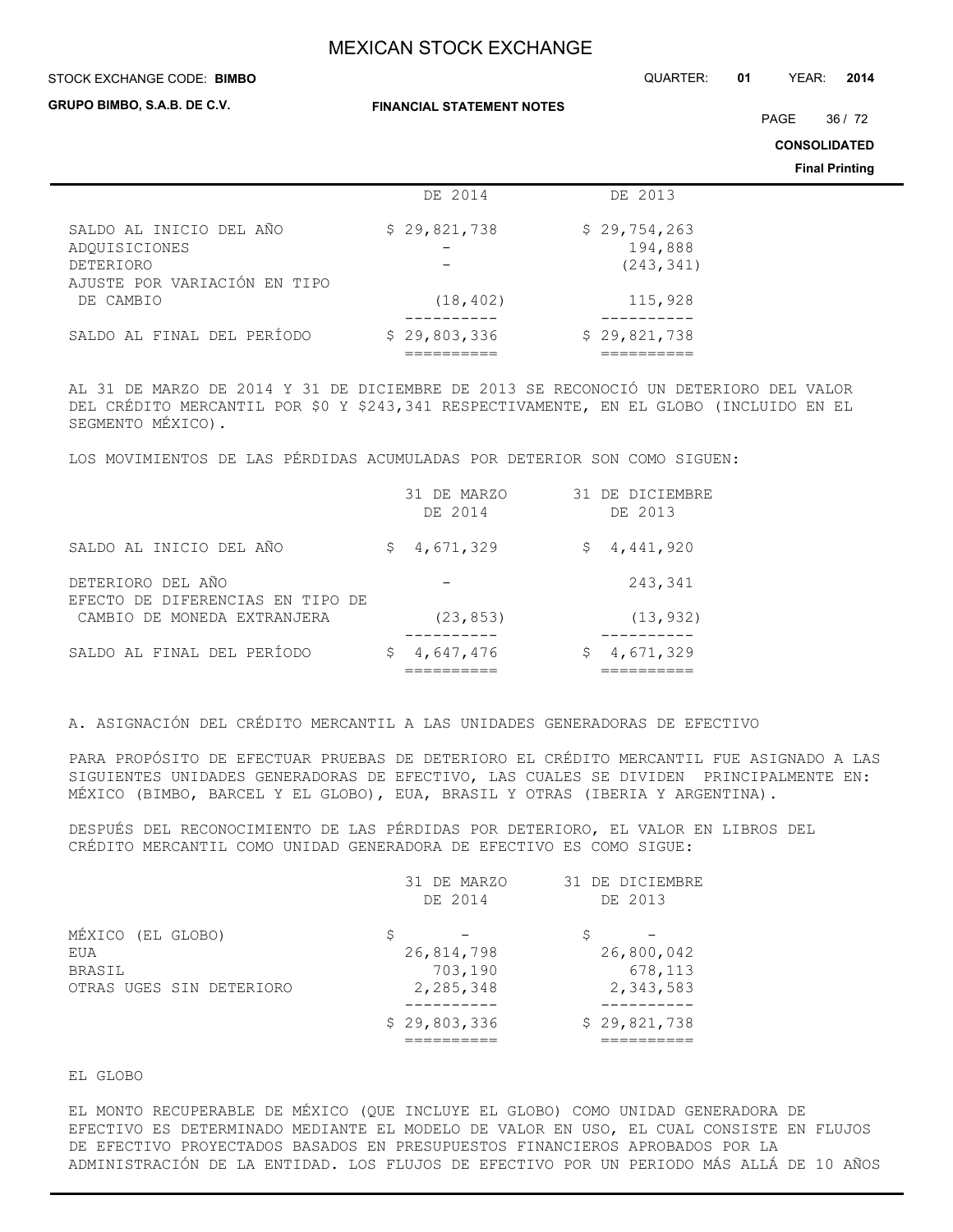STOCK EXCHANGE CODE: QUARTER: **01** YEAR: **2014 BIMBO**

**GRUPO BIMBO, S.A.B. DE C.V.**

**FINANCIAL STATEMENT NOTES**

PAGE 37 / 72

**CONSOLIDATED**

#### **Final Printing**

HAN SIDO ESTIMADOS UTILIZANDO TASAS DE CRECIMIENTO Y MARGEN DE OPERACIÓN QUE ALCANZA EL 8%, QUE CONSIDERAN EL PROMEDIO A LARGO PLAZO DE UTILIDADES DE OPERACIÓN DE LA INDUSTRIA ASÍ COMO TAMBIÉN LA EXPERIENCIA PASADA DE LA ENTIDAD. ASIMISMO, CONSIDERA PROYECCIONES DE FLUJOS DE EFECTIVO A 10 AÑOS DEBIDO A QUE ES EL PERIODO EN QUE LA ENTIDAD ESPERA ALCANZAR LA TASA DE CRECIMIENTO PROMEDIO DE LA INDUSTRIA. AL 31 DE MARZO DE 2014 Y AL 31 DE DICIEMBRE DE 2013, LA TASA DE DESCUENTO ANTES DE IMPUESTOS UTILIZADA FUE DE 9.3% ANUAL, CONSIDERANDO EL VALOR DEL DINERO EN EL TIEMPO Y LOS RIESGOS ESPECÍFICOS LIGADOS A LA UNIDAD GENERADORA DE EFECTIVO.

EUA

EL MONTO RECUPERABLE DE EUA COMO UNIDAD GENERADORA DE EFECTIVO ES DETERMINADO MEDIANTE EL MODELO DE VALOR EN USO, EL CUAL CONSISTE EN FLUJOS DE EFECTIVO PROYECTADOS BASADOS EN PRESUPUESTOS FINANCIEROS APROBADOS POR LA ADMINISTRACIÓN DE LA ENTIDAD. LOS FLUJOS DE EFECTIVO POR UN PERIODO MÁS ALLÁ DE 10 AÑOS HAN SIDO ESTIMADOS UTILIZANDO TASAS DE CRECIMIENTO Y MARGEN DE OPERACIÓN QUE ALCANZA EL 8%, QUE CONSIDERAN EL PROMEDIO A LARGO PLAZO DE UTILIDADES DE OPERACIÓN DE LA INDUSTRIA ASÍ COMO TAMBIÉN LA EXPERIENCIA PASADA DE LA ENTIDAD. ASIMISMO, CONSIDERA PROYECCIONES DE FLUJOS DE EFECTIVO A 10 AÑOS DEBIDO A QUE ES EL PERIODO EN QUE LA ENTIDAD ESPERA ALCANZAR LA TASA DE CRECIMIENTO PROMEDIO DE LA INDUSTRIA. AL 31 DE MARZO DE 2014 Y AL 31 DE DICIEMBRE DE 2013, LA TASA DE DESCUENTO ANTES DE IMPUESTOS UTILIZADA FUE DE 6.88% ANUAL, CONSIDERANDO EL VALOR DEL DINERO EN EL TIEMPO Y LOS RIESGOS ESPECÍFICOS LIGADOS A LA UNIDAD GENERADORA DE EFECTIVO. LA ADMINISTRACIÓN CREE QUE UN POSIBLE CAMBIO SIGNIFICATIVO EN LOS SUPUESTOS CLAVE EN LOS QUE SE BASA EL MONTO RECUPERABLE NO CAUSARÍA QUE EL VALOR EN LIBROS DE LA UNIDAD GENERADORA DE EFECTIVO EXCEDA EL MONTO RECUPERABLE.

## BRASIL

EL MONTO RECUPERABLE DE BRASIL COMO UNIDAD GENERADORA DE EFECTIVO ES DETERMINADO MEDIANTE EL MODELO DE VALOR EN USO, EL CUAL CONSISTE EN FLUJOS DE EFECTIVO PROYECTADOS BASADOS EN PRESUPUESTOS FINANCIEROS APROBADOS POR LA ADMINISTRACIÓN DE LA ENTIDAD. LOS FLUJOS DE EFECTIVO POR UN PERIODO MÁS ALLÁ DE 10 AÑOS HAN SIDO ESTIMADOS UTILIZANDO TASAS DE CRECIMIENTO Y MARGEN DE OPERACIÓN QUE ALCANZA EL 8%, QUE CONSIDERAN EL PROMEDIO A LARGO PLAZO DE UTILIDADES DE OPERACIÓN DE LA INDUSTRIA ASÍ COMO TAMBIÉN LA EXPERIENCIA PASADA DE LA ENTIDAD. ASIMISMO, CONSIDERA PROYECCIONES DE FLUJOS DE EFECTIVO A 10 AÑOS DEBIDO A QUE ES EL PERIODO EN QUE LA ENTIDAD ESPERA ALCANZAR LA TASA DE CRECIMIENTO PROMEDIO DE LA INDUSTRIA. AL 31 DE MARZO DE 2014 Y AL 31 DE DICIEMBRE DE 2013, LA TASA DE DESCUENTO ANTES DE IMPUESTOS UTILIZADA FUE DE 9.1% ANUAL, CONSIDERANDO EL VALOR DEL DINERO EN EL TIEMPO Y LOS RIESGOS ESPECÍFICOS LIGADOS A LA UNIDAD GENERADORA DE EFECTIVO.

#### OTROS

EL MONTO RECUPERABLE DE OTRAS UNIDADES GENERADORAS DE EFECTIVO ES DETERMINADO MEDIANTE EL MODELO DE VALOR EN USO, EL CUAL CONSISTE EN FLUJOS DE EFECTIVO PROYECTADOS BASADOS EN PRESUPUESTOS FINANCIEROS APROBADOS POR LA ADMINISTRACIÓN DE LA ENTIDAD, DICHOS PRESUPUESTOS CONTEMPLAN EL PERIODO DE 1 AÑO Y 5 AÑOS. LA ADMINISTRACIÓN CREE QUE UN POSIBLE CAMBIO SIGNIFICATIVO EN LOS SUPUESTOS CLAVE EN LOS QUE SE BASA EL MONTO RECUPERABLE NO CAUSARÍA QUE EL VALOR EN LIBROS DE LA UNIDAD GENERADORA DE EFECTIVO EXCEDA EL MONTO RECUPERABLE.

LOS SUPUESTOS CLAVE VARÍAN DE UGE A UGE; SIN EMBARGO, LOS SUPUESTOS CLAVE DE LARGO PLAZO CON MAYOR IMPACTO EN LAS PROYECCIONES DE FLUJOS DE EFECTIVO ESTÁN INCLUIDOS EN LA PERPETUIDAD. LOS RANGOS DE DICHOS SUPUESTOS SON COMO SIGUE: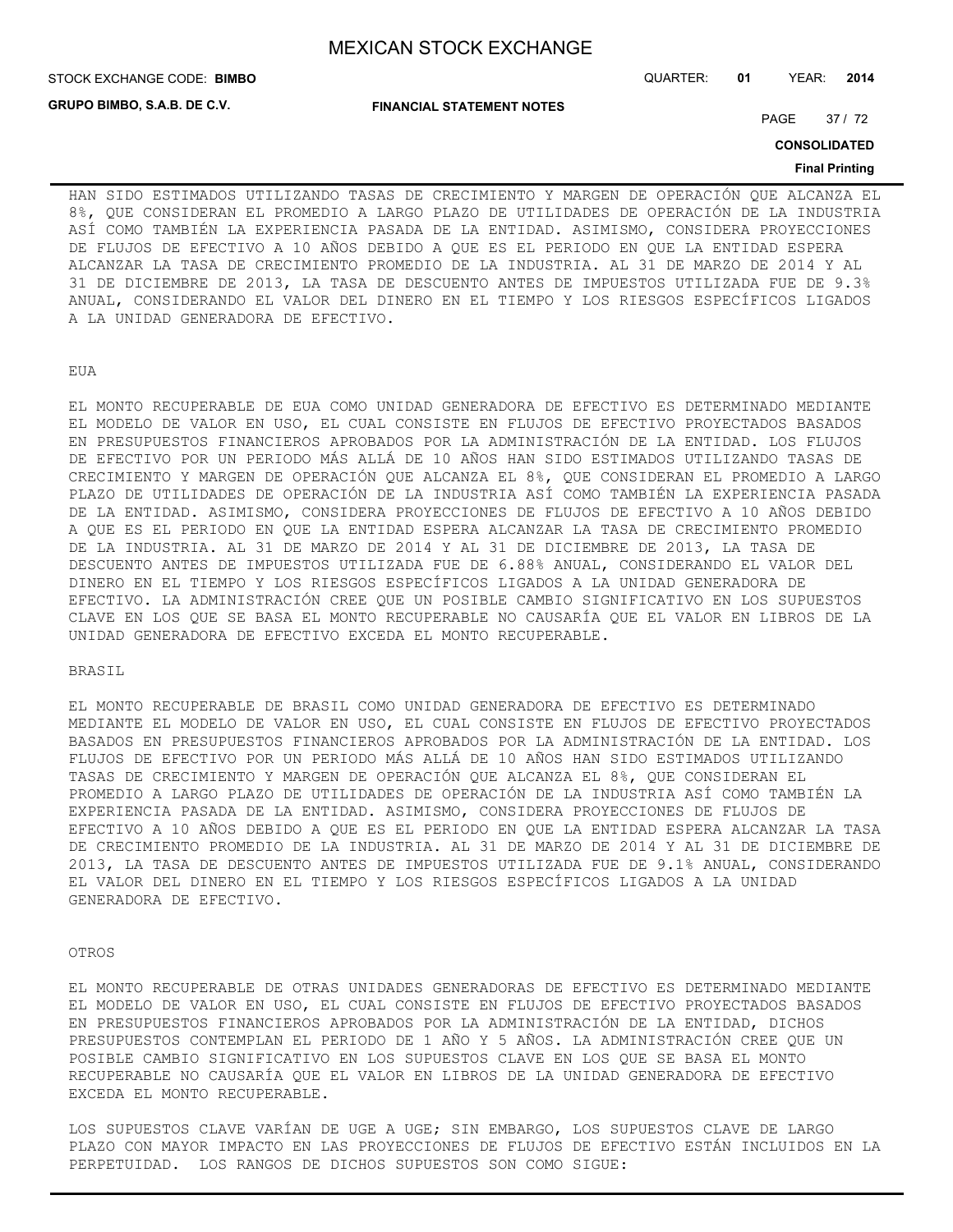**GRUPO BIMBO, S.A.B. DE C.V.**

**FINANCIAL STATEMENT NOTES**

STOCK EXCHANGE CODE: QUARTER: **01** YEAR: **2014 BIMBO**

PAGE 38 / 72

**CONSOLIDATED**

**Final Printing**

| CRECIMIENTO EN VENTAS            | - ર ક્ર  |
|----------------------------------|----------|
| MARGEN DE OPERACIÓN              | $8 - 12$ |
| INVERSIONES EN BIENES DE CAPITAL |          |
| COMO PORCENTAJE DE DEPRECIACIÓN  | 1 በ በ ዴ  |

11. DEUDA A LARGO PLAZO PRÉSTAMOS

BONOS INTERNACIONALES –

EL 25 DE ENERO DE 2012 LA COMPAÑÍA REALIZÓ UNA EMISIÓN CONFORME A LA REGLA 144 A Y LA REGULACIÓN S DE LA SECURITY EXCHANGE COMISIÓN ("SEC" POR SUS SIGLAS EN INGLÉS) POR 800 MILLONES DE DÓLARES ESTADOUNIDENSES CON VENCIMIENTO EL 25 DE ENERO DE 2022. DICHO FINANCIAMIENTO DEVENGA UNA TASA DE INTERÉS FIJA DEL 4.50% PAGADERA SEMESTRALMENTE. LOS RECURSOS PROVENIENTES DE LA PRESENTE EMISIÓN TUVIERON COMO DESTINO EL REFINANCIAMIENTO DE LA DEUDA.

| VALOR.       | 31 MARZO     | 31 DICIEMBRE |
|--------------|--------------|--------------|
| RAZONABLE    | DE 2014      | DE 2013      |
| \$10,788,610 | \$10,466,960 | \$10,461,200 |

EL 30 DE JUNIO DE 2010, LA COMPAÑÍA REALIZÓ UNA EMISIÓN CONFORME A LA REGLA 144 A REGULACIÓN S POR 800 MILLONES DE DÓLARES ESTADOUNIDENSES Y CON VENCIMIENTO EL 30 DE JUNIO DE 2020. SOBRE DICHO FINANCIAMIENTO, LA COMPAÑÍA DEBE PAGAR UNA TASA DE INTERÉS FIJA DEL 4.875% PAGADERA SEMESTRALMENTE. LOS RECURSOS DE DICHA EMISIÓN, FUERON APLICADOS AL REFINANCIAMIENTO DE DEUDA DE LA COMPAÑÍA.

| VALOR        | 31 MARZO     | 31 DICIEMBRE |
|--------------|--------------|--------------|
| RAZONABLE    | DE 2014      | DE 2013      |
|              |              |              |
| \$11,138,101 | \$10,466,960 | \$10,461,200 |

LOS BONOS INTERNACIONALES EMITIDOS POR LA COMPAÑÍA, CUENTAN CON LA GARANTÍA DE SUS PRINCIPALES SUBSIDIARIAS OPERATIVAS.

#### CERTIFICADOS BURSÁTILES

A LA FECHA, LA COMPAÑÍA MANTIENE VIGENTES DIVERSAS EMISIONES DE CERTIFICADOS BURSÁTILES.

BIMBO 12- CON EL PROPÓSITO DE REFINANCIAR PARCIALMENTE SU DEUDA DE LARGO PLAZO, EL 10 DE FEBRERO DE 2012 LA COMPAÑÍA EMITIÓ CERTIFICADOS BURSÁTILES CON VENCIMIENTO EN AGOSTO DE 2018 Y CON UNA TASA DE INTERÉS FIJA DE 6.83%.

| VALOR       | 31 MARZO    | 31 DICIEMBRE |
|-------------|-------------|--------------|
| RAZONABLE   | DE 2014     | DE 2013      |
| \$5,136,900 | \$5,000,000 | \$5,000,000  |

DURANTE 2009, LA COMPAÑÍA REALIZÓ LAS SIGUIENTES EMISIONES DE CERTIFICADOS BURSÁTILES, PAGADERAS A SU VENCIMIENTO. LOS RECURSOS OBTENIDOS DE DICHAS EMISIONES, FUERON UTILIZADOS PARA REFINANCIAR DEUDA DE LA COMPAÑÍA, ORIGINALMENTE CONTRATADA PARA HACER FRENTE A LA ADQUISICIÓN DE BFI.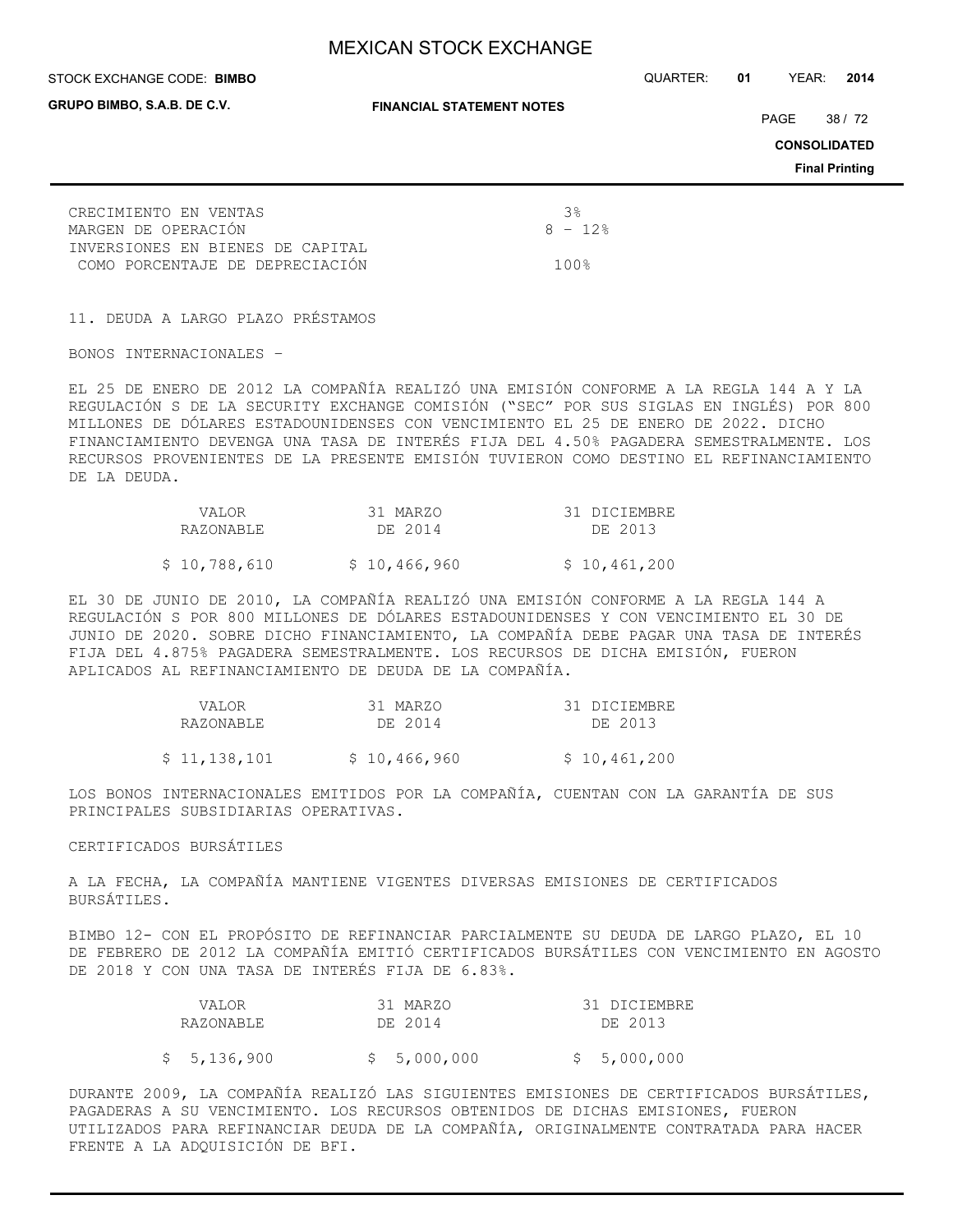STOCK EXCHANGE CODE: QUARTER: **01** YEAR: **2014 BIMBO**

**GRUPO BIMBO, S.A.B. DE C.V.**

**FINANCIAL STATEMENT NOTES**

PAGE 39 / 72

**CONSOLIDATED**

#### **Final Printing**

BIMBO 09- EMITIDOS EL 15 DE JUNIO DE 2009, CON VENCIMIENTO EN JUNIO DE 2014 Y CON UNA TASA DE INTERÉS APLICABLE A ESTA EMISIÓN DE TIIE DE 28 DÍAS MÁS 1.55 PUNTOS PORCENTUALES.

| VALOR     | 31 MARZO | 31 DICIEMBRE |
|-----------|----------|--------------|
| RAZONABLE | DE 2014  | DE 2013      |
|           |          |              |

 $$5,049,000$   $$5,000,000$   $$5,000,000$ 

BIMBO 09-2- EMITIDOS EL 15 DE JUNIO DE 2009 Y CON VENCIMIENTO EN JUNIO DE 2016 Y CON UNA TASA DE INTERÉS FIJA DEL 10.60%.

|  | <b>VALOR</b> | 31 MARZO    | 31 DICIEMBRE |
|--|--------------|-------------|--------------|
|  | RAZONABLE    | DE 2014     | DE 2013      |
|  | \$2,242,880  | \$2,000,000 | \$2,000,000  |

BIMBO 09-U- EMITIDOS EL 15 DE JUNIO DE 2009 POR UN MONTO DE 706,302 UDIS, CON VENCIMIENTO EN JUNIO DE 2016, DEVENGANDO UNA TASA DE INTERÉS FIJA DEL 6.05%. EL VALOR DE LA UDI AL 31 DE MARZO DE 2014 Y AL 31 DE DICIEMBRE DE 2013 ES DE \$5.1450 Y \$5.0587 PESOS POR UDI, RESPECTIVAMENTE.

| VALOR       | 31 MARZO    | 31 DICIEMBRE |
|-------------|-------------|--------------|
| RAZONABLE   | DE 2014     | DE 2013      |
| \$3,929,136 | \$3,633,984 | \$3,572,993  |

CRÉDITO BANCARIO SINDICADO

EL 26 DE ABRIL DE 2011, LA COMPAÑÍA CONTRATÓ UN CRÉDITO BANCARIO A LARGO PLAZO POR UN IMPORTE DE 1,300 MILLONES DE DÓLARES ESTADOUNIDENSES. EN DICHO CRÉDITO, PARTICIPA BANK OF AMERICA N.A. COMO AGENTE ADMINISTRADOR Y UN SINDICATO DE BANCOS INTEGRADO A LA FECHA POR DIEZ INSTITUCIONES. LA COMPAÑÍA DEBE PAGABA INTERESES A LA TASA LIBOR MÁS 1.10%. LOS RECURSOS OBTENIDOS DE ESTE FINANCIAMIENTO, FUERON APLICADOS AL REFINANCIAMIENTO DE OBLIGACIONES ORIGINALMENTE CONTRATADAS PARA FINANCIAR LA ADQUISICIÓN DE BFI Y PARA EL PAGO PARCIAL DE LA ADQUISICIÓN DE SARA LEE.

AL 31 DE MARZO DE 2014, LA COMPAÑÍA HABÍA LIQUIDADO LA TOTALIDAD DEL FINANCIAMIENTO.

| VALOR                    | 31 MARZO                 | 31 DICIEMBRE |
|--------------------------|--------------------------|--------------|
| RAZONABLE                | DE 2014                  | DE 2013      |
| $\overline{\phantom{m}}$ | $\overline{\phantom{0}}$ | 693,055      |

LÍNEA DE CRÉDITO COMPROMETIDA REVOLVENTE (MULTIMONEDA)

EN DICIEMBRE DE 2013, LA COMPAÑÍA RENOVÓ Y ENMENDÓ LOS TÉRMINOS Y CONDICIONES DE DICHA LÍNEA COMPROMETIDA MULTIMONEDA, CONTRATADA ORIGINALMENTE EL 26 DE ABRIL DE 2010.

DE ACUERDO A LOS NUEVOS TÉRMINOS Y CONDICIONES, SON NUEVE LAS INSTITUCIONES FINANCIERAS COMPROMETIDAS EN ESTA LÍNEA. EL IMPORTE TOTAL DE LA LÍNEA ES DE HASTA \$2,000 MILLONES DE DÓLARES, CON FECHA DE VENCIMIENTO EN EL 13 DE MARZO DE 2019 Y CON UNA TASA DE INTERÉS APLICABLE DE LIBOR MÁS 1.00% PARA DISPOSICIONES EN DÓLARES AMERICANOS, CDOR MÁS 1.00% PARA DISPOSICIONES EN DÓLARES CANADIENSES Y DE TIIE MÁS 0.75% PARA DISPOSICIONES EN PESOS.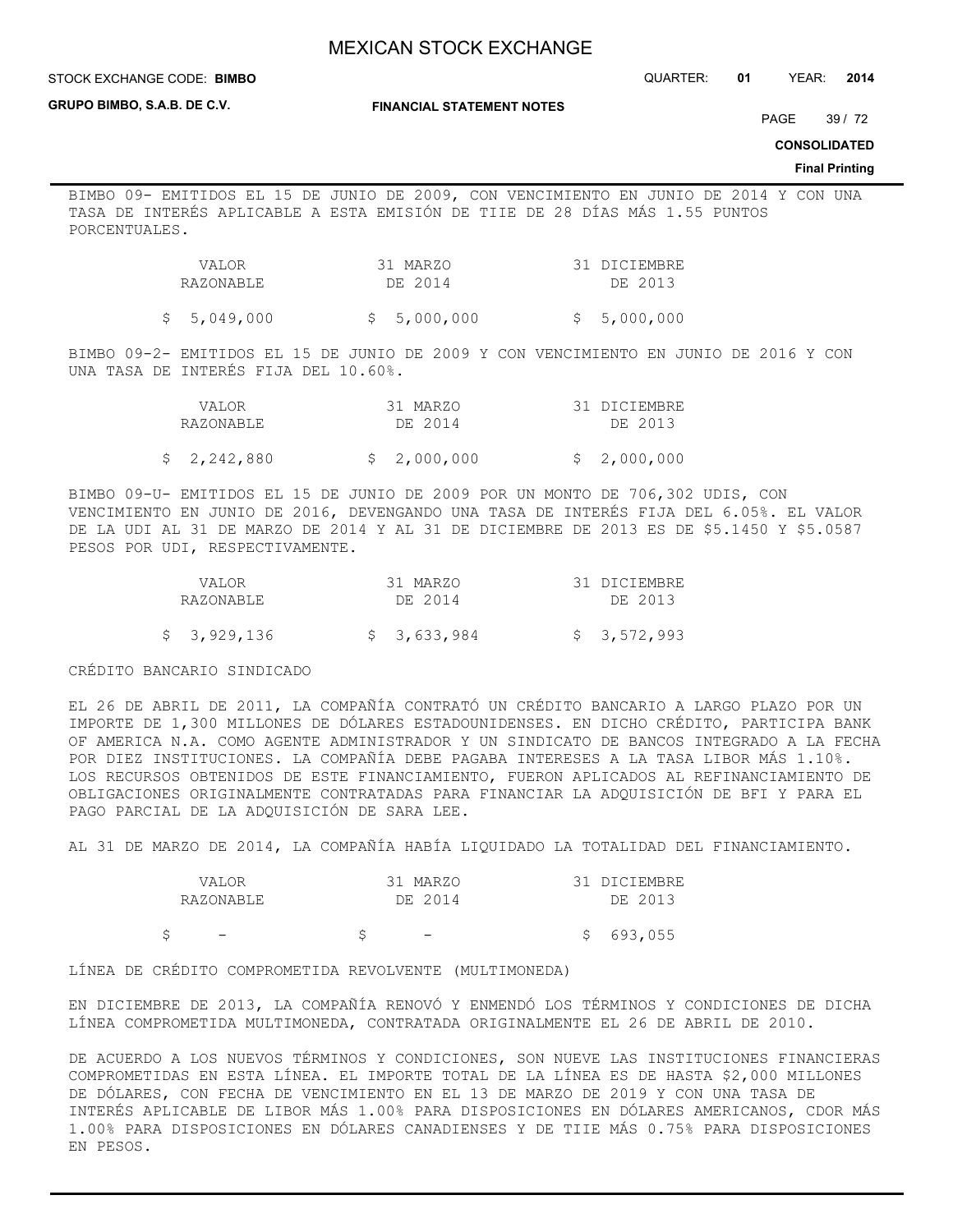| STOCK EXCHANGE CODE: BIMBO  |                                  |  |                         |  | YEAR:                       |                                  | 2014 |
|-----------------------------|----------------------------------|--|-------------------------|--|-----------------------------|----------------------------------|------|
| GRUPO BIMBO, S.A.B. DE C.V. | <b>FINANCIAL STATEMENT NOTES</b> |  |                         |  | PAGE<br><b>CONSOLIDATED</b> | 40 / 72<br><b>Final Printing</b> |      |
| VALOR<br>RAZONABLE          | 31 MARZO<br>DE 2014              |  | 31 DICIEMBRE<br>DE 2013 |  |                             |                                  |      |
| $\overline{\phantom{0}}$    |                                  |  | -                       |  |                             |                                  |      |

LOS CRÉDITOS BANCARIOS CONTRATADOS POR LA COMPAÑÍA, CUENTA CON EL AVAL DE SUS PRINCIPALES SUBSIDIARIAS OPERATIVAS.

## CRÉDITO REVOLVENTE EN DÓLARES ESTADOUNIDENSES

AL 31 DE MARZO DEL 2014, LA COMPAÑÍA TIENE DISPONIBLE UNA LÍNEA DE CRÉDITO REVOLVENTE COMPROMETIDA CON UNA INSTITUCIÓN BANCARIA ESTADOUNIDENSE POR UN MONTO DE HASTA 20 MILLONES DE DÓLARES ESTADOUNIDENSES CON FECHA DE VENCIMIENTO AL 28 DE NOVIEMBRE DE 2014. LOS PAGOS DE INTERESES SERÁN MENSUALES SOBRE EL SALDO REMANENTE ANUAL A UNA TASA DE INTERÉS LIBOR MÁS 0.90%. ADEMÁS, LA ENTIDAD PAGARÁ UNA COMISIÓN DEL 0.20% ANUAL POR LOS MONTOS NO DISPUESTOS. AL 31 DE MARZO DE 2014 LA COMPAÑÍA NO TENÍA SALDO DISPUESTO SOBRE ESTA LÍNEA. NO HAY CONVENIOS FINANCIEROS POR ESTA LÍNEA DE CRÉDITO REVOLVENTE.

| VALOR     | 31 MARZO | 31 DICIEMBRE |
|-----------|----------|--------------|
| RAZONABLE | DE 2014  | DE 2013      |

CRÉDITOS QUIROGRAFARIOS PARA CAPITAL DE TRABAJO

- - -

ENTRE EL 27 Y 30 DE DICIEMBRE DEL 2013, LA COMPAÑÍA CONTRATÓ, CON TRES INSTITUCIONES FINANCIERAS, TRES CRÉDITOS QUIROGRAFARIOS DE CORTO PLAZO POR UN MONTO DE 350, 1,500 Y 2,500 MILLONES DE PESOS RESPECTIVAMENTE. AL 31 DE MARZO DE 2014 LA COMPAÑÍA HABÍA PREPAGADO LA TOTALIDAD DE LOS CRÉDITOS.

|  | VALOR                    |  | 31 MARZO                 |  | 31 DICIEMBRE |
|--|--------------------------|--|--------------------------|--|--------------|
|  | RAZONABLE                |  | DE 2014                  |  | DE 2013      |
|  | $\overline{\phantom{0}}$ |  | $\overline{\phantom{0}}$ |  | \$1,900,000  |

OTROS - ALGUNAS SUBSIDIARIAS TIENEN CONTRATADOS OTROS PRÉSTAMOS DIRECTOS PARA SOLVENTAR PRINCIPALMENTE SUS NECESIDADES DE CAPITAL DE TRABAJO, CON VENCIMIENTOS QUE FLUCTÚAN ENTRE EL 2014 Y 2018, Y GENERAN INTERESES A DIVERSAS TASAS.

|                     | VALOR<br>RAZONABLE               | 31 MARZO<br>DE 2014 | 31 DICIEMBRE<br>DE 2013 |
|---------------------|----------------------------------|---------------------|-------------------------|
|                     | \$<br>1,522,854                  | \$<br>1,522,854     | \$1,500,706             |
|                     | \$39,807,482                     | \$38,090,758        | \$40,589,154            |
| DEUDA A LARGO PLAZO | MENOS - PORCIÓN CIRCULANTE DE LA |                     |                         |
|                     | 5,994,595<br>\$                  | \$5, 945, 595       | \$<br>7,997,043         |
| DEUDA A LARGO PLAZO |                                  |                     |                         |
|                     | \$33,812,887                     | \$32,145,163        | \$<br>32,331,929        |
|                     | MENOS - GASTOS POR EMISIÓN DE    |                     |                         |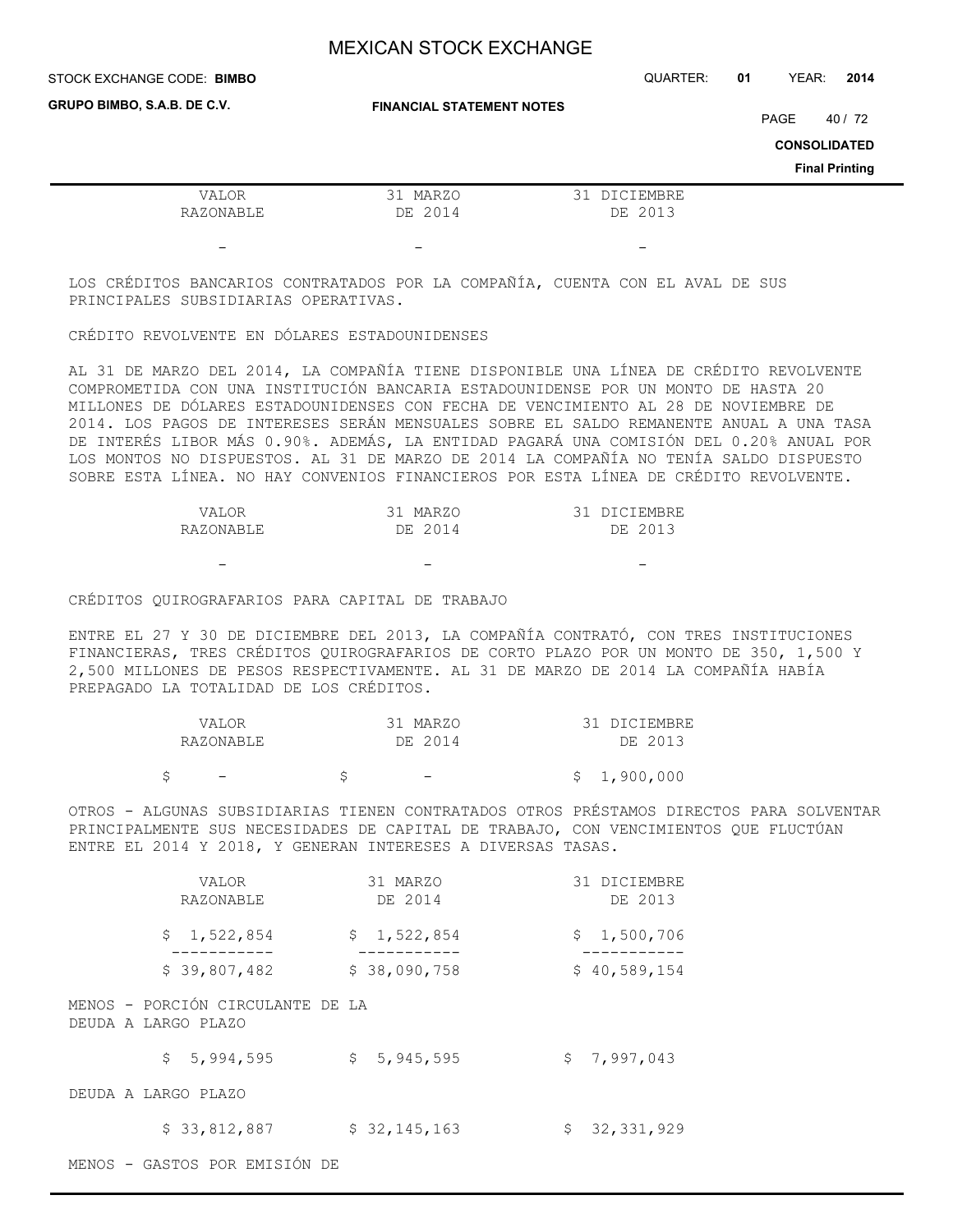| STOCK EXCHANGE CODE: BIMBO  |                                |                                  | QUARTER:      | 01 | YEAR:                       | 2014                           |
|-----------------------------|--------------------------------|----------------------------------|---------------|----|-----------------------------|--------------------------------|
| GRUPO BIMBO, S.A.B. DE C.V. |                                | <b>FINANCIAL STATEMENT NOTES</b> |               |    | PAGE<br><b>CONSOLIDATED</b> | 41/72<br><b>Final Printing</b> |
| DEUDA<br>\$                 |                                | \$<br>240,109                    | \$<br>260,182 |    |                             |                                |
| GASTOS DE EMISIÓN           | DEUDA A LARGO PLAZO DESPUÉS DE |                                  |               |    |                             |                                |
|                             | \$33,572,778                   | \$31,905,054                     | \$32,331,929  |    |                             |                                |

LOS VENCIMIENTOS DE LA DEUDA A LARGO PLAZO AL 31 DE MARZO DE 2014, SON COMO SIGUE:

| AÑOS                                             | IMPORTE                                                                                          |
|--------------------------------------------------|--------------------------------------------------------------------------------------------------|
| 2015<br>2016<br>2017<br>2018<br>AÑOS POSTERIORES | 49,473<br>\$<br>5,874,345<br>\$<br>34,375<br>\$<br>\$5, 253, 050<br>\$20,693,811<br>\$31,905,054 |

TODAS LAS EMISIONES DE CERTIFICADOS BURSÁTILES VIGENTES, LOS BONOS INTERNACIONALES Y EL CRÉDITO BANCARIO SINDICADO 2009 ESTÁN GARANTIZADOS POR LOS PRINCIPALES SUBSIDIARIAS DEL GRUPO. AL 31 DE MARZO DE 2014 Y AL 31 DE DICIEMBRE DE 2013 LA COMPAÑÍA HA CUMPLIDO CON TODAS LAS OBLIGACIONES DE HACER Y DE NO HACER INCLUYENDO DIVERSAS RAZONES FINANCIERAS ESTABLECIDAS EN LOS CONTRATOS DE CRÉDITO DE LA ENTIDAD Y SUS SUBSIDIARIAS.

TODAS LAS EMISIONES DE CERTIFICADOS BURSÁTILES VIGENTES, LOS BONOS INTERNACIONALES Y EL CRÉDITO BANCARIO SINDICADO 2009 ESTÁN GARANTIZADOS POR LOS PRINCIPALES SUBSIDIARIAS DEL GRUPO. AL 31 DE MARZO DE 2014 Y AL 31 DE DICIEMBRE DE 2013 LA COMPAÑÍA HA CUMPLIDO CON TODAS LAS OBLIGACIONES DE HACER Y DE NO HACER INCLUYENDO DIVERSAS RAZONES FINANCIERAS ESTABLECIDAS EN LOS CONTRATOS DE CRÉDITO DE LA ENTIDAD Y SUS SUBSIDIARIAS.

### 12. INSTRUMENTOS FINANCIEROS DERIVADOS

12.1 CATEGORÍAS DE LOS INSTRUMENTOS FINANCIEROS AL 31 DE MARZO DE 2014 Y 31 DICIEMBRE DE 2013

| 31 DE MARZO<br>DE 2014 | 31 DE DICIEMBRE<br>DE 2013 |
|------------------------|----------------------------|
|                        |                            |
|                        |                            |
|                        | \$2,503,980                |
| 15,939,000             | 15,847,581                 |
|                        |                            |
| 217,690                | 38,446                     |
|                        |                            |
|                        | 659,336                    |
|                        |                            |
| 19,736,499             | 19,049,343                 |
|                        | 3,578,809<br>\$            |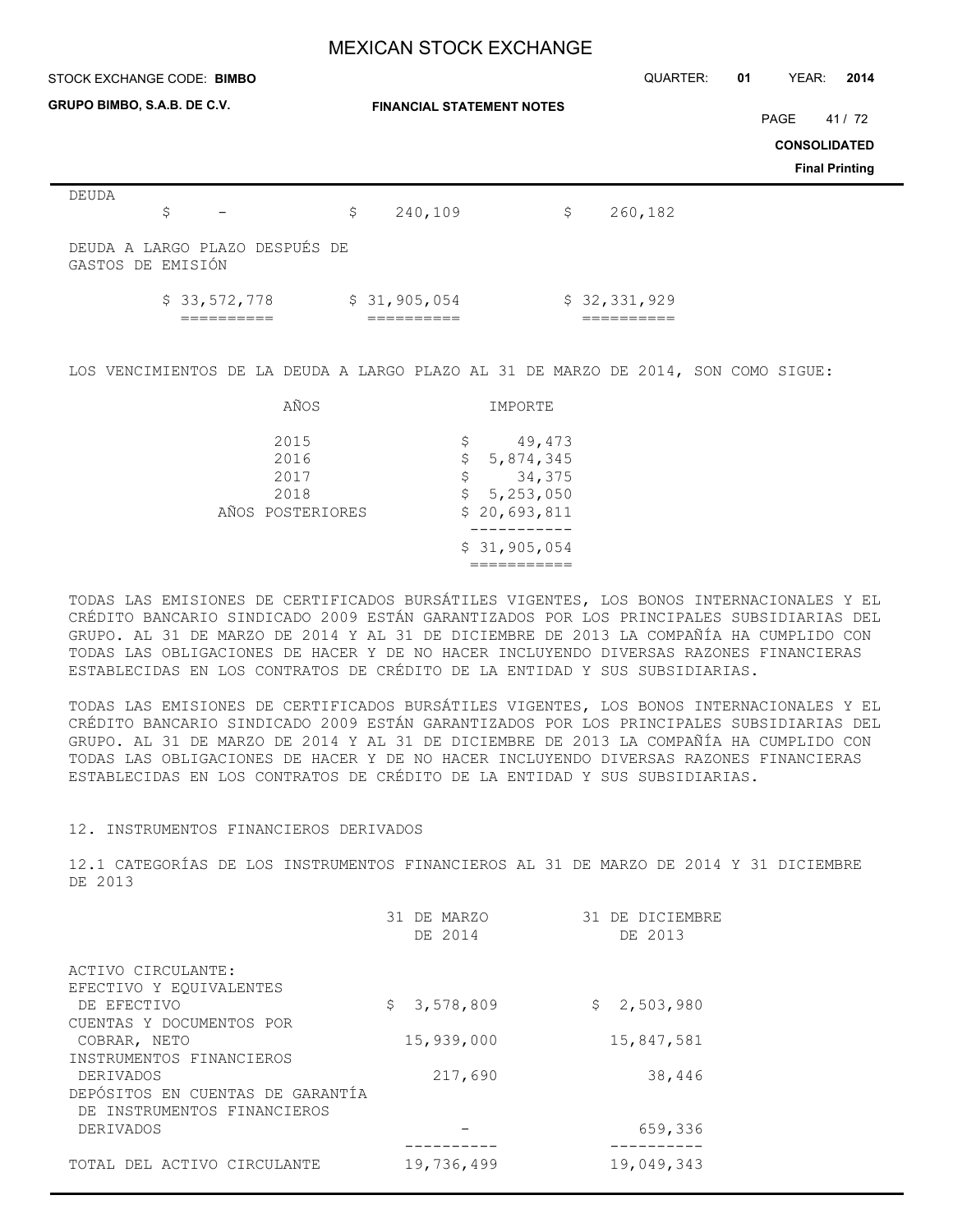**GRUPO BIMBO, S.A.B. DE C.V.**

**FINANCIAL STATEMENT NOTES**

STOCK EXCHANGE CODE: QUARTER: **01** YEAR: **2014 BIMBO**

PAGE 42 / 72

**CONSOLIDATED**

**Final Printing**

| CUENTAS POR COBRAR A LARGO PLAZO A<br>OPERADORES INDEPENDIENTES<br>INSTRUMENTOS FINANCIEROS DERIVADOS |                | 1,343,020<br>773,984       | 1,560,218<br>695,302        |
|-------------------------------------------------------------------------------------------------------|----------------|----------------------------|-----------------------------|
| TOTAL DEL ACTIVO                                                                                      |                | \$21,853,503<br>---------- | \$21,304,863<br>----------- |
| PASIVO CIRCULANTE:                                                                                    |                |                            |                             |
| CRÉDITOS BANCARIOS                                                                                    | $\mathsf{S}^-$ | 5,967,629                  | \$7,997,043                 |
| CUENTAS POR PAGAR A PROVEEDORES<br>OTRAS CUENTAS POR PAGAR                                            |                | 9,429,088                  | 10,220,753                  |
| Y PASIVOS ACUMULADOS                                                                                  |                | 11,750,247                 | 10, 777, 761                |
| INSTRUMENTOS FINANCIEROS DERIVADOS                                                                    |                | 589,829                    | 1,033,543                   |
| TOTAL DEL PASIVO CIRCULANTE                                                                           |                | 27,736,793                 | 30,029,100                  |
|                                                                                                       |                |                            |                             |
| CRÉDITOS BANCARIOS                                                                                    |                |                            | 1,096,718                   |
| CRÉDITOS BURSÁTILES                                                                                   |                | 32, 145, 164               | 31, 235, 211                |
| INSTRUMENTOS FINANCIEROS DERIVADOS                                                                    |                | 222,061                    | 236,334                     |
| TOTAL DEL PASIVO                                                                                      |                | \$60,104,018               | \$62,597,363                |
|                                                                                                       |                | ==========                 | ==========                  |

## 12.2 ADMINISTRACIÓN DE RIESGOS

LA ENTIDAD, DENTRO DEL MARCO DE SUS OPERACIONES COTIDIANAS, SE ENCUENTRA EXPUESTA A RIESGOS INTRÍNSECOS A DISTINTAS VARIABLES DE TIPO FINANCIERO, ASÍ COMO A VARIACIONES EN EL PRECIO DE ALGUNOS INSUMOS QUE COTIZAN EN MERCADOS FORMALES INTERNACIONALES. LA ENTIDAD CUENTA CON UN PROCESO ORDENADO DE MANEJO DE RIESGOS QUE RECAE EN ÓRGANOS REGULADORES LOS CUALES EVALÚAN LA NATURALEZA Y ALCANCE DE DICHOS RIESGOS.

LOS PRINCIPALES RIESGOS FINANCIEROS A LOS QUE ESTÁ SUJETA LA ENTIDAD SON:

- RIESGOS DE MERCADO
- RIESGOS DE TASA DE INTERÉS
- RIESGOS DE TIPO DE CAMBIO
- RIESGOS DE PRECIOS
- RIESGOS DE LIQUIDEZ
- RIESGOS DE CRÉDITO
- RIESGOS DE CAPITAL

LA TESORERÍA CORPORATIVA ES RESPONSABLE DE LA ADMINISTRACIÓN DE LOS RIESGOS DE TASA DE INTERÉS, DE TIPO DE CAMBIO, DE LIQUIDEZ Y DE CRÉDITO QUE EMANAN DE SU OPERACIÓN DIARIA. A SU VEZ, LOS SUBCOMITÉS DE RIESGO DE MERCADO DE MATERIAS PRIMAS SON LOS ENCARGADOS DE ADMINISTRAR EL RIESGO DE MERCADO DE PRECIOS INVOLUCRADO EN LA COMPRA DE INSUMOS; ASÍ MISMO REVISAN LA CONSISTENCIA DE LAS POSICIONES ABIERTAS DE LA ENTIDAD EN LOS MERCADOS DE FUTUROS CON LA ESTRATEGIA CORPORATIVA. AMBOS ORGANISMOS REPORTAN ESTAS ACTIVIDADES A LA DIRECCIÓN DE ADMINISTRACIÓN DE RIESGOS. LOS OBJETIVOS PRIMORDIALES DE LA DIRECCIÓN DE ADMINISTRACIÓN DE RIESGOS SON:

- IDENTIFICAR, EVALUAR Y MONITOREAR LOS RIESGOS EXTERNOS E INTERNOS QUE PUDIERAN IMPACTAR SIGNIFICATIVAMENTE A LA ENTIDAD;

- VALIDAR ÓRGANOS Y/O RESPONSABLES DE SU ADMINISTRACIÓN;

<sup>-</sup> PRIORIZAR RIESGOS;

<sup>-</sup> ASEGURAR LA ASIGNACIÓN Y SEGUIMIENTO DE LOS RIESGOS;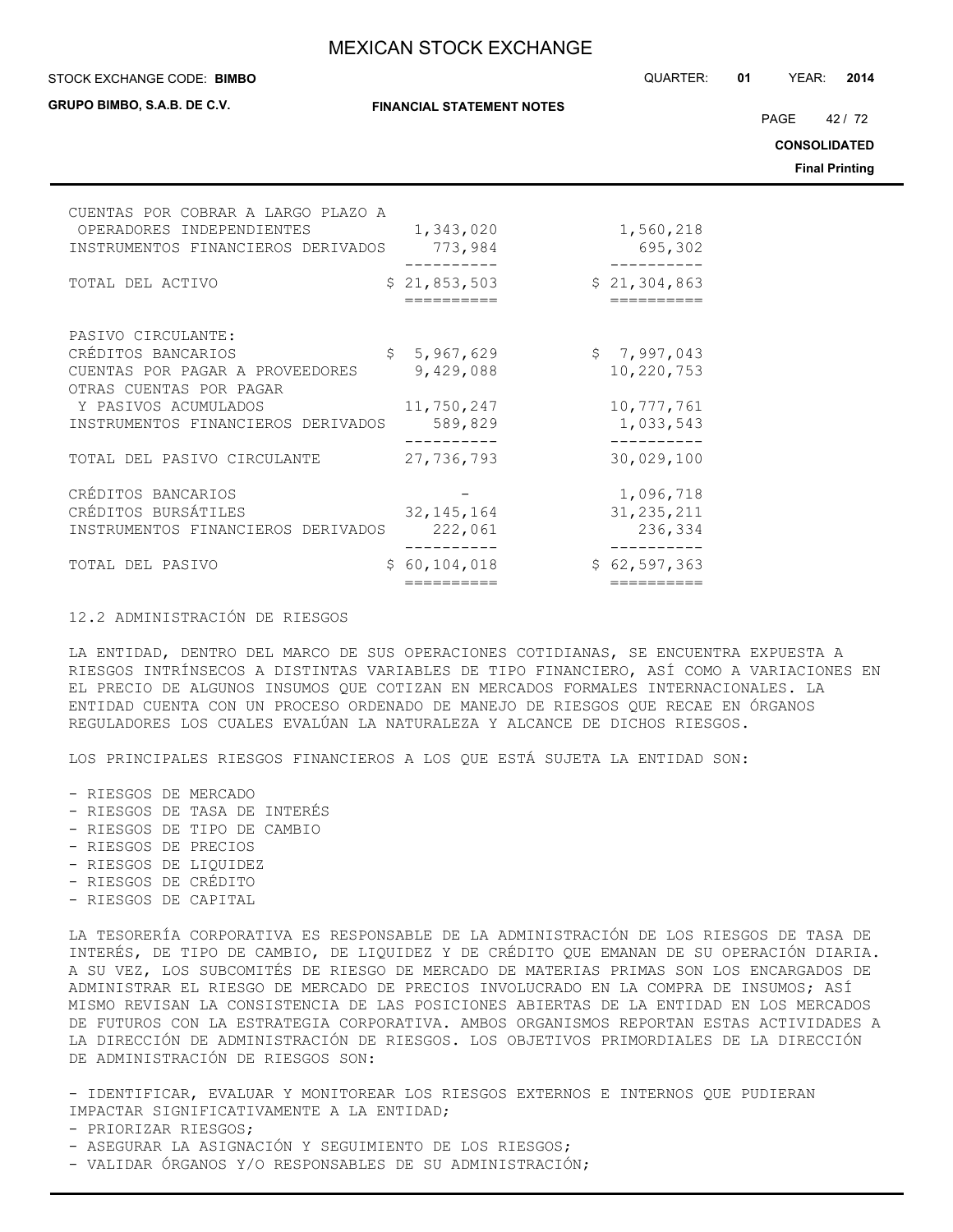STOCK EXCHANGE CODE: QUARTER: **01** YEAR: **2014 BIMBO**

**GRUPO BIMBO, S.A.B. DE C.V.**

**FINANCIAL STATEMENT NOTES**

PAGE 43/72

**CONSOLIDATED**

**Final Printing**

- VALIDAR AVANCES EN LA ADMINISTRACIÓN DE CADA UNO DE LOS RIESGOS PRIORITARIOS; Y - RECOMENDAR ACCIONES A SEGUIR.

EN VIRTUD DE QUE TODAS LAS VARIABLES A LAS QUE LA ENTIDAD SE ENCUENTRA EXPUESTA GUARDAN UN COMPORTAMIENTO DINÁMICO, LAS ESTRATEGIAS DE COBERTURA SON VALORADAS Y MONITOREADAS DE MANERA FORMAL Y PERIÓDICA. DE IGUAL FORMA, SON REPORTADAS AL ÁREA DE GOBIERNO CORRESPONDIENTE. LA FINALIDAD PRIMORDIAL ES ALCANZAR UNA POSICIÓN NEUTRAL Y EQUILIBRADA CON RELACIÓN A LA EXPOSICIÓN AL RIESGO DE UNA CIERTA VARIABLE FINANCIERA.

#### 12.2.1 RIESGOS DE MERCADO

LA ENTIDAD SE ENCUENTRA EXPUESTA A RIESGOS DE TASA DE INTERÉS Y RIESGOS DE TIPO DE CAMBIO, LOS CUALES SON GESTIONADOS POR LA TESORERÍA CORPORATIVA, ASÍ COMO DE RIESGOS DE PRECIO DE ALGUNOS INSUMOS GESTIONADOS POR LOS SUBCOMITÉS DE MATERIAS PRIMAS. PARA LO ANTERIOR, LA ENTIDAD EN OCASIONES UTILIZA INSTRUMENTOS FINANCIEROS DERIVADOS PARA MITIGAR EL POSIBLE IMPACTO DE FLUCTUACIONES EN DICHAS VARIABLES Y PRECIOS SOBRE SUS RESULTADOS. CONSIDERA QUE DICHOS INSTRUMENTOS OTORGAN FLEXIBILIDAD QUE PERMITE UNA MAYOR ESTABILIDAD DE UTILIDADES Y UNA MEJOR VISIBILIDAD Y CERTIDUMBRE CON RELACIÓN A LOS COSTOS Y GASTOS QUE SE HABRÁN DE SOLVENTAR EN EL FUTURO.

A TRAVÉS DE LAS ÁREAS RESPONSABLES, LA ENTIDAD DETERMINA LOS MONTOS Y PARÁMETROS OBJETIVOS SOBRE POSICIONES PRIMARIAS PARA LAS QUE SE CONTRATARÁ UN INSTRUMENTO FINANCIERO DERIVADO DE COBERTURA, Y LOGRAR ASÍ COMPENSAR UNO O MÁS DE LOS RIESGOS GENERADOS POR UNA TRANSACCIÓN O CONJUNTO DE TRANSACCIONES ASOCIADAS CON LA POSICIÓN PRIMARIA.

LA NEGOCIACIÓN CON INSTRUMENTOS DERIVADOS SE REALIZA SÓLO CON INSTITUCIONES DE RECONOCIDA SOLVENCIA Y SE HAN ESTABLECIDO LÍMITES PARA CADA INSTITUCIÓN.

LOS INSTRUMENTOS FINANCIEROS DERIVADOS QUE UTILIZA PRINCIPALMENTE SON:

A) CONTRATOS MEDIANTE LOS CUALES SE ESTABLECE LA OBLIGACIÓN BILATERAL DE INTERCAMBIAR FLUJOS DE EFECTIVO EN FECHAS FUTURAS PRESTABLECIDAS, SOBRE UN VALOR NOMINAL O DE REFERENCIA (SWAPS):

 1. DE TASAS DE INTERÉS (INTEREST RATE SWAPS) PARA EQUILIBRAR LA MEZCLA DE TASAS DE SUS PASIVOS FINANCIEROS ENTRE TASAS FIJAS Y VARIABLES.

 2. DE MONEDAS (CROSS CURRENCY SWAPS) PARA TRANSFORMAR LA MONEDA EN LA QUE SE ENCUENTRA DENOMINADO TANTO EL CAPITAL COMO LOS INTERESES DE UN PASIVO FINANCIERO.

B) CONTRATOS DE PRECIO ADELANTADO (FORWARDS) DE DIVISAS;

- C) OPCIONES DE COMPRA DE DIVISAS (CALLS);
- D) FUTUROS DE MATERIAS PRIMAS; Y
- E) OPCIONES SOBRE FUTUROS DE MATERIAS PRIMAS.

LA EXPOSICIÓN AL RIESGO DE MERCADO ES MONITOREADA Y REPORTADA CONTINUAMENTE POR EL ÁREA CORRESPONDIENTE.

LA ENTIDAD EFECTÚA ANÁLISIS DE SENSIBILIDAD YA QUE SU POLÍTICA SOBRE LA CONTRATACIÓN DE INSTRUMENTOS FINANCIEROS DERIVADOS ES QUE SUS OBJETIVOS SEAN EXCLUSIVAMENTE DE COBERTURA. ESTO ES, LA EVENTUAL CONTRATACIÓN DE UN INSTRUMENTO FINANCIERO DERIVADO DEBE DE ESTAR NECESARIAMENTE ASOCIADA A UNA POSICIÓN PRIMARIA QUE REPRESENTE ALGÚN RIESGO. CONSECUENTEMENTE, LOS MONTOS NOCIONALES DE UNO O TODOS LOS INSTRUMENTOS FINANCIEROS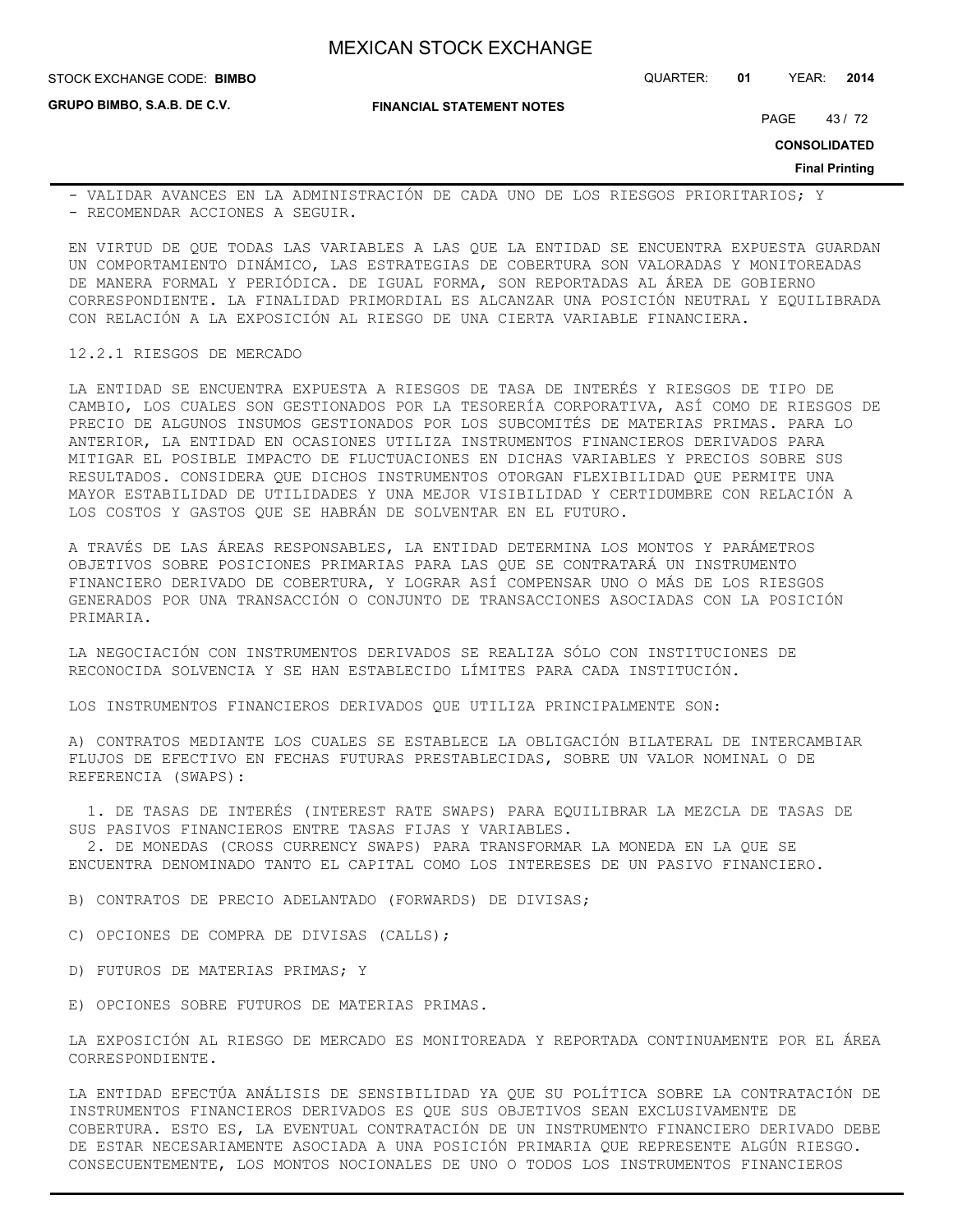STOCK EXCHANGE CODE: QUARTER: **01** YEAR: **2014 BIMBO**

**GRUPO BIMBO, S.A.B. DE C.V.**

**FINANCIAL STATEMENT NOTES**

PAGE 44 / 72

**CONSOLIDATED**

**Final Printing**

DERIVADOS CONTRATADOS PARA LA COBERTURA DE CIERTO RIESGO SERÁN CONSISTENTES CON LAS CANTIDADES DE LAS POSICIONES PRIMARIAS QUE REPRESENTAN LA POSICIÓN DE RIESGO. ASÍ MISMO, LA ENTIDAD NO REALIZA OPERACIONES EN LAS QUE EL BENEFICIO PRETENDIDO O FIN PERSEGUIDO SEAN LOS INGRESOS POR PRIMAS. SI LA ENTIDAD DECIDE LLEVAR A CABO UNA ESTRATEGIA DE COBERTURA EN DONDE SE COMBINEN OPCIONES, EL NETO DE LAS PRIMAS PAGADAS/COBRADAS DEBERÁ REPRESENTARLE UN EGRESO.

| LAS POSICIONES DE INSTRUMENTOS FINANCIEROS DERIVADOS SE INTEGRAN COMO SIGUE: | 31 DE MARZO 31 DE DICIEMBRE<br>DE 2014 | DE 2013                     |
|------------------------------------------------------------------------------|----------------------------------------|-----------------------------|
| ACTIVO:                                                                      |                                        |                             |
| CIRCULANTE -                                                                 |                                        |                             |
| FORWARDS                                                                     | 16,255<br>Ş.                           | \$,259                      |
| PRIMAS PAGADAS EN OPCIONES, NETAS                                            |                                        |                             |
| SWAPS                                                                        |                                        |                             |
| FUTUROS                                                                      |                                        |                             |
| VALOR RAZONABLE DE TRIGO,                                                    |                                        |                             |
| MAÍZ Y ACEITE DE SOYA                                                        | 443,970                                |                             |
| VALOR RAZONABLE DE GAS NATURAL                                               |                                        |                             |
| Y DIESEL                                                                     | 14,017                                 | 29,185                      |
| FORWARDS DE MATERIA PRIMAS                                                   | 420                                    |                             |
| DEPÓSITOS EN CUENTAS DE GARANTÍA                                             |                                        | 659,338                     |
|                                                                              |                                        | ---------                   |
| TOTAL DE INSTRUMENTOS FINANCIEROS                                            |                                        |                             |
| DERIVADOS A CORTO PLAZO                                                      | \$474,662                              | \$696,782                   |
|                                                                              | $=$ $=$ $=$ $=$ $=$ $=$ $=$ $=$ $=$    | ========                    |
|                                                                              |                                        |                             |
| SWAPS A LARGO PLAZO                                                          | \$773,984                              | \$695,302                   |
|                                                                              | $=$ $=$ $=$ $=$ $=$ $=$ $=$ $=$        | $=$ $=$ $=$ $=$ $=$ $=$ $=$ |
| PASIVO:                                                                      |                                        |                             |
| CIRCULANTE -                                                                 |                                        |                             |
| SWAPS                                                                        | \$ (573, 843)                          | \$ (615, 070)               |
| FORWARDS                                                                     | (14, 510)                              | (3, 065)                    |
| FUTUROS                                                                      |                                        |                             |
| VALOR RAZONABLE DE TRIGO,                                                    |                                        |                             |
| MAÍZ Y ACEITE DE SOYA                                                        |                                        | (415, 408)                  |
| DEPÓSITOS EN CUENTAS DE GARANTÍA                                             | (256, 972)                             |                             |
|                                                                              |                                        |                             |
| TOTAL DE INSTRUMENTOS FINANCIEROS                                            |                                        |                             |
| DERIVADOS A CORTO PLAZO                                                      | \$ (845, 325)                          | \$(1, 033, 543)             |
|                                                                              | ========                               |                             |
|                                                                              |                                        |                             |
| SWAPS A LARGO PLAZO                                                          | \$(222, 061)                           | \$ (236, 334)               |
|                                                                              | ========                               | =========                   |
|                                                                              |                                        |                             |
| CAPITAL CONTABLE:                                                            |                                        |                             |
| TOTAL VALUACIÓN DE INSTRUMENTOS FINANCIEROS                                  |                                        |                             |
| DE FLUJO DE EFECTIVO, NETO DE LOS                                            | \$564,385                              |                             |
| INTERESES DEVENGADOS                                                         |                                        | (316, 843)<br>\$.           |
| CONTRATOS CERRADOS DE FUTUROS NO                                             |                                        |                             |
| CONSUMIDOS                                                                   | (7, 824)                               | (43, 459)                   |
|                                                                              | 556,561                                | (360, 302)                  |
| ISR DIFERIDO, NETO                                                           | (189, 710)                             | 125,858                     |
|                                                                              | -------                                |                             |
|                                                                              |                                        |                             |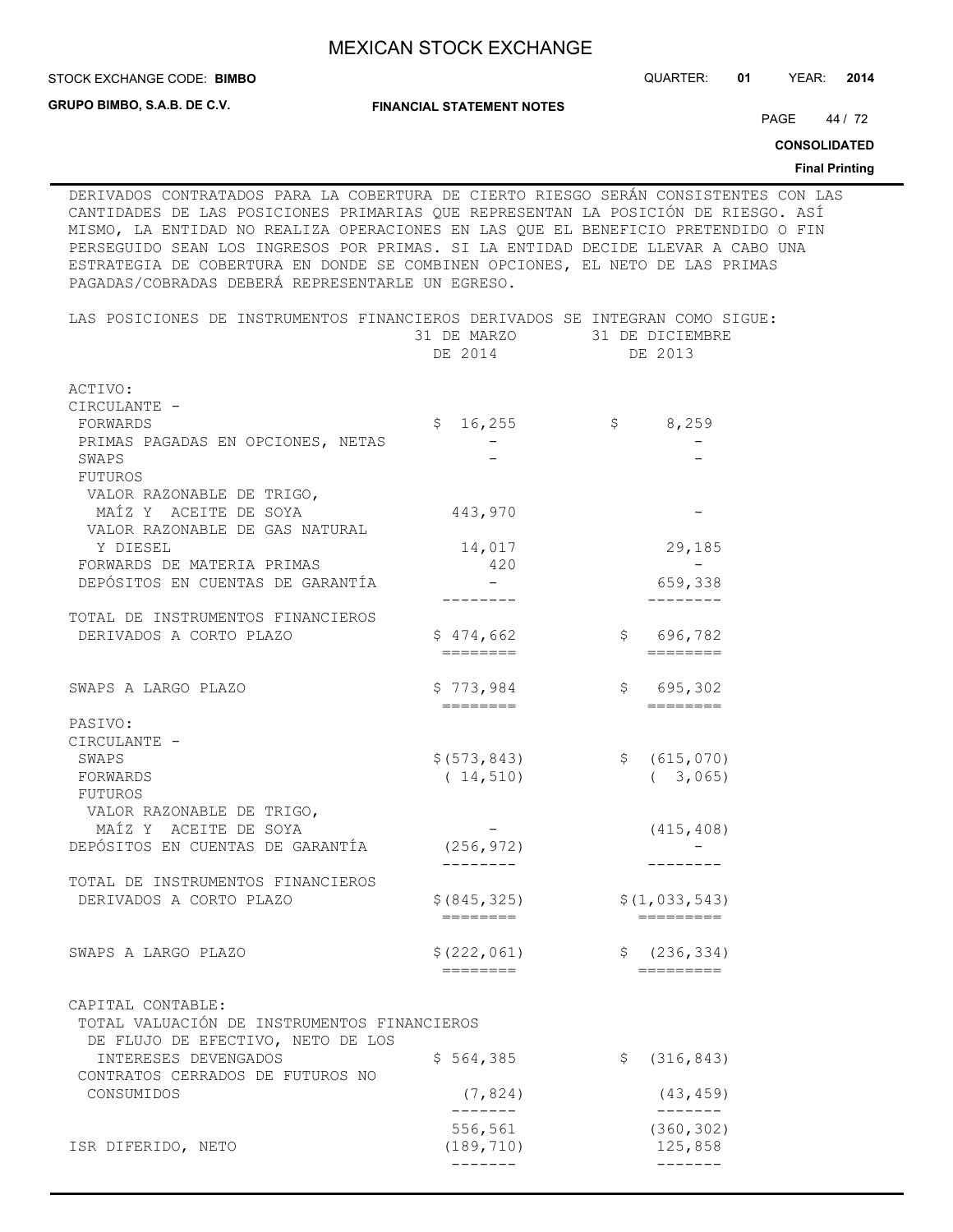**GRUPO BIMBO, S.A.B. DE C.V.**

STOCK EXCHANGE CODE: QUARTER: **01** YEAR: **2014 BIMBO**

**FINANCIAL STATEMENT NOTES**

PAGE 45/72

**CONSOLIDATED**

**Final Printing**

|            |  | TOTAL DE OTROS RESULTADOS |           |               |
|------------|--|---------------------------|-----------|---------------|
| INTEGRALES |  |                           | \$366,851 | \$ (234, 444) |
|            |  |                           | _______   | _______       |

### 12.2.2 ADMINISTRACIÓN DE RIESGO DE TASA DE INTERÉS

LA ENTIDAD ESTÁ EXPUESTA A RIESGO DE TASAS DE INTERÉS PRINCIPALMENTE POR PASIVOS FINANCIEROS. EL RIESGO ES ADMINISTRADO DE ACUERDO A UNA MEZCLA APROPIADA ENTRE TASA FIJA Y VARIABLE, LA CUAL EN OCASIONES SE LOGRA MEDIANTE LA CONTRATACIÓN DE SWAPS DE TASA DE INTERÉS. LOS DERIVADOS SON CONTRATADOS CON LA FINALIDAD DE CUBRIR DICHO RIESGO Y CUMPLEN CON TODOS LOS REQUISITOS PARA CLASIFICARLOS COMO DERIVADOS DE COBERTURA.

LA ADMINISTRACIÓN CONSIDERA QUE EL RIESGO DE TASA DE INTERÉS QUE EMANA DE LOS ACTIVOS FINANCIEROS DE LA ENTIDAD ES LIMITADO DEBIDO A QUE SE ENCUENTRAN CONTRATADOS A PLAZOS CORTOS.

AL 31 DE MARZO DE 2014 Y 31 DE DICIEMBRE DE 2013, LA ENTIDAD TIENE DEUDA A LARGO PLAZO CONTRATADA A TASAS VARIABLES REFERENCIADAS A TASA DE INTERÉS INTERBANCARIO DE EQUILIBRIO ("TIIE"), UNIDAD DE INVERSIÓN ("UDI"), Y A TASA DE INTERÉS INTERBANCARIO DE EQUILIBRIO ("TIIE"), UNIDAD DE INVERSIÓN ("UDI"), LONDON INTERBANK OFFERED RATE ("LIBOR"), RESPECTIVAMENTE, Y HA CONTRATADO SWAPS DE TASAS DE INTERÉS QUE CAMBIAN DICHO PERFIL. LOS SWAPS UTILIZADOS HAN SIDO DESIGNADOS COMO DE COBERTURA DE FLUJO DE EFECTIVO.

## SENSIBILIDAD A LAS TASAS DE INTERÉS

LOS ANÁLISIS DE SENSIBILIDAD QUE SE PRESENTAN A CONTINUACIÓN SE DETERMINARON CON BASE EN LOS SALDOS CON EXPOSICIÓN A TASAS DE INTERÉS A LA FECHA DE CIERRE DEL PERIODO, TANTO DE LOS INSTRUMENTOS FINANCIEROS DERIVADOS COMO PARA LOS NO DERIVADOS. POR LO ANTERIOR, PUEDEN NO SER REPRESENTATIVOS DEL RIESGO DE TASA A LO LARGO DE TODO EL PERIODO DEBIDO A LAS VARIACIONES EN LOS SALDOS SUJETOS A DICHA EXPOSICIÓN. PARA LOS INSTRUMENTOS A TASA VARIABLE, EL ANÁLISIS DE SENSIBILIDAD ASUME QUE EL SALDO AL CIERRE ESTUVO VIGENTE DURANTE TODO EL PERIODO. UN CAMBIO DE 20 PUNTOS BASE EN LAS TASA LIBOR A UN MES REPRESENTA LA EVALUACIÓN DE LA ADMINISTRACIÓN SOBRE UN CAMBIO RAZONABLEMENTE POSIBLE EN LAS MISMAS, EL CUAL SE DETERMINÓ CONSIDERANDO QUE LA TASA VIGENTE AL CIERRE ES MENOR Y UN CAMBIO EN LOS PUNTOS BASE USADOS REPRESENTARÍA UN CAMBIO DE MÁS DE CIEN POR CIENTO. LA ENTIDAD NO TIENE RIESGOS LIGADOS A MOVIMIENTOS EN LA TASA TIIE Y EN EL VALOR DE LA UDI YA QUE DICHOS RIESGOS SE ENCUENTRAN MITIGADOS EN SU TOTALIDAD MEDIANTE SWAPS DE TASA DE INTERÉS.

UN INCREMENTO/DECREMENTO DE 20 PUNTOS BASE EN LA TASA LIBOR, RESULTARÍA EN UN DECREMENTO/INCREMENTO EN LOS RESULTADOS DE LA ENTIDAD DE APROXIMADAMENTE \$0 Y \$405 POR LOS TRES MESES TERMINADOS EL 31 DE MARZO DE 2014 Y POR EL AÑO TERMINADO EL 31 DE DICIEMBRE DE 2013, RESPECTIVAMENTE, LO CUAL LA ADMINISTRACIÓN NO LO CONSIDERA SIGNIFICATIVO EN EL RESULTADO DE SUS OPERACIONES.

UN INCREMENTO DE 100 PUNTOS BASE EN LA TASA TIIE, RESULTARÍA EN UN INCREMENTO EN LA UTILIDAD INTEGRAL DE LA ENTIDAD DE APROXIMADAMENTE \$7,760 Y UN DECREMENTO DE 100 PUNTOS BASE EN LA TASA TIIE, RESULTARÍA EN UN DECREMENTO EN LA UTILIDAD INTEGRAL DE LA ENTIDAD DE APROXIMADAMENTE \$7,784 PARA LOS TRES MESES TERMINADOS EL 31 DE MARZO DE 2014 Y EL AÑO TERMINADO EL 31 DE DICIEMBRE DE 2013, RESPECTIVAMENTE.

12.2.3 ADMINISTRACIÓN DE RIESGO DE TIPO DE CAMBIO

LA ENTIDAD REALIZA TRANSACCIONES EN DIVERSAS MONEDAS Y REPORTA SUS ESTADOS FINANCIEROS EN PESOS MEXICANOS. DEBIDO A LO ANTERIOR, ESTÁ EXPUESTA A RIESGOS CAMBIARIOS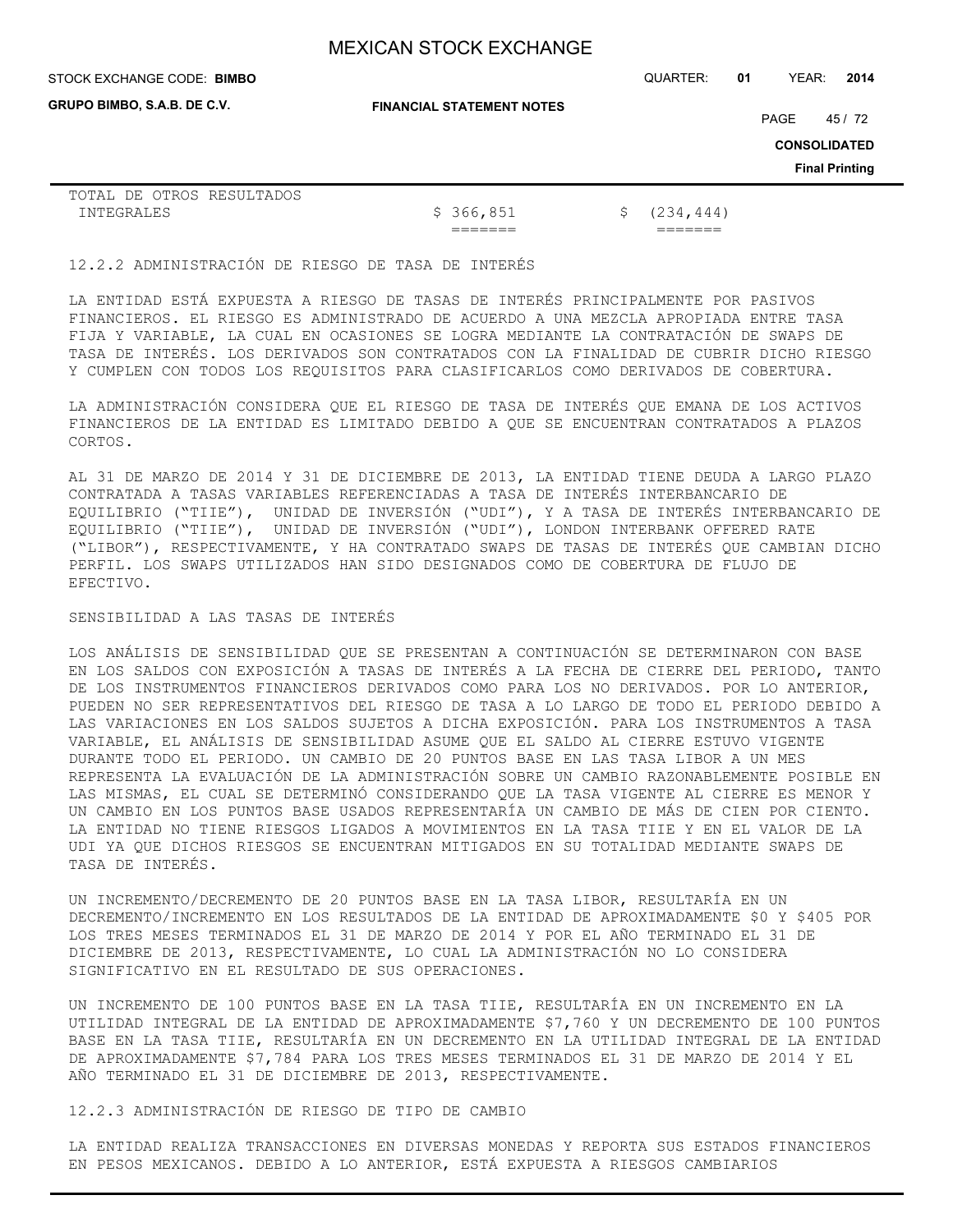**GRUPO BIMBO, S.A.B. DE C.V.**

**FINANCIAL STATEMENT NOTES**

STOCK EXCHANGE CODE: QUARTER: **01** YEAR: **2014 BIMBO**

PAGE 46 / 72

**CONSOLIDATED**

### **Final Printing**

TRANSACCIONALES (POR EJEMPLO, POR COMPRAS PRONOSTICADAS DE MATERIAS PRIMAS, CONTRATOS EN FIRME Y ACTIVOS Y PASIVOS MONETARIOS) Y DE CONVERSIÓN (POR EJEMPLO, POR SUS INVERSIONES NETAS EN SUBSIDIARIAS EN EL EXTRANJERO). PRINCIPALMENTE, ESTÁ EXPUESTA AL RIESGO DE VARIACIÓN EN EL PRECIO DEL PESO MEXICANO FRENTE AL DÓLAR ESTADOUNIDENSE.

- ADMINISTRACIÓN DE RIESGO DE TIPO DE CAMBIO POR CONVERSIÓN

DEBIDO A QUE LA ENTIDAD MANTIENE INVERSIONES EN SUBSIDIARIAS EN EL EXTRANJERO CUYA MONEDA FUNCIONAL NO ES EL PESO MEXICANO, SE ENCUENTRA EXPUESTA A UN RIESGO DE CONVERSIÓN DE MONEDA EXTRANJERA. ASIMISMO SE HAN CONTRATADO ACTIVOS Y PASIVOS FINANCIEROS INTERCOMPAÑÍAS EN DIVERSAS MONEDAS QUE IGUALMENTE PROVOCAN ESTE RIESGO.

LA COBERTURA A ESTE RIESGO DE CONVERSIÓN CAMBIARIA SE MITIGA EN GRAN MEDIDA A TRAVÉS DE LA DESIGNACIÓN DE UNO O MÁS PRÉSTAMOS DENOMINADOS EN ESTAS MONEDAS COMO COBERTURA CAMBIARIA DE LA EXPOSICIÓN DE CONVERSIÓN Y CIERTOS INSTRUMENTOS FINANCIEROS DERIVADOS, SIGUIENDO EL MODELO DE CONTABILIZACIÓN DE COBERTURA DE LA INVERSIÓN NETA EN SUBSIDIARIAS EN EL EXTRANJERO (RESULTADO DE COBERTURA ECONÓMICA NETA, DENTRO DE OTROS RESULTADOS INTEGRALES).

AL 31 DE MARZO DE 2014 Y 31 DE DICIEMBRE DE 2013, LOS IMPORTES DE LOS PRÉSTAMOS QUE HAN SIDO DESIGNADOS COMO COBERTURAS SOBRE LA INVERSIÓN NETA EN SUBSIDIARIAS EN EL EXTRANJERO ASCIENDEN A 2,822 Y 2,894 MILLONES DE DÓLARES ESTADOUNIDENSES, RESPECTIVAMENTE.

AL 31 DE MARZO DE 2014 Y 31 DE DICIEMBRE DE 2013, LOS IMPORTES QUE SE HAN DESIGNADO COMO COBERTURAS POR PRÉSTAMOS INTERCOMPAÑÍAS DE LARGO PLAZO SON 255 Y 255 MILLONES DE EUROS, RESPECTIVAMENTE.

LA POLÍTICA DE ADMINISTRACIÓN DE RIESGOS EN MATERIA DE RIESGO CAMBIARIO CONSISTE TAMBIÉN EN CUBRIR LOS FLUJOS DE EFECTIVO ESPERADOS, PRINCIPALMENTE EL DE LAS COMPRAS FUTURAS DE MATERIA PRIMA. DICHAS COMPRAS FUTURAS CUMPLEN CON LOS REQUISITOS PARA SER CONSIDERADAS COMO EXPOSICIONES ASOCIADAS CON OPERACIONES PRONOSTICADAS "ALTAMENTE PROBABLES" PARA EFECTOS DE LA CONTABILIDAD DE COBERTURAS. CUANDO LA COMPRA FUTURA SE LLEVA A CABO, LA ENTIDAD AJUSTA EL MONTO DEL ELEMENTO NO FINANCIERO QUE SE ENCONTRABA CUBIERTO PARA LA PÉRDIDA O GANANCIA PREVIAMENTE RECONOCIDA EN OTROS RESULTADOS INTEGRALES.

- ADMINISTRACIÓN DE RIESGO DE TIPO DE CAMBIO TRANSACCIONAL

LA POLÍTICA DE ADMINISTRACIÓN DE RIESGOS EN MATERIA DE RIESGO CAMBIARIO TRANSACCIONAL CONSISTE EN CUBRIR LOS FLUJOS DE EFECTIVO ESPERADOS, PRINCIPALMENTE DE OBLIGACIONES PREVISTAS LAS CUALES CUMPLEN CON LOS REQUISITOS PARA SER CONSIDERADAS COMO EXPOSICIONES ASOCIADAS CON OPERACIONES PRONOSTICADAS "ALTAMENTE PROBABLES" PARA EFECTOS DE LA CONTABILIDAD DE COBERTURAS.

#### SENSIBILIDAD AL TIPO DE CAMBIO

LOS ANÁLISIS DE SENSIBILIDAD QUE SE PRESENTAN A CONTINUACIÓN SE DETERMINARON CON BASE EN LOS SALDOS CON EXPOSICIÓN A TIPO DE CAMBIO A LA FECHA DE CIERRE DEL PERIODO TANTO DE LOS INSTRUMENTOS FINANCIEROS DERIVADOS COMO PARA LOS NO DERIVADOS, Y, POR LO TANTO, PUEDEN NO SER REPRESENTATIVOS DEL RIESGO DE TIPO DE CAMBIO DURANTE EL PERIODO DEBIDO A VARIACIONES EN LOS SALDOS SUJETOS A DICHA EXPOSICIÓN.

UNA DEVALUACIÓN/REVALUACIÓN DE \$1 PESO MEXICANO POR DÓLAR ESTADOUNIDENSE, QUE REPRESENTA LA EVALUACIÓN DE LA ADMINISTRACIÓN SOBRE UN CAMBIO RAZONABLEMENTE POSIBLE EN LA PARIDAD CAMBIARIA ENTRE ESAS MONEDAS, RESULTARÍA EN UN INCREMENTO/DECREMENTO DE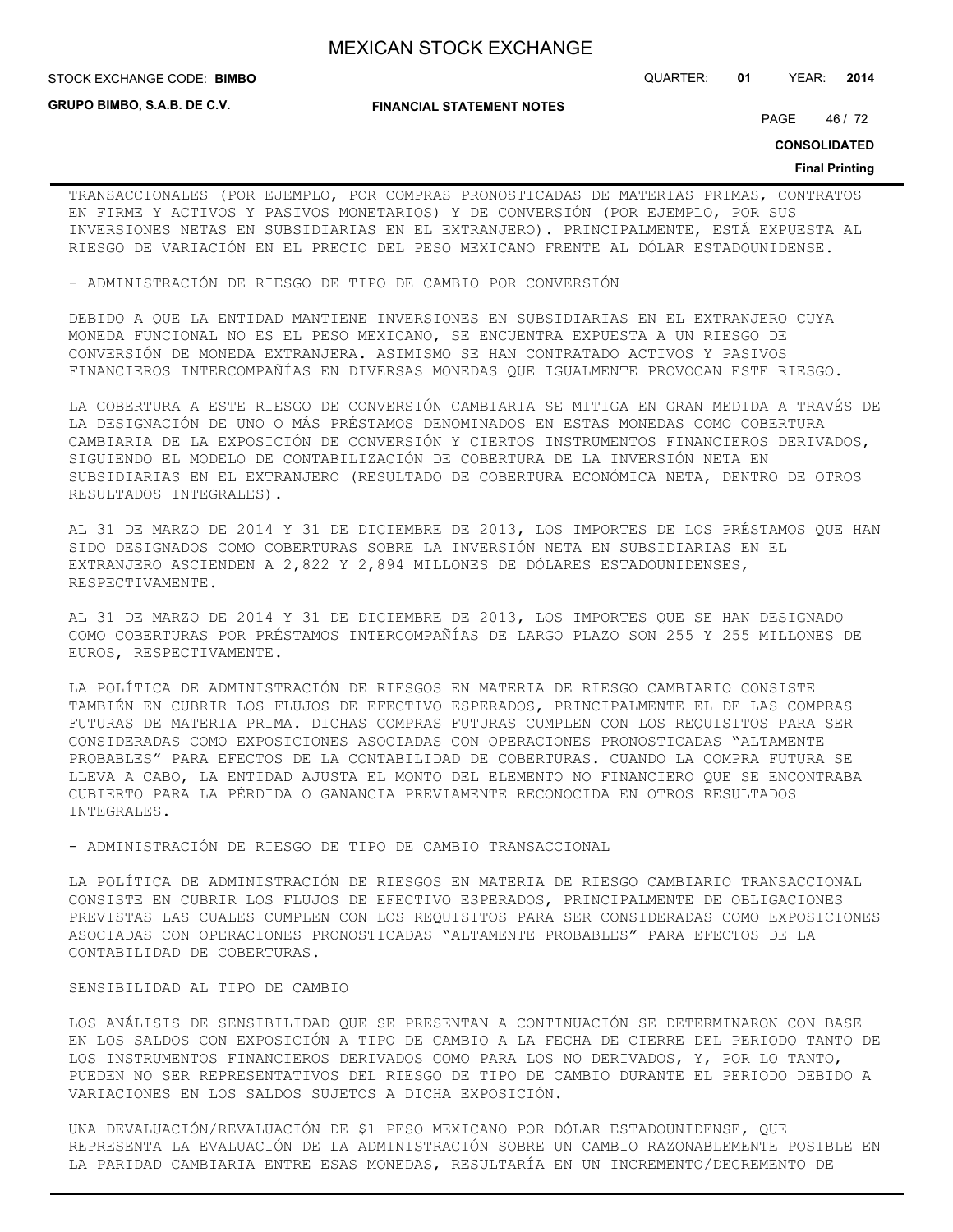STOCK EXCHANGE CODE: QUARTER: **01** YEAR: **2014 BIMBO**

**GRUPO BIMBO, S.A.B. DE C.V.**

**FINANCIAL STATEMENT NOTES**

PAGE 47 / 72

**CONSOLIDATED**

#### **Final Printing**

APROXIMADAMENTE \$55,000 Y \$108,000 EN LOS RESULTADOS, POR LOS TRES MESES TERMINADOS Y EL AÑO TERMINADO EL 31 DE DICIEMBRE DE 2013, RESPECTIVAMENTE.

DETALLE DE OPERACIONES DERIVADAS PARA CUBRIR EL RIESGO DE TASA DE INTERÉS Y TIPO DE CAMBIO

LAS CARACTERÍSTICAS DE DICHAS OPERACIONES DERIVADAS UTILIZADAS PARA LA COBERTURA DE LOS RIESGOS ANTES MENCIONADOS Y SU VALOR RAZONABLE A ESAS FECHAS SON:

CIFRAS AL 31 DE MARZO DE 2014

| FEC <sup>U</sup> | DF          | <b>MONT</b>     | TASA<br>7F. | יתיחור. | T.OF<br>. 7 A |
|------------------|-------------|-----------------|-------------|---------|---------------|
| TNICIO           | VENCIMIENTO | <b>NOCTONAT</b> | PAGADA      |         | RAZONARI.     |

A) SWAPS QUE CONVIERTEN EL CERTIFICADO BURSÁTIL BIMBO 09-2 EN PESOS MEXICANOS A DÓLARES ESTADOUNIDENSES Y CAMBIAN LA TASA DE INTERÉS DE PESOS MEXICANOS FIJA A DÓLARES ESTADOUNIDENSES FIJA:

13 SEP 2010 06 JUN 2016 \$155.3 (\*) 6.35% (USD) 10.60% (PESOS) \$ 44,170

B) SWAPS QUE MODIFICAN TASAS Y MONEDA DE LOS CERTIFICADOS BURSÁTILES BIMBO 09U:

|  |  |  | 10 JUN 2009 06 JUN 2016 \$1,000 10.54% (MXP) 6.05% (UDI) |  |  | \$235,842 |
|--|--|--|----------------------------------------------------------|--|--|-----------|
|  |  |  | 24 JUN 2009 06 JUN 2016 \$2,000 10.60% (MXP) 6.05% (UDI) |  |  | \$469,067 |

C) SWAPS QUE CONVIERTEN EL CERTIFICADO BURSÁTIL BIMBO 12 EN PESOS MEXICANOS A DÓLARES ESTADOUNIDENSES Y CAMBIAN LA TASA DE INTERÉS DE PESOS MEXICANOS FIJA A DÓLARES ESTADOUNIDENSES FIJA:

|  | 14 FEB 2012 3 AGO 2018     |  | $50.0$ (*) $6.83$ (MXP) |               | $3.24\%$ (USD) | S, | 5,254     |
|--|----------------------------|--|-------------------------|---------------|----------------|----|-----------|
|  | 15 FEB 2012 3 AGO 2018     |  | $50.0(*)$               | $6.83%$ (MXP) | $3.30\%$ (USD) | \$ | 5,153     |
|  | 17 FEB 2012 3 AGO 2018     |  | $50.0(*)$               | $6.83%$ (MXP) | $3.27%$ (USD)  | S, | 3,021     |
|  | 17 FEB 2012 3 AGO 2018     |  | $72.1(*)$               | $6.83%$ (MXP) | $3.33$ (USD)   | S. | 4,166     |
|  | 14 FEB 2012 3 AGO 2018     |  | $70.0(*)$               | $6.83%$ (MXP) | $3.27%$ (USD)  | S. | 527       |
|  | 14 FEB 2012 3 AGO 2018     |  | $100.0$ (*)             | $6.83%$ (MXP) | $3.25%$ (USD)  | S. | 6,784     |
|  |                            |  |                         |               |                |    |           |
|  | TOTAL ACTIVO A LARGO PLAZO |  |                         |               |                |    | \$773,984 |
|  |                            |  |                         |               |                |    |           |

D) SWAPS QUE FIJAN LAS TASAS DE INTERÉS DE LOS CERTIFICADOS BURSÁTILES BIMBO 09:  $5.85%$ 24 FEB 2011 9 JUN 2014 1,000 8.00% (FIJA) (TIIE+1.55%) \$ ( 6,076)  $5.85%$ 24 FEB 2011 9 JUN 2014 1,000 7.94% (FIJA) (TIIE+1.55%) \$ ( 6,118)  $5.85%$ 28 FEB 2011 9 JUN 2014 1,000 8.03% (FIJA) (TIIE+1.55%) \$ ( 5,868) 26 JUN 2009 9 JUN 2014 2,000 7.43% (FIJA) 4.30% (TIIE) \$ (16,623)

E) SWAPS QUE CONVIERTEN EL CERTIFICADO BURSÁTIL BIMBO 09 EN PESOS MEXICANOS A DÓLARES ESTADOUNIDENSES Y CAMBIAN LA TASA DE INTERÉS DE PESOS MEXICANOS FIJA A DÓLARES ESTADOUNIDENSES FIJA:

|  |  |  |  |  | 11 FEB 2011 9 JUN 2014 166.2 (*) 5.06% (USD) 8.98% (MXP) \$(161,769) |
|--|--|--|--|--|----------------------------------------------------------------------|
|  |  |  |  |  | 27 ABR 2011 9 JUN 2014 86.6 (*) 3.73% (USD) 7.94% (MXP) \$(126,885)  |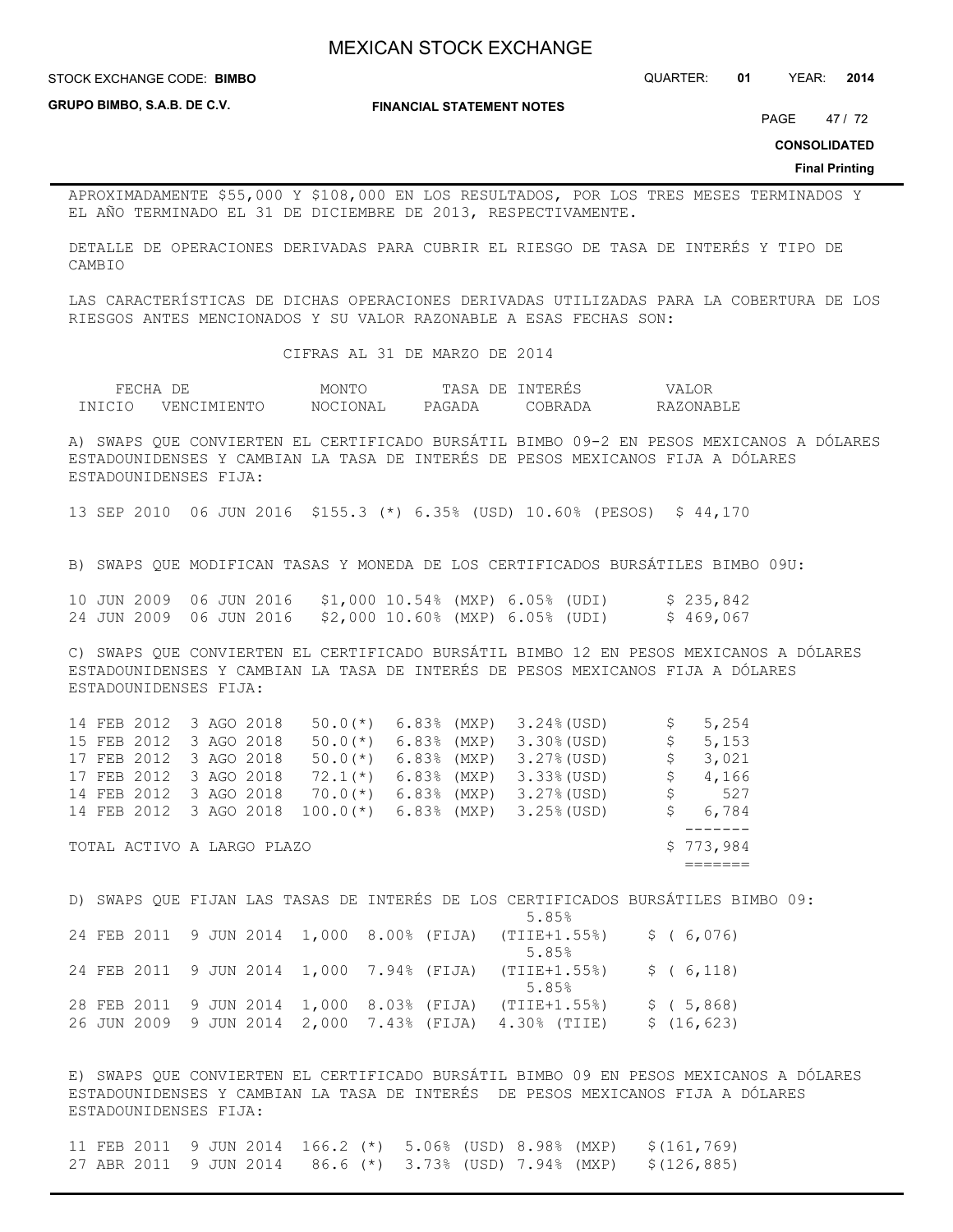STOCK EXCHANGE CODE: QUARTER: **01** YEAR: **2014 BIMBO**

**GRUPO BIMBO, S.A.B. DE C.V.**

**FINANCIAL STATEMENT NOTES**

PAGE 48 / 72

**CONSOLIDATED**

**Final Printing**

|  |  | 25 ABR 2011 9 JUN 2014 86.2 (*) 3.83% (USD) 8.03% (MXP) |  |  |  | \$(121,955) |
|--|--|---------------------------------------------------------|--|--|--|-------------|
|  |  | 28 ABR 2011 9 JUN 2014 86.7 (*) 3.78% (USD) 8.00% (MXP) |  |  |  | \$(128,549) |
|  |  |                                                         |  |  |  |             |
|  |  | TOTAL PASIVO A CORTO PLAZO                              |  |  |  | \$(573,843) |
|  |  |                                                         |  |  |  |             |

F) SWAPS QUE CONVIERTEN EL CERTIFICADO BURSÁTIL BIMBO 09-U EN PESOS MEXICANOS A DÓLARES ESTADOUNIDENSES Y CAMBIAN LA TASA DE INTERÉS DE PESOS MEXICANOS FIJA A DÓLARES ESTADOUNIDENSES FIJA:

| TOTAL PASIVO A LARGO PLAZO |  |  |  | \$(222,061) |
|----------------------------|--|--|--|-------------|
|                            |  |  |  |             |

(\*) MONTOS EN MILLONES DE DÓLARES ESTADOUNIDENSES (\*\*) MONTOS EN MILLONES DE EUROS

A) CON EL FIN DE TRANSFORMAR EN DÓLARES ESTADOUNIDENSES LA TASA EN PESOS MEXICANOS DE LA EMISIÓN DE CERTIFICADOS BURSÁTILES BIMBO 09-2 CON UN MONTO NOCIONAL DE \$2,000,000 (EQUIVALENTE A 155.3 MILLONES DE DÓLARES ESTADOUNIDENSES), EN 2010 SE CONTRATÓ UN SWAP DE MONEDAS QUE TRANSFORMAN EL PASIVO DE PESOS MEXICANOS A DÓLARES ESTADOUNIDENSES. EL TIPO DE CAMBIO APLICABLE A ESTE INSTRUMENTO ES DE \$12.88 Y LA TASA DE INTERÉS FIJA APLICABLE ES DE 6.35%.

B) CON RELACIÓN A LA EMISIÓN DE CERTIFICADOS BURSÁTILES BIMBO 09U, ENTRE EL 10 Y EL 24 DE JUNIO DE 2009 SE CONTRATARON DOS SWAPS DE MONEDAS POR \$1,000,000 Y \$2,000,000 QUE EN CONJUNTO COMPLETAN EL MONTO ORIGINAL TOTAL DE LA EMISIÓN BIMBO 09U Y QUE TRANSFORMAN LA DEUDA DE 6.05% DE UDIS A PESOS MEXICANOS A UNA TASA FIJA DE 10.54% Y 10.60%, RESPECTIVAMENTE.

C) CON EL FIN DE TRANSFORMAR LA TOTALIDAD DE LOS CERTIFICADOS BURSÁTILES BIMBO 12 DE PESOS MEXICANOS A DÓLARES ESTADOUNIDENSES, ENTRE EL 14 Y EL 17 DE FEBRERO DE 2012 SE CONTRATARON 6 CROSS CURRENCY SWAPS POR UN MONTO EN MILLONES DE DÓLARES ESTADOUNIDENSES DE 50, 50, 50, 72.1, 70 Y 100, RESPECTIVAMENTE. TODOS ESTOS INSTRUMENTOS RECIBEN 6.83% EN PESOS MEXICANOS Y PAGAN 3.24%, 3.30%, 3.33%, 3.27%, 3.25% Y 3.33% RESPECTIVAMENTE.

D) PARA CUBRIR EL RIESGO DE LA VARIABILIDAD DE LA TASA EN LA EMISIÓN DE CERTIFICADOS BURSÁTILES BIMBO 09, EL 26 DE JUNIO DE 2009 SE CONTRATÓ UN SWAP POR \$2,000,000 QUE FIJA LA TASA VARIABLE A 7.43%, A PARTIR DEL 13 DE JULIO DE 2009. SIGUIENDO ESTE MISMO FIN, EL 24 DE FEBRERO DE 2011 SE CONTRATARON DOS INSTRUMENTOS POR \$1,000,000 QUE FIJAN DE TIIE+1.55% A 8.00% Y A 7.94%, RESPECTIVAMENTE, Y EL 28 DE FEBRERO DE 2011 SE CONTRATÓ OTRO INSTRUMENTO POR \$1,000,000 QUE FIJA DE TIIE+1.55% A 8.03%.

E) CON EL FIN DE TRANSFORMAR LA PORCIÓN FIJA DE LOS CERTIFICADOS BURSÁTILES BIMBO 09 DE PESOS MEXICANOS A DÓLARES ESTADOUNIDENSES, EL 17 DE FEBRERO DE 2011 SE CONTRATÓ UN SWAP DE MONEDAS Y TASAS POR \$2,000,000 (EQUIVALENTES A 166 MILLONES DE DÓLARES ESTADOUNIDENSES); EL TIPO DE CAMBIO APLICABLE A ESTE INSTRUMENTO FUE DE \$12.05 PESOS MEXICANOS Y LA TASA DE INTERÉS EN DÓLARES ESTADOUNIDENSES SE FIJÓ EN 5.06%. CON ESTE MISMO FIN, ENTRE EL 25 Y EL 28 DE ABRIL DE 2011 SE CONTRATARON OTROS 3 INSTRUMENTOS, CADA UNO POR \$1,000,000, LOS TIPOS DE CAMBIO APLICABLES FUERON \$11.53, \$11.55 Y \$11.60 PESOS MEXICANOS POR DÓLAR ESTADOUNIDENSE Y LAS TASAS DE INTERÉS FIJAS EN DÓLARES ESTADOUNIDENSES FUERON 3.78%, 3.73% Y 3.83%, RESPECTIVAMENTE.

F) CON EL FIN DE TRANSFORMAR LAS PORCIONES PASIVAS DE LOS INSTRUMENTOS RELACIONADOS A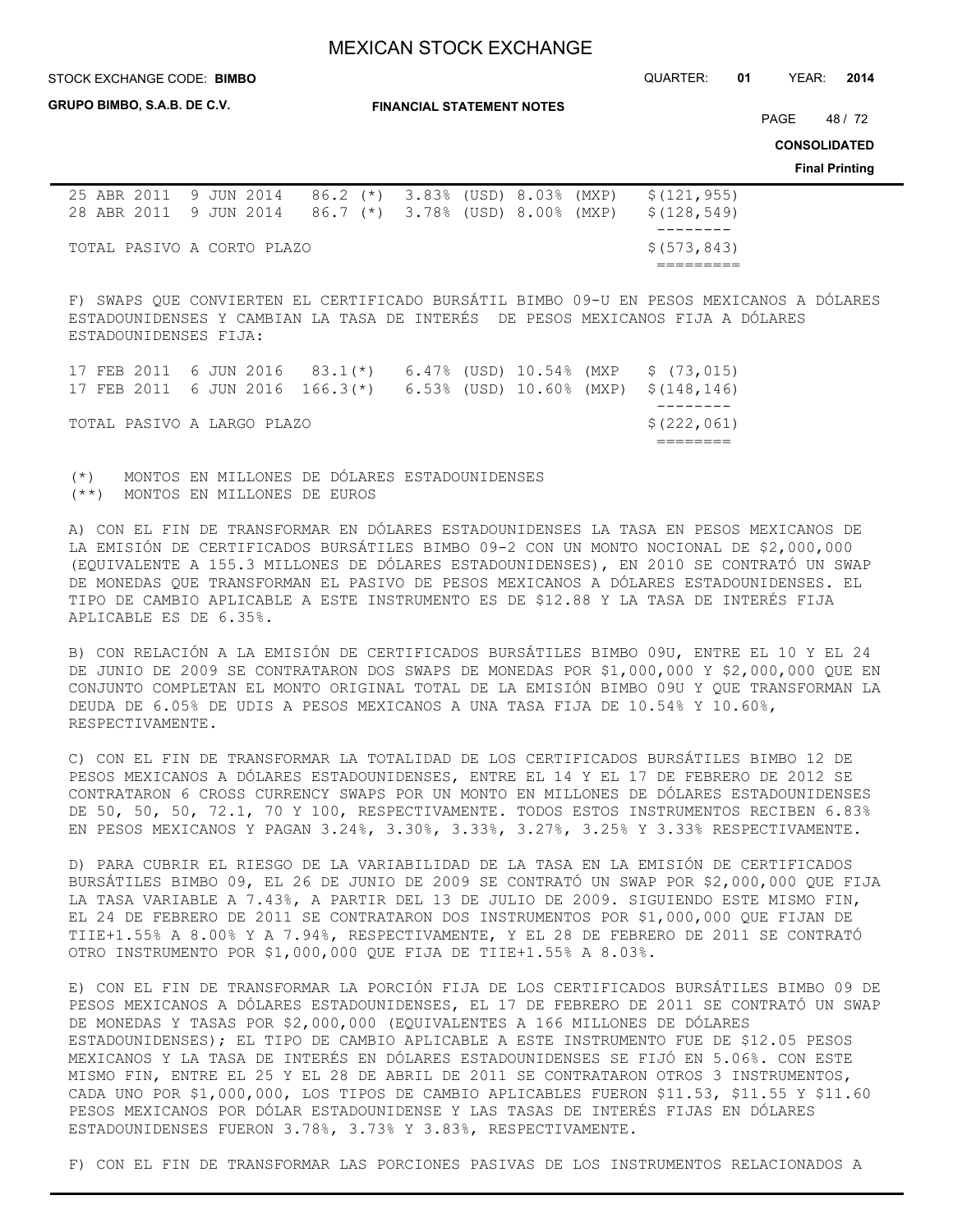STOCK EXCHANGE CODE: QUARTER: **01** YEAR: **2014 BIMBO**

**GRUPO BIMBO, S.A.B. DE C.V.**

**FINANCIAL STATEMENT NOTES**

PAGE 49 / 72

**CONSOLIDATED**

#### **Final Printing**

LA EMISIÓN DE LOS CERTIFICADOS BURSÁTILES BIMBO 09-U DE PESOS MEXICANOS A DÓLARES ESTADOUNIDENSES, EL 17 DE FEBRERO DE 2011 SE CONTRATARON DOS SWAPS DE MONEDAS Y TASAS POR \$1,000,000 (EQUIVALENTES A 83.1 MILLONES DE DÓLARES ESTADOUNIDENSES) Y \$2,000,000 (EQUIVALENTES A 166.3 MILLONES DE DÓLARES ESTADOUNIDENSES), RESPECTIVAMENTE. EL TIPO DE CAMBIO APLICABLE A ESTOS INSTRUMENTOS ES DE \$12.03 PESOS MEXICANOS POR DÓLAR ESTADOUNIDENSE Y LAS TASAS DE INTERÉS FIJAS APLICABLES SON 6.47% Y 6.53%, RESPECTIVAMENTE.

CIFRAS AL 31 DE DICIEMBRE DE 2013

| FECHA  | DF.         | MONTC          | TASA<br>DЕ. | INTERES | VALOR     |  |  |
|--------|-------------|----------------|-------------|---------|-----------|--|--|
| TNICIO | VENCIMIENTC | 'IONAL<br>NOCI | PAGADA      | 'ORRADA | RAZONABLE |  |  |

A) SWAPS QUE CONVIERTEN EL CERTIFICADO BURSÁTIL BIMBO 09-2 EN PESOS MEXICANOS A DÓLARES ESTADOUNIDENSES Y CAMBIAN LA TASA DE INTERÉS DE PESOS MEXICANOS FIJA A DÓLARES ESTADOUNIDENSES FIJA:

13 SEP 2010 06 JUN 2016 \$155.3 (\*) 6.35% (USD) 10.60% (PESOS) \$ 17,326

B) SWAPS QUE MODIFICAN TASAS Y MONEDA DE LOS CERTIFICADOS BURSÁTILES BIMBO 09U:

|  |  |  | 10 JUN 2009 06 JUN 2016 \$1,000 10.54% (MXP) 6.05% (UDI) |  |  | \$211,740 |
|--|--|--|----------------------------------------------------------|--|--|-----------|
|  |  |  | 24 JUN 2009 06 JUN 2016 \$2,000 10.60% (MXP) 6.05% (UDI) |  |  | \$420,616 |

C) SWAPS QUE CONVIERTEN EL CERTIFICADO BURSÁTIL BIMBO 12 EN PESOS MEXICANOS A DÓLARES ESTADOUNIDENSES Y CAMBIAN LA TASA DE INTERÉS DE PESOS MEXICANOS FIJA A DÓLARES ESTADOUNIDENSES FIJA:

|  | TOTAL ACTIVO A LARGO PLAZO |  |                         |               |                                      |    | \$695,302 |
|--|----------------------------|--|-------------------------|---------------|--------------------------------------|----|-----------|
|  |                            |  |                         |               |                                      |    |           |
|  | 14 FEB 2012 3 AGO 2018     |  | $100.0$ (*) 6.83% (MXP) |               | $3.25%$ (USD)                        |    | \$13,137  |
|  | 14 FEB 2012 3 AGO 2018     |  | $70.0(*)$               | $6.83%$ (MXP) | $3.27%$ (USD)                        |    | \$6,639   |
|  | 17 FEB 2012 3 AGO 2018     |  | $72.1(*)$               | $6.83%$ (MXP) | $3.33$ (USD)                         |    | 8,941     |
|  | 17 FEB 2012 3 AGO 2018     |  | $50.0(*)$               | $6.83%$ (MXP) | $3.27%$ (USD)                        |    | \$4,716   |
|  | 15 FEB 2012 3 AGO 2018     |  | $50.0$ (*) 6.83% (MXP)  |               | $3.30\%$ (USD)                       | S. | 7,050     |
|  | 14 FEB 2012 3 AGO 2018     |  |                         |               | $50.0$ (*) $6.83$ (MXP) $3.24$ (USD) |    | 5,137     |

D) SWAPS QUE FIJAN TASAS DEL CRÉDITO BANCARIO A LARGO PLAZO EN DÓLARES ESTADOUNIDENSES: 27 MAY 2009 15 ENE 2014 37.5(\*) 2.33% (FIJA) .19% (LIBOR) \$ (884) E) SWAPS QUE FIJAN LAS TASAS DE INTERÉS DE LOS CERTIFICADOS BURSÁTILES BIMBO 09:  $5.85%$ 24 FEB 2011 9 JUN 2014 1,000 8.00% (FIJA) (TIIE+1.55%) \$ (12,103)  $5.85%$ 24 FEB 2011 9 JUN 2014 1,000 7.94% (FIJA) (TIIE+1.55%) \$ (12,302)  $5.85%$ 28 FEB 2011 9 JUN 2014 1,000 8.03% (FIJA) (TIIE+1.55%) \$ (11,876) 26 JUN 2009 9 JUN 2014 2,000 7.43% (FIJA) 4.30% (TIIE) \$ (33,414)

F) SWAPS QUE CONVIERTEN EL CERTIFICADO BURSÁTIL BIMBO 09 EN PESOS MEXICANOS A DÓLARES ESTADOUNIDENSES Y CAMBIAN LA TASA DE INTERÉS DE PESOS MEXICANOS FIJA A DÓLARES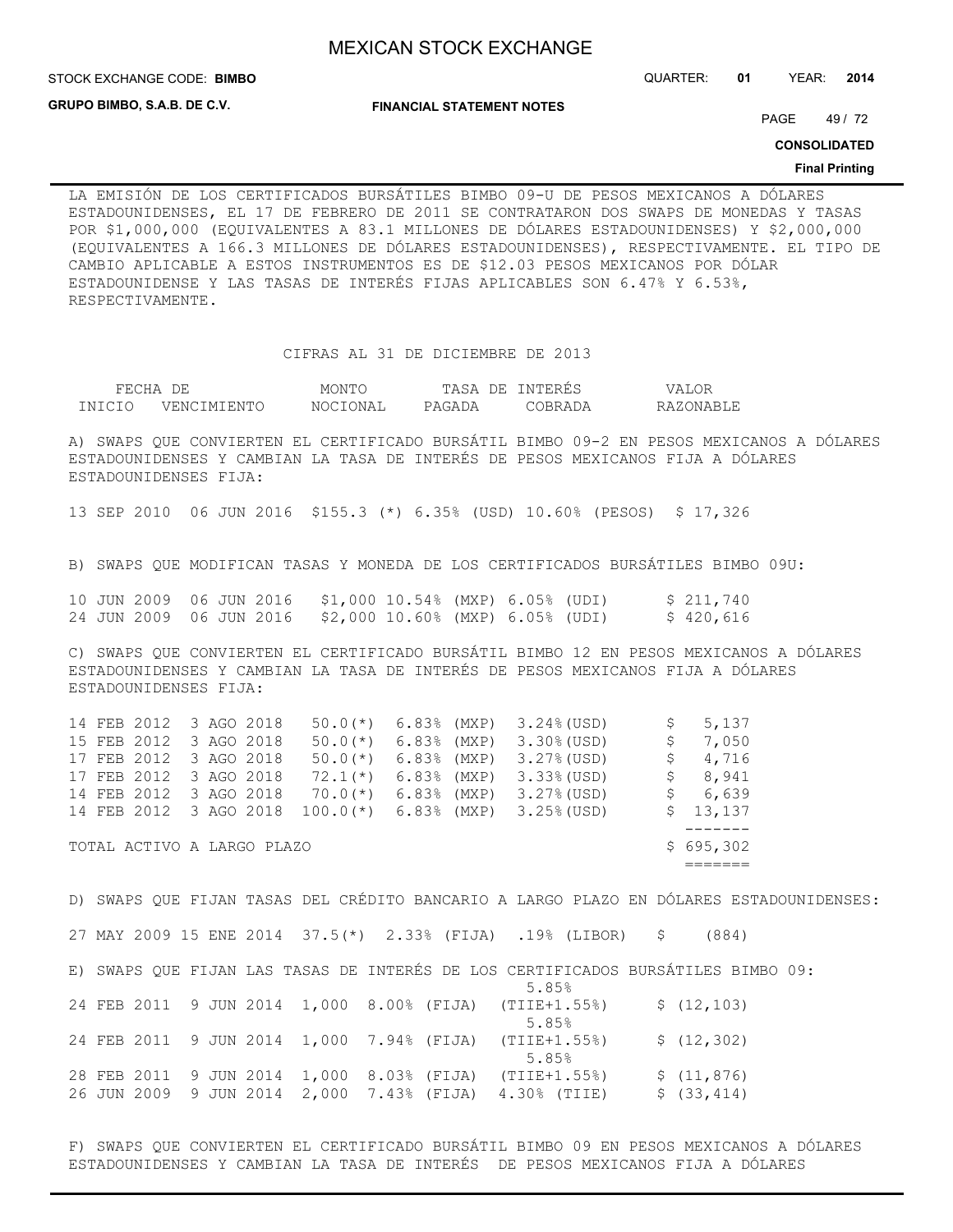STOCK EXCHANGE CODE: QUARTER: **01** YEAR: **2014 BIMBO**

**GRUPO BIMBO, S.A.B. DE C.V.**

**FINANCIAL STATEMENT NOTES**

PAGE 50 / 72

**CONSOLIDATED**

**Final Printing**

ESTADOUNIDENSES FIJA:

|  |                        |  | 11 FEB 2011 9 JUN 2014 166.2 (*) 5.06% (USD) 8.98% (MXP) |  |                                          |  | \$(165, 363) |
|--|------------------------|--|----------------------------------------------------------|--|------------------------------------------|--|--------------|
|  | 27 ABR 2011 9 JUN 2014 |  |                                                          |  | 86.6 (*) 3.73% (USD) 7.94% (MXP)         |  | \$(128, 593) |
|  | 25 ABR 2011 9 JUN 2014 |  |                                                          |  | $86.2$ (*) $3.83\%$ (USD) $8.03\%$ (MXP) |  | \$(121, 962) |
|  |                        |  | 28 ABR 2011 9 JUN 2014 86.7 (*) 3.78% (USD) 8.00% (MXP)  |  |                                          |  | \$(128, 573) |
|  |                        |  |                                                          |  |                                          |  |              |
|  |                        |  | TOTAL PASIVO A CORTO PLAZO                               |  |                                          |  | \$ (615,070) |
|  |                        |  |                                                          |  |                                          |  |              |

G) SWAPS QUE CONVIERTEN EL CERTIFICADO BURSÁTIL BIMBO 09-U EN PESOS MEXICANOS A DÓLARES ESTADOUNIDENSES Y CAMBIAN LA TASA DE INTERÉS DE PESOS MEXICANOS FIJA A DÓLARES ESTADOUNIDENSES FIJA:

|  |                            |  | 17 FEB 2011 6 JUN 2016 83.1(*) 6.47% (USD) 10.54% (MXP               |  |  | \$(78,656)  |  |
|--|----------------------------|--|----------------------------------------------------------------------|--|--|-------------|--|
|  |                            |  | 17 FEB 2011 6 JUN 2016 166.3(*) 6.53% (USD) 10.60% (MXP) \$(157,678) |  |  |             |  |
|  |                            |  |                                                                      |  |  |             |  |
|  | TOTAL PASIVO A LARGO PLAZO |  |                                                                      |  |  | \$(236,334) |  |
|  |                            |  |                                                                      |  |  |             |  |

(\*) MONTOS EN MILLONES DE DÓLARES ESTADOUNIDENSES (\*\*) MONTOS EN MILLONES DE EUROS

A) CON EL FIN DE TRANSFORMAR EN DÓLARES ESTADOUNIDENSES LA TASA EN PESOS MEXICANOS DE LA EMISIÓN DE CERTIFICADOS BURSÁTILES BIMBO 09-2 CON UN MONTO NOCIONAL DE \$2,000,000 (EQUIVALENTE A 155.3 MILLONES DE DÓLARES ESTADOUNIDENSES), EN 2010 SE CONTRATÓ UN SWAP DE MONEDAS QUE TRANSFORMAN EL PASIVO DE PESOS MEXICANOS A DÓLARES ESTADOUNIDENSES. EL TIPO DE CAMBIO APLICABLE A ESTE INSTRUMENTO ES DE \$12.88 Y LA TASA DE INTERÉS FIJA APLICABLE ES DE 6.35%.

B) CON RELACIÓN A LA EMISIÓN DE CERTIFICADOS BURSÁTILES BIMBO 09U, ENTRE EL 10 Y EL 24 DE JUNIO DE 2009 SE CONTRATARON DOS SWAPS DE MONEDAS POR \$1,000,000 Y \$2,000,000 QUE EN CONJUNTO COMPLETAN EL MONTO ORIGINAL TOTAL DE LA EMISIÓN BIMBO 09U Y QUE TRANSFORMAN LA DEUDA DE 6.05% DE UDIS A PESOS MEXICANOS A UNA TASA FIJA DE 10.54% Y 10.60%, RESPECTIVAMENTE.

C) CON EL FIN DE TRANSFORMAR LA TOTALIDAD DE LOS CERTIFICADOS BURSÁTILES BIMBO 12 DE PESOS MEXICANOS A DÓLARES ESTADOUNIDENSES, ENTRE EL 14 Y EL 17 DE FEBRERO DE 2012 SE CONTRATARON 6 CROSS CURRENCY SWAPS POR UN MONTO EN MILLONES DE DÓLARES ESTADOUNIDENSES DE 50, 50, 50, 72.1, 70 Y 100, RESPECTIVAMENTE. TODOS ESTOS INSTRUMENTOS RECIBEN 6.83% EN PESOS MEXICANOS Y PAGAN 3.24%, 3.30%, 3.33%, 3.27%, 3.25% Y 3.33% RESPECTIVAMENTE.

D) PARA CUBRIR EL RIESGO DE LAS TASAS DE INTERÉS EN LA PORCIÓN EN DÓLARES ESTADOUNIDENSES DEL TRAMO A DEL CRÉDITO SINDICADO BANCARIO, ENTRE EL 27 Y EL 29 DE MAYO DE 2009, ORIGINALMENTE SE CONTRATARON 3 SWAPS, QUE EN CONJUNTO SUMABAN UN MONTO DE 300 MILLONES DE DÓLARES ESTADOUNIDENSES. DEBIDO AL PREPAGO DE DICHO PASIVO EN 2013, 2011 Y 2010 Y A LA CONTRATACIÓN DE UN CROSS CURRENCY SWAP QUE TRANSFORMA 68.4 MILLONES DE DÓLARES ESTADOUNIDENSES A EUROS, ACTUALMENTE SIGUEN VIGENTES ÚNICAMENTE 37.5 MILLONES DE DÓLARES ESTADOUNIDENSES DE ESTE INSTRUMENTO, LOS CUALES SE ASIGNARON COMO COBERTURA DEL CRÉDITO BANCARIO SINDICADO AL CUAL SE FIJA LA TASA LIBOR A TASA FIJA DE 2.33%.

E) PARA CUBRIR EL RIESGO DE LA VARIABILIDAD DE LA TASA EN LA EMISIÓN DE CERTIFICADOS BURSÁTILES BIMBO 09, EL 26 DE JUNIO DE 2009 SE CONTRATÓ UN SWAP POR \$2,000,000 QUE FIJA LA TASA VARIABLE A 7.43%, A PARTIR DEL 13 DE JULIO DE 2009. SIGUIENDO ESTE MISMO FIN, EL 24 DE FEBRERO DE 2011 SE CONTRATARON DOS INSTRUMENTOS POR \$1,000,000 QUE FIJAN DE TIIE+1.55% A 8.00% Y A 7.94%, RESPECTIVAMENTE, Y EL 28 DE FEBRERO DE 2011 SE CONTRATÓ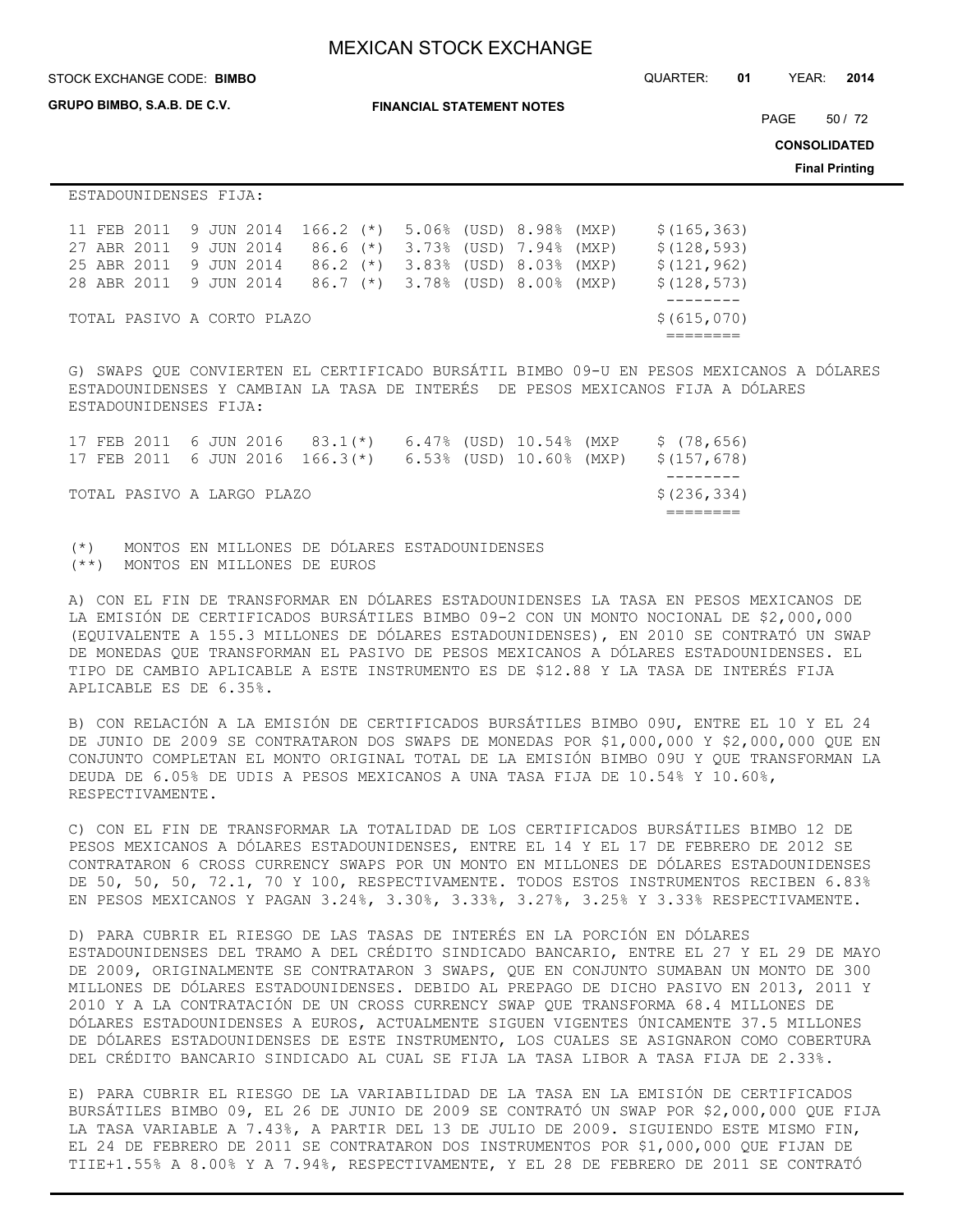**GRUPO BIMBO, S.A.B. DE C.V.**

**FINANCIAL STATEMENT NOTES**

STOCK EXCHANGE CODE: QUARTER: **01** YEAR: **2014 BIMBO**

PAGE 51 / 72

**CONSOLIDATED**

**Final Printing**

OTRO INSTRUMENTO POR \$1,000,000 QUE FIJA DE TIIE+1.55% A 8.03%.

F) CON EL FIN DE TRANSFORMAR LA PORCIÓN FIJA DE LOS CERTIFICADOS BURSÁTILES BIMBO 09 DE PESOS MEXICANOS A DÓLARES ESTADOUNIDENSES, EL 17 DE FEBRERO DE 2011 SE CONTRATÓ UN SWAP DE MONEDAS Y TASAS POR \$2,000,000 (EQUIVALENTES A 166 MILLONES DE DÓLARES ESTADOUNIDENSES); EL TIPO DE CAMBIO APLICABLE A ESTE INSTRUMENTO FUE DE \$12.05 PESOS MEXICANOS Y LA TASA DE INTERÉS EN DÓLARES ESTADOUNIDENSES SE FIJÓ EN 5.06%. CON ESTE MISMO FIN, ENTRE EL 25 Y EL 28 DE ABRIL DE 2011 SE CONTRATARON OTROS 3 INSTRUMENTOS, CADA UNO POR \$1,000,000, LOS TIPOS DE CAMBIO APLICABLES FUERON \$11.53, \$11.55 Y \$11.60 PESOS MEXICANOS POR DÓLAR ESTADOUNIDENSE Y LAS TASAS DE INTERÉS FIJAS EN DÓLARES ESTADOUNIDENSES FUERON 3.78%, 3.73% Y 3.83%, RESPECTIVAMENTE.

G) CON EL FIN DE TRANSFORMAR LAS PORCIONES PASIVAS DE LOS INSTRUMENTOS RELACIONADOS A LA EMISIÓN DE LOS CERTIFICADOS BURSÁTILES BIMBO 09-U DE PESOS MEXICANOS A DÓLARES ESTADOUNIDENSES, EL 17 DE FEBRERO DE 2011 SE CONTRATARON DOS SWAPS DE MONEDAS Y TASAS POR \$1,000,000 (EQUIVALENTES A 83.1 MILLONES DE DÓLARES ESTADOUNIDENSES) Y \$2,000,000 (EQUIVALENTES A 166.3 MILLONES DE DÓLARES ESTADOUNIDENSES), RESPECTIVAMENTE. EL TIPO DE CAMBIO APLICABLE A ESTOS INSTRUMENTOS ES DE \$12.03 PESOS MEXICANOS POR DÓLAR ESTADOUNIDENSE Y LAS TASAS DE INTERÉS FIJAS APLICABLES SON 6.47% Y 6.53%, RESPECTIVAMENTE.

### COBERTURA DE DIVISAS

CON EL FIN DE CUBRIR LAS NECESIDADES DE DÓLARES ESTADOUNIDENSES DE LA TESORERÍA CORPORATIVA LIGADAS A DIVERSAS TRANSACCIONES PRONOSTICADAS, LA ENTIDAD MANTIENE AL 31 DE MARZO DE 2014 Y 31 DE DICIEMBRE DE 2013, UN PORTAFOLIO DE OPCIONES Y FORWARDS QUE RESULTAN EN UNA POSICIÓN LARGA CON VENCIMIENTOS MENSUALES POR UN TOTAL DE 117 Y 170 MILLONES DE DÓLARES ESTADOUNIDENSES, RESPECTIVAMENTE, A UN TIPO DE CAMBIO PROMEDIO DE \$13.2530 Y \$13.0719 PESOS MEXICANOS POR DÓLAR ESTADOUNIDENSE.

ADICIONALMENTE, CON EL FIN DE CUBRIR LAS NECESIDADES DE DÓLARES CANADIENSES DE LA TESORERÍA CORPORATIVA LIGADAS A DIVERSAS TRANSACCIONES PRONOSTICADAS, LA ENTIDAD MANTIENE AL 31 DE MARZO DE 2014 UN PORTAFOLIO DE FORWARDS QUE RESULTAN EN UNA POSICIÓN LARGA POR UN TOTAL DE 378 MILLONES DE DÓLARES CANADIENSES, A UN TIPO DE CAMBIO PROMEDIO DE \$1.1188 DÓLARES CANADIENSES POR DÓLAR ESTADOUNIDENSE.

AL 31 DE MARZO DE 2014 Y AL 31 DE DICIEMBRE DE 2013,ESTAS OPERACIONES TIENEN UN VALOR NETO DE MERCADO DE \$16,255 Y \$8,259, RESPECTIVAMENTE.

AL 31 DE MARZO DE 2014, LA ENTIDAD TENÍA CONTRATADOS FORWARDS CON EL OBJETO DE CUBRIR EL RIESGO CAMBIARIO DE MATERIA PRIMA RELACIONADOS CON LA OPERACIÓN DE URUGUAY. ESTOS INSTRUMENTOS AMPARABAN UN MONTO NOCIONAL DE 2.13 MILLONES DE DÓLARES AMERICANOS, FIJANDO EL TIPO DE CAMBIO PARA LA COMPRA DE DIVISAS A UN PRECIO DE \$22.86 PESOS URUGUAYOS POR DÓLAR ESTADOUNIDENSE Y SU VALOR RAZONABLE ERA DE \$420.

AL 31 DE MARZO DE 2014, LA ENTIDAD TENÍA CONTRATADOS FORWARDS CON EL OBJETO DE CUBRIR EL RIESGO CAMBIARIO DE MATERIA PRIMA RELACIONADOS CON LA OPERACIÓN DE MÉXICO. ESTOS INSTRUMENTOS AMPARABAN UN MONTO NOCIONAL DE 94.7 MILLONES DE DÓLARES AMERICANOS, FIJANDO EL TIPO DE CAMBIO PARA LA COMPRA DE DIVISAS A UN PRECIO DE \$13.2846 PESOS MEXICANOS POR DÓLAR ESTADOUNIDENSE Y SU VALOR RAZONABLE ERA DE \$(14,510).

## 12.2.4 ADMINISTRACIÓN DE RIESGO DE PRECIOS

LA ENTIDAD, CONFORMA SUS POLÍTICAS DE ADMINISTRACIÓN DE RIESGOS, CELEBRA CONTRATOS DE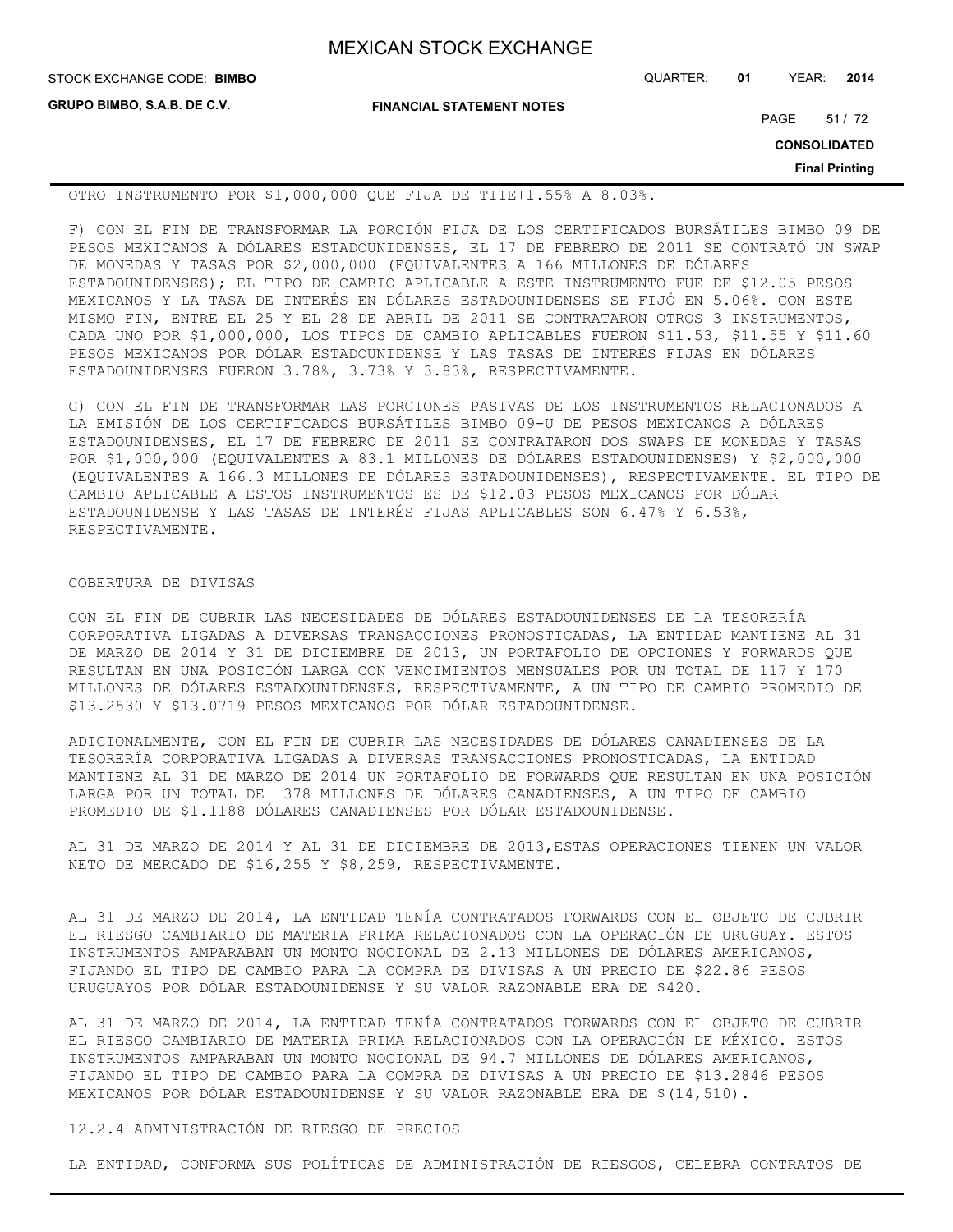**STOCK EXCHANGE CODE: BIMBO** 

**GRUPO BIMBO, S.A.B. DE C.V.**

STOCK EXCHANGE CODE: QUARTER: **01** YEAR: **2014**

**FINANCIAL STATEMENT NOTES**

PAGE 52 / 72

**CONSOLIDATED**

#### **Final Printing**

FUTUROS DE TRIGO, GAS NATURAL Y OTROS INSUMOS CON LA FINALIDAD DE MINIMIZAR LOS RIESGOS DE VARIACIÓN EN LOS PRECIOS INTERNACIONALES DE DICHOS INSUMOS.

EL TRIGO, PRINCIPAL INSUMO QUE LA ENTIDAD UTILIZA, JUNTO CON EL GAS NATURAL SON ALGUNOS DE LOS COMMODITIES QUE LA ENTIDAD CUBRE. LAS OPERACIONES SON CELEBRADAS EN MERCADOS RECONOCIDOS Y A TRAVÉS DE SU DOCUMENTACIÓN FORMAL SON DESIGNADAS COMO COBERTURA DE FLUJO DE EFECTIVO POR TRATARSE DE TRANSACCIONES PRONOSTICADAS. LA ENTIDAD REALIZA MEDICIONES DE EFECTIVIDADES RETROSPECTIVAS Y PROSPECTIVAS PARA ASEGURARSE QUE LOS INSTRUMENTOS UTILIZADOS MITIGAN LA EXPOSICIÓN A LA VARIABILIDAD EN LOS FLUJOS DE CAJA PROVENIENTES DE LA FLUCTUACIÓN EN EL PRECIO DE DICHOS INSUMOS.

AL 31 DE DICIEMBRE DE 2013 Y 2012 LA ENTIDAD TIENE RECONOCIDOS EN LA UTILIDAD INTEGRAL CONTRATOS DE DERIVADOS DE TRIGO CERRADOS, LOS CUALES NO SE HAN APLICADO AL COSTO DE VENTAS PORQUE EL TRIGO PRODUCTO DE DICHOS CONTRATOS NO HA SIDO CONSUMIDO PARA TRANSFORMARLOS EN HARINA.

DETALLE DE OPERACIONES DERIVADAS PARA CUBRIR EL RIESGO DE PRECIOS

AL 31 DE MARZO DE 2014 Y AL 31 DE DICIEMBRE DE 2013 LOS CONTRATOS DE FUTUROS Y SUS PRINCIPALES CARACTERÍSTICAS SON:

CIFRAS AL 31 DE MARZO DE 2014

| FECHA DE      |                            |          |        | CONTRATOS                                                          |        | VALOR                                                                          |
|---------------|----------------------------|----------|--------|--------------------------------------------------------------------|--------|--------------------------------------------------------------------------------|
| INICIO        |                            | POSICIÓN | NÚMERO | VENCIMIENTO                                                        | REGIÓN | RAZONABLE                                                                      |
|               |                            |          |        | CONTRATOS DE FUTUROS PARA FIJAR EL PRECIO DE GAS NATURAL Y DIESEL: |        |                                                                                |
|               | VARIAS (DIESEL)            | LARGA    | 1,474  | VARIAS                                                             | EUA    | 4,346                                                                          |
|               | VARIAS (GASOLINA) LARGA    |          | 170    | VARIAS                                                             | EUA    | \$<br>1,113                                                                    |
|               | VARIAS (GAS NATURAL) LARGA |          | 798    | VARIAS                                                             | MÉXICO | $\mathsf{S}$<br>(1, 378)                                                       |
|               | VARIAS (GAS NATURAL) LARGA |          | 565    | VARIAS                                                             | EUA    | \$<br>9,936                                                                    |
|               |                            |          |        |                                                                    |        |                                                                                |
|               | TOTAL ACTIVO A CORTO PLAZO |          |        |                                                                    |        | \$<br>14,017                                                                   |
|               |                            |          |        |                                                                    |        |                                                                                |
|               |                            |          |        |                                                                    |        | CONTRATOS DE FUTUROS PARA FIJAR EL PRECIO DE COMPRA DE TRIGO Y ACEITE DE SOYA: |
| VARIAS        | (TRIGO)                    | LARGA    | 3,855  | MAY DIC 2014                                                       | EUA    | \$261,168                                                                      |
| VARIAS        | (TRIGO)                    | LARGA    | 3,169  | MAY DIC 2014                                                       | MÉXICO | \$167,604                                                                      |
| VARIAS (MAÍZ) |                            | LARGA    | 107    | MAY JUL 2014                                                       | EUA    | \$<br>3,615                                                                    |

TOTAL PASIVO A CORTO PLAZO

==========

### CIFRAS AL 31 DE DICIEMBRE DE 2013

| FECHA DE<br>INICIO | POSICIÓN | CONTRATOS<br>NÚMERO | VENCIMIENTO                                                        | REGIÓN | VALOR<br>RAZONABLE |
|--------------------|----------|---------------------|--------------------------------------------------------------------|--------|--------------------|
|                    |          |                     | CONTRATOS DE FUTUROS PARA FIJAR EL PRECIO DE GAS NATURAL Y DIESEL: |        |                    |
| VARIAS (DIESEL)    | LARGA    | 918                 | VARIAS                                                             | EUA    | \$16,841           |

VARIAS(ACEITE SOYA) LARGA 420 MAR DIC 2014 EUA \$ 1,069 OCT DIC 2012(TRIGO) LARGA 247 MAY SEP 2014 OLA \$ 10,514 ----------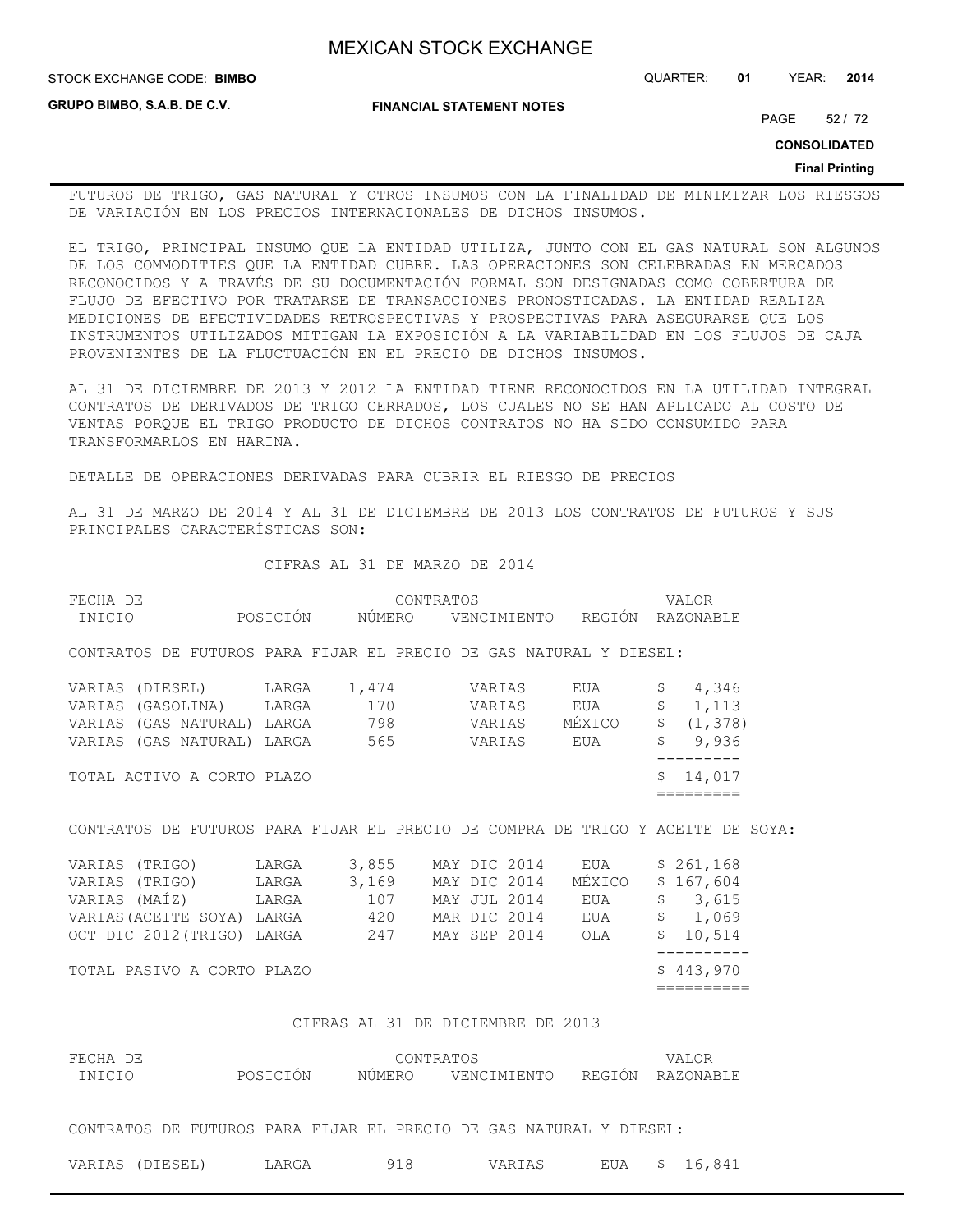STOCK EXCHANGE CODE: QUARTER: **01** YEAR: **2014 BIMBO**

**GRUPO BIMBO, S.A.B. DE C.V.**

**FINANCIAL STATEMENT NOTES**

PAGE 53 / 72

**CONSOLIDATED**

**Final Printing**

| VARIAS (GASOLINA)                                                              | LARGA | 136   | VARIAS | EUA       | 4,796<br>\$.  |
|--------------------------------------------------------------------------------|-------|-------|--------|-----------|---------------|
| VARIAS (GAS NATURAL) LARGA                                                     |       | 135   | VARIAS | EUA       | 10,529<br>\$. |
| VARIAS (GAS NATURAL) LARGA                                                     |       | 2,620 | VARIAS | MEXICO \$ | (2, 981)      |
|                                                                                |       |       |        |           |               |
| TOTAL ACTIVO A CORTO PLAZO                                                     |       |       |        |           | \$29,185      |
|                                                                                |       |       |        |           |               |
|                                                                                |       |       |        |           |               |
| CONTRATOS DE FUTUROS PARA FIJAR EL PRECIO DE COMPRA DE TRIGO Y ACEITE DE SOYA: |       |       |        |           |               |
|                                                                                |       |       |        |           |               |

| VARIAS (TRIGO)             | LARGA | 5,974                      | DIC 13 SEP 14 EUA |  |  | \$(280, 574)  |
|----------------------------|-------|----------------------------|-------------------|--|--|---------------|
| VARIAS (TRIGO)             | LARGA | 3,950 DIC 13 DIC 14 MÉXICO |                   |  |  | \$(117, 650)  |
| MARZO 2013 (MAÍZ) LARGA    |       | 90                         | MAY 13 JUL 14 EUA |  |  | $\sin(270)$   |
| VARIAS (ACEITE SOYA) LARGA |       | 421                        | MAR 13 DIC 14 EUA |  |  | \$ (6, 695)   |
| JUN SEP 2013 (TRIGO) LARGA |       | 250 MAY 14 JUL 14 OLA      |                   |  |  | \$ (9, 919)   |
|                            |       |                            |                   |  |  |               |
| TOTAL PASIVO A CORTO PLAZO |       |                            |                   |  |  | \$ (415, 408) |
|                            |       |                            |                   |  |  |               |

AL 31 DE MARZO DE 2014 Y 31 DE DICIEMBRE DE 2013, LA ENTIDAD TIENE CONTRATADOS FORWARDS CON EL OBJETO DE CUBRIR EL FLUJO DE EFECTIVO RELACIONADO A COMPRAS DE MATERIA PRIMA EN DÓLARES ESTADOUNIDENSES.

CIFRAS AL 31 DE MARZO DE 2014

| FECHA DE | FECHA<br>DE. | MONTC    | CAMBIC<br>TT PO | VALOR     |
|----------|--------------|----------|-----------------|-----------|
| INICIO   | VENCIMIENTO  | NOCIONAL | PROMEDIO        | RAZONABLE |

FORWARDS PARA CUBRIR EL FLUJO DE EFECTIVO RELACIONADO A LA COMPRA DE MATERIA PRIMA EN DÓLARES ESTADOUNIDENSES:

| NOV 2013 A | ENTRE ABR 14 Y | \$94.7 (USD) | 13.2846 | \$(14, 510)        |
|------------|----------------|--------------|---------|--------------------|
| MAR 2013   | AGO 14         |              |         | _______<br>_______ |

CIFRAS AL 31 DE DICIEMBRE DE 2013

| FECHA DE | FECHA<br>DE. | MONTO    | CAMBIO<br>TT PO. | VALOR     |
|----------|--------------|----------|------------------|-----------|
| INICIO   | VENCIMIENTO  | NOCIONAL | PROMEDIO         | RAZONABLE |

FORWARDS PARA CUBRIR EL FLUJO DE EFECTIVO RELACIONADO A LA COMPRA DE MATERIA PRIMA EN DÓLARES ESTADOUNIDENSES:

| SEP 2013 A | ENTRE ENE 14 | \$91.3 (USD) | 13.18 | \$ (505)           |
|------------|--------------|--------------|-------|--------------------|
| DIC 2013   | MAY 14       |              |       | _______<br>_______ |

INSTRUMENTOS DERIVADOS IMPLÍCITOS - AL 31 DE MARZO DE 2014 Y 31 DICIEMBRE DE 2013, LA ENTIDAD NO TIENE INSTRUMENTOS DERIVADOS CON CARACTERÍSTICAS DE DERIVADOS IMPLÍCITOS SEPARABLES.

TÉCNICAS DE VALUACIÓN Y SUPUESTOS APLICADOS PARA PROPÓSITOS DE DETERMINAR EL VALOR RAZONABLE

EL VALOR RAZONABLE DE LOS ACTIVOS Y PASIVOS FINANCIEROS SE DETERMINA DE LA SIGUIENTE FORMA:

EL VALOR RAZONABLE DE LOS ACTIVOS Y PASIVOS FINANCIEROS CON TÉRMINOS Y CONDICIONES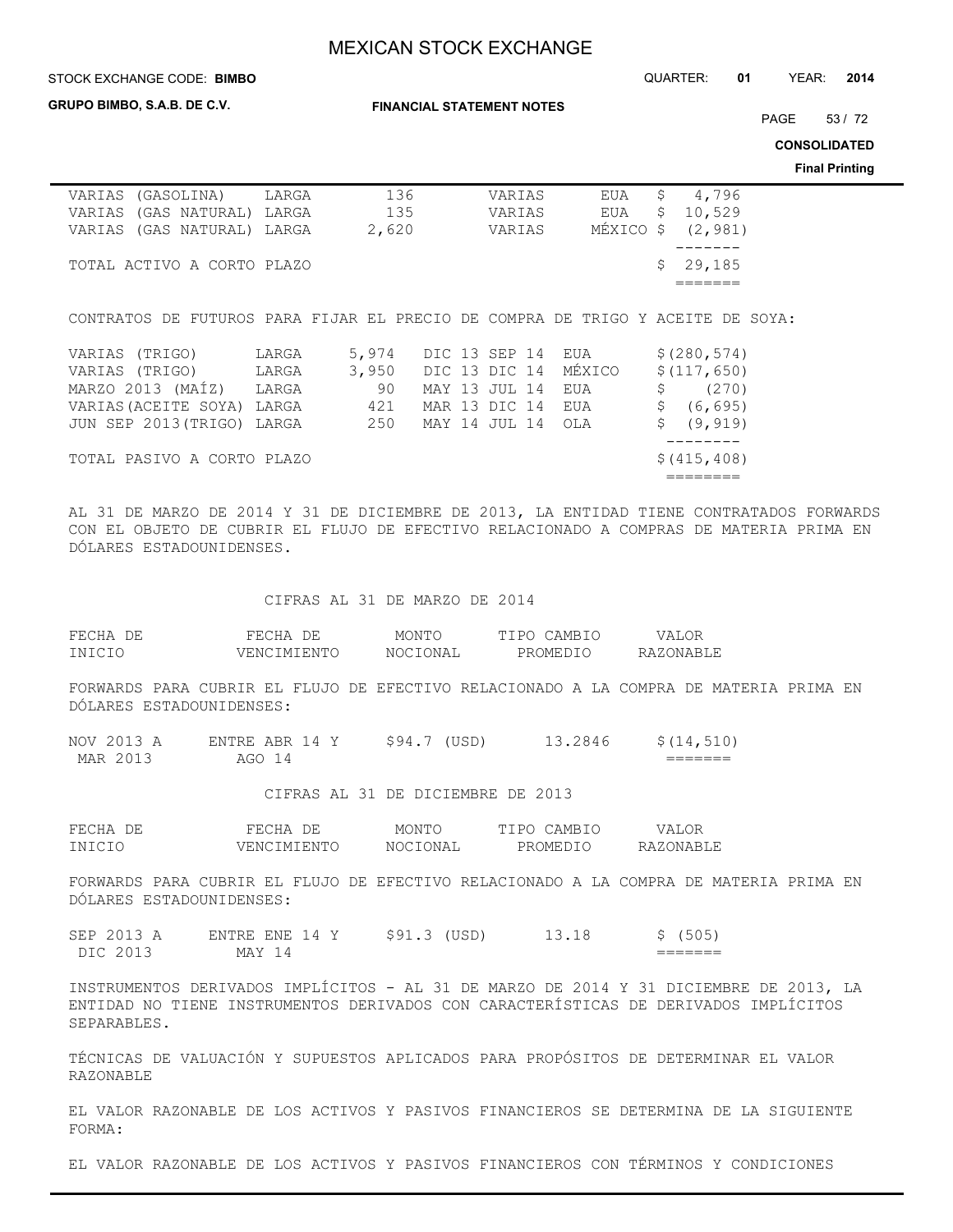STOCK EXCHANGE CODE: QUARTER: **01** YEAR: **2014 BIMBO**

**GRUPO BIMBO, S.A.B. DE C.V.**

#### **FINANCIAL STATEMENT NOTES**

PAGE 54 / 72

**CONSOLIDATED**

#### **Final Printing**

ESTÁNDAR Y NEGOCIADOS EN LOS MERCADOS LÍQUIDOS ACTIVOS SE DETERMINAN CON REFERENCIA A LOS PRECIOS COTIZADOS EN EL MERCADO, POR LO CUAL, ESTOS INSTRUMENTOS SON CONSIDERADOS CON JERARQUÍA NIVEL 1 CONFORME A LA CLASIFICACIÓN DE JERARQUÍA DE VALOR RAZONABLE QUE SE DESCRIBE EN LA SIGUIENTE SECCIÓN.

EL VALOR RAZONABLE DE LOS OTROS ACTIVOS Y PASIVOS SE DETERMINA DE CONFORMIDAD CON MODELOS DE DETERMINACIÓN DE PRECIOS DE ACEPTACIÓN GENERAL, QUE SE BASAN EN EL ANÁLISIS DEL FLUJO DE EFECTIVO DESCONTADO.

EN PARTICULAR, EL VALOR RAZONABLE DE LOS PRÉSTAMOS DE INSTITUCIONES FINANCIERAS SE DETERMINÓ A TRAVÉS DE UN ENFOQUE DE INGRESOS, DESCONTANDO LOS FLUJOS CONTRACTUALES DE DICHOS PASIVOS A LAS TASAS ACTUALES ESTIMADAS POR LA ENTIDAD. DICHAS TASAS ACTUALES SE DETERMINARON MEDIANTE COTIZACIONES INFORMATIVAS REALIZADAS CON DIVERSAS CONTRAPARTES. LAS TASAS UTILIZADA FUE DEL 1.45% PARA PRÉSTAMOS DENOMINADOS EN DÓLARES ESTADOUNIDENSES. ESTA VALUACIÓN SE CONSIDERA NIVEL 3, CONFORME A LA JERARQUÍA QUE SE DESCRIBE A CONTINUACIÓN. EL VALOR RAZONABLE DE LOS ACTIVOS Y PASIVOS FINANCIEROS ES SIMILAR AL VALOR EN LIBROS.

AL 31 DE MARZO DE 2014 Y 31 DICIEMBRE DE 2013, EL VALOR EN LIBROS DE LOS ACTIVOS FINANCIEROS Y PASIVOS NO VARÍA SIGNIFICATIVAMENTE DE SU VALOR RAZONABLE.

LA VALUACIÓN DE LA DEUDA BURSÁTIL SE REALIZÓ CON EL VALOR DE MERCADO CON PRECIOS DE VALUACIÓN OPERATIVA Y REFERENCIAS DE MERCADO, S. A. DE C. V. ("VALMER"), QUE ES UNA ENTIDAD SUPERVISADA POR LA COMISIÓN NACIONAL BANCARIA Y DE VALORES ("CNBV") QUE PROPORCIONA PRECIOS ACTUALIZADOS DE INSTRUMENTOS FINANCIEROS. ESTA VALUACIÓN SE CONSIDERA NIVEL 1, CONFORME A LA JERARQUÍA QUE SE DESCRIBE A CONTINUACIÓN.

## JERARQUÍA DE VALOR RAZONABLE

LA ENTIDAD CLASIFICA EN TRES NIVELES DE JERARQUÍA LAS VALUACIONES A VALOR RAZONABLE RECONOCIDAS EN EL ESTADO DE SITUACIÓN FINANCIERA, CONFORME A LOS DATOS UTILIZADOS EN LA VALUACIÓN. CUANDO UNA VALUACIÓN UTILIZA DATOS DE DIFERENTES NIVELES, LA VALUACIÓN EN SU CONJUNTO SE CLASIFICA EN EL NIVEL MÁS BAJO DE CLASIFICACIÓN DE CUALQUIER DATO RELEVANTE:

\* NIVEL 1 - LAS VALUACIONES A VALOR RAZONABLE SON AQUELLAS DERIVADAS DE LOS PRECIOS COTIZADOS (NO AJUSTADOS) EN LOS MERCADOS ACTIVOS PARA PASIVOS O ACTIVOS IDÉNTICOS;

\* NIVEL 2 - LAS VALUACIONES A VALOR RAZONABLE SON AQUELLAS DERIVADAS DE INDICADORES DISTINTOS A LOS PRECIOS COTIZADOS INCLUIDOS DENTRO DEL NIVEL 1, QUE SON OBSERVABLES PARA EL ACTIVO O PASIVO, BIEN SEA DIRECTAMENTE (ES DECIR COMO PRECIOS) O INDIRECTAMENTE (ES DECIR QUE DERIVAN DE LOS PRECIOS); Y

\* NIVEL 3 - LAS VALUACIONES A VALOR RAZONABLE SON AQUELLAS DERIVADAS DE LAS TÉCNICAS DE VALUACIÓN QUE INCLUYEN LOS INDICADORES PARA LOS ACTIVOS O PASIVOS, QUE NO SE BASAN EN INFORMACIÓN OBSERVABLE DEL MERCADO (INDICADORES NO OBSERVABLES).

12.2.5 ADMINISTRACIÓN DE RIESGO DE LIQUIDEZ

ES RESPONSABILIDAD DE LA TESORERÍA CORPORATIVA LA ADMINISTRACIÓN DEL RIESGO DE LIQUIDEZ. LA ADMINISTRACIÓN DE DICHO RIESGO, PREVÉ LA CAPACIDAD DE LA ENTIDAD DE CUMPLIR CON LOS REQUERIMIENTOS DE FONDOS EN EL CORTO, MEDIANO Y LARGO PLAZO, SIEMPRE BUSCANDO FLEXIBILIDAD FINANCIERA. LA ENTIDAD CONSERVA LA LIQUIDEZ NECESARIA MEDIANTE UN MANEJO ORDENADO DEL FLUJO DE EFECTIVO MONITOREÁNDOLO CONSTANTEMENTE, ASÍ COMO MANTENIENDO DIVERSAS LÍNEAS DE CRÉDITO (ALGUNAS DE ELLAS COMPROMETIDAS) CON EL MERCADO BANCARIO Y UN MANEJO ADECUADO DEL CAPITAL DE TRABAJO, GARANTIZANDO ASÍ, EL PAGO DE LAS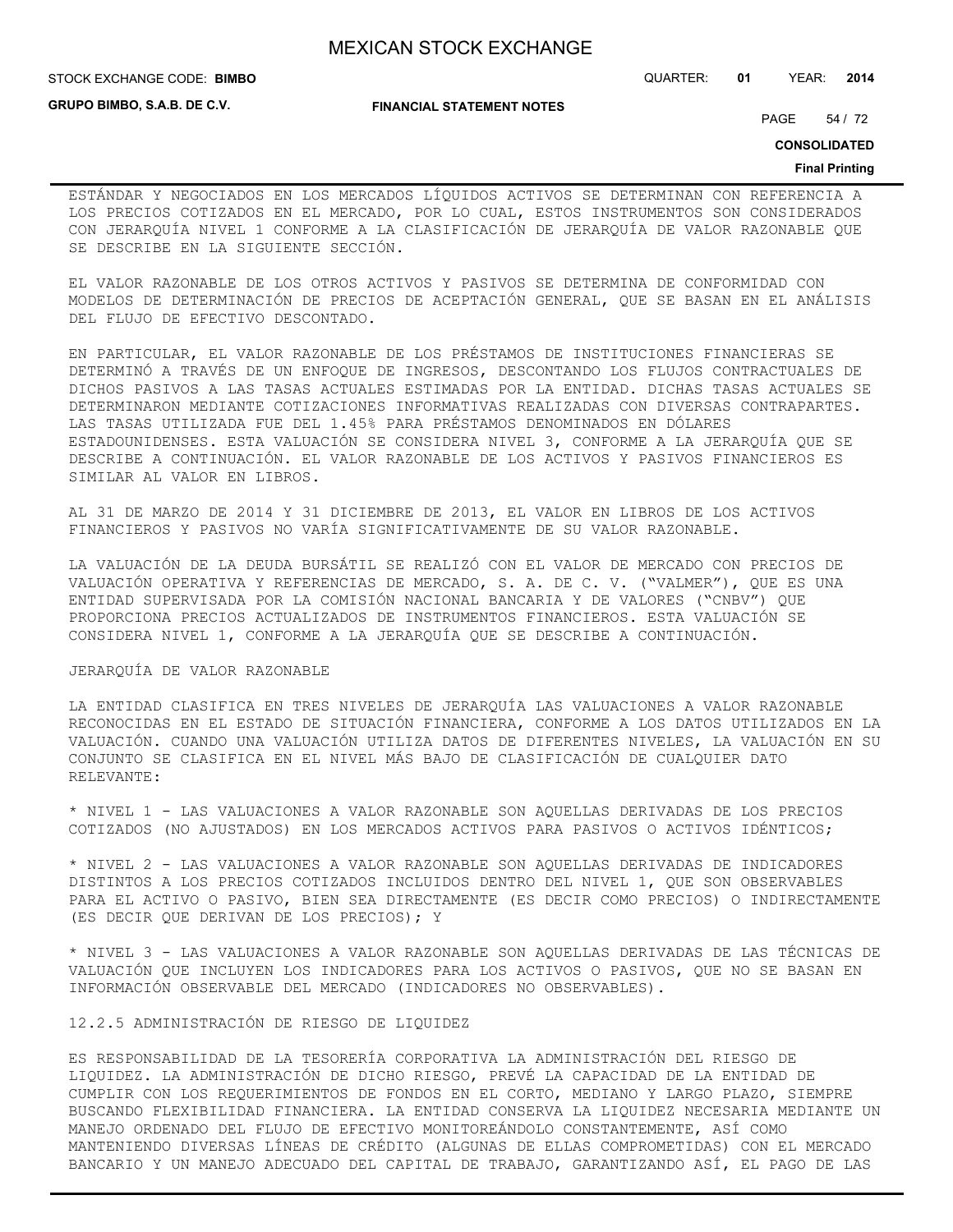STOCK EXCHANGE CODE: QUARTER: **01** YEAR: **2014 BIMBO**

**GRUPO BIMBO, S.A.B. DE C.V.**

**FINANCIAL STATEMENT NOTES**

PAGE 55 / 72

**CONSOLIDATED**

**Final Printing**

OBLIGACIONES FUTURAS. DEBIDO A LA NATURALEZA DEL NEGOCIO, LA ENTIDAD CONSIDERA QUE EL RIESGO DE LIQUIDEZ ES BAJO.

LAS OBLIGACIONES TANTO POR INSTRUMENTOS FINANCIEROS DERIVADOS COMO POR EL SERVICIO Y LAS AMORTIZACIONES DE DEUDA SON LOS QUE SE MUESTRAN A CONTINUACIÓN:

|                       |             | X<1 AÑO | 1 AÑO <x<3<br>AÑOS</x<3<br> | 3 AÑOS <x<5<br>AÑOS</x<5<br> |           | X>5          |  |
|-----------------------|-------------|---------|-----------------------------|------------------------------|-----------|--------------|--|
| DEUDA<br>INSTRUMENTOS | \$6,840,019 |         | 9,317,592                   |                              | 7,644,162 | 25, 152, 432 |  |
| <b>DERIVADOS</b>      |             | 797,069 | (795, 118)                  |                              | 341,658   |              |  |
| TOTAL                 | \$7,637,088 |         | 8,522,474                   |                              | 7,985,820 | 25, 152, 432 |  |

12.2.6 ADMINISTRACIÓN DE RIESGO DE CRÉDITO

EL RIESGO DE CRÉDITO EMANA DE LA POSIBLE PÉRDIDA QUE LA ENTIDAD PUEDA TENER, COMO RESULTADO DEL INCUMPLIMIENTO DE PAGO DE SUS CLIENTES, COMO PÉRDIDA EN LAS INVERSIONES Y PRINCIPALMENTE CON LAS CONTRAPARTES CON LAS QUE TIENE CONTRATADOS INSTRUMENTOS FINANCIEROS DERIVADOS.

EN CASO DE DETERIORO DE LAS CUENTAS POR COBRAR A CLIENTES, LA ENTIDAD REGISTRA UNA PROVISIÓN CUANDO LA ANTIGÜEDAD SUPERA LOS 90 DÍAS DE NO HABER RECIBIDO EL PAGO EXIGIBLE, Y SE INCREMENTA EL SALDO DE ESTA PROVISIÓN CON BASE EN EL ANÁLISIS INDIVIDUAL DE CADA CUENTA Y DE LOS RESULTADOS DE LA EVALUACIÓN DEL COMPORTAMIENTO DE LA CARTERA Y LA ESTACIONALIDAD DEL NEGOCIO. LA METODOLOGÍA UTILIZADA PARA DETERMINAR EL SALDO DE ESTA PROVISIÓN SE HA APLICADO CONSISTENTEMENTE E HISTÓRICAMENTE HA SIDO SUFICIENTE PARA CUBRIR LOS QUEBRANTOS POR CRÉDITOS IRRECUPERABLES.

CON RESPECTO A LAS OPERACIONES CON INSTRUMENTOS FINANCIEROS DERIVADOS RELACIONADAS A TASAS DE INTERÉS Y TIPO DE CAMBIO, ESTAS SON CONTRATADAS BILATERALMENTE (OTC) CON CONTRAPARTES ACEPTADAS DE ACUERDO A CIERTOS CRITERIOS QUE SE MENCIONAN A CONTINUACIÓN, CON LAS CUALES, ADEMÁS SE MANTIENE UNA AMPLIA Y CONTINUA RELACIÓN COMERCIAL.

ESTAS CONTRAPARTES SON ACEPTABLES EN VIRTUD DE QUE CUENTAN CON UNA SOLVENCIA SUFICIENTE - MEDIDA DE ACUERDO A LA CALIFICACIÓN DE "RIESGO DE CONTRAPARTE" DE STANDARD & POOR´S -PARA SUS OBLIGACIONES EN MONEDA LOCAL DE CORTO Y LARGO PLAZO, Y MONEDA EXTRANJERA DE CORTO Y LARGO PLAZO. LAS CONTRAPARTES CON LAS QUE LA ENTIDAD TIENE CONTRATOS PARA REALIZAR OPERACIONES FINANCIERAS DERIVADAS BILATERALES SON:

BANCO NACIONAL DE MÉXICO, S. A.; BBVA BANCOMER, S. A.; BARCLAYS BANK, PLC W. LONDON; BANK OF AMERICA MÉXICO, S. A.; MERRYL LYNCH CAPITAL SERVICES, INC.; HSBC BANK, ING. INVESTMENT BANK; JP MORGAN CHASE BANK, N. A.; BANCO SANTANDER, S. A.; MIZUHO CORPORATE BANK, LTD. Y THE BANK OF TOKYO MITSUBISHI UFJ, LTD.

LAS OPERACIONES CON INSTRUMENTOS FINANCIEROS DERIVADOS RELACIONADOS A MATERIAS PRIMAS SON CELEBRADAS EN LOS SIGUIENTES MERCADOS RECONOCIDOS:

- A. MINNEAPOLIS GRAIN EXCHANGE (MGE)
- B. KANSAS CITY BOARD OF TRADE (KCBOT)
- C. CHICAGO BOARD OF TRADE (CBOT)
- D. MERCADO A TÉRMINO DE BUENOS AIRES
- E. NEW YORK MERCANTILE EXCHANGE (NYMEX)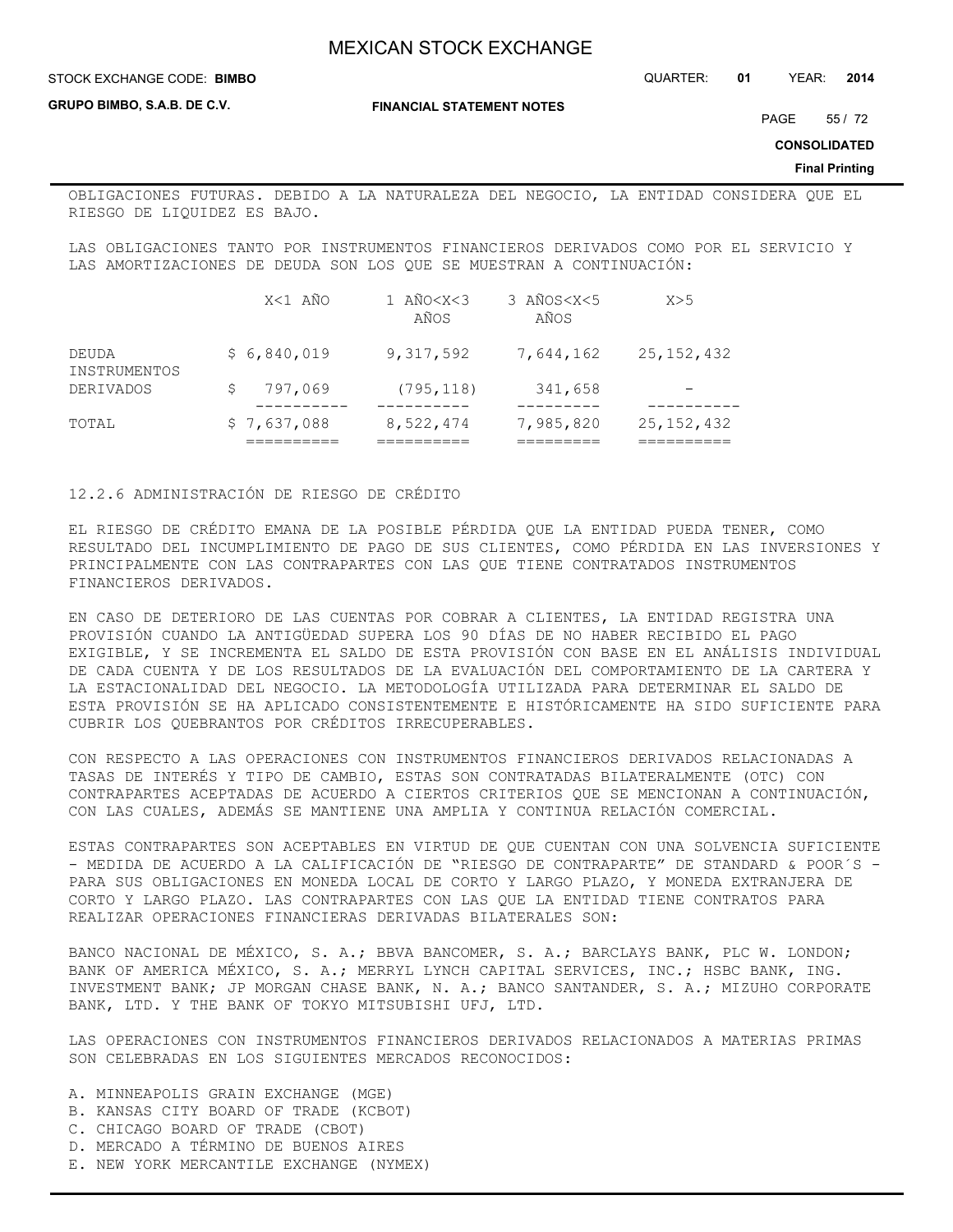STOCK EXCHANGE CODE: QUARTER: **01** YEAR: **2014 BIMBO**

**GRUPO BIMBO, S.A.B. DE C.V.**

**FINANCIAL STATEMENT NOTES**

PAGE 56 / 72

**CONSOLIDATED**

**Final Printing**

LA EXPOSICIÓN A CADA UNA DE LAS CONTRAPARTES ES MONITOREADA MENSUALMENTE.

TODAS LAS OPERACIONES CON INSTRUMENTOS FINANCIEROS DERIVADOS SE EFECTÚAN AL AMPARO DE UN CONTRATO MARCO ESTANDARIZADO Y DEBIDAMENTE FORMALIZADO POR LOS REPRESENTANTES LEGALES DE LA ENTIDAD Y DE LAS CONTRAPARTES.

LOS SUPLEMENTOS Y ANEXOS CORRESPONDIENTES A DICHOS CONTRATOS MARCO, ESTABLECEN LAS CONDICIONES DE LIQUIDACIÓN Y DEMÁS TÉRMINOS RELEVANTES DE ACUERDO CON LOS USOS Y PRÁCTICAS DEL MERCADO MEXICANO.

ALGUNOS DE LOS CONTRATOS MARCO, SUPLEMENTOS Y ANEXOS A TRAVÉS DE LOS CUALES SE REALIZAN OPERACIONES FINANCIERAS DERIVADAS BILATERALES, ACTUALMENTE CONTEMPLAN EL ESTABLECIMIENTO DE DEPÓSITOS EN EFECTIVO O VALORES PARA GARANTIZAR EL PAGO DE OBLIGACIONES GENERADAS POR DICHOS CONTRATOS. LOS LÍMITES DE CRÉDITO QUE LA ENTIDAD MANTIENE CON SUS CONTRAPARTES SON SUFICIENTEMENTE AMPLIOS PARA SOPORTAR SU OPERACIÓN ACTUAL; SIN EMBARGO, LA ENTIDAD MANTIENE DEPÓSITOS EN EFECTIVO COMO COLATERAL PARA PAGO DE INSTRUMENTOS FINANCIEROS DERIVADOS.

CON RELACIÓN A LOS CONTRATOS DE FUTUROS ASOCIADOS A MATERIAS PRIMAS QUE SE CELEBRAN EN MERCADOS RECONOCIDOS E INTERNACIONALES, LA ENTIDAD ESTÁ SUJETA A LAS REGLAS DE DICHOS MERCADOS. ESTAS REGLAS INCLUYEN, ENTRE OTRAS, CUBRIR EL MARGEN INICIAL PARA OPERAR CONTRATOS DE FUTUROS, ASÍ COMO LAS SUBSECUENTES LLAMADAS DE MARGEN REQUERIDAS A LA ENTIDAD.

12.2.7 ADMINISTRACIÓN DE LA ESTRUCTURA DE CAPITAL

LA ENTIDAD MANTIENE UNA SANA RELACIÓN ENTRE DEUDA Y CAPITAL BUSCANDO MAXIMIZAR EL RETORNO A LOS ACCIONISTAS.

AL 31 DE DICIEMBRE DE 2013 LA ESTRUCTURA DE CAPITAL Y LA RAZÓN DE APALANCAMIENTO AL FINAL DE CADA PERIODO ES LA SIGUIENTE:

|                                                  | 31 DE MARZO<br>DE 2014       | 31 DE DICIEMBRE<br>DE 2013   |
|--------------------------------------------------|------------------------------|------------------------------|
| DEUDA (I)<br>EFECTIVO Y EQUIVALENTES DE EFECTIVO | \$37,850,649<br>\$3,578,809  | \$40,328,972<br>\$2,503,980  |
|                                                  |                              |                              |
| DEUDA NETA<br>CAPITAL CONTABLE                   | \$34,271,840<br>\$48,774,130 | \$37,824,992<br>\$47,783,052 |
| DEUDA NETA A CAPITAL CONTABLE                    | 0.70 VECES                   | $0.79$ VECES                 |

(I) LA DEUDA ESTÁ FORMADA POR LOS CRÉDITOS BANCARIOS Y BURSÁTILES A CORTO Y LARGO PLAZO.

LA ENTIDAD NO ESTÁ SUJETA A NINGÚN REQUERIMIENTO EXTERNO DE CAPITAL.

13. BENEFICIOS A EMPLEADOS Y PREVISIÓN SOCIAL A LARGO PLAZO

EL PASIVO NETO GENERADO POR BENEFICIOS A EMPLEADOS Y PREVISIÓN SOCIAL A LARGO PLAZO, POR ÁREA GEOGRÁFICA, SE INTEGRA AL 31 DE MARZO DE 2014 Y 31 DE DICIEMBRE DE 2013 COMO SIGUE: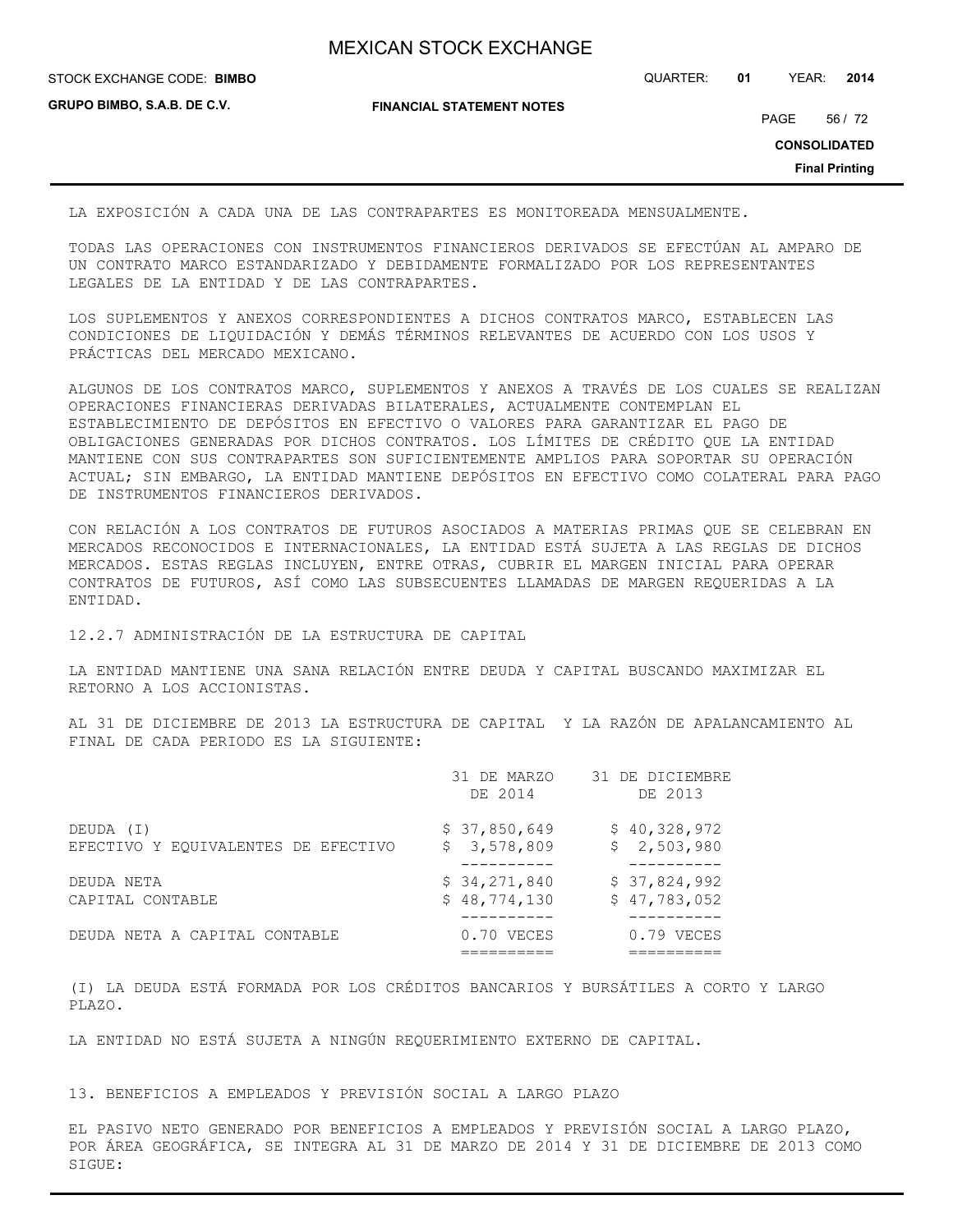**GRUPO BIMBO, S.A.B. DE C.V.**

**FINANCIAL STATEMENT NOTES**

STOCK EXCHANGE CODE: QUARTER: **01** YEAR: **2014 BIMBO**

PAGE 57 / 72

**CONSOLIDATED**

**Final Printing**

|                                                                      | 31 DE MARZO<br>DE 2014               | 31 DE DICIEMBRE<br>DE 2013            |
|----------------------------------------------------------------------|--------------------------------------|---------------------------------------|
| MÉXICO                                                               |                                      |                                       |
| POR RETIRO MÉXICO                                                    | \$1,723,898                          | \$1,577,394                           |
| EUA:                                                                 |                                      |                                       |
| POR RETIRO Y BENEFICIOS POSTERIORES                                  |                                      |                                       |
| AL RETIRO<br>PREVISIÓN SOCIAL<br>PLANES DE PENSIONES MULTIPATRONALES | 3,993,561<br>1,802,958<br>10,510,201 | 4, 173, 231<br>2,399,172<br>9,081,106 |
|                                                                      | 16,306,720                           | 15,653,509                            |
| OLA:                                                                 |                                      |                                       |
| POR RETIRO EN OLA                                                    | 130,983                              | 168,870                               |
|                                                                      |                                      |                                       |
| PASIVO NETO TOTAL                                                    | \$18,161,603                         | \$17,399,773                          |
|                                                                      |                                      |                                       |

## A. MÉXICO

LA ENTIDAD TIENE ESTABLECIDO UN PLAN DE BENEFICIOS DEFINIDOS PARA PAGOS DE PENSIONES Y PRIMA DE ANTIGÜEDAD; ASIMISMO, TIENE OBLIGACIONES POR PAGOS POR TERMINACIÓN LABORAL QUE NO CALIFICAN COMO PLANES DE BENEFICIOS DEFINIDOS PARA IFRS, POR LO QUE NO SE REGISTRA PASIVO LABORAL. LA POLÍTICA DE FONDEO DE LA ENTIDAD ES LA DE HACER CONTRIBUCIONES DISCRECIONALES. DURANTE 2014 Y 2013 LA ENTIDAD NO EFECTUÓ CONTRIBUCIONES A DICHO PLAN.

LOS PAGOS POR PRIMA DE ANTIGÜEDAD, CONSISTEN EN UN PAGO ÚNICO DE 12 DÍAS POR CADA AÑO TRABAJADO CON BASE AL ÚLTIMO SUELDO, LIMITADO AL DOBLE DEL SALARIO MÍNIMO VIGENTE A LA FECHA DE PAGO ESTABLECIDO POR LEY PARA TODO SU PERSONAL, DE ACUERDO CON LO ESTIPULADO EN LOS CONTRATOS DE TRABAJO. A PARTIR DE 15 AÑOS DE SERVICIO LOS TRABAJADORES TENDRÁN DERECHO A LA PRIMA DE ANTIGÜEDAD CONTRACTUAL.

LAS VALUACIONES ACTUARIALES MÁS RECIENTES DE LOS ACTIVOS DEL PLAN Y DEL VALOR PRESENTE DE LA OBLIGACIÓN POR BENEFICIOS DEFINIDOS FUERON REALIZADAS AL 31 DE DICIEMBRE DE 2013 Y 2012 POR BUFETE MATEMÁTICO ACTUARIAL, S.C., MIEMBRO DEL COLEGIO NACIONAL DE ACTUARIOS, A.C. EL VALOR PRESENTE DE LA OBLIGACIÓN POR BENEFICIOS DEFINIDOS, EL COSTO LABORAL DEL SERVICIO ACTUAL Y EL COSTO DE SERVICIOS PASADOS FUERON CALCULADOS UTILIZANDO EL MÉTODO DE CRÉDITO UNITARIO PROYECTADO.

## B. EUA

LA ENTIDAD TIENE ESTABLECIDOS PLANES DE PENSIONES DE BENEFICIOS DEFINIDOS QUE CUBRE A LOS EMPLEADOS ELEGIBLES. ALGUNOS BENEFICIOS DE PLANES DE PERSONAL NO SINDICALIZADO FUERON CONGELADOS. LA POLÍTICA DE FONDEO DE LA ENTIDAD ES LA DE HACER CONTRIBUCIONES DISCRECIONALES. AL 31 DE MARZO DE 2014 Y 31 DE DICIEMBRE DE 2013, LA ENTIDAD EFECTUÓ CONTRIBUCIONES A DICHO PLAN POR \$157,004 Y \$627,672, RESPECTIVAMENTE.

LA ENTIDAD TAMBIÉN TIENE ESTABLECIDO UN PLAN DE BENEFICIOS DE PREVISIÓN SOCIAL POSTERIORES AL RETIRO QUE CUBRE GASTOS MÉDICOS DE CIERTOS EMPLEADOS ELEGIBLES. LA ENTIDAD ESTÁ ASEGURADA Y PAGA ESTOS GASTOS CONFORME SE INCURREN.

LAS VALUACIONES ACTUARIALES MÁS RECIENTES DE LOS ACTIVOS DEL PLAN Y DEL VALOR PRESENTE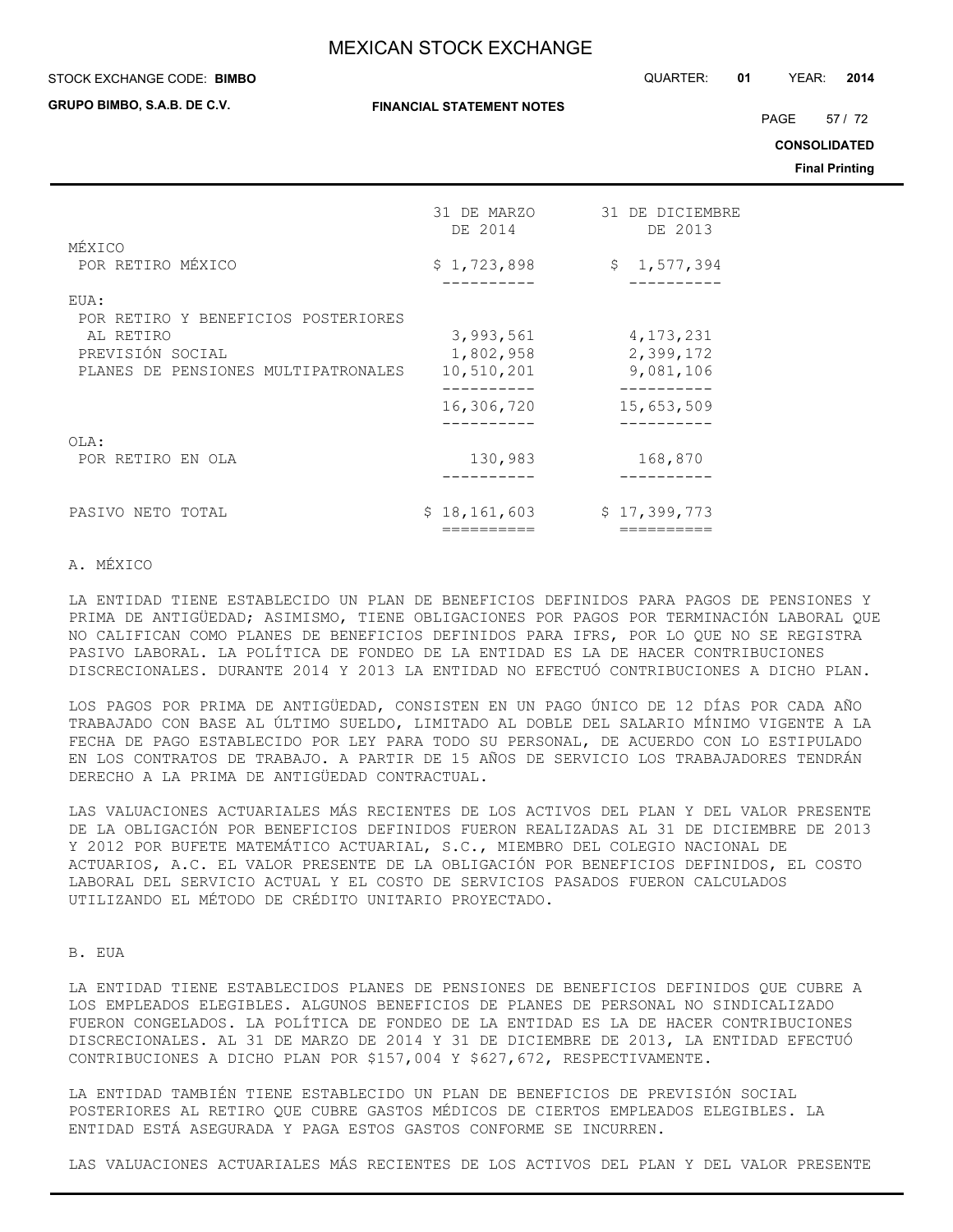**GRUPO BIMBO, S.A.B. DE C.V.**

**FINANCIAL STATEMENT NOTES**

STOCK EXCHANGE CODE: QUARTER: **01** YEAR: **2014 BIMBO**

PAGE 58 / 72

**CONSOLIDATED**

#### **Final Printing**

DE LA OBLIGACIÓN POR BENEFICIOS DEFINIDOS FUERON REALIZADAS AL 31 DE DICIEMBRE DE 2013 Y 2012 POR MERCER (US), INC. MIEMBRO DEL INSTITUTO DE ACTUARIOS DE LOS ESTADOS UNIDOS DE AMÉRICA. EL VALOR PRESENTE DE LA OBLIGACIÓN POR BENEFICIOS DEFINIDOS, EL COSTO LABORAL DEL SERVICIO ACTUAL Y EL COSTO DE SERVICIOS PASADOS FUERON CALCULADOS UTILIZANDO EL MÉTODO DE CRÉDITO UNITARIO PROYECTADO.

## PLANES DE PENSIONES MULTIPATRONALES (PPM)

LA ENTIDAD PARTICIPA EN PLANES DE BENEFICIOS DEFINIDOS DENOMINADOS PPM. UN PPM ES UN FONDO EN EL CUAL VARIOS PATRONES NO RELACIONADOS, REALIZAN PAGOS PARA FONDEAR BENEFICIOS AL RETIRO DE EMPLEADOS SINDICALIZADOS INSCRITOS AL PLAN. ORIGINALMENTE SE CONSTITUYERON CON LA INTENCIÓN DE FACILITAR LA MOVILIDAD DE EMPLEADOS ENTRE EMPRESAS DE LA MISMA INDUSTRIA CONSERVANDO LOS BENEFICIOS POR PENSIONES. ESTOS FONDOS SON ADMINISTRADOS Y CONTROLADOS POR FIDEICOMISOS SUPERVISADOS TANTO POR REPRESENTANTES DE LOS PATRONES, COMO DE LOS EMPLEADOS BENEFICIADOS. BBU PARTICIPA ACTUALMENTE EN 31 PPM.

A MENOS QUE LA ENTIDAD DETERMINE QUE LA PROBABILIDAD ES ALTA DE QUE SALGA DEL PPM, ESTOS SON RECONOCIDOS COMO UNA CONTRIBUCIÓN DEFINIDA, YA QUE LA ENTIDAD NO CUENTA CON INFORMACIÓN SUFICIENTE PARA PREPARAR LOS CÁLCULOS RELATIVOS, DEBIDO A LA NATURALEZA COLECTIVA DE LOS PLANES Y LA PARTICIPACIÓN LIMITADA EN LA ADMINISTRACIÓN POR PARTE DE LA ENTIDAD. LA RESPONSABILIDAD DE LA ENTIDAD PARA REALIZAR CONTRIBUCIONES AL PLAN ES ESTABLECIDA EN LOS CONTRATOS COLECTIVOS.

LAS CONTRIBUCIONES A LOS PPM DURANTE LOS TRES MESES TERMINADOS EL 31 DE MARZO DE 2014 Y POR EL AÑO TERMINADO EL 31 DE DICIEMBRE DE 2013, ASCENDIERON A \$389,240 Y \$1,489,021, RESPECTIVAMENTE.

EN EL EVENTO DE QUE OTROS PATRONES SALGAN DEL PPM EN EL QUE PARTICIPA LA ENTIDAD, SIN SATISFACER SU PASIVO DE SALIDA, EL MONTO NO CUBIERTO SERÁ DISTRIBUIDO ENTRE EL RESTO DE LOS PATRONES ACTIVOS. GENERALMENTE, LA DISTRIBUCIÓN DEL PASIVO POR LA SALIDA DEL PLAN CORRESPONDE A LA RELACIÓN ENTRE LAS APORTACIONES DE LA ENTIDAD AL PLAN Y LA RELACIÓN DE LAS CONTRIBUCIONES DE LOS OTROS PARTICIPANTES AL PLAN.

CUANDO SE DETERMINA QUE LA SALIDA DE LA ENTIDAD DE UN PPM ES MUY PROBABLE QUE SUCEDA, SE RECONOCE UNA PROVISIÓN POR EL VALOR PRESENTE DE LAS SALIDAS DE EFECTIVO FUTURAS ESTIMADAS, DESCONTADAS A LA TASA ACTUAL. ADICIONAL A LA PROVISIÓN RECONOCIDA POR LA SALIDA PROBABLE DE UN PPM, LA ENTIDAD HA RECONOCIDO UN PASIVO POR LA SALIDA DE TRES PPM, DE LOS CUALES YA SE TIENE UN CONTRATO DE SALIDA.

DURANTE 2013, LA DECISIÓN DE SALIDA DE TRES PPM, GENERÓ UN CARGO DE UNA SOLA VEZ A RESULTADOS POR \$954,005 QUE SE REFLEJA EN EL RENGLÓN DE OTROS GASTOS.

LA PROVISIÓN POR PPM CORRESPONDE PRINCIPALMENTE A LA INTENSIÓN DE SALIR DE UN PLAN.

DURANTE 2014 Y 2013, LA ENTIDAD REGISTRÓ EN RESULTADOS LA PROVISIÓN PARA ACTUALIZAR EL PASIVO DE LOS PLANES DE PENSIONES MULTIPATRONALES POR \$50,903 Y \$418,240, RESPECTIVAMENTE.

LOS PASIVOS QUE YA HAN SIDO REGISTRADOS POR CONCEPTO DE PPM SUFREN UNA ACTUALIZACIÓN ANUAL DERIVADO DE CAMBIOS EN SALARIOS, ANTIGÜEDADES Y MEZCLA DE EMPLEADOS EN EL PLAN, LAS CUALES SE REGISTRAN EN LOS RESULTADOS DEL AÑO EN ADICIÓN A LOS MONTOS QUE SON CONTRIBUIDOS EN LOS DIFERENTES PPM.

SE ESTIMA QUE EL COSTO DE SALIR DE TODOS LOS PPM ASCENDERÍA A \$25,002,951, DE LOS CUALES SOLAMENTE SE TIENEN PROVISIONADOS \$10,510,201 QUE ES EL MONTO EN EL CUAL LA ENTIDAD ESTIMA EL RIESGO DE SALIDA. EL DIFERENCIAL NO PROVISIONADO ES EL MEJOR ESTIMADO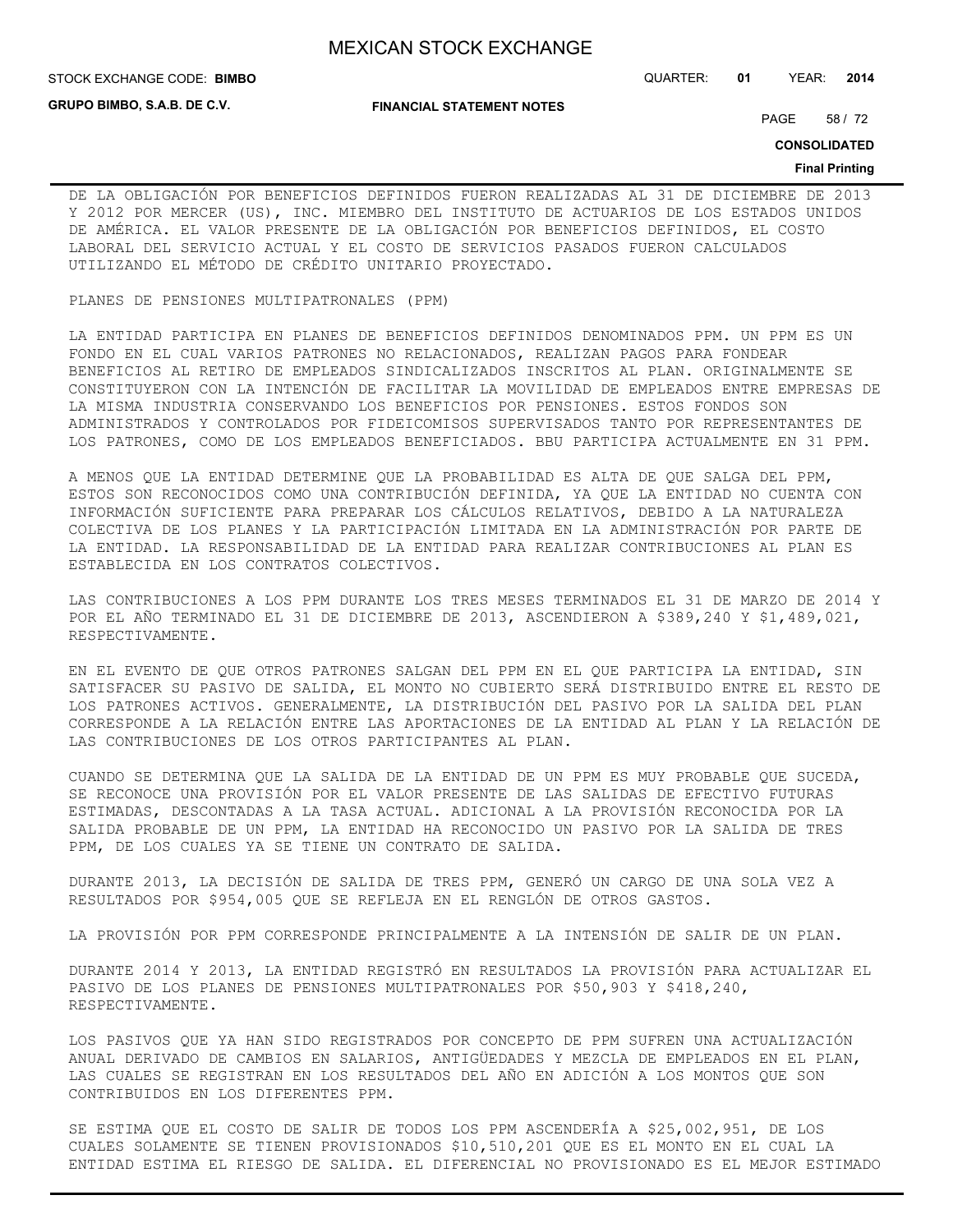**GRUPO BIMBO, S.A.B. DE C.V.**

STOCK EXCHANGE CODE: QUARTER: **01** YEAR: **2014 BIMBO**

**FINANCIAL STATEMENT NOTES**

PAGE 59 / 72

**CONSOLIDATED**

#### **Final Printing**

QUE TIENE LA ENTIDAD DEL MONTO PROBABLE DEL COSTO DE SALIDA EN CASO DE DARSE, PERO NO SE TIENE LA INFORMACIÓN EN DETALLE NI LA INTENCIÓN DE SALIDA PARA JUSTIFICAR SU REGISTRO.

#### PREVISIÓN SOCIAL EUA

LA ENTIDAD TIENE ESTABLECIDO UN PLAN DE BENEFICIOS DE PREVISIÓN SOCIAL POSTERIORES AL RETIRO QUE CALIFICA COMO PLAN DE CONTRIBUCIONES DEFINIDAS. LOS MONTOS CORRESPONDIENTES A ESTE PASIVO SE REGISTRAN EN RESULTADOS CUANDO SE INCURREN. ESTAS OBLIGACIONES SE CLASIFICAN A CORTO Y LARGO PLAZO, Y SUS MONTOS INCLUIDOS EN EL ESTADO DE POSICIÓN FINANCIERA SON:

| DE 2014                  | DE 2013                  |
|--------------------------|--------------------------|
|                          |                          |
| \$1,303,049<br>1,802,958 | \$1,182,207<br>2,399,172 |
|                          | \$3,581,379              |
|                          | \$3,106,007              |

(A) INCLUIDO EN OTRAS CUENTAS POR PAGAR Y PASIVOS ACUMULADOS.

C. OLA

VENEZUELA - LA ENTIDAD MANTIENE UN PLAN DE BENEFICIOS DEFINIDOS POR CONCEPTO DE LAS PRESTACIONES SOCIALES DE SUS TRABAJADORES DE ACUERDO CON LO ESTABLECIDO POR LA LEY ORGÁNICA DEL TRABAJO, LAS TRABAJADORAS Y LOS TRABAJADORES (LOTTT).

EL 7 DE MAYO DE 2012, LA PRESIDENCIA DE LA REPÚBLICA BOLIVARIANA DE VENEZUELA MODIFICÓ LA LEY LOTTT, QUE ACREDITA A CADA TRABAJADOR POR CONCEPTO DE GARANTÍA DE LAS PRESTACIONES SOCIALES EL EQUIVALENTE A QUINCE DÍAS DE SALARIO CADA TRIMESTRE, CALCULADO CON BASE EN EL ÚLTIMO SALARIO DEVENGADO. ADICIONALMENTE Y DESPUÉS DEL SEGUNDO AÑO DE SERVICIO, EL TRABAJADOR TIENE DERECHO A DOS DÍAS DE SALARIO, POR CADA AÑO, ACUMULATIVOS HASTA TREINTA DÍAS DE SALARIO. ESTE BENEFICIO ES RETROACTIVO AL 19 DE JUNIO DE 1997, PARA EMPLEADOS QUE SE UNIERON A LA ENTIDAD ANTES DE ESA FECHA. PARA LOS EMPLEADOS QUE SE UNIERON DESPUÉS DEL 19 DE JUNIO DE 1997 EL BENEFICIO SE DETERMINAN A PARTIR DE LA FECHA DE INGRESO.

CUANDO LA RELACIÓN DE TRABAJO TERMINA POR CUALQUIER CAUSA, LA ENTIDAD PAGA POR CONCEPTO DE PRESTACIONES SOCIALES EL MONTO QUE RESULTE MAYOR ENTRE: TREINTA DÍAS POR CADA AÑO DE SERVICIO O FRACCIÓN SUPERIOR A SEIS MESES CALCULADA AL ÚLTIMO SALARIO Y EL TOTAL DE LA GARANTÍA DEPOSITADA TRIMESTRALMENTE.

EN CASO DE TERMINACIÓN DE LA RELACIÓN DE TRABAJO POR CAUSAS AJENAS A LA VOLUNTAD DEL TRABAJADOR, O EN LOS CASOS DE DESPIDO SIN RAZONES QUE LO JUSTIFIQUEN, LA GERENCIA COMPAÑÍA PAGA UNA INDEMNIZACIÓN ADICIONAL EQUIVALENTE AL MONTO QUE LE CORRESPONDE AL TRABAJADOR POR LAS PRESTACIONES SOCIALES. ESTA INDEMNIZACIÓN ES CONSIDERADA UN BENEFICIO POR TERMINACIÓN Y LA COMPAÑÍA RECONOCE EL PASIVO Y GASTO POR ESTE CONCEPTO CUANDO, Y SÓLO CUANDO, SE ENCUENTRA COMPROMETIDA DE FORMA DEMOSTRABLE CON LA RESCISIÓN DE LA RELACIÓN LABORAL.

EL VALOR PRESENTE DE LAS OBLIGACIONES POR BENEFICIOS DEFINIDOS, PRODUCTO DE LAS OBLIGACIONES POR PRESTACIONES SOCIALES A LA FECHA DE LOS ESTADOS FINANCIEROS, ES DETERMINADO CONSIDERANDO LOS PAGOS FUTUROS ESPERADOS QUE SON NECESARIOS PARA LIQUIDAR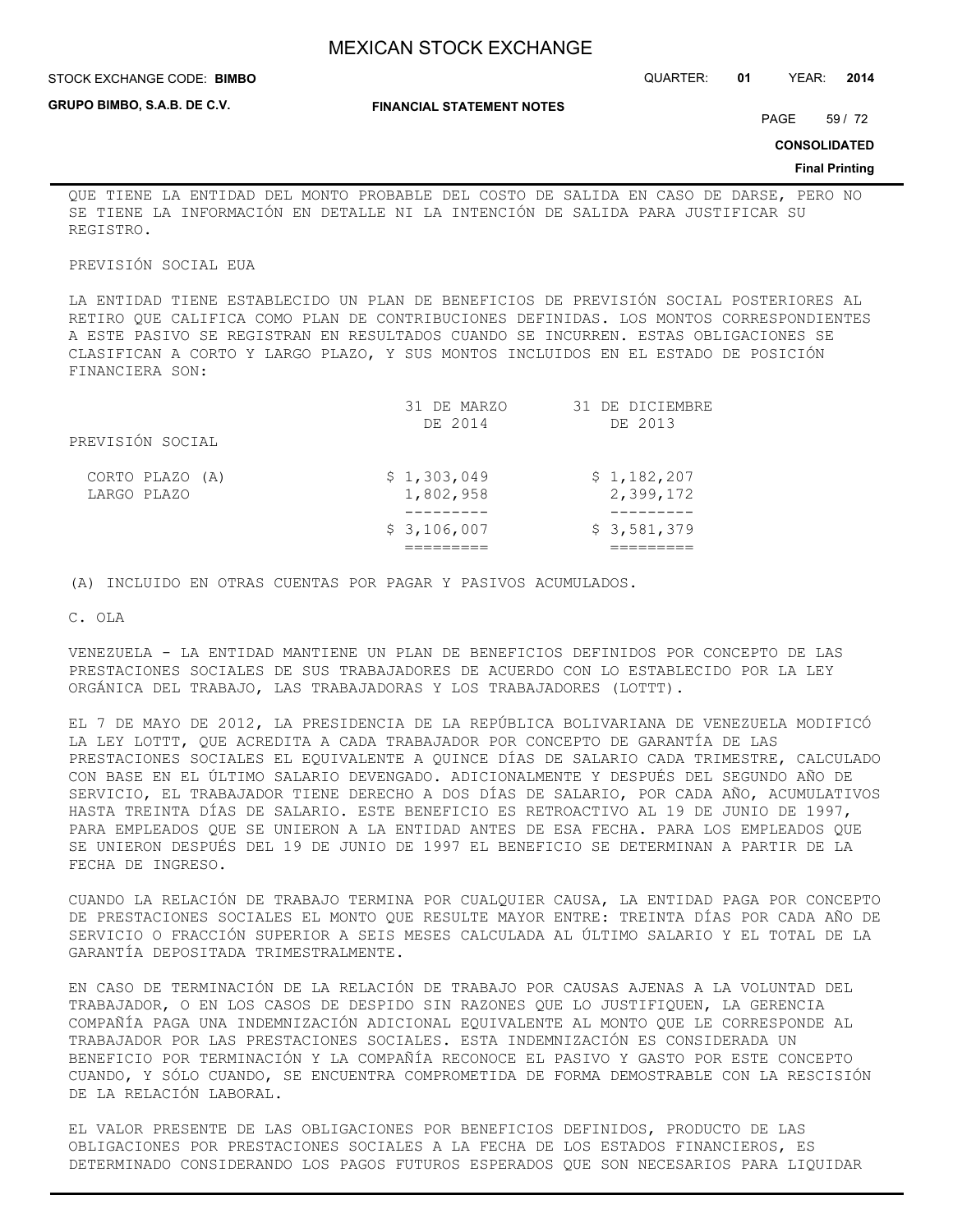**GRUPO BIMBO, S.A.B. DE C.V.**

STOCK EXCHANGE CODE: QUARTER: **01** YEAR: **2014 BIMBO**

**FINANCIAL STATEMENT NOTES**

PAGE 60 / 72

**CONSOLIDATED**

#### **Final Printing**

LAS OBLIGACIONES DERIVADAS DE LOS SERVICIOS PRESTADOS POR LOS EMPLEADOS EN EL PERÍODO CORRIENTE Y EN LOS ANTERIORES, A TRAVÉS DEL MÉTODO DE VALORACIÓN ACTUARIAL DE LA UNIDAD DE CRÉDITO PROYECTADO, NETO DE LA GARANTÍA DE PRESTACIONES SOCIALES.

HONDURAS – DE ACUERDO CON EL CÓDIGO DEL TRABAJO DE HONDURAS Y EL DECRETO NO.150/2008 DEL 3 DE OCTUBRE DE 2008, LOS TRABAJADORES CON QUINCE AÑOS CUMPLIDOS DE TRABAJO CONTINUO TIENEN DERECHO A RECIBIR TREINTA Y CINCO POR CIENTO DEL IMPORTE DE SUS PRESTACIONES COMO APOYO DE CESANTÍA POR LOS AÑOS DE SERVICIO.

14. CAPITAL CONTABLE

EL CAPITAL CONTABLE AL 31 DE MARZO DE 2014, SE INTEGRA COMO SIGUE:

|                              | NÚMERO        | VALOR        | EFECTO DE                 |                                 |
|------------------------------|---------------|--------------|---------------------------|---------------------------------|
|                              | DE ACCIONES   | NOMINAL      | ACTUALIZACIÓN/            |                                 |
|                              |               |              | CONVERSIÓN                | TOTAL                           |
| CAPITAL FIJO                 |               |              |                           |                                 |
| SERIE "A"                    | 4,703,200,000 |              | $$1,901,132$ $$2,325,378$ | \$4,226,510                     |
| RESERVA PARA RECOMPRA        |               |              |                           |                                 |
| DE ACCIONES                  |               |              | 757,972 159,059           | 917,031                         |
| UTILIDADES RETENIDAS         |               |              | 32, 318, 901 11, 299, 385 | 43,618,286                      |
| UTILIDAD DEL EJERCICIO       |               |              |                           |                                 |
| CONSOLIDADA                  |               | 513,385      |                           | 513,385                         |
| EFECTO DE CONVERSIÓN DE      |               |              |                           |                                 |
| OPERACIONES EXTRANJERAS -    |               |              |                           | $(4, 189, 259)$ $(4, 189, 259)$ |
| VARIACIÓN NETA DE            |               |              |                           |                                 |
| OBLIGACIONES LABORALES -     |               | 1,105,356    |                           | 1,105,356                       |
| VARIACIÓN NETA DE LA PÉRDIDA |               |              |                           |                                 |
| POR REALIZAR DE INSTRUMENTOS |               |              |                           |                                 |
| DE COBERTURA DE FLUJOS       |               |              |                           |                                 |
| DE EFECTIVO                  |               | 366,851      |                           | 366,851                         |
| PARTICIPACIÓN NO             |               |              |                           |                                 |
| CONTROLADORA                 |               | 2,082,353    | 133,617                   | 2,215,970                       |
| TOTAL                        |               | \$39,045,950 | \$9,728,180               | \$48,774,130                    |
|                              |               | ==========   | ==========                | ==========                      |

EL CAPITAL SOCIAL ESTÁ ÍNTEGRAMENTE SUSCRITO Y PAGADO Y CORRESPONDE A LA PARTE FIJA DEL CAPITAL SOCIAL, REPRESENTADO POR ACCIONES DE LA SERIE "A". LA PARTE VARIABLE DEL CAPITAL NUNCA PODRÁ EXCEDER DE DIEZ VECES EL IMPORTE DEL CAPITAL MÍNIMO FIJO SIN DERECHO A RETIRO Y ESTARÁ REPRESENTADA POR ACCIONES DE LA SERIE "B", ORDINARIAS, NOMINATIVAS, SIN EXPRESIÓN DE VALOR NOMINAL Y/O POR ACCIONES DE VOTO LIMITADO, NOMINATIVAS, SIN EXPRESIÓN DE VALOR NOMINAL, LAS CUALES SERÁN DENOMINADAS CON EL NOMBRE DE LA SERIE QUE DETERMINE SU EMISIÓN. EN NINGÚN MOMENTO LAS ACCIONES DE VOTO LIMITADO PODRÁN REPRESENTAR MÁS DEL 25% DEL CAPITAL SOCIAL.

I. LOS DIVIDENDOS DECRETADOS PAGADOS AL 31 DE MARZO DE 2014 Y 31 DE DICIEMBRE DE 2013 ASCENDIERON A:

|                             | PESOS MEXICANOS | <b>VALOR</b> |
|-----------------------------|-----------------|--------------|
| APROBADOS EN ASAMBLEAS DEL: | POR ACCIÓN      | TOTAI,       |
| 09 DE ABRIL DE 2013         | \$0.165         | \$776,028    |
| 22 DE NOVIEMBRE DE 2013     | \$0.350         | \$1,646,120  |
|                             |                 |              |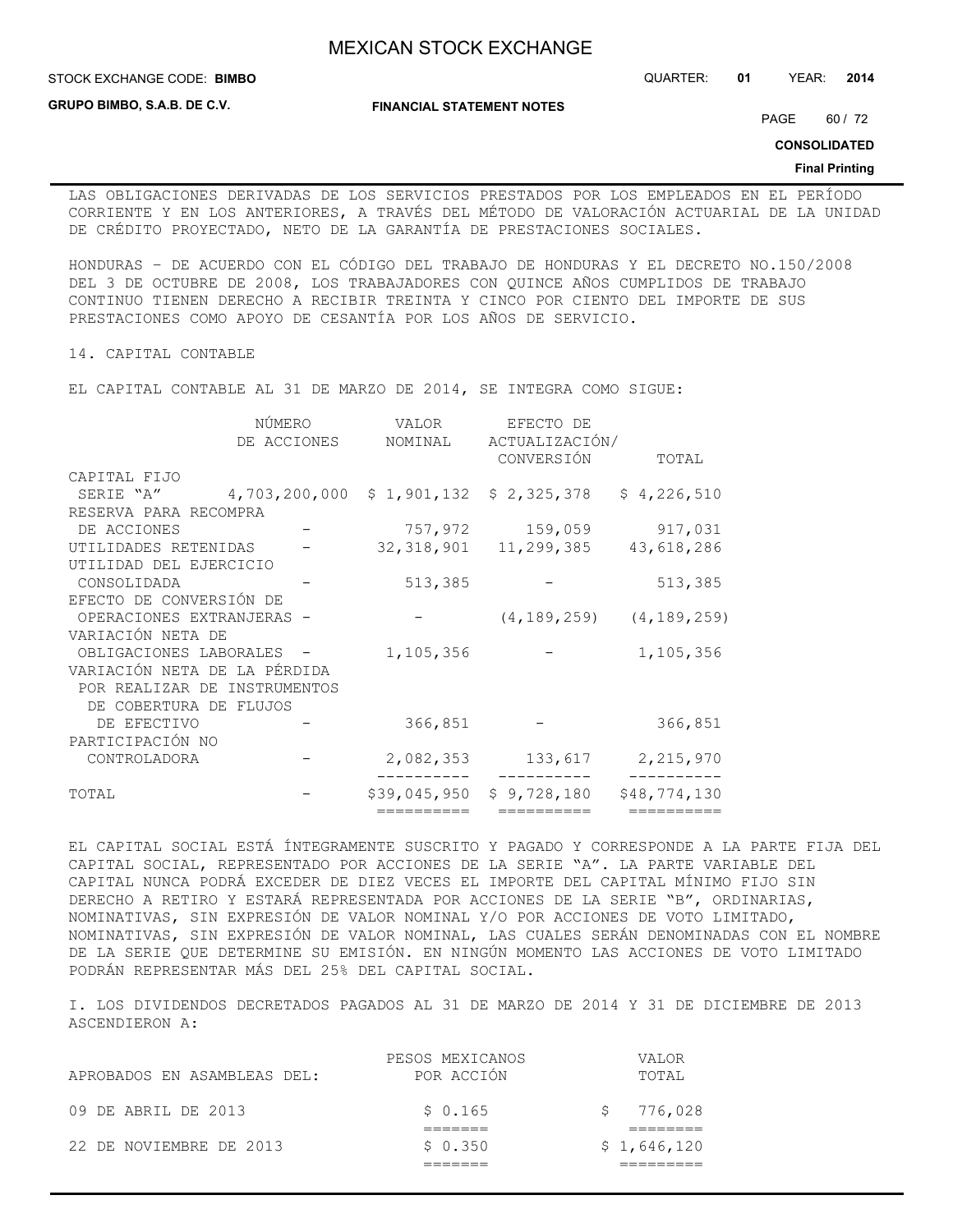STOCK EXCHANGE CODE: QUARTER: **01** YEAR: **2014 BIMBO**

**GRUPO BIMBO, S.A.B. DE C.V.**

**FINANCIAL STATEMENT NOTES**

PAGE 61 / 72

**CONSOLIDATED**

**Final Printing**

II. SE ESTABLECE UN IMPUESTO SOBRE LA RENTA ADICIONAL, SOBRE DIVIDENDOS PAGADOS DEL 10% CUANDO LOS MISMOS SEAN DISTRIBUIDOS A PERSONAS FÍSICAS Y RESIDENTES EN EL EXTRANJERO. EL IMPUESTO SOBRE LA RENTA SE PAGA VÍA RETENCIÓN Y ES UN PAGO DEFINITIVO A CARGO DEL ACCIONISTA. EN EL CASO DE EXTRANJEROS SE PODRÁN APLICAR TRATADOS PARA EVITAR LA DOBLE TRIBUTACIÓN. ESTE IMPUESTO SERÁ APLICABLE POR LA DISTRIBUCIÓN DE UTILIDADES GENERADAS A PARTIR DEL 2014.

III. LAS UTILIDADES RETENIDAS INCLUYEN LA RESERVA LEGAL. DE ACUERDO CON LA LEY GENERAL DE SOCIEDADES MERCANTILES, DE LAS UTILIDADES NETAS DEL EJERCICIO DEBE SEPARARSE UN 5% COMO MÍNIMO PARA FORMAR LA RESERVA LEGAL, HASTA QUE SU IMPORTE ASCIENDA AL 20% DEL CAPITAL SOCIAL A VALOR NOMINAL. LA RESERVA LEGAL PUEDE CAPITALIZARSE, PERO NO DEBE REPARTIRSE A MENOS QUE SE DISUELVA LA SOCIEDAD, Y DEBE SER RECONSTITUIDA CUANDO DISMINUYA POR CUALQUIER MOTIVO. AL 31 DE MARZO DE 2014 Y 31 DE DICIEMBRE DE 2013, SU IMPORTE A VALOR NOMINAL ASCIENDE A \$500,000.

IV. LA DISTRIBUCIÓN DEL CAPITAL CONTABLE, EXCEPTO POR LOS IMPORTES ACTUALIZADOS DEL CAPITAL SOCIAL APORTADO Y DE LAS UTILIDADES RETENIDAS FISCALES, CAUSARÁ EL IMPUESTO SOBRE LA RENTA SOBRE DIVIDENDOS A CARGO DE LA ENTIDAD A LA TASA VIGENTE AL MOMENTO DE LA DISTRIBUCIÓN. EL IMPUESTO QUE SE PAGUE POR DICHA DISTRIBUCIÓN, SE PODRÁ ACREDITAR CONTRA EL IMPUESTO SOBRE LA RENTA DEL EJERCICIO EN EL QUE SE PAGUE EL IMPUESTO SOBRE DIVIDENDOS Y EN LOS DOS EJERCICIOS INMEDIATOS SIGUIENTES, CONTRA EL IMPUESTO DEL EJERCICIO Y LOS PAGOS PROVISIONALES DE LOS MISMOS.

V. LOS SALDOS DE LAS CUENTAS FISCALES DEL CAPITAL CONTABLE AL 31 DE MARZO DE 2014 Y 31 DE DICIEMBRE DE 2013 SON:

| TOTAL |                                 | \$64,230,093 | \$63,312,067 |
|-------|---------------------------------|--------------|--------------|
|       |                                 |              |              |
|       | CUENTA DE UTILIDAD FISCAL NETA  | 36,479,600   | 35,958,205   |
|       | CUENTA DE CAPITAL DE APORTACIÓN | \$27,750,493 | \$27,353,862 |
|       |                                 | 2014         | 2013         |

15. IMPUESTOS A LA UTILIDAD:

IMPUESTOS A LA UTILIDAD EN MÉXICO

LAS ENTIDADES MEXICANAS ESTÁN SUJETAS AL ISR Y HASTA 2013 AL IETU.

RESPECTO AL RECONOCIMIENTO CONTABLE DE LOS TEMAS INCLUIDOS EN LA REFORMA FISCAL 2014, QUE ESTAN RELACIONADOS CON LOS IMPUESTOS A LA UTILIDAD, EL CINIF EMITIO LA INIF 20 EFECTOS CONTABLES DE LA REFORMA FISCAL 2014, CON VIGENCIA A PARTIR DE DICIEMBRE 2013.

HASTA 2013, EL IMPUESTO A LA UTILIDAD CAUSADO ES EL QUE RESULTO MAYOR ENTRE EL ISR Y EL IETU.

ISR - LA TASA FUE DEL 30 % PARA 2013 Y 2012 Y CONFORME A LA NUEVA LEY DEL ISR 2014 (LEY 2014) CONTINUARA AL 30 % PARA 2014 Y AÑOS POSTERIORES.

IETU - A PARTIR DE 2014 SE ABROGO EL IETU, POR LO TANTO, HASTA EL 31 DE DICIEMBRE DE 2013 ALGUNAS ENTIDADES CAUSARON ESTE IMPUESTO, TANTO PARA LOS INGRESOS COMO LAS DEDUCCIONES Y CIERTOS CREDITOS FISCALES CON BASE EN FLUJOS DE EFECTIVO DE CADA EJERCICIO. LA TASA FUE 17.5%.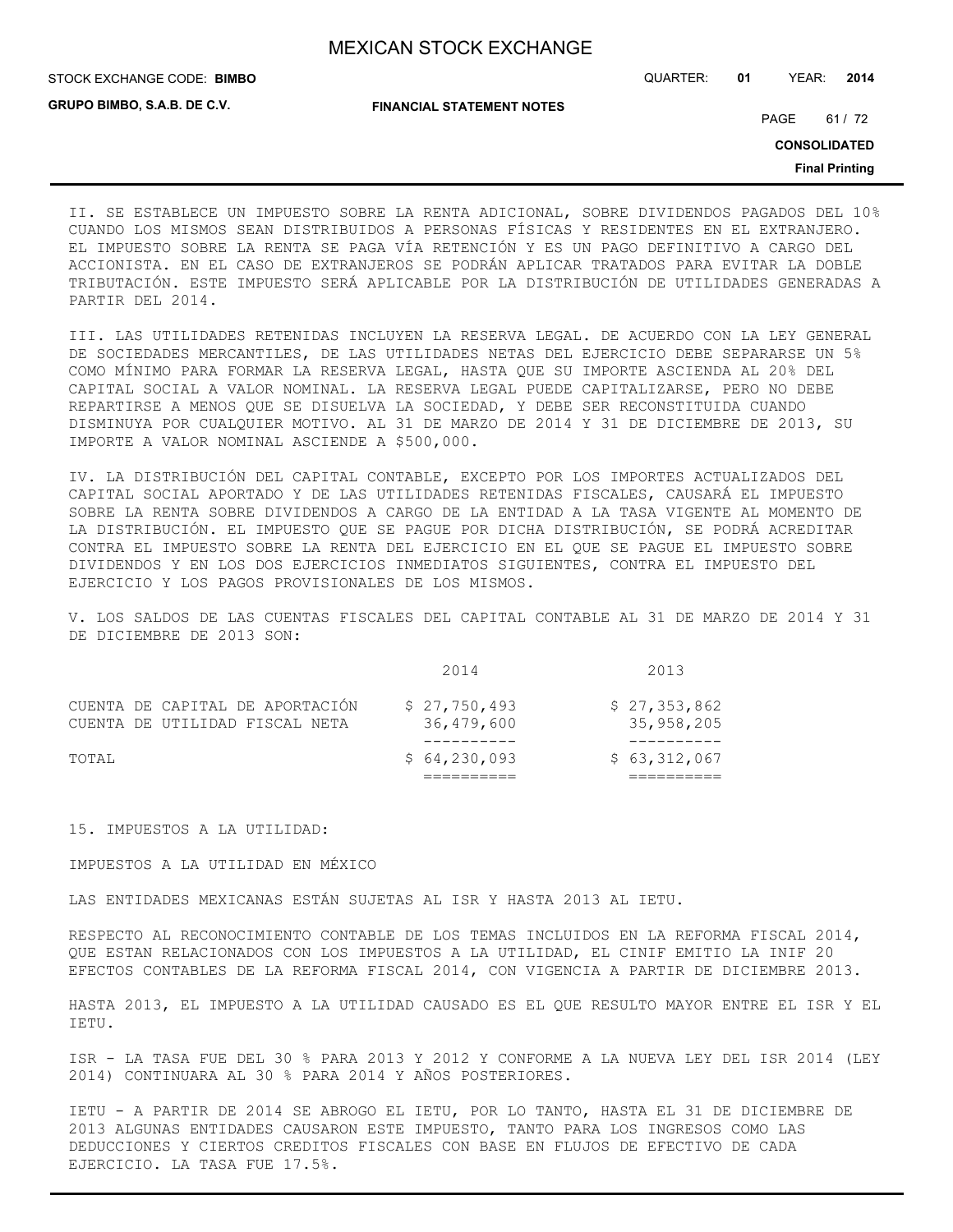STOCK EXCHANGE CODE: QUARTER: **01** YEAR: **2014 BIMBO**

**GRUPO BIMBO, S.A.B. DE C.V.**

**FINANCIAL STATEMENT NOTES**

PAGE 62 / 72

**CONSOLIDATED**

**Final Printing**

DEBIDO A LA ABROGACIÓN EN 2013 DEL IETU, LAS SUBISIDIARIAS QUE HASTA 2013 TENÍAN RECONOCIDO IETU DIFERIDO CANCELARON SU EFECTO EN LOS RESULTADOS DEL EJERCICIO Y PROCEDIERON A REGISTRAR EL ISR DIFERIDO CORRESPONDIENTE. POR LO ANTERIOR, A PARTIR DE 2013 SE CALCULA ÚNICAMENTE ISR DIFERIDO.

IMPUESTOS A LA UTILIDAD EN OTROS PAÍSES -

LAS COMPAÑÍAS SUBSIDIARIAS ESTABLECIDAS EN EL EXTRANJERO, CALCULAN EL IMPUESTO SOBRE LA RENTA SOBRE SUS RESULTADOS INDIVIDUALES Y DE ACUERDO CON LOS REGÍMENES ESPECÍFICOS DE CADA PAÍS. EUA CUENTA CON AUTORIZACIÓN PARA LA PRESENTACIÓN DE UNA DECLARACIÓN DE IMPUESTO SOBRE LA RENTA CONSOLIDADA. ESPAÑA CUENTA CON AUTORIZACION PARA LA PRESENTACION DE UNA DECLARACIÓN DE IMPUESTO SOBRE LA RENTA CONSOLIDADA DESDE EL EJERCICIO DE 2013.

LAS TASAS FISCALES APLICABLES EN LOS OTROS PAÍSES EN DONDE OPERA LA COMPAÑÍA Y EL PERÍODO EN EL CUAL PUEDEN APLICARSE LAS PÉRDIDAS FISCALES SON COMO SIGUE:

| TASA LEGAL    |              |      | AÑOS DE                                                      |
|---------------|--------------|------|--------------------------------------------------------------|
| 2014          |              | 2013 | VENCIMIENTO                                                  |
|               |              |      |                                                              |
|               |              |      | 5 $(A)$                                                      |
|               |              |      | (B)                                                          |
| 34.0          |              | 34.0 | (C)                                                          |
| 34.0          |              | 34.0 | $(D)$ $(P)$                                                  |
| 30.0          |              | 30.0 | 4<br>(Q)                                                     |
| 20.0<br>(E)   |              |      | (F)                                                          |
| 25.0          |              | 25.0 | 5                                                            |
| 30.0          |              | 30.0 | (G)                                                          |
| 30.0          |              | 30.0 | 18                                                           |
| (H) 35.0      |              |      | 20                                                           |
| 28.0<br>( I ) |              |      | (G)                                                          |
| 25.0          |              | 25.0 | $\mathcal{G}$                                                |
| (J) 25.0      |              |      | 3                                                            |
| 19.0          |              | 19.0 | (F)                                                          |
| 21.0          |              | 21.0 | (F)                                                          |
| 30.0          |              | 30.0 | 3<br>(O)                                                     |
| 10.0          |              | 10.0 | (G)                                                          |
| 25.0          |              | 25.0 | 5                                                            |
| 30.0          |              | 30.0 | (K)                                                          |
| 19.0          |              | 19.0 | (L)                                                          |
| 25.0          |              | 25.0 | (M)                                                          |
| 34.0          |              | 34.0 | (N)                                                          |
|               | 35.0<br>25.0 |      | 35.0<br>25.0<br>(E) 20.0<br>(H) 35.0<br>(I) 31.0<br>(J) 25.0 |

(A) LAS PÉRDIDAS POR VENTAS DE ACCIONES, CUOTAS U OTRAS PARTICIPACIONES SOCIALES, SÓLO PUEDEN SER AMORTIZADAS CONTRA INGRESOS DE LA MISMA NATURALEZA. LO MISMO PARA LAS PÉRDIDAS DE DERIVADOS. LAS PÉRDIDAS DE FUENTE EXTRANJERA SÓLO PUEDEN SER AMORTIZADAS CON INGRESOS DE FUENTE EXTRANJERA. (B) LAS PÉRDIDAS GENERADAS DESPUÉS DE 1990 PUEDEN AMORTIZARSE INDEFINIDAMENTE PERO SÓLO PUEDEN SER COMPENSADAS EN CADA AÑO HASTA POR EL 75% DE LA UTILIDAD FISCAL NETA DEL AÑO. (C) LAS PÉRDIDAS FISCALES PUEDEN AMORTIZARSE INDEFINIDAMENTE PERO SÓLO PUEDE COMPENSARSE EN CADA AÑO HASTA EL 30% DE LA UTILIDAD FISCAL NETA DEL AÑO.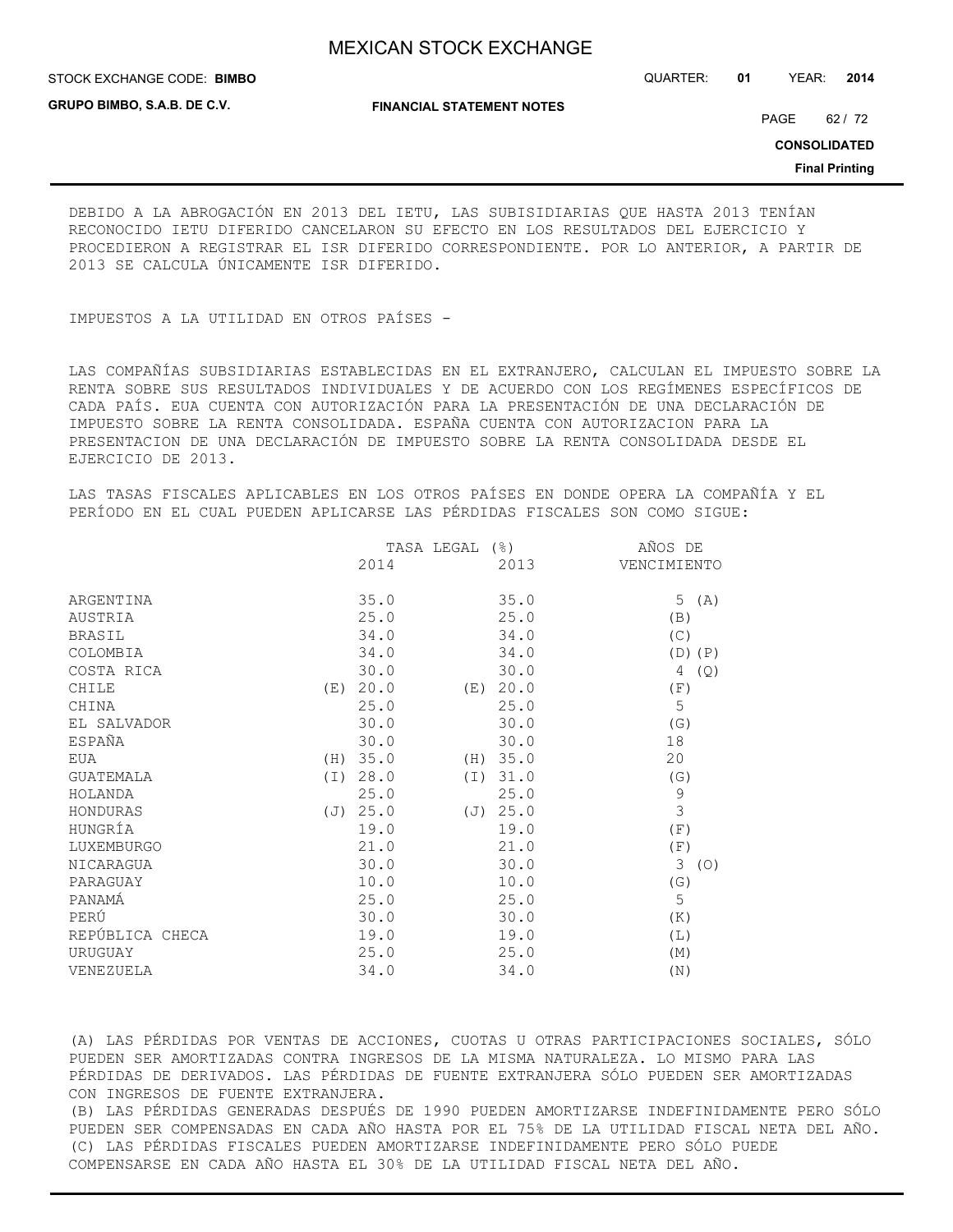**GRUPO BIMBO, S.A.B. DE C.V.**

#### **FINANCIAL STATEMENT NOTES**

STOCK EXCHANGE CODE: QUARTER: **01** YEAR: **2014 BIMBO**

PAGE 63/72

**CONSOLIDATED**

#### **Final Printing**

(D) A PARTIR DEL AÑO 2013 LA TARIFA DEL IMPUESTO SOBRE LA RENTA PASA DEL 33% AL 25%. ASIMISMO, LA TARIFA DEL IMPUESTO DE GANANCIAS OCASIONALES PASA DEL 33% AL 10%. ADICIONALMENTE SE CREA EL IMPUESTO SOBRE LA RENTA PARA LA EQUIDAD (CREE) CUYA TARIFA ES DEL 9% POR LOS AÑOS GRAVABES 2013,2014 Y 2015 Y DEL 8% POR EL EJERCICIO FISCAL DE 2016 Y EJERCICIOS FISCALES SIGUIENTES.

 LAS PÉRDIDAS GENERADAS EN LOS EJERCICIOS 2003, 2004, 2005 Y 2006, PUEDEN SER AMORTIZADAS DENTRO DE LOS 8 AÑOS SIGUIENTES, PERO SÓLO SE PUEDE HASTA POR EL 25% DE LA UTILIDAD FISCAL DEL AÑO. A PARTIR DE 2007, LAS PÉRDIDAS SE PODRÁN AMORTIZAR SIN LÍMITE DE CUANTÍA EN CADA EJERCICIO Y SIN LÍMITE EN EL TIEMPO.

(E) LA TASA DE IMPUESTO FUE DEL 20% EN 2011, 18.5% EN 2012 Y EN 2013 REGRESABA A LA TASA DEL 17%, PERO POR CAMBIO EN SU DISPOSICIÓN FISCAL LA TASA PARA EL 2012 Y 2013 ES DEL 20%.

(F) SIN FECHA DE VENCIMIENTO

(G) LAS PÉRDIDAS OPERACIONALES NO SON AMORTIZABLES.

(H) A ESTE PORCENTAJE DEBE SUMARSE UN PORCENTAJE DE IMPUESTO ESTATAL, EL CUAL VARÍA EN CADA ESTADO DE LA UNIÓN AMERICANA. LA TASA LEGAL PONDERADA PARA LA COMPAÑÍA EN DICIEMBRE 2013 FUE DE 22.94%.

(I) DERIVADO DE LA ENTRADA EN VIGENCIA DEL DECRETO NO. 10-2012 LEY DE ACTUALIZACIÓN TRIBUTARIA DEL REGIMEN SOBRE LAS UTILIDADES LUCRATIVAS DETERMINA LA BASE IMPONIBLE PARTIENDO DE LA UTILIDAD CONTABLE MENOS INGRESOS EXENTOS Y NO AFECTOS, MÁS GASTOS NO DEDUCIBLES. A DICHA RENTA IMPONIBLE SE LE APLICA UNA TASA IMPOSITIVA DEL 28% PARA 2014 Y DEL 25% PARA 2015 EN ADELANTE.

(J) EN CASO DE OBTENER UN INGRESO GRAVABLE MAYOR A 1 MILLÓN DE LEMPIRAS SE DEBERÁ PAGAR UN 5% ADICIONAL DE CONTRIBUCIÓN TEMPORAL DE SOLIDARIDAD SOBRE EL EXCEDENTE.

(K) EXISTEN DOS ALTERNATIVAS PERMITIDAS PARA AMORTIZAR PÉRDIDAS FISCALES: 1) EN LOS 4 AÑOS SIGUIENTES Ó 2) SIN CADUCIDAD PERO CON APLICACIÓN HASTA EL 50% DE LA UTILIDAD DE CADA AÑO. SELECCIONADA UNA OPCIÓN, NO SE PUEDE CAMBIAR HASTA QUE NO SE HUBIERAN AGOTADO LAS PÉRDIDAS ACUMULADAS DE EJERCICIOS ANTERIORES.

(L) LAS PÉRDIDAS GENERADAS A PARTIR DE 2004 PUEDEN AMORTIZARSE EN LOS SIGUIENTES 5 EJERCICIOS.

(M) LAS PÉRDIDAS GENERADAS A PARTIR DE 2007 SE PUEDEN AMORTIZAR EN LOS SIGUIENTES 5 EJERCICIOS.

(N) DEPENDIENDO DE SU NATURALEZA PUEDE VARIAR EL PERIODO DE AMORTIZACIÓN: 1) OPERATIVAS, 3 AÑOS SIGUIENTES; 2) LAS DEL AJUSTE POR INFLACIÓN FISCAL, 1 AÑO; 3) LAS DEL EXTERIOR, QUE SÓLO SE PUEDEN AMORTIZAR CON GANANCIAS DEL EXTERIOR, 3 AÑOS SIGUIENTES; Y 4) LAS GENERADAS EN LOS PARAÍSOS FISCALES SOLO APLICABLES A GANANCIAS EN TALES JURISDICCIONES, 3 AÑOS.

(O) LA TASA DE IMPUESTO PARA 2014 Y 2015 SE MANTIENE AL 30% Y A PARTIR DE 2016 SERÁ REDUCIDA UN PUNTO PORCENTUAL POR AÑO POR LOS SIGUIENTES CINCO AÑOS. ESTE PERIODO DE REDUCCIÓN DEPENDERÁ DEL DESEMPEÑO EN LA RECAUDACIÓN TRIBUTARIA.

(P) LA TASA DE IMPUESTO FUE DEL 33% EN 2012, DEL 34% EN 2013 Y SE MANTENDRÁ SIN CAMBIOS EN 2014 Y 2015, A PARTIR DE 2016 LA TASA SERÁ DEL 33%

(Q) EXISTE REFORMA DE SEPTIEMBRE 2012 DONDE EL PLAZO DE PRESCRIPCIÓN DE 3 AÑOS SE AMPLIO A 4 AÑOS QUE RIGE A PARTIR DEL PERIODO FISCAL 2013.

LAS OPERACIONES EN ESTADOS UNIDOS, ARGENTINA, COLOMBIA, GUATEMALA, PANAMÁ Y NICARAGUA ESTÁN SUJETAS A PAGOS MÍNIMOS DE IMPUESTO SOBRE LA RENTA.

INTEGRACIÓN DE PROVISIÓN, TASA EFECTIVA Y EFECTOS DIFERIDOS

A. LOS IMPUESTOS A LA UTILIDAD CONSOLIDADOS DE LA COMPAÑÍA A MARZO 2014 Y 2013 SE INTEGRAN COMO SIGUE:

|         | 2014      | 2013      |
|---------|-----------|-----------|
| ISR:    |           |           |
| CAUSADO | \$651,071 | \$964,674 |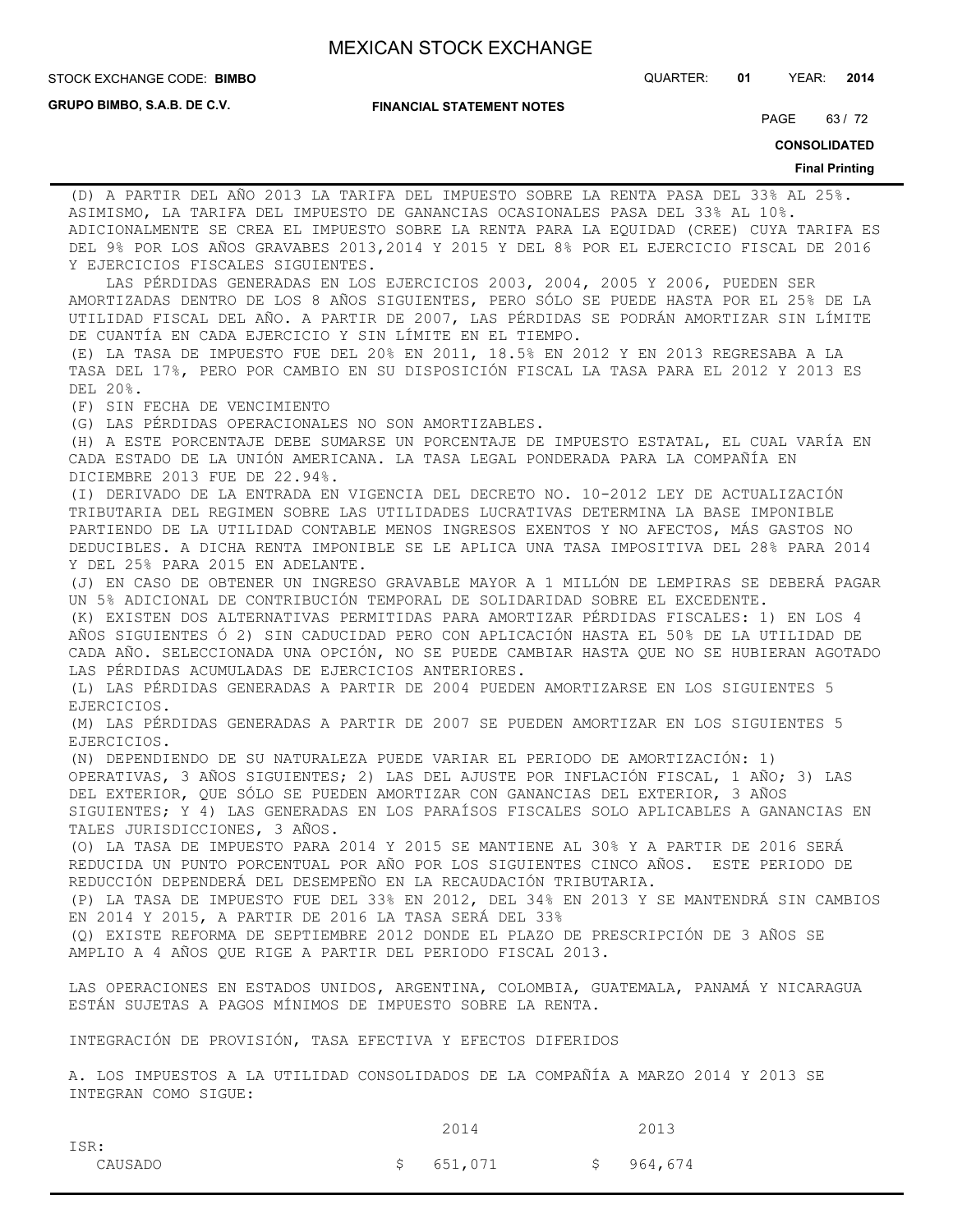#### STOCK EXCHANGE CODE: QUARTER: **01** YEAR: **2014 BIMBO**

**GRUPO BIMBO, S.A.B. DE C.V.**

**FINANCIAL STATEMENT NOTES**

PAGE 64 / 72

**CONSOLIDATED**

**Final Printing**

| DIFERIDO        | (291, 915)                     | (443, 594)      |
|-----------------|--------------------------------|-----------------|
|                 |                                |                 |
|                 | \$<br>359,156                  | \$<br>521,080   |
| IETU:           |                                |                 |
| CAUSADO         | \$<br>$\qquad \qquad$          | \$<br>30,047    |
| <b>DIFERIDO</b> | $\overline{\phantom{0}}$       | \$<br>(12, 197) |
|                 | ------                         |                 |
|                 |                                |                 |
|                 | \$<br>$\overline{\phantom{m}}$ | \$<br>17,850    |
|                 | _________                      | _______         |
|                 | \$<br>359,156                  | \$<br>538,930   |
|                 | ---------                      | _______         |
|                 |                                |                 |

B. LA CONCILIACIÓN DE LA TASA LEGAL DEL ISR EN MÉXICO Y LA TASA EFECTIVA EXPRESADAS, COMO UN IMPORTE DE LA UTILIDAD ANTES DE IMPUESTOS A LA UTILIDAD, POR LOS TRIMESTRES TERMINADOS AL 31 DE MARZO DE 2014 Y 2013, ES COMO SIGUE:

|                                                                                                                             | 2014                  | 2013                                    |
|-----------------------------------------------------------------------------------------------------------------------------|-----------------------|-----------------------------------------|
| UTILIDAD ANTES DE IMPUESTOS                                                                                                 |                       | 924,649 1,187,730                       |
| TASA LEGAL                                                                                                                  | 30%                   | $30\%$                                  |
| ISR A LA TASA LEGAL                                                                                                         | $$277,395$ $$356,319$ |                                         |
| MAS (MENOS) EFECTO DE IMPUESTOS DE LAS<br>SIGUIENTES PARTIDAS:                                                              |                       |                                         |
| EFECTOS INFLACIONARIOS DE CUENTAS MONETARIAS<br>DE BALANCE Y DE RESULTADOS<br>GASTOS NO DEDUCIBLES, INGRESOS NO ACUMULABLES | 55,484                | 168,308                                 |
| Y OTROS                                                                                                                     |                       | 23,416 (18,670)                         |
| DIFERENCIA EN TASAS Y MONEDA DE SUBSIDIARIAS<br>EN DISTINTAS JURISDICCIONES FISCALES                                        |                       | $(24, 133)$ 19,462                      |
| EFECTO DE IMPUESTO POR MODIFICACIÓN EN LA TASA<br>DE ENTIDADES MEXICANAS                                                    |                       |                                         |
| EFECTOS EN LOS VALORES FISCALES<br>DE INMUEBLES, MAQUINARIA Y EQUIPO                                                        |                       | $(60, 104)$ $(102, 766)$                |
| REGISTRO DEL ISR DIFERIDO DE COMPAÑÍAS QUE<br>REGISTRABAN IETU DIFERIDO                                                     |                       | $-$ 13,872                              |
| CANCELACIÓN DE IETU DIFERIDO                                                                                                | $\sim$ $-$            |                                         |
| IETU DIFERIDO<br>IETU CAUSADO                                                                                               |                       |                                         |
| PARTICIPACIÓN EN RESULTADOS DE ASOCIADAS                                                                                    | 2,981                 | 514                                     |
| RESERVA DE VALUACIÓN DE PÉRDIDAS FISCALES<br>AMORTIZABLES                                                                   |                       | 84, 117 101, 891                        |
| ISR RECONOCIDO EN RESULTADOS                                                                                                | ========              | $$359,156$ $$538,930$                   |
| TASA EFECTIVA DE ISR                                                                                                        |                       | $38.8$ <sup>8</sup> $45.4$ <sup>8</sup> |

DE MANERA CONSERVADORA ALGUNAS EMPRESAS QUE TIENEN PÉRDIDAS FISCALES NO RECONOCIERON EL IMPUESTO DIFERIDO ACTIVO DE DICHAS PÉRDIDAS EN FUNCIÓN DE QUE, ADEMÁS DE ESTAR VIGENTES, SE REQUIERE CONTAR CON ANTECEDENTES DE RESULTADOS FISCALES POSITIVOS, ASÍ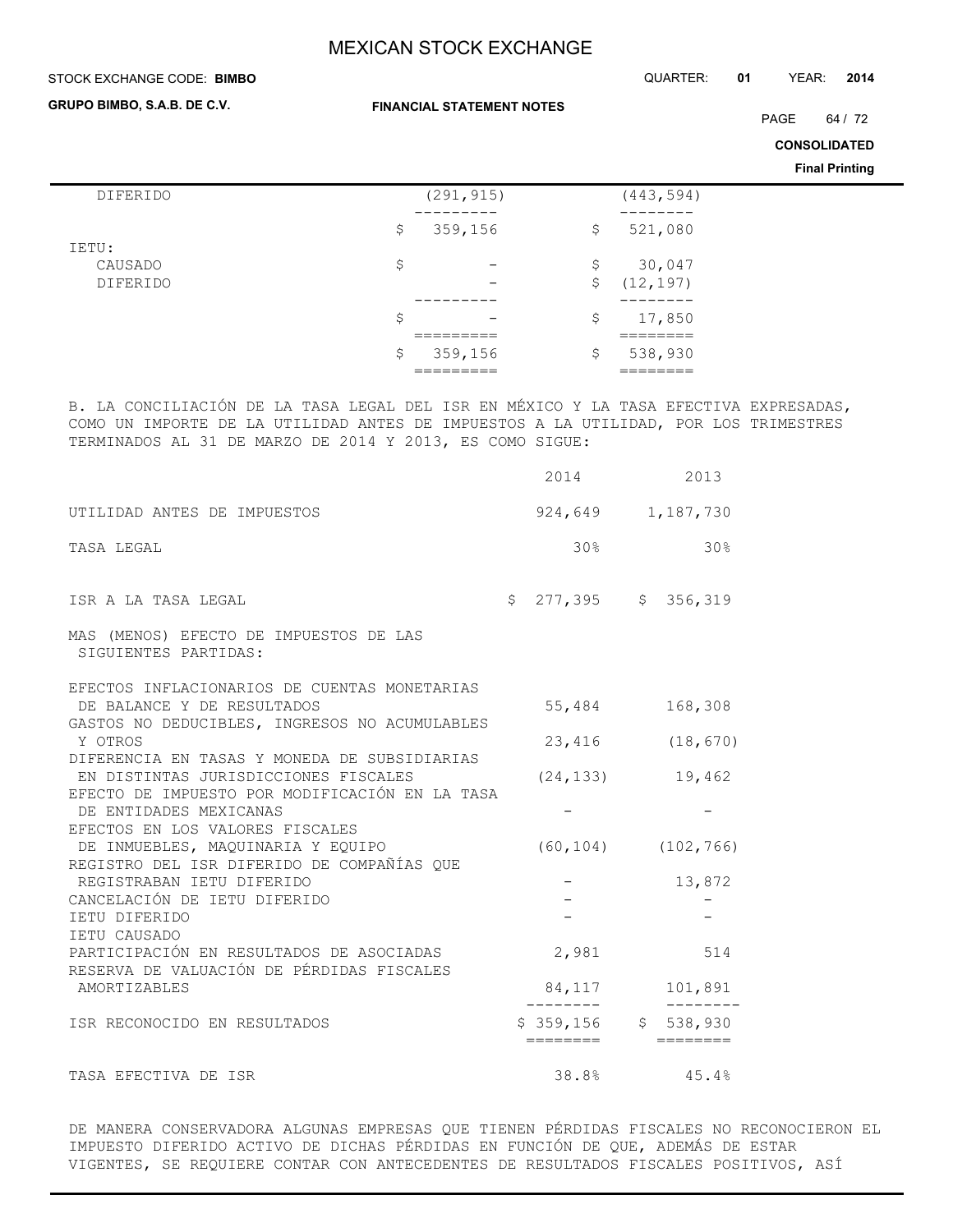#### **STOCK EXCHANGE CODE: BIMBO**

**GRUPO BIMBO, S.A.B. DE C.V.**

**FINANCIAL STATEMENT NOTES**

PAGE 65/72

**CONSOLIDATED**

**Final Printing**

COMO PROYECCIONES QUE PERMITAN ESTIMAR EL TIEMPO DE RECUPERACIÓN DE DICHAS PÉRDIDAS FISCALES.

LOS PRINCIPALES CONCEPTOS QUE ORIGINAN EL IMPUESTO A LA UTILIDAD DIFERIDO AL 31 DE MARZO DE 2014 Y AL 31 DE DICIEMBRE DE 2013 SON LOS SIGUIENTES:

|                         | 1 ENERO<br>DE 2013 | EFECTOS EN<br>RESULTADOS        | EFECTO<br>RESULTADO<br>INTEGRAL |
|-------------------------|--------------------|---------------------------------|---------------------------------|
| RESERVA PARA CUENTAS    |                    |                                 |                                 |
| DE COBRO DUDOSO         | (299,582)          | (17, 152)                       |                                 |
| INVENTARIOS Y PAGOS     |                    |                                 |                                 |
| ANTICIPADOS             | (18, 818)          | 247,706                         |                                 |
| INMUEBLES, MAQUINARIA   |                    |                                 |                                 |
| Y EQUIPO                | 3, 207, 772        | 317,024                         |                                 |
| ACTIVOS INTANGIBLES     | 5,020,321          | 473,089                         |                                 |
| OTRAS RESERVAS          | (10, 479, 575)     | (315, 355)                      | 600,840                         |
| PTU CAUSADA             | (224, 289)         | (21, 224)                       |                                 |
| PÉRDIDAS FISCALES POR   |                    |                                 |                                 |
| AMORTIZAR               |                    | $(4, 386, 669)$ $(1, 123, 516)$ |                                 |
| RESERVA DE VALUACIÓN DE |                    |                                 |                                 |
| PÉRDIDAS FISCALES       | 1,618,060          | 738,663                         |                                 |
| IETU                    | 298,702            | (298, 702)                      |                                 |
| COBERTURA CAMBIARIA     | $\sim$             | 115,597                         | (115, 597)                      |
| OTRAS PARTIDAS          | 592,990            | 50,257                          | 71,553                          |
|                         |                    |                                 |                                 |
| TOTAL (ACTIVO) PASIVO,  |                    |                                 |                                 |
| NETO                    | \$(4,671,088)      | \$<br>166,387                   | \$556,796                       |
|                         | ==========         | ===========                     |                                 |
|                         |                    |                                 |                                 |
|                         |                    | ADQUISICIÓN 31 DE DICIEMBRE     |                                 |
|                         |                    | DE 2013                         |                                 |
| RESERVA PARA CUENTAS    |                    |                                 |                                 |
| DE COBRO DUDOSO         |                    | (316, 734)                      |                                 |
| INVENTARIOS Y PAGOS     |                    |                                 |                                 |
| ANTICIPADOS             |                    | 228,888                         |                                 |
| INMUEBLES, MAQUINARIA   |                    |                                 |                                 |
| Y EQUIPO                | 102,677            | 3,627,473                       |                                 |
| ACTIVOS INTANGIBLES     |                    | 5,493,410                       |                                 |
| OTRAS RESERVAS          |                    | (10, 194, 090)                  |                                 |
| PTU CAUSADA             | $\qquad \qquad -$  | (245, 513)                      |                                 |
| PÉRDIDAS FISCALES POR   |                    |                                 |                                 |
| AMORTIZAR               |                    | (5, 510, 185)                   |                                 |
| RESERVA DE VALUACIÓN DE |                    |                                 |                                 |
| PÉRDIDAS FISCALES       |                    | 2,356,723                       |                                 |
| IETU                    |                    |                                 |                                 |
| COBERTURA CAMBIARIA     |                    |                                 |                                 |
| OTRAS PARTIDAS          |                    | 714,800                         |                                 |

TOTAL (ACTIVO) PASIVO, NETO  $$ 102,677 $ (3,845,228)$ ========== ==========

---------- ----------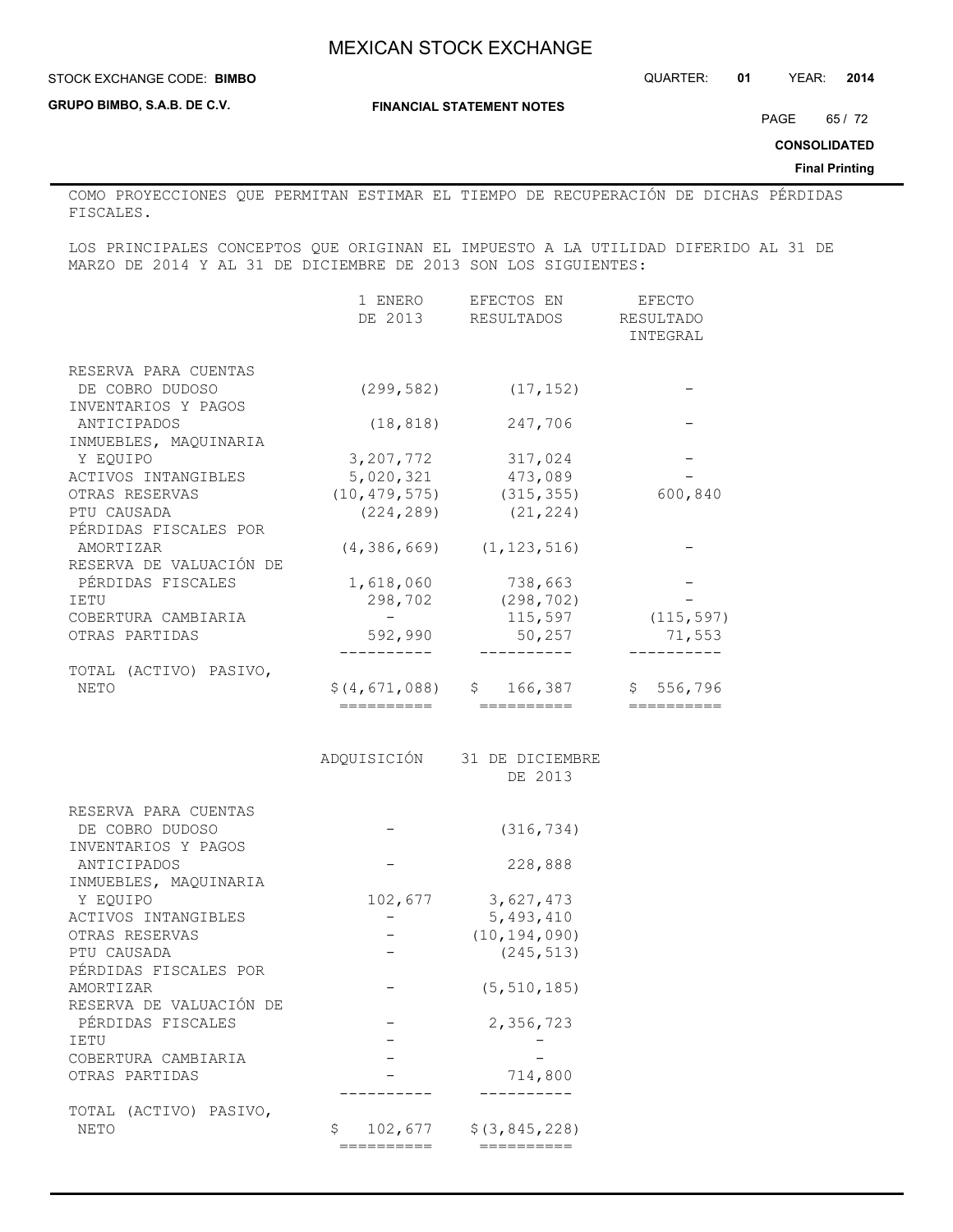#### STOCK EXCHANGE CODE: QUARTER: **01** YEAR: **2014 BIMBO**

**GRUPO BIMBO, S.A.B. DE C.V.**

**FINANCIAL STATEMENT NOTES**

PAGE 66 / 72

**CONSOLIDATED**

**Final Printing**

|                                                                | DE 2013                 | 31 DICIEMBRE EFECTOS EN<br>RESULTADOS | EFECTO<br>RESULTADO<br>INTEGRAL |
|----------------------------------------------------------------|-------------------------|---------------------------------------|---------------------------------|
|                                                                |                         |                                       |                                 |
| RESERVA PARA CUENTAS<br>DE COBRO DUDOSO<br>INVENTARIOS Y PAGOS | (316, 734)              | (3, 697)                              |                                 |
| ANTICIPADOS<br>INMUEBLES, MAQUINARIA                           | 228,888                 | (91, 685)                             |                                 |
| Y EQUIPO                                                       |                         | $3,627,473$ (211,340)                 | 14,090                          |
| ACTIVOS INTANGIBLES                                            |                         | 5, 493, 410 11, 482                   |                                 |
| OTRAS RESERVAS                                                 |                         | $(10, 194, 090)$ $(54, 784)$          |                                 |
| PTU CAUSADA                                                    | (245, 513)              | (47, 510)                             |                                 |
| PÉRDIDAS FISCALES POR                                          |                         |                                       |                                 |
| AMORTIZAR                                                      | (5, 510, 185)           | 561,583                               |                                 |
| RESERVA DE VALUACIÓN DE                                        |                         |                                       |                                 |
| PÉRDIDAS FISCALES                                              | 2,356,723               | (457, 711)                            |                                 |
| IETU                                                           |                         |                                       |                                 |
| COBERTURA CAMBIARIA                                            |                         | 5,171                                 | (5, 171)                        |
| OTRAS PARTIDAS                                                 | 714,800                 | (3, 424)                              | 301,014                         |
| TOTAL (ACTIVO) PASIVO,                                         |                         |                                       |                                 |
| NETO                                                           |                         | $$(3, 845, 228)$ $$(291, 915)$        | \$309,933                       |
|                                                                | ==========              | ==========                            |                                 |
|                                                                | ADQUISICIÓN 31 DE MARZO | DE 2014                               |                                 |
| RESERVA PARA CUENTAS                                           |                         |                                       |                                 |
| DE COBRO DUDOSO                                                |                         | (320, 431)                            |                                 |
| INVENTARIOS Y PAGOS                                            |                         |                                       |                                 |
| ANTICIPADOS                                                    |                         | 137,203                               |                                 |
| INMUEBLES, MAQUINARIA                                          |                         |                                       |                                 |
| Y EQUIPO                                                       |                         | 3,430,223                             |                                 |
| ACTIVOS INTANGIBLES                                            |                         | 5,504,892                             |                                 |
| OTRAS RESERVAS                                                 |                         | (10, 248, 874)                        |                                 |
| PTU CAUSADA                                                    |                         | (293, 023)                            |                                 |
| PÉRDIDAS FISCALES POR<br>AMORTIZAR                             |                         | (4, 948, 602)                         |                                 |
| RESERVA DE VALUACIÓN DE                                        |                         |                                       |                                 |
| PÉRDIDAS FISCALES                                              |                         | 1,899,012                             |                                 |
| IETU                                                           |                         |                                       |                                 |
| COBERTURA CAMBIARIA                                            |                         | (342, 568)                            |                                 |
| OTRAS PARTIDAS                                                 |                         | 1,354,958                             |                                 |
|                                                                |                         |                                       |                                 |
| TOTAL (ACTIVO) PASIVO,                                         |                         |                                       |                                 |
| NETO                                                           | \$                      | \$ (3, 827, 210)                      |                                 |

LOS ACTIVOS Y PASIVOS DE IMPUESTO A LA UTILIDAD DIFERIDO SE PRESENTAN POR SEPARADO EN EL BALANCE GENERAL, YA QUE CORRESPONDEN A DIFERENTES ENTIDADES GRAVADAS Y AUTORIDADES TRIBUTARIAS Y SON COMO SIGUE:

========== ==========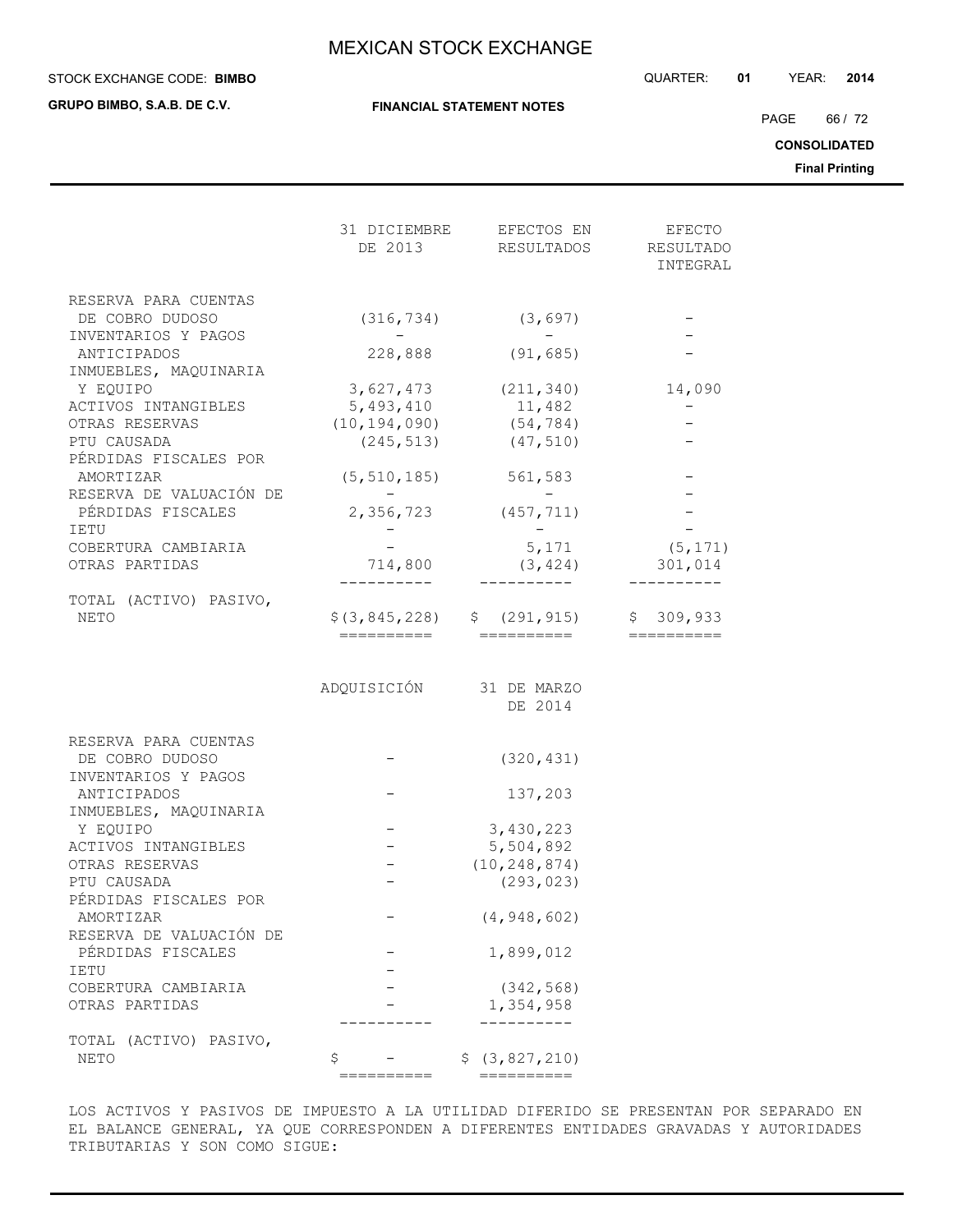#### STOCK EXCHANGE CODE: QUARTER: **01** YEAR: **2014 BIMBO**

**GRUPO BIMBO, S.A.B. DE C.V.**

**FINANCIAL STATEMENT NOTES**

PAGE 67 / 72

**CONSOLIDATED**

**Final Printing**

|                                                      | 31 DE MARZO<br>DE 2014 | 31 DE DICIEMBRE<br>DE 2013 |
|------------------------------------------------------|------------------------|----------------------------|
| IMPUESTO A LA UTILIDAD DIFERIDO ACTIVO \$(5,260,576) |                        | \$(5, 399, 413)            |
| IMPUESTO A LA UTILIDAD DIFERIDO PASIVO               | 1,433,366              | 1,554,185                  |
| (ACTIVO) PASIVO, NETO<br>TOTAL                       | \$ (3, 827, 210)       | $$$ $(3, 845, 228)$        |

AL 31 DE MARZO DE 2014, LOS BENEFICIOS DE LAS PÉRDIDAS FISCALES PENDIENTES DE AMORTIZAR POR LAS QUE YA SE HA RECONOCIDO EL ACTIVO POR ISR DIFERIDO, PUEDEN RECUPERARSE CUMPLIENDO CON CIERTOS REQUISITOS. LOS AÑOS DE VENCIMIENTO Y SUS MONTOS AL 31 DE MARZO DE 2014, SON:

| AÑOS                         | PÉRDIDAS        |
|------------------------------|-----------------|
| DE VENCIMIENTO               | AMORTIZABLES    |
| 2014                         | 98,051          |
| 2015                         | 222,272         |
| 2016                         | 312,908         |
| 2017                         | 306,854         |
| 2018                         | 168,570         |
| 2019 Y POSTERIORES           | 15,464,205      |
|                              |                 |
|                              | \$16,572,860    |
| PÉRDIDAS FISCALES RESERVADAS | (6, 736, 992)   |
| TOTAL                        | 9,835,868<br>\$ |
|                              |                 |
|                              |                 |

16. COSTOS Y GASTOS POR NATURALEZA

EL COSTO DE VENTAS Y LOS GASTOS DE DISTRIBUCIÓN, VENTA, ADMINISTRACIÓN Y OTROS GASTOS GENERALES QUE SE PRESENTAN EN EL ESTADO CONSOLIDADO DE RESULTADOS SE INTEGRA COMO SIGUE:

|                                                                 | 31 DE MARZO<br>DE 2014 | 31 DE MARZO<br>DE 2013 |
|-----------------------------------------------------------------|------------------------|------------------------|
| COSTO DE VENTAS<br>MATERIA PRIMA Y<br>OTROS                     |                        |                        |
| GASTOS DE FÁBRICA<br>\$                                         | 18,209,107             | \$18,692,868           |
| FLETES, COMBUSTIBLES Y MANTENIMIENTO                            | 826,910                | 861,732                |
| <b>DEPRECIACIONES</b>                                           | 737,713                | 724,157                |
|                                                                 |                        |                        |
| \$                                                              | 19,773,730             | \$<br>20, 278, 757     |
|                                                                 |                        |                        |
|                                                                 | 31 DE MARZO<br>DE 2014 | 31 DE MARZO<br>DE 2013 |
| GASTOS DE DISTRIBUCIÓN, VENTA,<br>ADMINISTRACIÓN Y OTROS GASTOS |                        |                        |
| \$<br>SUELDOS Y PRESTACIONES                                    | 8,918,599              | \$<br>8,734,930        |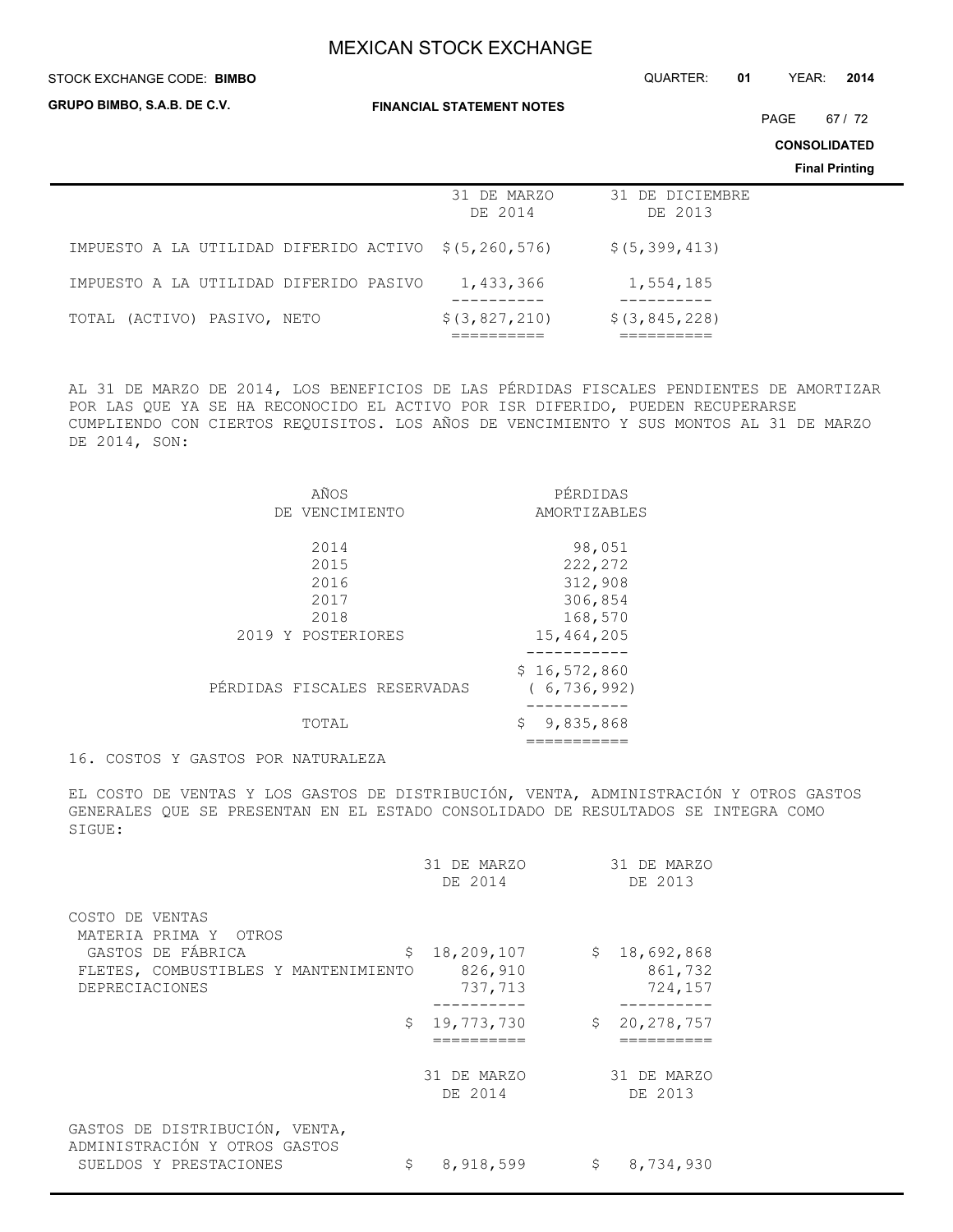| STOCK EXCHANGE CODE: BIMBO                                                               | QUARTER:                              | YEAR:<br>01<br>2014                         |                       |
|------------------------------------------------------------------------------------------|---------------------------------------|---------------------------------------------|-----------------------|
| GRUPO BIMBO, S.A.B. DE C.V.                                                              | <b>FINANCIAL STATEMENT NOTES</b>      |                                             | PAGE<br>68/72         |
|                                                                                          |                                       |                                             | <b>CONSOLIDATED</b>   |
|                                                                                          |                                       |                                             | <b>Final Printing</b> |
| DEPRECIACIONES                                                                           | 351,712                               | 372,199                                     |                       |
| FLETES, COMBUSTIBLES Y<br>MANTENIMIENTO                                                  | 723,563                               | 642,344                                     |                       |
| SERVICIOS PROFESIONALES}<br>Y CONSULTORÍAS<br>PUBLICIDAD Y GASTOS PROMOCIONALES<br>OTROS | 2,068,225<br>1,693,105<br>6, 205, 567 | 1,561,523<br>1,759,557<br>5,861,091         |                       |
|                                                                                          | Ŝ.<br>19,960,771<br>==========        | ----------<br>\$18,931,644                  |                       |
| 17. OTROS GASTOS, NETO                                                                   |                                       |                                             |                       |
| SE INTEGRA COMO SIGUE:                                                                   |                                       |                                             |                       |
|                                                                                          | 31 DE MARZO<br>DE 2014                | 31 DE MARZO<br>DE 2013                      |                       |
| MATERIAS PRIMAS<br>ESTÍMULOS FISCALES<br>PÉRDIDA EN VENTA DE INMUEBLES,                  | \$<br>(10, 262)                       | \$<br>14,500                                |                       |
| MAQUINARIA Y EQUIPO<br>RECUPERACIÓN SINIESTROS<br>GASTOS DE INTEGRACIÓN<br>OTROS         | (64, 917)<br>(625, 258)<br>(1, 053)   | 13,235<br>48,240<br>(311, 752)<br>(20, 830) |                       |
|                                                                                          | (701, 940)<br>\$                      | \$(256, 607)                                |                       |

#### 18. COMPROMISOS

GARANTÍAS Y/O AVALES

A. GRUPO BIMBO, S. A. B. DE C. V., JUNTO CON ALGUNAS DE SUS COMPAÑÍAS SUBSIDIARIAS, HA GARANTIZADO A TRAVÉS DE CARTAS DE CRÉDITO CIERTAS OBLIGACIONES ORDINARIAS, ASÍ COMO ALGUNOS RIESGOS CONTINGENTES ASOCIADOS A OBLIGACIONES LABORALES DE ALGUNAS DE SUS COMPAÑÍAS SUBSIDIARIAS. EL VALOR DE DICHAS CARTAS DE CRÉDITO AL 31 DE MARZO DE 2014 Y 31 DE DICIEMBRE DE 2013, ASCIENDE A \$220 MILLONES DE DÓLARES ESTADOUNIDENSES.

======= =======

B. IBERIA TENÍA UN CONTRATO DE COMPRA DE CIERTAS CANTIDADES DE PRODUCTOS TERMINADOS A UN PRECIO PREFERENCIAL. ASÍ MISMO, DERIVADO DE ESTE MISMO CONTRATO IBERIA ESTABA OBLIGADO A PAGAR EL 75% DE LA INDEMNIZACIÓN DE LEY QUE CORRESPONDA A LOS EMPLEADOS DESTINADOS POR EL TERCERO PARA LA MANUFACTURA DE LOS PRODUCTOS VENDIDOS A IBERIA. ESTE CONTRATO FUE LIQUIDADO EN DICIEMBRE DE 2013 CON UN IMPACTO EN LA CUENTA DE RESULTADOS DE \$34,436.

C. LA ENTIDAD HA FIRMADO CONTRATOS DE AUTOABASTECIMIENTO DE ENERGÍA QUE LA COMPROMETEN A ADQUIRIR CIERTAS CANTIDADES DE ENERGÍA POR UN PERIODO DE 16 AÑOS RENOVABLE A UN PRECIO PACTADO QUE SE ACTUALIZA POR FACTORES DERIVADOS DEL INPC, DURANTE LOS PRIMEROS 15 AÑOS. AUN Y CUANDO LOS CONTRATOS TIENEN CARACTERÍSTICAS DE UN INSTRUMENTO FINANCIERO DERIVADO, CALIFICAN PARA LA EXCEPCIÓN DE CONTABILIZARLOS COMO TAL, DADO QUE SON PARA AUTOCONSUMO, POR LO CUAL SE REGISTRAN EN LOS ESTADOS FINANCIEROS CONFORME SE INCURREN LOS CONSUMOS DE ENERGÍA. EL COMPROMISO DE COMPRA DE ENERGÍA PARA 2014 SE ESTIMA EN \$420,000, MONTO QUE AJUSTADO POR INFLACIÓN CORRESPONDE AL COMPROMISO ANUAL DE LOS 15 AÑOS REMANENTES DEL CONTRATO.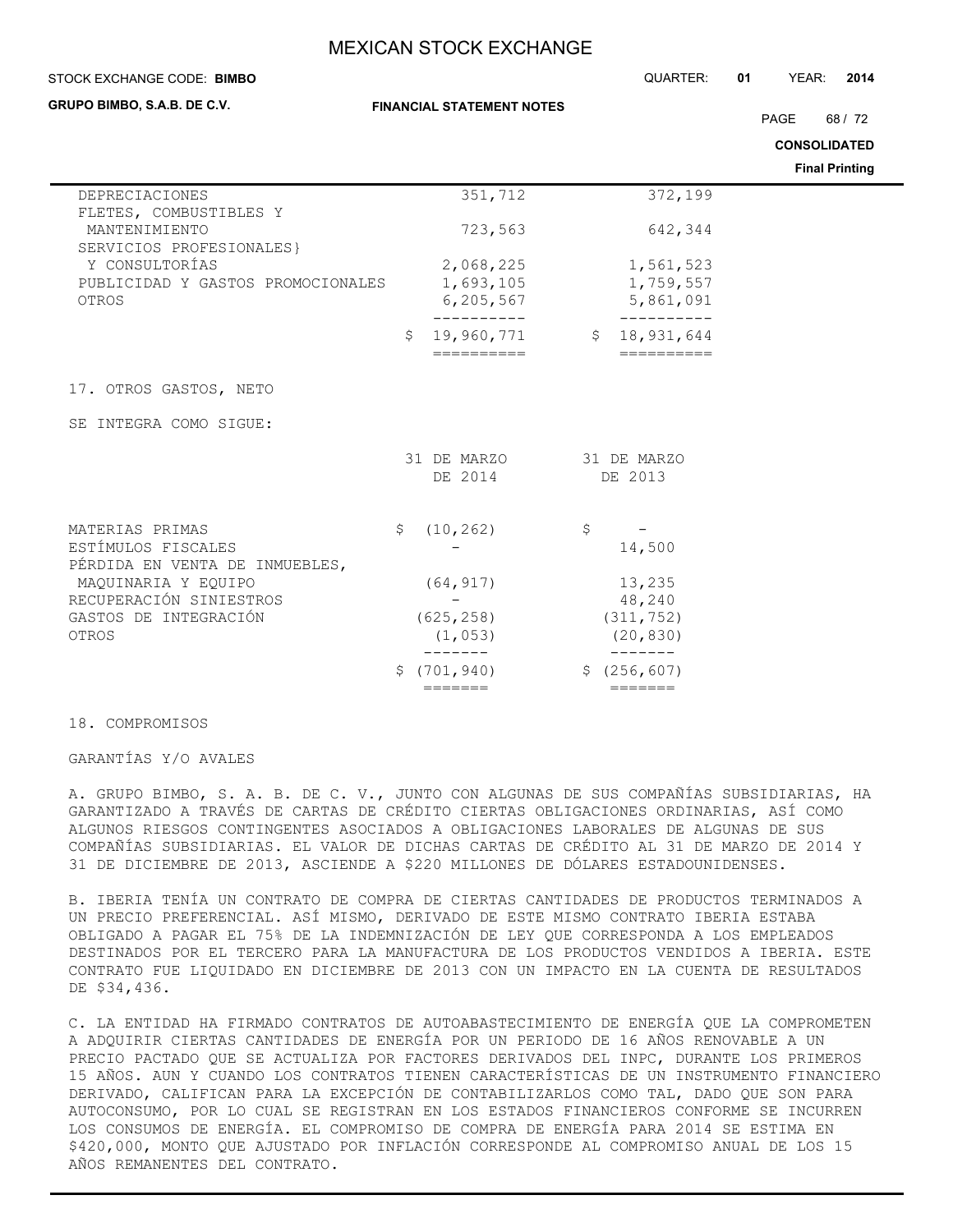**GRUPO BIMBO, S.A.B. DE C.V.**

STOCK EXCHANGE CODE: QUARTER: **01** YEAR: **2014 BIMBO**

**FINANCIAL STATEMENT NOTES**

PAGE 69 / 72

**CONSOLIDATED**

**Final Printing**

#### COMPROMISOS POR ARRENDAMIENTO

LA ENTIDAD TIENE COMPROMISOS A LARGO PLAZO POR ARRENDAMIENTO OPERATIVO, PRINCIPALMENTE POR LAS INSTALACIONES QUE UTILIZA PARA LA PRODUCCIÓN, DISTRIBUCIÓN Y VENTA DE SUS PRODUCTOS, LOS CUALES VAN DE LOS 3 A LOS 14 AÑOS, CON OPCIÓN A RENOVACIÓN DE 1 A 5 AÑOS. ALGUNOS ARRENDAMIENTOS REQUIEREN QUE LA ENTIDAD PAGUE TODOS LOS GASTOS ASOCIADOS, TALES COMO IMPUESTOS, MANTENIMIENTO Y SEGUROS DURANTE EL TÉRMINO DE LOS CONTRATOS. LA ENTIDAD INCURRIÓ EN GASTOS POR ARRENDAMIENTO EN LOS TRES MESES TERMINADOS EL 31 DE MARZO DE 2014 Y POR EL AÑO TERMINADO EL 31 DE DICIEMBRE DE 2013 Y 2012 POR \$813,752 Y \$3,051,781, RESPECTIVAMENTE. EL TOTAL DE LOS COMPROMISOS POR ARRENDAMIENTOS ES COMO SIGUE:

|                                     |                |                | ARRENDAMIENTOS                   |
|-------------------------------------|----------------|----------------|----------------------------------|
| AÑOS                                | ARRENDAMIENTOS | ARRENDAMIENTOS | FINANCIEROS                      |
|                                     | OPERATIVOS     | FINANCIEROS    | PARTICIPACIÓN NO<br>CONTROLADORA |
| 2014                                | 1,439,417      | 23,874         | 205,205                          |
| 2015                                | 1,473,243      | 24,624         | 214,704                          |
| 2016                                | 1,178,438      | 19,102         | 174,942                          |
| 2017                                | 907,084        | 3,847          | 133,938                          |
| 2018                                | 694,377        |                | 100,221                          |
| 2019 Y POSTERIORES                  | 1,887,951      | 0              | 58,091                           |
|                                     |                |                |                                  |
| TOTAL DE PAGOS MÍNIMOS              |                |                |                                  |
| DE ARRENDAMIENTO 7,580,510          |                | 71,447         | 887,101                          |
| MONTOS QUE REPRESENTAN<br>INTERÉS   |                | 5,404          | 193,312                          |
|                                     |                |                |                                  |
| VALOR PRESENTE DE LOS PAGOS MÍNIMOS |                |                |                                  |
| DE ARRENDAMIENTOS                   | 7,580,510      | 66,043         | 693,789                          |
| TOTAL                               | \$7,580,510    | 66,043<br>\$   | \$693,789                        |
|                                     | :========      | =======        |                                  |

#### 19. CONTINGENCIAS

EXISTEN ALGUNAS CONTINGENCIAS POR JUICIOS DE DISTINTA NATURALEZA QUE SURGEN DEL CURSO NORMAL DE LAS OPERACIONES DE LA ENTIDAD, QUE LA ADMINISTRACIÓN HA EVALUADO COMO REMOTOS, POSIBLES Y PROBABLES. DE ACUERDO A ESTA EVALUACIÓN, LA ENTIDAD HA REGISTRADO EN EL RUBRO DE OTROS PASIVOS A LARGO PLAZO LOS SIGUIENTES MONTOS GENERADOS PRINCIPALMENTE EN OLA:

| TIPO    | IMPORTE   |
|---------|-----------|
| LABORAL | \$119,825 |
| FISCAL  | 74,130    |
| CIVIL   | 22,669    |
| OTROS   | 8,540     |
|         |           |
| TOTAL   | \$225,164 |
|         |           |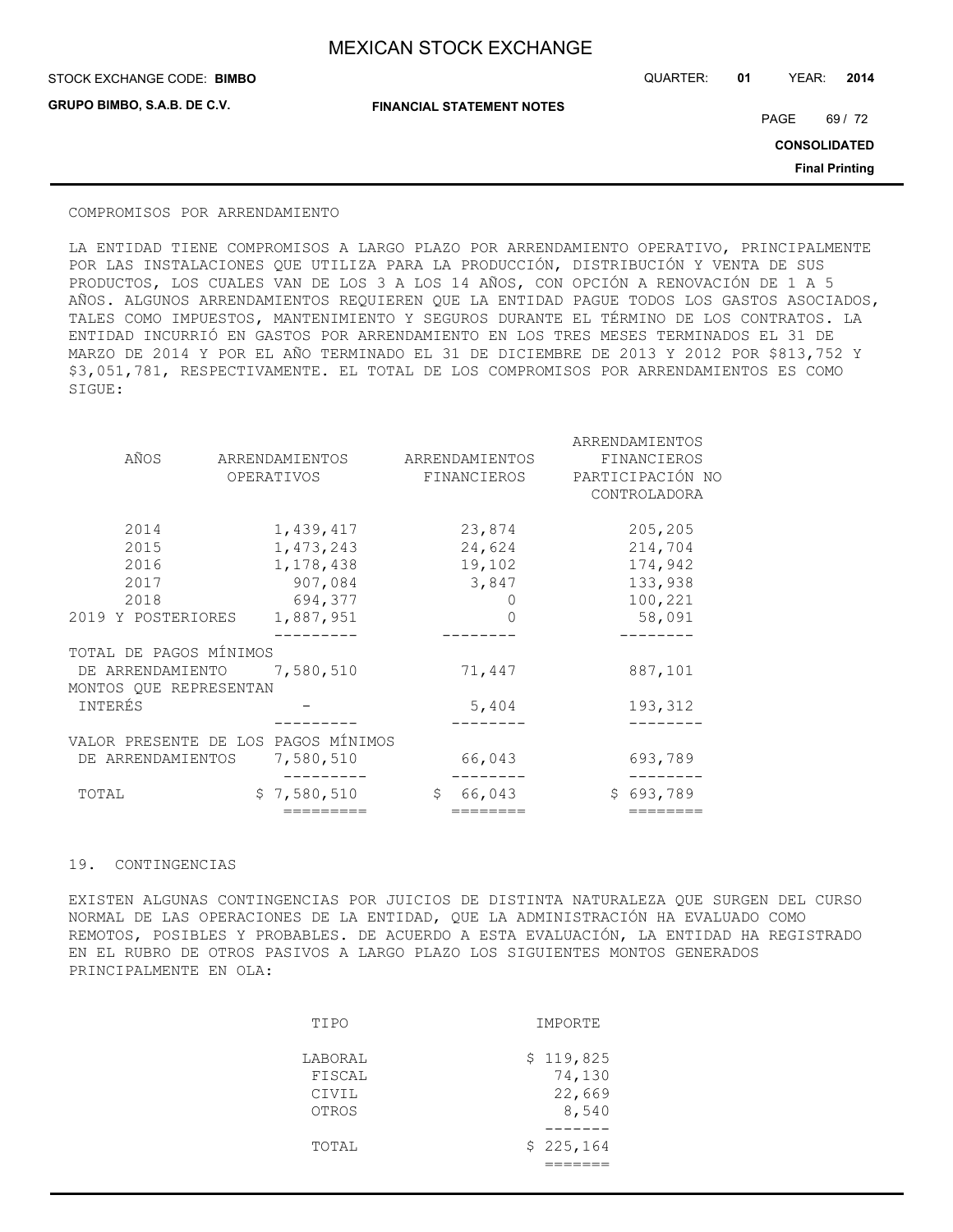STOCK EXCHANGE CODE: QUARTER: **01** YEAR: **2014 BIMBO**

**GRUPO BIMBO, S.A.B. DE C.V.**

**FINANCIAL STATEMENT NOTES**

PAGE 70 / 72

**CONSOLIDATED**

**Final Printing**

AQUELLAS CONTINGENCIAS EN LAS QUE LA ADMINISTRACIÓN ESPERA QUE NO SEA PROBABLE UTILIZAR LOS RECURSOS FUTUROS PARA PAGAR SUS OBLIGACIONES O QUE NO SE ESPERA TENGAN UN EFECTO SIGNIFICATIVO PARA LA ENTIDAD, NO SON PROVISIONADAS EN TANTO NO SE CUENTE CON INFORMACIÓN COMPLETA QUE PERMITA CONSIDERAR EL RECONOCIMIENTO DE UN PASIVO.

LA ENTIDAD TIENE EFECTIVO EMBARGADO POR \$267,709 Y HA OTORGADO GARANTÍAS DE ACTIVOS FIJOS POR \$13,302 ADICIONALES PARA GARANTIZAR LITIGIOS FISCALES EN CURSO EN BRASIL. EL MONTO EMBARGADO EN EFECTIVO SE PRESENTA DENTRO DE OTROS ACTIVOS A LARGO PLAZO.

DERIVADO DE LA COMPRA DE ELEMENTOS DE PROPIEDAD, PLANTA Y EQUIPO Y ACTIVOS INTANGIBLES EN BRASIL RELATIVOS A LA MARCA FIRENZE, REALIZADA EN EL 2008, LA ENTIDAD ESTÁ SUJETA A EMBARGOS FISCALES COMO PRESUNTO SUCESOR DE EMPRESAS QUE PARTICIPAN EN ESTAS ACCIONES. EL TRIBUNAL DICTÓ UNA MEDIDA CAUTELAR ORDENANDO LA RESTRICCIÓN DE PARTE DE LAS CUENTAS POR COBRAR DE LA ENTIDAD POR LA VENTA DE PRODUCTOS DE MARCA "FIRENZE". LA EMPRESA ESTÁ DEFENDIENDO DICHA MEDIDA Y SE ESPERA QUE ESTE LITIGIO CONTINÚE, Y SE RESUELVAN EN EL LARGO PLAZO. DEBIDO A LA COMPLEJIDAD DEL LITIGIO, NO SE HA PODIDO ESTIMAR DE MANERA RAZONABLE UNA PROVISIÓN, POR LO QUE NO EXISTE UNA PROVISIÓN REGISTRADA A LA FECHA.

#### 20. INFORMACIÓN POR SEGMENTOS

LA INFORMACIÓN QUE SE REPORTA A LA MÁXIMA AUTORIDAD EN LA TOMA DE DECISIONES DE OPERACIÓN DE LA ENTIDAD PARA EFECTOS DE ASIGNACIÓN DE RECURSOS Y EVALUACIÓN DEL DESEMPEÑO DE LOS SEGMENTOS SE ENFOCA EN 4 ZONAS GEOGRÁFICAS: MÉXICO, EUA, OLA E IBERIA. LOS PRODUCTOS FUENTE DE LOS INGRESOS DE LOS SEGMENTOS CONSISTEN EN PAN (TODOS LOS SEGMENTOS) Y CONFITERÍA (MÉXICO Y EUA ÚNICAMENTE).

A CONTINUACIÓN SE PRESENTAN LOS PRINCIPALES DATOS POR ÁREA GEOGRÁFICA EN LAS QUE OPERA LA ENTIDAD POR LOS AÑOS TERMINADOS EL 31 DE MARZO DE 2014 Y 2013 Y 31 DE DICIEMBRE DE 2013:

2 0 1 4

|                       | MÉXICO                   | EUA                                | OLA                           | IBERIA                             | ELIM. DE<br>CONSOLID.                                                 | TOTAL                         |  |
|-----------------------|--------------------------|------------------------------------|-------------------------------|------------------------------------|-----------------------------------------------------------------------|-------------------------------|--|
| VN                    | =======                  | =======                            | =======                       | =======                            | $$17,709$ $$18,415$ $$5,494$ $$1,451$ $$(1,090)$ $$41,979$<br>======= |                               |  |
| $UO(*)$               | \$1,575<br>=======       | =======                            | \$ 94 \$ (53) \$ (74) \$      | =======                            | $\sim$ 1 $\sim$<br>$=$ $=$ $=$ $=$ $=$ $=$                            | \$1,543<br>========           |  |
| DAOV                  | \$ 496<br>=======        | =======                            | $$707$ $$199$ $$27$ $$-$      | =======                            | =======                                                               | \$1,429<br>========           |  |
| UAFIDA $(*)$ \$ 2,071 | =======                  | =======                            |                               | =======                            | $$801$ $$146$ $$47)$ $$1$                                             | \$2,972<br>========           |  |
| UN                    | \$772<br>=======         | \$(186)<br>$=$ $=$ $=$ $=$ $=$ $=$ | $=$ $=$ $=$ $=$ $=$ $=$       | $(107)$ \$ $(30)$ \$ 64<br>======= |                                                                       | \$513<br>$=$ = = = = = = =    |  |
| ΙG                    | $\sin 11$<br>=======     | \$78S                              |                               | $11 \quad$ \$ 90<br>=======        | \$ (123)                                                              | 67<br>\$<br>$=$ = = = = = = = |  |
| IP                    | $5 \quad 594$<br>======= | $$164$ \$<br>=======               | 83<br>$=$ $=$ $=$ $=$ $=$ $=$ | $\mathsf{S}$<br>=======            | $7 \quad$ \$ (96)<br>$=$ = = = = = =                                  | \$752<br>========             |  |
| AΤ                    | \$42,647                 |                                    |                               |                                    | $$71,345$ $$17,724$ $$4,413$ $$(1,780)$                               | \$134,349                     |  |
| PT                    | =======<br>_______       | =======                            | =======<br>=======            | =======                            | $$12,731$ $$27,066$ $$5,684$ $$1,815$ $$(721)$                        | ========<br>\$85,575          |  |

2 0 1 3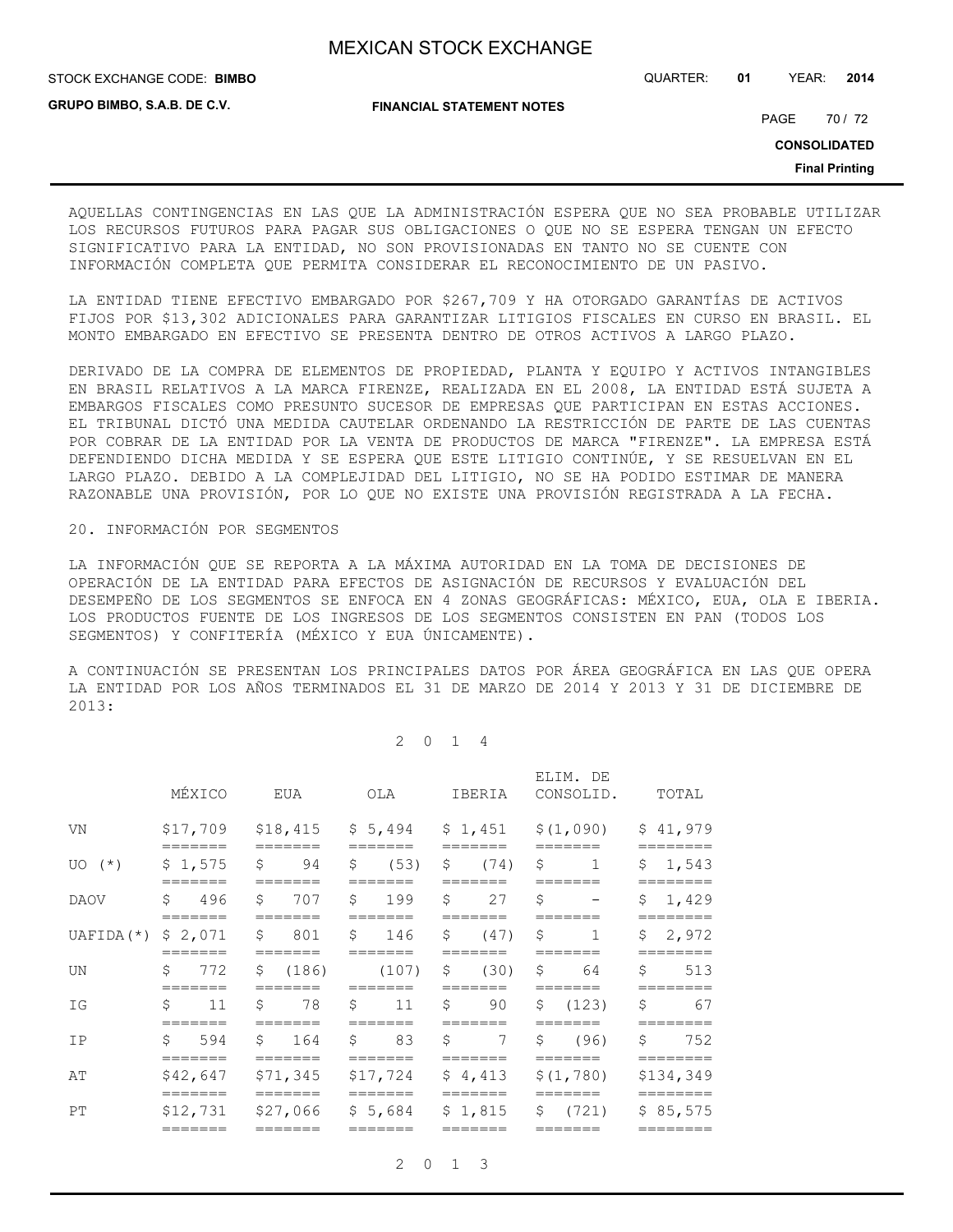**FINANCIAL STATEMENT NOTES**

#### STOCK EXCHANGE CODE: QUARTER: **01** YEAR: **2014 BIMBO**

**GRUPO BIMBO, S.A.B. DE C.V.**

PAGE 71/72

**CONSOLIDATED**

**Final Printing**

|                      | MÉXICO               | EUA                            | OLA                | IBERIA                        | ELIM. DE<br>CONSOLID.          | TOTAL                |  |  |  |
|----------------------|----------------------|--------------------------------|--------------------|-------------------------------|--------------------------------|----------------------|--|--|--|
| VN                   | \$17,740             | \$18,216                       | \$5,208            | \$1,219                       | \$ (929)                       | \$41,454             |  |  |  |
| $(\star)$<br>UO.     | \$1,635              | \$<br>676                      | \$<br>(236)        | \$<br>(98)                    | \$<br>10                       | 1,987<br>\$          |  |  |  |
| <b>DAOV</b>          | \$<br>437            | \$<br>602                      | \$<br>176          | _______<br>\$<br>23           | \$<br>$\overline{\phantom{m}}$ | \$<br>1,238          |  |  |  |
| $UAFIDA$ ( $\star$ ) | \$2,072              | \$1,278                        | Ŝ.<br>(60)         | (75)<br>\$                    | \$<br>10                       | \$<br>3,225          |  |  |  |
| UN                   | \$<br>779            | $\mathsf{S}$<br>194            | \$<br>(342)        | \$<br>(81)                    | \$<br>20                       | \$<br>570            |  |  |  |
| ΙG                   | _______<br>\$<br>45  | \$<br>108                      | \$<br>13           | _______<br>\$<br>$\mathbf{1}$ | \$ (142)                       | ========<br>\$<br>25 |  |  |  |
| <b>TP</b>            | =======<br>Ŝ.<br>525 | =======<br>$\mathsf{S}$<br>169 | ======<br>\$<br>99 | =======<br>\$<br>21           | =======<br>\$<br>(100)         | =======<br>\$<br>714 |  |  |  |
|                      | _______              |                                |                    |                               |                                |                      |  |  |  |

#### A DICIEMBRE 2013

|    | _______            | _______            | _____              | _______                                       |          |                   |
|----|--------------------|--------------------|--------------------|-----------------------------------------------|----------|-------------------|
| PТ |                    |                    |                    | $$50,193$ $$27,551$ $$7,996$ $$2,035$ $$$     |          | $(831)$ \$ 86,944 |
|    | _______<br>_______ | _______<br>_______ | _______<br>_______ | _______<br>_______                            | ________ |                   |
| ΆT | \$42,436           |                    |                    | \$71,790 \$19,278 \$3,103 \$(1,880) \$134,727 |          |                   |

CIFRAS EN MILLONES DE PESOS

(\*) NO INCLUYE REGALÍAS INTERFILIALES

| VN<br>UAOIG<br>OIG | VENTAS NETAS<br>UTILIDAD ANTES DE OTROS INGRESOS Y (GASTOS)<br>OTROS INGRESOS Y (GASTOS) |
|--------------------|------------------------------------------------------------------------------------------|
| UO DI              | UTILIDAD DE OPERACIÓN                                                                    |
|                    | DAOV DEPRECIACIÓN, AMORTIZACIÓN Y OTRAS PARTIDAS VIRTUALES                               |
|                    | UAFIDA UTILIDAD DE OPERACIÓN, MÁS DEPRECIACIÓN, AMORTIZACIÓN Y OTRAS                     |
|                    | PARTIDAS VIRTUALES                                                                       |
| UN                 | UTILIDAD NETA (MAYORITARIA)                                                              |
| ΙG                 | INTERESES GANADOS                                                                        |
| IP                 | INTERESES PAGADOS                                                                        |
| AT                 | ACTIVOS TOTALES                                                                          |
| PT                 | PASIVOS TOTALES                                                                          |

AL 31 DE MARZO DE 2014 Y 2013 LAS VENTAS EFECTUADAS A SU CLIENTE PRINCIPAL REPRESENTARON EL 14% DE LAS VENTAS NETAS CONSOLIDADAS DE LA ENTIDAD. NO EXISTEN OTROS CLIENTES CUYAS VENTAS EXCEDAN 10% DEL TOTAL DE LAS VENTAS CONSOLIDADAS.

21. EVENTO RELEVANTE DURANTE EL PERÍODO QUE SE INFORMA.

LA ENTIDAD ANUNCIO EL 12 DE FEBRERO DE 2014 QUE HA LLEGADO A UN ACUERDO PARA ADQUIRIR, POR 1,830 MILLONES DE DÓLARES CANADIENSES, TODAS LAS ACCIONES DE CANADA BREAD COMPANY, LIMITED ("CANADA BREAD"), EMPRESA PÚBLICA CANADIENSE QUE COTIZA EN LA BOLSA DE VALORES DE TORONTO.

CANADA BREAD ES UNA DE LAS EMPRESAS LÍDERES EN LA PRODUCCIÓN Y VENTA DE PRODUCTOS DE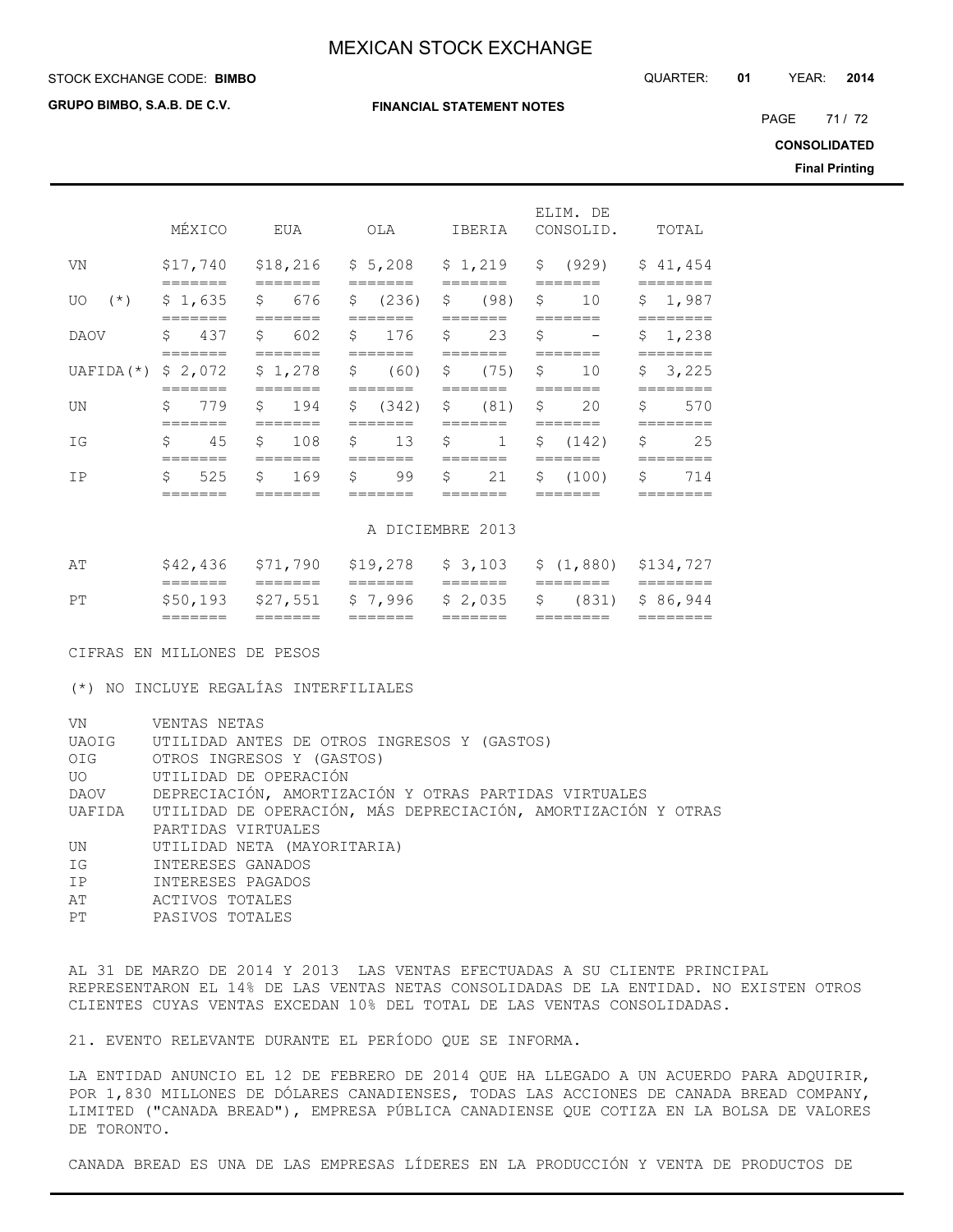**GRUPO BIMBO, S.A.B. DE C.V.**

#### **FINANCIAL STATEMENT NOTES**

STOCK EXCHANGE CODE: QUARTER: **01** YEAR: **2014 BIMBO**

PAGE 72 / 72

**CONSOLIDATED**

#### **Final Printing**

PANIFICACIÓN, INCLUYENDO LAS CATEGORÍAS DE PAN DE CAJA, BOLLOS, BAGELS, ENGLISH MUFFINS Y TORTILLAS EN CANADÁ, PAN CONGELADO EN NORTEAMÉRICA Y PRODUCTOS DE PANIFICACIÓN ESPECIALIZADOS EN EL REINO UNIDO.

ESTA ADQUISICIÓN IMPULSA LA ESTRATEGIA DE CRECIMIENTO GLOBAL DE GRUPO Y POSIBILITA SU INCURSIÓN EN EL ATRACTIVO MERCADO CANADIENSE A TRAVÉS DE MARCAS RECONOCIDAS, TALES COMO DEMPSTER'S®, POM®, VILLAGGIO®, BEN'S®, BON MATIN® Y MCGAVIN'S®. CANADA BREAD MANTIENE UNA SÓLIDA RELACIÓN CON LOS PRINCIPALES AUTOSERVICIOS Y CANALES INSTITUCIONALES EN CANADÁ Y ES RECONOCIDA POR SU FUERTE POSICIONAMIENTO EN EL MERCADO EN TODAS LAS CATEGORÍAS DE PANIFICACIÓN. CANADA BREAD EMPLEA A CERCA DE 5,400 COLABORADORES, OPERA 25 PLANTAS EN CANADÁ, ESTADOS UNIDOS Y EL REINO UNIDO Y CUENTA CON LA RED DE DISTRIBUCIÓN DIRECTA MÁS GRANDE DE CANADÁ, VISITANDO A MÁS DE 41,000 PUNTOS DE VENTA.

LA OPERACIÓN GENERA VENTAS ANUALES POR 1,439 MILLONES DE DÓLARES CANADIENSES Y UNA UAFIDA DE 185 MILLONES DE DÓLARES CANADIENSES.

LA TRANSACCIÓN SE LLEVARÁ A CABO POR MEDIO DE UN ACUERDO ENTRE LAS PARTES ("COURT-APPROVED PLAN OF ARRANGEMENT"), ESQUEMA COMÚN EN CANADÁ PARA ADQUIRIR EMPRESAS PÚBLICAS, QUE REQUERIRÁ LA APROBACIÓN DE AL MENOS DOS TERCERAS PARTES DE LOS VOTOS EMITIDOS POR LOS ACCIONISTAS DE CANADA BREAD. EL CONSEJO DE ADMINISTRACIÓN DE CANADA BREAD RECOMENDÓ A LOS ACCIONISTAS QUE APRUEBEN LA TRANSACCIÓN Y MAPLE LEAF FOODS, INC. ("MAPLE LEAF"), COMPAÑÍA PROPIETARIA DE APROXIMADAMENTE 90% DE LAS ACCIONES DE CANADA BREAD, ACORDÓ VOTAR A FAVOR. A LA FECHA DEL REPORTE, ESTA APROBACIÓN YA FUE LLEVADA A CABO Y LA OPERACIÓN AÚN ESTÁ SUJETA A LAS APROBACIONES REGULATORIAS CORRESPONDIENTES.

PARA FINANCIAR LA OPERACIÓN, GRUPO BIMBO UTILIZARÁ TANTO RECURSOS PROPIOS COMO FINANCIAMIENTO DISPONIBLE BAJO LÍNEAS DE CRÉDITO COMPROMETIDAS EXISTENTES DE LARGO PLAZO. LA ADQUISICIÓN MANTIENE LA FLEXIBILIDAD FINANCIERA Y EL SÓLIDO PERFIL CREDITICIO DE LA COMPAÑÍA, CON UNA RELACIÓN PRO FORMA DE DEUDA TOTAL A UAFIDA POSTERIOR A LA ADQUISICIÓN ENTRE 2.9 Y 3.1 VECES

22. APROBACIÓN DE LOS ESTADOS FINANCIEROS

LOS ESTADOS FINANCIEROS CONSOLIDADOS FUERON AUTORIZADOS PARA SU EMISIÓN, POR EL LIC. DANIEL SERVITJE MONTULL, DIRECTOR GENERAL DE LA ENTIDAD Y POR EL CONSEJO DE ADMINISTRACIÓN, CONSECUENTEMENTE ESTOS NO REFLEJAN LOS HECHOS OCURRIDOS DESPUÉS DE ESA FECHA, Y ESTÁN SUJETOS A LA APROBACIÓN DE LA ASAMBLEA DE ACCIONISTAS DE LA ENTIDAD, QUIENES PUEDEN DECIDIR SU MODIFICACIÓN DE ACUERDO CON LO DISPUESTO EN LA LEY GENERAL DE SOCIEDADES MERCANTILES.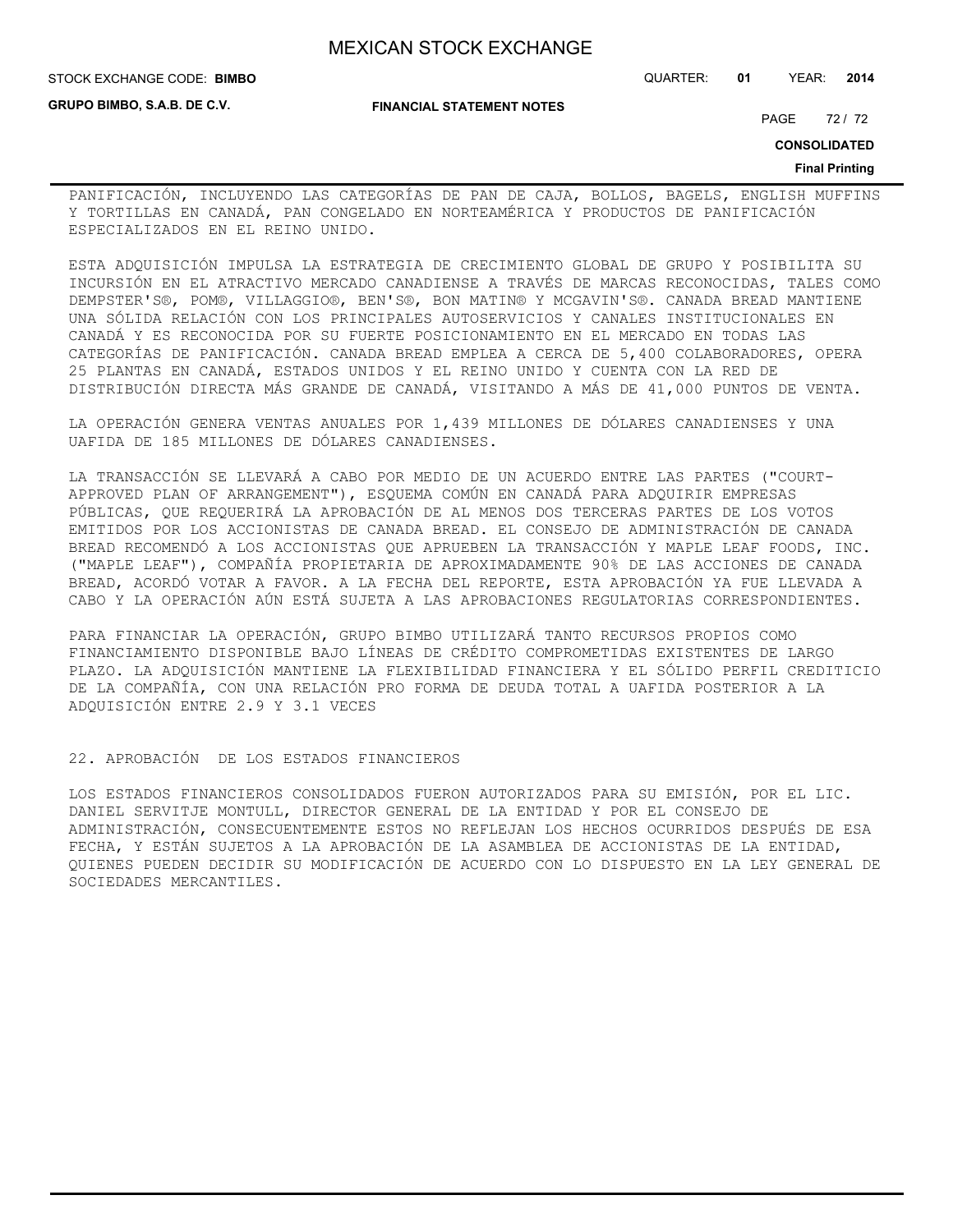## STOCK EXCHANGE CODE: QUARTER: **01** YEAR: **2014 BIMBO**

**GRUPO BIMBO, S.A.B. DE C.V.**

## **INVESTMENTS IN ASSOCIATES AND JOINT VENTURES (THOUSAND PESOS)**

# **CONSOLIDATED**

**Final Printing**

|                                                         |                                                           |                               | $\frac{9}{6}$ | <b>TOTAL AMOUNT</b>               |                                |  |
|---------------------------------------------------------|-----------------------------------------------------------|-------------------------------|---------------|-----------------------------------|--------------------------------|--|
| <b>COMPANY NAME</b>                                     | <b>PRICIPAL ACTIVITY</b>                                  | <b>NUMBER OF SHARES OWNER</b> | <b>SHIP</b>   | <b>ACQUISITION</b><br><b>COST</b> | <b>CURRENT</b><br><b>VALUE</b> |  |
| CONGELACION Y ALMACENAJE DEL<br>CENTRO, S.A. DE C.V.    | SERVICIOS DE ALMACENAJE Y<br><b>CONGELACION</b>           | 3,240,000                     | 14.99         | 7,756                             | 113,019                        |  |
| EFFORM, S.A. DE C.V.                                    | FAB. Y VTA. DE PAPELERIA E<br><b>IMPRESION</b>            | 29,520                        | 24.00         |                                   | 12,850                         |  |
| PLASTICOS Y ALAMBRES ROGAMA.<br>S.A. DE C.V.            | FAB, Y VTA. DE ENVOLTURAS                                 | 2,000                         | 10.00         | 2                                 | 439                            |  |
| UNIFORMES Y EQUIPOS<br>INDUSTRIALES, S.A. DE C.V.       | <b>ELABORACION Y VENTA DE</b><br>UNIFORMES INDUSTR        | 48,240                        | 24.00         | 530                               | 9,017                          |  |
| PRODUCTOS RICH, S.A. DE C.V.                            | <b>ELABORACION DE PRODUCTOS</b><br>PANADERIY REPO         | 5,414,285                     | 18.00         | 13,483                            | 114,110                        |  |
| OVOPLUS, S.A. DE C.V.                                   | <b>ELABORACION BASES DE HUEVO</b>                         | 10.878                        | 25.00         | 5,489                             | 24,652                         |  |
| BETA SAN MIGUEL, S.A. DE C.V.                           | PRODUCTOS DE AZUCAR                                       | 1,119,721                     | 8.00          | 34.280                            | 516,595                        |  |
| LA MODERNA, S.A. DE C.V.                                | <b>FABRICACION Y VENTA DE PASTAS</b>                      | 2,584,598                     | 3.33          | 72,369                            | 156,320                        |  |
| PAN GLO. S. DE R.L. DE C.V.                             | <b>INVESTIGACION Y SERVICIOS</b>                          | 1                             | 25.00         | 3,036                             | 7,547                          |  |
| SOCIEDAD INDUSTRIAL DE EQUIPOS<br>Y SERIVICIOS, S.A.    | <b>FABRICACION Y REPARACION DE</b><br><b>EQUIPOS INDU</b> | 3,015                         | 30.00         | 3,015                             | 29,276                         |  |
| FIN COMUN, S.A. DE C.V.                                 | UNION DE CREDITO                                          | 109,663                       | 36.15         | 117,591                           | 95,410                         |  |
| MUNDO DULCE, S.A. DE C.V.                               | <b>FABRICACION Y PRODUCCION DE</b><br><b>PRODUCTOS AL</b> | 1                             | 50.00         | 224,566                           | 271,348                        |  |
| <b>FABRICAS DE GALLETAS LA</b><br>MODERNA, S.A. DE C.V. | <b>FABRICACION Y PRODUCCION DE</b><br>PRODUCTOS AL        | 1                             | 50.00         | 206,798                           | 247,157                        |  |
| BLUE LABEL MEXICO, S.A. DE C.V.                         | <b>DISTRIBUCION Y REVENTA DE</b><br><b>SERVICIOS MOV</b>  | 2,025                         | 45.00         | 466.750                           | 559,431                        |  |
| <b>VARIOS AL COSTO</b>                                  | <b>OTROS</b>                                              | $\mathbf{1}$                  | 0.00          | 14,672                            | 5,118                          |  |
| <b>TOTAL INVESTMENT IN ASSOCIATES</b>                   |                                                           |                               |               | 1,170,338                         | 2,162,289                      |  |

**NOTES**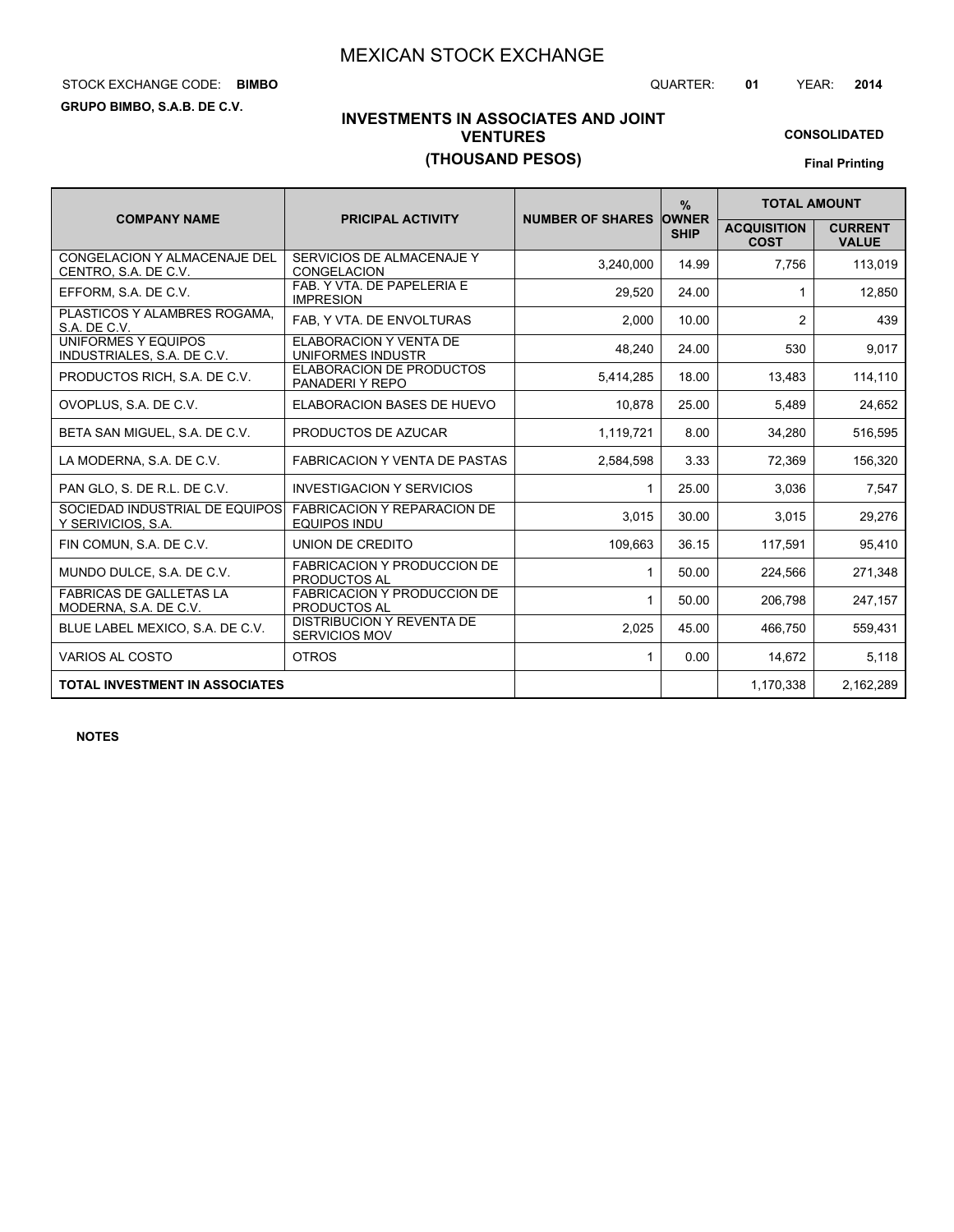QUARTER: **01**YEAR: **<sup>2014</sup>**

#### **GRUPO BIMBO, S.A.B. DE C.V.**STOCK EXCHANGE CODE:**BIMBO**

## **BREAKDOWN OF CREDITS**

#### (THOUSAND PESOS)

**CONSOLIDATED**

|                                  |                                                  |                                        |                                  | <b>MATURITY OR AMORTIZATION OF CREDITS IN NATIONAL CURRENCY</b> |                     |                      |                         | <b>MATURITY OR AMORTIZATION OF CREDITS IN FOREIGN CURRENCY</b> |                     |                                |                     |                    |                     |                     |                     |                                |
|----------------------------------|--------------------------------------------------|----------------------------------------|----------------------------------|-----------------------------------------------------------------|---------------------|----------------------|-------------------------|----------------------------------------------------------------|---------------------|--------------------------------|---------------------|--------------------|---------------------|---------------------|---------------------|--------------------------------|
| <b>CREDIT TYPE / INSTITUTION</b> | <b>FOREIGN</b><br><b>INSTITUTION</b><br>(YES/NO) | <b>CONTRACT</b><br><b>SIGNING DATE</b> | <b>EXPIRATION</b><br><b>DATE</b> | <b>INTEREST RATE</b>                                            |                     | <b>TIME INTERVAL</b> |                         |                                                                |                     | <b>TIME INTERVAL</b>           |                     |                    |                     |                     |                     |                                |
|                                  |                                                  |                                        |                                  |                                                                 | <b>CURRENT YEAR</b> | <b>UNTIL 1YEAR</b>   | <b>UNTIL 2 YEAR</b>     | <b>UNTIL 3 YEAR</b>                                            | <b>UNTIL 4 YEAR</b> | UNTIL 5 YEAR OR<br><b>MORE</b> | <b>CURRENT YEAR</b> | <b>UNTIL 1YEAR</b> | <b>UNTIL 2 YEAR</b> | <b>UNTIL 3 YEAR</b> | <b>UNTIL 4 YEAR</b> | UNTIL 5 YEAR OR<br><b>MORE</b> |
| <b>BANKS</b>                     |                                                  |                                        |                                  |                                                                 |                     |                      |                         |                                                                |                     |                                |                     |                    |                     |                     |                     |                                |
| <b>FOREIGN TRADE</b>             |                                                  |                                        |                                  |                                                                 |                     |                      |                         |                                                                |                     |                                |                     |                    |                     |                     |                     |                                |
| Nacional Financiera              | <b>NOT</b>                                       | 08/11/2013                             | 30/06/2014                       | 5.04                                                            |                     | 194,252              | $\overline{\mathbf{0}}$ |                                                                |                     |                                |                     |                    |                     |                     |                     |                                |
| Varios                           | <b>YES</b>                                       | 19/04/2005                             | 30/04/2018                       |                                                                 |                     |                      |                         |                                                                |                     |                                |                     | 743,034            | 289,834             | 34,375              | 253,050             | $^{\circ}$                     |
| nacional financiera              | <b>YES</b>                                       | 15/12/2014                             | 15/06/2014                       | 1.27                                                            |                     |                      |                         |                                                                |                     |                                |                     | 8,309              |                     |                     |                     |                                |
| <b>SECURED</b>                   |                                                  |                                        |                                  |                                                                 |                     |                      |                         |                                                                |                     |                                |                     |                    |                     |                     |                     |                                |
| <b>COMMERCIAL BANKS</b>          |                                                  |                                        |                                  |                                                                 |                     |                      |                         |                                                                |                     |                                |                     |                    |                     |                     |                     |                                |
| <b>OTHER</b>                     |                                                  |                                        |                                  |                                                                 |                     |                      |                         |                                                                |                     |                                |                     |                    |                     |                     |                     |                                |
| <b>TOTAL BANKS</b>               |                                                  |                                        |                                  |                                                                 |                     | 194,252              |                         |                                                                |                     |                                |                     | 751,343            | 289,834             | 34,375              | 253,050             |                                |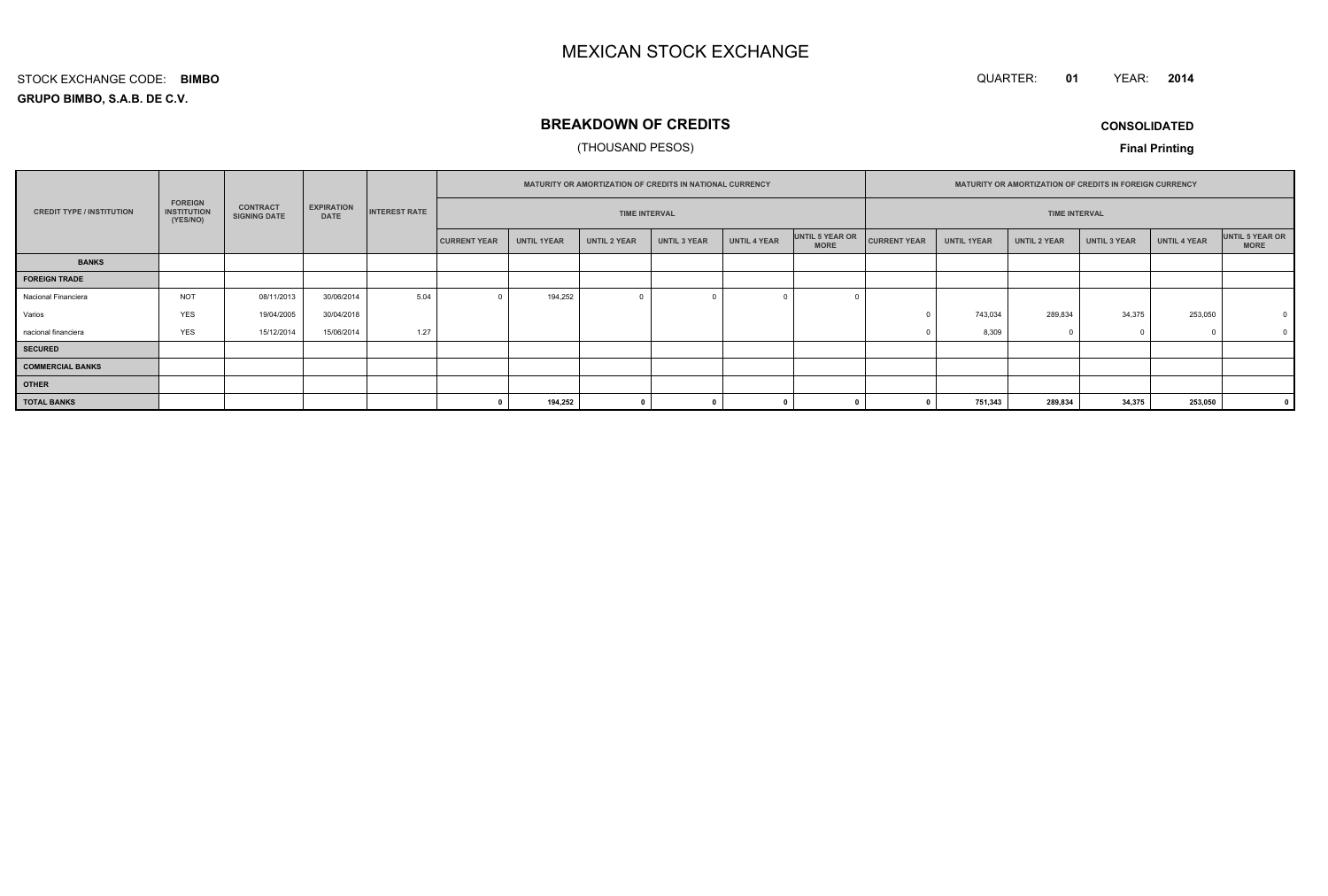#### QUARTER: **<sup>01</sup>**QUARTER: 01 YEAR: 2014

**GRUPO BIMBO, S.A.B. DE C.V.**STOCK EXCHANGE CODE:**BIMBO**

## **BREAKDOWN OF CREDITS**

#### (THOUSAND PESOS)

**CONSOLIDATED**

| Final Printing |  |
|----------------|--|
|----------------|--|

|                                                                                              |                                                  |                                        |                                  |                      |                     |                    |                     |                      |                     |                                |                     | <b>MATURITY OR AMORTIZATION OF CREDITS IN NATIONAL CURRENCY</b> |                     |                      |                     |                         |  | <b>MATURITY OR AMORTIZATION OF CREDITS IN FOREIGN CURRENCY</b> |  |  |  |
|----------------------------------------------------------------------------------------------|--------------------------------------------------|----------------------------------------|----------------------------------|----------------------|---------------------|--------------------|---------------------|----------------------|---------------------|--------------------------------|---------------------|-----------------------------------------------------------------|---------------------|----------------------|---------------------|-------------------------|--|----------------------------------------------------------------|--|--|--|
| <b>CREDIT TYPE / INSTITUTION</b>                                                             | <b>FOREIGN</b><br><b>INSTITUTION</b><br>(YES/NO) | <b>CONTRACT</b><br><b>SIGNING DATE</b> | <b>EXPIRATION</b><br><b>DATE</b> | <b>INTEREST RATE</b> |                     |                    |                     | <b>TIME INTERVAL</b> |                     |                                |                     |                                                                 |                     | <b>TIME INTERVAL</b> |                     |                         |  |                                                                |  |  |  |
|                                                                                              |                                                  |                                        |                                  |                      | <b>CURRENT YEAR</b> | <b>UNTIL 1YEAR</b> | <b>UNTIL 2 YEAR</b> | <b>UNTIL 3 YEAR</b>  | <b>UNTIL 4 YEAR</b> | UNTIL 5 YEAR OR<br><b>MORE</b> | <b>CURRENT YEAR</b> | <b>UNTIL 1YEAR</b>                                              | <b>UNTIL 2 YEAR</b> | <b>UNTIL 3 YEAR</b>  | <b>UNTIL 4 YEAR</b> | UNTIL 5 YEAR OR<br>MORE |  |                                                                |  |  |  |
| <b>STOCK MARKET</b>                                                                          |                                                  |                                        |                                  |                      |                     |                    |                     |                      |                     |                                |                     |                                                                 |                     |                      |                     |                         |  |                                                                |  |  |  |
| <b>LISTED STOCK EXCHANGE</b>                                                                 |                                                  |                                        |                                  |                      |                     |                    |                     |                      |                     |                                |                     |                                                                 |                     |                      |                     |                         |  |                                                                |  |  |  |
| <b>UNSECURED</b>                                                                             |                                                  |                                        |                                  |                      |                     |                    |                     |                      |                     |                                |                     |                                                                 |                     |                      |                     |                         |  |                                                                |  |  |  |
| Emision Bimbo 09-02                                                                          | YES                                              | 15/06/2009                             | 06/06/2016                       | 10.60                | $\Omega$            | $\Omega$           | 2,000,000           |                      |                     |                                |                     |                                                                 |                     |                      |                     |                         |  |                                                                |  |  |  |
| Emision Bimbo 09                                                                             | <b>YES</b>                                       | 15/06/2009                             | 09/06/2014                       | 5.35                 |                     | 5,000,000          | $\sim$              |                      |                     |                                |                     |                                                                 |                     |                      |                     |                         |  |                                                                |  |  |  |
| Emision Bimbo 12                                                                             | <b>NOT</b>                                       | 10/02/2012                             | 03/08/2018                       | 6.83                 |                     | $\Omega$           | $\Omega$            |                      | 5,000,000           |                                |                     |                                                                 |                     |                      |                     |                         |  |                                                                |  |  |  |
| Emision Bimbo 09 U                                                                           | <b>YES</b>                                       | 15/06/2009                             | 06/06/2016                       | 6.05                 |                     | $\Omega$           | 3,633,985           |                      |                     |                                |                     |                                                                 |                     |                      |                     |                         |  |                                                                |  |  |  |
| Notes Instrumentos de deuda                                                                  | YES                                              | 30/06/2010                             | 30/06/2020                       | 4.88                 |                     |                    |                     |                      |                     |                                |                     |                                                                 |                     |                      |                     | 10,346,905              |  |                                                                |  |  |  |
| Notes Instrumentos de deuda                                                                  | <b>YES</b>                                       | 25/01/2012                             | 25/01/2022                       | 4.50                 |                     |                    |                     |                      |                     |                                |                     | $\Omega$                                                        |                     | $\Omega$             | $\Omega$            | 10,346,906              |  |                                                                |  |  |  |
| <b>SECURED</b>                                                                               |                                                  |                                        |                                  |                      |                     |                    |                     |                      |                     |                                |                     |                                                                 |                     |                      |                     |                         |  |                                                                |  |  |  |
| <b>PRIVATE PLACEMENTS</b>                                                                    |                                                  |                                        |                                  |                      |                     |                    |                     |                      |                     |                                |                     |                                                                 |                     |                      |                     |                         |  |                                                                |  |  |  |
| <b>UNSECURED</b>                                                                             |                                                  |                                        |                                  |                      |                     |                    |                     |                      |                     |                                |                     |                                                                 |                     |                      |                     |                         |  |                                                                |  |  |  |
| <b>SECURED</b>                                                                               |                                                  |                                        |                                  |                      |                     |                    |                     |                      |                     |                                |                     |                                                                 |                     |                      |                     |                         |  |                                                                |  |  |  |
| <b>TOTAL STOCK MARKET LISTED IN</b><br><b>STOCK EXCHANGE AND PRIVATE</b><br><b>PLAGEMENT</b> |                                                  |                                        |                                  |                      |                     | 5,000,000          | 5,633,985           |                      | 5,000,000           |                                | $\Omega$            |                                                                 |                     |                      |                     | 20,693,811              |  |                                                                |  |  |  |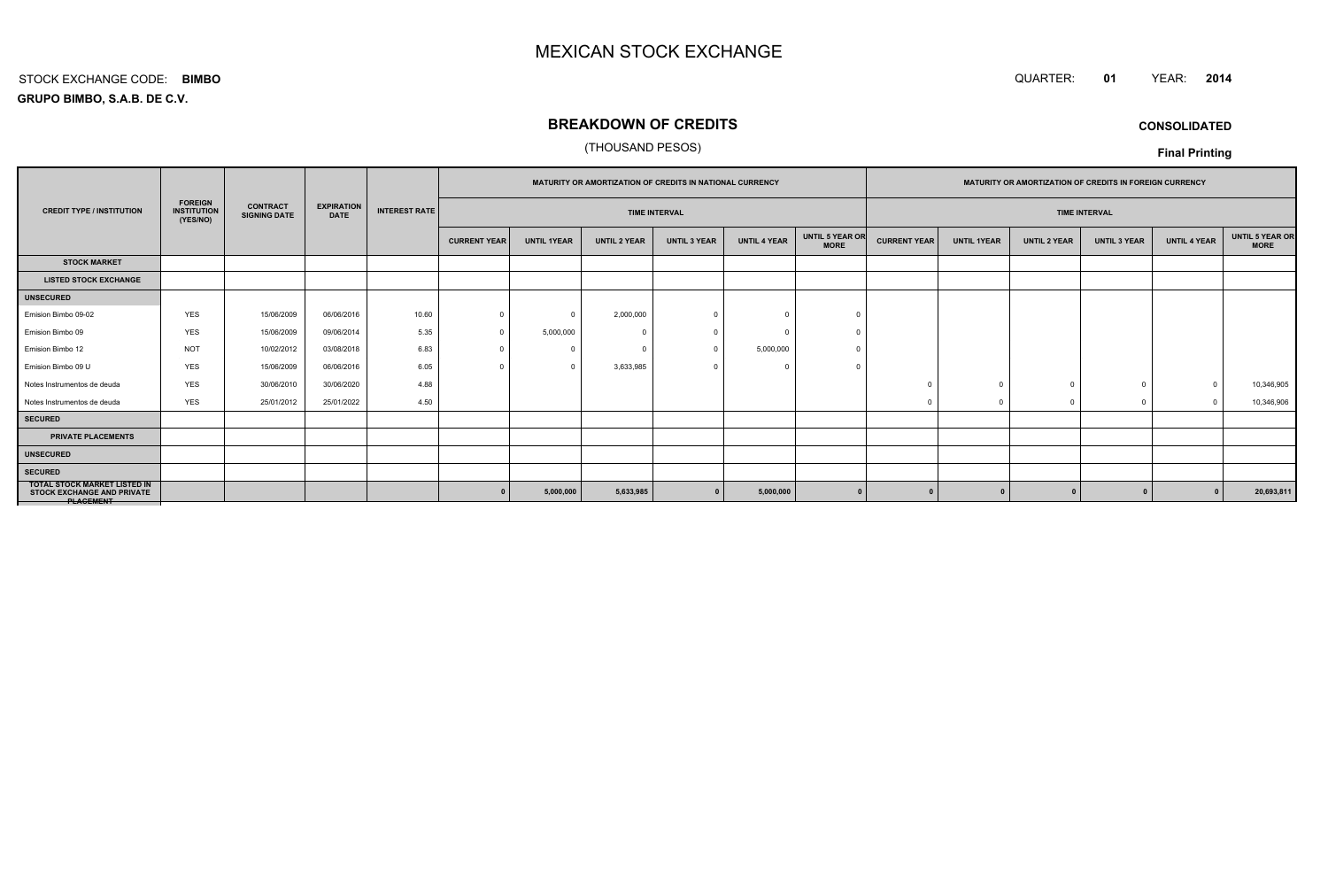#### STOCK EXCHANGE CODE:**BIMBO**

**GRUPO BIMBO, S.A.B. DE C.V.**

## **BREAKDOWN OF CREDITS**

#### (THOUSAND PESOS)

|                                                                      |                                                  |                                    | MATURITY OR AMORTIZATION OF CREDITS IN NATIONAL CURRENCY |  |                      | MATURITY OR AMORTIZATION OF CREDITS IN FOREIGN CURRENCY |                     |                     |                      |                                |                     |                    |                     |                     |                     |                                |
|----------------------------------------------------------------------|--------------------------------------------------|------------------------------------|----------------------------------------------------------|--|----------------------|---------------------------------------------------------|---------------------|---------------------|----------------------|--------------------------------|---------------------|--------------------|---------------------|---------------------|---------------------|--------------------------------|
| <b>CREDIT TYPE / INSTITUTION</b>                                     | <b>FOREIGN</b><br><b>INSTITUTION</b><br>(YES/NO) | <b>DATE OF</b><br><b>AGREEMENT</b> | <b>EXPIRATION</b><br><b>DATE</b>                         |  | <b>TIME INTERVAL</b> |                                                         |                     |                     | <b>TIME INTERVAL</b> |                                |                     |                    |                     |                     |                     |                                |
|                                                                      |                                                  |                                    |                                                          |  | <b>CURRENT YEAR</b>  | <b>UNTIL 1YEAR</b>                                      | <b>UNTIL 2 YEAR</b> | <b>UNTIL 3 YEAR</b> | <b>UNTIL 4 YEAR</b>  | UNTIL 5 YEAR OR<br><b>MORE</b> | <b>CURRENT YEAR</b> | <b>UNTIL 1YEAR</b> | <b>UNTIL 2 YEAR</b> | <b>UNTIL 3 YEAR</b> | <b>UNTIL 4 YEAR</b> | UNTIL 5 YEAR OR<br><b>MORE</b> |
| OTHER CURRENT AND NON-<br><b>CURRENT LIABILITIES WITH COST</b>       |                                                  |                                    |                                                          |  |                      |                                                         |                     |                     |                      |                                |                     |                    |                     |                     |                     |                                |
| TOTAL OTHER CURRENT AND NON-<br><b>CURRENT LIABILITIES WITH COST</b> |                                                  |                                    |                                                          |  | $\mathbf 0$          | $\Omega$                                                | $\Omega$            | $\overline{0}$      | $\Omega$             | $\Omega$                       |                     | $^{\circ}$         | $\Omega$            | $^{\circ}$          | $\Omega$            |                                |
|                                                                      |                                                  |                                    |                                                          |  |                      |                                                         |                     |                     |                      |                                |                     |                    |                     |                     |                     |                                |
| <b>SUPPLIERS</b>                                                     |                                                  |                                    |                                                          |  |                      |                                                         |                     |                     |                      |                                |                     |                    |                     |                     |                     |                                |
| VARIOS                                                               | <b>YES</b>                                       |                                    |                                                          |  | $\Omega$             | 3,231,834                                               |                     |                     |                      |                                |                     |                    |                     |                     |                     |                                |
| VARIOS                                                               | <b>NOT</b>                                       |                                    |                                                          |  |                      |                                                         |                     |                     |                      |                                | $\Omega$            | 6,197,254          |                     |                     |                     |                                |
| <b>TOTAL SUPPLIERS</b>                                               |                                                  |                                    |                                                          |  | $\mathbf 0$          | 3,231,834                                               |                     |                     |                      |                                |                     | 6,197,254          |                     |                     |                     |                                |
|                                                                      |                                                  |                                    |                                                          |  |                      |                                                         |                     |                     |                      |                                |                     |                    |                     |                     |                     |                                |
| OTHER CURRENT AND NON-<br><b>CURRENT LIABILITIES</b>                 |                                                  |                                    |                                                          |  |                      |                                                         |                     |                     |                      |                                |                     |                    |                     |                     |                     |                                |
| <b>VARIOS</b>                                                        | <b>NOT</b>                                       |                                    |                                                          |  | $\Omega$             | 4,275,289                                               | $\mathbf 0$         | $\Omega$            | $\Omega$             | 1,814,798                      |                     |                    |                     |                     |                     |                                |
| VARIOS                                                               | <b>NOT</b>                                       |                                    |                                                          |  |                      |                                                         |                     |                     |                      |                                | 9,617,893           | $\overline{0}$     | $\Omega$            | $\overline{0}$      | $\overline{0}$      | 18,131,875                     |
| TOTAL OTHER CURRENT AND NON-<br><b>CURRENT LIABILITIES</b>           |                                                  |                                    |                                                          |  | $\Omega$             | 4,275,289                                               | $\Omega$            | $\Omega$            | $\Omega$             | 1,814,798                      | 9,617,893           | $^{\circ}$         | $\Omega$            | $^{\circ}$          | $\Omega$            | 18,131,875                     |
|                                                                      |                                                  |                                    |                                                          |  |                      |                                                         |                     |                     |                      |                                |                     |                    |                     |                     |                     |                                |
| <b>GENERAL TOTAL</b>                                                 |                                                  |                                    |                                                          |  | $\Omega$             | 12,701,375                                              | 5,633,985           |                     | 5,000,000            | 1,814,798                      | 9,617,893           | 6,948,597          | 289,834             | 34,375              | 253,050             | 38,825,686                     |

**NOTES**

 QUARTER: **<sup>01</sup>**YEAR: **<sup>2014</sup>**

**CONSOLIDATED**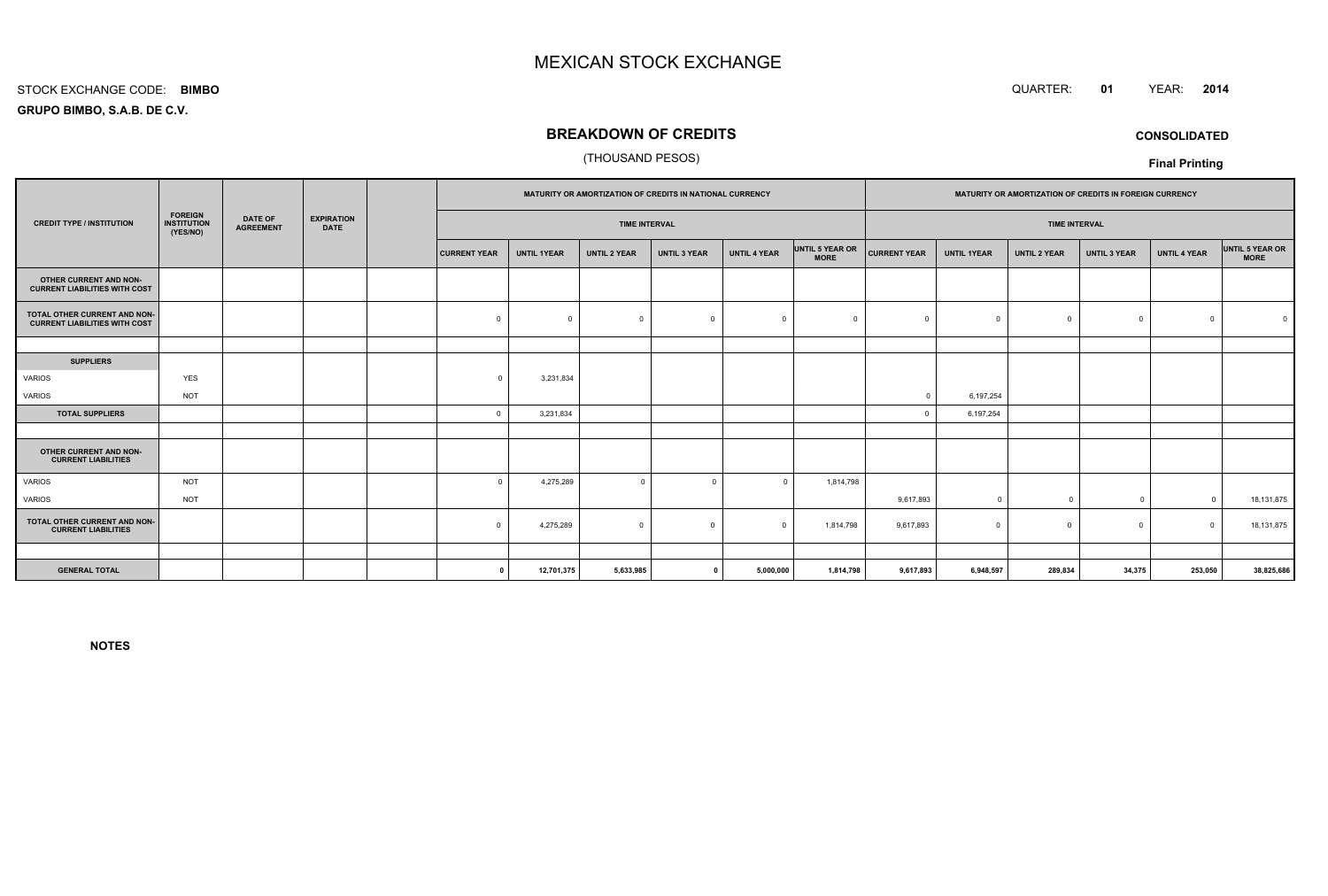#### STOCK EXCHANGE CODE: **BIMBO GRUPO BIMBO, S.A.B. DE C.V.**

#### QUARTER: **01** YEAR: **2014**

#### **MONETARY FOREIGN CURRENCY POSITION**

## **CONSOLIDATED**

#### **(THOUSAND PESOS)**

## **Final Printing**

| <b>FOREIGN CURRENCY POSITION</b> |                                       | <b>DOLLARS</b>        | <b>OTHER CURRENCIES</b>               | <b>THOUSAND PESOS</b> |               |
|----------------------------------|---------------------------------------|-----------------------|---------------------------------------|-----------------------|---------------|
| (THOUSANDS OF PESOS)             | <b>THOUSANDS OF</b><br><b>DOLLARS</b> | <b>THOUSAND PESOS</b> | <b>THOUSANDS OF</b><br><b>DOLLARS</b> | <b>THOUSAND PESOS</b> | <b>TOTAL</b>  |
| <b>MONETARY ASSETS</b>           | 7,157                                 | 93,634                | 0                                     | 0                     | 93,634        |
| <b>CURRENT</b>                   | 7,157                                 | 93,634                | 0                                     | 0                     | 93,634        |
| <b>NON CURRENT</b>               | 0                                     | 0                     | 0                                     | 0                     | 0             |
| <b>LIABILITIES POSITION</b>      | 1,629,551                             | 21,320,553            | 0                                     | 0                     | 21,320,553    |
| <b>CURRENT</b>                   | 29,551                                | 386,633               | 0                                     | 0                     | 386,633       |
| <b>NON CURRENT</b>               | 1,600,000                             | 20,933,920            | 0                                     | 0                     | 20,933,920    |
| <b>NET BALANCE</b>               | $-1,622,394$                          | $-21,226,919$         | 0                                     | 0                     | $-21,226,919$ |

**NOTES**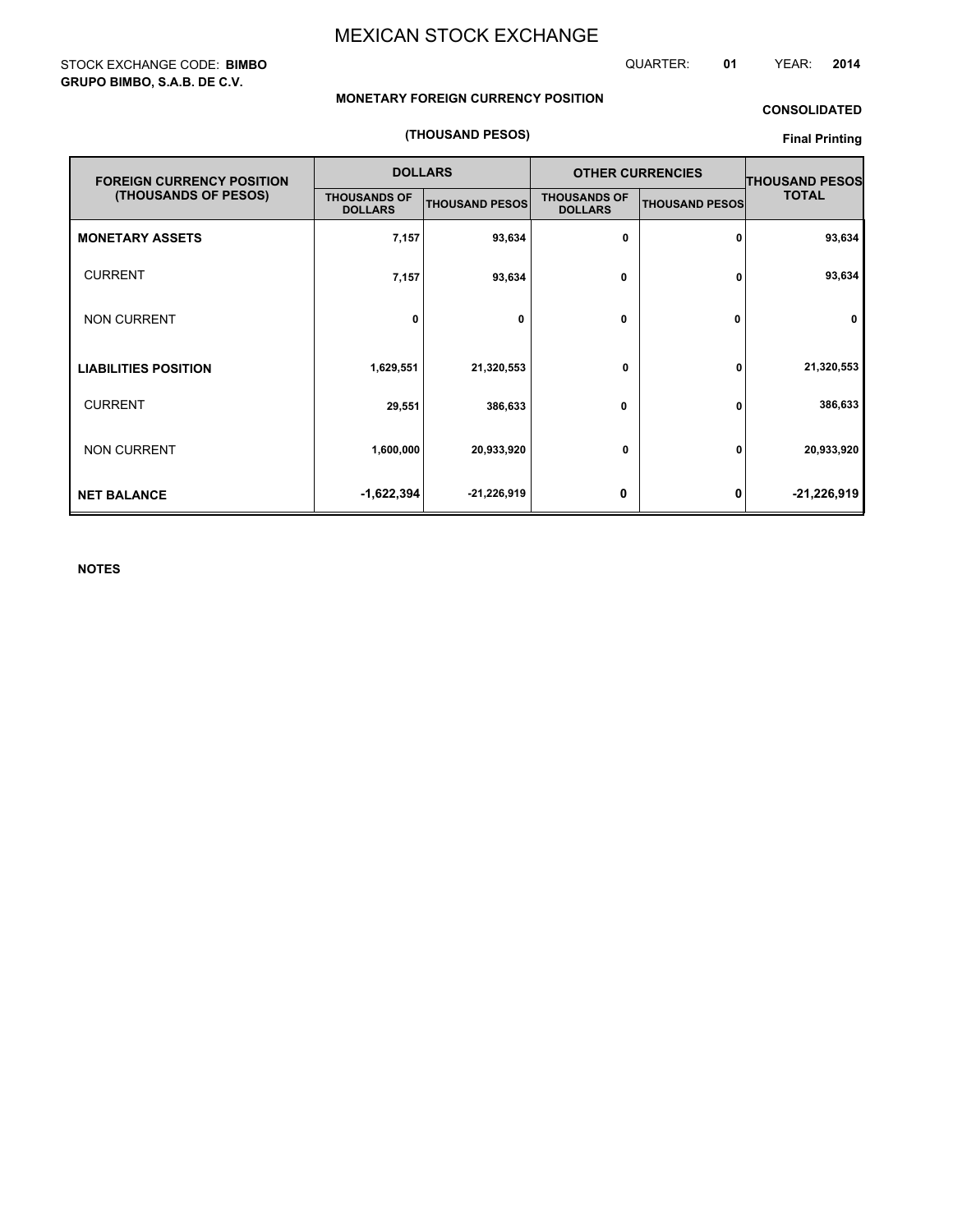## STOCK EXCHANGE CODE: QUARTER: **01** YEAR: **2014 BIMBO**

**DEBT INSTRUMENTS**

PAGE 1/2

**CONSOLIDATED Final Printing**

#### **FINANCIAL LIMITATIONS IN CONTRACT, ISSUED DEED AND / OR TITLE**

LA COMPAÑÍA, EN SU CARÁCTER DE ACREDITADA, FORMA PARTE DE DIVERSOS CONTRATOS DE CRÉDITO BANCARIO. DICHOS CONTRATOS DE CRÉDITO, DE ACUERDO A LAS PRÁCTICAS DE MERCADO, CONTEMPLAN CIERTAS OBLIGACIONES DE HACER Y DE NO HACER, LAS CUALES INCLUYEN EL CUMPLIMIENTO A LAS RAZONES FINANCIERAS DE DEUDA / UAFIDA Y UAFIDA / INTERESES PAGADOS. ASÍ MISMO, LOS TÍTULOS DE DEUDA, TANTO DE LOS CERTIFICADOS BURSÁTILES COMO DE LOS BONOS INTERNACIONALES EMITIDOS POR LA COMPAÑÍA, CONTEMPLAN TAMBIÉN OBLIGACIONES DE HACER Y DE NO HACER CONFORME A LA PRÁCTICA DE MERCADO.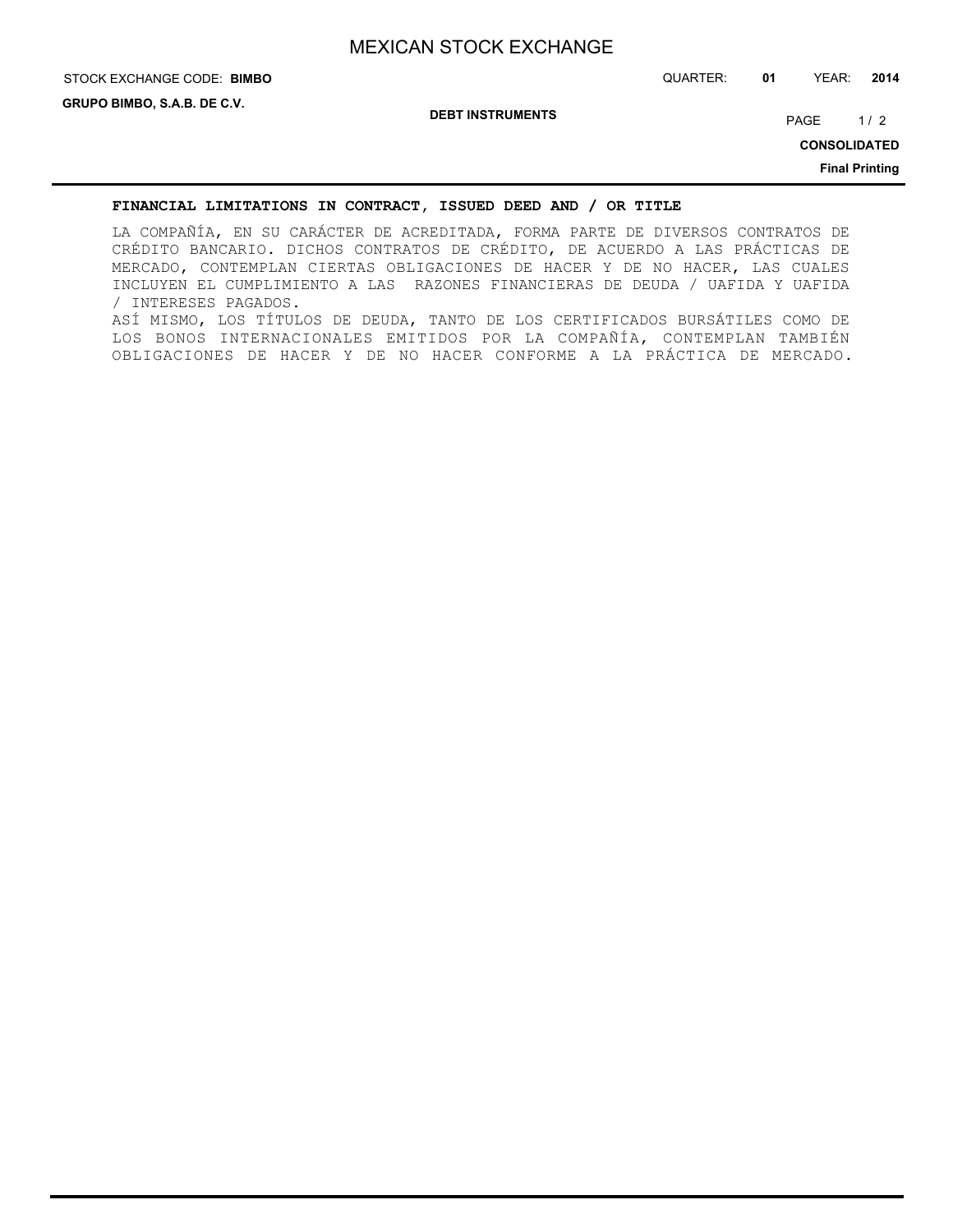STOCK EXCHANGE CODE: QUARTER: **01** YEAR: **2014 BIMBO**

**GRUPO BIMBO, S.A.B. DE C.V.**

**DEBT INSTRUMENTS**

PAGE 2/2

**CONSOLIDATED**

**Final Printing**

#### **ACTUAL SITUATION OF FINANCIAL LIMITED**

A LA FECHA, LA COMPAÑÍA SE ENCUENTRA EN CUMPLIMIENTO DE LAS DIVERSAS OBLIGACIONES DE HACER Y NO HACER CONTENIDAS EN LOS CONTRATOS Y TÍTULOS DE CRÉDITO.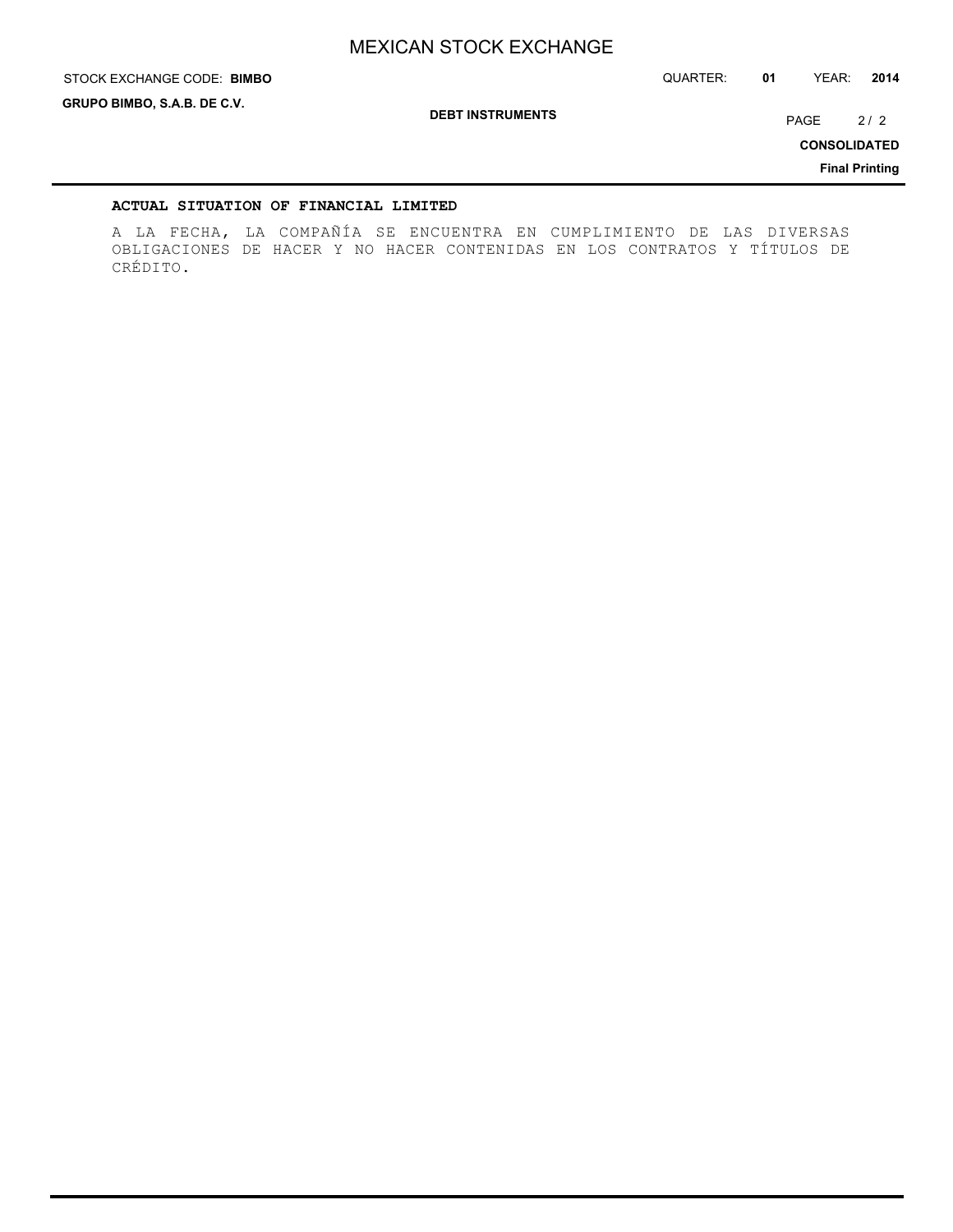#### STOCK EXCHANGE CODE: QUARTER: **01** YEAR: **2014 BIMBO GRUPO BIMBO, S.A.B. DE C.V.**

## **DISTRIBUTION OF REVENUE BY PRODUCT**

## **CONSOLIDATED**

**TOTAL INCOME (THOUSAND PESOS)**

**Final Printing**

| MAIN PRODUCTS OR PRODUCT LINE | <b>NET SALES</b> |               | <b>MARKET SHARE (%)</b> | <b>MAIN</b>             |                  |  |  |  |
|-------------------------------|------------------|---------------|-------------------------|-------------------------|------------------|--|--|--|
|                               | <b>VOLUME</b>    | <b>AMOUNT</b> |                         | <b>TRADEMARKS</b>       | <b>CUSTOMERS</b> |  |  |  |
| <b>NATIONAL INCOME</b>        |                  |               |                         |                         |                  |  |  |  |
| PAN BLANCO Y DULCE            | 0                | 16,619,572    |                         | <b>BIMBO Y MARINELA</b> |                  |  |  |  |
| <b>EXPORT INCOME</b>          |                  |               |                         |                         |                  |  |  |  |

| I INCOME OF SUBSIDIARIES ABROAD |  |            |      |                         |  |  |  |
|---------------------------------|--|------------|------|-------------------------|--|--|--|
| PAN BLANCO Y DULCE              |  | 25,359,640 | 0.00 | <b>BIMBO Y MARINELA</b> |  |  |  |
| <b>TOTAL</b>                    |  | 41,979,212 |      |                         |  |  |  |

**NOTES**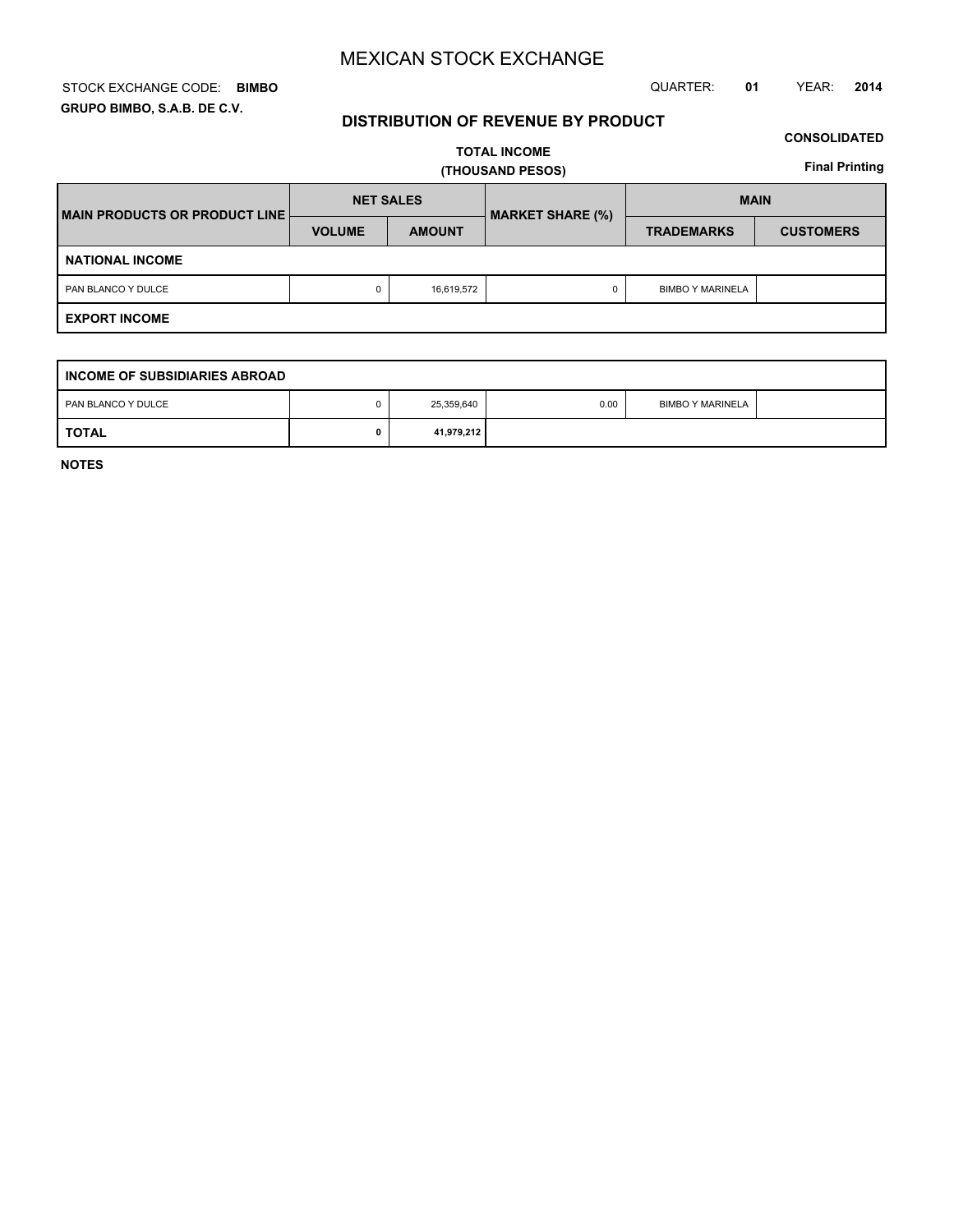**GRUPO BIMBO, S.A.B. DE C.V.**STOCK EXCHANGE CODE:**BIMBO** QUARTER: **01**YEAR: **<sup>2014</sup>**

## **ANALYSIS OF PAID CAPITAL STOCK**

**CONSOLIDATED**

## **CHARACTERISTICS OF THE SHARES**

**Final Printing**

| <b>SERIES</b> | <b>NOMINAL VALUE</b> | <b>VALID</b>  | <b>NUMBER OF SHARES</b> |                  |                |                          | <b>CAPITAL STOCK</b> |                 |
|---------------|----------------------|---------------|-------------------------|------------------|----------------|--------------------------|----------------------|-----------------|
|               |                      | <b>COUPON</b> | <b>FIXED PORTION</b>    | VARIABLE PORTION | <b>MEXICAN</b> | <b>FREE SUBSCRIPTION</b> | <b>FIXED</b>         | <b>VARIABLE</b> |
| I٨            |                      | 4             | 4,703,200,000           |                  | 0              |                          | 1,901,132            |                 |
| TOTAL         |                      |               | 4,703,200,000           |                  | $\Omega$       |                          | 1,901,132            |                 |

**TOTAL NUMBER OF SHARES REPRESENTING THE PAID IN CAPITALSTOCK ON THE DATE OF SENDING THE INFORMATION**

4,703,200,000

**NOTES**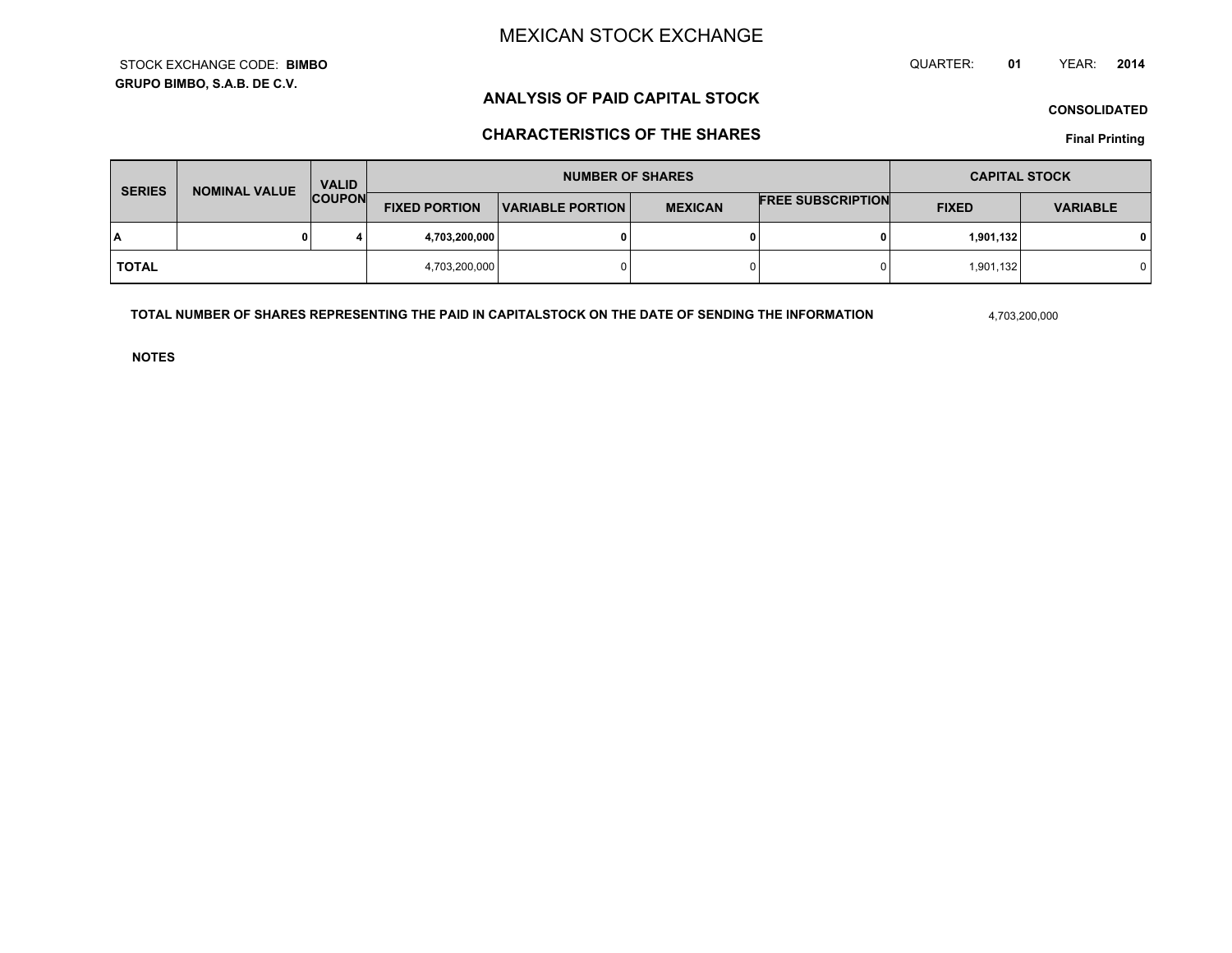STOCK EXCHANGE CODE: **BIMBO GRUPO BIMBO, S.A.B. DE C.V.**

QUARTER: **01** YEAR: **2014**

**DERIVATIVE FINANCIAL INSTRUMENTS**

1 PAGE **/ 24**

**CONSOLIDATED**

**Final Printing**

INFORMACIÓN ADICIONAL Y COMPLEMENTARIA AL REPORTE TRIMESTRAL AL 31 DE MARZO DE 2014 ("REPORTE TRIMESTRAL") DE GRUPO BIMBO S.A.B. DE C.V. ("GRUPO BIMBO" O LA "COMPAÑÍA") SOLICITADA EN VIRTUD DEL OFICIO NÚM. 151/13179/2008 ("EL OFICIO") DE FECHA 25 DE NOVIEMBRE DE 2008 EMITIDO POR LA COMISIÓN NACIONAL BANCARIA Y DE VALORES.

LA COMISIÓN NACIONAL BANCARIA Y DE VALORES DE MÉXICO HA SOLICITADO A GRUPO BIMBO JUNTO CON OTRAS EMISORAS CON ACCIONES Y DEUDA DE LARGO PLAZO INSCRITOS EN EL REGISTRO NACIONAL DE VALORES Y LISTADAS EN LA BOLSA MEXICANA DE VALORES, S.A.B. DE C.V. DIVULGUEN INFORMACIÓN RELACIONADA AL USO DE INSTRUMENTOS FINANCIEROS DERIVADOS.

TODA VEZ QUE PARA DICHO ORGANISMO, ASÍ COMO PARA TODOS LOS PARTICIPANTES EN LOS MERCADOS FINANCIEROS, RESULTA DE PARTICULAR IMPORTANCIA QUE EL PÚBLICO INVERSIONISTA CONOZCA LA PARTICIPACIÓN DE LAS EMPRESAS PÚBLICAS EN OPERACIONES CON INSTRUMENTOS FINANCIEROS DERIVADOS, SE REQUIERE LA DIVULGACIÓN DE INFORMACIÓN ADICIONAL Y COMPLEMENTARIA DE CONFORMIDAD CON EL FORMATO SOLICITADO.

I) INTRODUCCIÓN.

COMO SE PRESENTÓ EN EL REPORTE TRIMESTRAL, LA COMPAÑÍA REPORTÓ LOS PASIVOS FINANCIEROS QUE SE DETALLAN A CONTINUACIÓN:

MARZO DE 2014 - MILES DE PESOS

| PASIVO CIRCULANTE                                                 |                       |
|-------------------------------------------------------------------|-----------------------|
| CRÉDITOS BANCARIOS<br>CRÉDITOS BURSÁTILES                         | 945,595<br>5,000,000  |
| PASIVO A LARGO PLAZO<br>CRÉDITOS BANCARIOS<br>CRÉDITOS BURSÁTILES | 512,449<br>31,392,605 |
| TOTAL DE PASIVOS FINANCIEROS                                      | 37,850,649            |

ESTOS PASIVOS FINANCIEROS TIENEN LAS SIGUIENTES CARACTERÍSTICAS:

BONOS INTERNACIONALES

EL 25 DE ENERO DE 2012, LA COMPAÑÍA REALIZÓ UNA EMISIÓN CONFORME A LA REGLA 144 A REGULACIÓN S POR 800 MILLONES DE DÓLARES ESTADOUNIDENSES CON VENCIMIENTO EL 25 DE ENERO DE 2022. DICHO FINANCIAMIENTO, DEVENGA UNA TASA DE INTERÉS FIJA DEL 4.50% PAGADERA SEMESTRALMENTE. LOS RECURSOS PROVENIENTES DE LA PRESENTE EMISIÓN, TUVIERON COMO DESTINO EL REFINANCIAMIENTO DE DEUDA.

EL 30 DE JUNIO DE 2010 LA COMPAÑÍA REALIZÓ UNA EMISIÓN CONFORME A LA REGLA 144 A REGULACIÓN S POR 800 MILLONES DE DÓLARES ESTADOUNIDENSES CON VENCIMIENTO EL 30 DE JUNIO DE 2020. DICHO FINANCIAMIENTO, DEVENGA UNA TASA DE INTERÉS FIJA DEL 4.875% PAGADERA SEMESTRALMENTE. LOS RECURSOS PROVENIENTES DE LA PRESENTE EMISIÓN,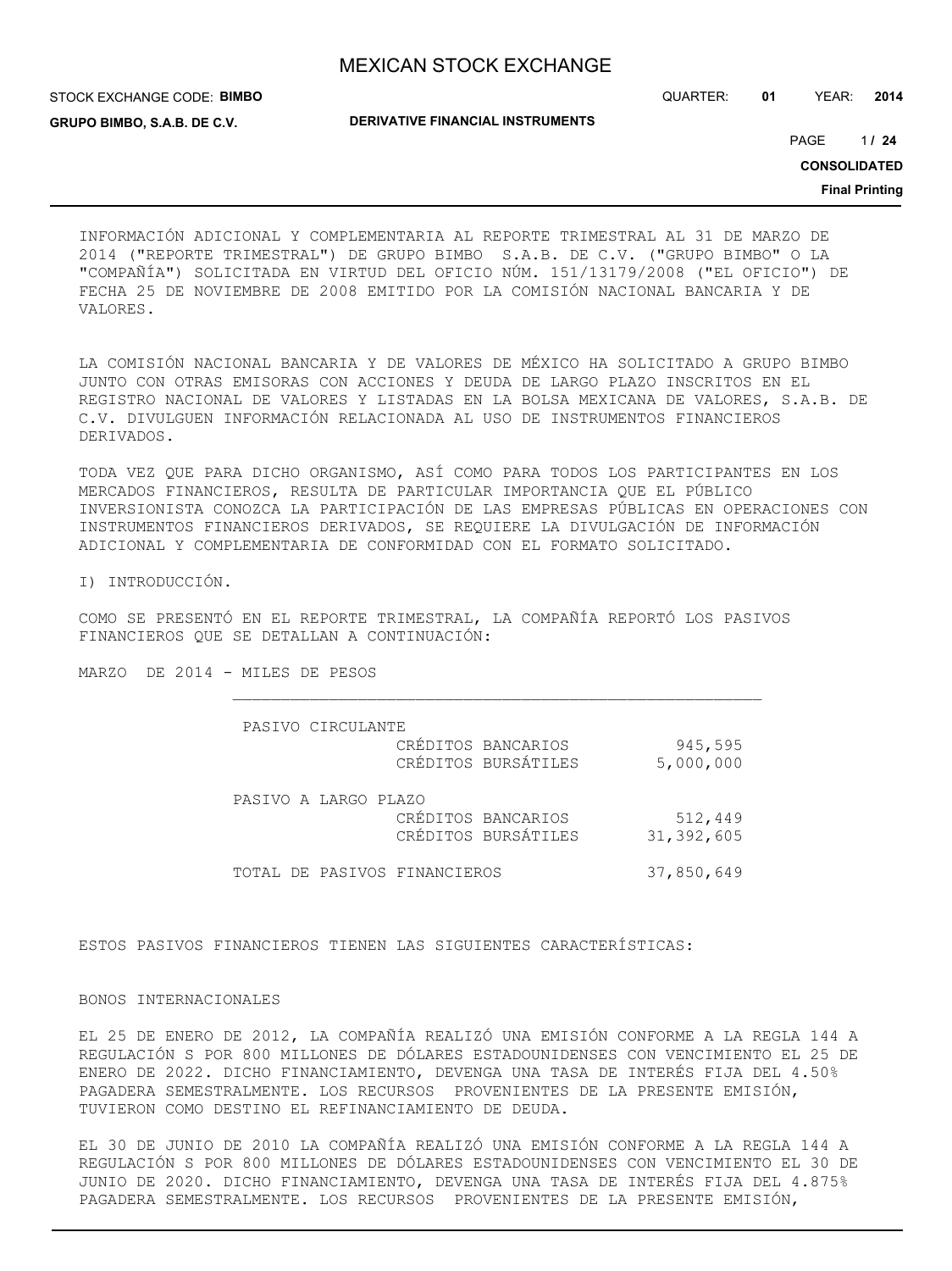#### STOCK EXCHANGE CODE: **BIMBO**

QUARTER: **01** YEAR: **2014**

**GRUPO BIMBO, S.A.B. DE C.V.**

#### **DERIVATIVE FINANCIAL INSTRUMENTS**

 $2124$ PAGE **/ 24**

**CONSOLIDATED**

**Final Printing**

TUVIERON COMO DESTINO EL REFINANCIAMIENTO DE DEUDA. LA TOTALIDAD DE LOS BONOS INTERNACIONALES EMITIDOS POR LA COMPAÑÍA, CUENTAN CON LA GARANTÍA DE SUS PRINCIPALES SUBSIDIARIAS OPERATIVAS.

#### CERTIFICADOS BURSÁTILES

A LA FECHA, LA COMPAÑÍA MANTIENE VIGENTES DIVERSAS EMISIONES DE CERTIFICADOS BURSÁTILES.

BIMBO 12- CON EL PROPÓSITO DE REFINANCIAR PARCIALMENTE SU DEUDA, EL 10 DE FEBRERO DE 2012 LA COMPAÑÍA EMITIÓ CERTIFICADOS BURSÁTILES CON VENCIMIENTO EN AGOSTO DE 2018 Y CON UNA TASA DE INTERÉS FIJA DE 6.83%.

DURANTE 2009, LA COMPAÑÍA REALIZÓ LAS SIGUIENTES EMISIONES DE CERTIFICADOS BURSÁTILES, PAGADERAS A SU VENCIMIENTO. LOS RECURSOS OBTENIDOS DE DICHAS EMISIONES, FUERON UTILIZADOS PARA REFINANCIAR DEUDA DE LA COMPAÑÍA ORIGINALMENTE CONTRATADA PARA HACER FRENTE A LA ADQUISICIÓN DE BFI.

BIMBO 09- EMITIDOS EL 15 DE JUNIO DE 2009, CON VENCIMIENTO EN JUNIO DE 2014 Y CON UNA TASA DE INTERÉS APLICABLE A ESTA EMISIÓN DE TIIE DE 28 DÍAS MÁS 1.55 PUNTOS PORCENTUALES.

BIMBO 09-2- EMITIDOS EL 15 DE JUNIO DE 2009 CON VENCIMIENTO EN JUNIO DE 2016 Y CON UNA TASA DE INTERÉS FIJA DEL 10.60%.

BIMBO 09U- EMITIDOS EL 15 DE JUNIO DE 2009 POR UN MONTO DE 706,302 UDIS Y CON VENCIMIENTO EN JUNIO DE 2016, CON UNA TASA DE INTERÉS FIJA DEL 6.05%. EL VALOR DE LA UDI AL 31 DE MARZO DE 2014 Y AL 31 DE DICIEMBRE DE 2013 ES DE \$5.145084 Y \$5.058731 PESOS POR UDI, RESPECTIVAMENTE.

LA TOTALIDAD DE LOS CERTIFICADOS BURSÁTILES EMITIDOS POR LA COMPAÑÍA, CUENTAN CON EL AVAL DE SUS PRINCIPALES SUBSIDIARIAS OPERATIVAS.

LÍNEA DE CRÉDITO COMPROMETIDA REVOLVENTE (MULTIMONEDA)

EN DICIEMBRE DE 2013, LA COMPAÑÍA RENOVÓ Y ENMENDÓ LOS TÉRMINOS Y CONDICIONES DE DICHA LÍNEA COMPROMETIDA MULTIMONEDA, CONTRATADA ORIGINALMENTE EL 26 DE ABRIL DE 2010.

DE ACUERDO A LOS NUEVOS TÉRMINOS Y CONDICIONES, SON NUEVE LAS INSTITUCIONES FINANCIERAS COMPROMETIDAS EN ESTA LÍNEA. EL IMPORTE TOTAL DE LA LÍNEA ES DE HASTA \$2,000 MILLONES DE DÓLARES, CON FECHA DE VENCIMIENTO EN EL 13 DE MARZO DE 2019 Y CON UNA TASA DE INTERÉS APLICABLE DE LIBOR MÁS 1.00% PARA DISPOSICIONES EN DÓLARES Y DE TIIE MÁS 0.75% PARA DISPOSICIONES EN PESOS Y CDOR MÁS 1.00% EN DÓLARES CANADIENSES. AL 31 DE MARZO DE 2013, NO EXISTÍAN SALDOS DISPUESTOS.

#### CRÉDITO BANCARIO SINDICADO

EL 26 DE ABRIL DE 2011, LA COMPAÑÍA CONTRATÓ UN CRÉDITO BANCARIO A LARGO PLAZO POR UN IMPORTE DE 1,300 MILLONES DE DÓLARES ESTADOUNIDENSES. EN DICHO CRÉDITO, PARTICIPA BANK OF AMERICA N.A. COMO AGENTE ADMINISTRADOR Y UN SINDICATO DE BANCOS INTEGRADO A LA FECHA POR DIEZ INSTITUCIONES. EL PRESENTE CRÉDITO SERÁ AMORTIZADO SEMESTRALMENTE A PARTIR DE OCTUBRE DE 2014 Y HASTA EL 20 DE ABRIL DE 2016. SOBRE ESTE FINANCIAMIENTO, LA COMPAÑÍA DEBE PAGAR INTERESES A LA TASA LIBOR MÁS 1.10%.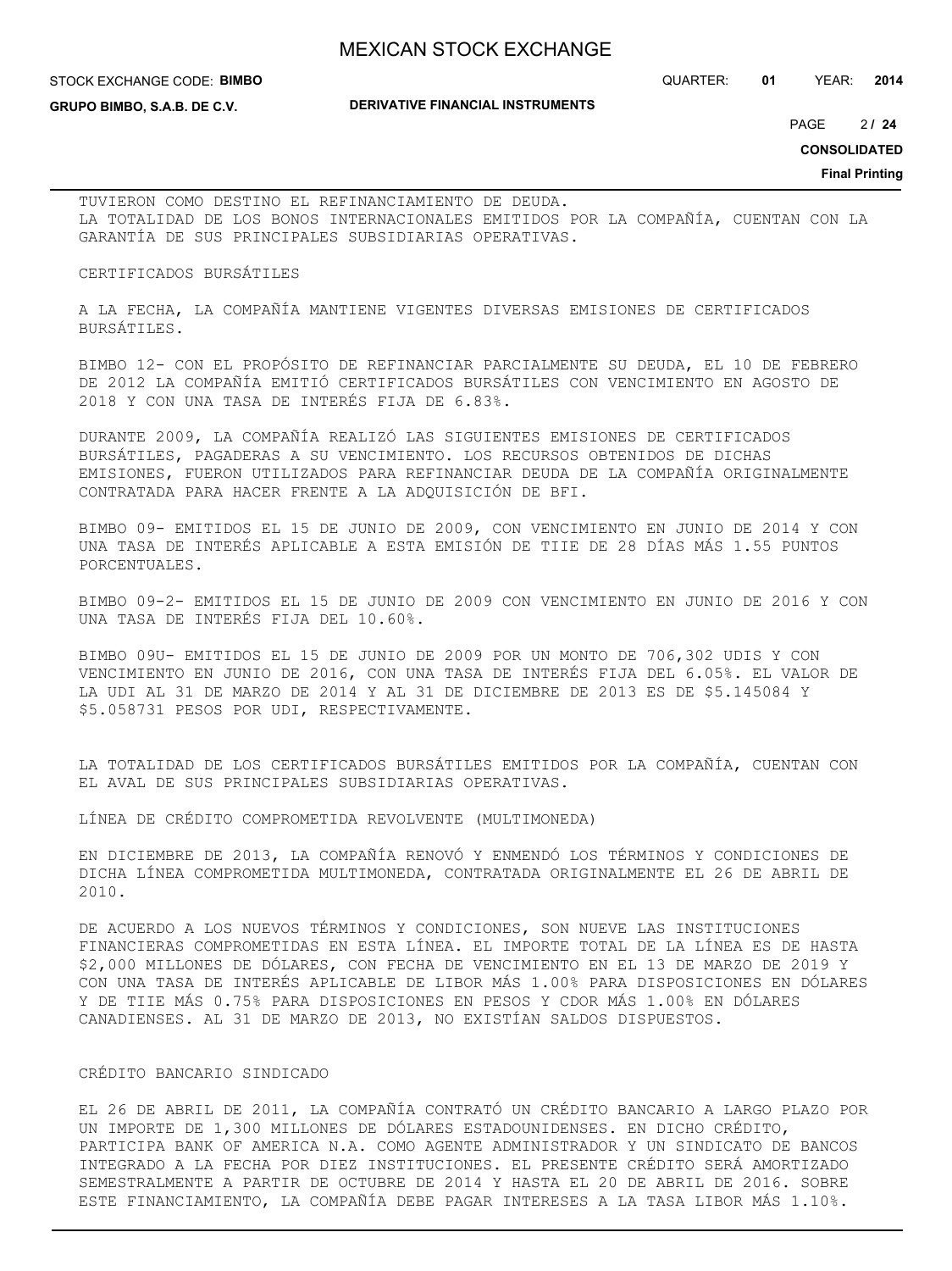STOCK EXCHANGE CODE: **BIMBO**

QUARTER: **01** YEAR: **2014**

**GRUPO BIMBO, S.A.B. DE C.V.**

**DERIVATIVE FINANCIAL INSTRUMENTS**

3 PAGE **/ 24**

**CONSOLIDATED**

**Final Printing**

LOS RECURSOS OBTENIDOS DE ESTE FINANCIAMIENTO, FUERON APLICADOS AL REFINANCIAMIENTO DE OBLIGACIONES ORIGINALMENTE CONTRATADAS PARA FINANCIAR LA ADQUISICIÓN DE BFI Y PARA EL PAGO PARCIAL DE LA ADQUISICIÓN DE SARA LEE.

DURANTE 2012, LA COMPAÑÍA PREPAGÓ \$1,102 MILLONES DE DÓLARES ESTADOUNIDENSES CON LOS RECURSOS OBTENIDOS POR LOS FINANCIAMIENTOS BURSÁTILES EN 2012.

AL 31 DE DICIEMBRE DE 2013, LA COMPAÑÍA PREPAGÓ \$145 MILLONES DE DÓLARES AMERICANOS CON RECURSOS PROPIOS.

EN MARZO DE 2014, LA COMPAÑÍA PREPAGÓ \$53 MILLONES DE DÓLARES, CON LO CUAL DICHO CRÉDITO HA SIDO LIQUIDADO EN SU TOTALIDAD.

LOS CRÉDITOS BANCARIOS CONTRATADOS POR LA COMPAÑÍA, CUENTAN CON EL AVAL DE SUS PRINCIPALES SUBSIDIARIAS OPERATIVAS.

OTROS - ALGUNAS SUBSIDIARIAS TIENEN CONTRATADOS OTROS PRÉSTAMOS DIRECTOS PARA SOLVENTAR PRINCIPALMENTE SUS NECESIDADES DE CAPITAL DE TRABAJO, CON VENCIMIENTOS QUE FLUCTÚAN ENTRE EL 2014 Y 2018 Y GENERAN INTERESES A DIVERSAS TASAS.

ADICIONALMENTE, LA COMPAÑÍA REVELÓ EN EL REPORTE TRIMESTRAL LA CONTRATACIÓN Y VIGENCIA DE LAS SIGUIENTES OPERACIONES CON INSTRUMENTOS FINANCIEROS DERIVADOS:

| INSTRUMENTO:<br>MONTO NOCIONAL Y MONEDA:<br>POSICION PRIMARIA OBJETO DE COBERTURA: BIMBO12<br>FECHA DE INICIO:<br>FECHA DE VENCIMIENTO:<br>LA COMPAÑÍA PAGA:<br>LA COMPAÑÍA RECIBE:<br>OBSERVACIONES:  | CROSS CURRENCY SWAP (CCS)<br>50,000 USD<br>$17 - FEB - 12$<br>$3 - AGO - 18$<br>3.30%<br>6.83%<br>TRANSFORMA TASA PASIVA FIJA EN<br>PESOS A FIJA EN DÓLARES        |
|--------------------------------------------------------------------------------------------------------------------------------------------------------------------------------------------------------|--------------------------------------------------------------------------------------------------------------------------------------------------------------------|
| INSTRUMENTO:<br>MONTO NOCIONAL Y MONEDA:<br>POSICION PRIMARIA OBJETO DE COBERTURA: BIMBO 12<br>FECHA DE INICIO:<br>FECHA DE VENCIMIENTO:<br>LA COMPAÑÍA PAGA:<br>LA COMPAÑÍA RECIBE:<br>OBSERVACIONES: | CROSS CURRENCY SWAP (CCS)<br>50,000 USD<br>$15 - FEB - 12$<br>15-FEB-12<br>3-AGO-18<br>3.24%<br>6.83%<br>TRANSFORMA TASA PASIVA FIJA EN<br>PESOS A FIJA EN DÓLARES |
| INSTRUMENTO:<br>MONTO NOCIONAL Y MONEDA:<br>POSICION PRIMARIA OBJETO DE COBERTURA: BIMBO 12<br>FECHA DE INICIO:<br>FECHA DE VENCIMIENTO:<br>LA COMPAÑÍA PAGA:<br>LA COMPAÑÍA RECIBE:<br>OBSERVACIONES: | CROSS CURRENCY SWAP (CCS)<br>70,000 USD<br>$14 - FEB - 12$<br>$3 - AGO - 18$<br>3.265%<br>6.83%<br>TRANSFORMA TASA PASIVA FIJA EN<br>PESOS A FIJA EN DÓLARES       |
| INSTRUMENTO:<br>MONTO NOCIONAL Y MONEDA:                                                                                                                                                               | CROSS CURRENCY SWAP (CCS)<br>72,134 USD                                                                                                                            |
|                                                                                                                                                                                                        |                                                                                                                                                                    |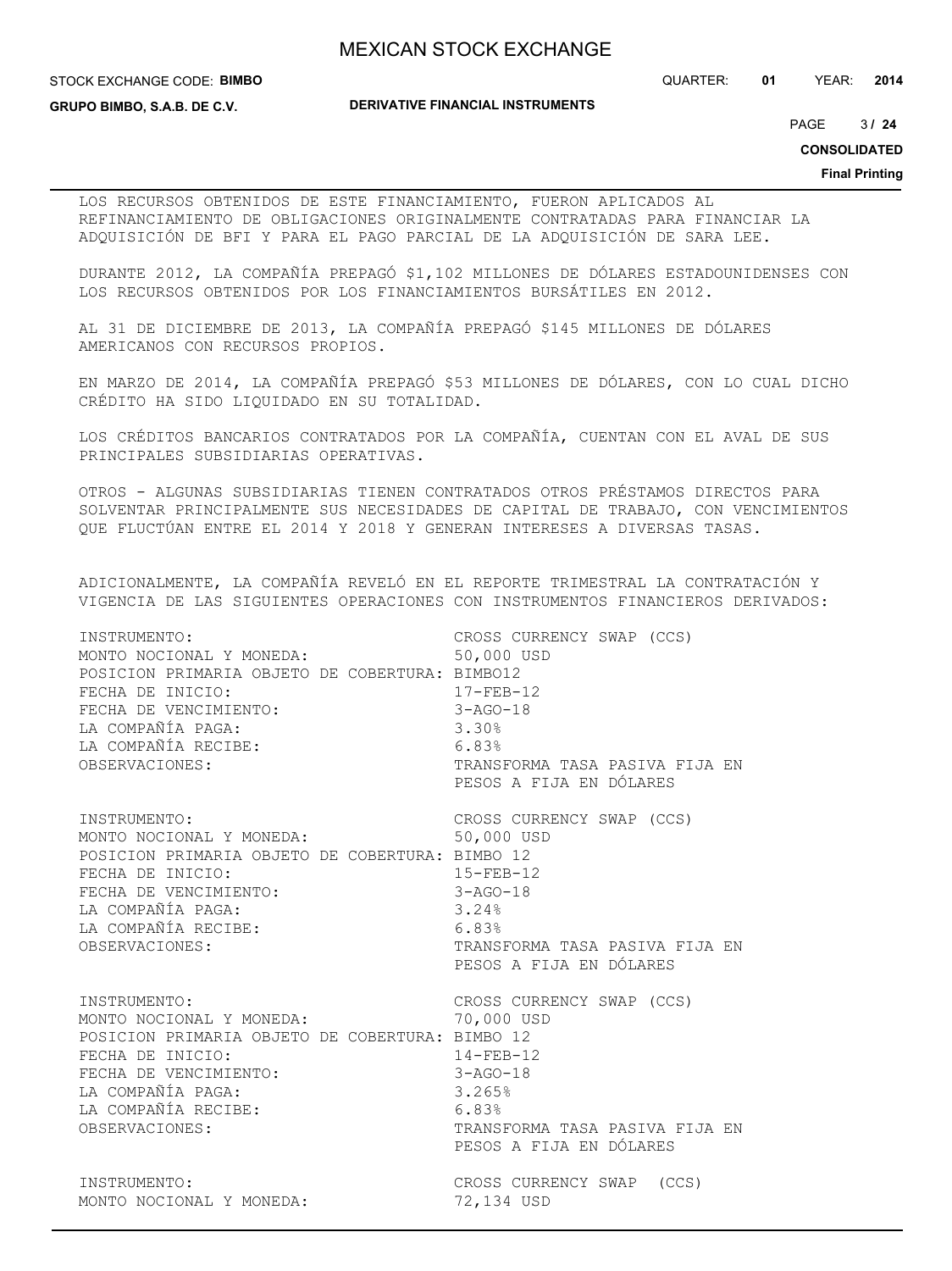#### STOCK EXCHANGE CODE: **BIMBO**

**GRUPO BIMBO, S.A.B. DE C.V.**

#### **DERIVATIVE FINANCIAL INSTRUMENTS**

QUARTER: **01** YEAR: **2014**

 $4124$ PAGE **/ 24**

**CONSOLIDATED**

| POSICION PRIMARIA OBJETO DE COBERTURA: BIMBO 12                                                                                                                                                                                              | $17 - FEB - 12$                                                                                                                      |
|----------------------------------------------------------------------------------------------------------------------------------------------------------------------------------------------------------------------------------------------|--------------------------------------------------------------------------------------------------------------------------------------|
| FECHA DE INICIO:                                                                                                                                                                                                                             | $3 - AGO - 18$                                                                                                                       |
| FECHA DE VENCIMIENTO:                                                                                                                                                                                                                        | 3.325%                                                                                                                               |
| LA COMPAÑÍA PAGA:                                                                                                                                                                                                                            | 6.83%                                                                                                                                |
| LA COMPAÑÍA RECIBE:                                                                                                                                                                                                                          | TRANSFORMA TASA PASIVA FIJA EN                                                                                                       |
| OBSERVACIONES:                                                                                                                                                                                                                               | PESOS A FIJA EN DÓLARES                                                                                                              |
| INSTRUMENTO:<br>MONTO NOCIONAL Y MONEDA:<br>POSICION PRIMARIA OBJETO DE COBERTURA: BIMBO 12<br>FECHA DE INICIO:<br>$14 - \text{FEB} - 12$<br>3-AGO-18<br>FECHA DE VENCIMIENTO:<br>LA COMPAÑÍA PAGA:<br>LA COMPAÑÍA RECIBE:<br>OBSERVACIONES: | CROSS CURRENCY SWAP (CCS)<br>100,000 USD<br>14-FEB-12<br>3.25%<br>6.83%<br>TRANSFORMA TASA PASIVA FIJA EN<br>PESOS A FIJA EN DÓLARES |
| INSTRUMENTO:                                                                                                                                                                                                                                 | CROSS CURRENCY SWAP (CCS)                                                                                                            |
| MONTO NOCIONAL Y MONEDA:                                                                                                                                                                                                                     | 50,000 USD                                                                                                                           |
| POSICION PRIMARIA OBJETO DE COBERTURA: BIMBO 12                                                                                                                                                                                              | 17-FEB-12                                                                                                                            |
| FECHA DE INICIO:                                                                                                                                                                                                                             | 3-AGO-18                                                                                                                             |
| FECHA DE VENCIMIENTO:                                                                                                                                                                                                                        | 3.272%                                                                                                                               |
| LA COMPAÑÍA PAGA:                                                                                                                                                                                                                            | 6.83%                                                                                                                                |
| LA COMPAÑÍA RECIBE:                                                                                                                                                                                                                          | TRANSFORMA TASA PASIVA FIJA EN                                                                                                       |
| OBSERVACIONES:                                                                                                                                                                                                                               | PESOS A FIJA EN DÓLARES                                                                                                              |
| INSTRUMENTO:                                                                                                                                                                                                                                 | CROSS CURRENCY SWAP (CCS)                                                                                                            |
| INSTRUMENTO:<br>MONTO NOCIONAL Y MONEDA:                                                                                                                                                                                                     | 155,279 USD                                                                                                                          |
| POSICION PRIMARIA OBJETO DE COBERTURA: BIMBO 09-2                                                                                                                                                                                            | $13 - DIC - 10$                                                                                                                      |
| FECHA DE INICIO:                                                                                                                                                                                                                             | 06-JUN-16                                                                                                                            |
| FECHA DE VENCIMIENTO:                                                                                                                                                                                                                        | 6.35%                                                                                                                                |
| LA COMPAÑÍA PAGA:                                                                                                                                                                                                                            | 10.60%                                                                                                                               |
| LA COMPAÑÍA RECIBE:                                                                                                                                                                                                                          | TRANSFORMA TASA PASIVA FIJA EN                                                                                                       |
| OBSERVACIONES:                                                                                                                                                                                                                               | PESOS A FIJA EN DÓLARES                                                                                                              |
| INSTRUMENTO:                                                                                                                                                                                                                                 | CROSS CURRENCY SWAP (CCS)                                                                                                            |
| MONTO NOCIONAL Y MONEDA:                                                                                                                                                                                                                     | 166,044 USD                                                                                                                          |
| POSICION PRIMARIA OBJETO DE COBERTURA: BIMBO 09                                                                                                                                                                                              | $21 - FEB - 11$                                                                                                                      |
| FECHA DE INICIO:                                                                                                                                                                                                                             | $09 - JUN - 14$                                                                                                                      |
| FECHA DE VENCIMIENTO:                                                                                                                                                                                                                        | 5.06%                                                                                                                                |
| LA COMPAÑÍA PAGA:                                                                                                                                                                                                                            | 8.98%                                                                                                                                |
| LA COMPAÑÍA RECIBE:                                                                                                                                                                                                                          | TRANSFORMA TASA PASIVA FIJA EN                                                                                                       |
| OBSERVACIONES:                                                                                                                                                                                                                               | PESOS A FIJA EN DÓLARES                                                                                                              |
| INSTRUMENTO:<br>MONTO NOCIONAL Y MONEDA:<br>POSICION PRIMARIA OBJETO DE COBERTURA: BIMBO 09U<br>FECHA DE INICIO:<br>FECHA DE VENCIMIENTO:<br>LA COMPAÑÍA PAGA:                                                                               | CROSS CURRENCY SWAP (CCS)<br>83,125 USD<br>$21 - FEB - 11$<br>6-JUN-16<br>6.47%                                                      |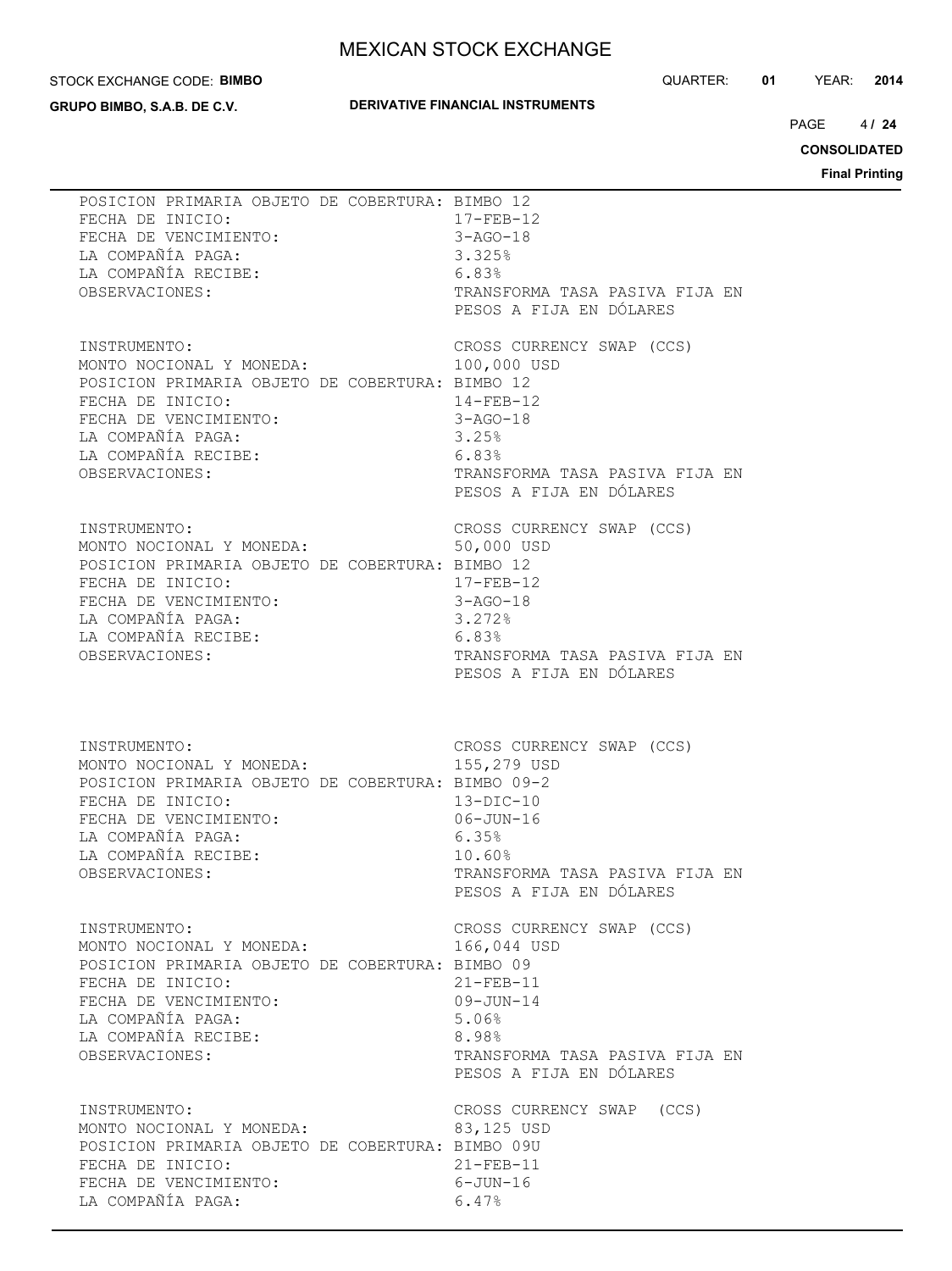#### STOCK EXCHANGE CODE: **BIMBO**

**GRUPO BIMBO, S.A.B. DE C.V.**

#### **DERIVATIVE FINANCIAL INSTRUMENTS**

QUARTER: **01** YEAR: **2014**

 $5/24$  $PAGE$ 

**CONSOLIDATED**

| LA COMPAÑÍA RECIBE:<br>OBSERVACIONES:                                                                                                                                                                                         | 10.54%<br>TRANSFORMA TASA PASIVA FIJA EN<br>PESOS A FIJA EN DÓLARES                                                                                                                                             |
|-------------------------------------------------------------------------------------------------------------------------------------------------------------------------------------------------------------------------------|-----------------------------------------------------------------------------------------------------------------------------------------------------------------------------------------------------------------|
| INSTRUMENTO:<br>MONTO NOCIONAL Y MONEDA:<br>POSICION PRIMARIA OBJETO DE COBERTURA: BIMBO 09U<br>FECHA DE INICIO:<br>FECHA DE VENCIMIENTO:<br>LA COMPAÑÍA PAGA:<br>LA COMPAÑÍA RECIBE:<br>OBSERVACIONES:                       | CROSS CURRENCY SWAP (CCS)<br>166,250 USD<br>$21 - FEB - 11$<br>6-JUN-16<br>6.53%<br>10.60%<br>TRANSFORMA TASA PASIVA FIJA EN<br>PESOS A FIJA EN DÓLARES                                                         |
| INSTRUMENTO:<br>MONTO NOCIONAL Y MONEDA: 86,711 USD<br>POSICION PRIMARIA OBJETO DE COBERTURA: BIMBO 09<br>FECHA DE INICIO:<br>FECHA DE VENCIMIENTO:<br>LA COMPAÑÍA PAGA:<br>LA COMPAÑÍA RECIBE:<br>OBSERVACIONES:             | CROSS CURRENCY SWAP (CCS)<br>02-MAY-11<br>9-JUN-14<br>3.79%<br>$8.00\%$<br>TRANSFORMA TASA PASIVA FIJA EN<br>PESOS A FIJA EN DÓLARES                                                                            |
| INSTRUMENTO:<br>MONTO NOCIONAL Y MONEDA:<br>POSICION PRIMARIA OBJETO DE COBERTURA: BIMBO 09<br>FECHA DE INICIO:<br>FECHA DE VENCIMIENTO:<br>LA COMPAÑÍA PAGA:<br>LA COMPAÑÍA RECIBE:<br>OBSERVACIONES:                        | CROSS CURRENCY SWAP (CCS)<br>86,580 USD<br>$29 - ABR - 11$<br>$09 - JUN - 14$<br>3.73%<br>7.94%<br>TRANSFORMA TASA PASIVA FIJA EN<br>PESOS A FIJA EN DÓLARES                                                    |
| INSTRUMENTO:<br>MONTO NOCIONAL Y MONEDA:<br>POSICION PRIMARIA OBJETO DE COBERTURA: BIMBO 09<br>FECHA DE INICIO:<br>FECHA DE VENCIMIENTO:<br>LA COMPAÑÍA PAGA:<br>LA COMPAÑÍA RECIBE:<br>OBSERVACIONES:                        | CROSS CURRENCY SWAP (CCS)<br>86,207 USD<br>$27 - ABR - 11$<br>$9 - JUN - 14$<br>3.83%<br>8.03%<br>TRANSFORMA TASA PASIVA FIJA EN<br>PESOS A FIJA EN DÓLARES                                                     |
| INSTRUMENTO:<br>MONTO NOCIONAL Y MONEDA:<br>POSICION PRIMARIA OBJETO DE COBERTURA: CERTIFICADO BURSÁTIL BIMBO 09-U<br>FECHA DE INICIO:<br>FECHA DE VENCIMIENTO:<br>LA COMPAÑÍA PAGA:<br>LA COMPAÑÍA RECIBE:<br>OBSERVACIONES: | CROSS CURRENCY SWAP (CCS)<br>1,000,000 MXN<br>APROX.3,000,000 EN UDIS A 7<br>AÑOS<br>$15 - JUN - 09$<br>$06 - JUN - 16$<br>10.54% NOMINAL<br>6.05% REAL<br>TRANSFORMA TASA PASIVA REAL A<br>TASA NOMINAL EN MXN |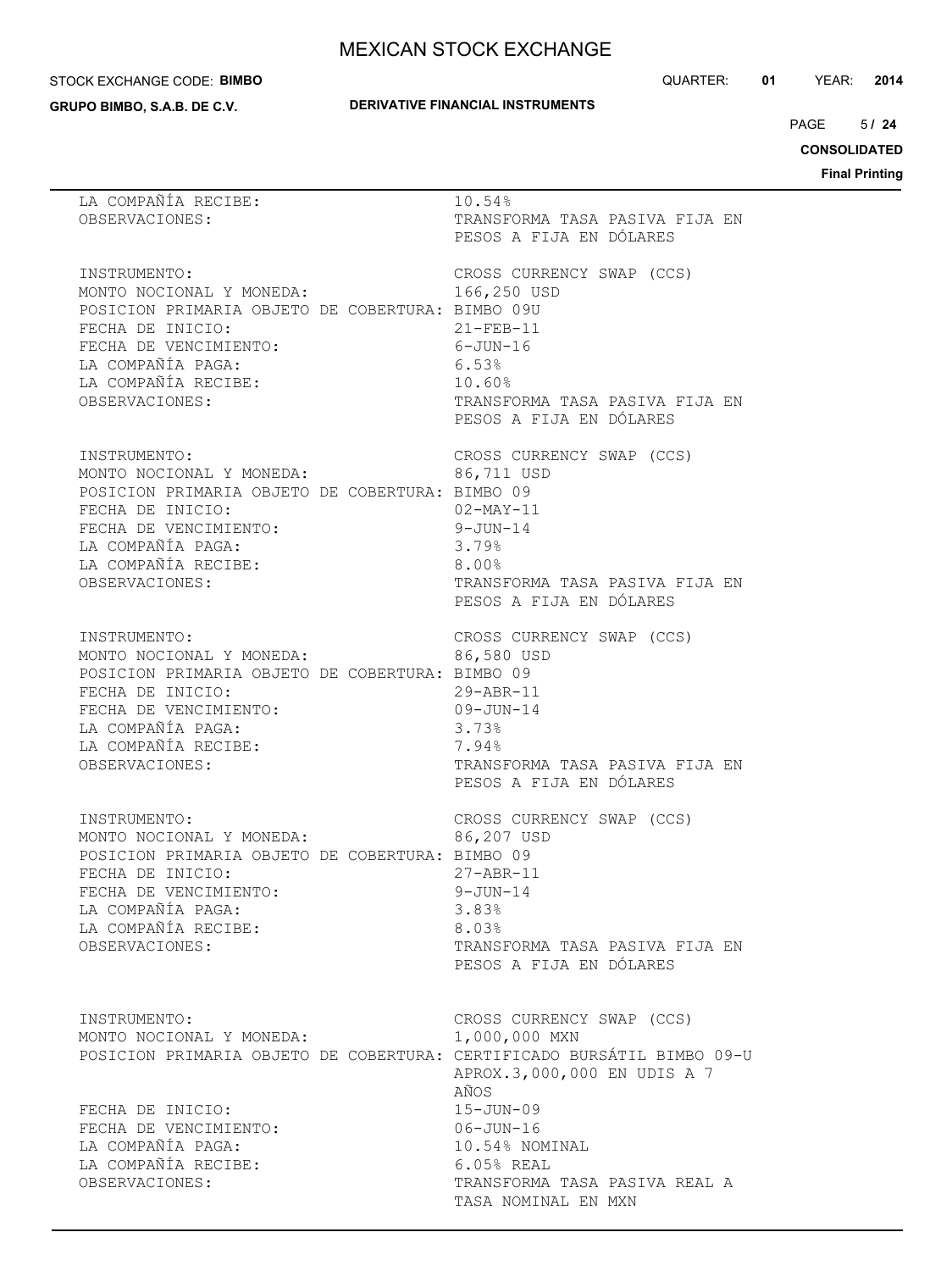#### STOCK EXCHANGE CODE: **BIMBO**

**GRUPO BIMBO, S.A.B. DE C.V.**

QUARTER: **01** YEAR: **2014**

 $6/24$  $PAGE$ 

**CONSOLIDATED**

| INSTRUMENTO:<br>MONTO NOCIONAL Y MONEDA:<br>FECHA DE INICIO:<br>FECHA DE VENCIMIENTO:<br>LA COMPAÑÍA PAGA:<br>LA COMPAÑÍA RECIBE:<br>OBSERVACIONES: | CROSS CURRENCY SWAP (CCS)<br>2,000,000 MXN<br>POSICION PRIMARIA OBJETO DE COBERTURA: CERTIFICADO BURSÁTIL BIMBO 09-U<br>APROX. 3,000,000 EN UDIS A 7<br>AÑOS<br>$15 - JUN - 09$<br>$06 - JUN - 16$<br>10.6% NOMINAL<br>$6.05%$ REAL<br>TRANSFORMA TASA PASIVA REAL A<br>TASA NOMINAL EN MXN |
|-----------------------------------------------------------------------------------------------------------------------------------------------------|---------------------------------------------------------------------------------------------------------------------------------------------------------------------------------------------------------------------------------------------------------------------------------------------|
| INSTRUMENTO:<br>MONTO NOCIONAL Y MONEDA:<br>FECHA DE INICIO:<br>FECHA DE VENCIMIENTO:<br>LA COMPAÑÍA PAGA:<br>LA COMPAÑÍA RECIBE:<br>OBSERVACIONES: | INTEREST RATE SWAP (IRS)<br>2,000,000 MXN<br>POSICION PRIMARIA OBJETO DE COBERTURA: CERTIFICADO BURSÁTIL BIMBO 09;<br>5,000,000 MXN A 5 AÑOS<br>$13 - JUL - 09$<br>$09 - JUN - 14$<br>7.43%<br>TIIE 28D<br>TRANSFORMA TASA PASIVA VARIABLE<br>A FIJA                                        |
| INSTRUMENTO:<br>MONTO NOCIONAL Y MONEDA:<br>FECHA DE INICIO:<br>FECHA DE VENCIMIENTO:<br>LA COMPAÑÍA PAGA:<br>LA COMPAÑÍA RECIBE:<br>OBSERVACIONES: | INTEREST RATE SWAP (IRS)<br>1,000,000 MXN<br>POSICION PRIMARIA OBJETO DE COBERTURA: CERTIFICADO BURSÁTIL BIMBO 09;<br>$22$ -MAR-11<br>$09 - JUN - 14$<br>8.00%<br>TIIE 28D + 1.55%<br>TRANSFORMA TASA PASIVA VARIABLE<br>A FIJA                                                             |
| INSTRUMENTO:<br>MONTO NOCIONAL Y MONEDA:<br>FECHA DE INICIO:<br>FECHA DE VENCIMIENTO:<br>LA COMPAÑÍA PAGA:<br>LA COMPAÑÍA RECIBE:<br>OBSERVACIONES: | INTEREST RATE SWAP (IRS)<br>1,000,000 MXN<br>POSICION PRIMARIA OBJETO DE COBERTURA: CERTIFICADO BURSÁTIL BIMBO 09 ;<br>$22-MAR-11$<br>$09 - JUN - 14$<br>7.94%<br>TIIE 28D + 1.55%<br>TRANSFORMA TASA PASIVA VARIABLE<br>A FIJA                                                             |
| INSTRUMENTO:<br>MONTO NOCIONAL Y MONEDA:<br>FECHA DE INICIO:<br>FECHA DE VENCIMIENTO:<br>LA COMPAÑÍA PAGA:<br>LA COMPAÑÍA RECIBE:<br>OBSERVACIONES: | INTEREST RATE SWAP (IRS)<br>1,000,000 MXN<br>POSICION PRIMARIA OBJETO DE COBERTURA: CERTIFICADO BURSÁTIL BIMBO 09;<br>$22-MAR-11$<br>$09 - JUN - 14$<br>8.03%<br>TIIE 28D + 1.55%<br>TRANSFORMA TASA PASIVA VARIABLE<br>A FIJA                                                              |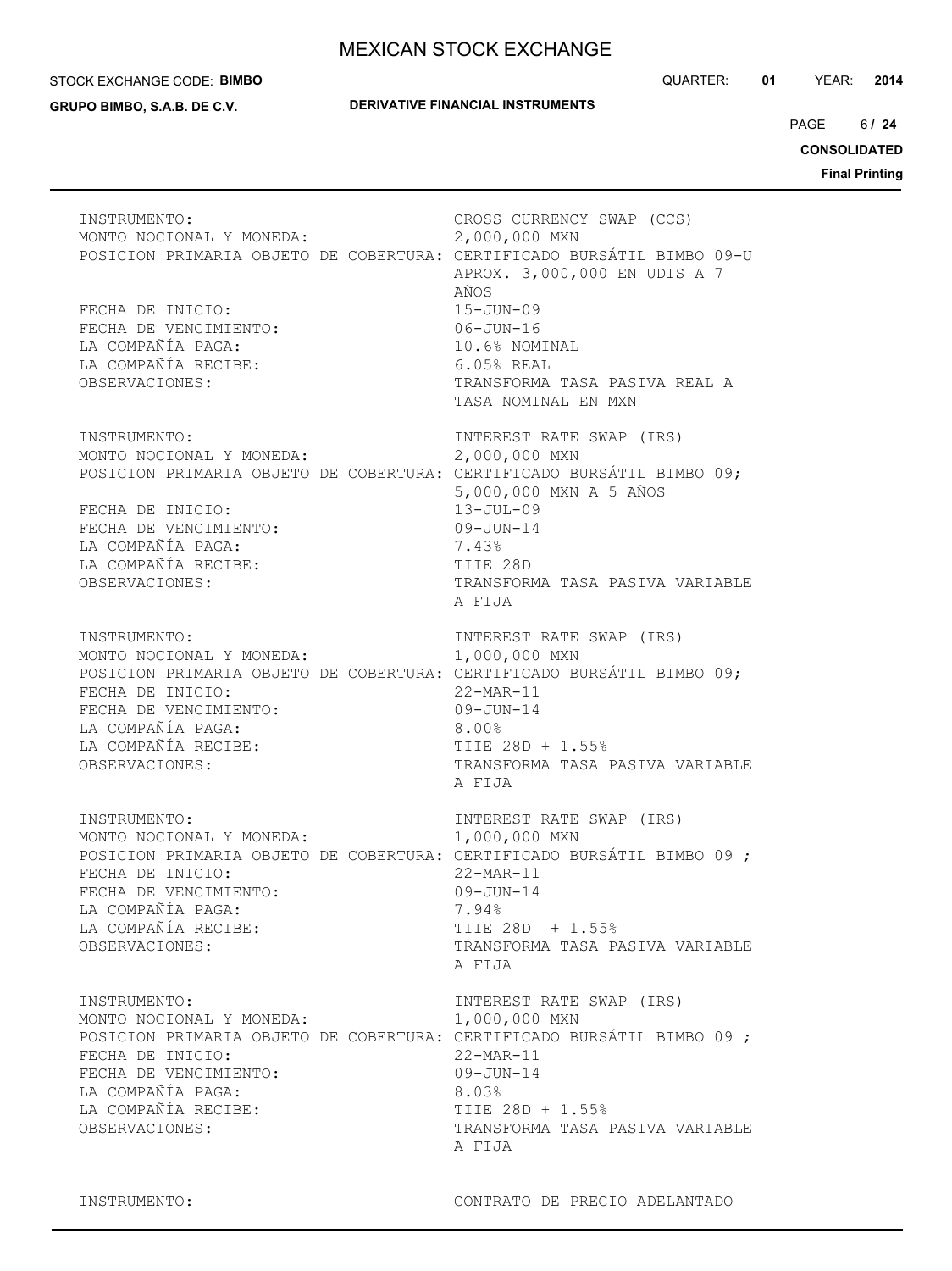#### STOCK EXCHANGE CODE: **BIMBO**

**GRUPO BIMBO, S.A.B. DE C.V.**

#### **DERIVATIVE FINANCIAL INSTRUMENTS**

QUARTER: **01** YEAR: **2014**

 $7124$  $PAGE$ 

**CONSOLIDATED**

| MONTO NOCIONAL Y MONEDA:<br>POSICION PRIMARIA OBJETO DE COBERTURA: COMPRAS PRONOSTICADAS EN MONEDA<br>FECHA DE INICIO:<br>FECHA DE VENCIMIENTO:<br>PRECIO DE COMPRA:                 | (FORWARDS) DE DIVISAS<br>USD \$5,000<br>EXTRANJERA<br>$17 - DIC - 13$<br>$04 - ABR - 14$<br>\$13.0625 MXN/USD                                  |
|--------------------------------------------------------------------------------------------------------------------------------------------------------------------------------------|------------------------------------------------------------------------------------------------------------------------------------------------|
| INSTRUMENTO:<br>MONTO NOCIONAL Y MONEDA:<br>POSICION PRIMARIA OBJETO DE COBERTURA: COMPRAS PRONOSTICADAS EN MONEDA<br>FECHA DE INICIO:<br>FECHA DE VENCIMIENTO:<br>PRECIO DE COMPRA: | CONTRATO DE PRECIO ADELANTADO<br>(FORWARDS) DE DIVISAS<br>USD \$5,000<br>EXTRANJERA<br>$09 - ENE - 14$<br>$15-MAY-14$<br>\$13,2730 MXN/USD     |
| INSTRUMENTO:<br>MONTO NOCIONAL Y MONEDA:<br>POSICION PRIMARIA OBJETO DE COBERTURA: COMPRAS PRONOSTICADAS EN MONEDA<br>FECHA DE INICIO:<br>FECHA DE VENCIMIENTO:<br>PRECIO DE COMPRA: | CONTRATO DE PRECIO ADELANTADO<br>(FORWARDS) DE DIVISAS<br>USD \$5,000<br>EXTRANJERA<br>09-ENE-14<br>$12 - JUN - 14$<br>\$13.3000 MXN/USD       |
| INSTRUMENTO:<br>MONTO NOCIONAL Y MONEDA:<br>POSICION PRIMARIA OBJETO DE COBERTURA: COMPRAS PRONOSTICADAS EN MONEDA<br>FECHA DE INICIO:<br>FECHA DE VENCIMIENTO:<br>PRECIO DE COMPRA: | CONTRATO DE PRECIO ADELANTADO<br>(FORWARDS) DE DIVISAS<br>USD \$5,300<br>EXTRANJERA<br>$13 - ENE - 14$<br>$04 - ABR - 14$<br>\$13.0950 MXN/USD |
| INSTRUMENTO:<br>MONTO NOCIONAL Y MONEDA:<br>POSICION PRIMARIA OBJETO DE COBERTURA: COMPRAS PRONOSTICADAS EN MONEDA<br>FECHA DE INICIO:<br>FECHA DE VENCIMIENTO:<br>PRECIO DE COMPRA: | CONTRATO DE PRECIO ADELANTADO<br>(FORWARDS) DE DIVISAS<br>USD \$5,300<br>EXTRANJERA<br>$13 - ENE - 14$<br>$15-MAY-14$<br>\$13.1369 MXN/USD     |
| INSTRUMENTO:<br>MONTO NOCIONAL Y MONEDA:<br>POSICION PRIMARIA OBJETO DE COBERTURA: COMPRAS PRONOSTICADAS EN MONEDA<br>FECHA DE INICIO:<br>FECHA DE VENCIMIENTO:                      | CONTRATO DE PRECIO ADELANTADO<br>(FORWARDS) DE DIVISAS<br>USD \$5,000<br>EXTRANJERA<br>$14 - ENE - 14$<br>$05 - JUN - 14$                      |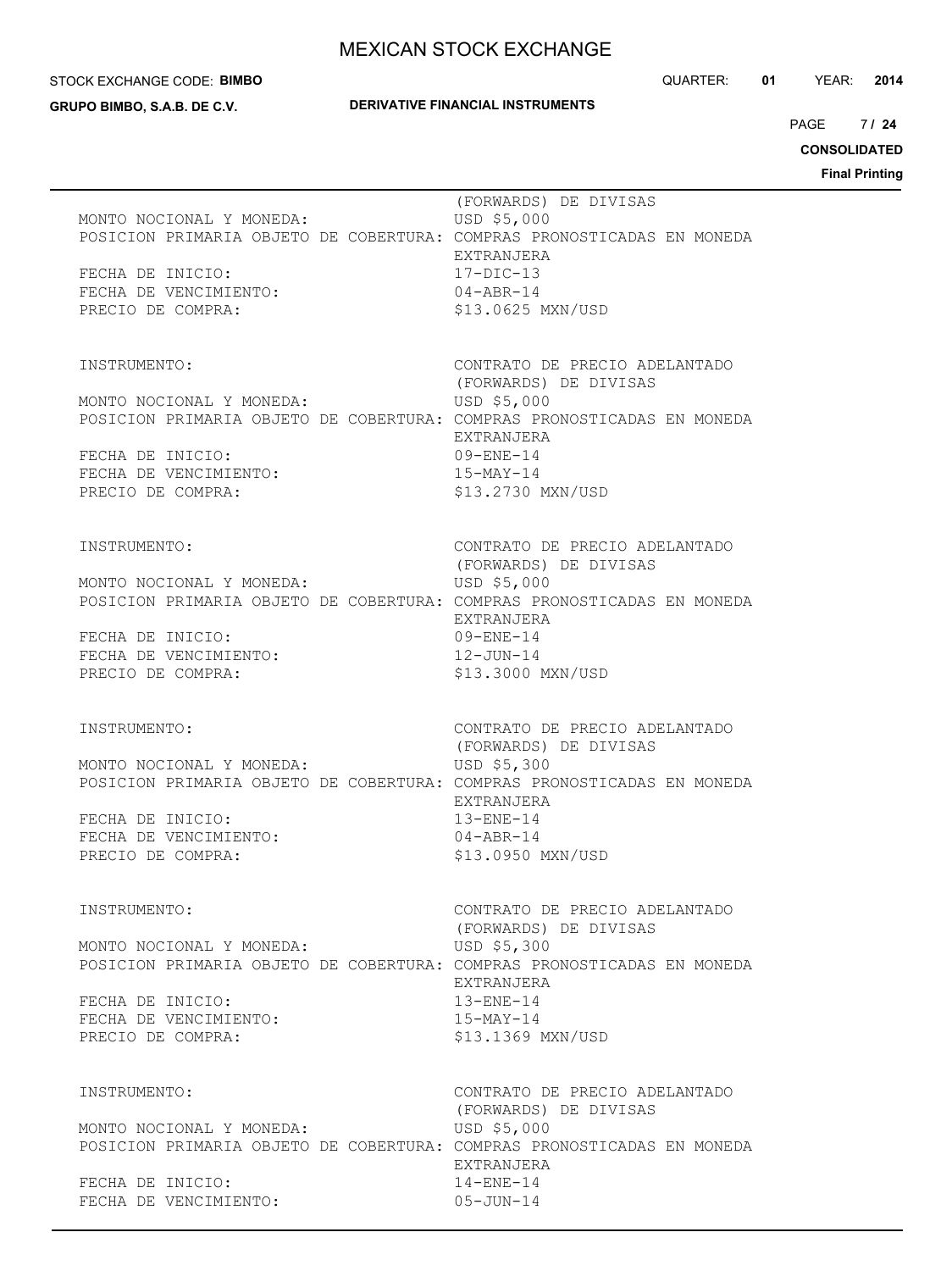STOCK EXCHANGE CODE: **BIMBO**

| <b>DERIVATIVE FINANCIAL INSTRUMENTS</b> |  |
|-----------------------------------------|--|

(FORWARDS) DE DIVISAS

(FORWARDS) DE DIVISAS

(FORWARDS) DE DIVISAS

EXTRANJERA

EXTRANJERA

EXTRANJERA

QUARTER: **01** YEAR: **2014**

8 PAGE **/ 24**

**CONSOLIDATED**

**Final Printing**

# **GRUPO BIMBO, S.A.B. DE C.V.** PRECIO DE COMPRA:  $$13.2380$  MXN/USD INSTRUMENTO: CONTRATO DE PRECIO ADELANTADO MONTO NOCIONAL Y MONEDA: USD \$10,400 POSICION PRIMARIA OBJETO DE COBERTURA: COMPRAS PRONOSTICADAS EN MONEDA FECHA DE INICIO: 11-FEB-14 FECHA DE VENCIMIENTO: 10-JUL-14 PRECIO DE COMPRA:  $$13.4420$  MXN/USD INSTRUMENTO: CONTRATO DE PRECIO ADELANTADO MONTO NOCIONAL Y MONEDA: USD \$6,000 POSICION PRIMARIA OBJETO DE COBERTURA: COMPRAS PRONOSTICADAS EN MONEDA FECHA DE INICIO: 14-FEB-14 FECHA DE VENCIMIENTO: 11-ABR-14 PRECIO DE COMPRA:  $$13.3018$  MXN/USD INSTRUMENTO: CONTRATO DE PRECIO ADELANTADO MONTO NOCIONAL Y MONEDA: USD \$10,000 POSICION PRIMARIA OBJETO DE COBERTURA: COMPRAS PRONOSTICADAS EN MONEDA FECHA DE INICIO: 06-MAR-14 FECHA DE VENCIMIENTO: 14-MAY-14 PRECIO DE COMPRA:  $$13.2226$  MXN/USD

INSTRUMENTO: CONTRATO DE PRECIO ADELANTADO (FORWARDS) DE DIVISAS MONTO NOCIONAL Y MONEDA: USD \$15,000 POSICION PRIMARIA OBJETO DE COBERTURA: COMPRAS PRONOSTICADAS EN MONEDA EXTRANJERA FECHA DE INICIO: 10-MAR-14 FECHA DE VENCIMIENTO: 09-MAY-14 PRECIO DE COMPRA:  $$13.2784$  MXN/USD

#### INSTRUMENTO: CONTRATO DE PRECIO ADELANTADO

 (FORWARDS) DE DIVISAS MONTO NOCIONAL Y MONEDA: USD \$11,000 POSICION PRIMARIA OBJETO DE COBERTURA: COMPRAS PRONOSTICADAS EN MONEDA EXTRANJERA<br>12-MAR-14 FECHA DE INICIO: FECHA DE VENCIMIENTO: 15-AGO-14 PRECIO DE COMPRA:  $$13.4360$  MXN/USD

MONTO NOCIONAL Y MONEDA: USD \$14,000

INSTRUMENTO: CONTRATO DE PRECIO ADELANTADO (FORWARDS) DE DIVISAS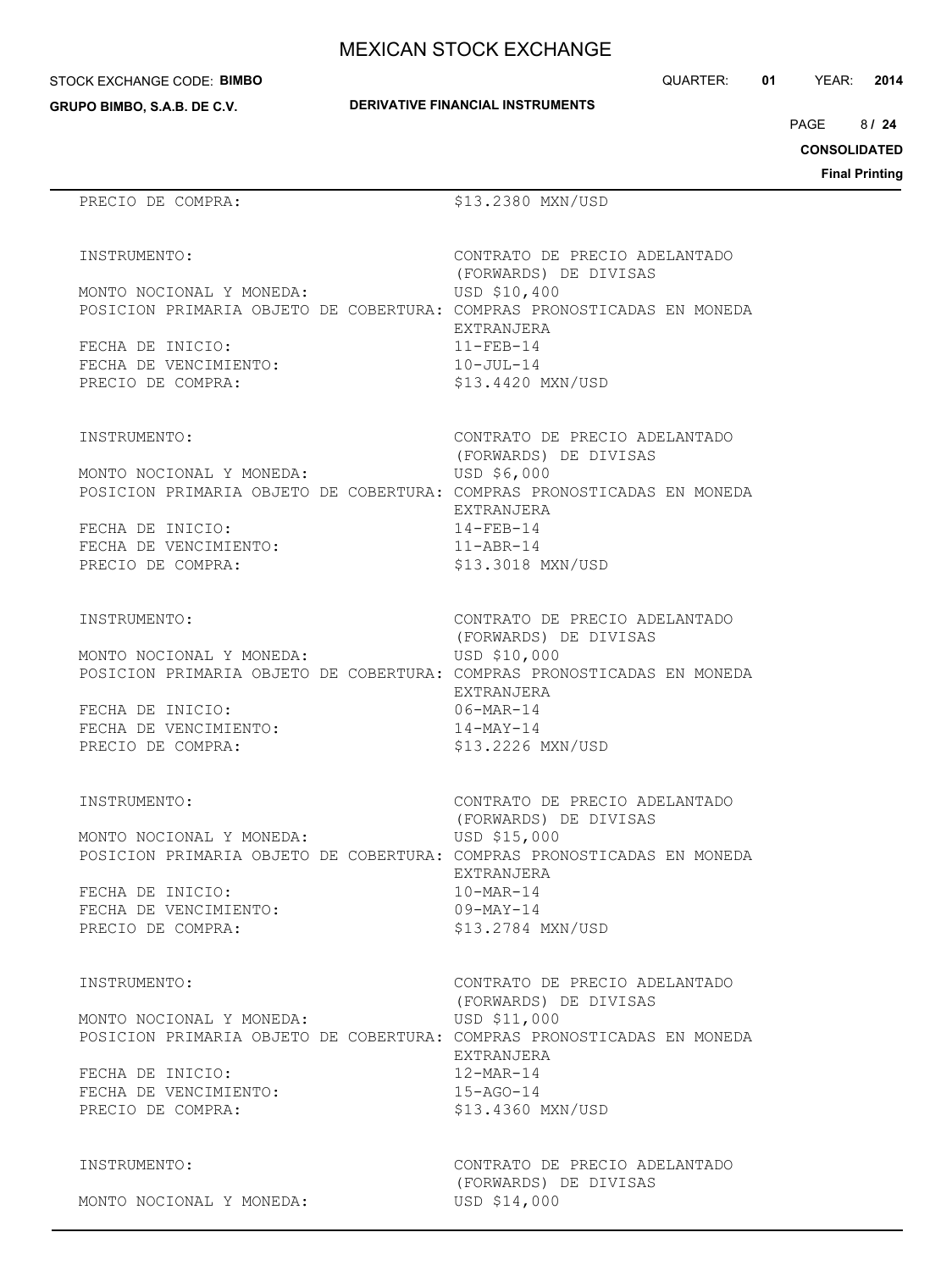#### STOCK EXCHANGE CODE: **BIMBO**

**GRUPO BIMBO, S.A.B. DE C.V.**

#### **DERIVATIVE FINANCIAL INSTRUMENTS**

QUARTER: **01** YEAR: **2014**

 $9124$ PAGE **/ 24**

**CONSOLIDATED**

|                                                                                                                                                                                      | <b>Final Printing</b>                                                                                                                                 |
|--------------------------------------------------------------------------------------------------------------------------------------------------------------------------------------|-------------------------------------------------------------------------------------------------------------------------------------------------------|
| POSICION PRIMARIA OBJETO DE COBERTURA: COMPRAS PRONOSTICADAS EN MONEDA<br>FECHA DE INICIO:<br>FECHA DE VENCIMIENTO:<br>PRECIO DE COMPRA:                                             | EXTRANJERA<br>14-MAR-14<br>20-MAY-14<br>\$13.2950 MXN/USD                                                                                             |
| INSTRUMENTO:<br>MONTO NOCIONAL Y MONEDA:<br>POSICION PRIMARIA OBJETO DE COBERTURA: COMPRAS PRONOSTICADAS EN MONEDA<br>FECHA DE INICIO:<br>FECHA DE VENCIMIENTO:<br>PRECIO DE COMPRA: | CONTRATO DE PRECIO ADELANTADO<br>(FORWARDS) DE DIVISAS<br>CAD \$15,000<br>EXTRANJERA<br>14-MAR-14<br>$16 - ABR - 14$<br>$$1.1101$ CAD/USD             |
| INSTRUMENTO:<br>MONTO NOCIONAL Y MONEDA:<br>POSICION PRIMARIA OBJETO DE COBERTURA: COMPRAS PRONOSTICADAS EN MONEDA<br>FECHA DE INICIO:<br>FECHA DE VENCIMIENTO:<br>PRECIO DE COMPRA: | CONTRATO DE PRECIO ADELANTADO<br>(FORWARDS) DE DIVISAS<br>CAD \$15,000<br>EXTRANJERA<br>18-MAR-14<br>$16 - ABR - 14$<br>\$1.1053 CAD/USD              |
| INSTRUMENTO:<br>MONTO NOCIONAL Y MONEDA:<br>POSICION PRIMARIA OBJETO DE COBERTURA: COMPRAS PRONOSTICADAS EN MONEDA<br>FECHA DE INICIO:<br>FECHA DE VENCIMIENTO:<br>PRECIO DE COMPRA: | CONTRATO DE PRECIO ADELANTADO<br>(FORWARDS) DE DIVISAS<br>CAD \$30,000<br>EXTRANJERA<br>18-MAR-14<br>$16 - ABR - 14$<br>\$1.1137 CAD/USD              |
| INSTRUMENTO:<br>MONTO NOCIONAL Y MONEDA:<br>POSICION PRIMARIA OBJETO DE COBERTURA: COMPRAS PRONOSTICADAS EN MONEDA<br>FECHA DE INICIO:<br>FECHA DE VENCIMIENTO:<br>PRECIO DE COMPRA: | CONTRATO DE PRECIO ADELANTADO<br>(FORWARDS) DE DIVISAS<br>CAD \$20,000<br>EXTRANJERA<br>$19 - \text{MAR} - 14$<br>$16 - ABR - 14$<br>\$1.1199 CAD/USD |
| INSTRUMENTO:<br>MONTO NOCIONAL Y MONEDA:<br>POSICION PRIMARIA OBJETO DE COBERTURA: COMPRAS PRONOSTICADAS EN MONEDA<br>FECHA DE INICIO:<br>FECHA DE VENCIMIENTO:<br>PRECIO DE COMPRA: | CONTRATO DE PRECIO ADELANTADO<br>(FORWARDS) DE DIVISAS<br>CAD \$20,000<br>EXTRANJERA<br>19-MAR-14<br>$16 - ABR - 14$<br>\$1.1176 MXN/USD              |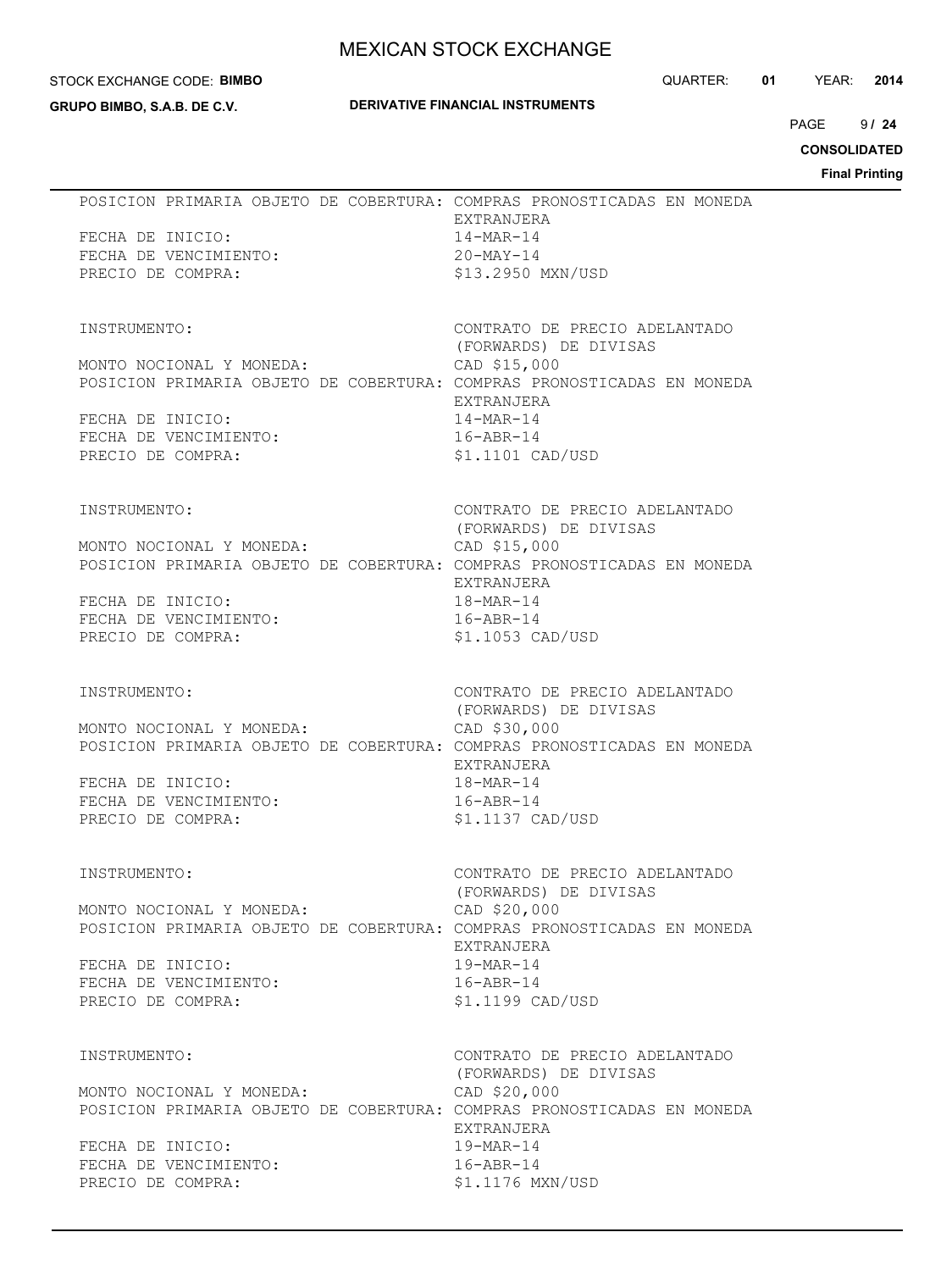#### STOCK EXCHANGE CODE: **BIMBO**

**GRUPO BIMBO, S.A.B. DE C.V.**

#### **DERIVATIVE FINANCIAL INSTRUMENTS**

10 PAGE **/ 24**

**CONSOLIDATED**

| INSTRUMENTO:<br>MONTO NOCIONAL Y MONEDA:<br>POSICION PRIMARIA OBJETO DE COBERTURA: COMPRAS PRONOSTICADAS EN MONEDA<br>FECHA DE INICIO:<br>FECHA DE VENCIMIENTO:<br>PRECIO DE COMPRA: | CONTRATO DE PRECIO ADELANTADO<br>(FORWARDS) DE DIVISAS<br>CAD \$20,000<br>EXTRANJERA<br>$20-MAR-14$<br>$16 - ABR - 14$<br>\$1.1247 CAD/USD            |
|--------------------------------------------------------------------------------------------------------------------------------------------------------------------------------------|-------------------------------------------------------------------------------------------------------------------------------------------------------|
| INSTRUMENTO:<br>MONTO NOCIONAL Y MONEDA:<br>POSICION PRIMARIA OBJETO DE COBERTURA: COMPRAS PRONOSTICADAS EN MONEDA<br>FECHA DE INICIO:<br>FECHA DE VENCIMIENTO:<br>PRECIO DE COMPRA: | CONTRATO DE PRECIO ADELANTADO<br>(FORWARDS) DE DIVISAS<br>CAD \$20,000<br>EXTRANJERA<br>$21 - \text{MAR} - 14$<br>$16 - ABR - 14$<br>\$1.1218 CAD/USD |
| INSTRUMENTO:<br>MONTO NOCIONAL Y MONEDA:<br>POSICION PRIMARIA OBJETO DE COBERTURA: COMPRAS PRONOSTICADAS EN MONEDA<br>FECHA DE INICIO:<br>FECHA DE VENCIMIENTO:<br>PRECIO DE COMPRA: | CONTRATO DE PRECIO ADELANTADO<br>(FORWARDS) DE DIVISAS<br>CAD \$20,000<br>EXTRANJERA<br>$21 - \text{MAR} - 14$<br>$16 - ABR - 14$<br>\$1.1217 CAD/USD |
| INSTRUMENTO:<br>MONTO NOCIONAL Y MONEDA:<br>POSICION PRIMARIA OBJETO DE COBERTURA: COMPRAS PRONOSTICADAS EN MONEDA<br>FECHA DE INICIO:<br>FECHA DE VENCIMIENTO:<br>PRECIO DE COMPRA: | CONTRATO DE PRECIO ADELANTADO<br>(FORWARDS) DE DIVISAS<br>CAD \$20,000<br>EXTRANJERA<br>$24 - \text{MAR} - 14$<br>$16 - ABR - 14$<br>\$1.1217 CAD/USD |
| INSTRUMENTO:<br>MONTO NOCIONAL Y MONEDA:<br>POSICION PRIMARIA OBJETO DE COBERTURA: COMPRAS PRONOSTICADAS EN MONEDA<br>FECHA DE INICIO:<br>FECHA DE VENCIMIENTO:<br>PRECIO DE COMPRA: | CONTRATO DE PRECIO ADELANTADO<br>(FORWARDS) DE DIVISAS<br>CAD \$20,000<br>EXTRANJERA<br>$24 - \text{MAR} - 14$<br>$16 - ABR - 14$<br>\$1.1228 CAD/USD |
| INSTRUMENTO:<br>MONTO NOCIONAL Y MONEDA:<br>POSICION PRIMARIA OBJETO DE COBERTURA: COMPRAS PRONOSTICADAS EN MONEDA                                                                   | CONTRATO DE PRECIO ADELANTADO<br>(FORWARDS) DE DIVISAS<br>CAD \$20,000<br>EXTRANJERA                                                                  |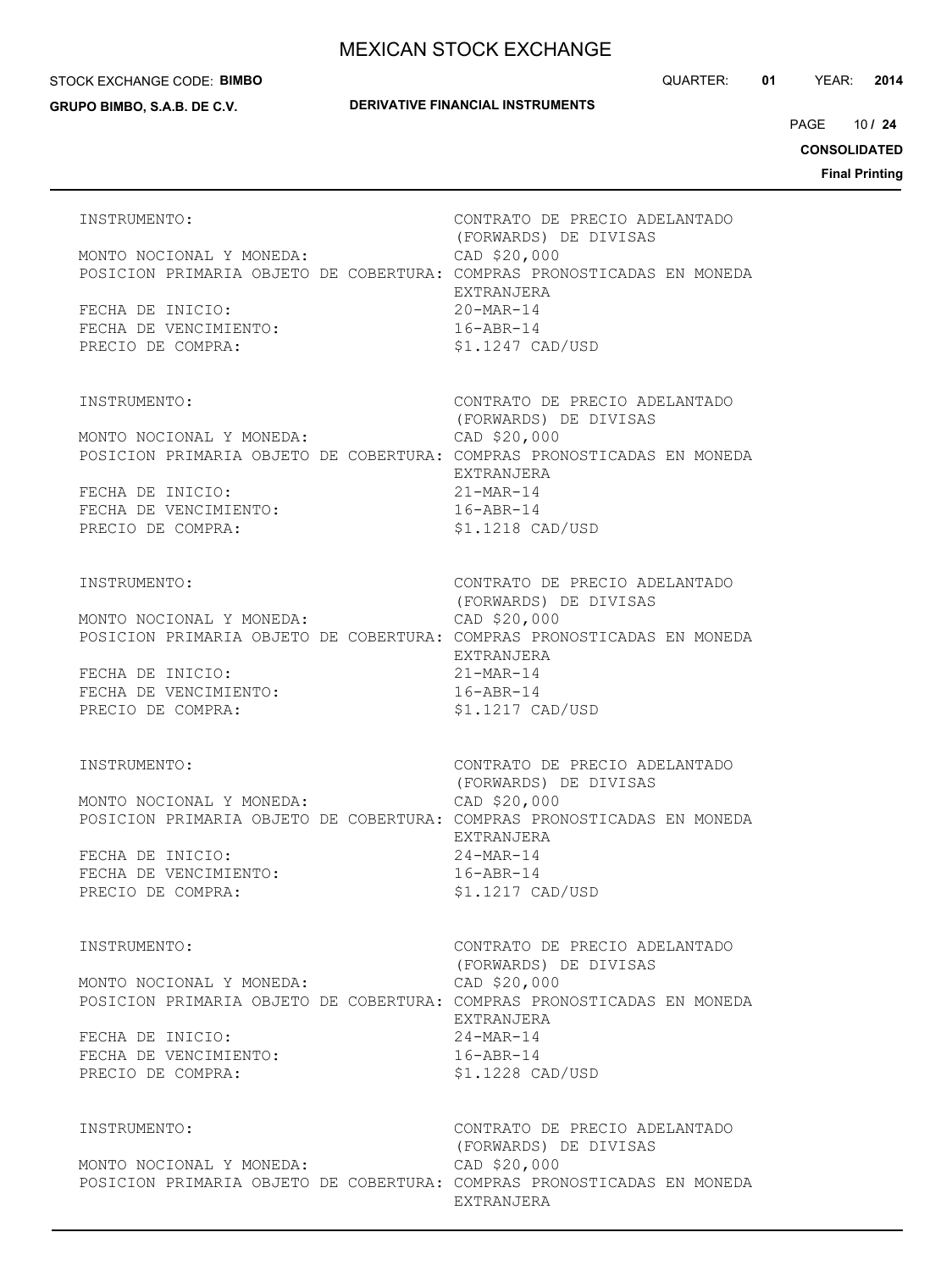#### STOCK EXCHANGE CODE: **BIMBO**

**GRUPO BIMBO, S.A.B. DE C.V.**

#### **DERIVATIVE FINANCIAL INSTRUMENTS**

QUARTER: **01** YEAR: **2014**

11 PAGE **/ 24**

**CONSOLIDATED**

**Final Printing**

| FECHA DE INICIO:<br>FECHA DE VENCIMIENTO:<br>PRECIO DE COMPRA:                                                                                                                       | $27 - \text{MAR} - 14$<br>$16 - ABR - 14$<br>\$1.1056 CAD/USD                                                                                          |
|--------------------------------------------------------------------------------------------------------------------------------------------------------------------------------------|--------------------------------------------------------------------------------------------------------------------------------------------------------|
| INSTRUMENTO:<br>MONTO NOCIONAL Y MONEDA:<br>POSICION PRIMARIA OBJETO DE COBERTURA: COMPRAS PRONOSTICADAS EN MONEDA<br>FECHA DE INICIO:<br>FECHA DE VENCIMIENTO:<br>PRECIO DE COMPRA: | CONTRATO DE PRECIO ADELANTADO<br>(FORWARDS) DE DIVISAS<br>CAD \$20,000<br>EXTRANJERA<br>$27 - \text{MAR} - 14$<br>$16 - ABR - 14$<br>\$1.1037 CAD/USD  |
| INSTRUMENTO:<br>MONTO NOCIONAL Y MONEDA:<br>POSICION PRIMARIA OBJETO DE COBERTURA: COMPRAS PRONOSTICADAS EN MONEDA<br>FECHA DE INICIO:<br>FECHA DE VENCIMIENTO:<br>PRECIO DE COMPRA: | CONTRATO DE PRECIO ADELANTADO<br>(FORWARDS) DE DIVISAS<br>CAD \$20,000<br>EXTRANJERA<br>$27 - \text{MAR} - 14$<br>$16 - ABR - 14$<br>\$1.1030 CAD/USD  |
| INSTRUMENTO:<br>MONTO NOCIONAL Y MONEDA:<br>POSICION PRIMARIA OBJETO DE COBERTURA: COMPRAS PRONOSTICADAS EN MONEDA<br>FECHA DE INICIO:<br>FECHA DE VENCIMIENTO:<br>PRECIO DE COMPRA: | CONTRATO DE PRECIO ADELANTADO<br>(FORWARDS) DE DIVISAS<br>CAD \$20,000<br>EXTRANJERA<br>$28 - \text{MAR} - 14$<br>$16 - ABR - 14$<br>$$1.1047$ CAD/USD |
| INSTRUMENTO:<br>MONTO NOCIONAL Y MONEDA:<br>POSICION PRIMARIA OBJETO DE COBERTURA: COMPRAS PRONOSTICADAS EN MONEDA<br>FECHA DE INICIO:<br>FECHA DE VENCIMIENTO:<br>PRECIO DE COMPRA: | CONTRATO DE PRECIO ADELANTADO<br>(FORWARDS) DE DIVISAS<br>CAD \$20,000<br>EXTRANJERA<br>$28 - \text{MAR} - 14$<br>$16 - ABR - 14$<br>\$1.1052 CAD/USD  |
| INSTRUMENTO:<br>MONTO NOCIONAL Y MONEDA:<br>POSICION PRIMARIA OBJETO DE COBERTURA: COMPRAS PRONOSTICADAS EN MONEDA<br>FECHA DE INICIO:<br>FECHA DE VENCIMIENTO:<br>PRECIO DE COMPRA: | CONTRATO DE PRECIO ADELANTADO<br>(FORWARDS) DE DIVISAS<br>CAD \$40,000<br>EXTRANJERA<br>$28 - \text{MAR} - 14$<br>$16 - ABR - 14$<br>\$1.1050 CAD/USD  |

INSTRUMENTO: CONTRATO DE PRECIO ADELANTADO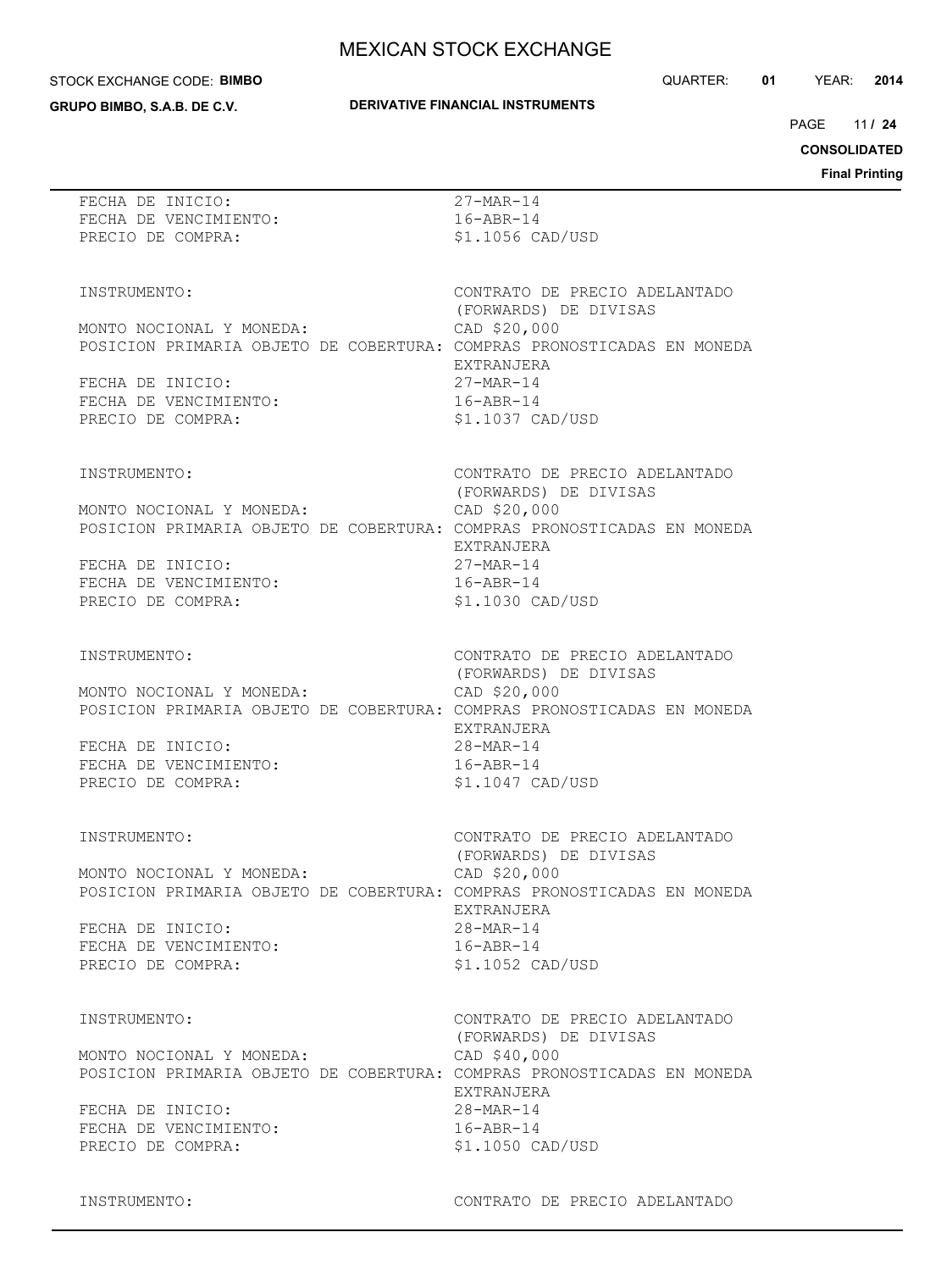#### STOCK EXCHANGE CODE: **BIMBO**

**GRUPO BIMBO, S.A.B. DE C.V.**

#### **DERIVATIVE FINANCIAL INSTRUMENTS**

QUARTER: **01** YEAR: **2014**

12 PAGE **/ 24**

**CONSOLIDATED**

|                                                                                                                                                                                      | гшаг гишиц                                                                                                                                            |
|--------------------------------------------------------------------------------------------------------------------------------------------------------------------------------------|-------------------------------------------------------------------------------------------------------------------------------------------------------|
| MONTO NOCIONAL Y MONEDA:<br>POSICION PRIMARIA OBJETO DE COBERTURA: COMPRAS PRONOSTICADAS EN MONEDA<br>FECHA DE INICIO:<br>FECHA DE VENCIMIENTO:<br>PRECIO DE COMPRA:                 | (FORWARDS) DE DIVISAS<br>USD \$10,000<br>EXTRANJERA<br>$28 - MAR - 14$<br>$29 - ABR - 14$<br>\$13.1088 MXN/USD                                        |
| INSTRUMENTO:<br>MONTO NOCIONAL Y MONEDA:<br>POSICION PRIMARIA OBJETO DE COBERTURA: COMPRAS PRONOSTICADAS EN MONEDA<br>FECHA DE INICIO:<br>FECHA DE VENCIMIENTO:<br>PRECIO DE COMPRA: | CONTRATO DE PRECIO ADELANTADO<br>(FORWARDS) DE DIVISAS<br>USD \$10,000<br>EXTRANJERA<br>28-MAR-14<br>$07 - \text{MAX} - 14$<br>\$13.1180 MXN/USD      |
| INSTRUMENTO:<br>MONTO NOCIONAL Y MONEDA:<br>POSICION PRIMARIA OBJETO DE COBERTURA: COMPRAS PRONOSTICADAS EN MONEDA<br>FECHA DE INICIO:<br>FECHA DE VENCIMIENTO:<br>PRECIO DE COMPRA: | CONTRATO DE PRECIO ADELANTADO<br>(FORWARDS) DE DIVISAS<br>USD \$4,000<br>EXTRANJERA<br>$08 - NOV - 13$<br>$30 - ABR - 14$<br>\$13.3395 MXN/USD        |
| INSTRUMENTO:<br>MONTO NOCIONAL Y MONEDA:<br>POSICION PRIMARIA OBJETO DE COBERTURA: COMPRAS PRONOSTICADAS EN MONEDA<br>FECHA DE INICIO:<br>FECHA DE VENCIMIENTO:<br>PRECIO DE COMPRA: | CONTRATO DE PRECIO ADELANTADO<br>(FORWARDS) DE DIVISAS<br>USD \$4,500<br>EXTRANJERA<br>$13-NOV-13$<br>$30 - ABR - 14$<br>\$13.3116 MXN/USD            |
| INSTRUMENTO:<br>MONTO NOCIONAL Y MONEDA:<br>POSICION PRIMARIA OBJETO DE COBERTURA: COMPRAS PRONOSTICADAS EN MONEDA<br>FECHA DE INICIO:<br>FECHA DE VENCIMIENTO:<br>PRECIO DE COMPRA: | CONTRATO DE PRECIO ADELANTADO<br>(FORWARDS) DE DIVISAS<br>USD \$4,000<br><b>EXTRANJERA</b><br>$14 - NOV - 13$<br>$30 - ABR - 14$<br>\$13.2152 MXN/USD |
| INSTRUMENTO:<br>MONTO NOCIONAL Y MONEDA:<br>POSICION PRIMARIA OBJETO DE COBERTURA: COMPRAS PRONOSTICADAS EN MONEDA<br>FECHA DE INICIO:<br>FECHA DE VENCIMIENTO:                      | CONTRATO DE PRECIO ADELANTADO<br>(FORWARDS) DE DIVISAS<br>USD \$4,000<br>EXTRANJERA<br>$04-DIC-13$<br>$30-MAY-14$                                     |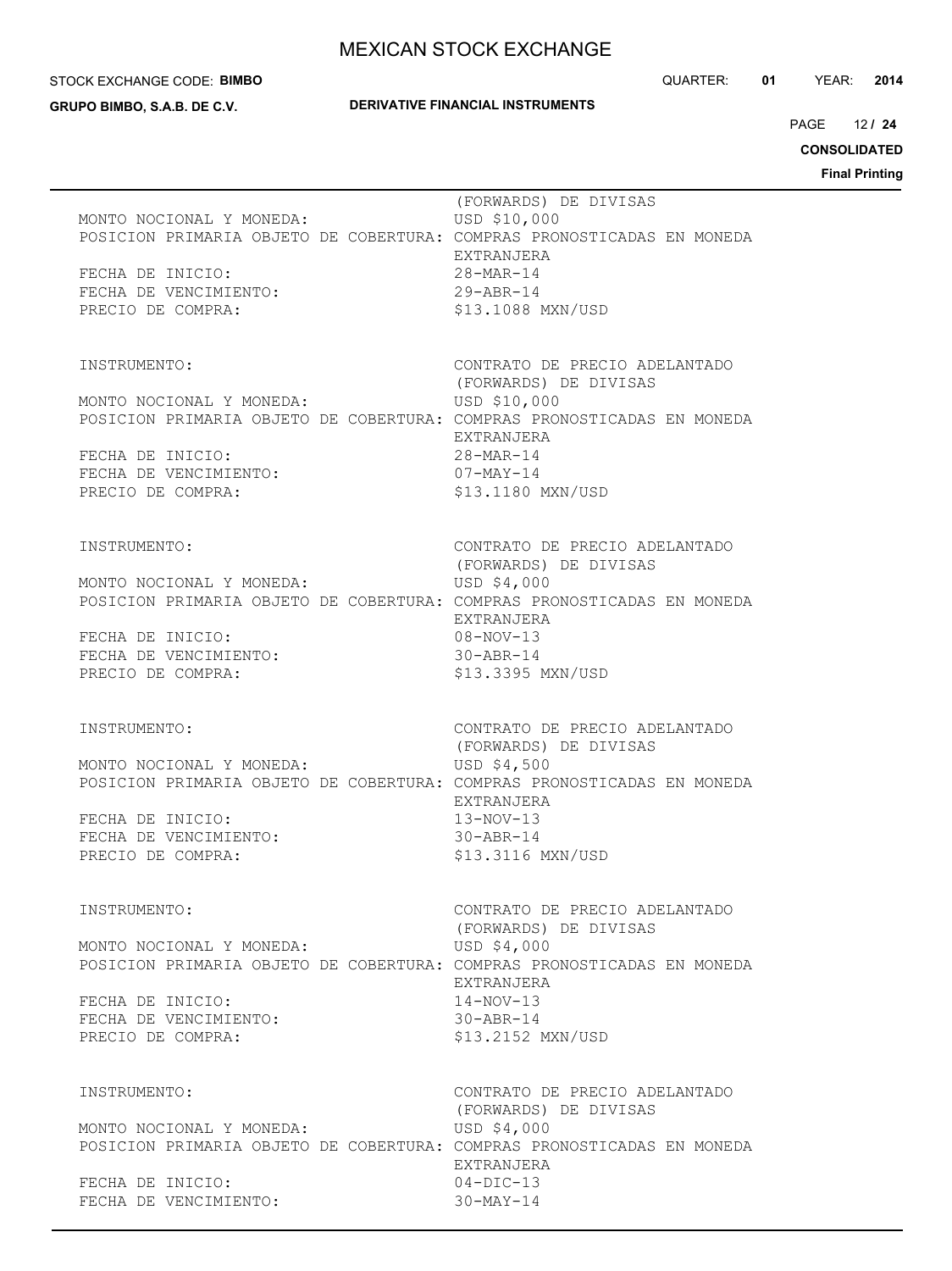STOCK EXCHANGE CODE: **BIMBO**

**GRUPO BIMBO, S.A.B. DE C.V.**

|  | <b>DERIVATIVE FINANCIAL INSTRUMENTS</b> |  |
|--|-----------------------------------------|--|

EXTRANJERA

EXTRANJERA

EXTRANJERA

EXTRANJERA<br>10-ENE-14

CONTRATO DE PRECIO ADELANTADO

(FORWARDS) DE DIVISAS

(FORWARDS) DE DIVISAS

(FORWARDS) DE DIVISAS

(FORWARDS) DE DIVISAS

QUARTER: **01** YEAR: **2014**

13 PAGE **/ 24**

**CONSOLIDATED**

**Final Printing**

| INSTRUMENTO:             | CONTRATO DI |
|--------------------------|-------------|
|                          | (FORWARDS)  |
| MONTO NOCIONAL Y MONEDA: | USD \$1,000 |

FECHA DE INICIO: 05-DIC-13 FECHA DE VENCIMIENTO: 30-ABR-14 PRECIO DE COMPRA:  $$13.1665$  MXN/USD

INSTRUMENTO: CONTRATO DE PRECIO ADELANTADO

MONTO NOCIONAL Y MONEDA: USD \$5,000 POSICION PRIMARIA OBJETO DE COBERTURA: COMPRAS PRONOSTICADAS EN MONEDA

PRECIO DE COMPRA:  $$13.2900$  MXN/USD

POSICION PRIMARIA OBJETO DE COBERTURA: COMPRAS PRONOSTICADAS EN MONEDA

FECHA DE INICIO: 06-DIC-13 FECHA DE VENCIMIENTO: 30-MAY-14 PRECIO DE COMPRA:  $$13.1240$  MXN/USD

INSTRUMENTO: CONTRATO DE PRECIO ADELANTADO

MONTO NOCIONAL Y MONEDA: USD \$5,500 POSICION PRIMARIA OBJETO DE COBERTURA: COMPRAS PRONOSTICADAS EN MONEDA

FECHA DE INICIO: 09-DIC-13 FECHA DE VENCIMIENTO: 30-MAY-14 PRECIO DE COMPRA:  $$13.0202$  MXN/USD

INSTRUMENTO: CONTRATO DE PRECIO ADELANTADO

MONTO NOCIONAL Y MONEDA: USD \$5,000 POSICION PRIMARIA OBJETO DE COBERTURA: COMPRAS PRONOSTICADAS EN MONEDA

FECHA DE INICIO: FECHA DE VENCIMIENTO: 30-JUN-14 PRECIO DE COMPRA:  $$13.1950$  MXN/USD

INSTRUMENTO: CONTRATO DE PRECIO ADELANTADO

 (FORWARDS) DE DIVISAS MONTO NOCIONAL Y MONEDA: USD \$4,000 POSICION PRIMARIA OBJETO DE COBERTURA: COMPRAS PRONOSTICADAS EN MONEDA EXTRANJERA FECHA DE INICIO: 13-ENE-14 FECHA DE VENCIMIENTO: 30-JUN-14 PRECIO DE COMPRA:  $$13.1465$  MXN/USD

MONTO NOCIONAL Y MONEDA: USD \$3,500

INSTRUMENTO: CONTRATO DE PRECIO ADELANTADO (FORWARDS) DE DIVISAS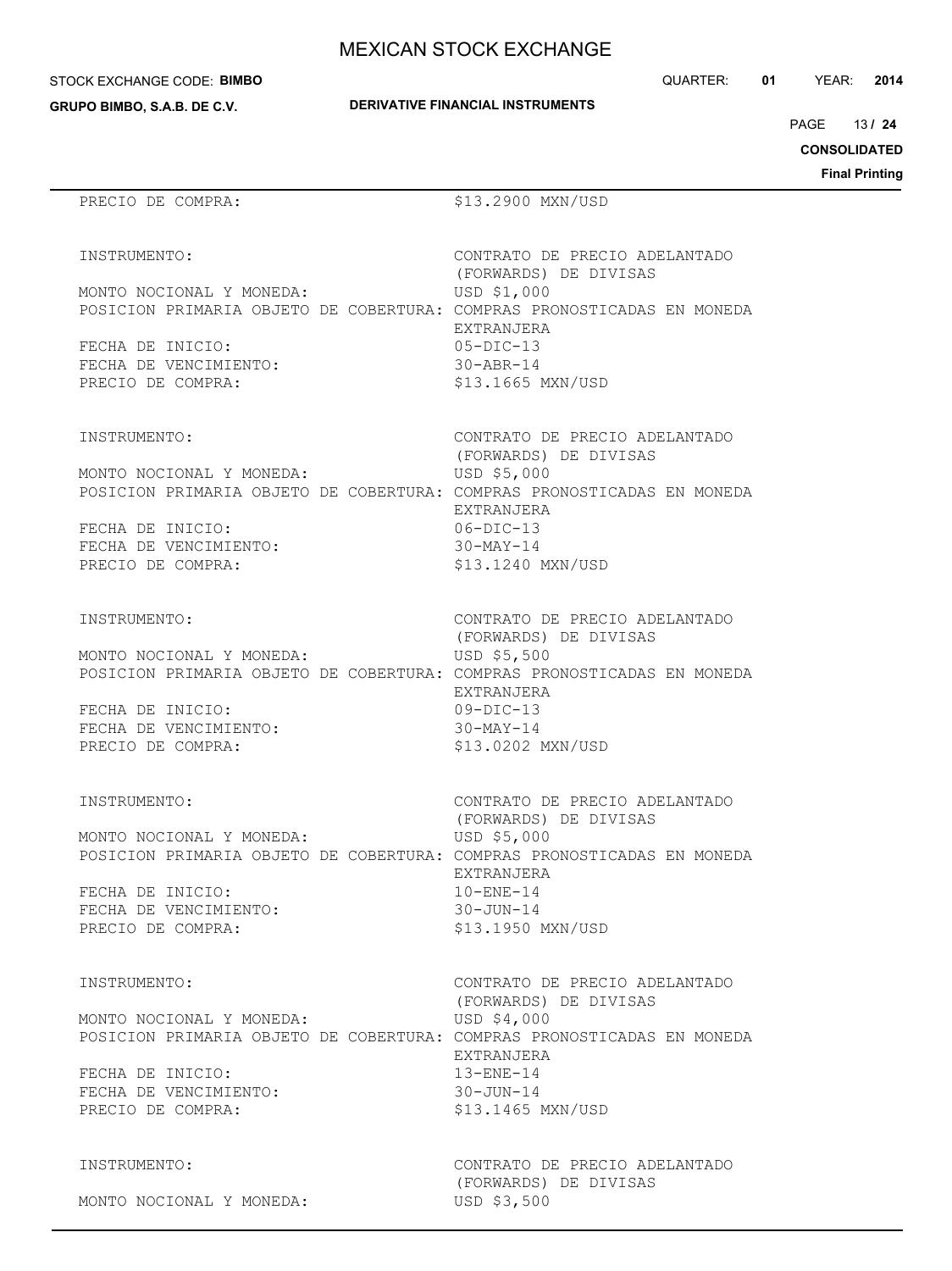#### STOCK EXCHANGE CODE: **BIMBO**

**GRUPO BIMBO, S.A.B. DE C.V.**

### **DERIVATIVE FINANCIAL INSTRUMENTS**

QUARTER: **01** YEAR: **2014**

14 PAGE **/ 24**

**CONSOLIDATED**

**Final Printing**

| POSICION PRIMARIA OBJETO DE COBERTURA: COMPRAS PRONOSTICADAS EN MONEDA<br>FECHA DE INICIO:<br>FECHA DE VENCIMIENTO:<br>PRECIO DE COMPRA:                                             | EXTRANJERA<br>$15 - ENE - 14$<br>$30 - JUN - 14$<br>\$13.3535 MXN/USD                                                                    |  |
|--------------------------------------------------------------------------------------------------------------------------------------------------------------------------------------|------------------------------------------------------------------------------------------------------------------------------------------|--|
| INSTRUMENTO:<br>MONTO NOCIONAL Y MONEDA:<br>POSICION PRIMARIA OBJETO DE COBERTURA: COMPRAS PRONOSTICADAS EN MONEDA<br>FECHA DE INICIO:<br>FECHA DE VENCIMIENTO:<br>PRECIO DE COMPRA: | CONTRATO DE PRECIO ADELANTADO<br>(FORWARDS) DE DIVISAS<br>USD \$5,000<br>EXTRANJERA<br>05-FEB-14<br>31-JUL-14<br>\$13.4405 MXN/USD       |  |
| INSTRUMENTO:<br>MONTO NOCIONAL Y MONEDA:<br>POSICION PRIMARIA OBJETO DE COBERTURA: COMPRAS PRONOSTICADAS EN MONEDA<br>FECHA DE INICIO:<br>FECHA DE VENCIMIENTO:<br>PRECIO DE COMPRA: | CONTRATO DE PRECIO ADELANTADO<br>(FORWARDS) DE DIVISAS<br>USD \$5,000<br>EXTRANJERA<br>05-FEB-14<br>30-ABR-14<br>\$13.3420 MXN/USD       |  |
| INSTRUMENTO:<br>MONTO NOCIONAL Y MONEDA:<br>POSICION PRIMARIA OBJETO DE COBERTURA: COMPRAS PRONOSTICADAS EN MONEDA<br>FECHA DE INICIO:<br>FECHA DE VENCIMIENTO:<br>PRECIO DE COMPRA: | CONTRATO DE PRECIO ADELANTADO<br>(FORWARDS) DE DIVISAS<br>USD \$5,000<br>EXTRANJERA<br>06-FEB-14<br>30-ABR-14<br>\$13.2865 MXN/USD       |  |
| INSTRUMENTO:<br>MONTO NOCIONAL Y MONEDA:<br>POSICION PRIMARIA OBJETO DE COBERTURA: COMPRAS PRONOSTICADAS EN MONEDA<br>FECHA DE INICIO:<br>FECHA DE VENCIMIENTO:<br>PRECIO DE COMPRA: | CONTRATO DE PRECIO ADELANTADO<br>(FORWARDS) DE DIVISAS<br>USD \$5,000<br>EXTRANJERA<br>$06 - FEB - 14$<br>31-JUL-14<br>\$13.3855 MXN/USD |  |
| INSTRUMENTO:<br>MONTO NOCIONAL Y MONEDA:<br>POSICION PRIMARIA OBJETO DE COBERTURA: COMPRAS PRONOSTICADAS EN MONEDA<br>FECHA DE INICIO:<br>FECHA DE VENCIMIENTO:<br>PRECIO DE COMPRA: | CONTRATO DE PRECIO ADELANTADO<br>(FORWARDS) DE DIVISAS<br>USD \$1,700<br>EXTRANJERA<br>$14 - FEB - 14$<br>30-ABR-14<br>\$13.3159 MXN/USD |  |
| INSTRUMENTO:                                                                                                                                                                         | CONTRATO DE PRECIO ADELANTADO<br>(FORWARDS) DE DIVISAS                                                                                   |  |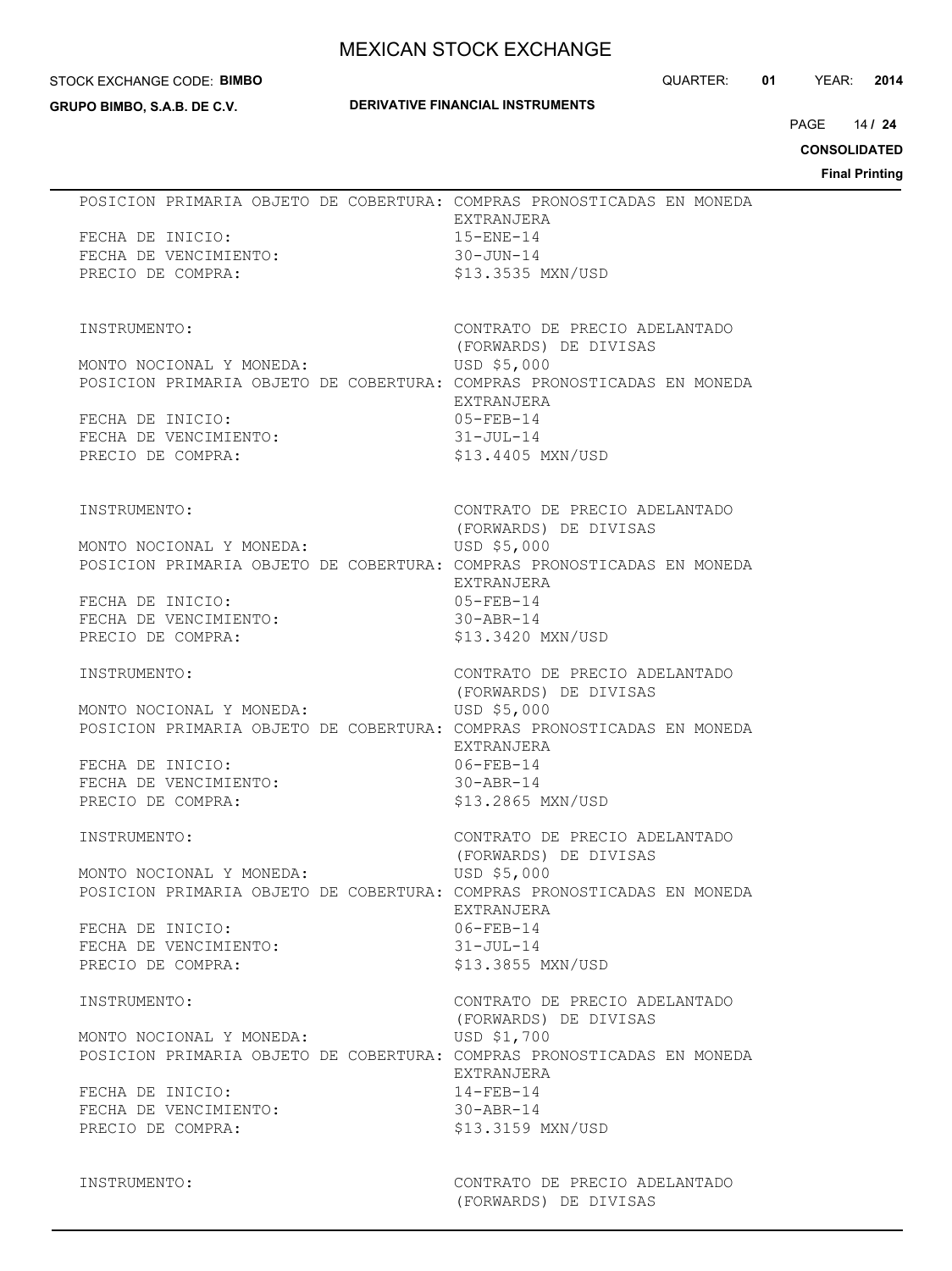#### STOCK EXCHANGE CODE: **BIMBO**

**GRUPO BIMBO, S.A.B. DE C.V.**

### **DERIVATIVE FINANCIAL INSTRUMENTS**

QUARTER: **01** YEAR: **2014**

15 PAGE **/ 24**

**CONSOLIDATED**

**Final Printing**

| MONTO NOCIONAL Y MONEDA:<br>FECHA DE INICIO:<br>FECHA DE VENCIMIENTO: | USD \$1,600<br>POSICION PRIMARIA OBJETO DE COBERTURA: COMPRAS PRONOSTICADAS EN MONEDA<br>EXTRANJERA<br>$14 - FEB - 14$<br>$30 - ABR - 14$ |
|-----------------------------------------------------------------------|-------------------------------------------------------------------------------------------------------------------------------------------|
| PRECIO DE COMPRA:<br>INSTRUMENTO:                                     | \$13.3298 MXN/USD<br>CONTRATO DE PRECIO ADELANTADO                                                                                        |
| MONTO NOCIONAL Y MONEDA:                                              | (FORWARDS) DE DIVISAS<br>USD \$4,400<br>POSICION PRIMARIA OBJETO DE COBERTURA: COMPRAS PRONOSTICADAS EN MONEDA                            |
| FECHA DE INICIO:<br>FECHA DE VENCIMIENTO:<br>PRECIO DE COMPRA:        | EXTRANJERA<br>$14 - FEB - 14$<br>31-JUL-14<br>\$13.4089 MXN/USD                                                                           |
| INSTRUMENTO:                                                          | CONTRATO DE PRECIO ADELANTADO<br>(FORWARDS) DE DIVISAS<br>USD \$5,000                                                                     |
| MONTO NOCIONAL Y MONEDA:<br>FECHA DE INICIO:                          | POSICION PRIMARIA OBJETO DE COBERTURA: COMPRAS PRONOSTICADAS EN MONEDA<br>EXTRANJERA<br>06-MAR-14                                         |
| FECHA DE VENCIMIENTO:<br>PRECIO DE COMPRA:                            | $30-MAY-14$<br>\$13.2300 MXN/USD                                                                                                          |
| INSTRUMENTO:<br>MONTO NOCIONAL Y MONEDA:                              | CONTRATO DE PRECIO ADELANTADO<br>(FORWARDS) DE DIVISAS<br>USD \$5,000                                                                     |
| FECHA DE INICIO:                                                      | POSICION PRIMARIA OBJETO DE COBERTURA: COMPRAS PRONOSTICADAS EN MONEDA<br>EXTRANJERA<br>$06 - \text{MAR} - 14$                            |
| FECHA DE VENCIMIENTO:<br>PRECIO DE COMPRA:                            | $29 - AGO - 14$<br>\$13.3297 MXN/USD                                                                                                      |
| INSTRUMENTO:                                                          | CONTRATO DE PRECIO ADELANTADO<br>(FORWARDS) DE DIVISAS                                                                                    |
| MONTO NOCIONAL Y MONEDA:                                              | USD \$7,500<br>POSICION PRIMARIA OBJETO DE COBERTURA: COMPRAS PRONOSTICADAS EN MONEDA<br>EXTRANJERA                                       |
| FECHA DE INICIO:<br>FECHA DE VENCIMIENTO:<br>PRECIO DE COMPRA:        | $14 - \text{MAR} - 14$<br>$15-MAY-14$<br>\$13.2735 MXN/USD                                                                                |
| INSTRUMENTO:                                                          | CONTRATO DE PRECIO ADELANTADO<br>(FORWARDS) DE DIVISAS                                                                                    |
| MONTO NOCIONAL Y MONEDA:                                              | USD \$5,000<br>POSICION PRIMARIA OBJETO DE COBERTURA: COMPRAS PRONOSTICADAS EN MONEDA<br>EXTRANJERA                                       |
| FECHA DE INICIO:<br>FECHA DE VENCIMIENTO:<br>PRECIO DE COMPRA:        | $14 - \text{MAR} - 14$<br>$15 - AGO - 14$<br>\$13.3735 MXN/USD                                                                            |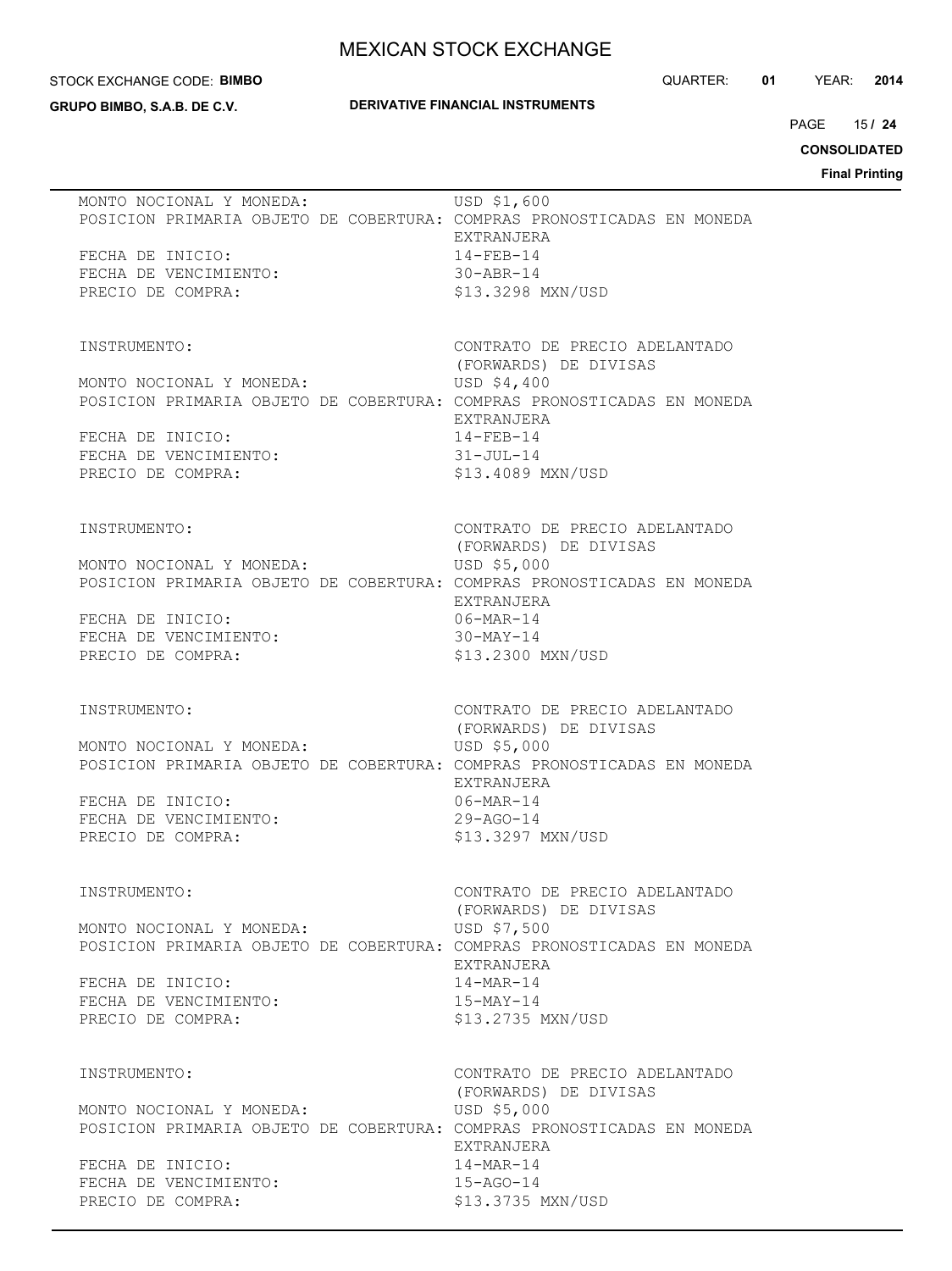#### STOCK EXCHANGE CODE: **BIMBO**

**GRUPO BIMBO, S.A.B. DE C.V.**

QUARTER: **01** YEAR: **2014**

16 PAGE **/ 24**

**CONSOLIDATED**

**Final Printing**

| INSTRUMENTO:<br>MONTO NOCIONAL Y MONEDA:<br>FECHA DE INICIO:<br>FECHA DE VENCIMIENTO:<br>PRECIO DE COMPRA: | CONTRATO DE PRECIO ADELANTADO<br>(FORWARDS) DE DIVISAS<br>USD \$4,000<br>POSICION PRIMARIA OBJETO DE COBERTURA: COMPRAS PRONOSTICADAS EN MONEDA<br>EXTRANJERA<br>14-MAR-14<br>29-AGO-14<br>\$13.4045 MXN/USD                |
|------------------------------------------------------------------------------------------------------------|-----------------------------------------------------------------------------------------------------------------------------------------------------------------------------------------------------------------------------|
| INSTRUMENTO:<br>MONTO NOCIONAL Y MONEDA:<br>FECHA DE INICIO:<br>FECHA DE VENCIMIENTO:<br>PRECIO DE COMPRA: | CONTRATO DE PRECIO ADELANTADO<br>(FORWARDS) DE DIVISAS<br><b>USD \$500</b><br>POSICION PRIMARIA OBJETO DE COBERTURA: COMPRAS PRONOSTICADAS EN MONEDA<br>EXTRANJERA<br>$14 - NOV - 13$<br>$17 - ABR - 14$<br>\$22.62 UYU/USD |
| INSTRUMENTO:<br>MONTO NOCIONAL Y MONEDA:<br>FECHA DE INICIO:<br>FECHA DE VENCIMIENTO:<br>PRECIO DE COMPRA: | CONTRATO DE PRECIO ADELANTADO<br>(FORWARDS) DE DIVISAS<br><b>USD \$240</b><br>POSICION PRIMARIA OBJETO DE COBERTURA: COMPRAS PRONOSTICADAS EN MONEDA<br>EXTRANJERA<br>$15-NOV-13$<br>$17 - ABR - 14$<br>$$22.47$ UYU/USD    |
| INSTRUMENTO:<br>MONTO NOCIONAL Y MONEDA:<br>FECHA DE INICIO:<br>FECHA DE VENCIMIENTO:<br>PRECIO DE COMPRA: | CONTRATO DE PRECIO ADELANTADO<br>(FORWARDS) DE DIVISAS<br>USD \$300<br>POSICION PRIMARIA OBJETO DE COBERTURA: COMPRAS PRONOSTICADAS EN MONEDA<br>EXTRANJERA<br>$10-DIC-13$<br>$15-MAY-14$<br>\$22.49 UYU/USD                |
| INSTRUMENTO:<br>MONTO NOCIONAL Y MONEDA:<br>FECHA DE INICIO:<br>FECHA DE VENCIMIENTO:<br>PRECIO DE COMPRA: | CONTRATO DE PRECIO ADELANTADO<br>(FORWARDS) DE DIVISAS<br>USD \$200<br>POSICION PRIMARIA OBJETO DE COBERTURA: COMPRAS PRONOSTICADAS EN MONEDA<br>EXTRANJERA<br>$09 - ENE - 14$<br>$15-MAY-14$<br>\$22.59 UYU/USD            |
| INSTRUMENTO:<br>MONTO NOCIONAL Y MONEDA:                                                                   | CONTRATO DE PRECIO ADELANTADO<br>(FORWARDS) DE DIVISAS<br>USD \$320<br>POSICION PRIMARIA OBJETO DE COBERTURA: COMPRAS PRONOSTICADAS EN MONEDA                                                                               |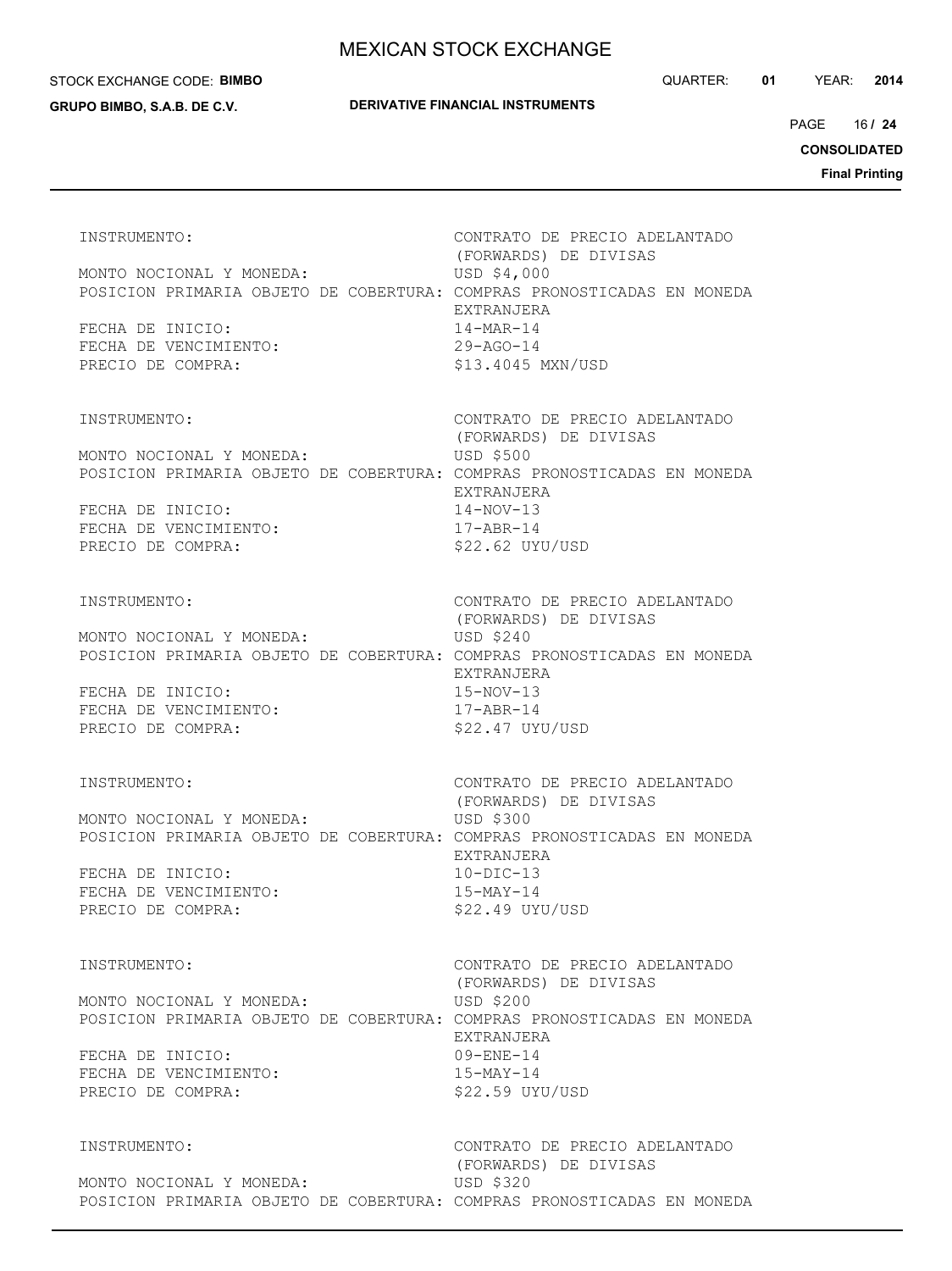#### STOCK EXCHANGE CODE: **BIMBO**

**GRUPO BIMBO, S.A.B. DE C.V.**

### **DERIVATIVE FINANCIAL INSTRUMENTS**

QUARTER: **01** YEAR: **2014**

17 PAGE **/ 24**

**CONSOLIDATED**

**Final Printing**

|                                             | Final                                                                                 |
|---------------------------------------------|---------------------------------------------------------------------------------------|
| FECHA DE INICIO:                            | EXTRANJERA<br>$28 - ENE - 14$                                                         |
| FECHA DE VENCIMIENTO:                       | 18-JUN-14                                                                             |
| PRECIO DE COMPRA:                           | \$23.37 UYU/USD                                                                       |
| INSTRUMENTO:                                | CONTRATO DE PRECIO ADELANTADO                                                         |
|                                             | (FORWARDS) DE DIVISAS                                                                 |
| MONTO NOCIONAL Y MONEDA:                    | USD \$150                                                                             |
|                                             | POSICION PRIMARIA OBJETO DE COBERTURA: COMPRAS PRONOSTICADAS EN MONEDA<br>EXTRANJERA  |
| FECHA DE INICIO:                            | $28 - ENE - 14$                                                                       |
| FECHA DE VENCIMIENTO:                       | 18-JUN-14                                                                             |
| PRECIO DE COMPRA:                           | \$23.35 UYU/USD                                                                       |
| INSTRUMENTO:                                | CONTRATO DE PRECIO ADELANTADO                                                         |
|                                             | (FORWARDS) DE DIVISAS                                                                 |
| MONTO NOCIONAL Y MONEDA:                    | USD \$420                                                                             |
|                                             | POSICION PRIMARIA OBJETO DE COBERTURA: COMPRAS PRONOSTICADAS EN MONEDA<br>EXTRANJERA  |
| FECHA DE INICIO:                            | $13-MAR-13$                                                                           |
| FECHA DE VENCIMIENTO:                       | 15-MAY-14                                                                             |
| PRECIO DE COMPRA:                           | $$23.20$ UYU/USD                                                                      |
| INSTRUMENTO:                                | CONTRATO DE PRECIO ADELANTADO                                                         |
|                                             | (FORWARDS) DE DIVISAS                                                                 |
| MONTO NOCIONAL Y MONEDA:                    | USD \$2,000<br>POSICION PRIMARIA OBJETO DE COBERTURA: COMPRAS PRONOSTICADAS EN MONEDA |
|                                             | EXTRANJERA                                                                            |
| FECHA DE INICIO:                            | $11 - FEB - 14$                                                                       |
| FECHA DE VENCIMIENTO:                       | 12-MAY-14                                                                             |
| PRECIO DE COMPRA:                           | \$562.20 CLP/USD                                                                      |
| INSTRUMENTO:                                | CONTRATO DE PRECIO ADELANTADO                                                         |
|                                             | (FORWARDS) DE DIVISAS                                                                 |
| MONTO NOCIONAL Y MONEDA:                    | USD \$2,000                                                                           |
|                                             | POSICION PRIMARIA OBJETO DE COBERTURA: COMPRAS PRONOSTICADAS EN MONEDA<br>EXTRANJERA  |
| FECHA DE INICIO:                            | $27-MAR-14$                                                                           |
| FECHA DE VENCIMIENTO:                       | $12 - JUN - 14$                                                                       |
| PRECIO DE COMPRA:                           | \$556.25 CLP/USD                                                                      |
| II) INFORMACIÓN CUALITATIVA Y CUANTITATIVA. |                                                                                       |
|                                             |                                                                                       |

### I. POLÍTICAS DE USO DE INSTRUMENTOS FINANCIEROS DERIVADOS

LA COMPAÑÍA, DENTRO DEL MARCO DE SUS OPERACIONES COTIDIANAS, SE ENCUENTRA EXPUESTA A RIESGOS INTRÍNSECOS A DISTINTAS VARIABLES DE TIPO FINANCIERO, ASÍ COMO A VARIACIONES EN EL PRECIO DE ALGUNOS INSUMOS QUE COTIZAN EN MERCADOS FORMALES INTERNACIONALES. EN VIRTUD DE LO ANTERIOR, LA COMPAÑÍA UTILIZA INSTRUMENTOS FINANCIEROS DERIVADOS PARA MITIGAR EL POSIBLE IMPACTO DE FLUCTUACIONES EN DICHAS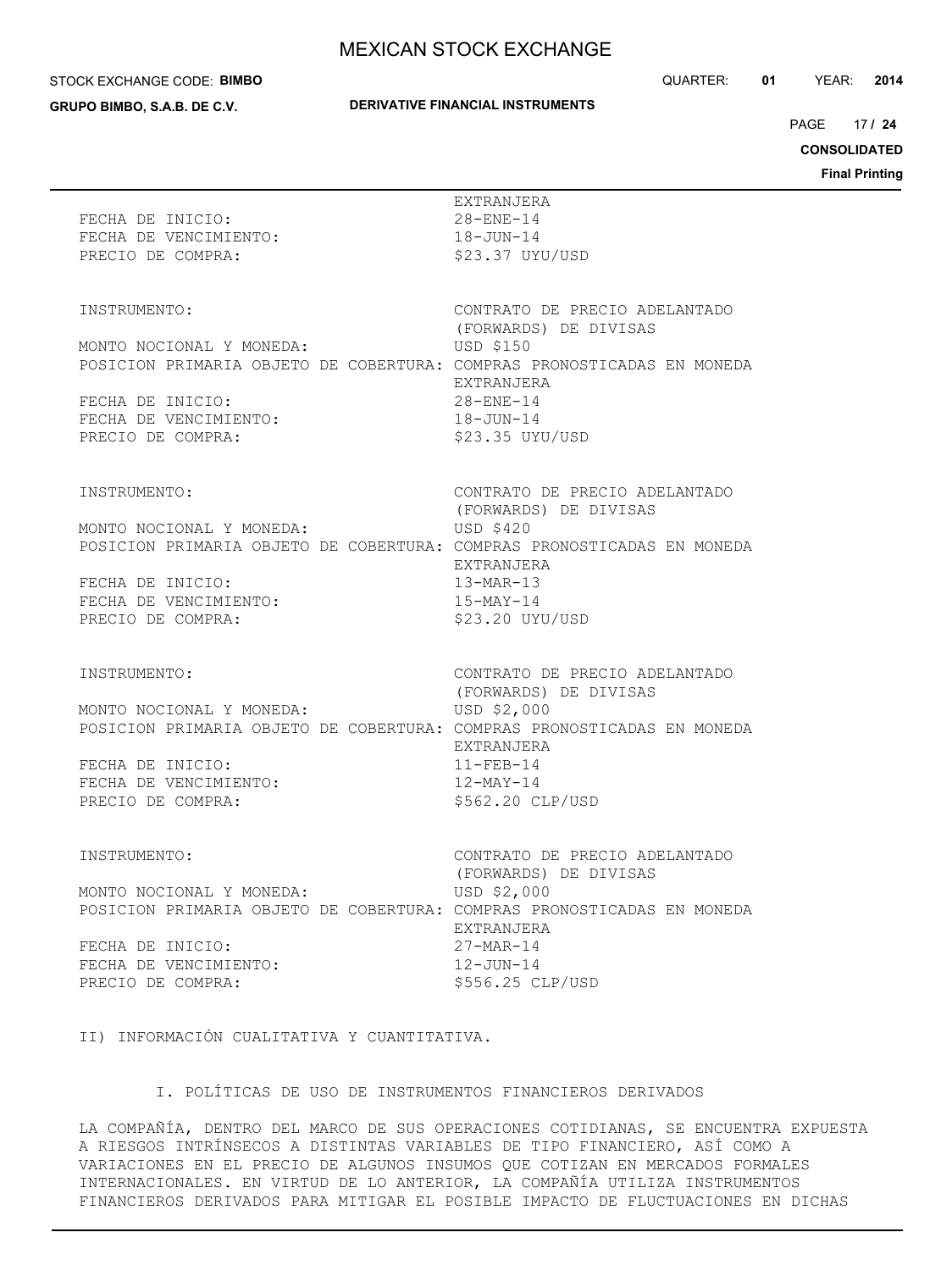STOCK EXCHANGE CODE: **BIMBO**

QUARTER: **01** YEAR: **2014**

**GRUPO BIMBO, S.A.B. DE C.V.**

### **DERIVATIVE FINANCIAL INSTRUMENTS**

18 PAGE **/ 24**

**CONSOLIDATED**

#### **Final Printing**

VARIABLES Y PRECIOS SOBRE SUS RESULTADOS. LA COMPAÑÍA CONSIDERA QUE DICHOS INSTRUMENTOS OTORGAN FLEXIBILIDAD QUE PERMITE UNA MAYOR ESTABILIDAD DE INGRESOS Y UNA MEJOR VISIBILIDAD Y CERTIDUMBRE CON RELACIÓN A LOS COSTOS Y GASTOS QUE SE HABRÁN DE SOLVENTAR EN EL FUTURO.

ES POLÍTICA DE LA COMPAÑÍA, SOBRE LA CONTRATACIÓN DE INSTRUMENTOS FINANCIEROS DERIVADOS, QUE SUS OBJETIVOS SEAN EXCLUSIVAMENTE DE COBERTURA. ESTO ES, LA EVENTUAL CONTRATACIÓN DE UN INSTRUMENTO FINANCIERO DERIVADO DEBE DE ESTAR NECESARIAMENTE ASOCIADO A UNA POSICIÓN PRIMARIA QUE REPRESENTE ALGÚN RIESGO. CONSECUENTEMENTE, LOS MONTOS NOCIONALES DE UNO O TODOS LOS INSTRUMENTOS FINANCIEROS DERIVADOS CONTRATADOS PARA LA COBERTURA DE CIERTO RIESGO SERÁN CONSISTENTES CON LAS CANTIDADES DE LAS POSICIONES PRIMARIAS QUE REPRESENTAN UNA POSICIÓN DE RIESGO.

LA COMPAÑÍA NO REALIZA OPERACIONES EN LAS QUE EL BENEFICIO PRETENDIDO O FIN PERSEGUIDO SEAN LOS INGRESOS POR PRIMAS. SI LA COMPAÑÍA DECIDE LLEVAR A CABO UNA ESTRATEGIA DE COBERTURA EN DONDE SE COMBINEN OPCIONES, EL PAGO NETO DE LAS PRIMAS ASOCIADAS DEBERÁ REPRESENTAR UN EGRESO PARA LA COMPAÑÍA.

### OBJETIVOS PARA CELEBRAR OPERACIONES CON DERIVADOS

EL OBJETIVO PARA CELEBRAR OPERACIONES CON DERIVADOS ES ÚNICAMENTE DE COBERTURA. EN RELACIÓN CON LAS OPERACIONES DERIVADAS ASOCIADAS A MATERIAS PRIMAS (COMMODITIES), LA COMPAÑÍA ADQUIERE FUTUROS DE MATERIAS PRIMAS QUE COTIZAN INTERNACIONALMENTE EN MERCADOS RECONOCIDOS COMO MECANISMO DE COMPRA. ASÍ MISMO, BUSCA MINIMIZAR LOS RIESGOS DE VARIACIÓN EN LOS PRECIOS INTERNACIONALES DE SUS INSUMOS, PRINCIPALMENTE EL TRIGO, Y DAR LA MAYOR CERTEZA POSIBLE A SUS COSTOS FUTUROS.

EN EL CASO DE OTROS INSTRUMENTOS FINANCIEROS DERIVADOS ASOCIADOS A UNA POSICIÓN PRIMARIA -PASIVA O ACTIVA- DE CARÁCTER FINANCIERO, EL OBJETIVO ES MITIGAR EL RIESGO ASOCIADO A FLUCTUACIONES EN TIPOS DE CAMBIO Y EN TASAS DE INTERÉS QUE PUDIERAN AFECTAR DESFAVORABLEMENTE EL VALOR DE DICHOS ACTIVOS O PASIVOS.

#### INSTRUMENTOS UTILIZADOS

LOS INSTRUMENTOS FINANCIEROS DERIVADOS QUE UTILIZA LA COMPAÑÍA SON PRINCIPALMENTE: A) FUTUROS DE MATERIAS PRIMAS

- B) OPCIONES SOBRE FUTUROS DE MATERIAS PRIMAS
- C) OPCIONES DE SOBRE DIVISAS
- D) CONTRATOS DE PRECIO ADELANTADO (FORWARDS) DE DIVISAS Y TASAS DE INTERÉS

 E) CONTRATOS MEDIANTE LOS CUALES SE ESTABLECE LA OBLIGACIÓN BILATERAL DE INTERCAMBIAR FLUJOS DE EFECTIVO EN FECHAS FUTURAS PREESTABLECIDAS, SOBRE UN VALOR NOMINAL O DE REFERENCIA (SWAPS)

 1) DE TASAS DE INTERÉS (INTEREST RATE SWAPS) PARA EQUILIBRAR LA MEZCLA DE TASAS DE SUS PASIVOS FINANCIEROS ENTRE TASAS FIJA Y TASAS VARIABLES.

 2) DE MONEDAS (CROSS CURRENCY SWAPS) PARA TRANSFORMAR LA MONEDA EN LA QUE SE ENCUENTRA DENOMINADO TANTO EL CAPITAL COMO LOS INTERESES DE UN PASIVO FINANCIERO.

ESTRATEGIAS DE COBERTURA

LA COMPAÑÍA, A TRAVÉS DE LAS ÁREAS RESPONSABLES, DETERMINA LOS MONTOS Y PARÁMETROS OBJETIVOS SOBRE POSICIONES PRIMARIAS PARA LAS QUE SE CONTRATARÁ UN INSTRUMENTO FINANCIERO DERIVADO DE COBERTURA, Y LOGRAR ASÍ COMPENSAR UNO O MÁS DE LOS RIESGOS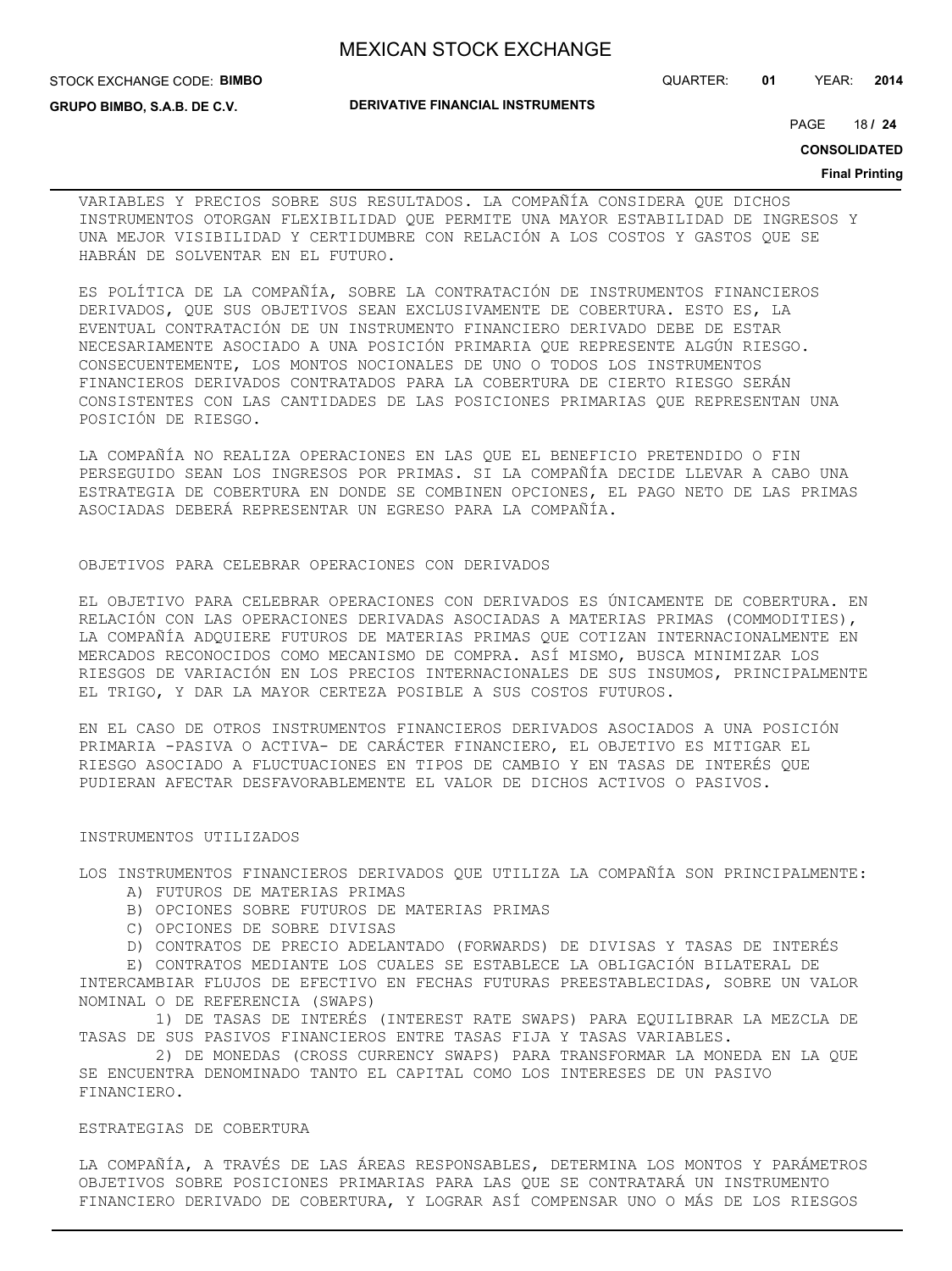STOCK EXCHANGE CODE: **BIMBO**

**DERIVATIVE FINANCIAL INSTRUMENTS**

QUARTER: **01** YEAR: **2014**

**GRUPO BIMBO, S.A.B. DE C.V.**

19 PAGE **/ 24**

**CONSOLIDATED**

#### **Final Printing**

FINANCIEROS GENERADOS POR UNA TRANSACCIÓN O CONJUNTO DE TRANSACCIONES ASOCIADAS CON LA POSICIÓN PRIMARIA. LA FINALIDAD PRIMORDIAL ES LOGRAR UNA POSICIÓN NEUTRAL Y EQUILIBRADA CON RELACIÓN A LA EXPOSICIÓN AL RIESGO DE UNA CIERTA VARIABLE FINANCIERA.

EN VIRTUD DE QUE TODAS LAS VARIABLES A LAS QUE LA COMPAÑÍA SE ENCUENTRA EXPUESTA GUARDAN UN COMPORTAMIENTO DINÁMICO, LAS ESTRATEGIAS DE COBERTURA SON VALORADAS Y MONITOREADAS, DE MANERA FORMAL, CONTINUAMENTE.

MERCADOS DE NEGOCIACIÓN Y CONTRAPARTES ELEGIBLES

LAS OPERACIONES CON INSTRUMENTOS FINANCIEROS DERIVADOS RELACIONADOS A MATERIAS PRIMAS SON CELEBRADAS EN LOS SIGUIENTES MERCADOS RECONOCIDOS:

- A) MINNEAPOLIS GRAIN EXCHANGE (MGE)
- B) KANSAS CITY BOARD OF TRADE (KCBOT)
- C) CHICAGO BOARD OF TRADE (CBOT)
- D) MERCADO A TÉRMINO DE BUENOS AIRES
- E) NEW YORK MERCANTILE EXCHANGE (NYMEX)

DE IGUAL MODO SE HAN REALIZADO OPERACIONES BILATERALES LIGADAS A LA COBERTURA DE MATERIAS PRIMAS.

LAS OPERACIONES CON INSTRUMENTOS FINANCIEROS DERIVADOS RELACIONADOS A TASAS DE INTERÉS Y TIPO DE CAMBIO SON CONTRATADAS BILATERALMENTE, OVER THE COUNTER ("OTC") CON CONTRAPARTES ACEPTADAS Y ACEPTABLES PARA LA COMPAÑÍA, CON LAS CUALES ADEMÁS SE MANTIENE UNA AMPLIA Y CONTINUA RELACIÓN COMERCIAL.

ESTAS CONTRAPARTES SON ACEPTABLES EN VIRTUD DE QUE CUENTAN CON UNA SOLVENCIA SUFICIENTE - MEDIDA DE ACUERDO A LA CALIFICACIÓN DE "RIESGO DE CONTRAPARTE" DE STANDARD & POOR´S- PARA SUS OBLIGACIONES EN MONEDA LOCAL DE CORTO Y LARGO PLAZO, Y MONEDA EXTRANJERA DE CORTO Y LARGO PLAZO. LAS CONTRAPARTES CON LAS QUE LA COMPAÑÍA TIENE CONTRATOS PARA REALIZAR OPERACIONES FINANCIERAS DERIVADAS BILATERALES SON:

BANCO NACIONAL DE MÉXICO S.A., BBVA BANCOMER S.A., BARCLAYS BANK PLC W. LONDON, BANK OF AMERICA, N.A., HSBC BANK, ING INVESTMENT BANK, JP MORGAN CHASE BANK, N.A. Y BANCO SANTANDER, S.A., MIZUHO CORPORATE BANK LTD Y THE BANK OF TOKYO MITSUBISHI UFK, LTD.

POLÍTICAS PARA LA DESIGNACIÓN DE AGENTES DE CÁLCULO O VALUACIÓN

DE CONFORMIDAD CON LOS CONTRATOS MARCO QUE AMPARAN LAS OPERACIONES FINANCIERAS DERIVADAS QUE SE REFLEJAN EN EL REPORTE TRIMESTRAL, LOS AGENTES DE CÁLCULO DESIGNADOS SON LAS CONTRAPARTES CORRESPONDIENTES.

LA COMPAÑÍA SE RESERVA EL DERECHO DE IMPUGNAR CUALQUIER CÁLCULO O VALUACIÓN REALIZADA POR LA CONTRAPARTE. ESTA IMPUGNACIÓN PERMITE LA VALIDACIÓN O SUSTITUCIÓN DEL CÁLCULO DE LA CONTRAPARTE POR AQUÉL DE UN TERCERO, INSTITUCIÓN FINANCIERA DE PRESTIGIO RECONOCIDO Y CON DOMICILIO EN LA CIUDAD DE MÉXICO.

PRINCIPALES CONDICIONES O TÉRMINOS DE LOS CONTRATOS

TODAS LAS OPERACIONES CON INSTRUMENTOS FINANCIEROS DERIVADOS SE EFECTÚAN AL AMPARO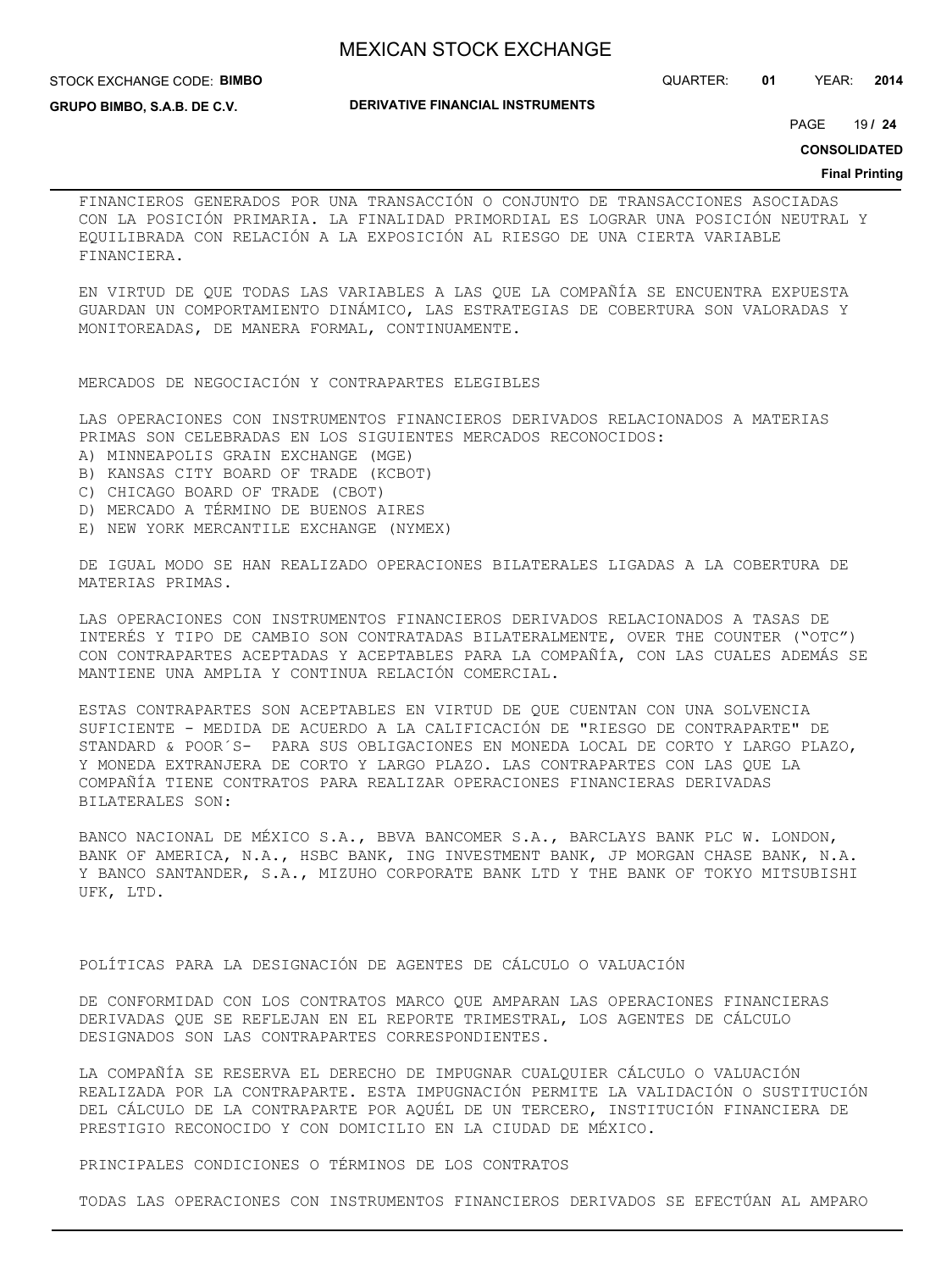STOCK EXCHANGE CODE: **BIMBO**

**GRUPO BIMBO, S.A.B. DE C.V.**

**DERIVATIVE FINANCIAL INSTRUMENTS**

QUARTER: **01** YEAR: **2014**

20 PAGE **/ 24**

**CONSOLIDATED**

**Final Printing**

DE UN CONTRATO MARCO ESTANDARIZADO Y DEBIDAMENTE FORMALIZADO POR LOS REPRESENTANTES LEGALES DE LA COMPAÑÍA Y DE LAS INSTITUCIONES FINANCIERAS CONTRAPARTES.

LOS SUPLEMENTOS Y ANEXOS CORRESPONDIENTES A DICHOS CONTRATOS MARCO ESTABLECEN LAS CONDICIONES DE LIQUIDACIÓN Y DEMÁS TÉRMINOS RELEVANTES DE ACUERDO CON LOS USOS Y PRÁCTICAS DEL MERCADO MEXICANO.

POLÍTICAS DE MÁRGENES, COLATERALES Y LÍNEAS DE CRÉDITO

ALGUNOS DE LOS CONTRATOS MARCO, SUPLEMENTOS Y ANEXOS A TRAVÉS DE LOS CUALES SE REALIZAN OPERACIONES FINANCIERAS DERIVADAS BILATERALES ACTUALMENTE CONTEMPLAN EL ESTABLECIMIENTO DE DEPÓSITOS EN EFECTIVO O VALORES PARA GARANTIZAR EL PAGO DE OBLIGACIONES GENERADAS POR DICHOS CONTRATOS. LOS LÍMITES DE CRÉDITO QUE LA COMPAÑÍA MANTIENE CON SUS CONTRAPARTES SON SUFICIENTEMENTE AMPLIOS PARA SOPORTAR SU OPERACIÓN ACTUAL SIN NECESIDAD DE REALIZAR NINGÚN DEPÓSITO EN GARANTÍA.

ACTUALMENTE, LA COMPAÑÍA NO MANTIENE NINGÚN DEPÓSITO DE EFECTIVO O VALORES COMO GARANTÍA DE PAGO DE OBLIGACIONES GENERADAS POR DERIVADOS FINANCIEROS.

CON RELACIÓN A LOS CONTRATOS DE FUTUROS ASOCIADOS A MATERIAS PRIMAS QUE SE CELEBRAN EN MERCADOS RECONOCIDOS E INTERNACIONALES, LA COMPAÑÍA ESTÁ SUJETA A LAS REGLAS DE DICHOS MERCADOS. ESTAS REGLAS INCLUYEN, ENTRE OTRAS, CUBRIR EL MARGEN INICIAL PARA OPERAR CONTRATOS DE FUTUROS, ASÍ COMO LAS SUBSECUENTES LLAMADAS DE MARGEN REQUERIDAS A LA COMPAÑÍA.

PROCESOS Y NIVELES DE AUTORIZACIÓN REQUERIDOS POR TIPO DE OPERACIÓN

EL DISEÑO E IMPLEMENTACIÓN DE LA ESTRATEGIA DE CONTRATACIÓN DE INSTRUMENTOS FINANCIEROS DERIVADOS RECAE FORMALMENTE EN DOS ORGANISMOS:

 A) LA TESORERÍA CORPORATIVA, RESPONSABLE DE LA ADMINISTRACIÓN DE RIESGO DE TASAS DE INTERÉS, DE TIPO DE CAMBIO Y DE LIQUIDEZ.

 B) EL SUBCOMITÉ DE RIESGO DE MERCADO DE MATERIAS PRIMAS, ENCARGADO DE ADMINISTRAR EL RIESGO EN PRECIO DE MATERIAS PRIMAS.

AMBOS ORGANISMOS REPORTAN DE MANERA CONTINUA SUS ACTIVIDADES A LA DIRECCIÓN DE ADMINISTRACIÓN DE RIESGOS DE NEGOCIO.

LA DIRECCIÓN DE ADMINISTRACIÓN DE RIESGOS, A SU VEZ, REPORTA LAS POSICIONES DE RIESGO DE LA COMPAÑÍA AL COMITÉ DE AUDITORÍA Y AL COMITÉ DIRECTIVO.

PROCEDIMIENTOS DE CONTROL INTERNO PARA ADMINISTRAR LA EXPOSICIÓN A RIESGOS DE MERCADO Y LIQUIDEZ EN LAS POSICIONES DE INSTRUMENTOS FINANCIEROS DERIVADOS

A) ADMINISTRACIÓN DE RIESGO DE TASAS DE INTERÉS Y TIPO DE CAMBIO

EL DISEÑO DE LA ESTRATEGIA GENERAL DE INSTRUMENTOS FINANCIEROS DERIVADOS ES RESPONSABILIDAD DE LA TESORERÍA CORPORATIVA.

EN EL DESEMPEÑO DE SUS FUNCIONES, LA TESORERÍA CORPORATIVA ATIENDE LOS SIGUIENTES CRITERIOS:

 - DIVERSIFICACIÓN DE RIESGO EN LAS POSICIONES FINANCIERAS DE LA TESORERÍA CORPORATIVA

- CALIDAD DE CRÉDITO TANTO DE LOS INSTRUMENTOS COMO DE LAS CONTRAPARTES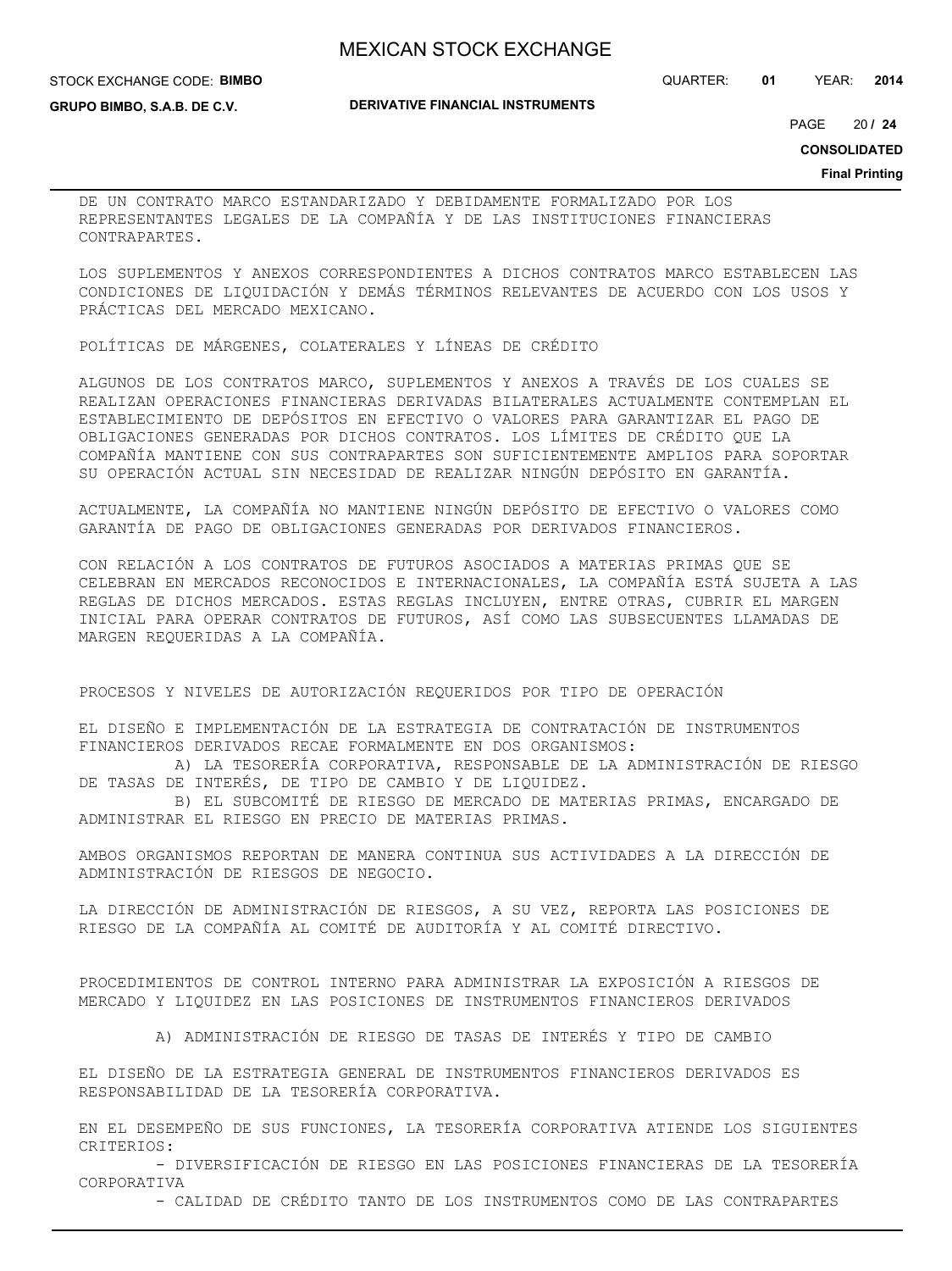STOCK EXCHANGE CODE: **BIMBO**

QUARTER: **01** YEAR: **2014**

**GRUPO BIMBO, S.A.B. DE C.V.**

**DERIVATIVE FINANCIAL INSTRUMENTS**

21 PAGE **/ 24**

**CONSOLIDATED**

**Final Printing**

 - EXPOSICIÓN CORPORATIVA A LOS RIESGOS DE MERCADO - LIQUIDEZ DE LA TESORERÍA CORPORATIVA

B) ADMINISTRACIÓN DE RIESGO DE MATERIAS PRIMAS

CON RELACIÓN A LOS CONTRATOS DE FUTUROS Y OPCIONES DE MATERIAS PRIMAS, LA COMPAÑÍA CUENTA CON UN SUBCOMITÉ DE RIESGO DE MERCADO DE MATERIAS PRIMAS QUE EN EL DESEMPEÑO DE SUS FUNCIONES ATIENDE LOS SIGUIENTES CRITERIOS:

 - CONSISTENCIA DE LAS POSICIONES ABIERTAS DE LA COMPAÑÍA EN LOS MERCADOS DE FUTUROS CON LA ESTRATEGIA CORPORATIVA

 - VIGILANCIA DEL CUMPLIMIENTO DE LOS LÍMITES DE RIESGO AUTORIZADOS POR EL COMITÉ CORPORATIVO DE RIESGOS DE NEGOCIO

EXISTENCIA DE UN TERCERO INDEPENDIENTE QUE REVISE DICHOS PROCEDIMIENTOS

LA DIRECCIÓN DE AUDITORÍA INTERNA TIENE ENTRE SUS FUNCIONES EL CERTIFICAR QUE LAS OPERACIONES RELACIONADAS A LA ADMINISTRACIÓN DE RIESGOS DE LA COMPAÑÍA SE APEGUEN A LAS NORMAS Y PROCEDIMIENTOS ESTABLECIDOS. LA DIRECCIÓN DE AUDITORÍA INTERNA REPORTA A LA DIRECCIÓN GENERAL LAS DESVIACIONES CON RESPECTO A DICHAS NORMAS Y PROPONE ELEMENTOS DE MEJORA AL PROCEDIMIENTO DE ADMINISTRACIÓN DE RIESGOS.

ADICIONALMENTE, ESTOS PROCEDIMIENTOS SON DISCUTIDOS CON AUDITORES EXTERNOS QUIENES VALIDAN LA CORRECTA APLICACIÓN CONTABLE DEL EFECTO EN RESULTADOS Y BALANCE DE DICHAS OPERACIONES.

INTEGRACIÓN DE UNA DIRECCIÓN DE ADMINISTRACIÓN DE RIESGOS

COMO ÓRGANOS REGULADORES, LA COMPAÑÍA CUENTA CON LA DIRECCIÓN DE RIESGOS DE NEGOCIO CUYOS OBJETIVOS SON PRINCIPALMENTE:

- IDENTIFICAR, EVALUAR Y MONITOREAR LOS RIESGOS EXTERNOS E INTERNOS QUE PUDIERAN IMPACTAR SIGNIFICATIVAMENTE A LA COMPAÑÍA.

- PRIORIZAR RIESGOS.

- ASEGURAR LA ASIGNACIÓN Y SEGUIMIENTO DE LOS RIESGOS.

- VALIDAR ÓRGANOS Y/O RESPONSABLES DE SU ADMINISTRACIÓN.

 - VALIDAR AVANCES EN LA ADMINISTRACIÓN DE CADA UNO DE LOS RIESGOS PRIORITARIOS.

- RECOMENDAR ACCIONES A SEGUIR.

 - REPORTAR RIESGOS PRIORITARIOS Y AVANCES EN SU ADMINISTRACIÓN AL COMITÉ DIRECTIVO, COMITÉ DE AUDITORÍA Y JUNTA DE PLANEACIÓN.

II. DESCRIPCIÓN GENÉRICA SOBRE LAS TÉCNICAS Y POLÍTICAS DE VALUACIÓN

### TÉCNICAS Y POLÍTICAS DE VALUACIÓN

LA COMPAÑÍA VALÚA TODOS LOS INSTRUMENTOS DERIVADOS REGISTRADOS EN EL BALANCE GENERAL A VALOR RAZONABLE. LA DETERMINACIÓN DEL VALOR RAZONABLE ES REALIZADA POR LA INSTITUCIÓN CONTRAPARTE DE CADA TRANSACCIÓN DE ACUERDO CON SU PROPIA METODOLOGÍA Y MODELOS. LA COMPAÑÍA CONTINUAMENTE VALIDA EL CÁLCULO DEL VALOR RAZONABLE REPORTADO POR LA INSTITUCIÓN CONTRAPARTE UTILIZANDO ALGUNA DE LAS SIGUIENTES METODOLOGÍAS: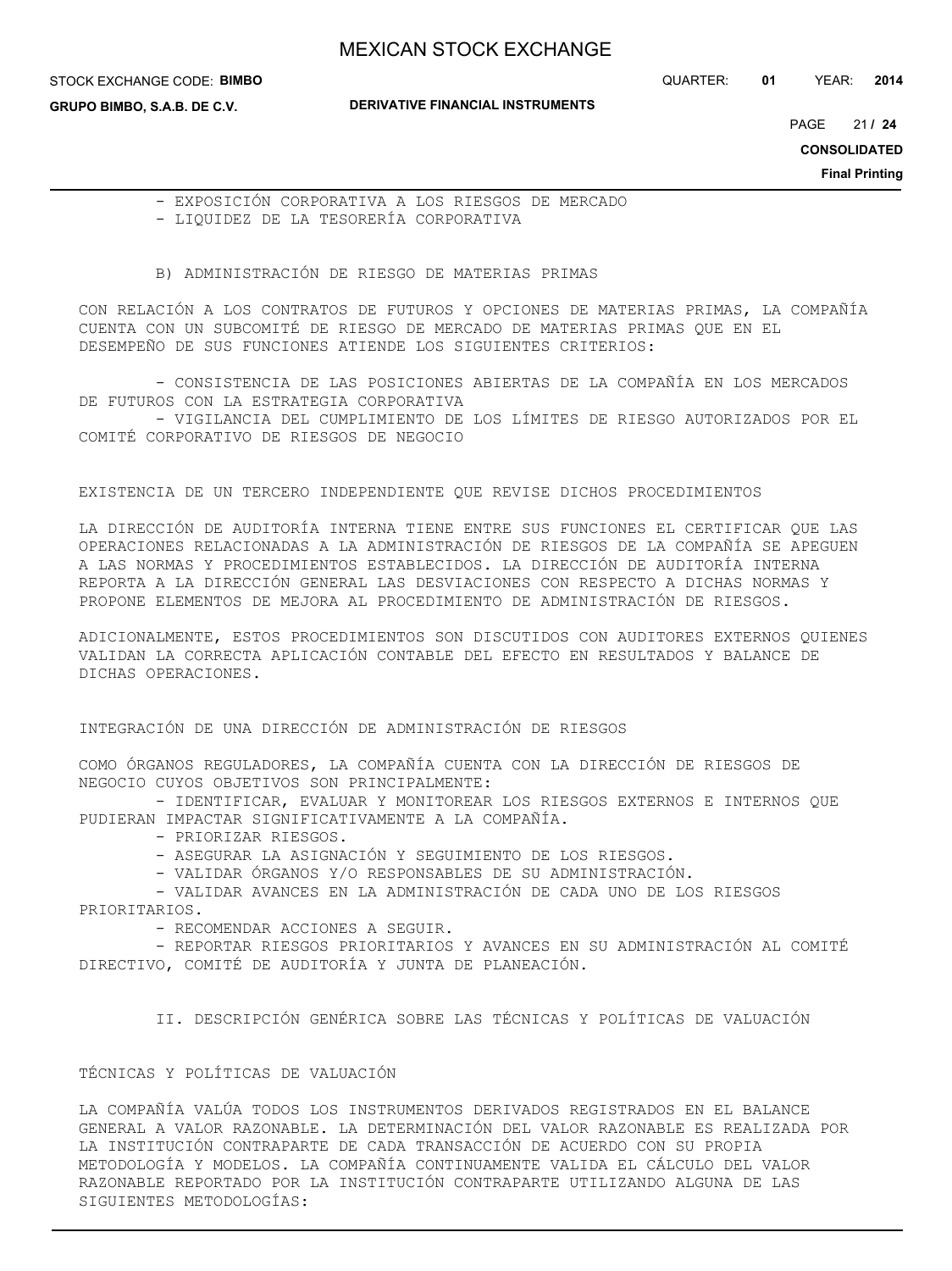STOCK EXCHANGE CODE: **BIMBO**

QUARTER: **01** YEAR: **2014**

**GRUPO BIMBO, S.A.B. DE C.V.**

**DERIVATIVE FINANCIAL INSTRUMENTS**

22 PAGE **/ 24**

**CONSOLIDATED**

**Final Printing**

 A) CUANDO EL INSTRUMENTO FINANCIERO DERIVADO COTIZA EN MERCADOS RECONOCIDOS, LA VALIDACIÓN DEL VALOR RAZONABLE SE BASA EN LAS COTIZACIONES DE MERCADO PUBLICADAS POR DICHO MERCADO. ADICIONALMENTE, ESTOS PRECIOS PUEDEN SER VERIFICADOS EN SISTEMAS DE INFORMACIÓN AMPLIAMENTE RECONOCIDOS Y UTILIZADOS (BLOOMBERG Y REUTERS).

 B) CUANDO EL INSTRUMENTO FINANCIERO DERIVADO NO COTIZA EN UN MERCADO RELEVANTE, SE EMPLEAN MODELOS RECONOCIDOS DE VALUACIÓN. DICHOS MODELOS PUEDEN SER: - MODELOS DESARROLLADOS INTERNAMENTE Y BASADOS EN METODOLOGÍAS SIMILARES A LAS UTILIZADAS POR EMPRESAS PROVEEDORAS DE PRECIOS. LA CONSISTENCIA DE LOS MODELOS INTERNOS CON LA METODOLOGÍA INCLUYE FÓRMULAS DE VALUACIÓN, VARIABLES DE MERCADO RELEVANTES Y PARÁMETROS TÉCNICOS.

- TERCEROS CON LOS QUE LA COMPAÑÍA MANTIENE RELACIONES CONTRACTUALES PARA PROPORCIONAR VALUACIONES (PRICE VENDORS).

- CALCULADORAS INCLUIDAS EN SISTEMAS DE INFORMACIÓN AMPLIAMENTE RECONOCIDOS Y UTILIZADOS (BLOOMBERG Y REUTERS).

### ACCIONES ESTABLECIDAS EN FUNCIÓN DE LA VALUACIÓN OBTENIDA

NO ESTÁ DENTRO DE LA POLÍTICA DE LA COMPAÑÍA EL DESHACER SUS OPERACIONES DE COBERTURA EN FUNCIÓN DEL VALOR RAZONABLE REPORTADO Y VERIFICADO MENSUALMENTE, SINO EN FUNCIÓN DE LA ESTRATEGIA GENERAL DEFINIDA PARA LAS VARIABLES DE MONEDA EXTRANJERA, TASAS DE INTERÉS Y MATERIAS PRIMAS.

### DETERMINACIÓN DE LA EFECTIVIDAD DE LA COBERTURA

LOS INSTRUMENTOS CONTRATADOS PARA LA COBERTURA DE PASIVOS FINANCIEROS MANTIENEN UNA COINCIDENCIA CON LAS CARACTERÍSTICAS CRÍTICAS DE LA POSICIÓN PRIMARIA. POR ESTA RAZÓN, Y DE ACUERDO CON LOS LINEAMIENTOS SEÑALADOS EN LAS NORMAS INTERNACIONALES (IFRS), SE CONSIDERA QUE LA EFECTIVIDAD DE LA COBERTURA GENERADA ES DE 100% UTILIZANDO DERIVADOS HIPOTÉTICOS PARA PROBARLO.

CON RESPECTO A LOS INSTRUMENTOS CONTRATADOS PARA LA COBERTURA DE MATERIAS PRIMAS, LA COMPAÑÍA REALIZA PRUEBAS DE EFECTIVIDAD RETROSPECTIVAS Y PROSPECTIVAS, TENIENDO COMO RESULTADO NIVELES DENTRO DE LOS RANGOS PERMITIDOS.

III) FUENTES INTERNAS Y EXTERNAS DE LIQUIDEZ QUE PUDIERAN SER UTILIZADAS PARA ATENDER REQUERIMIENTOS RELACIONADOS CON INSTRUMENTOS FINANCIEROS DERIVADOS

LA COMPAÑÍA CUBRE LOS REQUERIMIENTOS RELACIONADOS CON INSTRUMENTOS FINANCIEROS DERIVADOS CON BALANCES EN CAJA. LA PLANEACIÓN DE LIQUIDEZ DE LA COMPAÑÍA CONTEMPLA LOS FLUJOS RELACIONADOS A LOS INSTRUMENTOS DERIVADOS, ASÍ COMO UNA PREVISIÓN ESTADÍSTICA PARA LLAMADAS DE MARGEN Y OTROS EGRESOS.

ADICIONALMENTE, LA COMPAÑÍA MANTIENE ABIERTAS Y CALIFICADAS LÍNEAS DE CRÉDITO DE CORTO Y LARGO PLAZO, ALGUNAS DE ELLAS COMPROMETIDAS, CON INSTITUCIONES FINANCIERAS, QUE LE PERMITEN ASEGURAR SU CAPACIDAD DE PAGO PARA LAS OBLIGACIONES GENERADAS POR INSTRUMENTOS FINANCIEROS DERIVADOS.

IV) CAMBIOS EN LA EXPOSICIÓN A LOS PRINCIPALES RIESGOS IDENTIFICADOS Y EN LA ADMINISTRACIÓN DE LA MISMA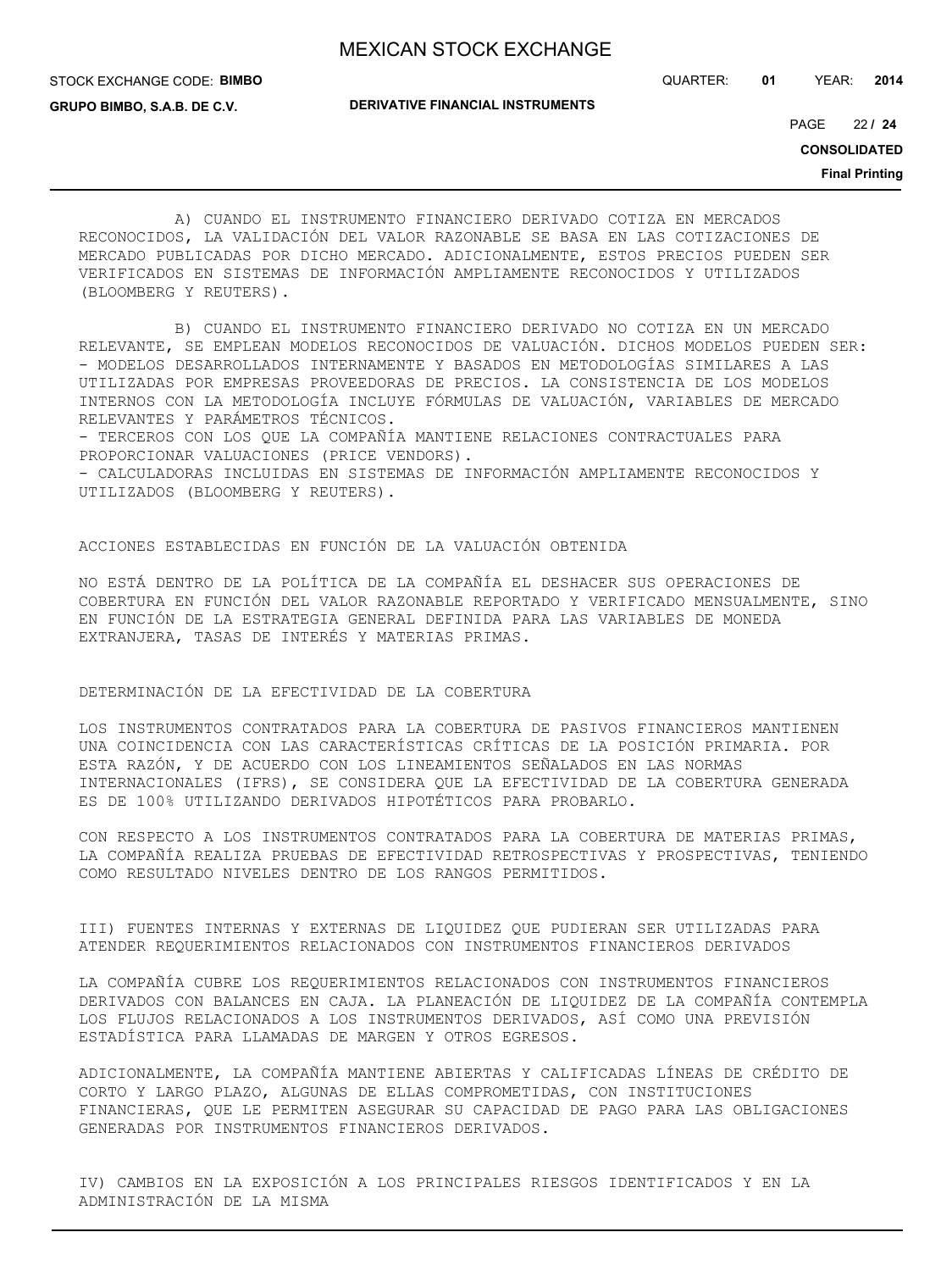QUARTER: **01** YEAR: **2014**

**GRUPO BIMBO, S.A.B. DE C.V.**

STOCK EXCHANGE CODE: **BIMBO**

**DERIVATIVE FINANCIAL INSTRUMENTS**

23 PAGE **/ 24**

**CONSOLIDATED**

**Final Printing**

LOS RIESGOS IDENTIFICADOS SON LOS QUE SE RELACIONAN CON LAS VARIACIONES DE TIPO DE CAMBIO, TASAS DE INTERÉS Y PRECIO DE MATERIAS PRIMAS. DADA LA RELACIÓN DIRECTA QUE EXISTE ENTRE LAS POSICIONES PRIMARIAS Y LOS INSTRUMENTOS DE COBERTURA, Y QUE ESTOS ÚLTIMOS NO TIENEN ELEMENTOS DE OPCIONALIDAD QUE PUDIERAN AFECTAR LA EFECTIVIDAD DE LA COBERTURA, LA COMPAÑÍA NO PREVÉ NINGÚN RIESGO DE QUE ESTAS COBERTURAS DIFIERAN DEL OBJETIVO CON EL QUE FUERON CONTRATADAS.

CON RELACIÓN A LOS FUTUROS DE MATERIAS PRIMAS, LA DESCRIPCIÓN Y NÚMERO DE INSTRUMENTOS FINANCIEROS DERIVADOS CUYA POSICIÓN FUE CERRADA DURANTE EL TRIMESTRE TERMINADO AL 31 DE MARZO DE 2014, ASÍ COMO EL NÚMERO Y MONTO DE LAS LLAMADAS DE MARGEN REALIZADAS DURANTE DICHO PERIODO SE DETALLAN A CONTINUACIÓN:

| DESCRIPCIÓN          | NO DE OPERACIONES<br>CERRADAS | MONTO EN<br>MILES DE PESOS |
|----------------------|-------------------------------|----------------------------|
| CONTRATOS DE FUTUROS | 4,371                         | \$1,311,001                |
| DESCRIPCIÓN          | DE LLAMADAS<br>NO.<br>MARGEN  | MONTO EN<br>MILES DE PESOS |
| LLAMADAS DE MARGEN   | 420                           | (804, 907)<br>Ş            |

LOS CONTRATOS DE FUTUROS PREVIAMENTE MENCIONADOS TIENEN UNA POSICIÓN LARGA.

EL MONTO DE LLAMADAS DE MARGEN REPRESENTA EL VALOR QUE LA COMPAÑÍA CUBRIÓ DURANTE EL TRIMESTRE, DISMINUIDO POR EL TOTAL DE RETIROS QUE LA COMPAÑÍA REALIZÓ DE SUS CUENTAS DE MARGEN EN EL MISMO PERIODO.

V) INFORMACIÓN CUANTITATIVA (TABLA 1)

DADO QUE AL 31 DE MARZO DE 2014, EL VALOR ABSOLUTO DEL VALOR RAZONABLE DE CADA UNO DE LOS INSTRUMENTOS FINANCIEROS DERIVADOS Y DE SU SUMATORIA, NO REPRESENTA MÁS DEL 5% DE LOS ACTIVOS, PASIVOS O CAPITAL TOTAL CONSOLIDADO, O MÁS DEL 3% DE LAS VENTAS TOTALES CONSOLIDADAS DE LA COMPAÑÍA, NO ES NECESARIO PRESENTAR EL DESGLOSE DETALLADO EN LA TABLA 1.

ANÁLISIS DE SENSIBILIDAD Y PRUEBAS DE EFECTIVIDAD

A LA FECHA, LA COMPAÑÍA UTILIZA INSTRUMENTOS FINANCIEROS DERIVADOS EXCLUSIVAMENTE CON FINES DE COBERTURA. CON RESPECTO A LOS MISMOS SE LLEVAN A CABO PRUEBAS DE EFECTIVIDAD REVELADAS EN LAS NOTAS A LOS ESTADOS FINANCIEROS CONSOLIDADOS PRESENTADOS AL 31 DE MARZO DE 2014.

ASÍ MISMO SE ENCUENTRA UN ANÁLISIS DE SENSIBILIDAD EN CUANTO AL RIESGO DE DE TIPO DE CAMBIO Y DE TASAS DE INTERÉS REVELADO EN LAS NOTAS A LOS ESTADOS FINANCIEROS